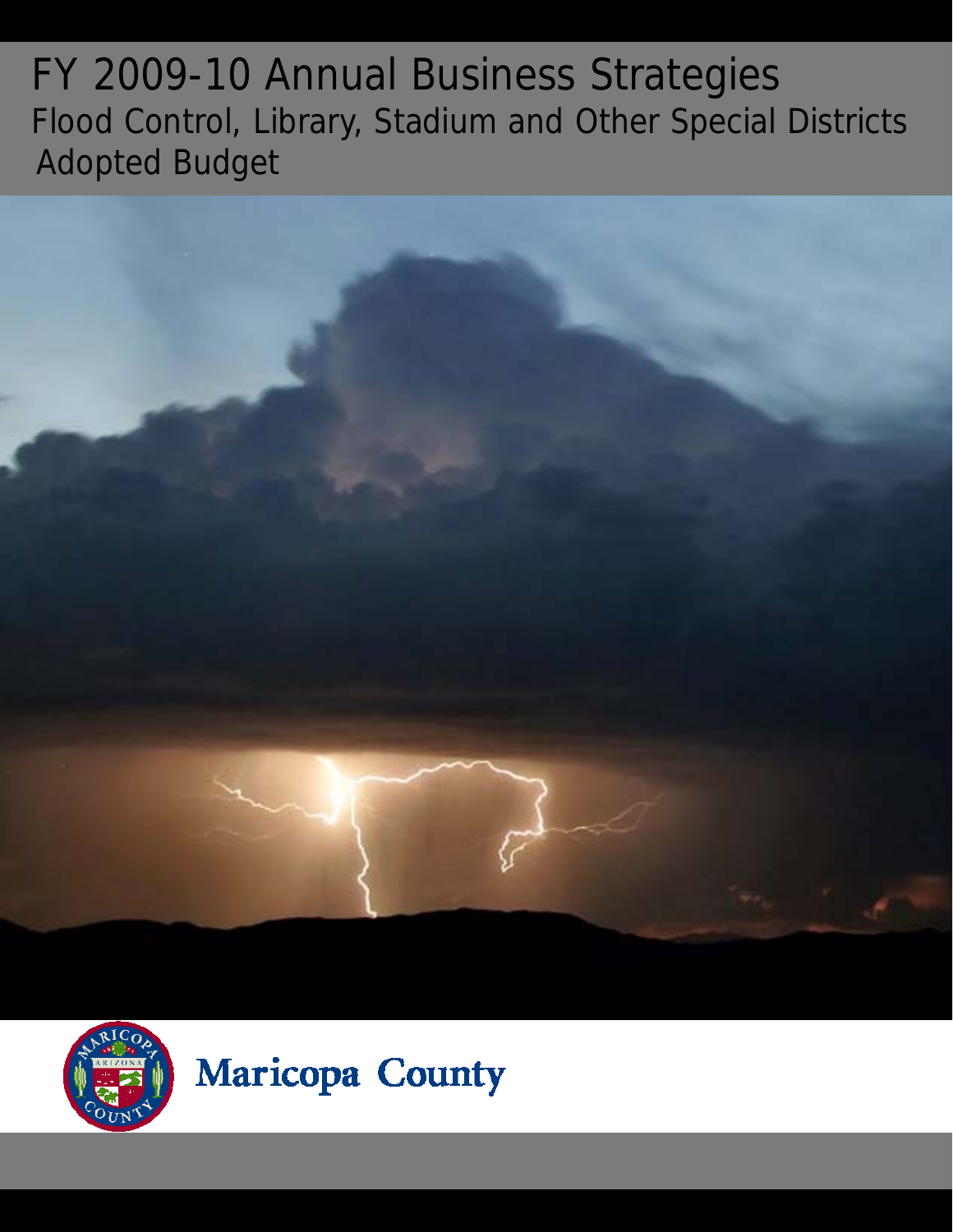# Table of Contents

# Maricopa County Districts

# Flood Control District

| <b>Flood Control District Motions</b>          |    |
|------------------------------------------------|----|
| <b>Transmittal Letter</b>                      | 3  |
| <b>Budget Summary</b>                          | .5 |
| Revenue Sources and Variance Commentary        | q  |
| Beginning Fund Balance and Variance Commentary | 14 |
| <b>Budget Adjustments and Reconciliation</b>   | 16 |
| Capital Improvement Program                    | 18 |

# Library District

| <b>Library District Motions</b>                | 95  |
|------------------------------------------------|-----|
| <b>Transmittal Letter</b>                      | 97  |
| <b>Budget Summary</b>                          | 99  |
| Revenue Sources and Variance Commentary        | 106 |
| Beginning Fund Balance and Variance Commentary | 111 |
| <b>Appropriated Budget Reconciliations</b>     | 113 |
| Capital Improvement Program                    | 116 |

# Stadium District

| <b>Stadium District Motions</b>                | 119 |
|------------------------------------------------|-----|
| <b>Transmittal Letter</b>                      | 121 |
| <b>Budget Summary</b>                          | 124 |
| Revenue Sources and Variance Commentary        | 133 |
| Beginning Fund Balance and Variance Commentary | 135 |
| Appropriated Budget Reconciliations            | 137 |
| Debt Service                                   | 140 |

# Improvement District

| <b>Special Districts Motions</b>                   | 145 |
|----------------------------------------------------|-----|
| Direct Assessment Special Districts                | 147 |
| <b>Street Lighting Improvement District Levies</b> | 148 |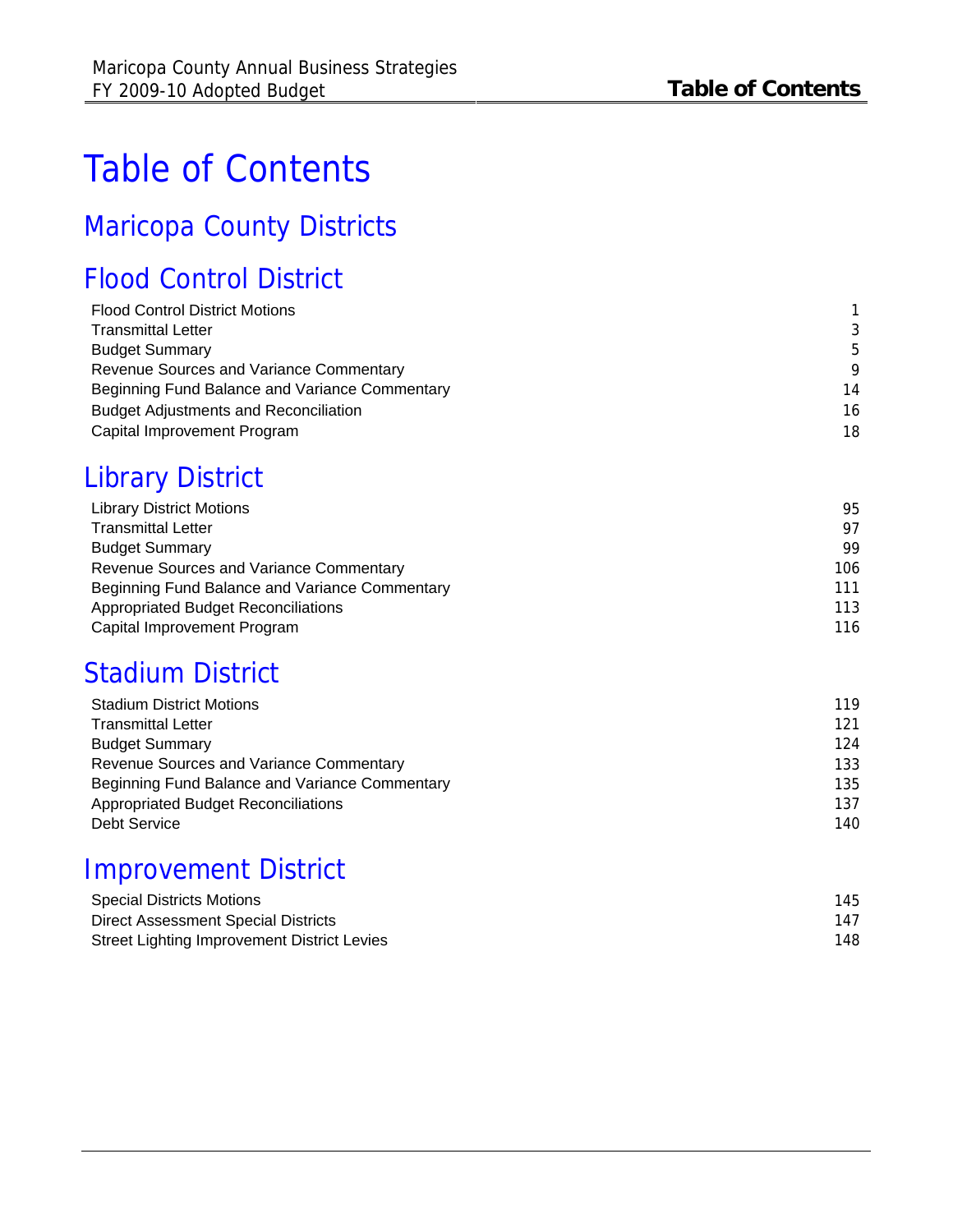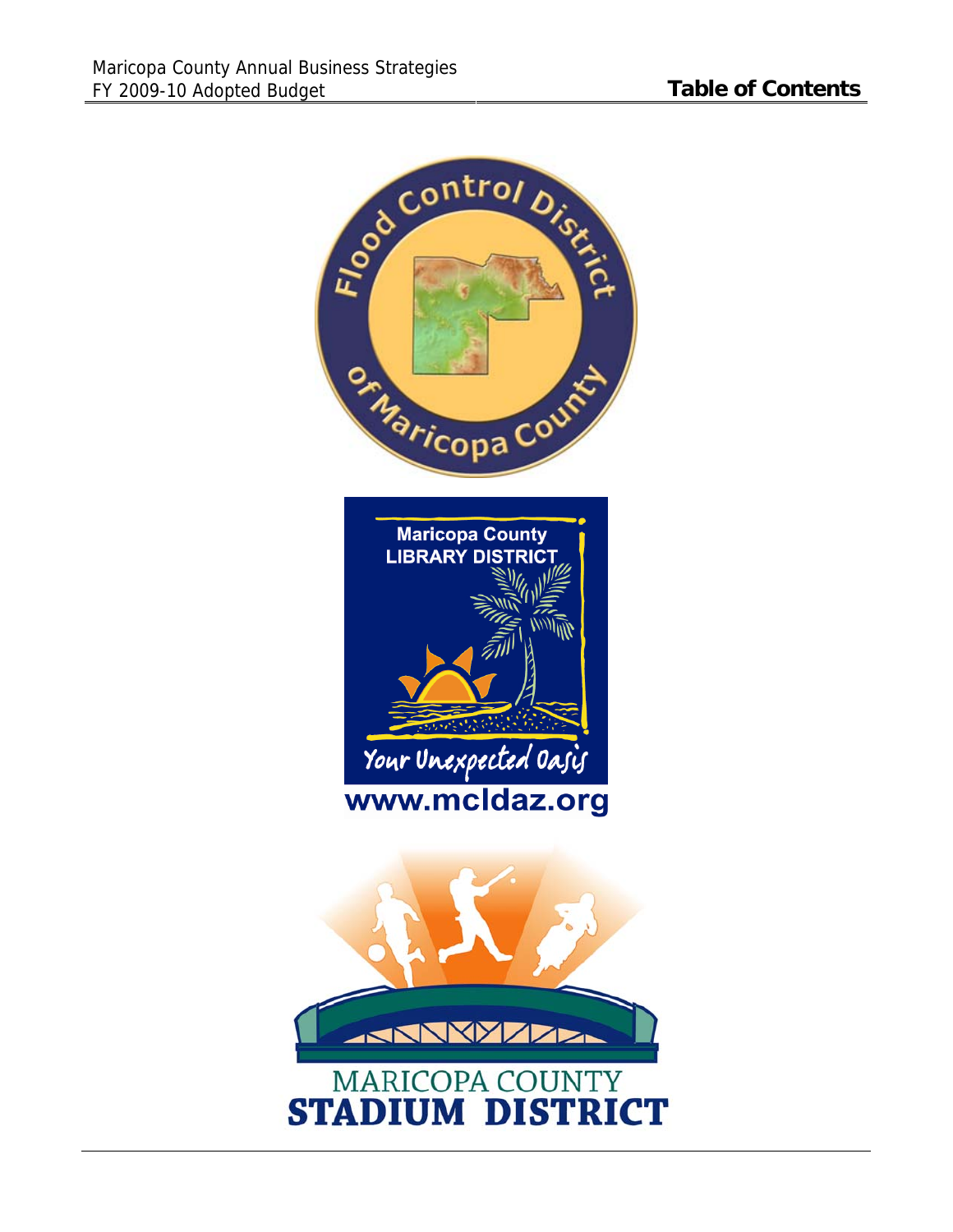# <span id="page-3-0"></span>**Motion**

Final Budget Adoption (Approved by the Board of Supervisors on June 22, 2009)

Convene a public hearing, pursuant to A.R.S. §§42-17104 and 42-17105, to consider and adopt the following:

The Fiscal Year 2009-10 Flood Control Budget by total appropriation for each fund and function for the Flood Control District in the amount of \$96,730,311.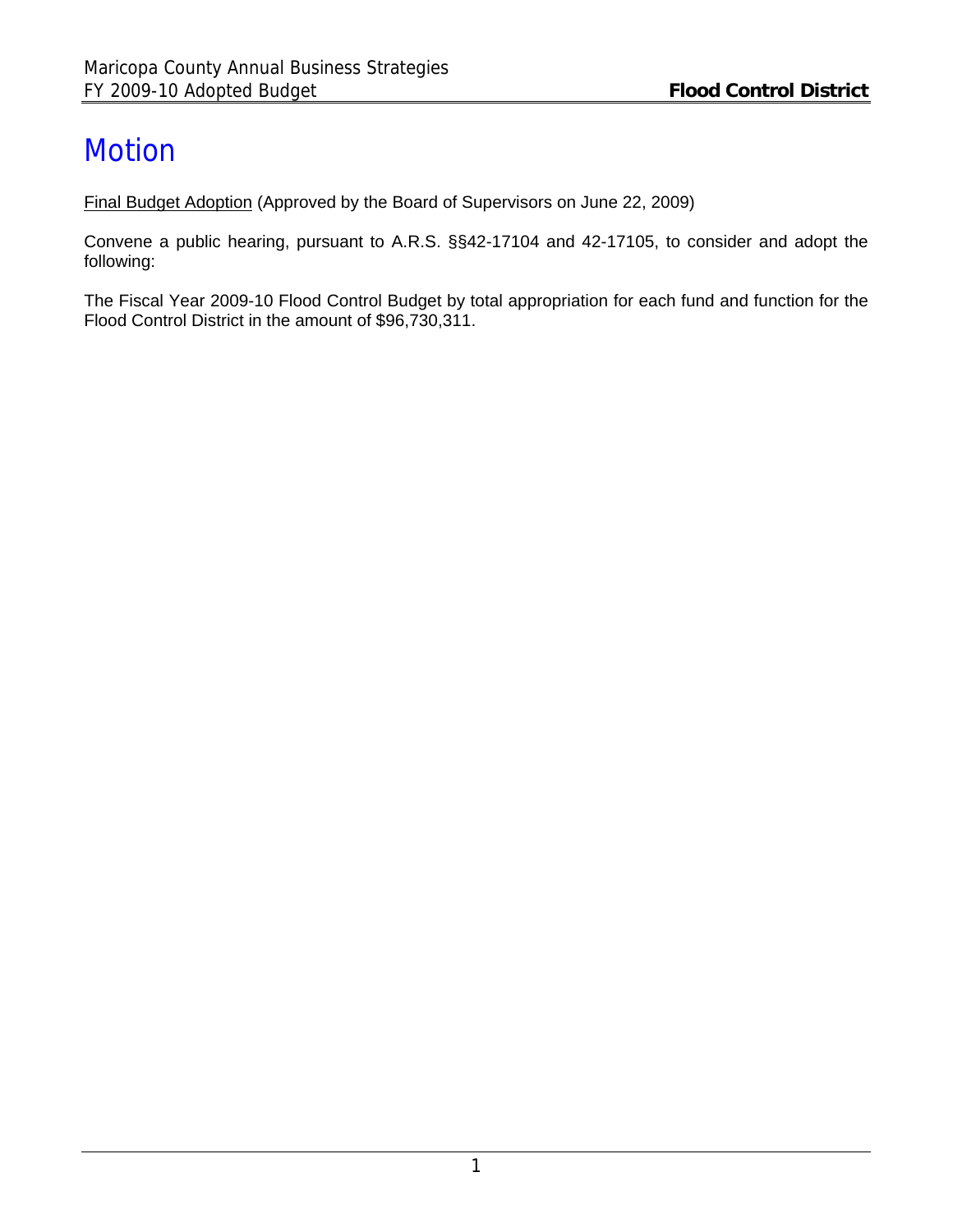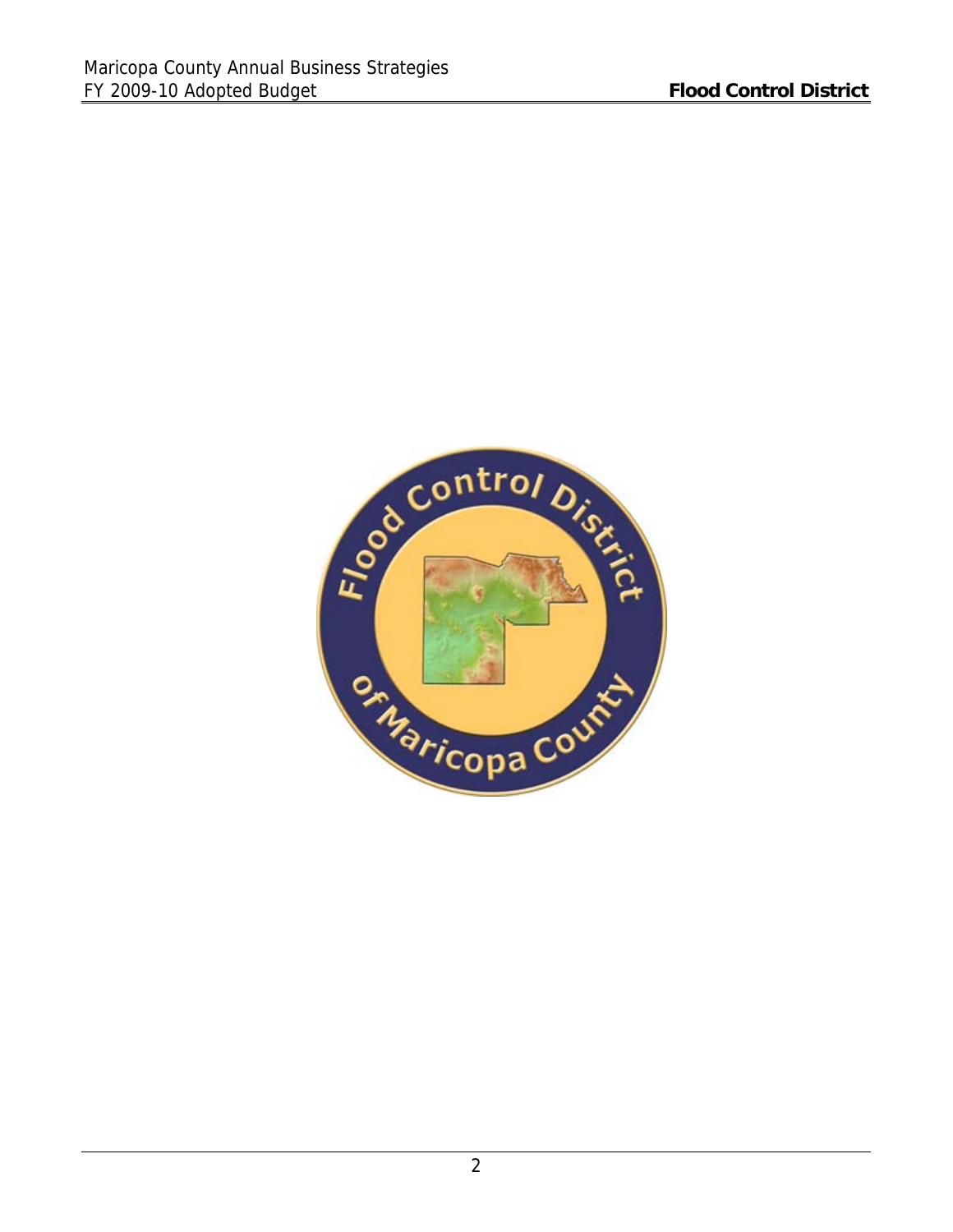# <span id="page-5-0"></span>Flood Control District Transmittal Letter

To: Max W. Wilson, Chairman, District 4 Fulton Brock, District 1 Don Stapley, District 2 Andrew Kunasek, District 3 Mary Rose Wilcox, District 5

The Adopted Fiscal Year 2009-10 expenditure budget for the Flood Control District is \$96,730,311. Budgeted capital project expenditures have remained at \$60,000,000 in Fiscal Year 2009-10. The budget continues to provide for a focused effort in conducting floodplain delineations so properties are designated as being located in or out of floodplains and floodways before building on the land is started.

In Fiscal Year 2009-10 the Flood Control District tax rate will remain steady at \$0.1367. The District was directed by the Board of Directors to implement a cap of 2% on its tax levy growth, excluding new construction, in order to protect taxpayers from tax increases due to increases in assessed property values. The maintained rate results in a property tax revenue budget of \$74,246,836 which is an increase of \$150,310 from FY 2008-09. Intergovernmental Agreement (IGA) revenue totals to \$13,591,000 for cost-



sharing with cities and towns on capital projects. In Fiscal Year 2009-10, the Flood Control District has budgeted operating revenue of \$77.5 million, which is \$567,696 (.74%) more than in Fiscal Year 2008- 09.

The Adopted Flood Control District Capital Improvement Program budget reflects strong activity in the construction phase of major infrastructure projects, which are geographically distributed to benefit all five County Supervisory Districts. Additionally, the budget provides for continued funding of \$1.5 million for the Flood Prone Properties Acquisition program. In all, the Flood Control District has 31 scheduled projects totaling \$300 million in their five-year Capital Improvement Program.

I wish to offer my appreciation to the Board of Directors for their support and guidance during the budget development process. I believe this budget is sustainable, responsible, and aligns with the District's mission.

Sincerely,

 $\triangle$  :  $\overline{\mathscr{H}}$ į

David R. Smith, County Manager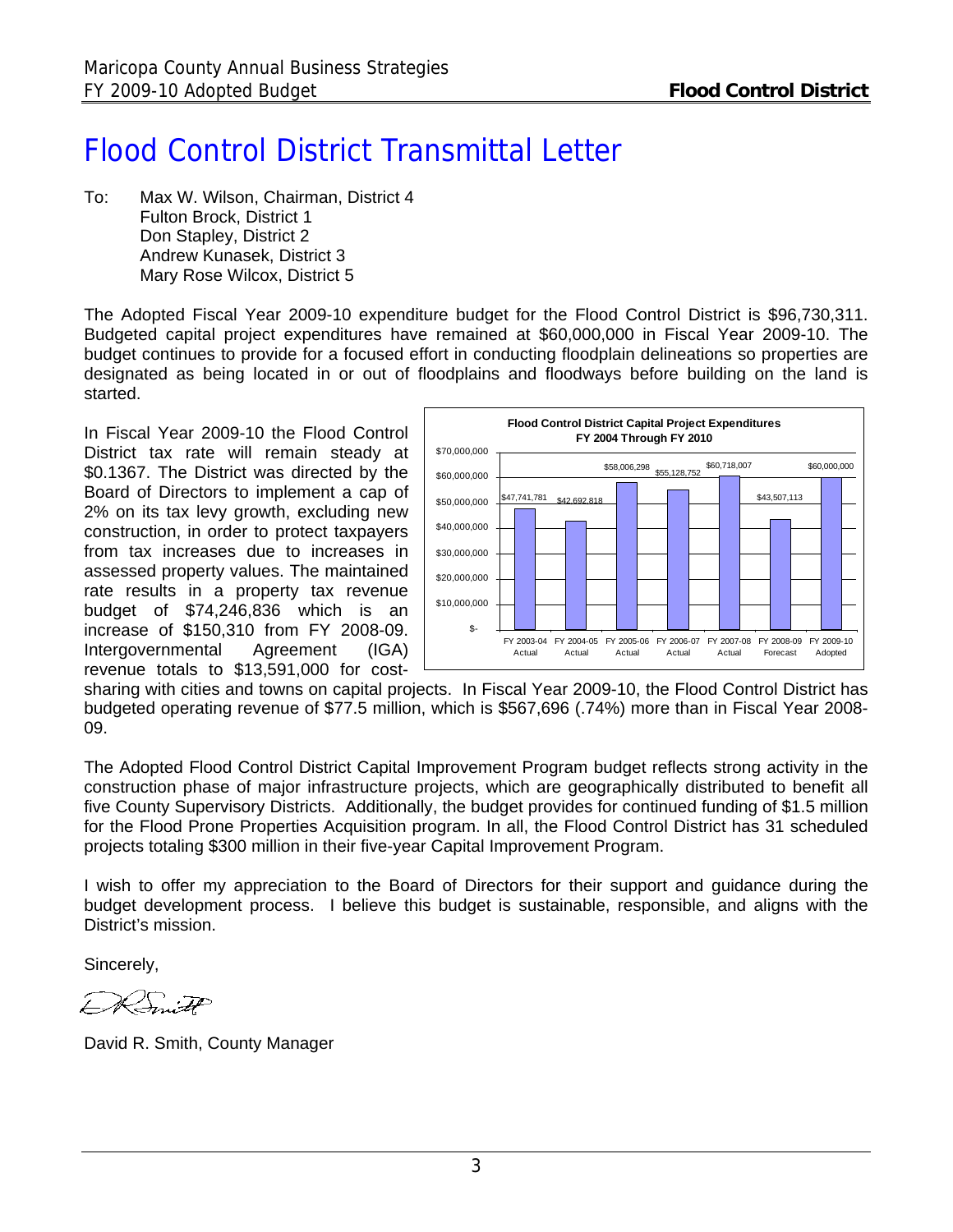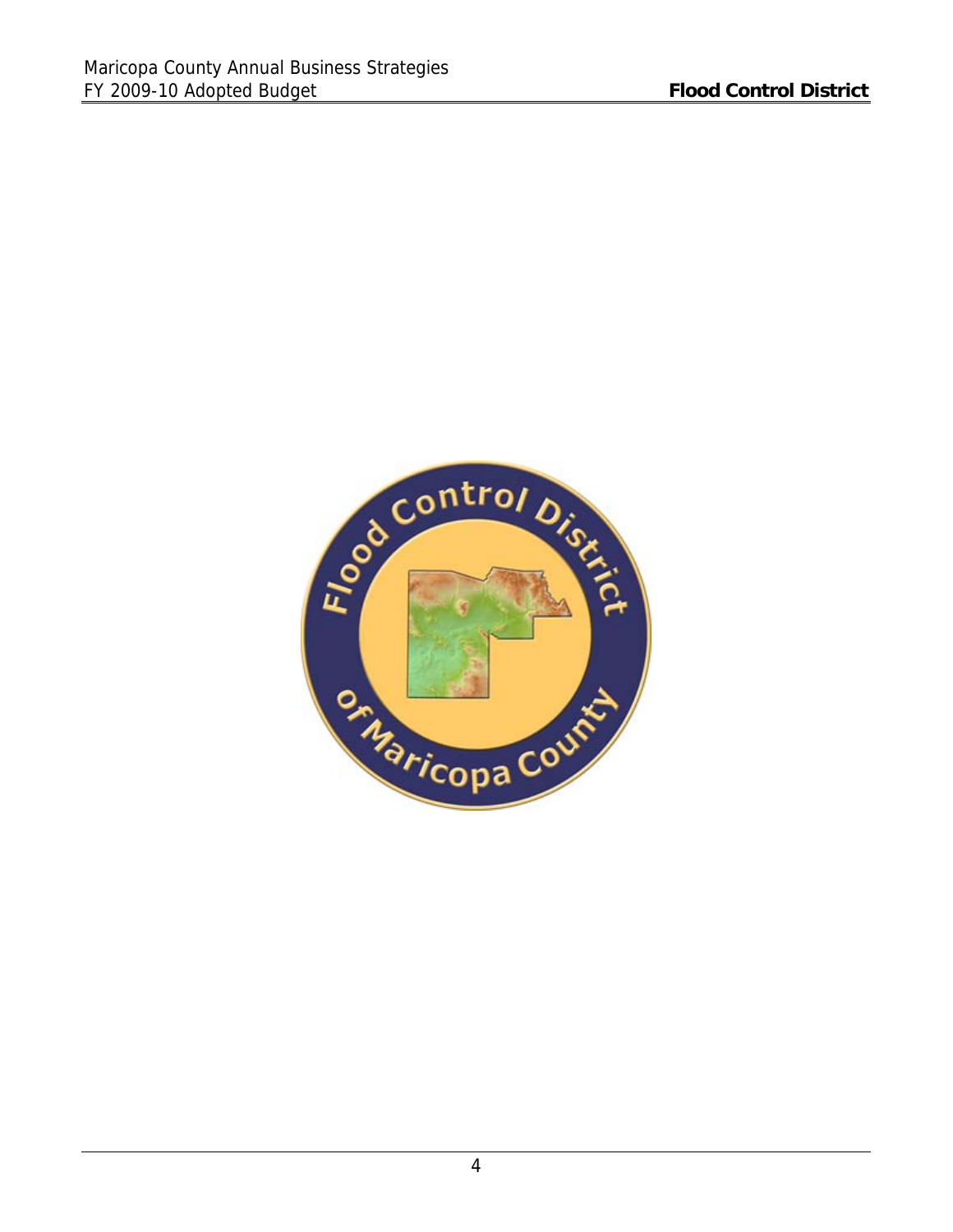# Flood Control District

*Analysis by Mary Driessen, Management & Budget Analyst* 

# **Mission**

The mission of the Flood Control District of Maricopa County is to provide flood hazard identification, regulation, remediation, and education to the people in Maricopa County so that they can reduce their risks of injury, death, and property damage due to flooding while enjoying the natural and beneficial values served by floodplains.

# **Vision**

The vision of the Flood Control District of Maricopa County is that the people of Maricopa County and future generations will have the maximum amount of protection from the effects of flooding through fiscally responsible flood control actions and multiple-use facilities that complement or enhance the beauty of our desert environment.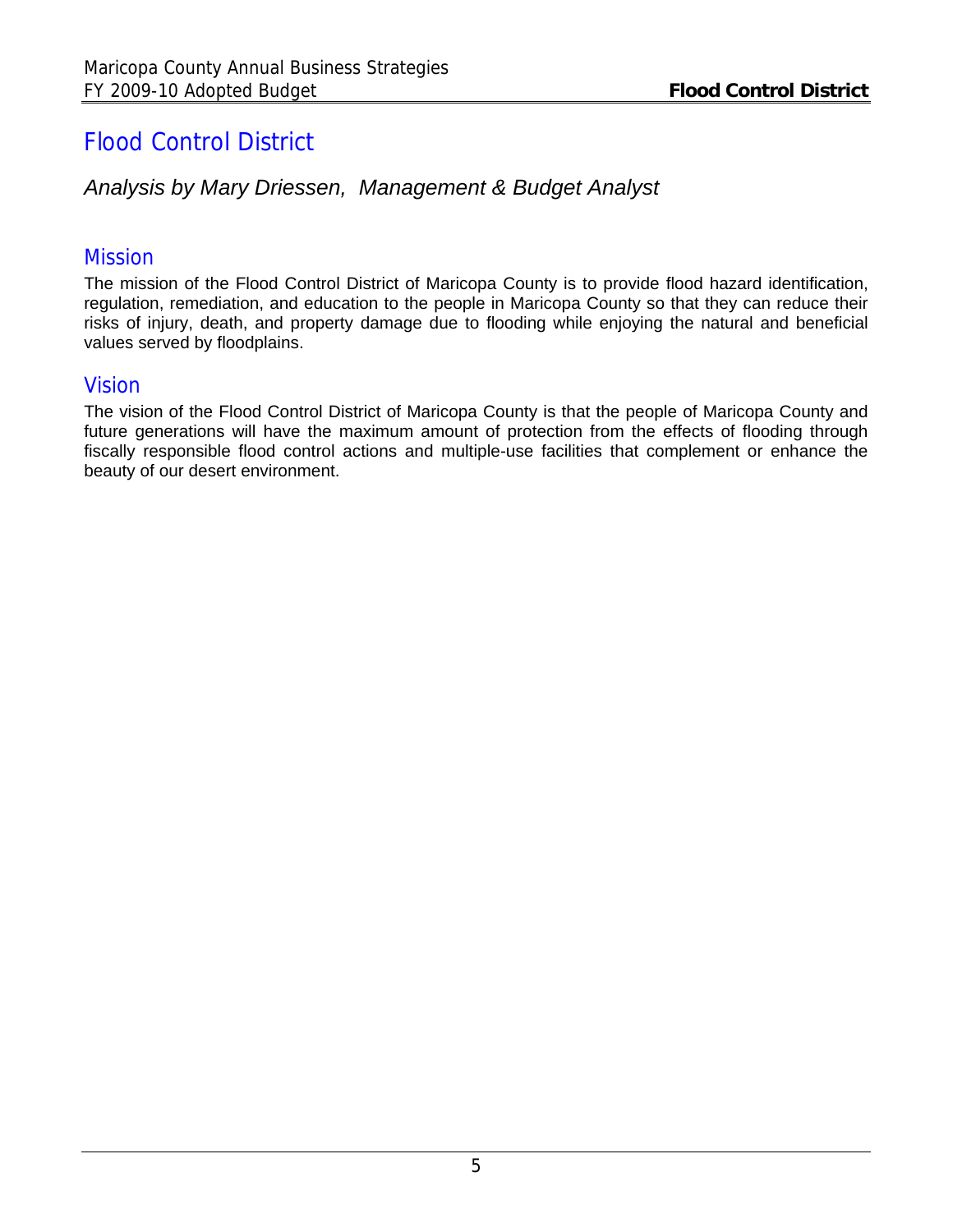# <span id="page-8-0"></span>Budget Summary

# Sources and Uses by Program and Activity

|                                                                    |                | FY 2007-08<br><b>ACTUAL</b>      |    | FY 2008-09<br><b>ADOPTED</b> | FY 2008-09<br><b>REVISED</b> |     | FY 2008-09<br><b>FORECAST</b>  |     | FY 2009-10<br><b>ADOPTED</b> |          | <b>ADOPTED VS REVISED</b><br><b>VARIANCE</b> | $\frac{9}{6}$      |
|--------------------------------------------------------------------|----------------|----------------------------------|----|------------------------------|------------------------------|-----|--------------------------------|-----|------------------------------|----------|----------------------------------------------|--------------------|
| <b>SOURCES</b>                                                     |                |                                  |    |                              |                              |     |                                |     |                              |          |                                              |                    |
| 69HI - FLOOD HAZARD IDENTIFICATION<br>PLNG - FLOOD HAZARD PLANNING | \$             | 134,697 \$<br>133,884            |    | 4,000 \$                     | 4,000 \$                     |     | 53,313 \$<br>51,759            |     | ä,                           | -S       | (4,000)                                      | $-100.0%$          |
| FLDP - FLOODPLAIN DELINEATION                                      |                | 813                              |    | 4,000                        | 4,000                        |     | 1,554                          |     |                              |          | (4,000)                                      | $-100.0%$          |
|                                                                    |                |                                  |    |                              |                              |     |                                |     |                              |          |                                              |                    |
| 69HE - FLOOD HAZARD OUTREACH<br>FCSR - FLOOD CUSTOMER SERVICE      | \$             | $\overline{\phantom{a}}$         | \$ | $6,000$ \$                   | 6,000 \$                     |     | $2,000$ \$                     |     | 42,100                       | <b>S</b> | 36,100                                       | 601.7%             |
|                                                                    |                |                                  |    | 6,000                        | 6,000                        |     | 2,000                          |     | 42,100                       |          | 36,100                                       | 601.7%             |
| 69FH - FLOOD HAZARD REGULATION                                     | \$             | 269.265 \$                       |    | 145,000 \$                   | 145,000 \$                   |     | 320.938 \$                     |     | 186,000 \$                   |          | 41.000                                       | 28.3%              |
| FREV - FLOODPLAIN REVIEW                                           |                | 269,265                          |    | 140.000                      | 140.000                      |     | 318.938                        |     | 174.000                      |          | 34.000                                       | 24.3%              |
| FCMP - FLOODPLAIN COMPLIANCE                                       |                |                                  |    | 5.000                        | 5.000                        |     | 2.000                          |     | 12.000                       |          | 7,000                                        | 140.0%             |
| 69HR - FLOOD HAZARD REMEDIATION                                    | \$             | 78.799.106 \$                    |    | 15.509.000 \$                | 15.509.000 \$                |     | 62.587.257 \$                  |     | 13.591.000 \$                |          | (1,918,000)                                  | $-12.4%$           |
| HAZD - FLOOD CONTROL CAPITAL PROJECTS                              |                | 74,208,526                       |    | 13,550,000                   | 13,550,000                   |     | 58,206,073                     |     | 10,319,000                   |          | (3,231,000)                                  | $-23.8%$           |
| MAIN - FLOOD CTRL STRUCTURE MAINT                                  |                | 4,590,580                        |    | 599,000                      | 599,000                      |     | 4,363,196                      |     |                              |          | (599,000)                                    | $-100.0%$          |
| DAMS - DAM SAFETY                                                  |                |                                  |    | 1,360,000                    | 1,360,000                    |     | 17,988                         |     | 3,272,000                    |          | 1,912,000                                    | 140.6%             |
| 99AS - ADMINISTRATIVE SERVICES                                     | \$             | 2,852,601 \$                     |    | 6,873,683 \$                 | 6,873,683 \$                 |     | 6,771,671 \$                   |     | 5,694,735 \$                 |          | (1, 178, 948)                                | $-17.2%$           |
| <b>ODIR - EXECUTIVE MANAGEMENT</b>                                 |                | 2,852,601                        |    | 38,000                       | 38,000                       |     | 30,574                         |     |                              |          | (38,000)                                     | $-100.0%$          |
| <b>RWAY - REAL ESTATE SERVICES</b>                                 |                |                                  |    | 6,835,683                    | 6,835,683                    |     | 6,741,097                      |     | 5,694,735                    |          | (1, 140, 948)                                | $-16.7%$           |
| 99GV - GENERAL GOVERNMENT                                          | \$             | 13,046,442 \$                    |    | 75,129,910 \$                | 75,129,910 \$                |     | 24,820,028 \$                  |     | 75,341,085 \$                |          | 211,175                                      | 0.0%               |
| GGOV - GENERAL GOVERNMENT                                          |                | 13,046,442                       |    | 75,129,910                   | 75,129,910                   |     | 24,820,028                     |     | 75,341,085                   |          | 211,175                                      | 0.0%               |
| 99IT - INFORMATION TECHNOLOGY                                      |                |                                  |    |                              |                              |     |                                |     |                              |          |                                              |                    |
| GISA - GIS APPLICATION DEV AND SUPP                                | \$             | 664,520 \$<br>664,520            |    | 728,185 \$<br>728,185        | 728,185 \$<br>728,185        |     | 389,106 \$<br>389,106          |     | 689,554 \$<br>689,554        |          | (38, 631)<br>(38, 631)                       | $-5.3%$<br>$-5.3%$ |
| <b>TOTAL PROGRAMS \$</b>                                           |                | 95,766,631                       | ŝ  | 98,395,778 \$                | 98,395,778                   | \$  | 94,944,313                     | -\$ | 95,544,474 \$                |          | (2,851,304)                                  | $-2.9%$            |
| <b>USES</b>                                                        |                |                                  |    |                              |                              |     |                                |     |                              |          |                                              |                    |
| 69HI - FLOOD HAZARD IDENTIFICATION                                 | \$             | 10,526,326 \$                    |    | 7,768,668 \$                 | 7,768,668 \$                 |     | 6,629,398 \$                   |     | 9,902,282 \$                 |          | (2, 133, 614)                                | $-27.5%$           |
| PLNG - FLOOD HAZARD PLANNING                                       |                | 7,277,052                        |    | 4,941,286                    | 4,941,286                    |     | 4,208,189                      |     | 7,036,932                    |          | (2,095,646)                                  | $-42.4%$           |
| FLDP - FLOODPLAIN DELINEATION                                      |                | 3,249,274                        |    | 2,827,382                    | 2,827,382                    |     | 2,421,209                      |     | 2,865,350                    |          | (37,968)                                     | $-1.3%$            |
| 69HE - FLOOD HAZARD OUTREACH                                       | \$             | 836,882 \$                       |    | 2,487,473 \$                 | 2,487,473 \$                 |     | 2,078,131 \$                   |     | 2,512,432 \$                 |          | (24, 959)                                    | $-1.0%$            |
| MASM - FLOOD SAFETY EDUCATION                                      |                | 571,609                          |    | 606,671                      | 606,671                      |     | 514,205                        |     | 729,688                      |          | (123, 017)                                   | $-20.3%$           |
| EDAY - FLOOD CNTRL PUBLIC INFORMATION                              |                | 213,073                          |    | 701,476                      | 701,476                      |     | 459,654                        |     | 220,263                      |          | 481,213                                      | 68.6%              |
| FCSR - FLOOD CUSTOMER SERVICE                                      |                | 52,200                           |    | 411,367                      | 411,367                      |     | 352,295                        |     | 382,109                      |          | 29,258                                       | 7.1%               |
| FWRN - FLOOD WARNING                                               |                |                                  |    | 767,959                      | 767,959                      |     | 751,977                        |     | 1,180,372                    |          | (412, 413)                                   | $-53.7%$           |
| 69FH - FLOOD HAZARD REGULATION                                     | \$             | 2,430,527 \$                     |    | 2.309.086 \$                 | 2,309,086 \$                 |     | 1,865,145 \$                   |     | 2,319,360 \$                 |          | (10, 274)                                    | $-0.4%$            |
| FREV - FLOODPLAIN REVIEW                                           |                | 1,454,609                        |    | 1,414,157                    | 1.414.157                    |     | 1.193.679                      |     | 1.539.268                    |          | (125, 111)                                   | $-8.8%$            |
| FCMP - FLOODPLAIN COMPLIANCE                                       |                | 975.918                          |    | 894,929                      | 894.929                      |     | 671.466                        |     | 780.092                      |          | 114,837                                      | 12.8%              |
| 69HR - FLOOD HAZARD REMEDIATION                                    | $\mathfrak{L}$ | 125,353,215 \$                   |    | 73,667,893 \$                | 73,667,893 \$                |     | 113,088,935 \$                 |     | 72,398,743 \$                |          | 1,269,150                                    | 1.7%               |
| HAZD - FLOOD CONTROL CAPITAL PROJECTS                              |                | 114,972,252                      |    | 55,414,706                   | 57,253,706                   |     | 96,401,241                     |     | 48,878,399                   |          | 8,375,307                                    | 14.6%              |
| MAIN - FLOOD CTRL STRUCTURE MAINT                                  |                | 7,758,336                        |    | 6,481,664                    | 6,481,664                    |     | 7,485,456                      |     | 6,462,379                    |          | 19,285                                       | 0.3%               |
| DAMS - DAM SAFETY                                                  |                | 2,622,627                        |    | 8,862,294                    | 8,023,294                    |     | 6,873,501                      |     | 17,057,965                   |          | (9,034,671)                                  | $-112.6%$          |
| FMLT - FLOOD MULTI PURP ENHANCEMENTS                               |                |                                  |    | 2,909,229                    | 1,909,229                    |     | 2,328,737                      |     |                              |          | 1,909,229                                    | 100.0%             |
| 99AS - ADMINISTRATIVE SERVICES                                     | \$             | 2,467,530 \$                     |    | 3,653,032 \$                 | 3,653,032 \$                 |     | 8,414,309 \$                   |     | 3,647,894 \$                 |          | 5,138                                        | 0.1%               |
| <b>BDGT - BUDGETING</b>                                            |                | 63,399                           |    | 109,111                      | 109,111                      |     | 115,843                        |     | 112,925                      |          | (3,814)                                      | $-3.5%$            |
| ODIR - EXECUTIVE MANAGEMENT                                        |                | 1,501,303                        |    | 1,301,249                    | 1,301,249                    |     | 6,220,852                      |     | 1,296,966                    |          | 4,283                                        | 0.3%               |
| <b>FSAC - FINANCIAL SERVICES</b>                                   |                | 349,226                          |    | 281,321                      | 281,321                      |     | 284,263                        |     | 302,804                      |          | (21, 483)                                    | $-7.6%$            |
| HRAC - HUMAN RESOURCES<br>PROC - PROCUREMENT                       |                | 176,042<br>377,560               |    | 198,956<br>364,208           | 198,956<br>364,208           |     | 175,464<br>323.358             |     | 189,054<br>322,248           |          | 9,902<br>41,960                              | 5.0%<br>11.5%      |
| RWAY - REAL ESTATE SERVICES                                        |                |                                  |    | 753,956                      | 753,956                      |     | 740.287                        |     | 801,494                      |          | (47, 538)                                    | $-6.3%$            |
| FACI - FACILITIES MGMT PROF SUPP SVCS                              |                |                                  |    | 628,611                      | 628,611                      |     | 541,210                        |     | 572,655                      |          | 55,956                                       | 8.9%               |
| RECO - RECORDS MANAGEMENT                                          |                |                                  |    | 15,620                       | 15,620                       |     | 13,032                         |     | 49,748                       |          | (34, 128)                                    | $-218.5%$          |
| 99GV - GENERAL GOVERNMENT                                          |                |                                  |    |                              |                              |     |                                |     |                              |          |                                              | $-0.4%$            |
| CSCA - CENTRAL SERVICE COST ALLOC                                  | \$             | $(56, 186, 608)$ \$<br>1,215,272 |    | 3,094,639 \$<br>1,232,332    | 3,094,639<br>1,232,332       | -\$ | $(46,550,069)$ \$<br>1,232,332 |     | 3,105,812 \$<br>1,306,869    |          | (11, 173)<br>(74, 537)                       | $-6.0%$            |
| GGOV - GENERAL GOVERNMENT                                          |                | (58, 357, 554)                   |    |                              |                              |     | (49,709,458)                   |     |                              |          |                                              |                    |
| ISFC - INTERNAL SERVICE FUND CHARGES                               |                | 955,674                          |    | 1,862,307                    | 1,862,307                    |     | 1,927,057                      |     | 1,798,943                    |          | 63,364                                       | 3.4%               |
| 99IT - INFORMATION TECHNOLOGY                                      | \$             | 2,749,362 \$                     |    | 2,981,497 \$                 | 2,981,497 \$                 |     | 2,266,142 \$                   |     | 2,843,788 \$                 |          | 137,709                                      | 4.6%               |
| BUAS - BUSINESS APPLICATION DEV SUPP                               |                | 391,199                          |    | 508,418                      | 508,418                      |     | 423,680                        |     | 483,486                      |          | 24,932                                       | 4.9%               |
| DACR - DATA CENTER                                                 |                |                                  |    | 200,904                      | 200,904                      |     | 123,900                        |     | 310,801                      |          | (109, 897)                                   | $-54.7%$           |
| DESK - DESKTOP SUPPORT                                             |                | 721,171                          |    | 584,801                      | 584,801                      |     | 490,212                        |     | 369,504                      |          | 215,297                                      | 36.8%              |
| GISA - GIS APPLICATION DEV AND SUPP                                |                | 1,636,992                        |    | 1,655,416                    | 1,655,416                    |     | 1,201,718                      |     | 1,645,684                    |          | 9,732                                        | 0.6%               |
| HDSP - HELP DESK SUPPORT                                           |                |                                  |    | 31,958                       | 31,958                       |     | 26,632                         |     | 34,313                       |          | (2, 355)                                     | $-7.4%$            |
| <b>TOTAL PROGRAMS \$</b>                                           |                | 88,177,234                       | \$ | 95,962,288 \$                | 95,962,288 \$                |     | 87.791.991                     | \$  | 96,730,311                   | \$       | (768.023)                                    | $-0.8%$            |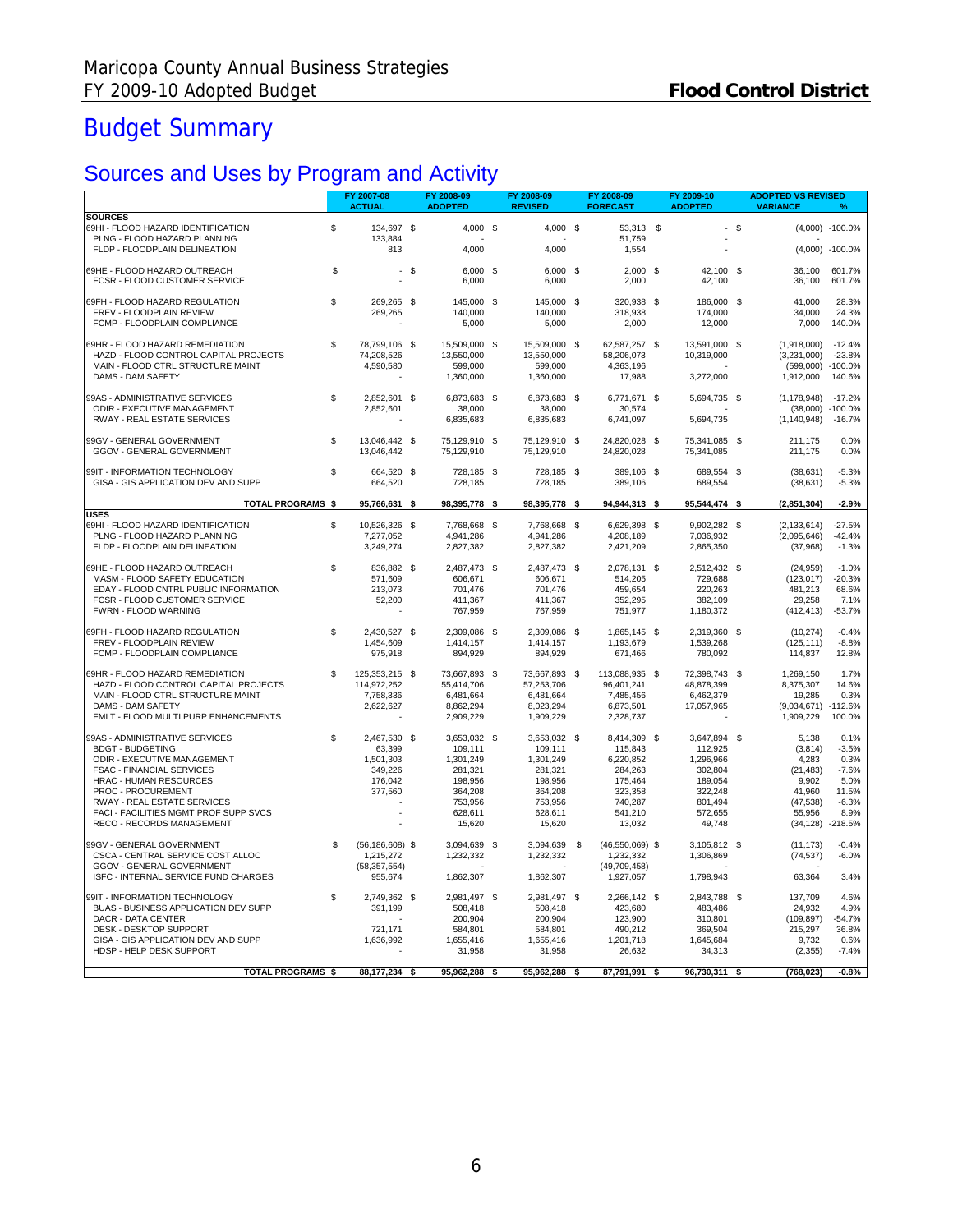# Sources and Uses by Category

|                                         |     | FY 2007-08    | FY 2008-09 |                |        | FY 2008-09     |        | FY 2008-09      | FY 2009-10 |                | <b>ADOPTED VS REVISED</b> |                 |         |
|-----------------------------------------|-----|---------------|------------|----------------|--------|----------------|--------|-----------------|------------|----------------|---------------------------|-----------------|---------|
|                                         |     | <b>ACTUAL</b> |            | <b>ADOPTED</b> |        | <b>REVISED</b> |        | <b>FORECAST</b> |            | <b>ADOPTED</b> |                           | <b>VARIANCE</b> | $\%$    |
| <b>TAXES</b>                            |     |               |            |                |        |                |        |                 |            |                |                           |                 |         |
| 0601 - PROPERTY TAXES                   | æ.  | 68,973,118 \$ |            | 74,096,526     | - \$   | 74,096,526 \$  |        | 73,259,777 \$   |            | 74,246,836 \$  |                           | 150,310         | 0.2%    |
| SUBTOTAL \$                             |     | 68,973,118    | \$         | 74,096,526     | \$     | 74,096,526     | - \$   | 73,259,777 \$   |            | 74,246,836 \$  |                           | 150,310         | 0.2%    |
| <b>ILICENSES AND PERMITS</b>            |     |               |            |                |        |                |        |                 |            |                |                           |                 |         |
| 0610 - LICENSES AND PERMITS             |     | 2,759,309     | \$         | 746,000        | \$     | 746,000 \$     |        | 4,242,162 \$    |            | 1,133,600 \$   |                           | 387,600         | 52.0%   |
| SUBTOTAL \$                             |     | 2,759,309     | \$.        | 746,000        | \$     | 746,000 \$     |        | 4,242,162 \$    |            | 1,133,600 \$   |                           | 387,600         | 52.0%   |
| <b>IINTERGOVERNMENTAL</b>               |     |               |            |                |        |                |        |                 |            |                |                           |                 |         |
| 0620 - OTHER INTERGOVERNMENTAL          | \$. | 15,984,724 \$ |            | 14,910,000 \$  |        | 14,910,000 \$  |        | 8,548,368 \$    |            | 13,591,000 \$  |                           | (1,319,000)     | $-8.8%$ |
| 0621 - PAYMENTS IN LIEU OF TAXES        |     | 82,552        |            | 133,384        |        | 133,384        |        | 132.050         |            | 144,249        |                           | 10,865          | 8.1%    |
| SUBTOTAL \$                             |     | 16,067,276    | \$         | 15,043,384     | \$     | 15,043,384 \$  |        | 8,680,418 \$    |            | 13,735,249     | \$                        | (1,308,135)     | $-8.7%$ |
| <b>ICHARGES FOR SERVICE</b>             |     |               |            |                |        |                |        |                 |            |                |                           |                 |         |
| 0634 - INTERGOV CHARGES FOR SERVICES \$ |     | 12,000 \$     |            |                | - \$   |                | - \$   |                 | - \$       |                | - \$                      |                 | 0.0%    |
| SUBTOTAL \$                             |     | 12,000 \$     |            |                | $-$ \$ |                | $-$ \$ |                 | $-$ \$     |                | $-$ \$                    | $\blacksquare$  | $0.0\%$ |
| <b>IMISCELLANEOUS</b>                   |     |               |            |                |        |                |        |                 |            |                |                           |                 |         |
| 0645 - INTEREST EARNINGS                | \$. | 2,348,767 \$  |            | 900,000 \$     |        | 900,000 \$     |        | 1,137,665 \$    |            | 950,000 \$     |                           | 50,000          | 0.0%    |
| 0650 - MISCELLANEOUS REVENUE            |     | 5,606,161     |            | 7,609,868      |        | 7,609,868      |        | 7,624,291       |            | 5,478,789      |                           | (2, 131, 079)   | 1.0%    |
| SUBTOTAL \$                             |     | 7,954,928     | S.         | 8.509.868      | -S     | 8,509,868 \$   |        | 8.761.956 \$    |            | 6.428.789 \$   |                           | (2,081,079)     | 0.0%    |
| ALL REVENUES \$                         |     | 95,766,631 \$ |            | 98,395,778 \$  |        | 98,395,778 \$  |        | 94,944,313 \$   |            | 95,544,474 \$  |                           | (2,851,304)     | $-2.9%$ |
| <b>TOTAL SOURCES \$</b>                 |     | 95,766,631    | S          | 98,395,778 \$  |        | 98,395,778 \$  |        | 94,944,313 \$   |            | 95,544,474 \$  |                           | (2,851,304)     | $-2.9%$ |

|                                      |    | FY 2007-08<br><b>ACTUAL</b> |     | FY 2008-09<br><b>ADOPTED</b> |    | FY 2008-09<br><b>REVISED</b> |      | FY 2008-09<br><b>FORECAST</b> |      | FY 2009-10<br><b>ADOPTED</b> |      | <b>ADOPTED VS REVISED</b><br><b>VARIANCE</b> | $\%$     |
|--------------------------------------|----|-----------------------------|-----|------------------------------|----|------------------------------|------|-------------------------------|------|------------------------------|------|----------------------------------------------|----------|
| <b>PERSONAL SERVICES</b>             |    |                             |     |                              |    |                              |      |                               |      |                              |      |                                              |          |
| 0701 - REGULAR PAY                   | S  | 10,054,692 \$               |     |                              | \$ |                              | \$   | 1,531,545 \$                  |      | 653,161 \$                   |      | (653, 161)                                   | 0.0%     |
| 0705 - TEMPORARY PAY                 |    | 66,200                      |     |                              |    |                              |      |                               |      |                              |      |                                              | 0.0%     |
| 0710 - OVERTIME                      |    | 90,715                      |     |                              |    |                              |      | 777                           |      |                              |      |                                              | 0.0%     |
| 0750 - FRINGE BENEFITS               |    | 3,159,691                   |     |                              |    |                              |      | 454,929                       |      | 163,851                      |      | (163, 851)                                   | 0.0%     |
| 0790 - OTHER PERSONNEL SERVICES      |    | 207,225                     |     |                              |    |                              |      | 165                           |      |                              |      |                                              | 0.0%     |
| 0795 - PERSONNEL SERVICES ALLOC-OUT  |    | (19,636)                    |     |                              |    |                              |      |                               |      |                              |      |                                              | 0.0%     |
| 0796 - PERSONNEL SERVICES ALLOC-IN   |    | 3,030,143                   |     | 17,256,170                   |    | 17,223,170                   |      | 16,300,146                    |      | 16,739,517                   |      | 483,653                                      | 2.8%     |
| SUBTOTAL \$                          |    | 16,589,030 \$               |     | 17,256,170 \$                |    | 17,223,170 \$                |      | 18,287,562 \$                 |      | 17,556,529 \$                |      | (333, 359)                                   | $-1.9%$  |
| <b>SUPPLIES</b>                      |    |                             |     |                              |    |                              |      |                               |      |                              |      |                                              |          |
| 0801 - GENERAL SUPPLIES              | S  | 1.480.374 \$                |     |                              | \$ |                              | \$.  | $(1)$ \$                      |      |                              | S    |                                              | 0.0%     |
| 0803 - FUEL                          |    | 340,992                     |     |                              |    |                              |      |                               |      |                              |      |                                              | 0.0%     |
| 0804 - NON-CAPITAL EQUIPMENT         |    | 53,743                      |     |                              |    |                              |      |                               |      |                              |      |                                              | 0.0%     |
| 0806 - SUPPLIES-ALLOCATION IN        |    | 127,453                     |     | 2,228,541                    |    | 2,228,541                    |      | 4,135,712                     |      | 2,193,972                    |      | 34,569                                       | 1.6%     |
| SUBTOTAL \$                          |    | 2,002,562 \$                |     | 2,228,541                    | \$ | 2,228,541                    | \$   | 4,135,711 \$                  |      | 2,193,972 \$                 |      | 34,569                                       | 1.6%     |
| <b>SERVICES</b>                      |    |                             |     |                              |    |                              |      |                               |      |                              |      |                                              |          |
| 0810 - LEGAL SERVICES                | S  | 442.878 \$                  |     |                              | S. |                              | \$   |                               | \$   |                              | S    |                                              | 0.0%     |
| 0812 - OTHER SERVICES                |    | 10,747,430                  |     |                              |    |                              |      |                               |      |                              |      |                                              | 0.0%     |
| 0820 - RENT & OPERATING LEASES       |    | 566,654                     |     |                              |    |                              |      |                               |      |                              |      |                                              | 0.0%     |
| 0825 - REPAIRS AND MAINTENANCE       |    | 242,238                     |     |                              |    |                              |      |                               |      |                              |      |                                              | 0.0%     |
| 0830 - INTERGOVERNMENTAL PAYMENTS    |    | 2,765,278                   |     |                              |    |                              |      | 162,926                       |      | 194,449                      |      | (194, 449)                                   | 0.0%     |
| 0839 - INTERNAL SERVICE CHARGES      |    | $\mathbf{1}$                |     |                              |    |                              |      |                               |      |                              |      |                                              | 0.0%     |
| 0841 - TRAVEL                        |    | 62.653                      |     |                              |    |                              |      |                               |      |                              |      |                                              | 0.0%     |
| 0842 - EDUCATION AND TRAINING        |    | 64,407                      |     |                              |    |                              |      |                               |      |                              |      |                                              | 0.0%     |
| 0843 - POSTAGE/FREIGHT/SHIPPING      |    | 10,651                      |     |                              |    |                              |      |                               |      |                              |      |                                              | 0.0%     |
| 0850 - UTILITIES                     |    | 289,833                     |     |                              |    |                              |      |                               |      |                              |      |                                              | 0.0%     |
| 0872 - SERVICES-ALLOCATION OUT       |    | 442                         |     |                              |    |                              |      |                               |      |                              |      |                                              | 0.0%     |
| 0873 - SERVICES-ALLOCATION IN        |    | 197,042                     |     | 17,437,329                   |    | 17,437,329                   |      | 14,828,451                    |      | 17,609,415                   |      | (172,086)                                    | $-1.0%$  |
| SUBTOTAL \$                          |    | 15,389,507                  | -\$ | 17,437,329                   | \$ | 17,437,329                   | \$   | 14,991,377 \$                 |      | 17.803.864 \$                |      | (366, 535)                                   | $-2.1%$  |
| <b>OTHER FINANCING USES</b>          |    |                             |     |                              |    |                              |      |                               |      |                              |      |                                              |          |
| <b>CAPITAL</b>                       |    |                             |     |                              |    |                              |      |                               |      |                              |      |                                              |          |
| 0910 - LAND                          | \$ | 8.672.832 \$                |     | 7.251.000 \$                 |    | 9.444.000 \$                 |      | 5.505.510 \$                  |      | 13.624.000                   | - \$ | (4.180.000)                                  | $-44.3%$ |
| 0915 - BUILDINGS AND IMPROVEMENTS    |    | 256,648                     |     |                              |    |                              |      | 38,737                        |      |                              |      |                                              | 0.0%     |
| 0920 - CAPITAL EQUIPMENT             |    | 63,984                      |     |                              |    |                              |      | 189,629                       |      |                              |      |                                              | 0.0%     |
| 0930 - VEHICLES & CONSTRUCTION EQUIP |    | 403,913                     |     |                              |    |                              |      | 223,464                       |      |                              |      |                                              | 0.0%     |
| 0940 - INFRASTRUCTURE                |    | 44,586,294                  |     | 50,230,031                   |    | 48,070,031                   |      | 43,507,113                    |      | 44,176,000                   |      | 3,894,031                                    | 8.1%     |
| 0950 - DEBT SERVICE                  |    | 212,465                     |     |                              |    |                              |      |                               |      |                              |      |                                              | 0.0%     |
| 0956 - CAPITAL-ALLOCATION IN         |    | (1)                         |     | 1,559,217                    |    | 1,559,217                    |      | 912,888                       |      | 1,375,946                    |      | 183,271                                      | 11.8%    |
| SUBTOTAL \$                          |    | 54.196.135                  | \$  | 59,040,248                   | Ŝ. | 59.073.248                   | - \$ | 50,377,341                    | - \$ | 59.175.946                   | - \$ | (102, 698)                                   | 0.0%     |
| <b>TOTAL USES \$</b>                 |    | 88.177.234                  | \$  | 95.962.288                   | \$ | 95.962.288                   | \$   | 87.791.991                    | \$   | 96,730,311                   | S.   | (768.023)                                    | $-0.8%$  |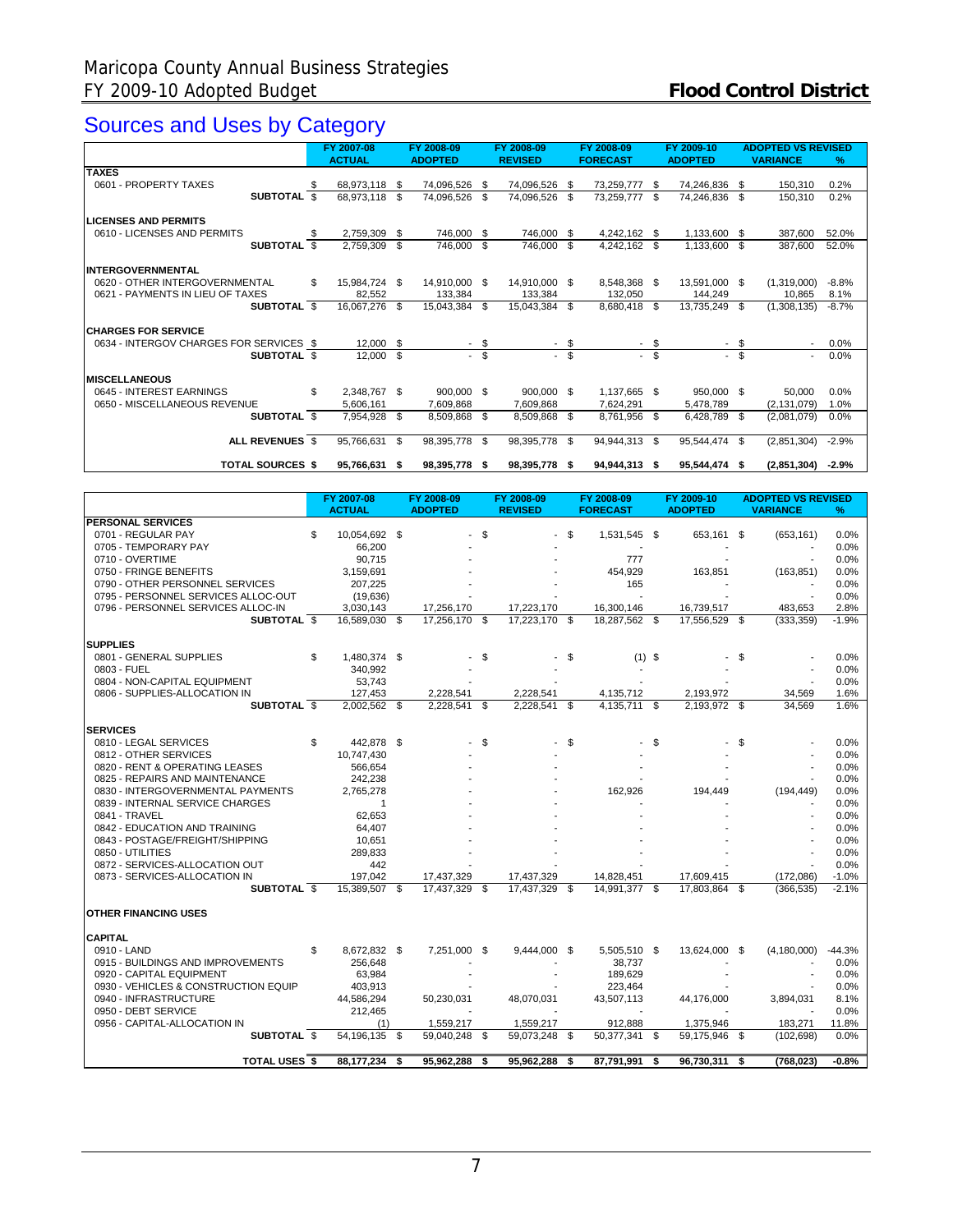# Sources and Uses by Fund and Function

|                                    |    | FY 2007-08<br><b>ACTUAL</b> |      | FY 2008-09<br><b>ADOPTED</b> |        | FY 2008-09<br><b>REVISED</b> |      | FY 2008-09<br><b>FORECAST</b> |      | FY 2009-10<br><b>ADOPTED</b> |      | <b>ADOPTED VS REVISED</b><br><b>VARIANCE</b> | %        |
|------------------------------------|----|-----------------------------|------|------------------------------|--------|------------------------------|------|-------------------------------|------|------------------------------|------|----------------------------------------------|----------|
| 990 FLOOD CONTROL CAPITAL PROJECTS |    |                             |      |                              |        |                              |      |                               |      |                              |      |                                              |          |
| <b>OPERATING</b>                   | \$ | 58,357,554                  | \$   |                              | - \$   | $\sim$                       | - \$ | $\overline{\phantom{0}}$      | \$   | $\overline{\phantom{a}}$     | \$   |                                              | $0.0\%$  |
| NON-RECURRING                      |    |                             |      | 59,619,458                   |        | 59,619,458                   |      | 58,206,067                    |      | 54,218,383                   |      | (5,401,075)                                  | $-9.1%$  |
| <b>FUND TOTAL</b>                  | S  | 58.357.554                  | S.   | 59,619,458                   | S.     | 59,619,458 \$                |      | 58,206,067                    | - \$ | 54,218,383                   | -S.  | (5,401,075)                                  | $-9.1%$  |
| 991 FLOOD CONTROL                  |    |                             |      |                              |        |                              |      |                               |      |                              |      |                                              |          |
| <b>OPERATING</b>                   | \$ | 95,766,631                  | -S   | 76,885,778 \$                |        | 76,885,778 \$                |      | 79.847.704 \$                 |      | 77.453.474 \$                |      | 567,696                                      | 0.7%     |
| NON-RECURRING                      |    |                             |      | 6.600.000                    |        | 6.600.000                    |      | 6,600,000                     |      | 4,500,000                    |      | (2, 100, 000)                                | $-31.8%$ |
| <b>FUND TOTAL</b>                  |    | 95,766,631                  |      | 83,485,778                   | S.     | 83,485,778 \$                |      | 86,447,704                    | - \$ | 81,953,474                   | -S   | (1,532,304)                                  | $-1.8%$  |
| 900 ELIMINATIONS                   |    |                             |      |                              |        |                              |      |                               |      |                              |      |                                              |          |
| <b>OPERATING</b>                   | \$ | (58,357,554) \$             |      |                              | $-$ \$ |                              | - \$ | $\overline{\phantom{a}}$      | -\$  | $\overline{\phantom{a}}$     | \$   |                                              | 0.0%     |
| NON-RECURRING                      |    |                             |      | (44, 709, 458)               |        | (44,709,458)                 |      | (49,709,458)                  |      | (40, 627, 383)               |      | 4,082,075                                    | $-9.1%$  |
| <b>FUND TOTAL</b>                  | S  | (58,357,554)                | - \$ | $(44,709,458)$ \$            |        | $(44,709,458)$ \$            |      | $(49,709,458)$ \$             |      | (40, 627, 383)               | - \$ | 4,082,075                                    | $-9.1%$  |
| DEPARTMENT OPERATING TOTAL \$      |    | 95,766,631                  | \$.  | 76,885,778                   | - \$   | 76,885,778 \$                |      | 79,847,704 \$                 |      | 77,453,474 \$                |      | 567,696                                      | 0.7%     |
| DEPARTMENT NON-RECURRING TOTAL \$  |    |                             | - \$ | 21.510.000 \$                |        | 21.510.000 \$                |      | 15,096,609                    | - \$ | 18,091,000                   | - \$ | (3,419,000)                                  | $-15.9%$ |
| <b>DEPARTMENT TOTAL \$</b>         |    | 95,766,631                  | S.   | 98,395,778                   | S.     | 98,395,778 \$                |      | 94,944,313                    | - \$ | 95,544,474                   | -S   | (2,851,304)                                  | $-2.9%$  |

|                                    |     | FY 2008-09<br>FY 2007-08<br><b>ACTUAL</b><br><b>ADOPTED</b> |      |                   | FY 2008-09<br><b>REVISED</b> |                   | FY 2008-09<br><b>FORECAST</b> |                          | FY 2009-10<br><b>ADOPTED</b> |                          | <b>ADOPTED VS REVISED</b><br><b>VARIANCE</b> | %           |         |
|------------------------------------|-----|-------------------------------------------------------------|------|-------------------|------------------------------|-------------------|-------------------------------|--------------------------|------------------------------|--------------------------|----------------------------------------------|-------------|---------|
| 990 FLOOD CONTROL CAPITAL PROJECTS |     |                                                             |      |                   |                              |                   |                               |                          |                              |                          |                                              |             |         |
| NON-RECURRING                      |     | 55,181,600                                                  | -S.  | 60.000.000        | S.                           | 60.000.000 \$     |                               | 51.209.749 \$            |                              | 60,000,000 \$            |                                              |             | 0.0%    |
| <b>FUND TOTAL</b>                  | S   | 55.181.600                                                  | S    | 60.000.000        | SS.                          | 60.000.000        | - SS                          | 51,209,749               | - \$                         | 60.000.000               | \$.                                          |             | 0.0%    |
| 991 FLOOD CONTROL                  |     |                                                             |      |                   |                              |                   |                               |                          |                              |                          |                                              |             |         |
| <b>OPERATING</b>                   | \$  | 91,353,188                                                  | - \$ | 35,962,288 \$     |                              | 35,962,288 \$     |                               | 36,582,242 \$            |                              | 36,730,311 \$            |                                              | (768, 023)  | $-2.1%$ |
| NON-RECURRING                      |     |                                                             |      | 44.709.458        |                              | 44.709.458        |                               | 49.709.458               |                              | 40.627.383               |                                              | 4,082,075   | 9.1%    |
| <b>FUND TOTAL</b>                  | S.  | 91,353,188                                                  | æ.   | 80,671,746        | S.                           | 80,671,746 \$     |                               | 86,291,700               | - \$                         | 77,357,694               | \$.                                          | 3,314,052   | 4.1%    |
| <b>900 ELIMINATIONS</b>            |     |                                                             |      |                   |                              |                   |                               |                          |                              |                          |                                              |             |         |
| <b>OPERATING</b>                   | \$  | (58,357,554) \$                                             |      | $\sim$            | \$                           | $\sim$            | - \$                          | $\overline{\phantom{a}}$ | \$                           | $\overline{\phantom{a}}$ | \$                                           |             |         |
| NON-RECURRING                      |     |                                                             |      | (44, 709, 458)    |                              | (44,709,458)      |                               | (49,709,458)             |                              | (40, 627, 383)           |                                              | (4,082,075) | 9.1%    |
| <b>FUND TOTAL</b>                  | \$. | (58, 357, 554)                                              | - \$ | $(44,709,458)$ \$ |                              | $(44,709,458)$ \$ |                               | $(49,709,458)$ \$        |                              | $(40,627,383)$ \$        |                                              | (4,082,075) | 9.1%    |
| DEPARTMENT OPERATING TOTAL \$      |     | 32,995,634                                                  | £.   | 35.962.288        | \$.                          | 35,962,288 \$     |                               | 36.582.242 \$            |                              | 36.730.311               | - \$                                         | (768, 023)  | $-2.1%$ |
| DEPARTMENT NON-RECURRING TOTAL \$  |     | 55,181,600                                                  | S.   | 60,000,000        | S.                           | 60,000,000 \$     |                               | 51,209,749 \$            |                              | 60,000,000               | - \$                                         |             | 0.0%    |
| <b>DEPARTMENT TOTAL \$</b>         |     | 88, 177, 234                                                | S    | 95,962,288        | S.                           | 95,962,288 \$     |                               | 87,791,991               | - \$                         | 96,730,311               | -S                                           | (768, 023)  | $-0.8%$ |

# Staffing by Program and Activity

|                                       | FY 2008-09     | FY 2008-09     | FY 2008-09      | FY 2009-10     | <b>REVISED VS ADOPTED</b> | <b>FORECAST VS ADOPTED</b> |       |
|---------------------------------------|----------------|----------------|-----------------|----------------|---------------------------|----------------------------|-------|
| <b>FULL TIME EQUIVALENT (FTE)</b>     | <b>ADOPTED</b> | <b>REVISED</b> | <b>FORECAST</b> | <b>ADOPTED</b> | <b>VARIANCE</b><br>%      | <b>VARIANCE</b>            | $\%$  |
|                                       |                |                |                 |                |                           |                            |       |
| <b>690 - FLOOD CONTROL DISTRICT</b>   |                |                |                 |                |                           |                            |       |
| ADMINISTRATIVE SERVICES               |                |                |                 |                |                           |                            |       |
| <b>BUDGETING</b>                      | 0.40           | 0.40           | 0.40            | 0.40           | 0.40                      |                            | 0.00% |
| <b>EXECUTIVE MANAGEMENT</b>           | 2.00           | 2.00           | 2.00            | 2.00           | 2.00                      | $\overline{\phantom{a}}$   | 0.00% |
| <b>FINANCIAL SERVICES</b>             | 0.60           | 0.60           | 0.60            | 0.60           | 0.60                      | $\overline{\phantom{a}}$   | 0.00% |
| <b>PROGRAM TOTAL</b>                  | 3.00           | 3.00           | 3.00            | 3.00           | 3.00                      | $\sim$                     | 0.00% |
| <b>FLOOD HAZARD IDENTIFICATION</b>    |                |                |                 |                |                           |                            |       |
| FLOOD HAZARD PLANNING                 | 0.65           | 0.65           | 0.65            | 0.65           | 0.65                      | $\overline{\phantom{a}}$   | 0.00% |
| <b>FLOODPLAIN DELINEATION</b>         | 0.05           | 0.05           | 0.05            | 0.05           | 0.05                      | $\overline{\phantom{a}}$   | 0.00% |
| PROGRAM TOTAL                         | 0.70           | 0.70           | 0.70            | 0.70           | 0.70                      | $\overline{\phantom{a}}$   | 0.00% |
| FLOOD HAZARD OUTREACH                 |                |                |                 |                |                           |                            |       |
| <b>FLOOD CUSTOMER SERVICE</b>         | 0.15           | 0.15           | 0.15            | 0.15           | 0.15                      |                            | 0.00% |
| PROGRAM TOTAL                         | 0.15           | 0.15           | 0.15            | 0.15           | 0.15                      | $\sim$                     | 0.00% |
| <b>FLOOD HAZARD REGULATION</b>        |                |                |                 |                |                           |                            |       |
| <b>IFLOODPLAIN COMPLIANCE</b>         | 0.40           | 0.40           | 0.40            | 0.40           | 0.40                      | $\blacksquare$             | 0.00% |
| <b>FLOODPLAIN REVIEW</b>              | 0.75           | 0.75           | 0.75            | 0.75           | 0.75                      | $\overline{\phantom{a}}$   | 0.00% |
| PROGRAM TOTAL                         | 1.15           | 1.15           | 1.15            | 1.15           | 1.15                      | $\overline{\phantom{a}}$   | 0.00% |
| <b>FLOOD HAZARD REMEDIATION</b>       |                |                |                 |                |                           |                            |       |
| <b>DAM SAFETY</b>                     | 0.15           | 0.15           | 0.15            | 0.15           | 0.15                      |                            | 0.00% |
| <b>FLOOD CONTROL CAPITAL PROJECTS</b> | 0.85           | 0.85           | 0.85            | 0.85           | 0.85                      |                            | 0.00% |
| <b>FLOOD CTRL STRUCTURE MAINT</b>     | 1.00           | 1.00           | 1.00            | 1.00           | 1.00                      | $\overline{\phantom{a}}$   | 0.00% |
| PROGRAM TOTAL                         | 2.00           | 2.00           | 2.00            | 2.00           | 2.00                      | $\overline{\phantom{a}}$   | 0.00% |
| <b>DEPARTMENT TOTAL</b>               | 7.00           | 7.00           | 7.00            | 7.00           | 7.00                      | $\blacksquare$             | 0.00% |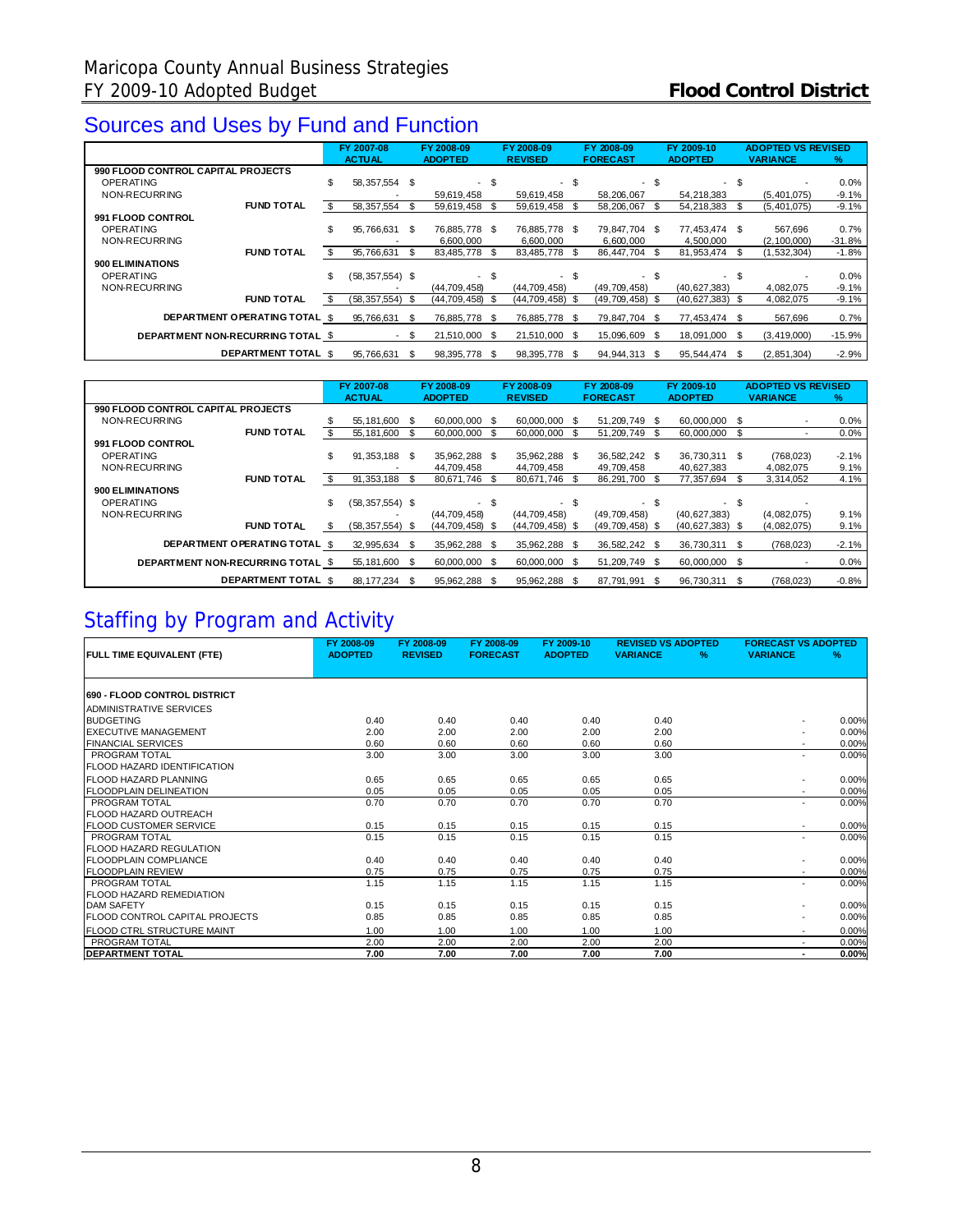# <span id="page-11-0"></span>Staffing by Market Range Title

|                                      | FY 2008-09     | FY 2008-09     | FY 2008-09      | FY 2009-10     | <b>REVISED VS ADOPTED</b> |               | <b>FORECAST VS ADOPTED</b> |               |
|--------------------------------------|----------------|----------------|-----------------|----------------|---------------------------|---------------|----------------------------|---------------|
| <b>FULL TIME EQUIVALENT (FTE)</b>    | <b>ADOPTED</b> | <b>REVISED</b> | <b>FORECAST</b> | <b>ADOPTED</b> | <b>VARIANCE</b>           | $\frac{9}{6}$ | <b>VARIANCE</b>            | $\frac{9}{6}$ |
| <b>1690 - FLOOD CONTROL DISTRICT</b> |                |                |                 |                |                           |               |                            |               |
| Administrator                        | 1.00           | 1.00           | 1.00            | 1.00           | 1.00                      | 0.00%         |                            | 0.00%         |
| Attorney - Senior Counsel            |                |                |                 |                |                           | 0.00%         |                            |               |
| Director - Flood Control Dist        | 1.00           | 1.00           | 1.00            | 1.00           | 1.00                      | 0.00%         |                            | 0.00%         |
| <b>Engineering Manager</b>           | 3.00           | 3.00           | 3.00            | 3.00           | 3.00                      | 0.00%         |                            | 0.00%         |
| Financial Supervisor - Dept          | 1.00           | 1.00           | 1.00            | 1.00           | 1.00                      | 0.00%         |                            | 0.00%         |
| <b>Operations Manager</b>            | 1.00           | 1.00           | 1.00            | 1.00           | 1.00                      | 0.00%         |                            | 0.00%         |
| Operations/Program Manager           |                |                |                 |                | $\overline{\phantom{a}}$  | 0.00%         |                            |               |
| Department Total                     | 7.00           | 7.00           | 7.00            | 7.00           | 7.00                      | 0.00%         |                            | 0.00%         |

# Staffing by Fund

| <b>IFULL TIME EQUIVALENT (FTE)</b>                                         | FY 2008-09<br><b>ADOPTED</b> | FY 2008-09<br><b>REVISED</b> | FY 2008-09<br><b>FORECAST</b> | FY 2009-10<br><b>ADOPTED</b> | <b>REVISED VS ADOPTED</b><br><b><i>VARIANCE</i></b> |       | <b>FORECAST VS ADOPTED</b><br><b>VARIANCE</b> |       |
|----------------------------------------------------------------------------|------------------------------|------------------------------|-------------------------------|------------------------------|-----------------------------------------------------|-------|-----------------------------------------------|-------|
| <b>690 - FLOOD CONTROL DISTRICT</b><br><b>690 - FLOOD CONTROL DISTRICT</b> |                              |                              |                               |                              |                                                     |       |                                               |       |
| 1991 - FLOOD CONTROL                                                       | 7.00                         | 7.00                         | 7.00                          | 7.00                         | 7.00                                                | 0.00% |                                               | 0.00% |
| <b>IDEPARTMENT TOTAL</b>                                                   | 7.00                         | 7.00                         | 7.00                          | 7.00                         | 7.00                                                | 0.00% |                                               | 0.00% |

# Revenue Sources and Variance Commentary

# Property Taxes

The Flood Control District collects property taxes on the secondary net assessed values of real property. Unlike the County primary property tax levy, there is no constitutional limitation on growth in District secondary property taxes. However, the Flood Control District Board of Directors has chosen to impose growth limitations similar to those imposed on the County primary levy in order to minimize the burden on taxpayers. As a result, beginning in FY 2006-07 the secondary levy associated with the Flood Control District was capped at 2% annual growth on property taxed in the prior year, resulting in a reduction in the tax rates.

|                | <b>Flood Control District Preliminary Tax Levy</b> |                                       |              |
|----------------|----------------------------------------------------|---------------------------------------|--------------|
| Fiscal<br>Year | <b>Net Assessed Value</b><br>(Thousands)           | <b>Tax Rate</b><br>(per \$100 N.A.V.) | Tax<br>Levy  |
| 1997-98        | 12,361,851                                         | 0.3425                                | 38,118,477   |
| 1998-99        | 13,660,618                                         | 0.3270                                | 42,339,342   |
| 1999-00        | 15,504,112                                         | 0.2858                                | 44,670,223   |
| 2000-01        | 17,485,890                                         | 0.2534                                | 44,310,754   |
| 2001-02        | 19.544.069                                         | 0.2319                                | 45,042,553   |
| 2002-03        | 21, 174, 169                                       | 0.2119                                | 45,322,696   |
| 2003-04        | 24,140,629                                         | 0.2119                                | 44, 165, 629 |
| 2004-05        | 26,585,248                                         | 0.2119                                | 50,550,367   |
| 2005-06        | 29,605,196                                         | 0.2119                                | 62,733,411   |
| 2006-07        | 32,778,027                                         | 0.2047                                | 67,096,622   |
| 2007-08        | 45,937,945                                         | 0.1533                                | 70,422,870   |
| 2008-09        | 54,751,263                                         | 0.1367                                | 74,674,333   |
| 2009-10        | 54,862,329                                         | 0.1367                                | 74,996,804   |

The Board of Supervisors must adopt the Flood Control District's property tax levy on or before the third Monday in August for the fiscal year that begins on the previous July 1. Real property taxes are paid in arrears in two installments, due November 1 and May 1.

The schedule to the left lists the District secondary net assessed values, tax rates, and secondary property tax levies for the last twelve fiscal years, plus the assessed value and the tax rate for FY 2009-10. The Flood Control District's property tax rate remains flat at \$0.1367 per \$100 net assessed value.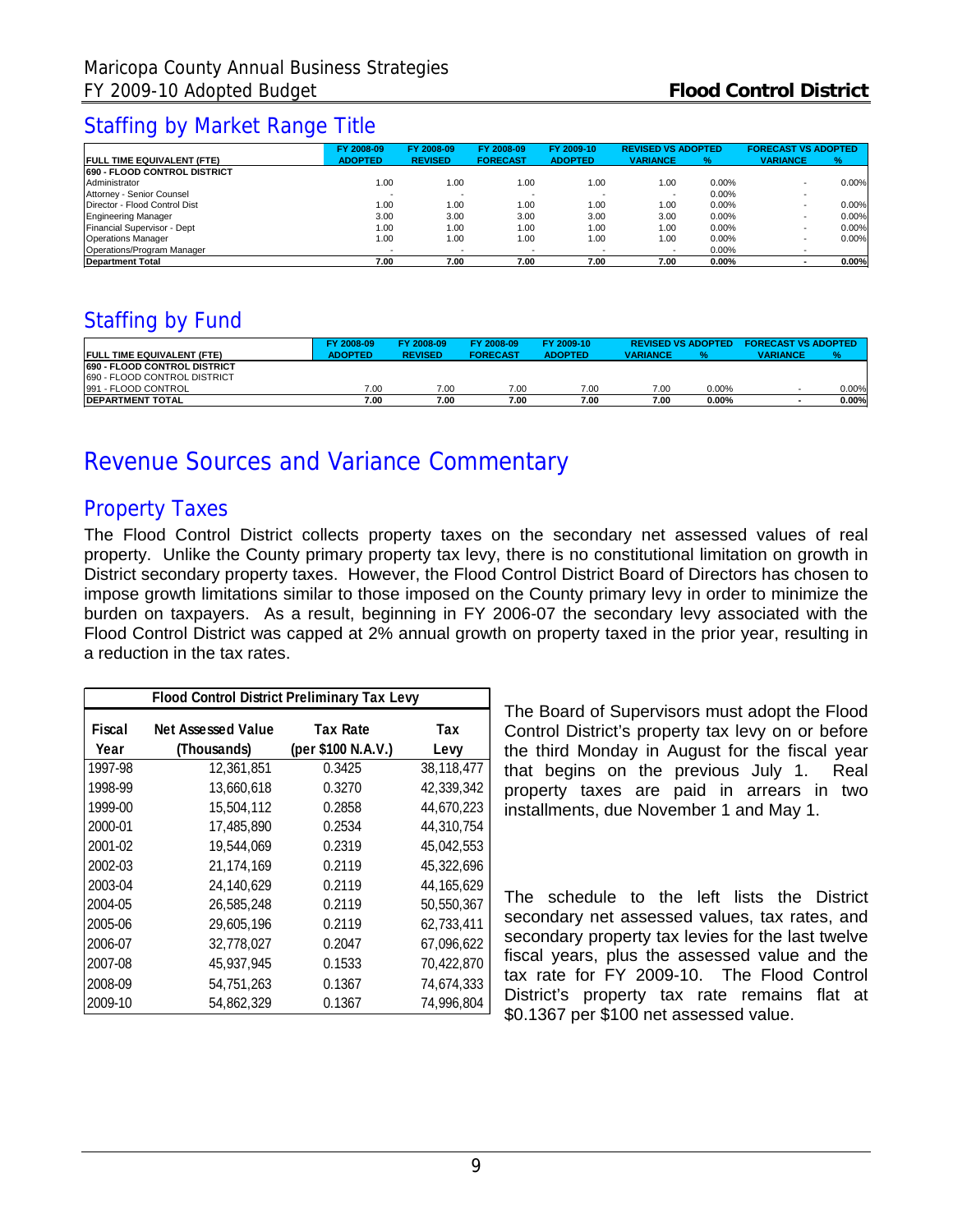

As indicated in the table below, secondary property tax revenue growth was tempered in the past two fiscal years and is projected to continue in future fiscal years as the result of the Board of Director's commitment to reduce property tax rates by establishing self-imposed limits on the District's property tax levy.

|                                |                           |                                                                   |                                             | FY 2009-10 ADOPTED PROPERTY TAX LEVY<br><b>Flood Control District Levy</b> |     |                                |              |             |      |                             |                                                         |                             |
|--------------------------------|---------------------------|-------------------------------------------------------------------|---------------------------------------------|----------------------------------------------------------------------------|-----|--------------------------------|--------------|-------------|------|-----------------------------|---------------------------------------------------------|-----------------------------|
| <b>Description</b>             | <b>Net Assessed Value</b> | Salt River Proj.<br><b>Net Effective</b><br><b>Assessed Value</b> | Total<br><b>Net Assessed</b><br>Value w/SRP |                                                                            |     | Revenue<br>from<br>1-cent Levv | Tax<br>Rates |             |      | <b>Property</b><br>Tax Levy | <b>SRP</b><br><b>Pavments in</b><br>Lieu of Taxes(PILT) | Total<br>Tax Levy &<br>PILT |
| <b>FLOOD CONTROL DISTRICT:</b> |                           |                                                                   |                                             |                                                                            |     |                                |              |             |      |                             |                                                         |                             |
| FY 2009-10 Adopted             | 54.862.329.172 \$         | 105.522.275 \$                                                    |                                             | 54.967.851.447                                                             | -SS | 5.496.785                      | S.           | 0.1367      | - \$ | 74.996.804 \$               | 144.249 \$                                              | 75,141,053                  |
| FY 2008-09 Adopted             | 54.626.432.391            | 99.338.740 \$                                                     |                                             | 54,725,771,131                                                             | -S. | 5.472.577                      | S            | 0.1367      | \$.  | 74.674.333 \$               | 135.796 \$                                              | 74,810,129                  |
| FY 2007-08 Adopted             | 45,937,944,910 \$         | 97.574.499                                                        |                                             | 46.035.519.409                                                             |     | 4.603.552                      | S            | $0.1533$ \$ |      | 70.422.870 \$               | 149,582 \$                                              | 70,572,452                  |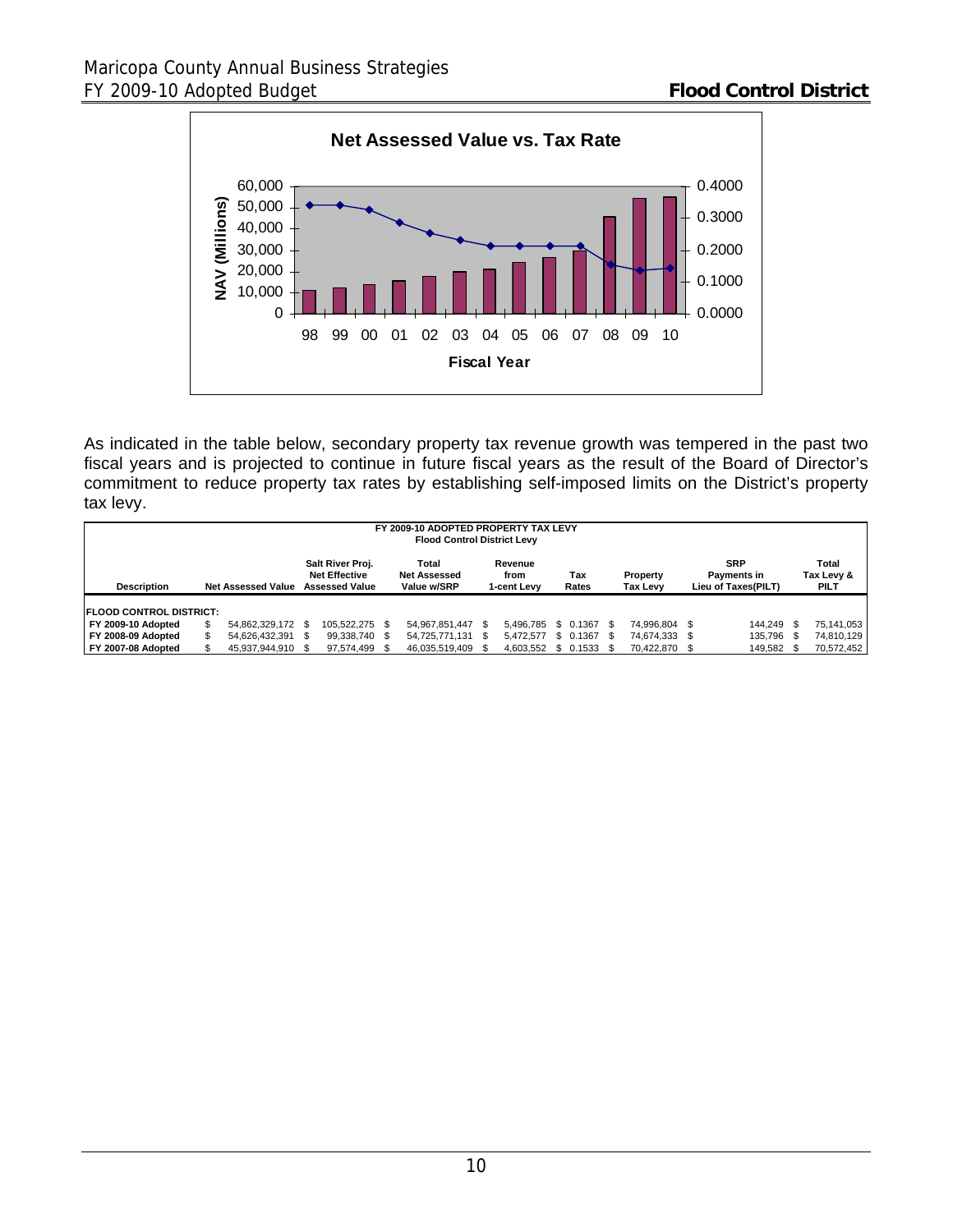# Levy Limit

|                                                                                                                                   | FY 2009-10 Flood Control District Self-Imposed Levy Limit |                |  |  |  |  |  |  |  |  |  |  |
|-----------------------------------------------------------------------------------------------------------------------------------|-----------------------------------------------------------|----------------|--|--|--|--|--|--|--|--|--|--|
|                                                                                                                                   |                                                           |                |  |  |  |  |  |  |  |  |  |  |
| A. Adopted Levy                                                                                                                   |                                                           |                |  |  |  |  |  |  |  |  |  |  |
| A1. Adopted Secondary Tax Levy                                                                                                    | \$                                                        | 74,674,333     |  |  |  |  |  |  |  |  |  |  |
| A2. A1 multiplied by 1.02                                                                                                         |                                                           | 76,167,820     |  |  |  |  |  |  |  |  |  |  |
| B. Current Net Assessed Value Subject to Taxation in Prior Year                                                                   |                                                           |                |  |  |  |  |  |  |  |  |  |  |
| B5. Net Secondary Assessed Value                                                                                                  |                                                           | 54,626,432,391 |  |  |  |  |  |  |  |  |  |  |
| C. Current Net Assessed Value                                                                                                     |                                                           |                |  |  |  |  |  |  |  |  |  |  |
| C5. Net Secondary Assessed Value                                                                                                  |                                                           | 54,862,329,172 |  |  |  |  |  |  |  |  |  |  |
| D. Recommended Calculation                                                                                                        |                                                           |                |  |  |  |  |  |  |  |  |  |  |
| D3. Recommended Tax Rate (A2. divided by B5. Divided by 100)                                                                      | \$                                                        | 0.1367         |  |  |  |  |  |  |  |  |  |  |
| D5. Recommended Levy Limit (C5. Divided by 100 times D3.)                                                                         |                                                           | 74,996,804     |  |  |  |  |  |  |  |  |  |  |
| Maximum Levy Increase:                                                                                                            | \$                                                        | 322,471        |  |  |  |  |  |  |  |  |  |  |
|                                                                                                                                   |                                                           | 0.4%           |  |  |  |  |  |  |  |  |  |  |
| * Current value of property taxed in the prior year is unavailable for centrally valued property.<br><b>Estimated as follows:</b> |                                                           |                |  |  |  |  |  |  |  |  |  |  |
| Curr. Value locally assessed property taxed in prior year:                                                                        |                                                           | 54,135,162,156 |  |  |  |  |  |  |  |  |  |  |
| Curr. Value of all centrally assessed property:                                                                                   |                                                           | 491,270,235    |  |  |  |  |  |  |  |  |  |  |
|                                                                                                                                   |                                                           | 54,626,432,391 |  |  |  |  |  |  |  |  |  |  |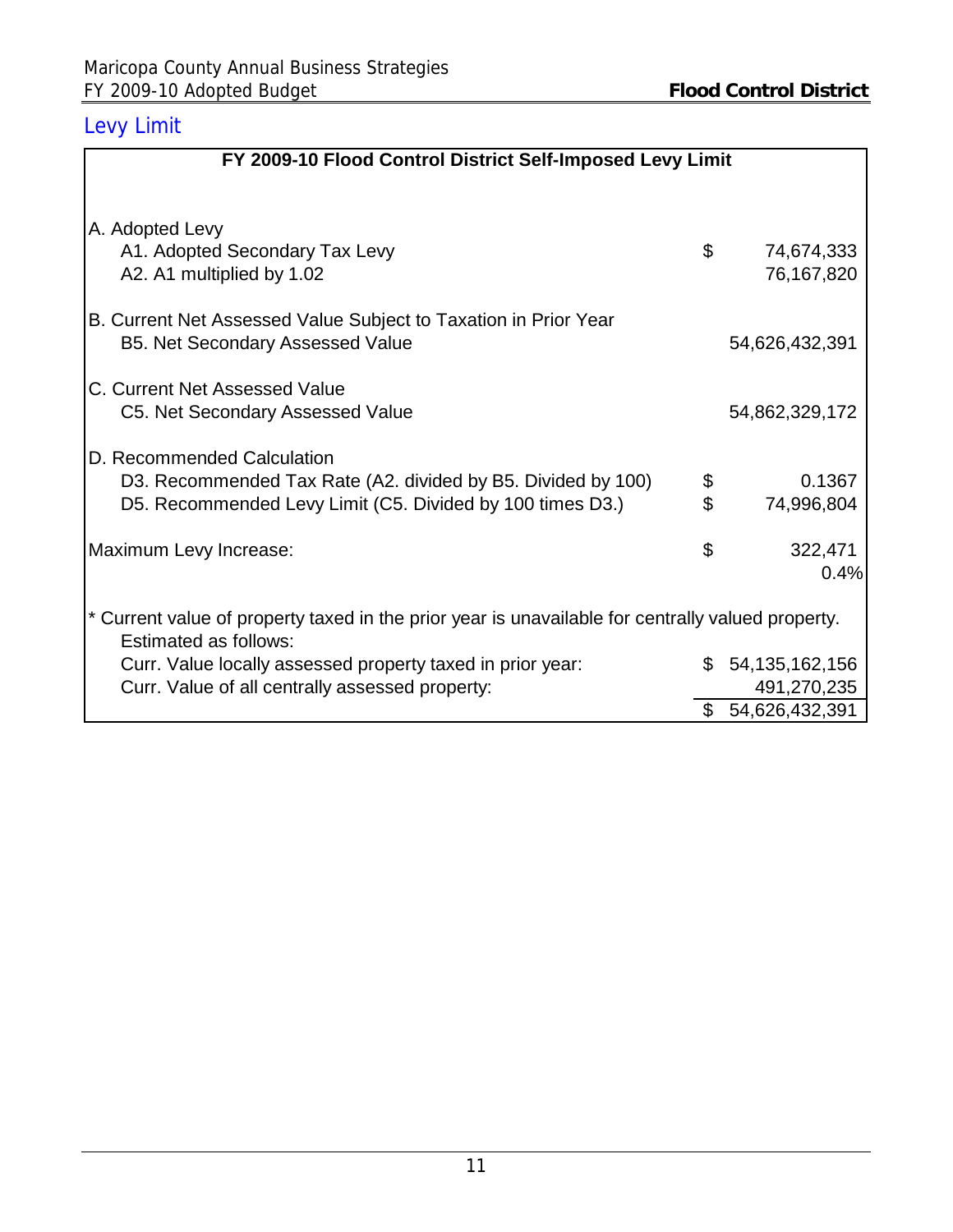The FY 2009-10 budgeted property tax revenue of \$74,246,836 is based on an historical collection rate of 99.0%. The table below reflects the estimated revenue collection for FY 2009-10.





# Licenses and Permits

The Flood Control District collects revenue from customers for drainage plans, plan site reviews, and licenses. Rates for licenses and permits are approved by the Board of Directors, unless otherwise set forth in statute. The revenue generated from licenses and permits is used to offset the cost of issuing the permits. The chart

above shows FY 2007-08 actual and FY 2008-09 forecast revenue for this category. In FY 2008-09, there is a one-time unanticipated revenue for the Trans Western Pipeline to go over the McMicken Dam (\$3.25M). FY 2009-10, the District is projecting steady requests for licenses and permits.

## Intergovernmental Revenues

Intergovernmental revenues are amounts received by the Flood Control District from other government or public entities, and include payments in lieu of taxes, grants, and payments required by intergovernmental agreements (IGA's). Intergovernmental revenues come from a variety of sources, including the Federal government, local cities and the State of Arizona.

Included in the intergovernmental classification are grant revenues that typically carry restrictions on how they may be expended.

# Payments in Lieu of Taxes

Payments in lieu of taxes are collected from the Salt River Project (SRP) and the federal government. Although it is a public entity, SRP estimates its net assessed value and makes payments in lieu of property taxes to each taxing jurisdiction based on its property tax rates. The table to the right reflects historical payments and the projected FY 2009-10 payments in lieu of taxes. The increase in revenue is reflective of FY 2009-10 increase in the District's secondary property tax rate.

|                    | Payments in   |
|--------------------|---------------|
| <b>Fiscal Year</b> | Lieu of Taxes |
| 2002-03            | \$<br>136,905 |
| 2003-04            | 152,557       |
| 2004-05            | 196,239       |
| 2005-06            | 191,727       |
| 2006-07            | 199,736       |
| 2007-08            | 149,582       |
| 2008-09*           | 133,384       |
| 2009-10**          | 144,249       |
|                    |               |
| * Projected Actual |               |
| ** Budget          |               |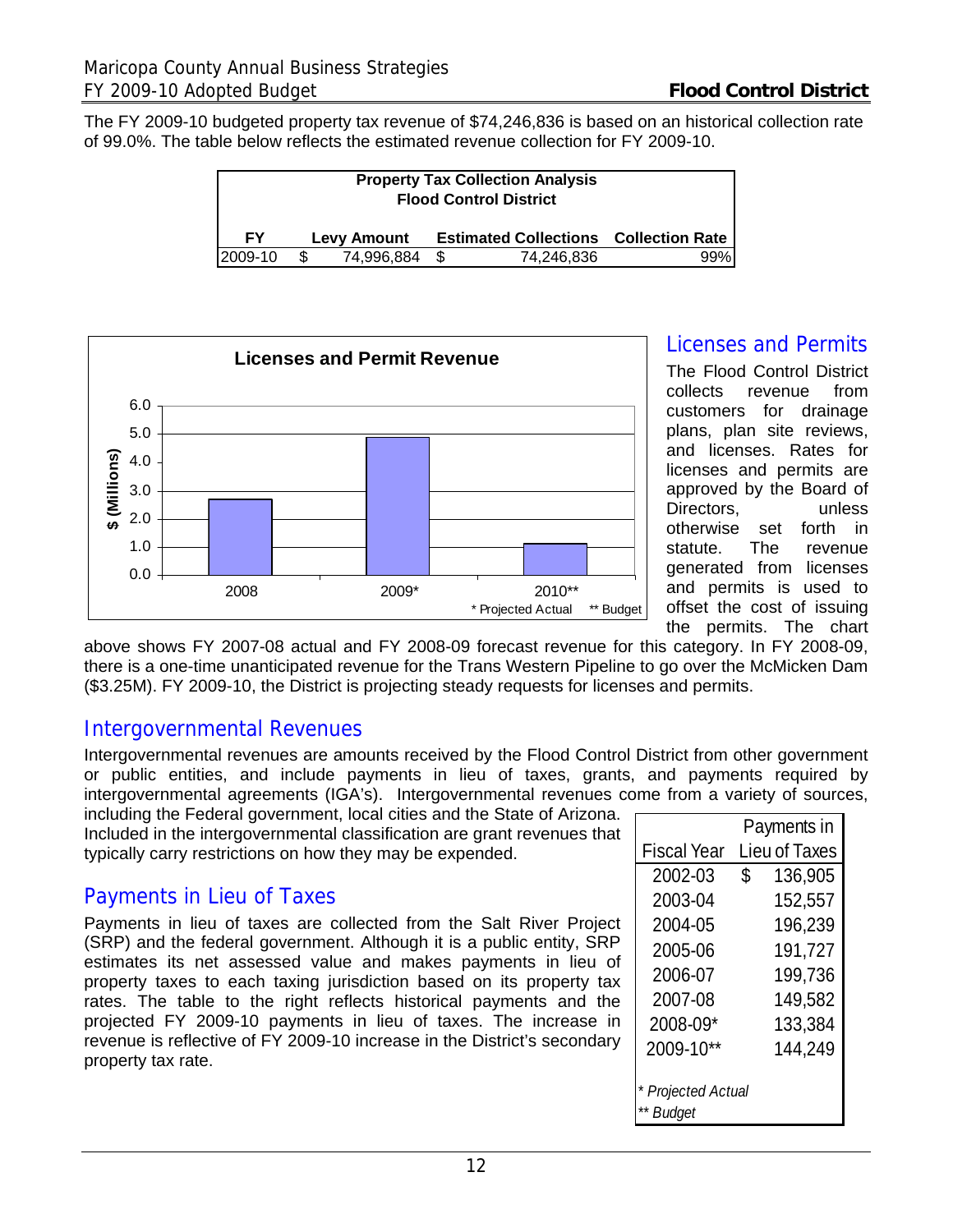# Other Intergovernmental Revenue

Other Intergovernmental Revenue includes a variety of payments from other jurisdictions, usually as required by Intergovernmental Agreements (IGA's) with the District. The District FY 2009-10 budget is reflective of receiving \$13,591,000 for cost sharing of capital projects.



# Miscellaneous Revenue

The Flood Control District classifies miscellaneous revenues as any revenues that do not fall within a more specific revenue category. Examples of miscellaneous revenues include sale of copies, interest earnings, building rental, insurance recoveries, land sales, map sales, and equipment rental as well as sales of fixed assets, and bond proceeds.

# Other Financing Sources

In the Flood Control District, Other Financing Sources are comprised solely of Fund Transfers In.

# Fund Transfers In

The Flood Control District transfers fund balances from the operating to the capital fund throughout the year in order to support the District's capital improvement program.

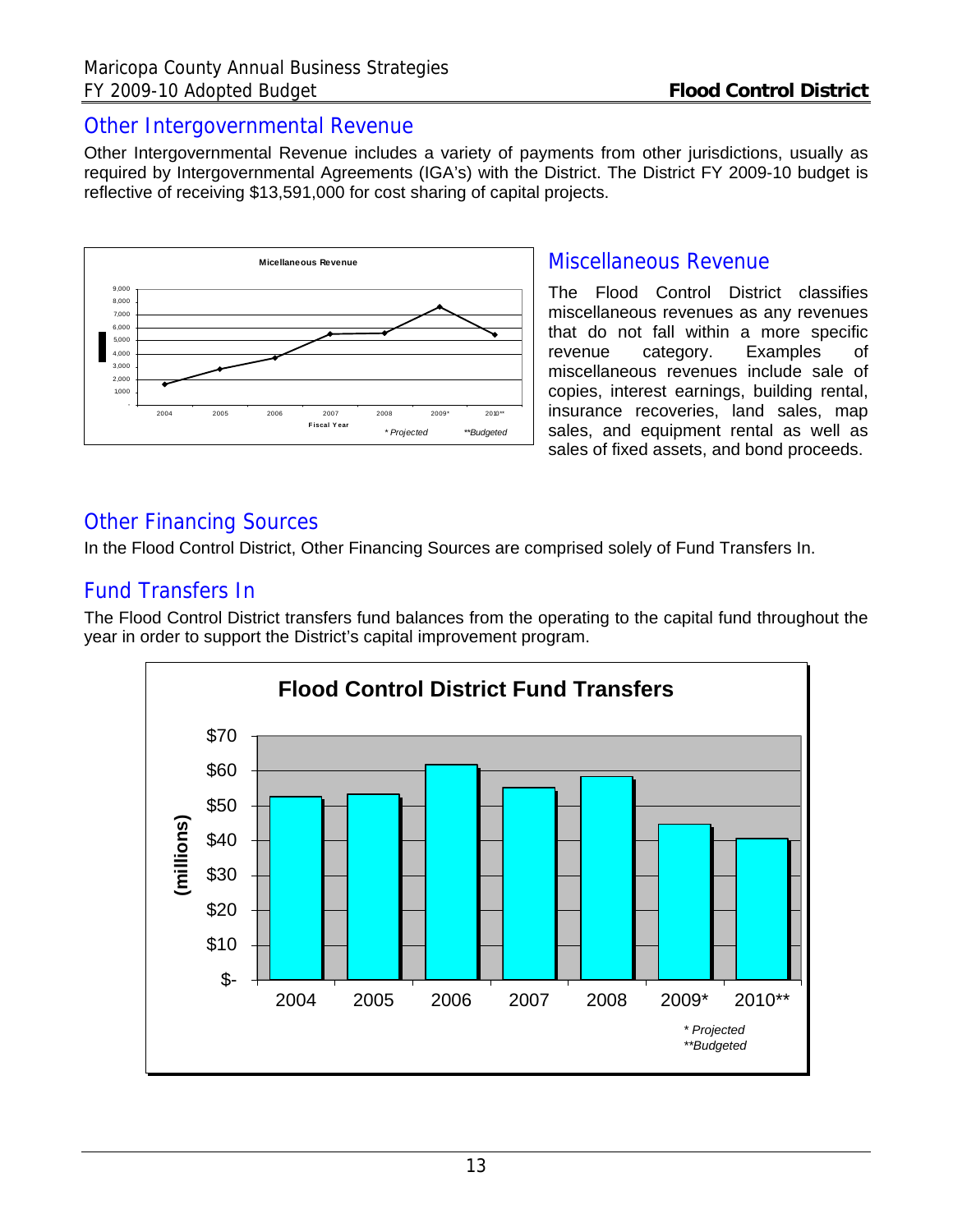# <span id="page-16-0"></span>Beginning Fund Balance and Variance Commentary

The following schedule lists the estimated beginning fund balances, projected revenues and expenditures for the upcoming fiscal year, along with resulting estimated fund balances. "Beginning fund balance" represents resources accumulated within each fund as of the start of the fiscal year, based on actual and projected revenues and expenditures for prior fiscal years. For budgeting purposes, fund balances are "Unreserved/Undesignated", which means that estimated unreserved fund balances are reduced by amounts designated for other purposes.

# Fund Balance Summary

# Operating Fund (991)

|                                                | FY 2007-08<br><b>ACTUAL</b> | FY 2008-09<br><b>ADOPTED</b>     |    | FY 2008-09<br><b>REVISED</b> |        | FY 2008-09<br><b>FORECAST</b> | FY 2009-10<br><b>ADOPTED</b>  |  |  |
|------------------------------------------------|-----------------------------|----------------------------------|----|------------------------------|--------|-------------------------------|-------------------------------|--|--|
| Beginning Unreserved Fund Balance              | \$<br>11,207,341            | \$<br>9,685,968 \$               |    | 9,685,968 \$                 |        | 15,620,793                    | \$<br>15,776,797              |  |  |
| Designations:<br><b>Budget Stabilization:</b>  |                             |                                  |    |                              |        |                               |                               |  |  |
| Cash Flow / Property Tax                       | \$<br>3,200,000             | \$<br>12,500,000                 | -S | 12,500,000                   | \$     | 12,500,000                    | \$<br>12,500,000              |  |  |
| <b>Total Budget Stabilization</b>              | \$<br>3,200,000             | \$<br>12,500,000                 | S  | 12,500,000                   | \$     | 12,500,000                    | \$<br>12,500,000              |  |  |
| <b>Total Designations</b>                      | \$<br>3,200,000             | \$<br>12,500,000                 | \$ | 12,500,000                   | \$     | 12,500,000                    | \$<br>12,500,000              |  |  |
| Beginning Unreserved/Undesignated Fund Balance | \$<br>8,007,341             | \$<br>$(2,814,032)$ \$           |    | $(2,814,032)$ \$             |        | 3,120,793                     | \$<br>3,276,797               |  |  |
| Sources:                                       |                             |                                  |    |                              |        |                               |                               |  |  |
| Operating<br>Non Recurring Non Project         | \$<br>95,766,631            | \$<br>76,885,778 \$<br>6.600.000 |    | 76,885,778 \$<br>6,600,000   |        | 79,847,704<br>6,600,000       | \$<br>77,453,474<br>4,500,000 |  |  |
| <b>Total Sources:</b>                          | \$<br>95,766,631            | \$<br>83,485,778 \$              |    | 83,485,778 \$                |        | 86, 447, 704                  | \$<br>81,953,474              |  |  |
| Uses:                                          |                             |                                  |    |                              |        |                               |                               |  |  |
| Operating                                      | \$<br>91,353,188            | \$<br>35,962,288 \$              |    | 35,962,288 \$                |        | 36,582,242                    | \$<br>36,730,311              |  |  |
| Non Recurring Non Project                      |                             | 44,709,458                       |    | 44,709,458                   |        | 49,709,458                    | 40,627,383                    |  |  |
| Total Uses:                                    | \$<br>91,353,188            | \$<br>80,671,746 \$              |    | 80,671,746                   | \$     | 86,291,700                    | \$<br>77,357,694              |  |  |
| <b>Operating Balance</b>                       | \$<br>4,413,443             | \$<br>40,923,490                 | \$ | 40,923,490                   | \$     | 43,265,462                    | \$<br>40,723,163              |  |  |
| <b>Accounting Adjustments</b>                  | \$<br>9                     | \$<br>$\blacksquare$             | \$ |                              | $-$ \$ |                               | \$                            |  |  |
| Ending Unreserved/Undesignated Fund Balance    | \$<br>12,420,793            | \$<br>٠                          | \$ |                              | $-5$   | 3,276,797                     | \$<br>7,872,577               |  |  |
| Ending Unreserved Fund Balance                 | \$<br>15,620,793            | \$<br>12,500,000                 | \$ | 12,500,000                   | \$     | 15,776,797                    | \$<br>20,372,577              |  |  |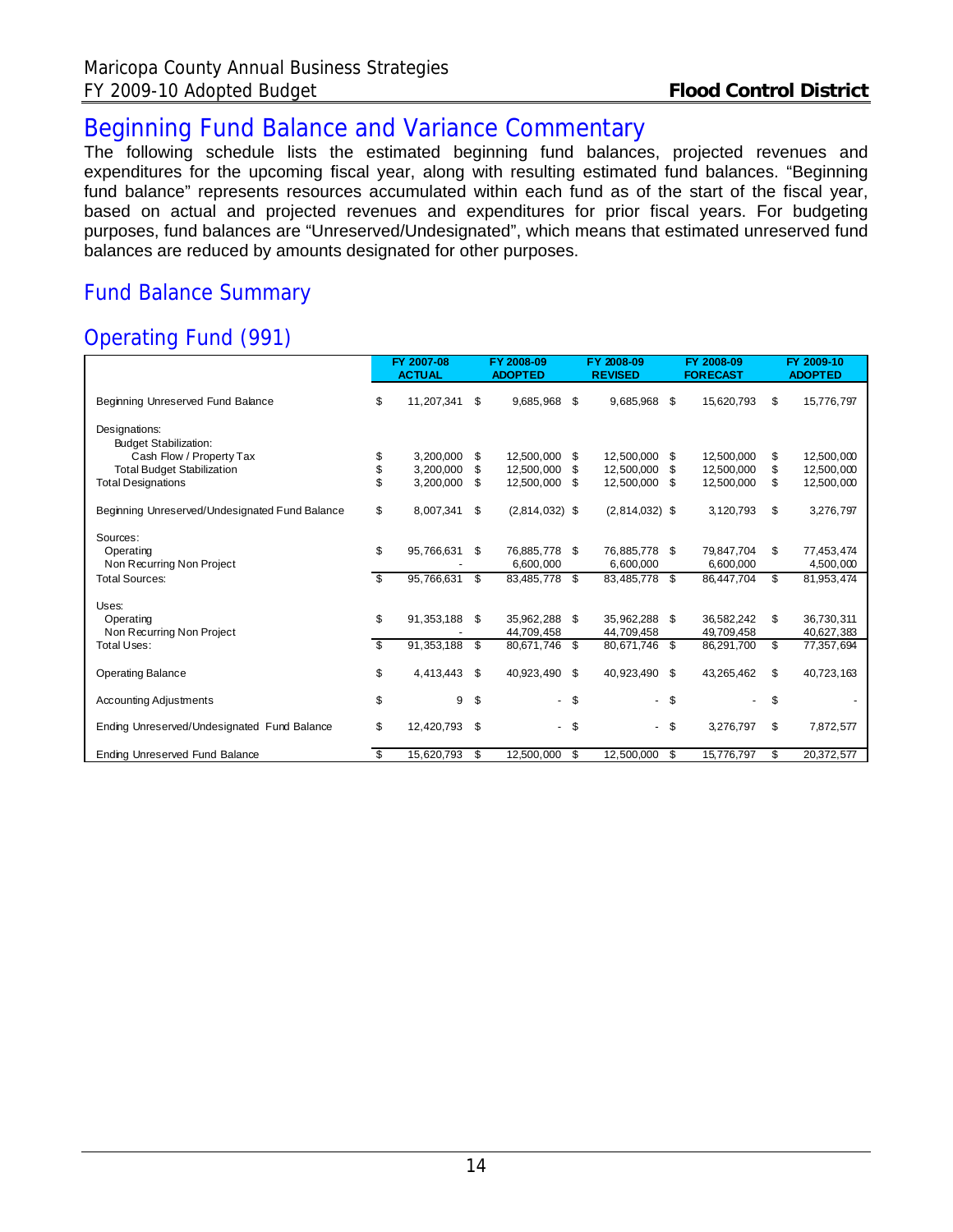# Capital Project Fund (990)

|                                                    |    | FY 2007-08<br><b>ACTUAL</b> |    | FY 2008-09<br><b>ADOPTED</b> |        | FY 2008-09<br><b>REVISED</b> |        | FY 2008-09<br><b>FORECAST</b> |     | FY 2009-10<br><b>ADOPTED</b> |
|----------------------------------------------------|----|-----------------------------|----|------------------------------|--------|------------------------------|--------|-------------------------------|-----|------------------------------|
| Beginning Unreserved Fund Balance                  | \$ | 20,774,706                  | S  | 18,339,252 \$                |        | 18,339,252                   | \$     | 23,950,674                    | \$  | 30,946,992                   |
| Beginning Unreserved/Undesignated Fund Balance     | \$ | 20,774,706                  | \$ | 18,339,252 \$                |        | 18,339,252 \$                |        | 23,950,674                    | \$  | 30,946,992                   |
| Sources:<br>Operating<br>Non Recurring Non Project | \$ | 58,357,554 \$               |    | 59,619,458                   | \$.    | 59,619,458                   | \$.    | 58,206,067                    | S   | 54,218,383                   |
| <b>Total Sources:</b>                              |    | 58,357,554                  | \$ | 59,619,458                   | \$     | 59,619,458                   | \$     | 58,206,067                    | \$  | 54,218,383                   |
| Uses:<br>Non Recurring Non Project<br>Total Uses:  |    | 55,181,600<br>55,181,600    | \$ | 60,000,000<br>60,000,000     | S      | 60,000,000<br>60,000,000     | \$     | 51,209,749<br>51,209,749      | \$  | 60,000,000<br>60,000,000     |
| <b>Operating Balance</b>                           | \$ | 58,357,554                  | \$ |                              | $-$ \$ |                              | $-$ \$ | $\overline{\phantom{a}}$      | \$  |                              |
| <b>Accounting Adjustments</b>                      | \$ | 14                          | \$ |                              | $-$ \$ |                              | $-$ \$ | $\overline{\phantom{a}}$      | \$  |                              |
| Ending Unreserved/Undesignated Fund Balance        | \$ | 23,950,674                  | \$ | 17,958,710 \$                |        | 17,958,710 \$                |        | 30,946,992                    | \$  | 25, 165, 375                 |
| Ending Unreserved Fund Balance                     | S  | 23,950,674                  | \$ | 17,958,710                   | S      | 17,958,710                   | \$     | 30,946,992                    | \$. | 25,165,375                   |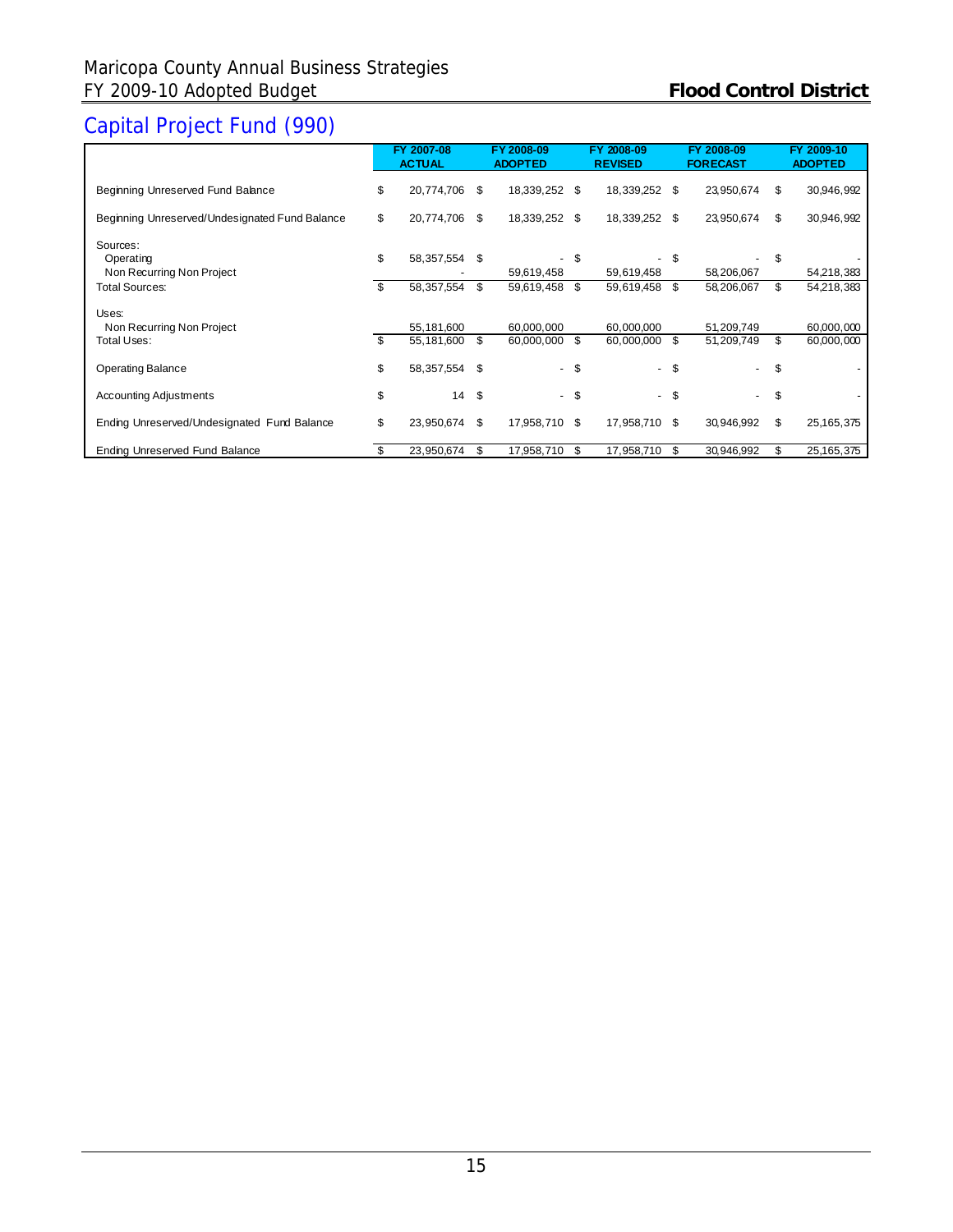# <span id="page-18-0"></span>Budget Adjustments and Reconciliation

# Flood Control Operating (991)

|                                                                        |                          | <b>EXPENDITURES</b> |                         | <b>REVENUE</b> |
|------------------------------------------------------------------------|--------------------------|---------------------|-------------------------|----------------|
| <b>OPERATING</b>                                                       |                          |                     |                         |                |
|                                                                        |                          |                     |                         |                |
| FY 2008-09 ADOPTED BUDGET                                              |                          | \$<br>35,962,288    | \$                      | 76,885,778     |
|                                                                        |                          |                     |                         |                |
| FY 2008-09 REVISED BUDGET                                              |                          | \$<br>35,962,288    | \$                      | 76,885,778     |
| FY 2008-09 REVISED RESTATED BUDGET                                     |                          | \$<br>35,962,288    | \$                      | 76,885,778     |
|                                                                        |                          |                     |                         |                |
| <b>TARGET ADJUSTMENTS:</b>                                             |                          |                     |                         |                |
| PERSONNEL SAVINGS ADJUSTMENT                                           |                          | \$<br>768,022 \$    |                         |                |
| <b>TECHNICAL ADJUSTMENTS</b>                                           |                          |                     |                         |                |
| Miscellaneous Adjustment                                               |                          | \$<br>1             | $\sqrt[6]{\frac{1}{2}}$ |                |
| FY 2009-10 Forecast Revenue Adjustment                                 |                          |                     |                         | (3,834,045)    |
|                                                                        | Subtotal \$              | $\mathbf{1}$        | \$                      | (3,834,045)    |
| FY 2009-10 BUDGET TARGET                                               |                          | \$<br>36,730,311    | \$                      | 73,051,733     |
|                                                                        |                          |                     |                         |                |
| <b>BASE ADJUSTMENTS:</b>                                               |                          |                     |                         |                |
| <b>OTHER BASE ADJUSTMENTS</b>                                          |                          |                     |                         |                |
| Increase in Property Taxes                                             |                          | \$                  | \$                      | 3,984,355      |
| Increase in Licenses and Permits                                       |                          |                     |                         | 387,600        |
| Increase in Payment in Lieu of Taxes                                   |                          |                     |                         | 10,865         |
| Increase in Interest Earnings                                          |                          |                     |                         | 50,000         |
| Decrease in Miscellaneous Revenue (Data Sales)                         |                          |                     |                         | (31,079)       |
|                                                                        | Subtotal \$              |                     | \$                      | 4,401,741      |
|                                                                        |                          |                     |                         |                |
| FY 2009-10 ADOPTED OPERATING BUDGET                                    |                          | \$<br>36,730,311    | S.                      | 77,453,474     |
|                                                                        |                          |                     |                         |                |
| <b>NON-RECURRING</b>                                                   |                          |                     |                         |                |
| <b>NON-OPERATING 0001</b>                                              |                          |                     |                         |                |
| Spook Hill Condemnation                                                |                          | \$                  | \$                      | 4,000,000      |
| Sale of Excess Land                                                    |                          |                     |                         | 500,000        |
| Fund Transfer to Flood Control Capital Projects Fund (990)             |                          | 36, 321, 422        |                         |                |
| Increase in Fund Transfer to Flood Control Capital Projects Fund (990) | Subtotal $\overline{\$}$ | 4,305,961           |                         |                |
|                                                                        |                          | 40,627,383 \$       |                         | 4,500,000      |
| FY 2009-10 ADOPTED NON-RECURRING BUDGET                                |                          | \$<br>40,627,383    | \$                      | 4,500,000      |
|                                                                        |                          |                     |                         |                |
| FY 2009-10 TOTAL ADOPTED BUDGET                                        |                          | \$<br>77,357,694    |                         | \$81,953,474   |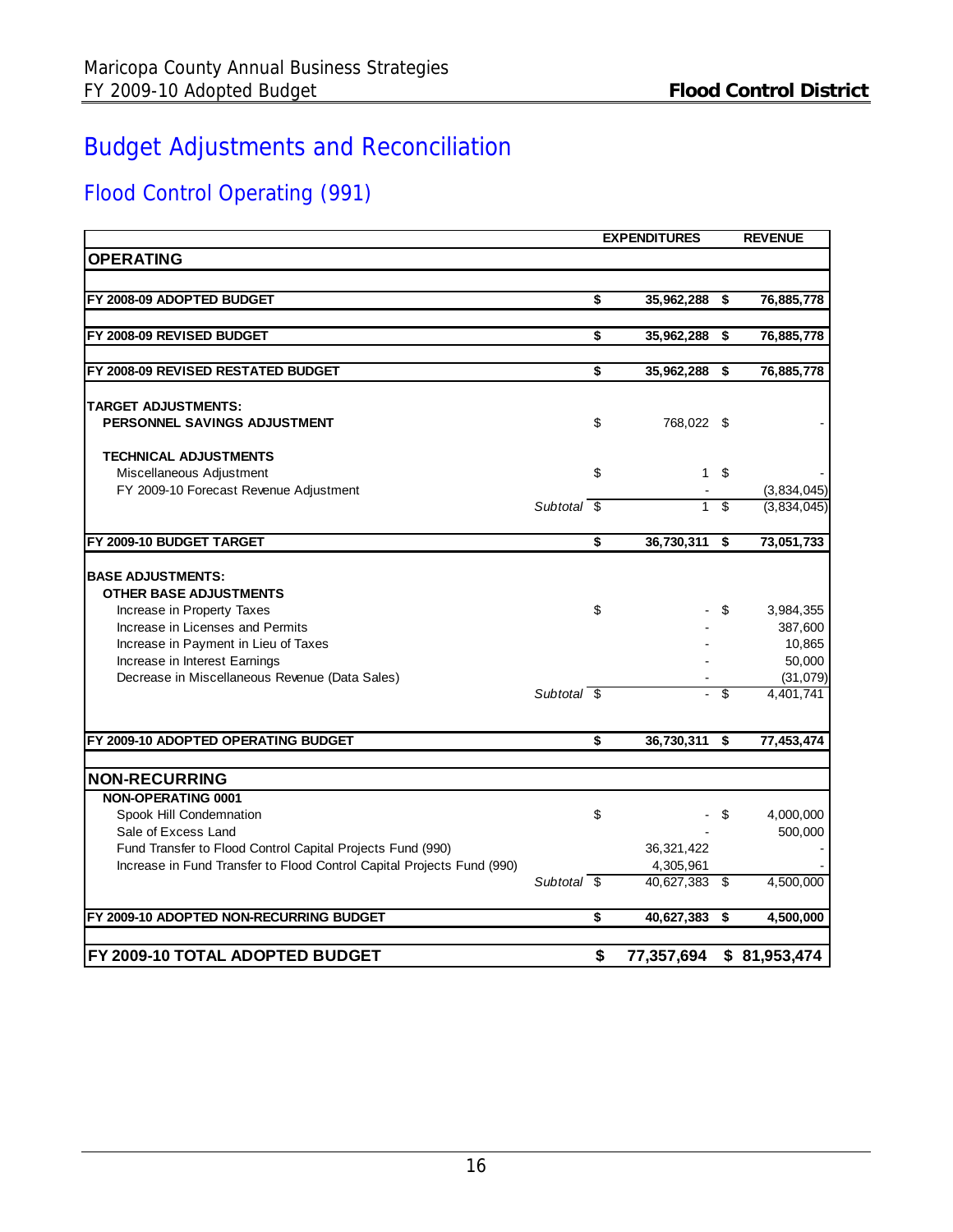# Capital Projects Fund (990)

|                                                      |             | <b>EXPENDITURES</b> |                         | <b>REVENUE</b> |
|------------------------------------------------------|-------------|---------------------|-------------------------|----------------|
| <b>NON-RECURRING</b>                                 |             |                     |                         |                |
| <b>NON-OPERATING 0001</b>                            |             |                     |                         |                |
| Transfer in From Flood Control Operations Fund (991) | \$          |                     | \$                      | 40,627,383     |
|                                                      | Subtotal \$ |                     | \$                      | 40,627,383     |
|                                                      |             |                     |                         |                |
| <b>CAPITAL IMPROVEMENT PROGRAM</b>                   |             |                     |                         |                |
| F022 - City of Chandler                              | \$          | 105,000 \$          |                         |                |
| F026 - City of Phoenix                               |             | 5,000               |                         |                |
| F027 - City of Scottsdale                            |             | 315,000             |                         |                |
| F043 - Town of Queen Creek                           |             | 40,000              |                         |                |
| F108 - Sossaman Road                                 |             | 30,000              |                         |                |
| F109 - Agua Fria River                               |             | 10,000              |                         |                |
| F117 - South Phoenix Drainage Improvement            |             | 635,000             |                         |                |
| F118 - Arizona Canal Diversion Channel               |             | 560,000             |                         |                |
| F121 - East Maricopa Floodway                        |             | 5,640,000           |                         |                |
| F126 - Salt/Gila River                               |             | 55,000              |                         |                |
| F201 - White Tanks FRS No. 4                         |             | 1,088,000           |                         |                |
| F202 - McMicken Dam                                  |             | 10,000              |                         |                |
| F207 - Buckeye FRS No. 1                             |             | 1,480,000           |                         |                |
| F211 - Buckeye/Sun Valley ADMS                       |             | 162,000             |                         |                |
| F300 - Spook Hill FRS and Outlet                     |             | 100,000             |                         |                |
| F310 - Powerline FRS                                 |             | 1,340,000           |                         |                |
| F343 - Wickenburg ADMP                               |             | 10,000              |                         |                |
| F346 - Hassayampa River                              |             | 25,000              |                         |                |
| F350 - Cave Buttes Dam                               |             | 345,000             |                         |                |
| F400 - Skunk Creek and New River                     |             | 560,000             |                         |                |
| F420 - Spook Hill ADMP                               |             | 2,693,000           |                         | 2,780,000      |
| F442 - East Mesa ADMP                                |             | 5,825,000           |                         | 1,986,000      |
| F450 - Glendale/Peoria ADMP                          |             | 5,325,000           |                         | 1,780,000      |
| F470 - White Tanks ADMP                              |             | 17,540,000          |                         | 3,535,000      |
| F480 - Queen Creek/Sonoqui Wash ADMP                 |             | 4,323,000           |                         | 300,000        |
| F491 - Highley ADMP                                  |             | 10,000              |                         |                |
| F565 - Durango ADMP                                  |             | 2,524,000           |                         | 804,000        |
| F590 - Scatter Wash                                  |             | 5,000               |                         |                |
| F620 - Maryvale ADMP                                 |             | 2,518,000           |                         | 2,406,000      |
| F625- Metro ADMP                                     |             | 2,297,000           |                         |                |
| F700 - Floodprone Property Assistance Program        |             | 1,565,000           |                         |                |
| FCPR - Flood Control Project Reserve                 |             | 2,860,000           |                         |                |
|                                                      | Subtotal \$ | 60,000,000          | $\overline{\mathbf{s}}$ | 13,591,000     |
|                                                      |             |                     |                         |                |
|                                                      |             |                     |                         |                |
| FY 2009-10 ADOPTED NON-RECURRING BUDGET              | \$          | 60,000,000          | \$                      | 54,218,383     |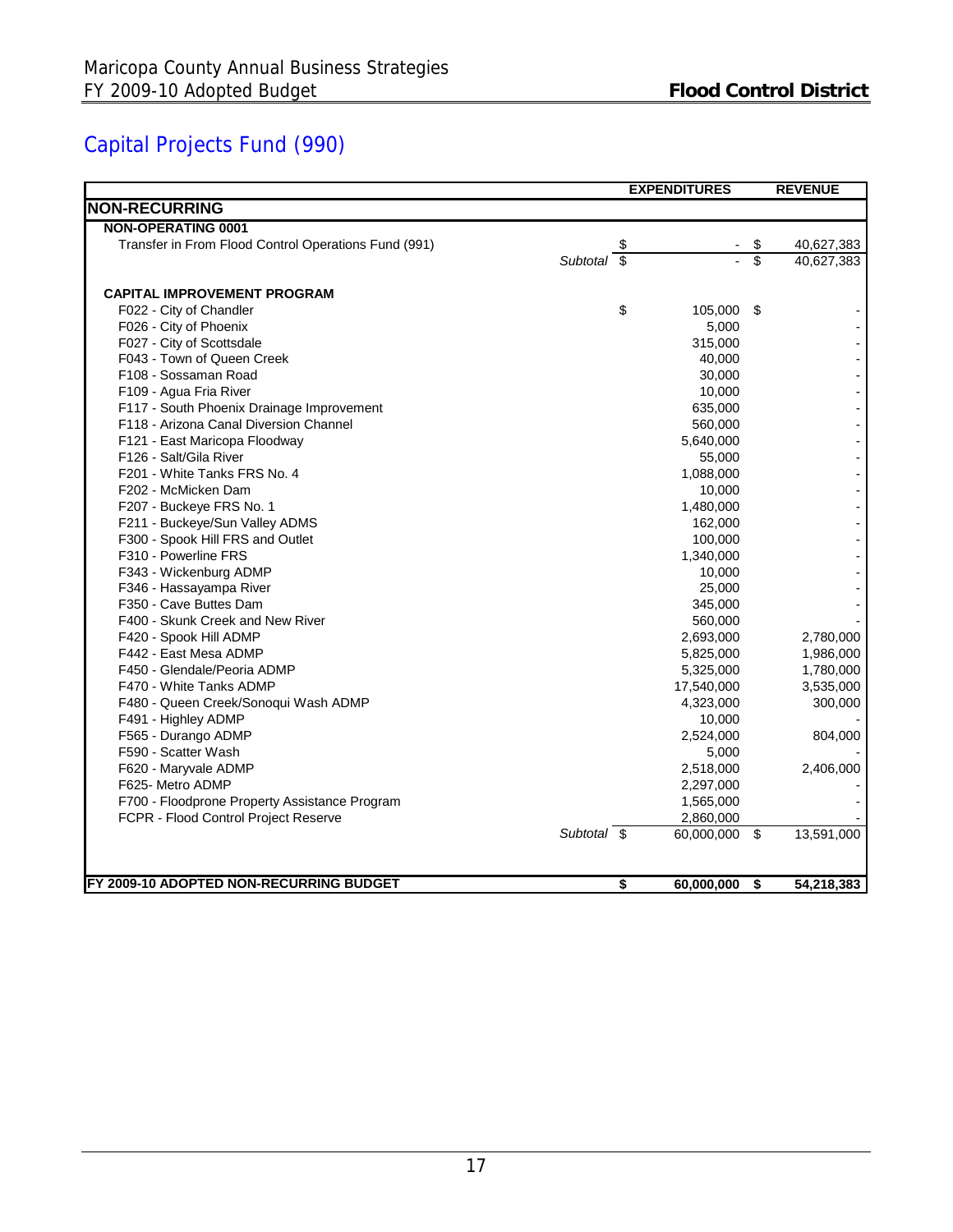# <span id="page-20-0"></span>Capital Improvement Program

# Summary

The Flood Control District primarily mitigates existing regional flood hazards through its five-year Capital Improvement Program (CIP) – the revolving five-year plan for accomplishing capital projects.

The CIP drives design and construction of new infrastructure in concert with the District's planning activities and also addresses modification and replacement of existing infrastructure. The District maintains its five-year CIP as mandated by state statutes and as directed by the District's General Policies under District Resolutions 88-08 and 88-08A.

Since 1993, proposed capital projects have been reviewed for merit by the District's annual CIP Prioritization Procedure, although project recommendations resulting from this process are contingent upon ultimate project adoption through Resolutions by the District's Board of Directors. The CIP Prioritization Procedure solicits and evaluates project requests from the District's client communities and other local agencies, generally resulting from completed drainage planning studies.

The evaluation procedure allocates points based on:

- Significance within a master plan
- Hydrologic/hydraulic significance
- Level of protection
- Area protected
- Environmental quality
- Area-wide benefit
- Total project cost
- Level of partner participation
- Operation and maintenance costs
- Operation and maintenance responsibility

The process promotes a balanced approach to the evaluation of proposed projects, identifying and supporting flood control and regional drainage projects that not only provide long-term protection to individuals and property from flash floods and seasonal flooding, but that also promote community development, protect natural habitats and maintain watercourse flow paths. The procedure favors projects that involve cost-sharing partnerships, allowing the District to best leverage limited financial resources, and allows the District to limit future structural maintenance responsibilities to projects that are multi-jurisdictional, regional or involve main watercourses.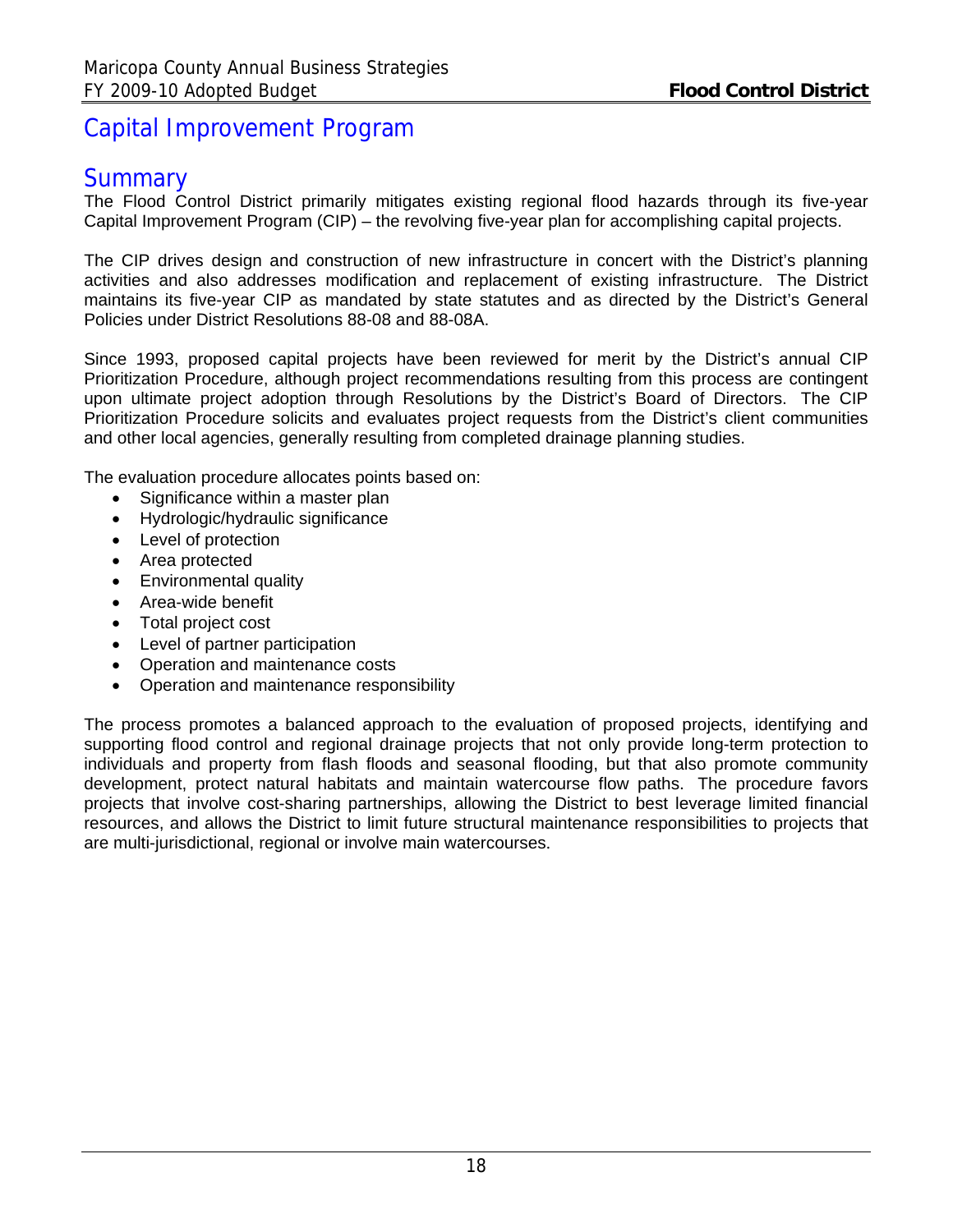# Project Detail

A total of 31 capital projects are identified and adopted to the Board by the Flood Control District. The adopted projects are as follows:

| <b>Flood Control Capital Project</b>    |    | <b>Previous</b> |      | Projected FY 08-09 |                    | FY 09-10      |      | FY 10-11      |     | FY 11-12       |      | FY 12-13                 |              | FY 13-14                 |      | <b>5 Year Total</b> | <b>Total Project</b> |
|-----------------------------------------|----|-----------------|------|--------------------|--------------------|---------------|------|---------------|-----|----------------|------|--------------------------|--------------|--------------------------|------|---------------------|----------------------|
| F022 - CITY OF CHANDLER                 | S. | 4.976.810 \$    |      | $2,000$ \$         |                    | 105,000 \$    |      | 110,000 \$    |     | 10,000 \$      |      | 2,020,000 \$             |              | 10,000 \$                |      | 2,255,000 \$        | 7,233,810            |
| F026 - PHOENIX DAM SAFETY PROGRAM       |    | 67,544          | - S  | 681,000 \$         |                    | $5,000$ \$    |      |               | - S |                | S    | $-$ \$                   |              | $\overline{\phantom{a}}$ | S    | 5.000 S             | 753,544              |
| F027 - CITY OF SCOTTSDALE               |    |                 |      | 5.000S             |                    | 315,000 \$    |      | 7,020,000 \$  |     | 10,000 \$      |      | 10,000 \$                |              | $10,000$ \$              |      | 7.365.000 \$        | 7,370,000            |
| F043 - TOWN OF QUEEN CREEK              |    |                 |      | 35,000 \$          |                    | 40,000 \$     |      | 10,000 \$     |     | 10,000 \$      |      | 2,020,000 \$             |              | 10,000 \$                |      | 2,090,000 \$        | 2,125,000            |
| F108 - SOSSAMAN CHANNEL                 |    |                 |      | 85,000 \$          |                    | 30,000 \$     |      | 610,000 \$    |     |                |      |                          |              |                          |      | 640,000 \$          | 725,000              |
| F109 - AGUA FRIA RIVER                  |    |                 |      | 5.000S             |                    | 10,000 \$     |      | 10,000 \$     |     | 10,000         |      | 10,000                   |              | 450,000                  |      | 490,000 \$          | 495,000              |
| F117 - S PHOENIX DRAINAGE IMPROVEMEN \$ |    | 36,039,501      |      | 1,374,000 \$       |                    | 635,000 \$    |      | 10,000 \$     |     |                |      |                          |              |                          |      | 645,000 \$          | 38,058,501           |
| F118 - ARIZ CANAL DIVERSION CHANNEL     |    |                 |      | 616,000 \$         |                    | 560,000 \$    |      | 560,000 \$    |     | 10,000         | - S  |                          |              |                          |      | 1,130,000 \$        | 1,746,000            |
| F121 - EAST MARICOPA FLOODWAY           |    | 54,494,224      | -S   | 3,193,000 \$       |                    | 5,640,000 \$  |      | 1,120,000 \$  |     | 65,000 \$      |      | 1,145,000 \$             |              | 12,275,000 \$            |      | 20,245,000 \$       | 77,932,224           |
| F126 - SALT GILA RIVER                  |    | 1,934,312 \$    |      | 1,150,000 \$       |                    | 55,000 \$     |      | 345,000 \$    |     | 855,000 \$     |      | 3,685,000 \$             |              | 3,685,000 \$             |      | 8,625,000 \$        | 11,709,312           |
| F201 - WHITE TANKS DAM #4               |    | 2,248,560 \$    |      | 1,090,000 \$       |                    | 1,088,000 \$  |      | 10,690,000 \$ |     | 70,000 \$      |      | 20,000 \$                |              | 6,100,000 \$             |      | 17,968,000 \$       | 21,306,560           |
| F202 - MCMICKEN DAM                     |    | 12,040,885 \$   |      | 576,000 \$         |                    | 10,000 \$     |      | 480,000 \$    |     | 1,200,000      | - S  | 80,000 \$                |              | 8,180,000 \$             |      | 9.950.000 \$        | 22,566,885           |
| F207 - BUCKEYE #1                       |    | 12,811 \$       |      | $5,000$ \$         |                    | 1,480,000 \$  |      | 5,780,000 \$  |     | 9,880,000      | - \$ | 80,000 \$                |              | - \$                     |      | 17,220,000 \$       | 17,237,811           |
| F211 - BUCKEYE SUN VALLEY ADMP          |    | 15,709          | -S   | 217,000 \$         |                    | 162,000       | - \$ | 1,010,000 \$  |     | 10,000 \$      |      | 5,020,000 \$             |              | 10,000                   | - \$ | 6.212.000 \$        | 6,444,709            |
| F265 - GRANITE REEF WASH                |    |                 |      |                    | $\mathbf{\hat{s}}$ |               |      |               |     | 10,000         | - \$ | 1,020,000 \$             |              | 10,000                   | - S  | 1,040,000 \$        | 1,040,000            |
| F300 - SPOOK HILL FRS                   |    | 257,102         | -S   | 120,000 \$         |                    | 100,000       | - \$ |               |     |                |      |                          |              |                          | S.   | 100,000 \$          | 477,102              |
| F310 - POWERLINE FRS                    |    |                 |      | 250,000 \$         |                    | 1,340,000 \$  |      | 6,100,000 \$  |     | 90,000         | -S   | 50,000 \$                |              | 50,000                   | - \$ | 7,630,000 \$        | 7,880,000            |
| F343 - WICKENBURG ADMS                  |    |                 |      | 3,633,000 \$       |                    | 10,000 \$     |      |               |     |                |      |                          |              |                          |      | 10,000 \$           | 3,643,000            |
| F346 - HASSAYAMPA RIVER                 |    | 391,297         | -S   | 41,000 \$          |                    | 25,000 \$     |      |               |     |                |      |                          |              |                          |      | 25,000 \$           | 457.297              |
| F350 - CAVE BUTTES DAM                  |    |                 | S    |                    | $\mathbf{s}$       | 345,000 \$    |      | 1,585,000 \$  |     | 60,000         |      | 20,000                   |              |                          |      | 2.010.000 \$        | 2,010,000            |
| F400 - SKUNK CREEK AND NEW RIVER        |    | 68,878,091      | - \$ | 10,000 \$          |                    | 560,000 \$    |      | - \$          |     |                |      |                          |              |                          |      | 560,000 \$          | 69,448,091           |
| F420 - SPOOK HILL ADMP                  |    | 8,807,768 \$    |      | 7,400,000 \$       |                    | 2,693,000 \$  |      | 390,000 \$    |     | 50,000         |      | 50,000                   | - \$         | 2,160,000                | - 9  | 5,343,000 \$        | 21,550,768           |
| F442 - FAST MESA ADMP                   |    | 33,473,620 \$   |      | 2,018,000 \$       |                    | 5,825,000 \$  |      | 20,000 \$     |     | $\blacksquare$ |      | - S                      |              | - \$                     |      | 5.845.000 \$        | 41.336.620           |
| F450 - GLENDALE PEORIA ADMP             |    | 64,087,600 \$   |      | 10,275,000 \$      |                    | 5,325,000 \$  |      | 2.210.000 \$  |     | 6.450.000      | - \$ | 11,420,000 \$            |              | 30,000 \$                |      | 25,435,000 \$       | 99,797,600           |
| F470 - WHITE TANKS ADMP                 |    | 96,137,081 \$   |      | 10,516,000 \$      |                    | 17,540,000 \$ |      | 7,347,000     | - S | 22,892,000     | -S   | 14,632,000 \$            |              | 11,680,000 \$            |      | 74,091,000 \$       | 180,744,081          |
| F480 - QUEEN CREEK ADMP                 |    | 19,326,486 \$   |      | 986,000 \$         |                    | 4,323,000 \$  |      | 45,000 \$     |     | 160,000        | - \$ | 8,360,000 \$             |              | 4,240,000 \$             |      | 17,128,000 \$       | 37,440,486           |
| F491 - HIGLEY ADMP                      |    | 5,077,836 \$    |      | 1,977,000 \$       |                    | 10,000 \$     |      |               | -S  |                | £.   | $\overline{\phantom{a}}$ | $\mathbf{s}$ | $-S$                     |      | 10,000 \$           | 7,064,836            |
| F565 - DURANGO ADMP                     |    | 14,609,288 \$   |      | 8,267,000 \$       |                    | 2,524,000 \$  |      | 2,830,000 \$  |     | 480,000        | -S   | 3,260,000 \$             |              | 5,860,000 \$             |      | 14,954,000 \$       | 37,830,288           |
| F590 - SCATTER WASH CHANNEL             |    | 2,526,886 \$    |      | $5,000$ \$         |                    | $5,000$ \$    |      | $\sim$        | -S  |                |      |                          |              | $\sim$                   | - S  | $5,000$ \$          | 2,536,886            |
| F620 - MARYVALE ADMP                    |    | 74,950,274      | ్య   | 1,805,000 \$       |                    | 2,518,000 \$  |      | 1,880,000 \$  |     | 11,000,000 \$  |      | 80,000 \$                |              |                          |      | 15,478,000 \$       | 92,233,274           |
| F625 - METRO ADMP                       |    | 3,973,533 \$    |      | 24,000             | -S                 | 2,297,000     | -S   | 2,780,000 \$  |     | 780,000 \$     |      | 20,000 \$                |              | 10,000 \$                |      | 5,887,000 \$        | 9,884,533            |
| SMALL PROJECTS ASSISTANCE               |    |                 |      |                    | $\mathbf{\hat{s}}$ |               | -S   | 2,000,000 \$  |     | 2,000,000      | - \$ | 2,000,000 \$             |              | 2,000,000 \$             |      | 8,000,000 \$        | 8,000,000            |
| F700 - FLOODPRONE PROP ACQUISITION      |    |                 |      | 1,052,000 \$       |                    | 1,565,000 \$  |      | 1,560,000 \$  |     | 1.560.000      | -S   | 1.560.000 \$             |              | 1,560,000 \$             |      | 7.805.000 \$        | 8.857.000            |
| FLOOD CONTROL PROJECT RESERVE           |    |                 |      | 1.450.000 \$       |                    | 2,860,000 \$  |      | 3,498,000 \$  |     | 2,338,000      | -S   | 3.438.000 \$             |              | 1,670,000 \$             |      | 13,804,000 \$       | 15,254,000           |
| TOTAL FUND 990                          |    | 504,327,218 \$  |      | 58,863,000 \$      |                    | 60,000,000    | - \$ | 60,000,000 \$ |     | 60,000,000     | - \$ | 60,000,000 \$            |              | 60,000,000               | - \$ | 300,000,000         | 863,190,218          |
|                                         |    |                 |      |                    |                    |               |      |               |     |                |      |                          |              |                          |      |                     |                      |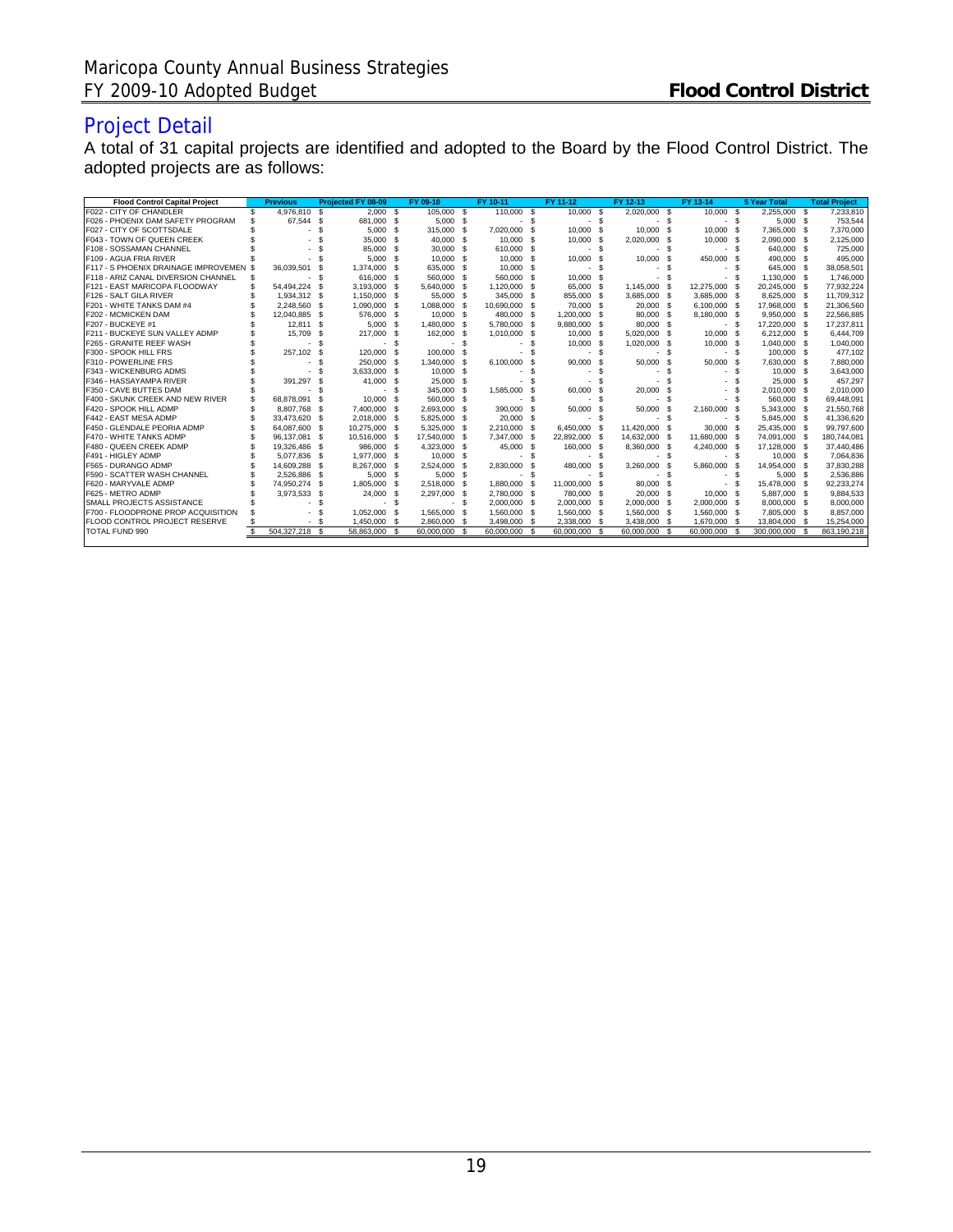# Managing for Results

## Purpose Statement

The purpose of the Flood Hazard Remediation program is to provide flood hazard protection through structural and non-structural solutions to the public so that they can live with minimal risk of loss of life or property due to flooding.

## Strategic Goals

By 2013, Maricopa County Public Works will provide to the residents and visitors of Maricopa County required public works infrastructure by delivering 90% of Public Works Capital projects identified in the 5-year Capital Improvement Program.

# Strategic Plan Program Supported

• Flood Hazard Remediation

# Strategic Activities Supported

• Capital Projects

## Result Measures

|                                             | FY 2008-09   |                     |               |
|---------------------------------------------|--------------|---------------------|---------------|
|                                             | Year-To-Date | FY 2008-09 Year-    | FY 2009-10    |
| <b>Measure</b>                              | Actual       | <b>End Forecast</b> | <b>Budget</b> |
| <b>RESULT: Percent of Capital Dollars  </b> |              |                     |               |
| Expended                                    | 37%          | 96%                 | 100%          |

## Results:

District CIP MfR results are not applicable at the individual project level or across multiple fiscal years and must be presented as gross, individual fiscal year figures. The District's Key Result Measure for the Capital Project activity reports the percent of total capital budget expended. By default, as it entails CIP expenditures, this project contributes to the results of that measure. Additionally, the District measures the percent of area benefitted by projects completed in a given fiscal year (compared to the area benefitted by all projects in the five-year CIP). The District has calculated a total of 754 square miles of area benefitted by projects in the five-year CIP; projects projected for fiscal year 2010 completion will benefit 112 square miles.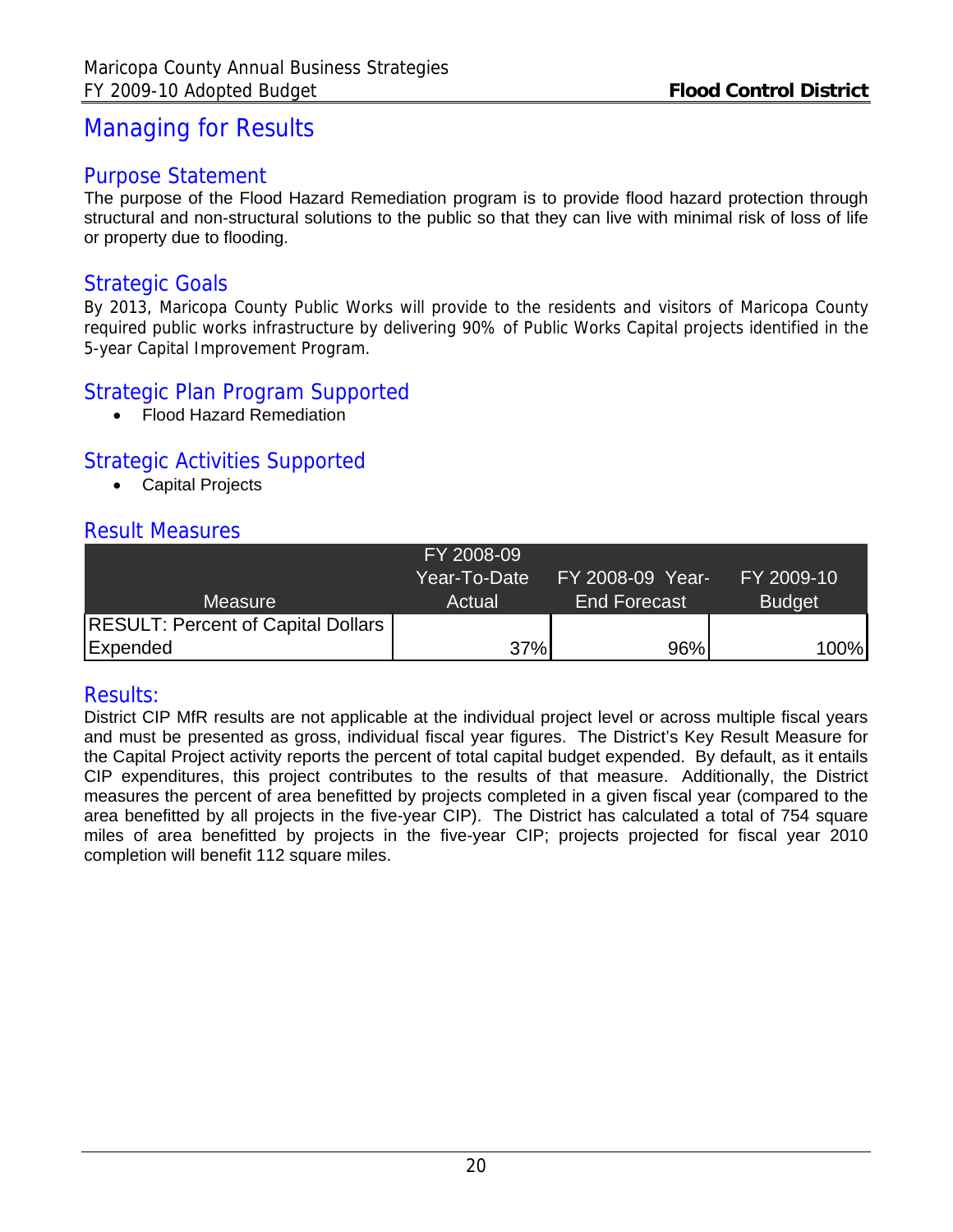| <b>Project Name:</b>           | City of Chandler             |
|--------------------------------|------------------------------|
| <b>Project Location:</b>       | 022.01.32 - T1S/R5E          |
| County District(s):            |                              |
| <b>Managing Department:</b>    | 022.01.32 - City of Chandler |
| Project Partner(s):            | 022.01.32 - City of Chandler |
| <b>O&amp;M Responsibility:</b> | 022.01.32 - City of Chandler |
| <b>Completion Date:</b>        | 022.01.32 - FY 2013          |

#### 022.01.32 - Central Chandler Storm Drain Improvements

Recommended by the City of Chandler's March 2006 Storm Water Master Plan Update, this project removes all local drainage connections to an existing Salt River Project "Chandler Drain" irrigation tailwater system and establishes a distinct City storm drain system. Improvements are contained within a two-square-mile area of downtown Chandler subject to historic flooding problems.

The City of Chandler has contracted additional work to refine the master plan's recommended solution and verify a 10-year level of protection for the affected area. Pending the outcome of that work, the District anticipates entering a cost-share agreement for design and construction of the project.

Design funding is tentatively scheduled for Fiscal Year 2010.

#### Purpose Statement:

The purpose of the Flood Hazard Remediation Program is to provide structural and non-structural flood hazard protection services to the public so they can live with minimal risk of loss of life or property damage due to flooding.

#### Strategic Goals Addressed:

By 2013, Maricopa County Public Works will provide to the residents and visitors of Maricopa County required public works infrastructure by delivering 90% of Public Works Capital projects identified in the 5-year Capital Improvement Program.

#### Strategic Plan Programs Supported:

• Flood Hazard Remediation

## Strategic Plan Activities Supported:

• Flood Control Capital Projects

## Funding/Cost Summary:

|                                             | Previous |                | Projected |  | Year :   |  | Year 2   |  | Year 5   | Year 4    | Year 5   | -Year     | <b>Total</b> |  |
|---------------------------------------------|----------|----------------|-----------|--|----------|--|----------|--|----------|-----------|----------|-----------|--------------|--|
| <b>Funding Source</b>                       |          | <b>Actuals</b> | FY 08-09  |  | FY 09-10 |  | FY 10-11 |  | FY 11-12 | FY 12-13  | FY 13-14 | Total     | Project      |  |
| I District Property Tax<br>Control<br>Flood |          | 4.976.810      | 2.000     |  | 105.000  |  | 110.000  |  | 10.000   | 2.020.000 | 10.000   | .255.000  | 7.233.810    |  |
| <b>Project Total</b>                        |          | 4.976.810      | 2.000     |  | 105.000  |  | 110.000  |  | 10.000   | 2.020.000 | 10.000   | 2.255.000 | 7.233.810    |  |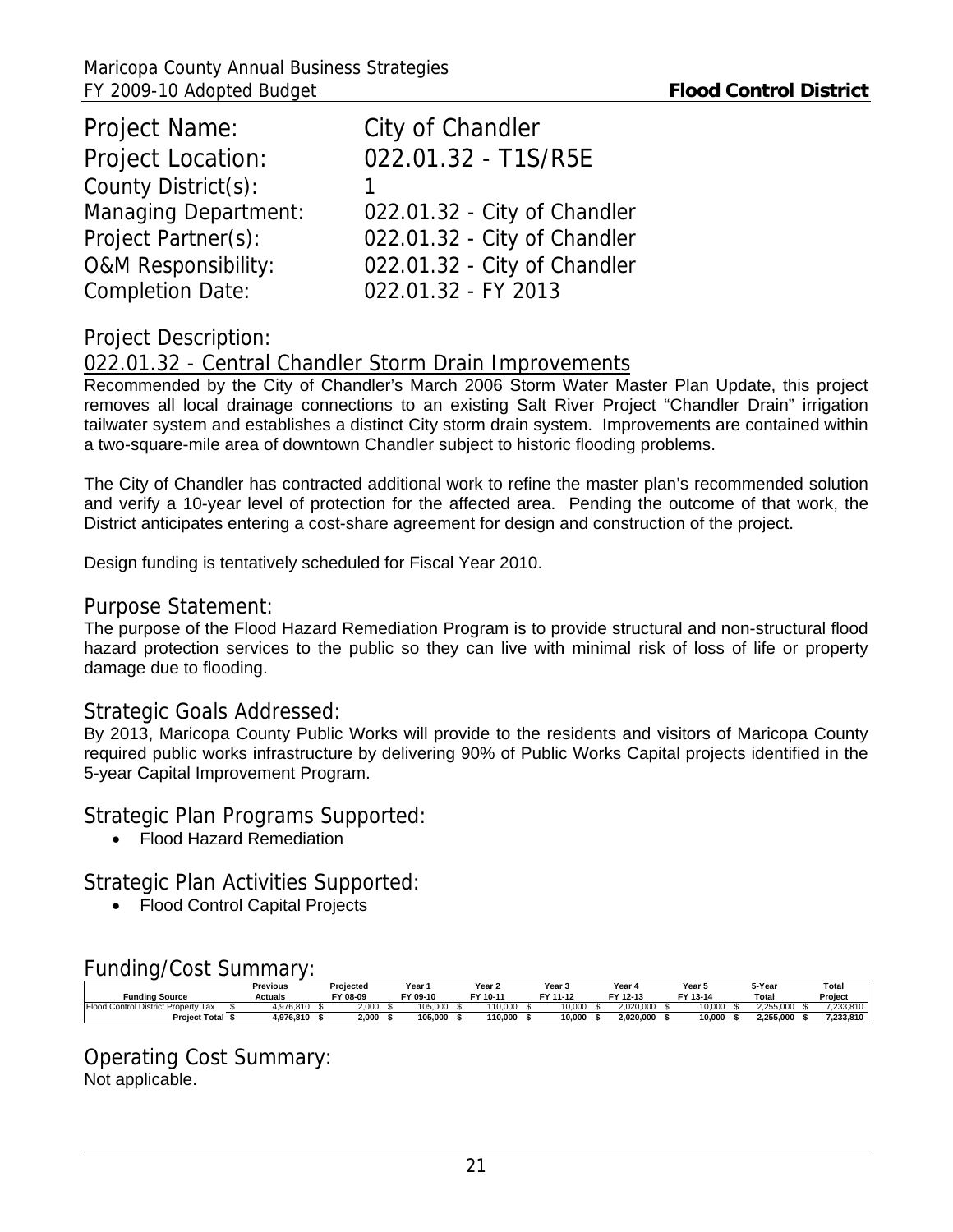| <b>Project Name:</b>           | City of Phoenix             |
|--------------------------------|-----------------------------|
| <b>Project Location:</b>       | 026.01.30 - T3N/R3E         |
| County District(s):            | 3                           |
| <b>Managing Department:</b>    | 026.01.30 - City of Phoenix |
| Project Partner(s):            | 026.01.30 - City of Phoenix |
| <b>O&amp;M Responsibility:</b> | 026.01.30 - City of Phoenix |
| <b>Completion Date:</b>        | 026.01.30 - FY 2010         |

# Project Description: 026.01.30 - City of Phoenix Dam No. 7 Rehabilitation

The City of Phoenix owns and operates four flood control dams that are of sufficient height and storage capacity to be classified as jurisdictional by the Arizona Department of Water Resources: Phoenix Detention Basin No. 7, East Park Dam, West Park Dam and North Mountain Flood Detention Dam No. 3.

Safety assessments of these dams performed by the City under IGA FCD 2004A018 recommended rehabilitation of Phoenix Detention Basin No. 7 and implementation of minor dam safety improvements of the remaining jurisdictional dams.

Phoenix Detention Basin No. 7, located in the North Mountain Preserve, provides flood protection to downstream areas for up to the 100-year flood event. This earth embankment dam is about 1,000 feet in length with a maximum height of 31 feet and a storage capacity of 120 acre-feet. An un-gated low level drain pipe (primary outlet) through the dam releases floodwaters captured in the impoundment at a rate of about 50 cubic feet per second (cfs) to a downstream natural channel.

Dam rehabilitation includes adding a central filter into the existing earth dam, repair work of the dam embankment, removal of existing trees and large tree roots in accordance with current dam safety practices, and installation of new trash racks on the primary outlet of each of the four City jurisdictional dams. The design is complete, and construction has begun. Construction completion is anticipated prior to Fiscal Year 2010.

## Purpose Statement:

The purpose of the Flood Hazard Remediation Program is to provide structural and non-structural flood hazard protection services to the public so they can live with minimal risk of loss of life or property damage due to flooding.

## Strategic Goals Addressed:

By 2013, Maricopa County Public Works will provide to the residents and visitors of Maricopa County required public works infrastructure by delivering 90% of Public Works Capital projects identified in the 5-year Capital Improvement Program.

## Strategic Plan Programs Supported:

• Flood Hazard Remediation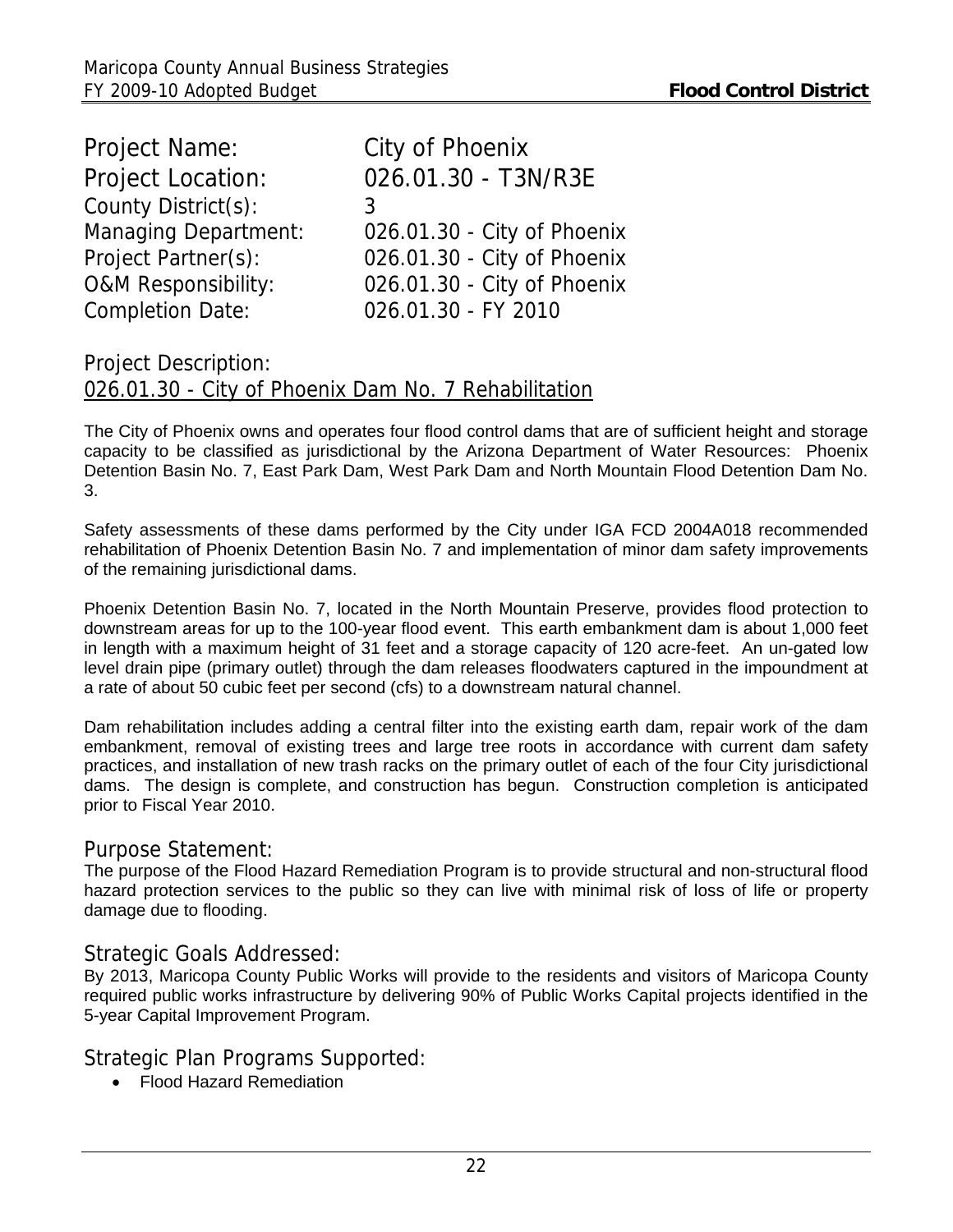# Strategic Plan Activities Supported:

• Flood Control Capital Projects

# Funding/Cost Summary:

|                                                               | Previous | Projected | Year .   | Year 2   |  | Year 3   | Year 4   | Year     |  | <b>S-Year</b> | Total   |
|---------------------------------------------------------------|----------|-----------|----------|----------|--|----------|----------|----------|--|---------------|---------|
| <b>Funding Source</b>                                         | Actuals  | FY 08-09  | FY 09-10 | FY 10-11 |  | FY 11-12 | FY 12-13 | FY 13-14 |  | Total         | Project |
| $\cdots$<br>Tax<br>Flood<br>. Property<br>Control<br>District | 67.544   | 681,000   | 5.000    |          |  |          |          |          |  | 5.000         | 753.544 |
| <b>Project Total</b>                                          | 67.544   | 681.000   | 5.000    |          |  |          |          |          |  | 5.000         | 753.544 |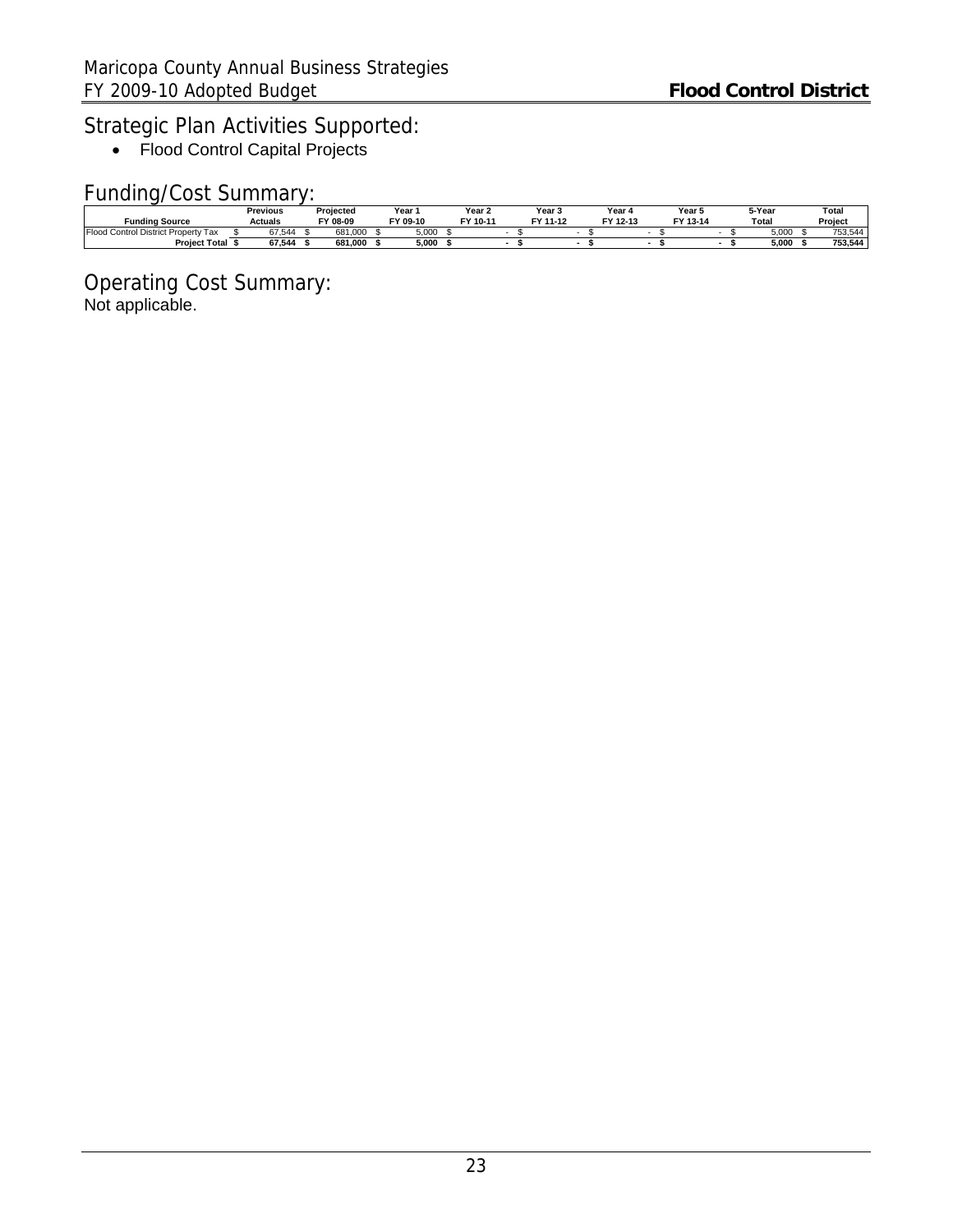| <b>Project Name:</b>           | City of Scottsdale             |
|--------------------------------|--------------------------------|
| <b>Project Location:</b>       | 027.10.32 - T3N/R3E            |
| County District(s):            | $\mathcal{P}$                  |
| <b>Managing Department:</b>    | 027.10.32 - City of Scottsdale |
| Project Partner(s):            | 027.10.32 - City of Scottsdale |
| <b>O&amp;M Responsibility:</b> | 027.10.32 - City of Scottsdale |
| <b>Completion Date:</b>        | 027.10.32 - FY 2012            |

#### 027.10.32 – Upper Camelback Wash Flood Hazard Mitigation

The City of Scottsdale's Storm Water Master Plan recommended improvements to mitigate flooding hazards in the Upper Camelback Wash watershed. Conveyance capacity of the existing system of open channels and street conveyance is limited to a 2-year event level in some areas, creating a flood hazard for an estimated 600 structures. The proposed project will improve system capacity to convey the 100-year storm event.

In advance of District participation, the City initiated design of the project, acquired rights-of-way and, during the widening of Cactus Road, constructed box culverts to accommodate the project.

Project IGAs remain to be negotiated.

#### Purpose Statement:

The purpose of the Flood Hazard Remediation Program is to provide structural and non-structural flood hazard protection services to the public so they can live with minimal risk of loss of life or property damage due to flooding.

#### Strategic Goals Addressed:

By 2013, Maricopa County Public Works will provide to the residents and visitors of Maricopa County required public works infrastructure by delivering 90% of Public Works Capital projects identified in the 5-year Capital Improvement Program.

#### Strategic Plan Programs Supported:

• Flood Hazard Remediation

## Strategic Plan Activities Supported:

• Flood Control Capital Projects

#### Funding/Cost Summary:

| <b>Funding Source</b>                                  | Previous<br>Actuals |  | Projected<br>FY 08-09 | Year<br>FY 09-10 | Year 2<br>FY 10-11 | Year.<br>FY 11-12 | Year<br>FY 12-13 | Year 5<br>FY 13-14 | 5-Year<br>Total | Total<br>Project |
|--------------------------------------------------------|---------------------|--|-----------------------|------------------|--------------------|-------------------|------------------|--------------------|-----------------|------------------|
| District<br>$F$ lood $C$<br>Control<br>Property<br>Tax |                     |  |                       | 315.000          | 7.020.000          | 10.000            | 0.000            | 10.000             | 7.365.000       | .370.000         |
| <b>Project Total</b>                                   |                     |  | 5.000                 | 315.000          | 7.020.000          | 10.000            | 10.000           | 10.000             | 7.365.000       | 370.000          |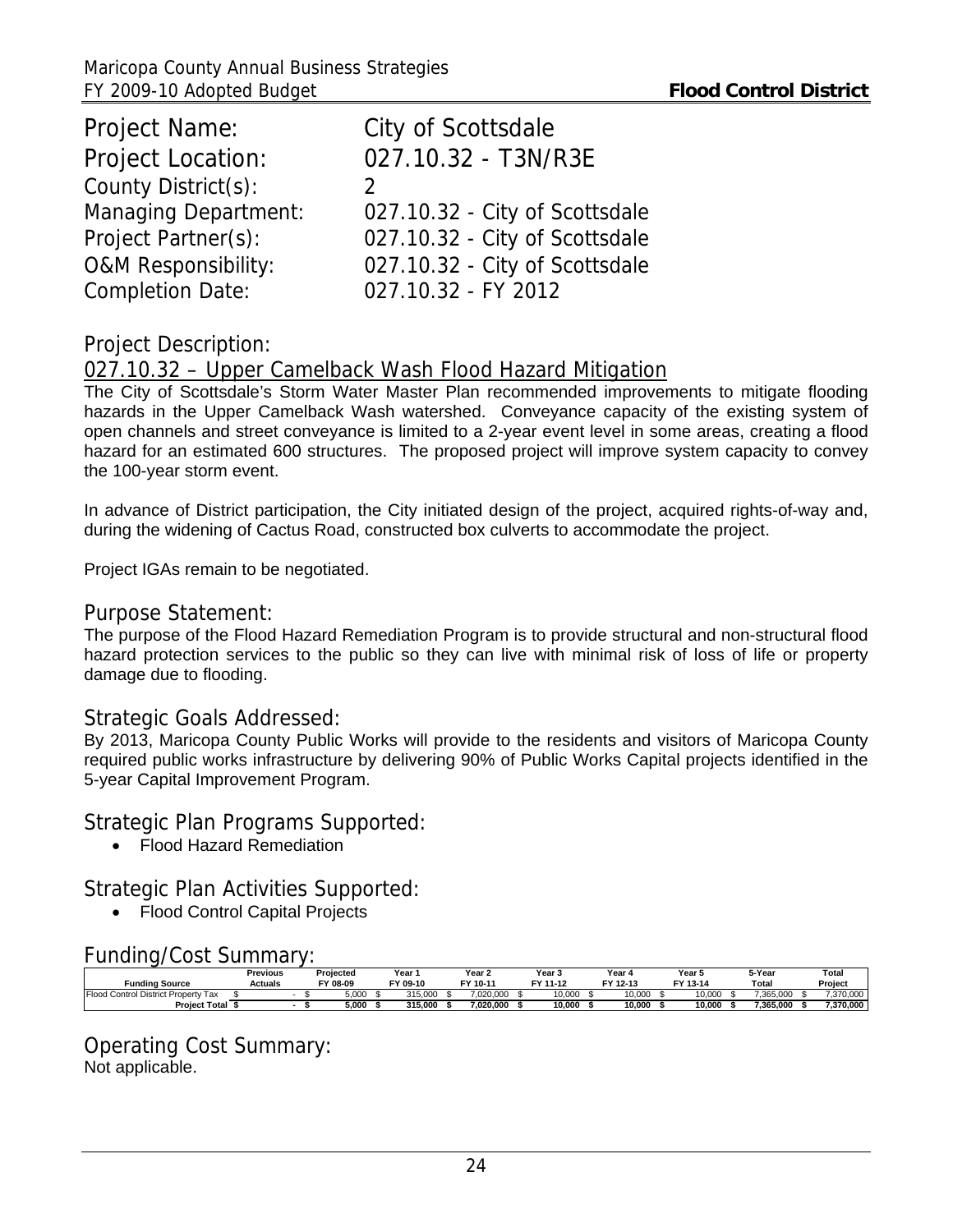| Project Name:                  | Town of Queen Creek             |
|--------------------------------|---------------------------------|
| <b>Project Location:</b>       | $043.XX.X1 - T2S/R7E$           |
| County District(s):            |                                 |
| <b>Managing Department:</b>    | 043.XX.X1 - Town of Queen Creek |
| Project Partner(s):            | 043.XX.X1 - Town of Queen Creek |
| <b>O&amp;M Responsibility:</b> | 043.XX.X1 - Town of Queen Creek |
| <b>Completion Date:</b>        | 043.XX.X1 - FY 2013             |

#### 043.XX.X1 – Cloud Rd. and Sossaman Rd. Basin and Outlet

The Town of Queen Creek completed the Cloud Road Channel capacity study in March 2003. The study recommended construction of a new basin and outlet in the area of Cloud Road and Sossaman Road to mitigate historical flooding to nearby homes along Cloud Road to the west.

The project consists of a basin located at approximately the southeast corner of Cloud Road and Sossaman Road and an outlet along Sossaman Road from the basin site north to Sonoqui Wash. The project would provide 100-year flood protection for over 120 homes in the area as well as protect public infrastructure including roads and utilities.

Design is anticipated to begin prior to Fiscal Year 2010.

#### Purpose Statement:

The purpose of the Flood Hazard Remediation Program is to provide structural and non-structural flood hazard protection services to the public so they can live with minimal risk of loss of life or property damage due to flooding.

#### Strategic Goals Addressed:

By 2013, Maricopa County Public Works will provide to the residents and visitors of Maricopa County required public works infrastructure by delivering 90% of Public Works Capital projects identified in the 5-year Capital Improvement Program.

#### Strategic Plan Programs Supported:

• Flood Hazard Remediation

# Strategic Plan Activities Supported:

• Flood Control Capital Projects

## Funding/Cost Summary:

| <b>Funding Source</b>                                  | Previous<br>Actuals |  | Projected<br>FY 08-09 | Year<br>FY 09-10 | Year 2<br>FY 10-11 | Year:<br>FY 11-12 | Year 4<br>FY 12-13 | Year 5<br>FY 13-14 | 5-Year<br>Total | Total<br>Project |
|--------------------------------------------------------|---------------------|--|-----------------------|------------------|--------------------|-------------------|--------------------|--------------------|-----------------|------------------|
| District<br>$F$ lood $C$<br>Property<br>Control<br>Tax |                     |  | 35.000                | 40.000           | 10,000             | 10.000            | 2.020.000          | 10,000             | 2.090.000       | :125.000         |
| <b>Project Total</b>                                   |                     |  | 35.000                | 40.000           | 10.000             | 10.000            | 2.020.000          | 10.000             | 2.090.000       | :125.000         |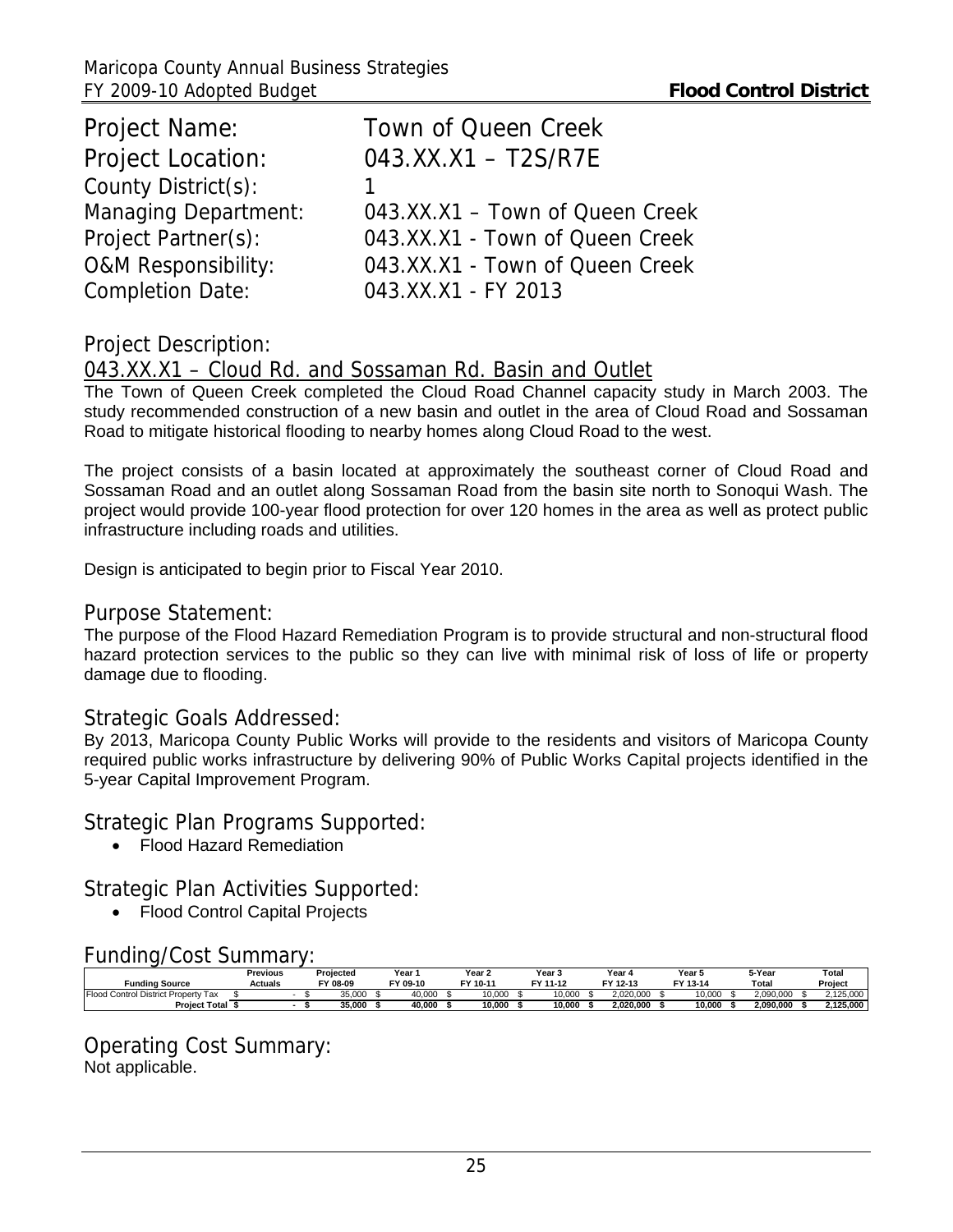| <b>Project Name:</b>           | Sossaman Road                      |
|--------------------------------|------------------------------------|
| <b>Project Location:</b>       | 108.XX.X1 - T1S/R7E                |
| County District(s):            |                                    |
| <b>Managing Department:</b>    | 108.XX.X1 - Flood Control District |
| Project Partner(s):            | 108.XX.X1 - None                   |
| <b>O&amp;M Responsibility:</b> | 108.XX.X1 - Flood Control District |
| <b>Completion Date:</b>        | 108.XX.X1 - FY 2011                |

## 108.XX.X1 – Sossaman Road Channel Improvements

The segment of the existing Sossaman Road Channel between Baseline Road and Guadalupe Road is earthen with concrete grade-control structures. It was designed and built as part of a Maricopa County Highway Department project for Sossaman Road in 1981, to convey regional storm water flows. It is located in the mid-length portion of the three mile long Sossaman/Guadalupe channel and basin system, which the District owns, operates and maintains.

District staff have identified cracking, undermining and buckling of some of the concrete structures, erosion of channel bottom and banks, nuisance water ponding areas and other evidence of channel functional distresses. During a storm event, the structural failure of a channel feature could compromise the channel's structural integrity and the level of flood safety provided by the Sossaman/Guadalupe system. The District initiated a study to identify repair and improvement alternatives to increase the structure's life span.

Design is anticipated to be complete in Fiscal Year 2010.

#### Purpose Statement:

The purpose of the Flood Hazard Remediation Program is to provide structural and non-structural flood hazard protection services to the public so they can live with minimal risk of loss of life or property damage due to flooding.

#### Strategic Goals Addressed:

By 2013, Maricopa County Public Works will provide to the residents and visitors of Maricopa County required public works infrastructure by delivering 90% of Public Works Capital projects identified in the 5-year Capital Improvement Program.

#### Strategic Plan Programs Supported:

• Flood Hazard Remediation

#### Strategic Plan Activities Supported:

• Flood Control Capital Projects

| Funding/Cost Summary: |  |
|-----------------------|--|
|-----------------------|--|

|                                                             | Previous |  | Projected | Year     | Year 2   | Year 3   | Year 4   |  | Year 5   |  | 5-Year       | Total   |
|-------------------------------------------------------------|----------|--|-----------|----------|----------|----------|----------|--|----------|--|--------------|---------|
| <b>Funding Source</b>                                       | Actuals  |  | FY 08-09  | FY 09-10 | FY 10-11 | FY 11-12 | FY 12-13 |  | FY 13-14 |  | <b>Total</b> | Project |
| $F$ lood<br><b>District</b><br>: Property<br>Control<br>Tax |          |  | 85.000    | 30,000   | 610.000  |          |          |  |          |  | 640.000      | 725.000 |
| <b>Project Total</b>                                        |          |  | 85.000    | 30.000   | 610.000  |          |          |  |          |  | 640.000      | 725.000 |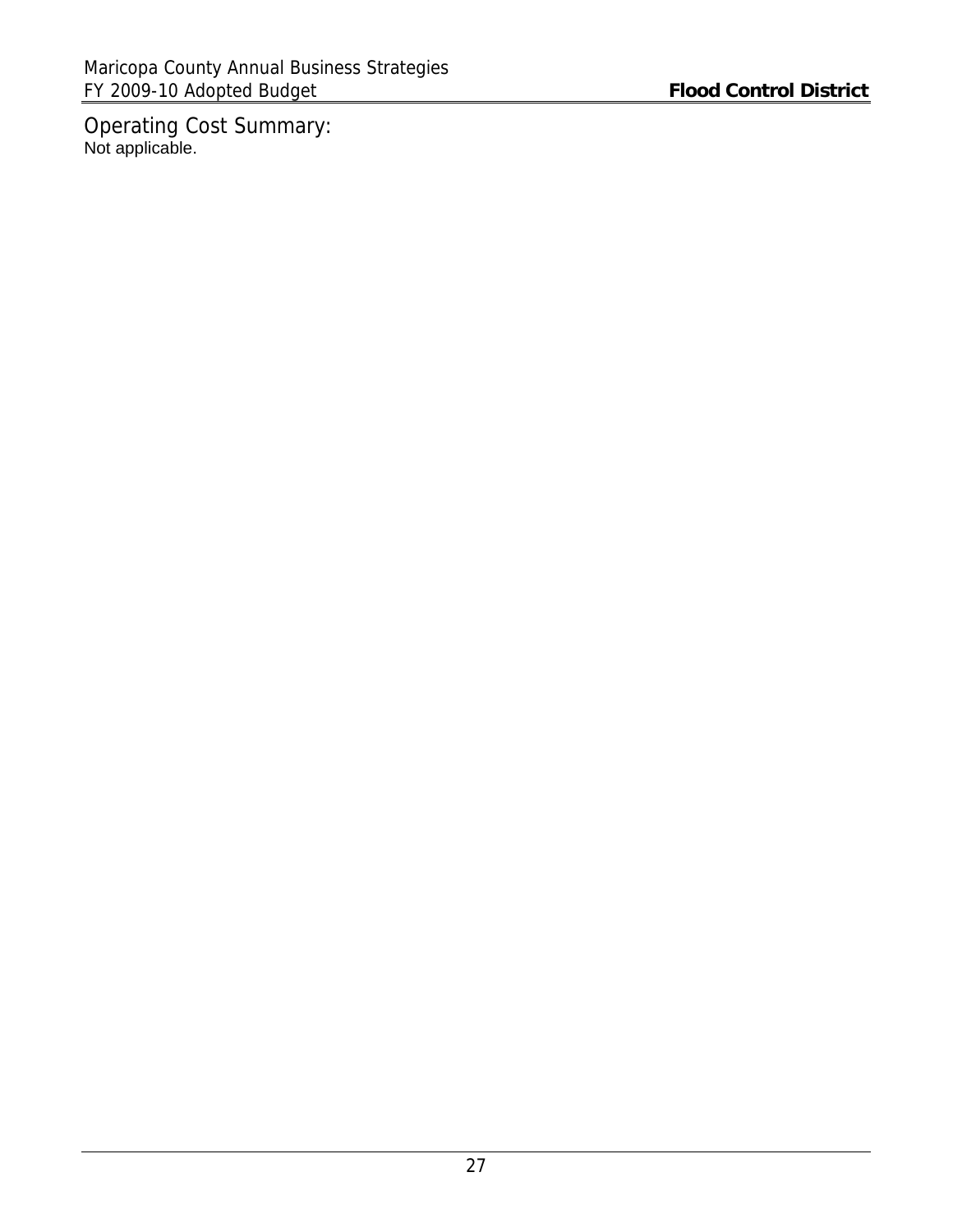| <b>Project Name:</b>           | Agua Fria River                   |
|--------------------------------|-----------------------------------|
| <b>Project Location:</b>       | 109.02.30 - T1N/R1W               |
| County District(s):            | 5                                 |
| <b>Managing Department:</b>    | $109.02.30 - City of Avondale$    |
| Project Partner(s):            | $109.02.30 - City of Avondale$    |
| <b>O&amp;M Responsibility:</b> | 109.02.30 - City of Avondale      |
| <b>Completion Date:</b>        | 109.02.30 - Outside Five-Year CIP |

#### 109.02.30 – Agua Fria River Levee Safety Mitigation

Channelization of the Agua Fria River, completed by the District and the U.S. Army Corps of Engineers in the 1980s, included construction of soil cement levees. The District entered IGA 2001A009 with the City of Avondale, granting the City a non-exclusive easement over certain District fee-held land, including channelized portions of the Agua Fria River, to facilitate construction of a City trail system. Maintenance of the Agua Fria River levees poses a hazard to District personnel, as the levees were originally constructed without pipe rail fall protection, and a trail atop the levees would pose a similar hazard to the public.

IGA FCD 2008A009 establishes a 50/50 cost share between the City and the District for installation of pipe rail along levees between Buckeye Rd. and McDowell Rd. The District's cost share is capped at \$440,000, including a per-foot ceiling.

The City, under the IGA, acts as lead agency for installation of the pipe rail, and retains operation and maintenance responsibility over the installed railing.

#### Purpose Statement:

The purpose of the Flood Hazard Remediation Program is to provide structural and non-structural flood hazard protection services to the public so they can live with minimal risk of loss of life or property damage due to flooding.

#### Strategic Goals Addressed:

By 2013, Maricopa County Public Works will provide to the residents and visitors of Maricopa County required public works infrastructure by delivering 90% of Public Works Capital projects identified in the 5-year Capital Improvement Program.

#### Strategic Plan Programs Supported:

• Flood Hazard Remediation

#### Strategic Plan Activities Supported:

• Flood Control Capital Projects

| Funding/Cost Summary: |  |
|-----------------------|--|
|-----------------------|--|

|                                                  | Previous |  | Proiected | Year     | Year 2   | Year 5   | Year 4   | Year 5   | 5-Year  | Гоtal   |
|--------------------------------------------------|----------|--|-----------|----------|----------|----------|----------|----------|---------|---------|
| <b>Funding Source</b>                            | Actuals  |  | FY 08-09  | FY 09-10 | FY 10-11 | FY 11-12 | FY 12-13 | FY 13-14 | Total   | Project |
| Flood C<br>District<br>t Property Tax<br>Control |          |  | 5.000     | 10.000   | 10.000   | 10.000   | 0.000    | 450.000  | 490.000 | 495.000 |
| <b>Project Total</b>                             |          |  | 5.000     | 10.000   | 10.000   | 10.000   | 10.000   | 450.000  | 490.000 | 495.000 |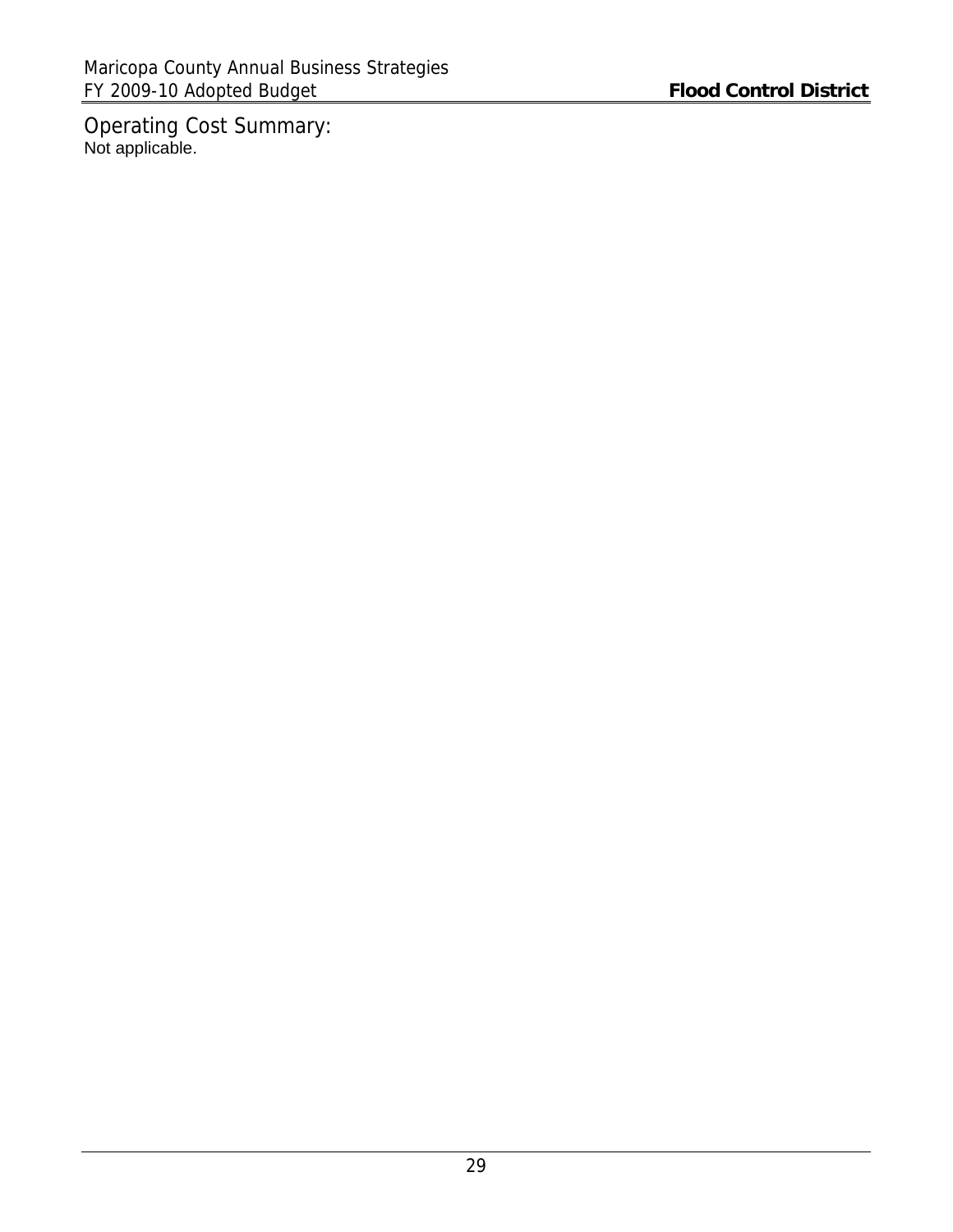| <b>Project Name:</b>           | South Phoenix Drainage Improvement        |
|--------------------------------|-------------------------------------------|
| <b>User Department:</b>        | Flood Control District of Maricopa County |
| Project Location:              | 117.09.31 - T1N/R2E                       |
| County District(s):            | 5                                         |
| <b>Managing Department:</b>    | 117.09.31 - City of Phoenix               |
| Project Partner(s):            | 117.09.31 - City of Phoenix               |
| <b>O&amp;M Responsibility:</b> | 117.09.31 - City of Phoenix               |
| <b>Completion Date:</b>        | 117.09.31 - FY 2010                       |

# 117.09.31 - 23rd Avenue/Roeser Road Storm Drain and Detention Basin

The 23rd Avenue/Roeser Road Detention Basin & Storm Drain is identified as an element of regional flood control infrastructure as defined by the recommended plan for the South Phoenix/Laveen Drainage Improvement Project. A proposed 10-acre detention basin, to be located on the northeast corner of 23rd Avenue and Roeser Road, will intercept flows from the north and the east. The basin will be designed to intercept flows from a 100-year storm and will then discharge flows into a storm drain system to be constructed along Roeser Road between 27th Avenue and Broadway Road. This storm drain will then discharge into an existing 108-inch storm drain that will convey the flows from Broadway Road to the Salt River.

The City of Phoenix is the lead agency for all project tasks and will own, operate and maintain the completed project. The City and District are sharing equally in project costs.

Design is complete, and storm drain construction is expected to be completed prior to Fiscal Year 2010. Basin construction completion is anticipated during Fiscal Year 2010.

## Purpose Statement:

The purpose of the Flood Hazard Remediation Program is to provide structural and non-structural flood hazard protection services to the public so they can live with minimal risk of loss of life or property damage due to flooding.

## Strategic Goals Addressed:

By 2013, Maricopa County Public Works will provide to the residents and visitors of Maricopa County required public works infrastructure by delivering 90% of Public Works Capital projects identified in the 5-year Capital Improvement Program.

## Strategic Plan Programs Supported:

• Flood Hazard Remediation

## Strategic Plan Activities Supported:

• Flood Control Capital Projects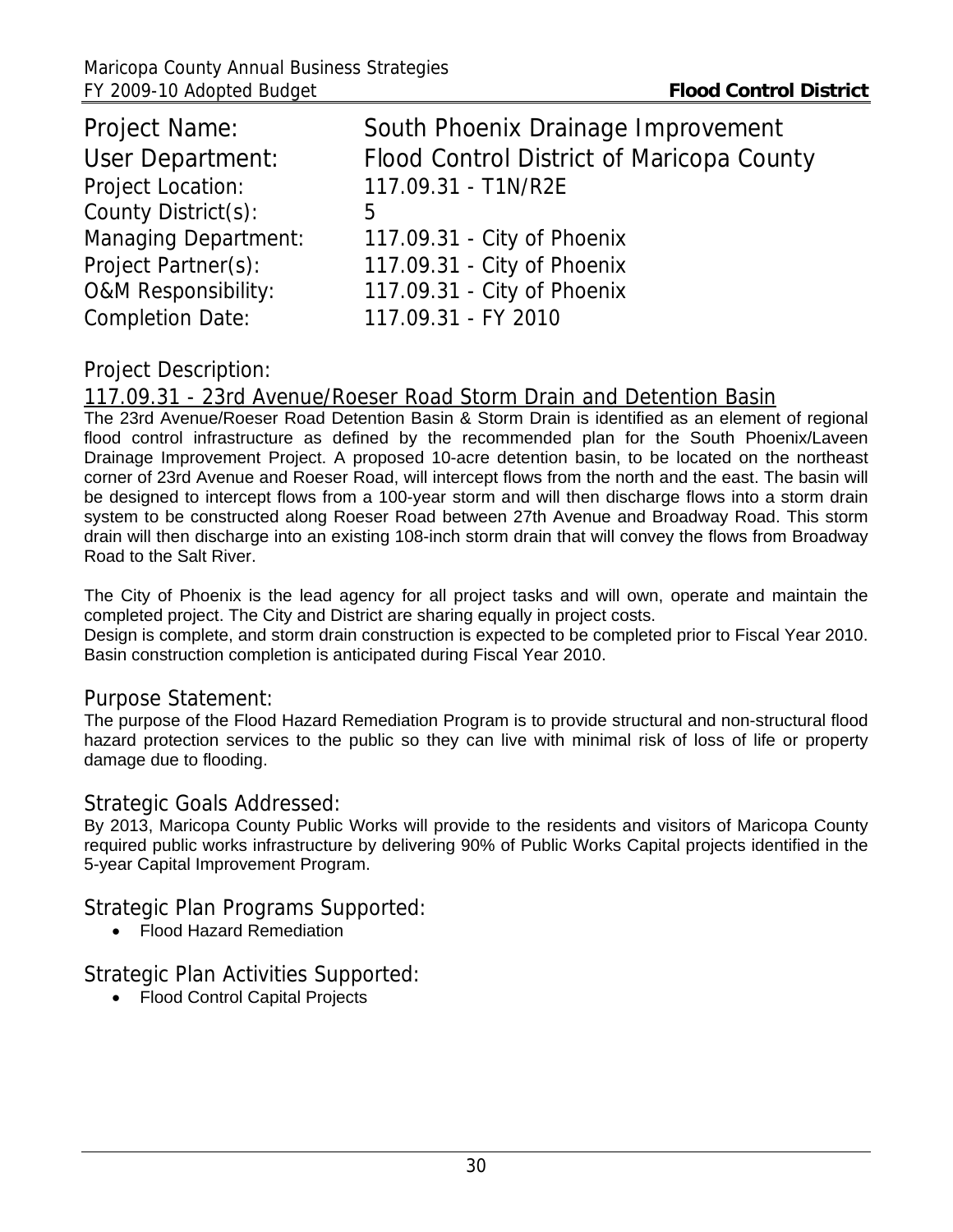# Funding/Cost Summary:

|                                     | Previous       | Proiected | Year 1   | Year 2   | Year 3   | Year 4   |  | Year 5   |  | 5-Year  | Total      |
|-------------------------------------|----------------|-----------|----------|----------|----------|----------|--|----------|--|---------|------------|
| <b>Funding Source</b>               | <b>Actuals</b> | FY 08-09  | FY 09-10 | FY 10-11 | FY 11-12 | FY 12-13 |  | FY 13-14 |  | Total   | Project    |
| Flood Control District Property Tax | 25.739.987     | .374.000  | 635,000  | 10.000   |          |          |  |          |  | 645,000 | 27.758.987 |
| Partnership Contributions/IGA/IDA   | 10.299.514     |           |          |          |          |          |  |          |  |         | 10.299.514 |
|                                     |                |           |          |          |          |          |  |          |  |         |            |
| <b>Project Total</b>                | 36.039.501     | .374.000  | 635.000  | 10.000   |          |          |  |          |  | 645.000 | 38.058.501 |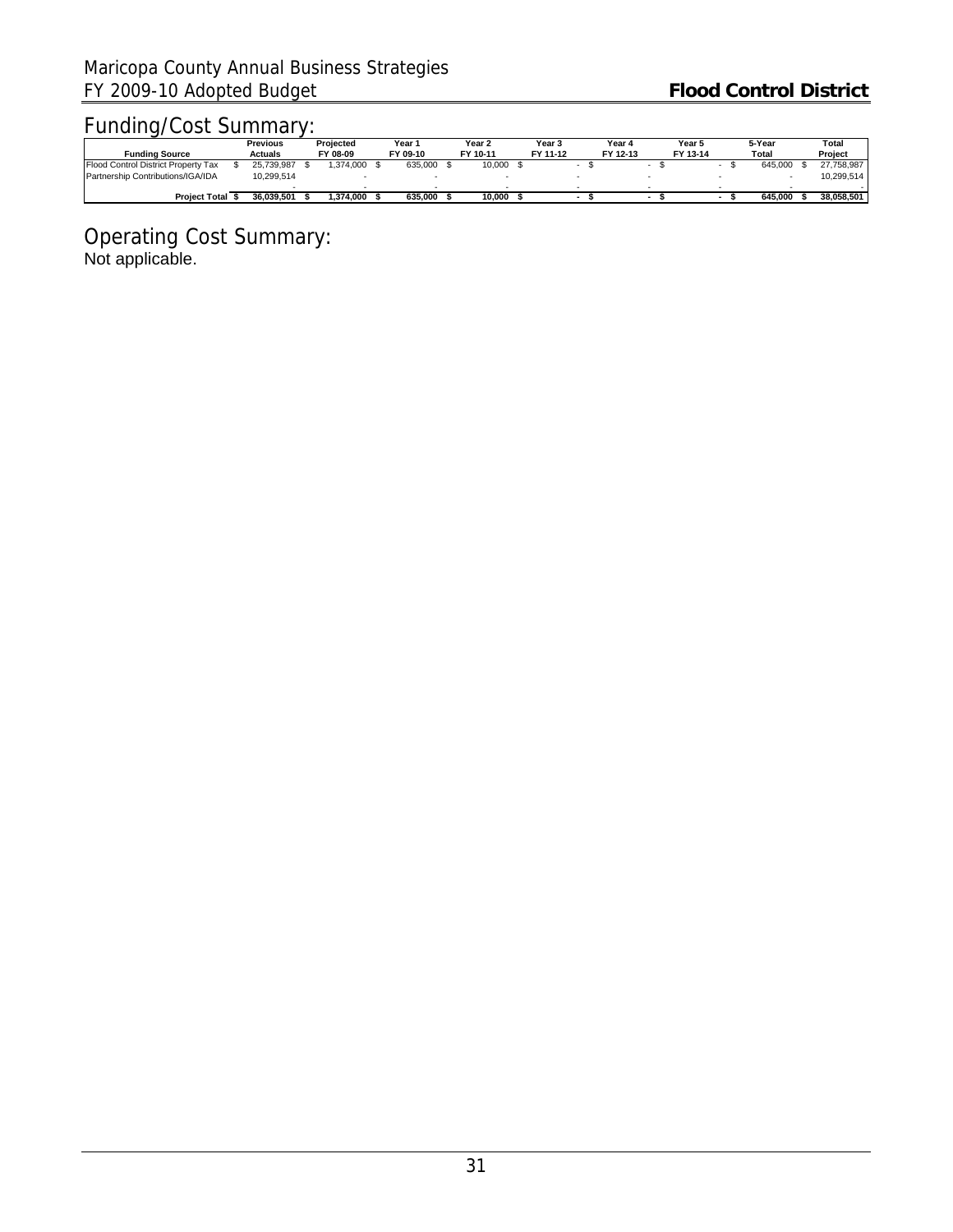| <b>Project Name:</b>           | Arizona Canal Diversion Channel        |
|--------------------------------|----------------------------------------|
| <b>Project Location:</b>       | 118.01.30 - T3N/R2E, T3N/R3E, T2N/R3E, |
|                                | T <sub>2</sub> N/R <sub>4E</sub>       |
| County District(s):            | 3, 4                                   |
| <b>Managing Department:</b>    | 118.01.30 - City of Phoenix            |
| Project Partner(s):            | 118.01.30 - City of Phoenix            |
| <b>O&amp;M Responsibility:</b> | 118.01.30 - City of Phoenix            |
| <b>Completion Date:</b>        | 118.01.30 - FY 2011                    |

118.01.30 – Arizona Canal Diversion Channel (ACDC) Storm Drain Improvements

The U.S. Army Corps of Engineers, in partnership with the District, constructed the ACDC in the 1980s. The District owns, operates and maintains the channel.

Storm drain inlet pipes have begun to exhibit cracking along vertical-walled segments of the ACDC. This cracking, if unaddressed, will allow storm water flows to enter the wall backfill to saturate and further consolidate, potentially jeopardizing the integrity of the 20-foot vertical wall.

This project will address this deficiency and will involve engineered storm drain improvements to extend the life of the channel wall. The project is phased to allow for the exploration of multiple solutions.

The project will be accomplished unilaterally by the District.

#### Purpose Statement:

The purpose of the Flood Hazard Remediation Program is to provide structural and non-structural flood hazard protection services to the public so they can live with minimal risk of loss of life or property damage due to flooding.

## Strategic Goals Addressed:

By 2013, Maricopa County Public Works will provide to the residents and visitors of Maricopa County required public works infrastructure by delivering 90% of Public Works Capital projects identified in the 5-year Capital Improvement Program.

## Strategic Plan Programs Supported:

• Flood Hazard Remediation

# Strategic Plan Activities Supported:

• Flood Control Capital Projects

## Funding/Cost Summary:

|                                     | <b>Previous</b> | Projected |  | Year <sup>.</sup> |  | Year 2   |  | Year 3   |  | Year 4   | Year 5 |          |  |  | 5-Year    |  | Total     |
|-------------------------------------|-----------------|-----------|--|-------------------|--|----------|--|----------|--|----------|--------|----------|--|--|-----------|--|-----------|
| Fundina Source                      | <b>Actuals</b>  | FY 08-09  |  | FY 09-10          |  | FY 10-11 |  | FY 11-12 |  | FY 12-13 |        | FY 13-14 |  |  | Total     |  | Project   |
| Flood Control District Property Tax |                 | 616,000   |  | 560,000           |  | 560,000  |  | 10.000   |  | . .      |        |          |  |  | .130.000  |  | .746.000  |
|                                     |                 |           |  |                   |  |          |  |          |  |          |        |          |  |  |           |  |           |
| <b>Project Total</b>                |                 | 616.000   |  | 560.000           |  | 560.000  |  | 10.000   |  | -        |        |          |  |  | 1.130.000 |  | 1.746.000 |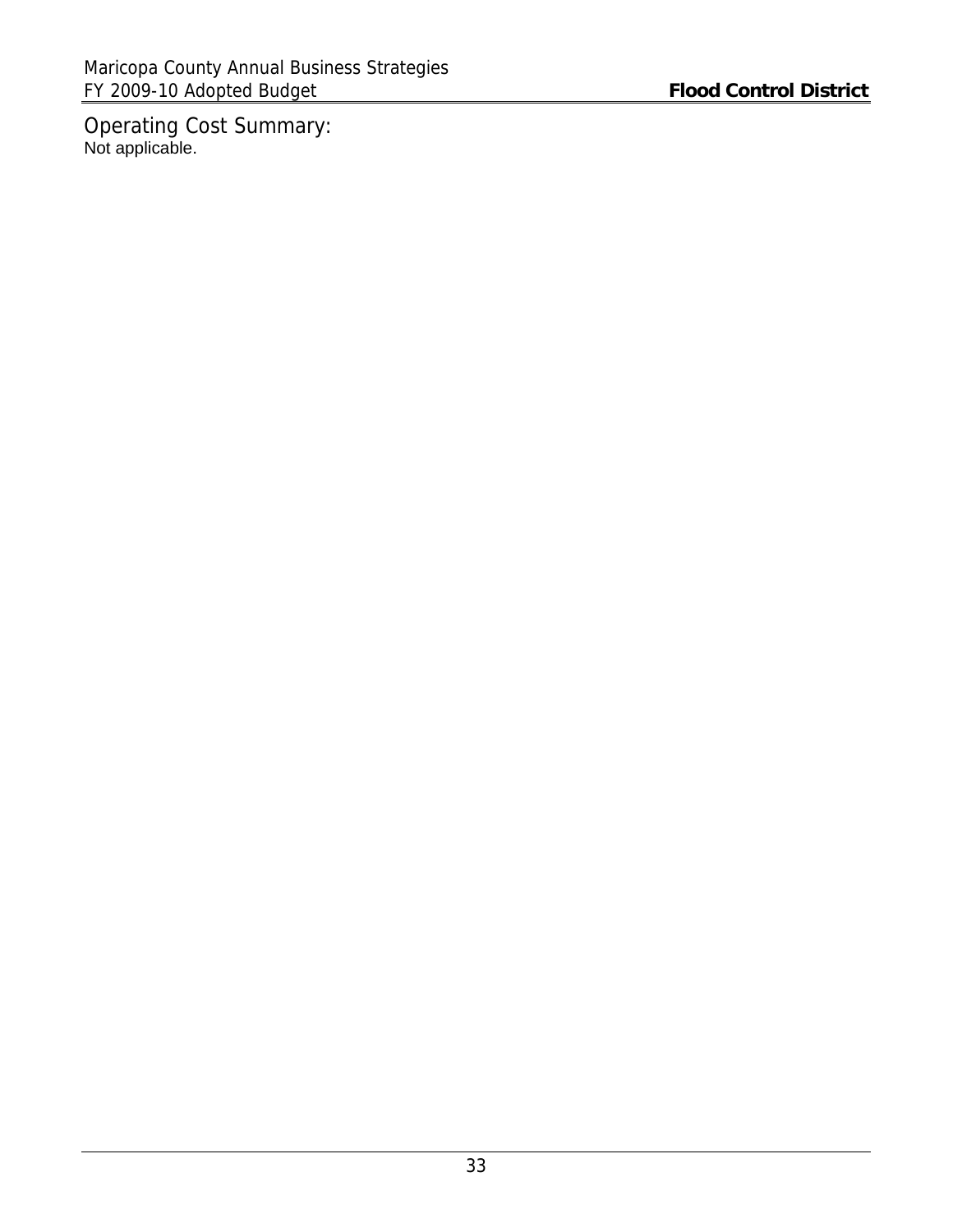| <b>Project Name:</b>           | East Maricopa Floodway                 |
|--------------------------------|----------------------------------------|
| <b>Project Location:</b>       | 121.03.32 - T1S/R6E                    |
|                                | 121.03.33 - T2S/R6E                    |
|                                | 121.XX.X1 - T1N/R6E, T1S/R6E, T1S/R7E, |
|                                | <b>T2S/R6E</b>                         |
| County District(s):            | 1, 2                                   |
| <b>Managing Department:</b>    | 121.03.32 - Flood Control District     |
|                                | 121.03.33 - Flood Control District     |
|                                | 121.XX.X1 - Flood Control District     |
| Project Partner(s):            | 121.03.32 - Town of Gilbert            |
|                                | $121.03.33 - None$                     |
|                                | 121.XX.X1 - None                       |
| <b>O&amp;M Responsibility:</b> | 121.03.32 - Flood Control District     |
|                                | 121.03.33 - Flood Control District     |
|                                | 121.XX.X1 - Flood Control District     |
| <b>Completion Date:</b>        | 121.03.32 - Outside Five-Year CIP      |
|                                | 121.03.33 - Outside Five-Year CIP      |
|                                | 121.XX.X1 - Outside Five-Year CIP      |

### 121.03.32 - Rittenhouse Basin

The District's East Maricopa Floodway (EMF) Mitigation Study identified drainage and flooding issues associated with the 15,000 cfs 100-year flow exceeding the EMF's 8,500 cfs capacity. The study proposed two large off-line detention basins - the Rittenhouse and Chandler Heights Basins - to mitigate EMF flows.

Rittenhouse Basin construction is being accomplished in multiple phases. Design and the first phase of construction have been completed, and the second phase of construction is in progress, with completion expected during Fiscal Year 2010.

Although basin construction is being accomplished by the District alone, the Town of Gilbert will fund recreational amenities and assume certain operation and maintenance obligations. The District anticipates the Town will purchase an easement on the 160-acre basin site prior to Fiscal Year 2010, generating approximately \$11 Million in District revenue and partially offsetting the project's cost.

### 121.03.33 - Chandler Heights Basin

The District's East Maricopa Floodway (EMF) Mitigation Study identified drainage and flooding issues associated with the 15,000 cfs 100-year flow exceeding the EMF's 8,500 cfs capacity. The study proposed two large off-line detention basins - the Rittenhouse and Chandler Heights Basins - to mitigate EMF flows.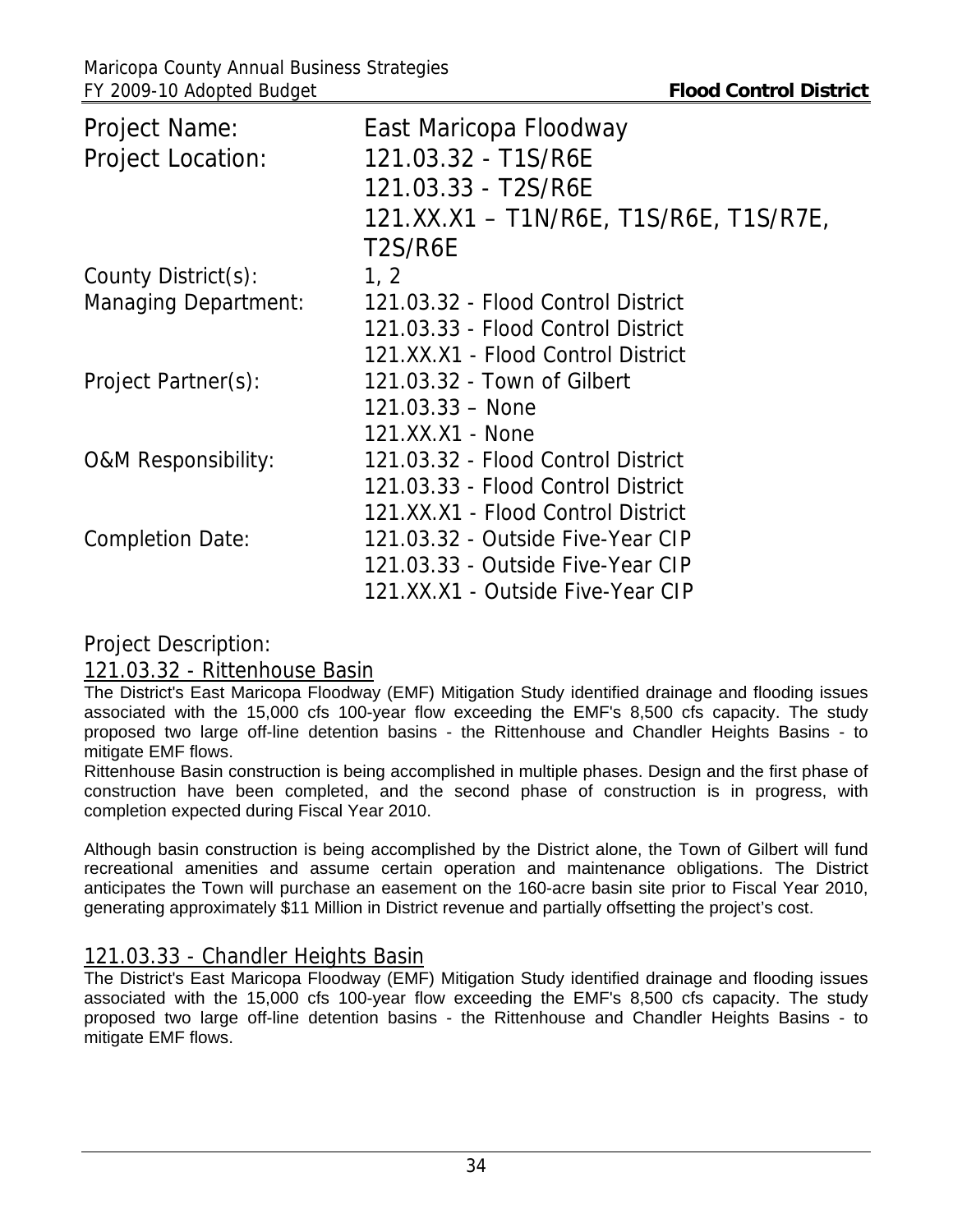Chandler Heights Basin reduces flows from the Queen Creek and Sonoqui washes into the EMF. Construction is being accomplished in five phases. Design and the first two phases of construction have been completed. Future phases of construction will involve excavation of an additional 3 million cubic yards of material, and will be accomplished as funding becomes available.

Although basin construction is being accomplished by the District alone, it is anticipated that the Town of Gilbert will purchase an easement on the completed basin site, fund recreational amenities, and assume certain operation and maintenance obligations in the future.

### 121.XX.X1 – East Maricopa Floodway Low Flow Channel

The United States Soil Conservation Service (now Natural Resources Conservation Service) completed the East Maricopa Floodway (EMF) in 1989 in partnership with the District and others. This 27-mile long earthen channel runs parallel to the Roosevelt Water Conservation District canal from north of Brown Road to Hunt Highway, and continues in a southwesterly direction through the Gila River Indian Community to an outlet at the Gila River. The EMF is a principal flood control feature for the east valley, intercepting floodwater flow impacting the Buckhorn-Mesa, Apache Junction-Gilbert and Williams-Chandler watersheds. The EMF is operated and maintained by the District, with the exception of segments that run through privately-owned golf courses.

Due to the topography of the area, the EMF has a particularly shallow slope. Combined with the EMF's earthen bottom, this causes nuisance ponding along much of the structure. In addition to causing mosquito control issues, this creates maintenance difficulties, as maintenance equipment is unable to function in the saturated channel bottom.

The District intends to modify the EMF's drop structures, construct a concrete low flow channel and construct associated low flow inlet features to capture and convey nuisance flows while facilitating proper maintenance.

Implementation will be phased, with a first phase of construction anticipated in Fiscal Year 2010 or Fiscal Year 2011.

### Purpose Statement:

The purpose of the Flood Hazard Remediation Program is to provide structural and non-structural flood hazard protection services to the public so they can live with minimal risk of loss of life or property damage due to flooding.

#### Strategic Goals Addressed:

By 2013, Maricopa County Public Works will provide to the residents and visitors of Maricopa County required public works infrastructure by delivering 90% of Public Works Capital projects identified in the 5-year Capital Improvement Program.

#### Strategic Plan Programs Supported:

• Flood Hazard Remediation

### Strategic Plan Activities Supported:

• Flood Control Capital Projects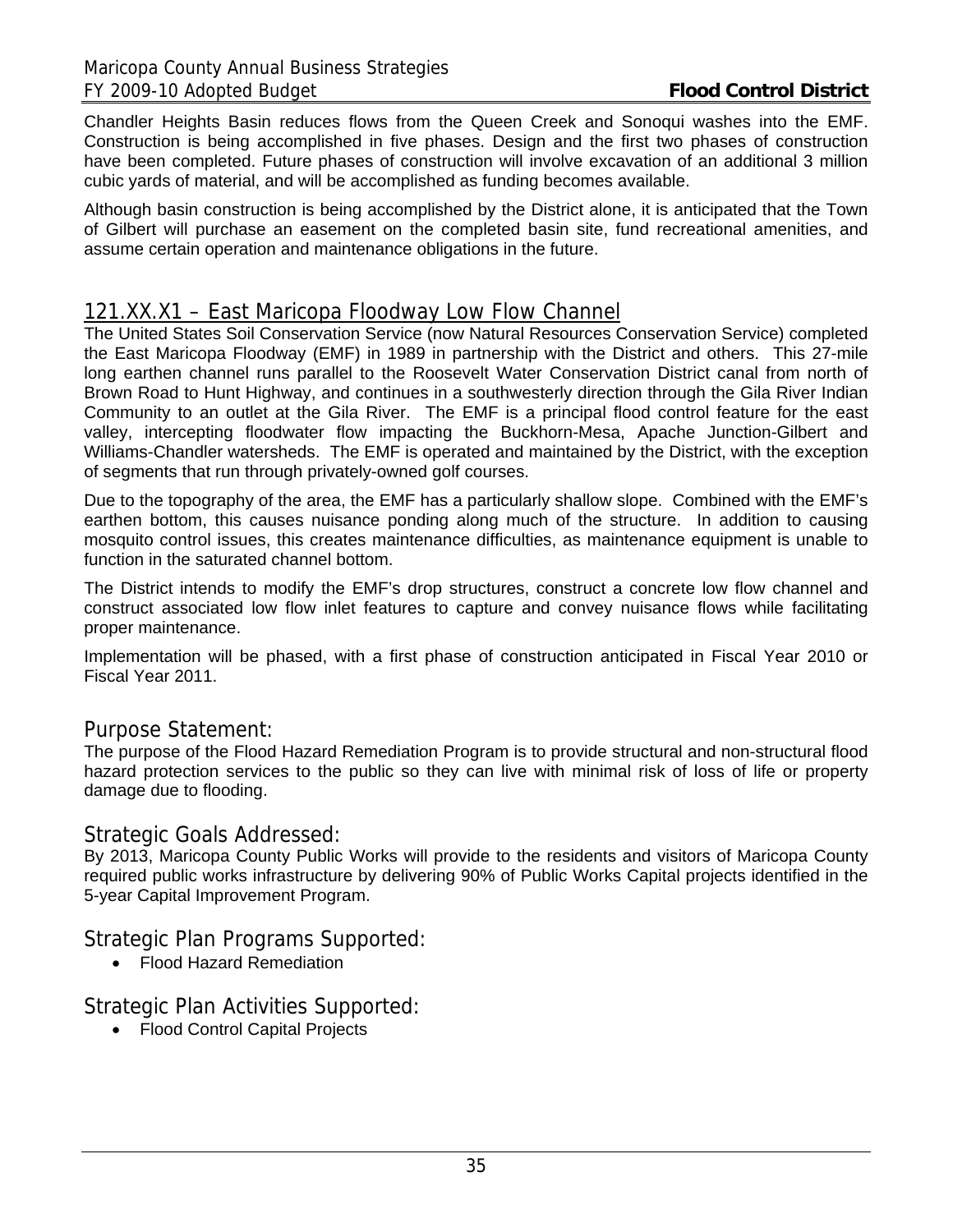# Funding/Cost Summary:

|                                     | Previous       | Projected | Year 1    | Year 2   | Year 3   | Year 4   | Year 5     | 5-Year     | Total      |
|-------------------------------------|----------------|-----------|-----------|----------|----------|----------|------------|------------|------------|
| <b>Funding Source</b>               | <b>Actuals</b> | FY 08-09  | FY 09-10  | FY 10-11 | FY 11-12 | FY 12-13 | FY 13-14   | Total      | Project    |
| Flood Control District Property Tax | 54.294.224     | 3.193.000 | 5.640.000 | .120.000 | 65,000   | .145.000 | 12.275.000 | 20.245.000 | 77.732.224 |
| Partnership Contributions/IGA/IDA   | 200,000        |           |           |          |          |          |            |            | 200,000    |
|                                     |                |           |           |          |          |          |            |            |            |
| <b>Project Total</b>                | 54.494.224     | 3.193.000 | 5.640.000 | .120.000 | 65.000   | .145.000 | 12.275.000 | 20.245.000 | 77.932.224 |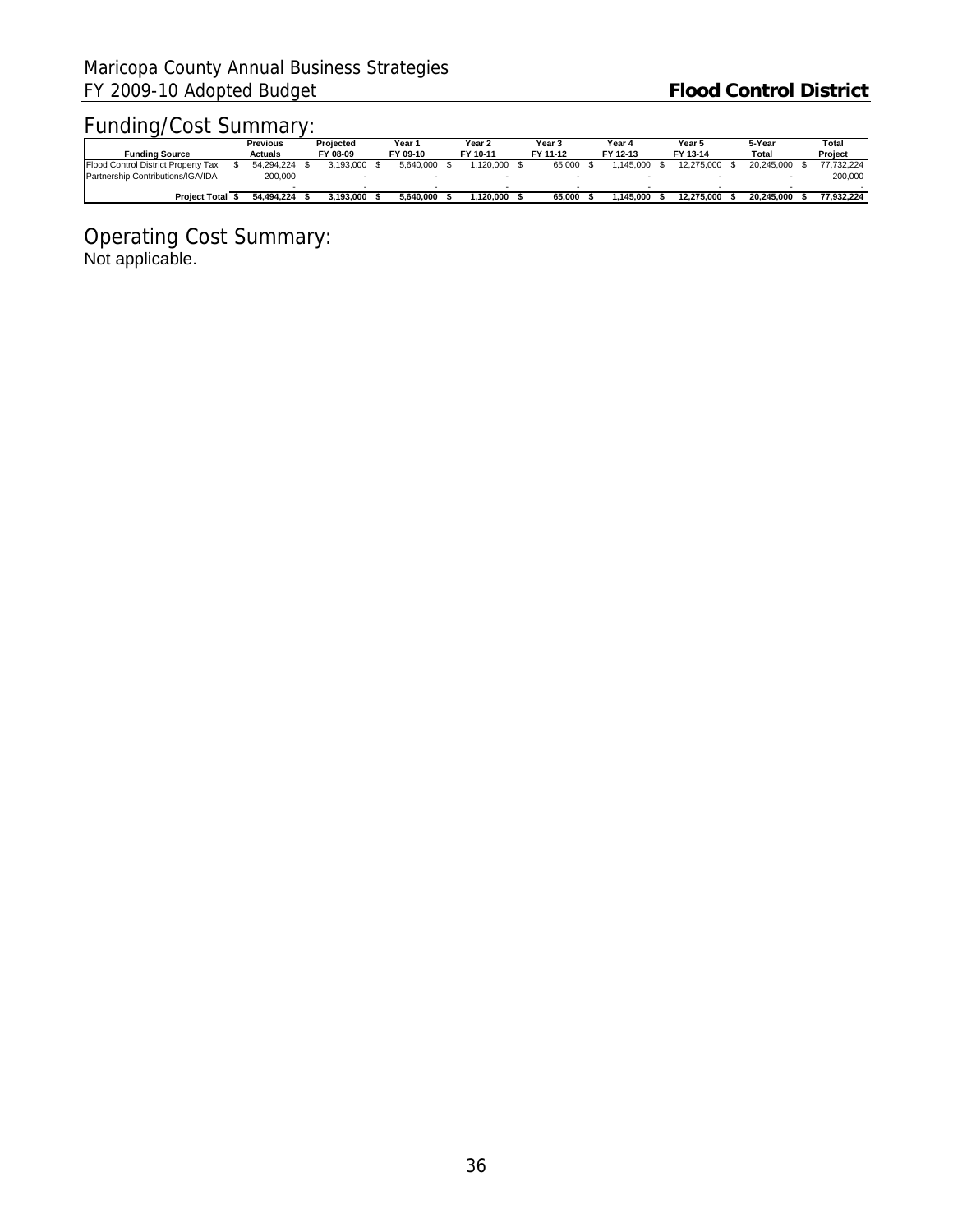| Salt / Gila River                                 |
|---------------------------------------------------|
| 126.01.31 - T1N/R1W, T1N/R1E                      |
| 126.02.30 - T1N/R2W, T1S/R2W                      |
| 5                                                 |
| 126.01.31 - U.S. Army Corps of Engineers, City of |
| Phoenix                                           |
| 126.02.30 - Flood Control District                |
| 126.01.31 - City of Phoenix                       |
| 126.02.30 - BWCDD, Town of Buckeye                |
| (Pending/Unapproved)                              |
| 126.01.31 - Flood Control District                |
| 126.02.30 - TBD                                   |
| 126.01.31 - Outside Five-Year CIP                 |
| 126.02.30 - Outside Five-Year CIP                 |
|                                                   |

126.01.31 - Tres Rios

The Tres Rios Project is a federal project under the auspices of the U.S. Army Corps of Engineers and sponsored locally by the City of Phoenix.

The project is located along the Salt and Gila rivers, from about 83rd Avenue to the Agua Fria River, and consists of the restoration of habitat within and along the river. It involves construction of wetlands; open water marshes and riparian corridors; and a flood control levee along the north bank of the river from approximately 105th Avenue to the Agua Fria River to remove property and homes along the river from the floodplain.

The District's participation in accordance with the project resolution and IGA includes design review and coordination, \$2 million in levee construction funding, operation and maintenance of the levee, and contribution of District-owned land required for the project.

The levee design and construction will occur in three phases - from 105th to 115th Avenue, 115th to 123rd Avenue, and 123rd to 137th Avenue. Construction of the first two phases is complete. Construction of the third phase has not yet been scheduled, and District participation will likely be limited to design review.

### 126.01.31 – Gila River Bank Stabilization

The District, in cooperation with the City of Avondale, City of Goodyear, and Town of Buckeye, completed the El Rio Watercourse Master Plan (WCMP) in 2006. The El Rio WCMP outlines a recommended alternative for managing the 17.5 miles of the Gila River from the confluence with the Agua Fria River to the State Route 85 Bridge. The recommended alternative includes soft structural levee/bank protection, floodplain management, vegetation management, and facilitates recreational and wildlife habitat enhancements.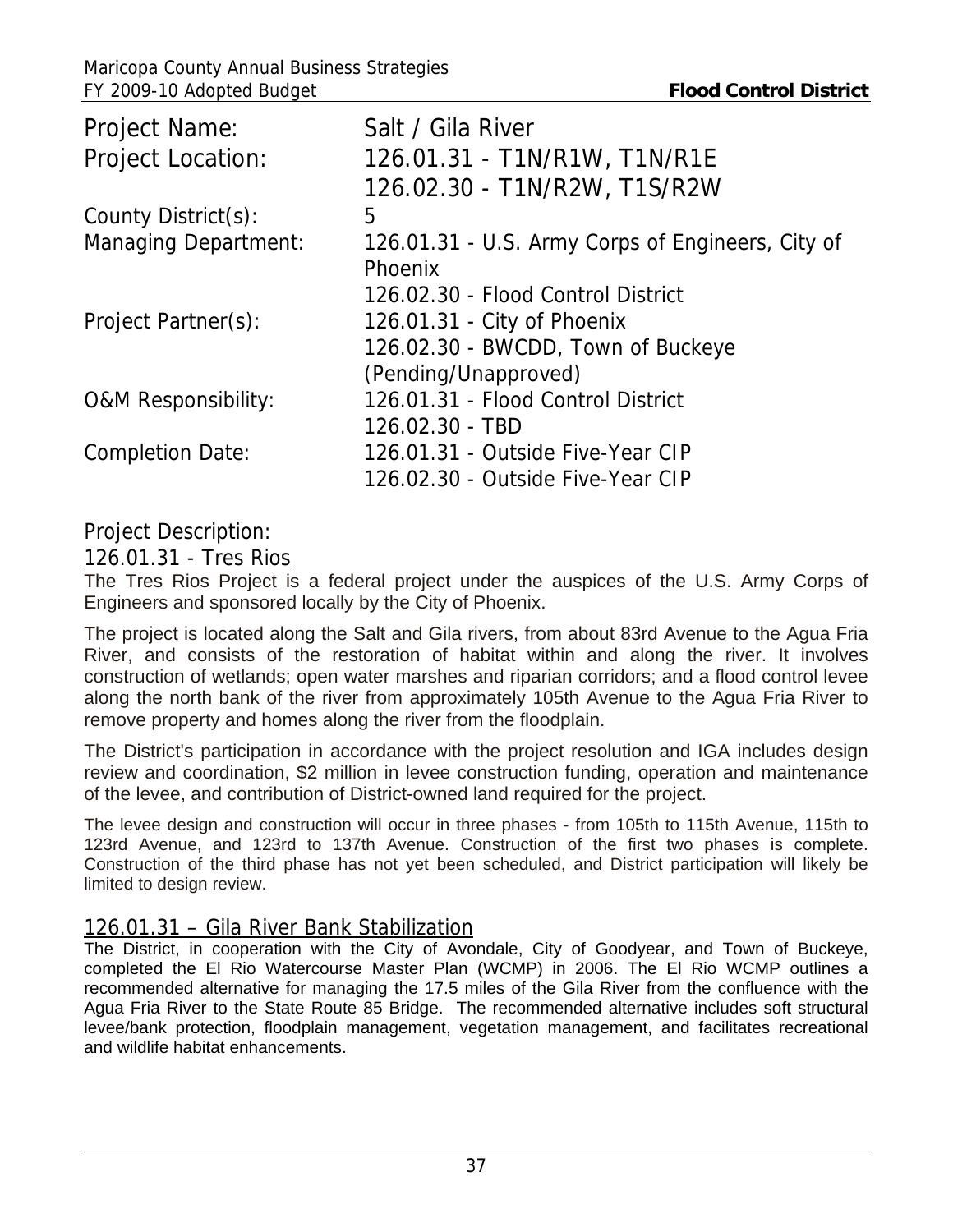This project, jointly requested by the Town of Buckeye and the Buckeye Water Conservation and Drainage District, implements the portion of the levee/bank protection recommended in the El Rio WCMP from the 175<sup>th</sup> Avenue alignment to Jackrabbit Trail.

The District has initiated a pre-design effort for the bank protection from the Citrus Road alignment to the Perryville Road alignment. Intergovernmental agreements with project partners are required before final design, rights-of-way acquisition, and construction are initiated.

#### Purpose Statement:

The purpose of the Flood Hazard Remediation Program is to provide structural and non-structural flood hazard protection services to the public so they can live with minimal risk of loss of life or property damage due to flooding.

#### Strategic Goals Addressed:

By 2013, Maricopa County Public Works will provide to the residents and visitors of Maricopa County required public works infrastructure by delivering 90% of Public Works Capital projects identified in the 5-year Capital Improvement Program.

### Strategic Plan Programs Supported:

• Flood Hazard Remediation

### Strategic Plan Activities Supported:

• Flood Control Capital Projects

### Funding/Cost Summary:

|                                     | Previous       | Projected | Year⊹    | Year 2   | Year 3   | Year 4    | Year 5    | 5-Year    | Total      |
|-------------------------------------|----------------|-----------|----------|----------|----------|-----------|-----------|-----------|------------|
| <b>Funding Source</b>               | <b>Actuals</b> | FY 08-09  | TY 09-10 | FY 10-11 | FY 11-12 | FY 12-13  | FY 13-14  | Total     | Project    |
| Flood Control District Property Tax | .835.158       | .150.000  | 55,000   | 220.000  | 730.000  | .935.000  | 1.935.000 | 4.875.000 | 7,860,158  |
| Partnership Contributions/IGA/IDA   | 99.154         |           |          | 125.000  | 125.000  | .750.000  | .750.000  | 3.750.000 | 3,849,154  |
|                                     |                |           |          |          |          |           |           |           |            |
| <b>Project Total</b>                | 1.934.312      | .150.000  | 55.000   | 345.000  | 855.000  | 3.685.000 | 3.685.000 | 8.625.000 | 11.709.312 |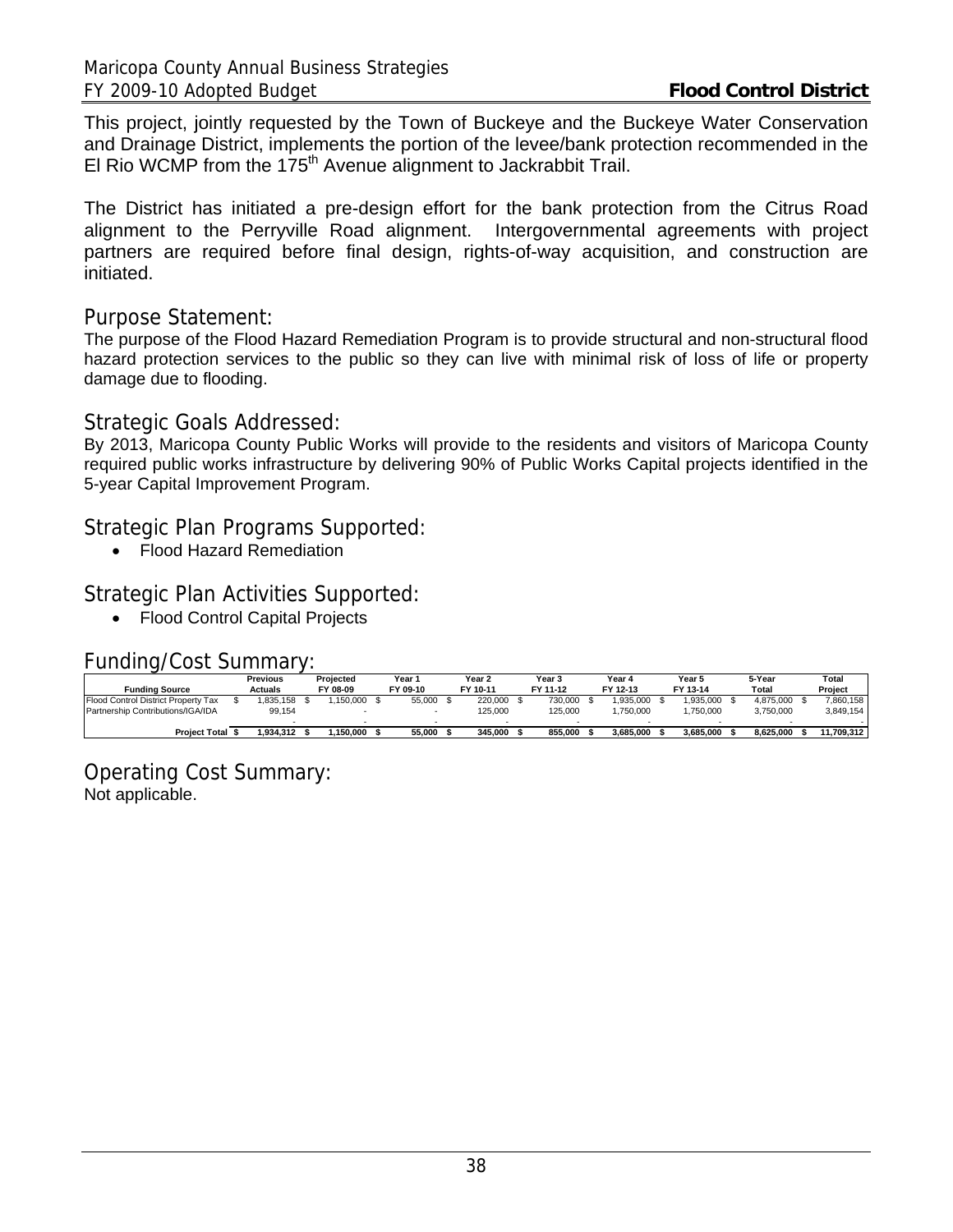| <b>Project Name:</b>           | White Tanks FRS No. 4                    |
|--------------------------------|------------------------------------------|
| <b>Project Location:</b>       | 201.01.31 - T1N/R2W, T1S/R2W 201.02.31 - |
|                                | T1N/R2W                                  |
| County District(s):            | 4                                        |
| <b>Managing Department:</b>    | 201.01.31 - Flood Control District       |
|                                | 201.02.31 - Flood Control District       |
| Project Partner(s):            | 201.01.31 - TBD                          |
|                                | 201.02.31 - NRCS                         |
| <b>O&amp;M Responsibility:</b> | 201.01.31 - TBD                          |
|                                | 201.02.31 - Flood Control District       |
| <b>Completion Date:</b>        | 201.01.31 - Outside Five-Year CIP        |
|                                | 201.02.31 - FY 2012                      |

### 201.01.31 - White Tanks FRS No. 4 Outlet Channel

The District's Buckeye Area Drainage Master Plan (ADMP) examined alternatives to convey flows from White Tanks FRS No. 4's impoundment area to the Gila River. The ADMP recommends a channel designed to intercept and convey the 100-year flood flow along its length, while simultaneously serving as an outlet to the dam.

Construction of a facility serving solely as an outlet to the dam remains a feasible alternative satisfying dam safety requirements, although it would not provide the regional flood protection intended by the ADMP. The alternative ultimately implemented depends on partnering opportunities, primarily with the Town of Buckeye.

Advance land acquisition is scheduled late in the five-year budget.

### 201.02.31 - White Tanks FRS No. 4 Rehabilitation

White Tanks Flood Retarding Structure (FRS) No. 4 was constructed in 1954 by the Natural Resources Conservation Service (NRCS) (then Soil Conservation Service). By agreement, the District operates and maintains the structure.

The District completed Phase I Assessments for White Tanks FRS No. 4, and the Arizona Department of Water Resources (state agency with regulatory authority) classified the dam as having safety deficiencies; corrective action is required to bring the dam into compliance with dam safety standards and requirements. Deficiencies include transverse cracking of the embankment, inadequate left and right spillways and unprotected corrugated metal pipe outlets. NRCS identified these same deficiencies as requiring corrective action. The District submitted an application to NRCS for federal funding assistance under Public Law 106-472 (Small Watershed Amendment) in May 2004.

The District has entered into a watershed agreement with NRCS as a precursor to an intergovernmental agreement, and design is in progress. Construction notice to proceed is anticipated late in Fiscal Year 2010, contingent upon negotiation of an intergovernmental agreement with NRCS, committing NRCS funds.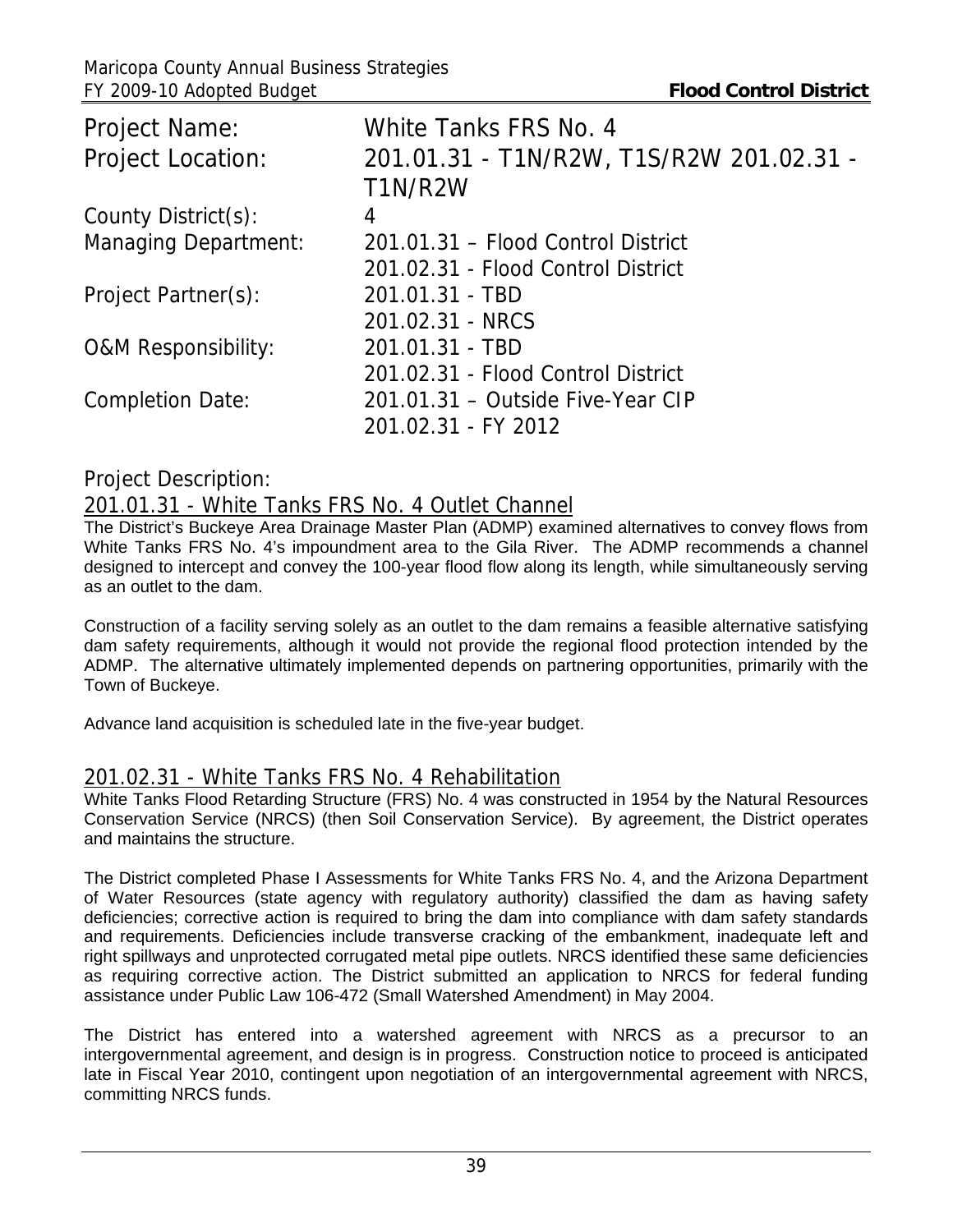### Purpose Statement:

The purpose of the Flood Hazard Remediation Program is to provide structural and non-structural flood hazard protection services to the public so they can live with minimal risk of loss of life or property damage due to flooding.

#### Strategic Goals Addressed:

By 2013, Maricopa County Public Works will provide to the residents and visitors of Maricopa County required public works infrastructure by delivering 90% of Public Works Capital projects identified in the 5-year Capital Improvement Program.

#### Strategic Plan Programs Supported:

• Flood Hazard Remediation

### Strategic Plan Activities Supported:

- Capital Projects
- Dam Safety
- Flood Infrastructure Multi-Purpose Enhancement

### Funding/Cost Summary:

| <b>Funding Source</b>                                                    | <b>Previous</b><br><b>Actuals</b> | Projected<br>FY 08-09 | Year '<br>FY 09-10 | Year 2<br>FY 10-11   | Year 3<br>FY 11-12 | Year 4<br>FY 12-13 | Year 5<br>FY 13-14 | 5-Year<br>Total        | Total<br>Project        |
|--------------------------------------------------------------------------|-----------------------------------|-----------------------|--------------------|----------------------|--------------------|--------------------|--------------------|------------------------|-------------------------|
| Flood Control District Property Tax<br>Partnership Contributions/IGA/IDA | 2.248.560                         | .090.000              | .088.000           | 890.000<br>9.800.000 | 70.000             | 20.000             | 6.100.000          | 8.168.000<br>9.800.000 | 11.506.560<br>9,800,000 |
| <b>Project Total</b>                                                     | 2.248.560                         | .090.000              | .088.000           | 10.690.000           | 70.000             | 20.000             | 6.100.000          | 17.968.000             | 21.306.560              |

# Operating Cost Summary:

|                                                                  | Current<br>Year |                |            | Year 1<br>FY 09-10       |     | Year 2<br>FY 10-11       |    | Year 3<br>FY 11-12 |              | Year 4<br>FY 12-13 |          | Year 5<br>FY 13-14 |     | Total<br>Project |
|------------------------------------------------------------------|-----------------|----------------|------------|--------------------------|-----|--------------------------|----|--------------------|--------------|--------------------|----------|--------------------|-----|------------------|
| <b>Current User Department Operating Costs</b>                   |                 |                |            |                          |     |                          |    |                    |              |                    |          |                    |     |                  |
| <b>Personal Sevices</b><br>Supplies & Services<br>Capital Outlay | \$              | 3,053<br>3,000 | ∣\$<br>∣\$ | $6,106$ \$<br>$6,000$ \$ |     | $6,320$ \$<br>$6,210$ \$ |    | 6,541<br>6,427     | - \$<br>- \$ | 6,770<br>6,652     | SS.<br>S | 7,007<br>6.885     | -SS | 35,796<br>35,175 |
|                                                                  | ъ               | 6,053          | - \$       | 12,106                   | \$  | 12,530                   | -S | 12,968             | \$.          | 13,422             | S        | 13,892             | \$. | 70,971           |
| <b>Post Construction User Department Operating Costs</b>         |                 |                |            |                          |     |                          |    |                    |              |                    |          |                    |     |                  |
| <b>Personal Sevices</b>                                          | \$              | 3,053          | l \$       | 106.106                  | -\$ | 109,820 \$               |    | 113.663            | - \$         | 117,642            |          | \$121,759          | S   | 126,021          |
| Supplies & Services<br>Capital Outlay                            |                 | 3,000          |            | 53.000                   |     | 54.855                   |    | 56,775             |              | 58,762             |          | 60.819             |     | 62,947           |
|                                                                  |                 | 6,053          | l \$       | 159.106                  | \$  | 164.675 \$               |    | 170.438            | \$           | 176.404            |          | \$182,578          | \$  | 188.968          |
| Net User Department Operating Costs (post less current)          |                 |                |            |                          |     |                          |    |                    |              |                    |          |                    |     |                  |
| <b>Personal Sevices</b>                                          | \$              | ۰.             | S.         | 100.000                  | -\$ | 103,500 \$               |    | 107.123            | - \$         | 110,872            |          | \$114,752          | S.  | 536,247          |
| Supplies & Services<br>Capital Outlay                            |                 |                |            | 47,000                   |     | 48,645                   |    | 50,348             |              | 52,110             |          | 53,934             |     | 252,036          |
|                                                                  |                 |                | \$         | 147,000                  |     | 152,145                  |    | 157,470            |              | 162,982            |          | \$168,686          | \$  | 788,282          |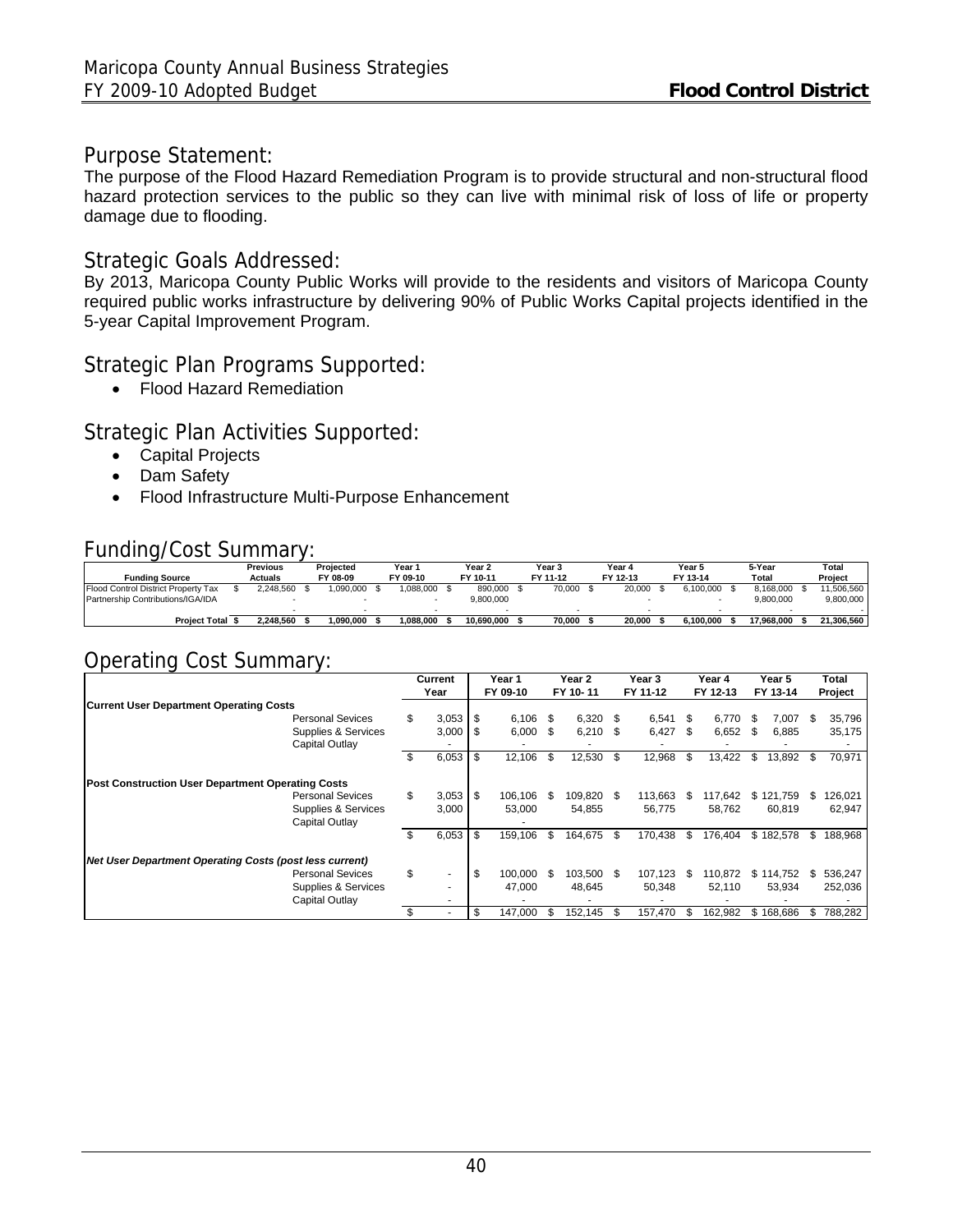| <b>Project Name:</b>           | McMicken Dam                             |
|--------------------------------|------------------------------------------|
| <b>Project Location:</b>       | 202.02.31 - T3N/R2W                      |
| County District(s):            | 4                                        |
| <b>Managing Department:</b>    | 202.02.31 - Flood Control District       |
| Project Partner(s):            | 202.02.31 - USACE (Potential/Unapproved) |
| <b>O&amp;M Responsibility:</b> | 202.02.31 - Flood Control District       |
| <b>Completion Date:</b>        | 202.02.31 - Outside Five-Year CIP        |

### 202.02.31 - McMicken Dam Project

The McMicken Dam Project was constructed by the U.S Army Corps of Engineers in 1954 and 1955 to protect Luke Air Force Base, the Litchfield Park Naval Air Facility and agricultural activities in the area from flooding; it also provides flood protection for critical public facilities and infrastructure including hospitals, schools, police and fire stations, freeways and other public roadways, railroads and the Beardsley Canal. The McMicken Dam Project includes McMicken Dam itself (approximately nine miles in length), the McMicken Dam Outlet Channel (approximately six miles in length) and the McMicken Dam Outlet Wash (approximately four miles in length) that discharges to the Agua Fria River.

The ability of the McMicken Dam Project to maintain the current level of flood protection for the benefit of the public in an increasingly urbanized environment is in question due to significant concerns regarding aging infrastructure, land subsidence, earth fissuring, urbanization encroachment and current dam safety standards. These dam safety issues have led the District to determine that an overall rehabilitation or replacement of the dam is required. Alternatives may include a modified dam, floodways or basins which will provide a minimum of 100-year flood protection. The District has pursued, and continues to pursue, federal funding assistance for this project.

Project planning will include the coordination of any interested stakeholders for the incorporation of a recreational cost share component to the rehabilitation project.

Design for the dam's rehabilitation or replacement is scheduled to begin in Fiscal Year 2011, followed by phased construction several years thereafter.

#### Purpose Statement:

The purpose of the Flood Hazard Remediation Program is to provide structural and non-structural flood hazard protection services to the public so they can live with minimal risk of loss of life or property damage due to flooding.

#### Strategic Goals Addressed:

By 2013, Maricopa County Public Works will provide to the residents and visitors of Maricopa County required public works infrastructure by delivering 90% of Public Works Capital projects identified in the 5-year Capital Improvement Program.

### Strategic Plan Programs Supported:

• Flood Hazard Remediation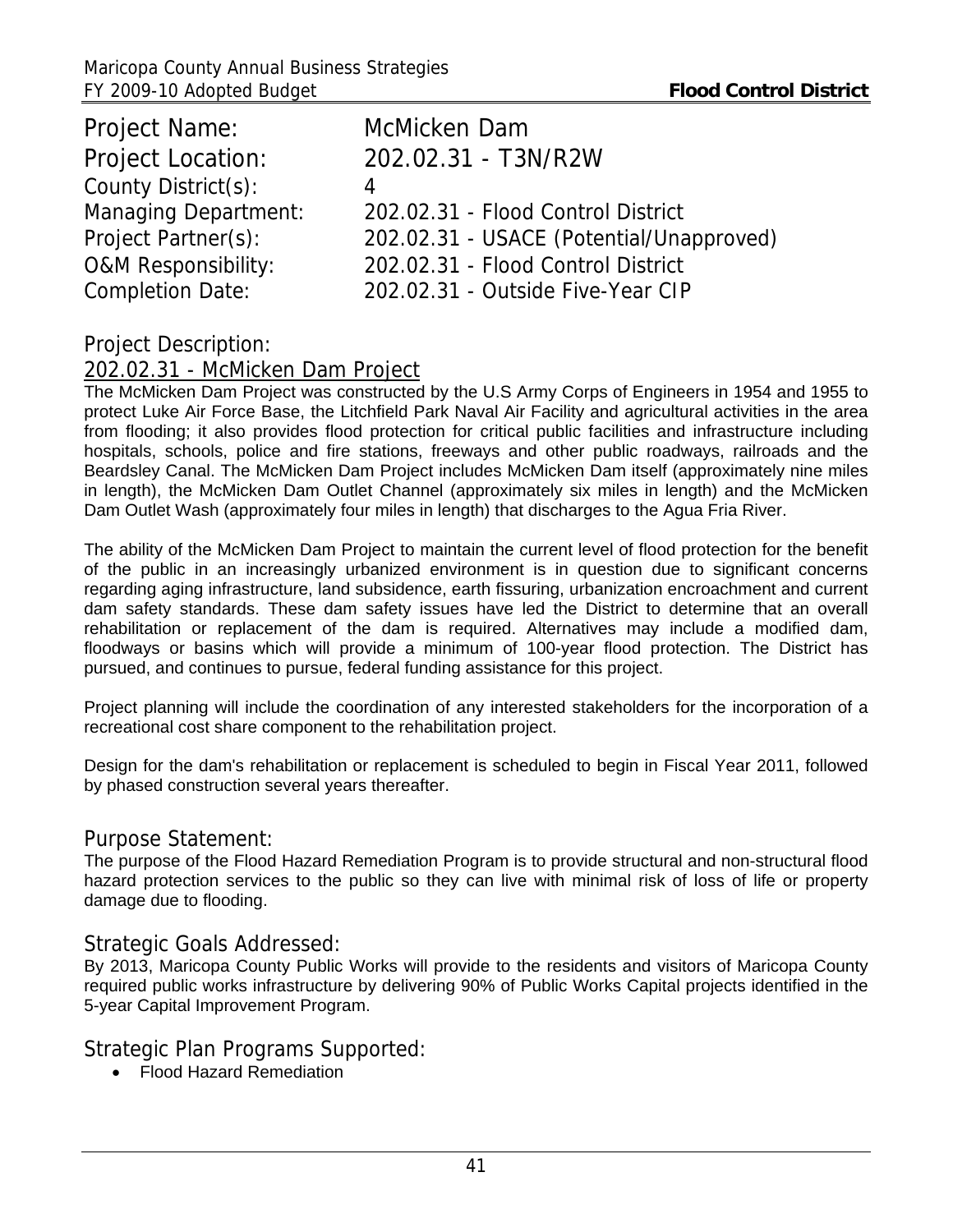Strategic Plan Activities Supported:

- Flood Control Capital Projects
- Dam Safety

# Funding/Cost Summary:

|                                                                          | Previous       | Projected | Year :   | Year 2   | Year 3   | Year 4   | Year 5    | 5-Year    | Total      |
|--------------------------------------------------------------------------|----------------|-----------|----------|----------|----------|----------|-----------|-----------|------------|
| <b>Funding Source</b>                                                    | <b>Actuals</b> | FY 08-09  | FY 09-10 | FY 10-11 | FY 11-12 | FY 12-13 | FY 13-14  | Total     | Project    |
| Flood Control District Property Tax<br>Partnership Contributions/IGA/IDA | 12.040.885     | 576.000   | 10.000   | 480.000  | .200.000 | 80,000   | 8.180.000 | 9.950.000 | 22.566.885 |
|                                                                          |                |           |          |          |          |          |           |           |            |
| <b>Project Total</b>                                                     | 12.040.885     | 576.000   | 10.000   | 480.000  | .200.000 | 80.000   | 8.180.000 | 9.950.000 | 22.566.885 |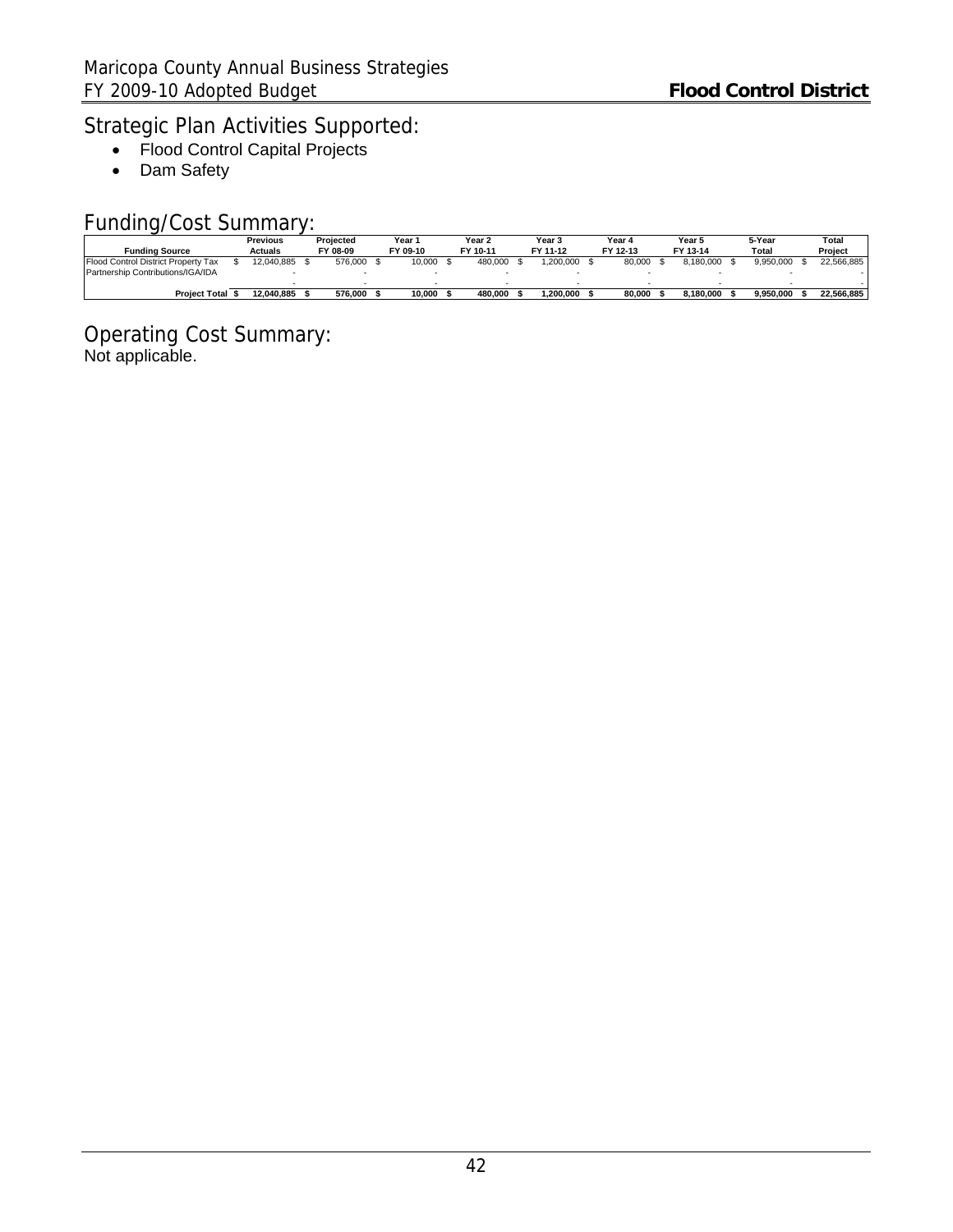| <b>Project Name:</b>           | Buckeye FRS No. 1                       |
|--------------------------------|-----------------------------------------|
| <b>Project Location:</b>       | 207.01.31 - T1N/R3W, T1N/R4W, T1N/R5W   |
| County District(s):            | 4                                       |
| <b>Managing Department:</b>    | 207.01.31 - Flood Control District      |
| Project Partner(s):            | 207.01.31 - NRCS (Potential/Unapproved) |
| <b>O&amp;M Responsibility:</b> | 207.01.31 - Flood Control District      |
| <b>Completion Date:</b>        | 207.01.31 - Outside Five-Year CIP       |

### 207.01.31 - Buckeye FRS No. 1 Rehabilitation

Buckeye FRS No.1 is the westernmost of a series of three flood control dams designed and built by the Soil Conservation Service (now the Natural Resources Conservation Service, or NRCS) between 1973 and 1975. The dam is located along the southern slopes of the White Tank Mountains and parallels the north side of Interstate 10 for 7.1 miles west to the Hassayampa River. The dam is operated and maintained by the District and is regulated by the Arizona Department of Water Resources (ADWR).

Since its construction, the dam has experienced considerable transverse cracking. ADWR has identified the transverse cracking in Buckeye FRS No.1 as a dam safety deficiency requiring corrective action. The District completed Phase I Assessments of the dam, and has requested NRCS federal cost share assistance under Public Law 106-472 for a rehabilitation project to address dam safety concerns and to maintain flood control benefits to downstream properties for the next 100 years.

The District completed a planning-level assessment of potential alternatives, including a modified dam, a channel/levee system and combinations of both providing a minimum of 100-year flood protection. The selected alternative consists of dam rehabilitation.

Design is scheduled to begin in Fiscal Year 2010.

#### Purpose Statement:

The purpose of the Flood Hazard Remediation Program is to provide structural and non-structural flood hazard protection services to the public so they can live with minimal risk of loss of life or property damage due to flooding.

#### Strategic Goals Addressed:

By 2013, Maricopa County Public Works will provide to the residents and visitors of Maricopa County required public works infrastructure by delivering 90% of Public Works Capital projects identified in the 5-year Capital Improvement Program.

Strategic Plan Programs Supported:

• Flood Hazard Remediation

Strategic Plan Activities Supported:

- Flood Control Capital Projects
- Dam Safety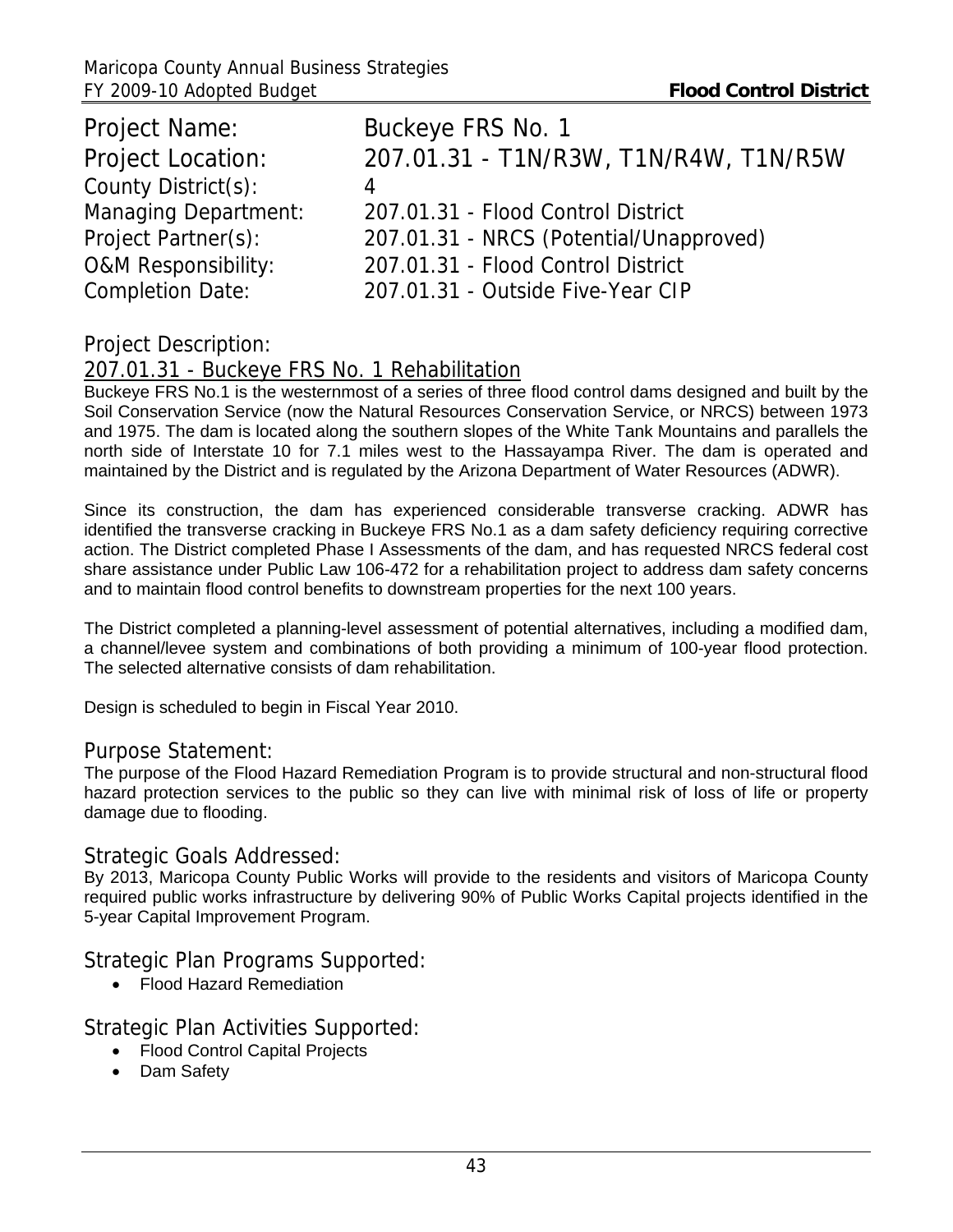# Funding/Cost Summary:

|                                     | Previous       | Projected | Year <b>1</b> | Year 2    | Year 3    | Year 4   | Year 5   |  | 5-Year     | Total      |
|-------------------------------------|----------------|-----------|---------------|-----------|-----------|----------|----------|--|------------|------------|
| <b>Funding Source</b>               | <b>Actuals</b> | FY 08-09  | $Y$ 09-10     | FY 10-11  | FY 11-12  | FY 12-13 | FY 13-14 |  | Total      | Project    |
| Flood Control District Property Tax | 12.811         | 5.000     | .480.000      | 780,000   | 2.880.000 | 80,000   |          |  | 5.220.000  | 5.237.811  |
| Partnership Contributions/IGA/IDA   |                |           |               | 5.000.000 | 7,000,000 |          |          |  | 12.000.000 | 12,000,000 |
|                                     |                |           |               |           |           |          |          |  |            |            |
| <b>Project Total</b>                | 12.811         | 5.000     | .480.000      | 5.780.000 | 9.880.000 | 80,000   |          |  | 17.220.000 | 17.237.811 |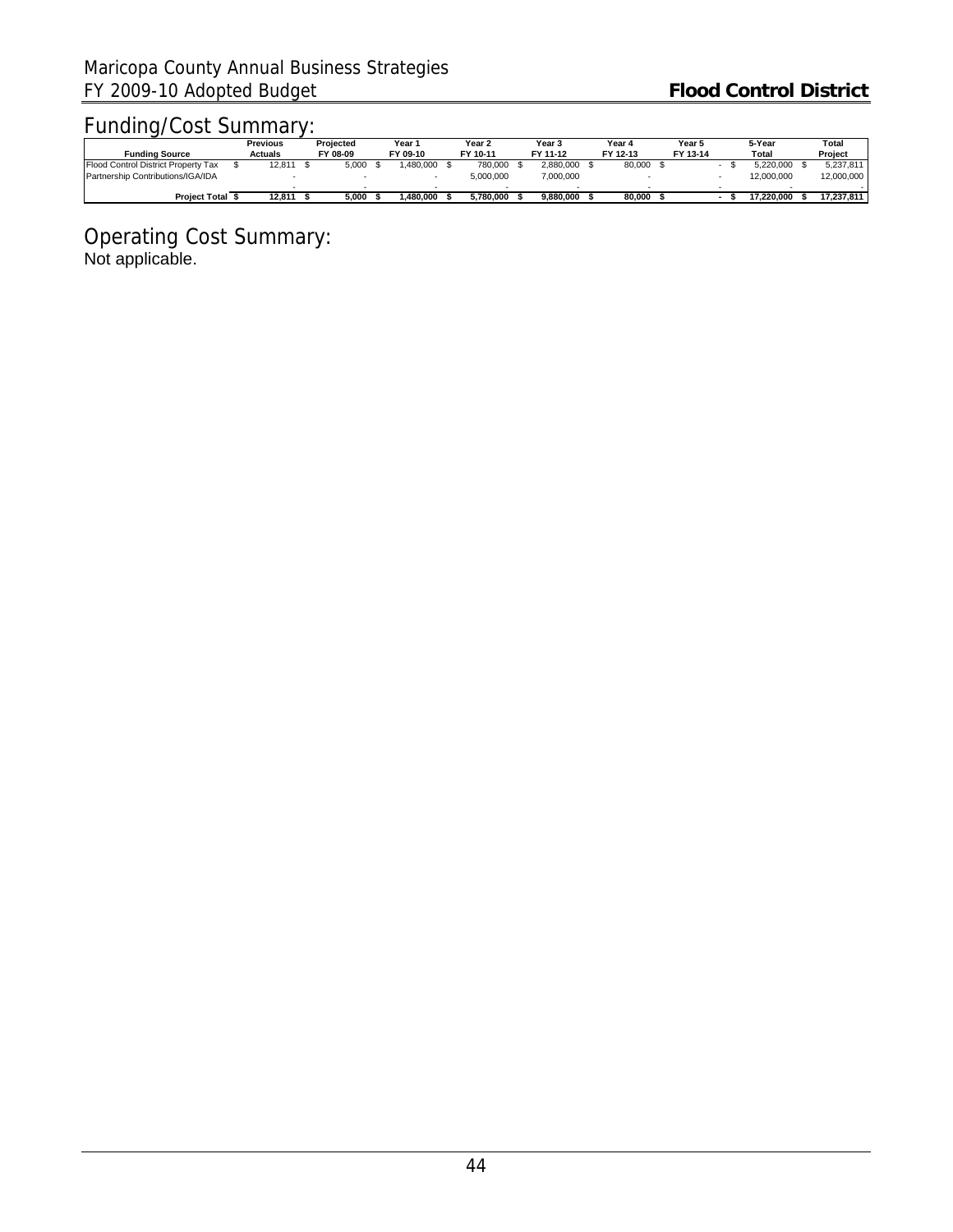| <b>Project Name:</b>           | Buckeye / Sun Valley ADMP   |
|--------------------------------|-----------------------------|
| <b>Project Location:</b>       | 211.03.31 - T1S/R3W         |
| County District(s):            | 4                           |
| <b>Managing Department:</b>    | 211.03.31 - Town of Buckeye |
| Project Partner(s):            | 211.03.31 - Town of Buckeye |
| <b>O&amp;M Responsibility:</b> | 211.03.31 - Town of Buckeye |
| <b>Completion Date:</b>        | 211.03.31 - FY 2014         |

### 211.03.31 - Downtown Buckeye Regional Basin and Storm Drain Project

The Town of Buckeye historically experienced flooding conditions downtown in the vicinity of Monroe Avenue (MC 85). The District completed a Candidate Assessment Report that identified potential structural solutions: a 10-year storm drain system and outfall, and 100-year retention basins.

This project will relieve historic downtown Buckeye of frequent flooding by implementing storm drains, channels, retention basins, and an outlet infrastructure that will mitigate flood damages to residential, commercial, and industrial properties, government buildings, and schools, while increasing traffic safety and improving the community's flood insurance program rating.

The project's IGA commits the District to provide 50 percent reimbursement to the Town of Buckeye (the project's lead agency).

#### Purpose Statement:

The purpose of the Flood Hazard Remediation Program is to provide structural and non-structural flood hazard protection services to the public so they can live with minimal risk of loss of life or property damage due to flooding.

### Strategic Goals Addressed:

By 2013, Maricopa County Public Works will provide to the residents and visitors of Maricopa County required public works infrastructure by delivering 90% of Public Works Capital projects identified in the 5-year Capital Improvement Program.

### Strategic Plan Programs Supported:

• Flood Hazard Remediation

### Strategic Plan Activities Supported:

• Flood Control Capital Projects

### Funding/Cost Summary:

| <b>Funding Source</b>               | Previous<br><b>Actuals</b> | Projected<br>FY 08-09 | Year<br>FY 09-10 | Year 2<br>FY 10-11 | Year 3<br>FY 11-12 | Year 4<br>FY 12-13 | Year 5<br>FY 13-14 | 5-Year<br>Total | Total<br>Project |           |
|-------------------------------------|----------------------------|-----------------------|------------------|--------------------|--------------------|--------------------|--------------------|-----------------|------------------|-----------|
| Flood Control District Property Tax | 15,709                     | 217.000               |                  | 162.000            | 1,010,000          | 10,000             | 5.020.000          | 10,000          | 6,212,000        | 6,444,709 |
|                                     |                            |                       |                  |                    |                    |                    |                    |                 |                  |           |
| <b>Project Total</b>                | 15.709                     | 217.000               |                  | 162.000            | 1.010.000          | 10.000             | 5.020.000          | 10.000          | 6.212.000        | 6.444.709 |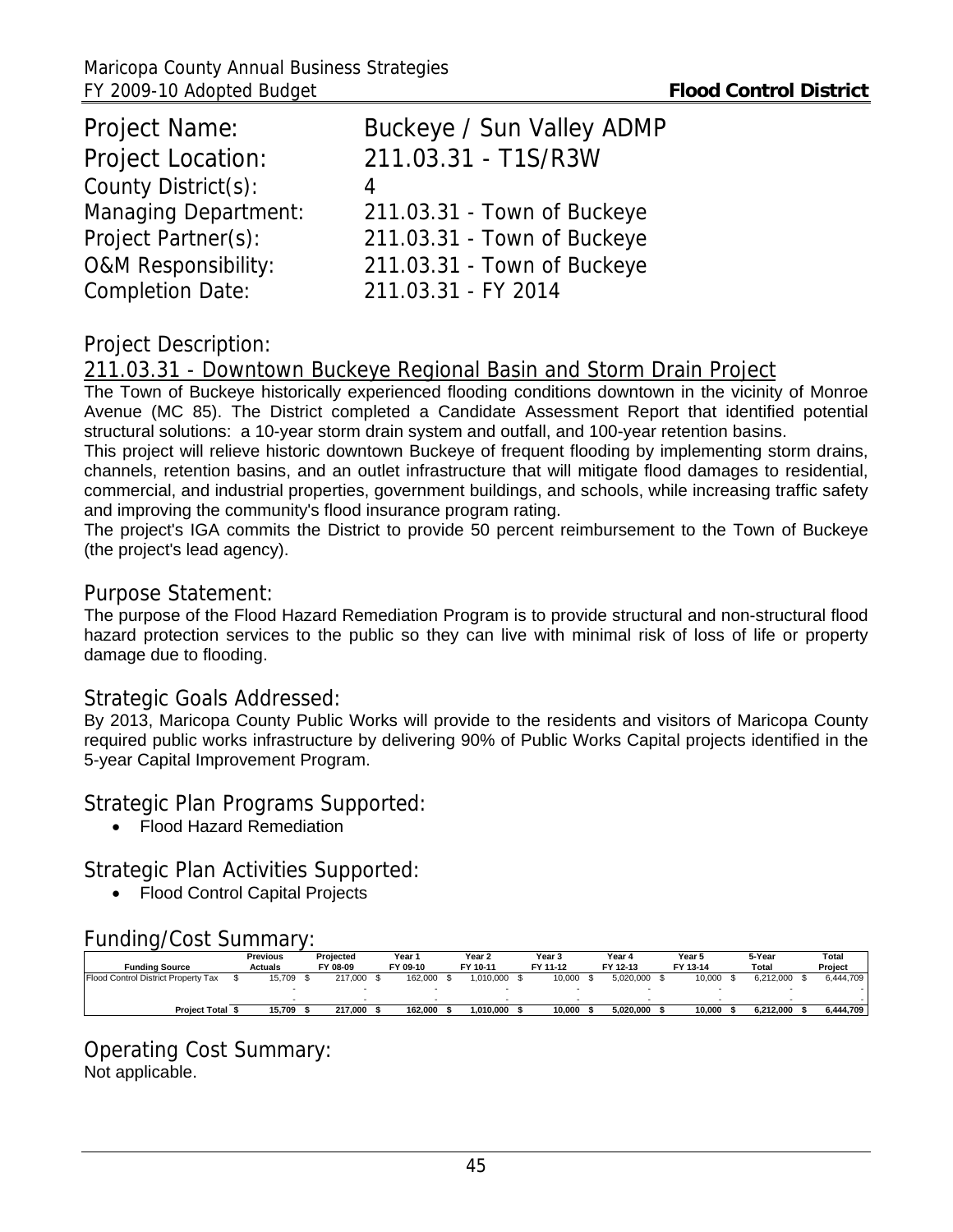| <b>Project Name:</b>           | <b>Granite Reef Wash</b>                 |
|--------------------------------|------------------------------------------|
| <b>Project Location:</b>       | 265.XX.X1 - T2N/R4E, T1N/R4E             |
| County District(s):            |                                          |
| <b>Managing Department:</b>    | 265.XX.X1 - City of Scottsdale           |
| Project Partner(s):            | 265.XX.X1 - City of Scottsdale (Pending) |
| <b>O&amp;M Responsibility:</b> | 265.XX.X1 - City of Scottsdale           |
| <b>Completion Date:</b>        | 265.XX.X1 - Outside Five-Year CIP        |

### 265.XX.X1 – Granite Reef Wash Drainage Mitigation Project

The City of Scottsdale has historically experienced flooding in developed areas along Granite Reef Wash. The City initiated a study to propose solutions to this flooding hazard, and has recommended installation of a drainage system, principally along the Pima Road alignment, from Thomas Road south to Salt River. In addition to mitigating flooding in the immediate residential area, the project would reduce flood flows to the Salt River Pima-Maricopa Indian Community's (SRPMIC's) undeveloped Section Twelve, at the junction of SR-101L and SR-202L.

Prior to entering an IGA with the District, the City will obtain SRPMIC agreement and is attempting to identify additional funding sources to generate a combined 50-percent funding match.

#### Purpose Statement:

The purpose of the Flood Hazard Remediation Program is to provide structural and non-structural flood hazard protection services to the public so they can live with minimal risk of loss of life or property damage due to flooding.

### Strategic Goals Addressed:

By 2013, Maricopa County Public Works will provide to the residents and visitors of Maricopa County required public works infrastructure by delivering 90% of Public Works Capital projects identified in the 5-year Capital Improvement Program.

### Strategic Plan Programs Supported:

• Flood Hazard Remediation

### Strategic Plan Activities Supported:

• Flood Control Capital Projects

### Funding/Cost Summary:

| <b>Funding Source</b>               | Previous<br><b>Actuals</b> | Projected<br>FY 08-09 | Year 1<br>FY 09-10 |  | Year 2<br>FY 10-11 |  | Year 3<br>FY 11-12 | Year 4<br>FY 12-13 | Year 5<br>FY 13-14 | 5-Year<br><b>Total</b> | Total<br>Project |
|-------------------------------------|----------------------------|-----------------------|--------------------|--|--------------------|--|--------------------|--------------------|--------------------|------------------------|------------------|
| Flood Control District Property Tax |                            |                       |                    |  |                    |  | 10,000             | ,020,000           | 10,000             | .040.000               | 1,040,000        |
|                                     |                            |                       |                    |  |                    |  |                    |                    |                    |                        |                  |
|                                     |                            |                       |                    |  |                    |  |                    |                    |                    |                        |                  |
| <b>Project Total</b>                |                            |                       |                    |  |                    |  | 10.000             | .020.000           | 10.000             | 1.040.000              | 1.040.000        |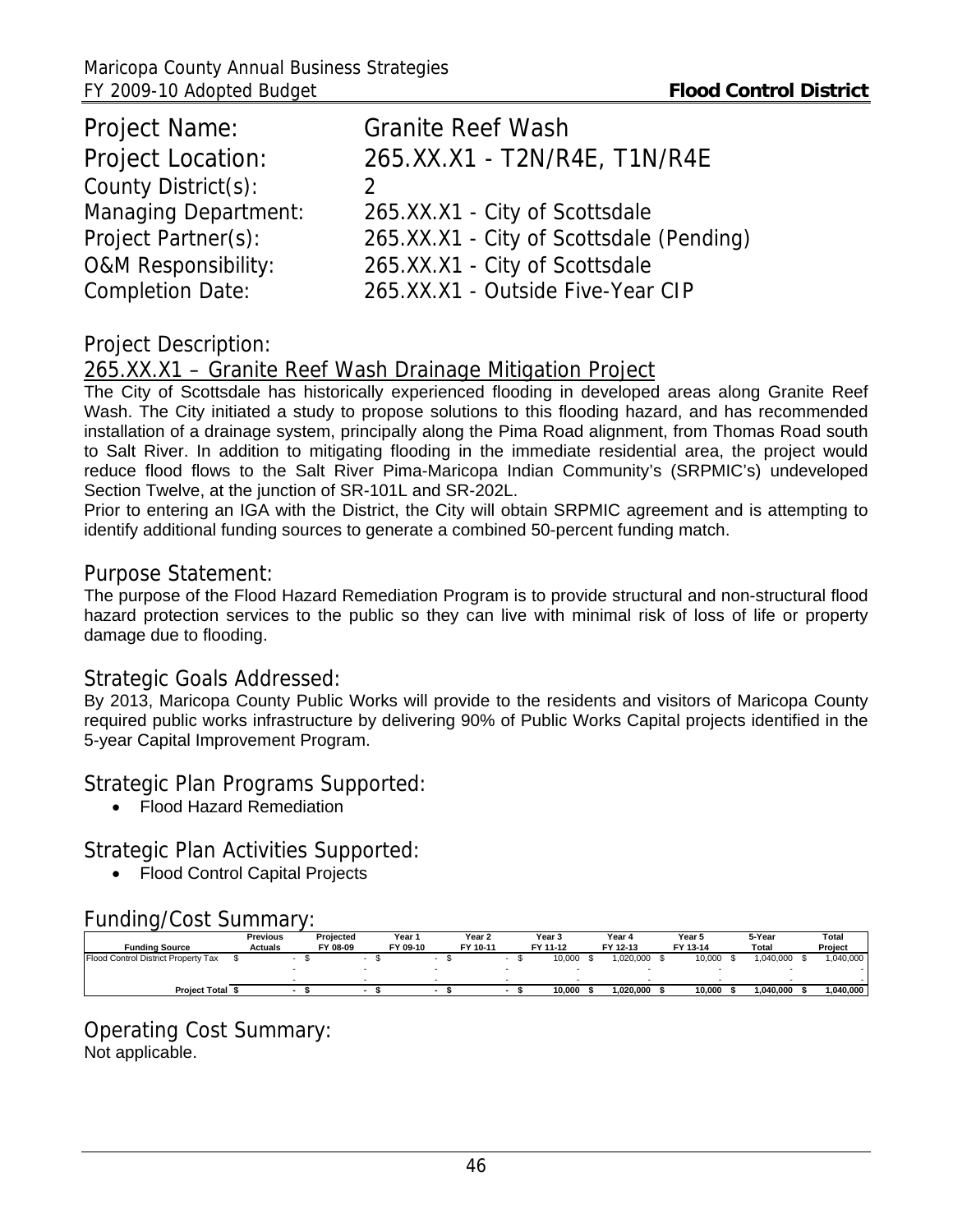| <b>Project Name:</b>           | Spook Hill FRS and Outlet                        |
|--------------------------------|--------------------------------------------------|
| <b>Project Location:</b>       | 300.01.31 - T1N/R7E                              |
| County District(s):            |                                                  |
| <b>Managing Department:</b>    | 300.01.31 - Arizona Department of Transportation |
| Project Partner(s):            | 300.01.31 - Arizona Department of Transportation |
| <b>O&amp;M Responsibility:</b> | 300.01.31 - Flood Control District,              |
|                                | Arizona Department of Transportation             |
| <b>Completion Date:</b>        | 300.01.31 - FY 2010                              |

300.01.31 - Spook Hill FRS / Red Mountain Freeway (Loop 202L) Modification

Spook Hill FRS is a structural plan element of a Watershed Work Plan, prepared by the Natural Resources Conservation Service (formerly Soil Conservation Service) in January 1963, for the Buckhorn-Mesa Watershed Project located in Maricopa and Pinal counties. The dam was designed to impound floodwaters for a 100-year flood event and direct flows in excess of the 100-year flood event through an emergency spillway.

The Arizona Department of Transportation (ADOT) was the lead agency in an effort to modify Spook Hill FRS to accommodate construction of the Power Road to University Drive segment of the Loop 202 freeway, which passes over the dam and within the dam's floodway. Modifications were completed in Fiscal Year 2009 and corrected all identified dam safety deficiencies through installation of a central filter throughout the dam to protect against cracking, slope erosion repair, and replacement of the principal spillway.

The District will provide easements to ADOT on District land, generating revenue that is expected to completely offset its \$5 million contribution to the modification costs. Easement value is under legal negotiation, and the project remains active pending settlement.

#### Purpose Statement:

The purpose of the Flood Hazard Remediation Program is to provide structural and non-structural flood hazard protection services to the public so they can live with minimal risk of loss of life or property damage due to flooding.

#### Strategic Goals Addressed:

By 2013, Maricopa County Public Works will provide to the residents and visitors of Maricopa County required public works infrastructure by delivering 90% of Public Works Capital projects identified in the 5-year Capital Improvement Program.

Strategic Plan Programs Supported:

• Flood Hazard Remediation

Strategic Plan Activities Supported:

- Flood Control Capital Projects
- Dam Safety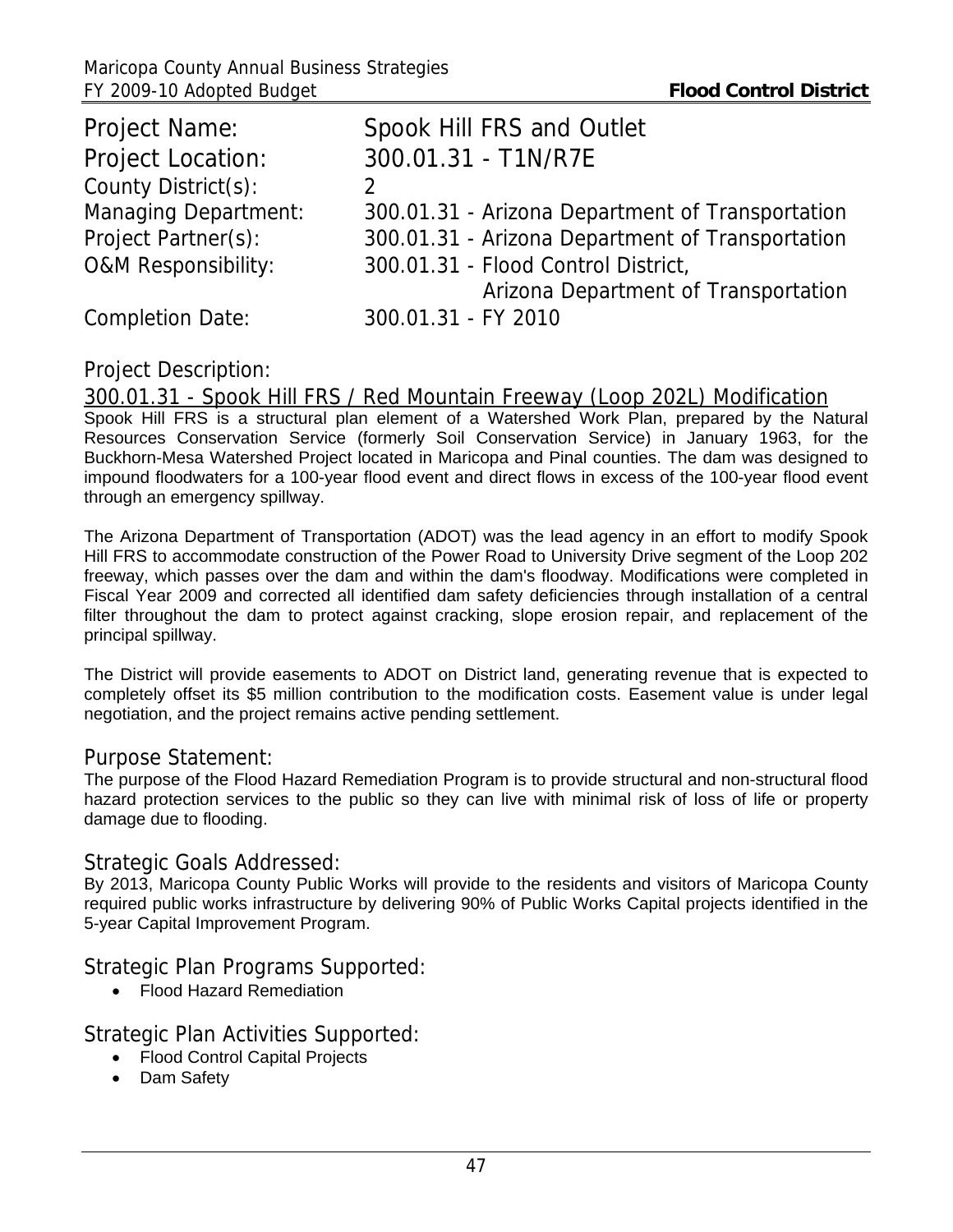# Funding/Cost Summary:

|                                     | Previous       | Projected | Year ' | Year <sub>2</sub> |          | Year 3 | Year 4   | Year 5   |           | 5-Year | Total   |         |
|-------------------------------------|----------------|-----------|--------|-------------------|----------|--------|----------|----------|-----------|--------|---------|---------|
| <b>Funding Source</b>               | <b>Actuals</b> | FY 08-09  |        | FY 09-10          | FY 10-11 |        | FY 11-12 | FY 12-13 | $Y$ 13-14 |        | Total   | Project |
| Flood Control District Property Tax | 257,102        | 120,000   |        | 100.000           |          |        |          |          |           |        | 100.000 | 477,102 |
|                                     |                |           |        |                   |          |        |          |          |           |        |         |         |
| <b>Project Total</b>                | 257.102        | 120.000   |        | 100.000           |          |        |          |          |           |        | 100.000 | 477.102 |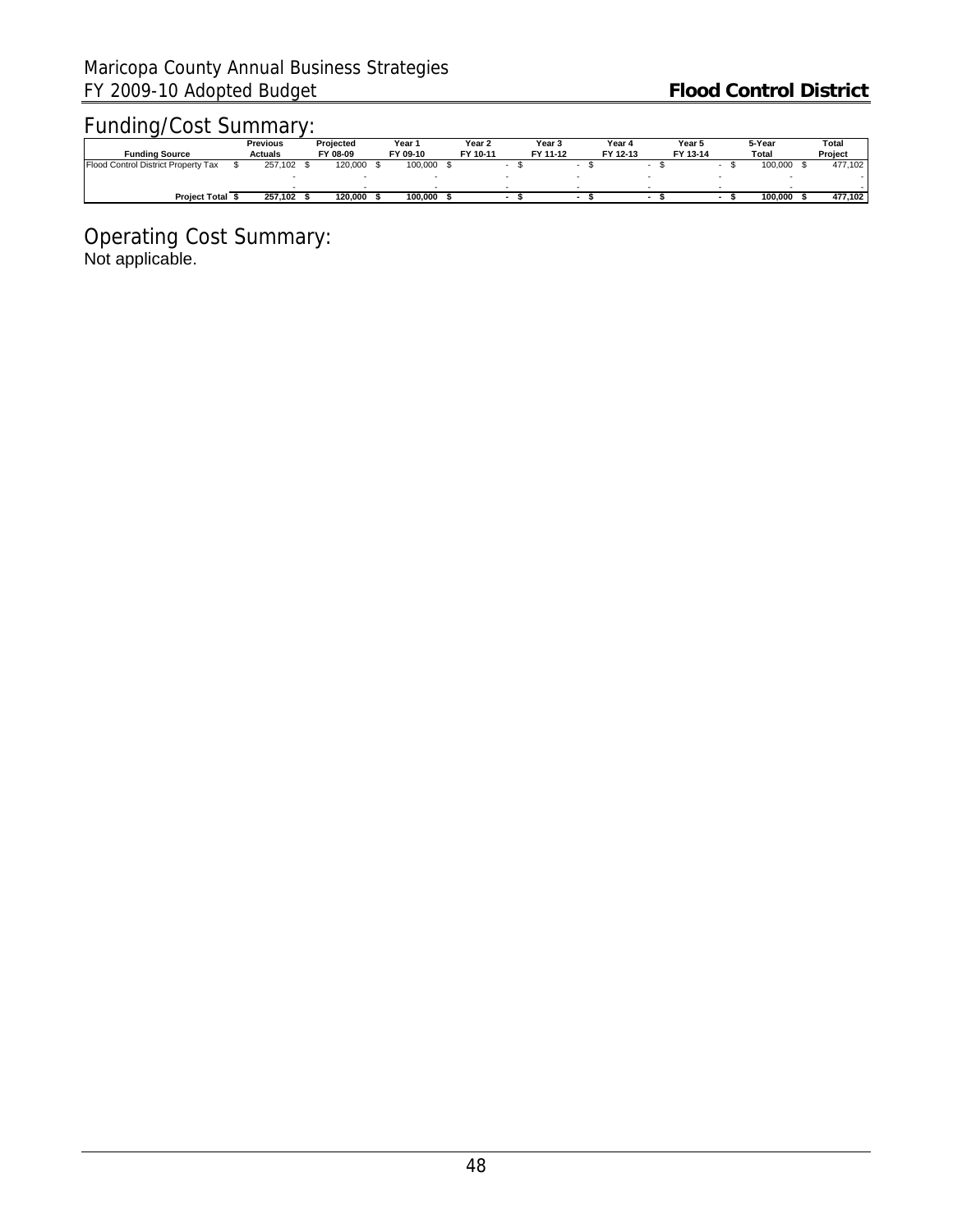| <b>Project Name:</b>           | <b>Powerline FRS</b>                  |
|--------------------------------|---------------------------------------|
| <b>Project Location:</b>       | 310.01.30 - T1S/R8E, T2S/R8E          |
|                                | 310.XX.X1 - T1S/R8E                   |
| County District(s):            |                                       |
| <b>Managing Department:</b>    | 310.01.30 - Flood Control District    |
|                                | 310.XX.X1 - Flood Control District    |
| Project Partner(s):            | 310.01.30 - NRCS (Pending/Unapproved) |
|                                | 310.XX.X1 - None                      |
| <b>O&amp;M Responsibility:</b> | 310.01.30 - Flood Control District    |
|                                | 310.XX.X1 - Flood Control District    |
| <b>Completion Date:</b>        | 310.01.30 - Outside Five-Year CIP     |
|                                | $310.XX.X1 - FY 2011$                 |

### 310.01.30 – PVR FRS Rehabilitation/Replacement

The Powerline, Vineyard Road, and Rittenhouse (PVR) Flood Retarding Structures (FRSs) are located in northwest Pinal County, south of Apache Junction and parallel to the Central Arizona Project (CAP) canal between Baseline Road and Ocotillo Road. Per its agreements with the Soil Conservation Service (now Natural Resources Conservation Service, or NRCS), the District operates and maintains the structures. The FRSs protect approximately 169 square miles of residential, commercial, and agricultural land in Maricopa and Pinal Counties from being flooded, and protect structures such as the CAP canal, Williams Gateway Airport, and the Loop 202 San Tan Freeway.

The Arizona Department of Water Resources recently reclassified the PVR FRSs as high hazard potential, medium size structures. The District prepared a Final Failure Mode Analysis Report, Structures Assessment Program Phase I (FFMA), in July 2002, that identified defects in the structures due to the age of the structures, proximity to fissures, subsidence of the area and cracking caused by drying shrinkage. The FFMA recommended rehabilitation of the structures which could include structural improvements to the dam or replacement of the dams with channels, basins or other flood control facilities.

The District anticipates initiating a study in Fiscal Year 2010 to propose an ultimate recommended solution for the structures. Following alternative selection, the District would pursue federal cost share funding, with implementation likely occurring outside the Five-Year CIP.

### 310.XX.X1 - Powerline FRS Fissure Risk Zone Mitigation

The District identified an earth fissure at Powerline FRS leading the Arizona Department of Water Resources to classify the dam as "unsafe, non-emergency, elevated risk."

Appropriate flood ALERT inspection and warning procedures have been put in place for this sitespecific condition at the dam. The District anticipates site-specific dam safety remedial work, otherwise known as interim dam safety measures, will be required to assure the safety of the dam until its overall rehabilitation or replacement. Remedial work will likely include engineered, preventative revisions to a segment of the dam.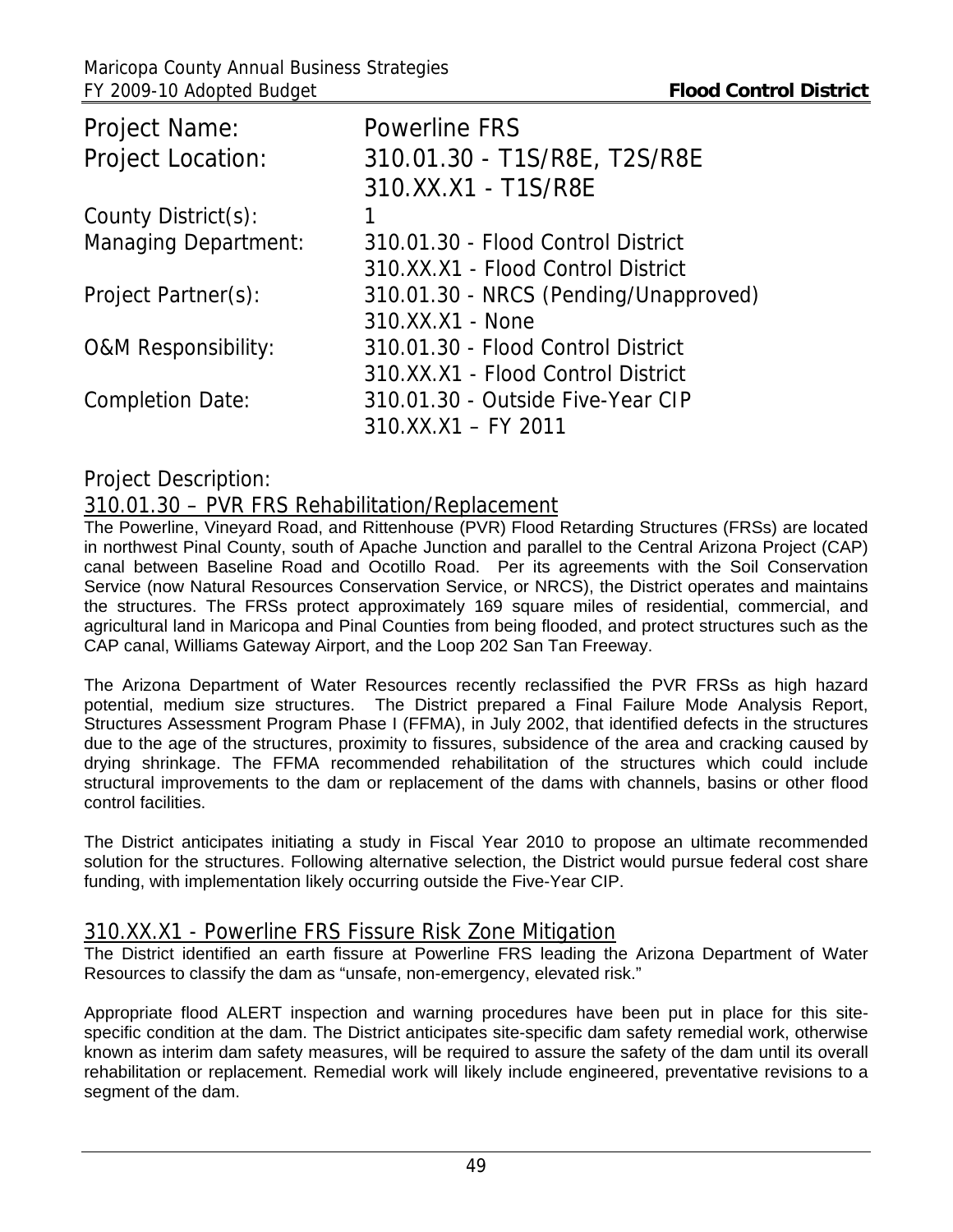Implementation is scheduled for Fiscal Year 2010.

### Purpose Statement

The purpose of the Flood Hazard Remediation Program is to provide structural and non-structural flood hazard protection services to the public so they can live with minimal risk of loss of life or property damage due to flooding.

### Strategic Goals Addressed

By 2013, Maricopa County Public Works will provide to the residents and visitors of Maricopa County required public works infrastructure by delivering 90% of Public Works Capital projects identified in the 5-year Capital Improvement Program.

### Strategic Plan Programs Supported

• Flood Hazard Remediation

### Strategic Plan Activities Supported

- Flood Control Capital Projects
- Dam Safety

### Funding/Cost Summary:

| <b>Funding Source</b>               | Previous<br><b>Actuals</b> | Projected<br>FY 08-09 | Year 1<br>FY 09-10 | Year 2<br>FY 10-11 | Year 3<br>FY 11-12 | Year 4<br>FY 12-13 | Year 5<br>FY 13-14 | 5-Year<br>Total | Total<br>Project |
|-------------------------------------|----------------------------|-----------------------|--------------------|--------------------|--------------------|--------------------|--------------------|-----------------|------------------|
| Flood Control District Property Tax |                            | 250,000               | .340.000           | 6.100.000          | 90.000             | 50,000             | 50,000             | 7.630.000       | 7,880,000        |
| Partnership Contributions/IGA/IDA   |                            |                       |                    |                    |                    |                    |                    |                 |                  |
| <b>Project Total</b>                |                            | 250.000               | .340.000           | 6.100.000          | 90.000             | 50.000             | 50.000             | 7.630.000       | 7,880,000        |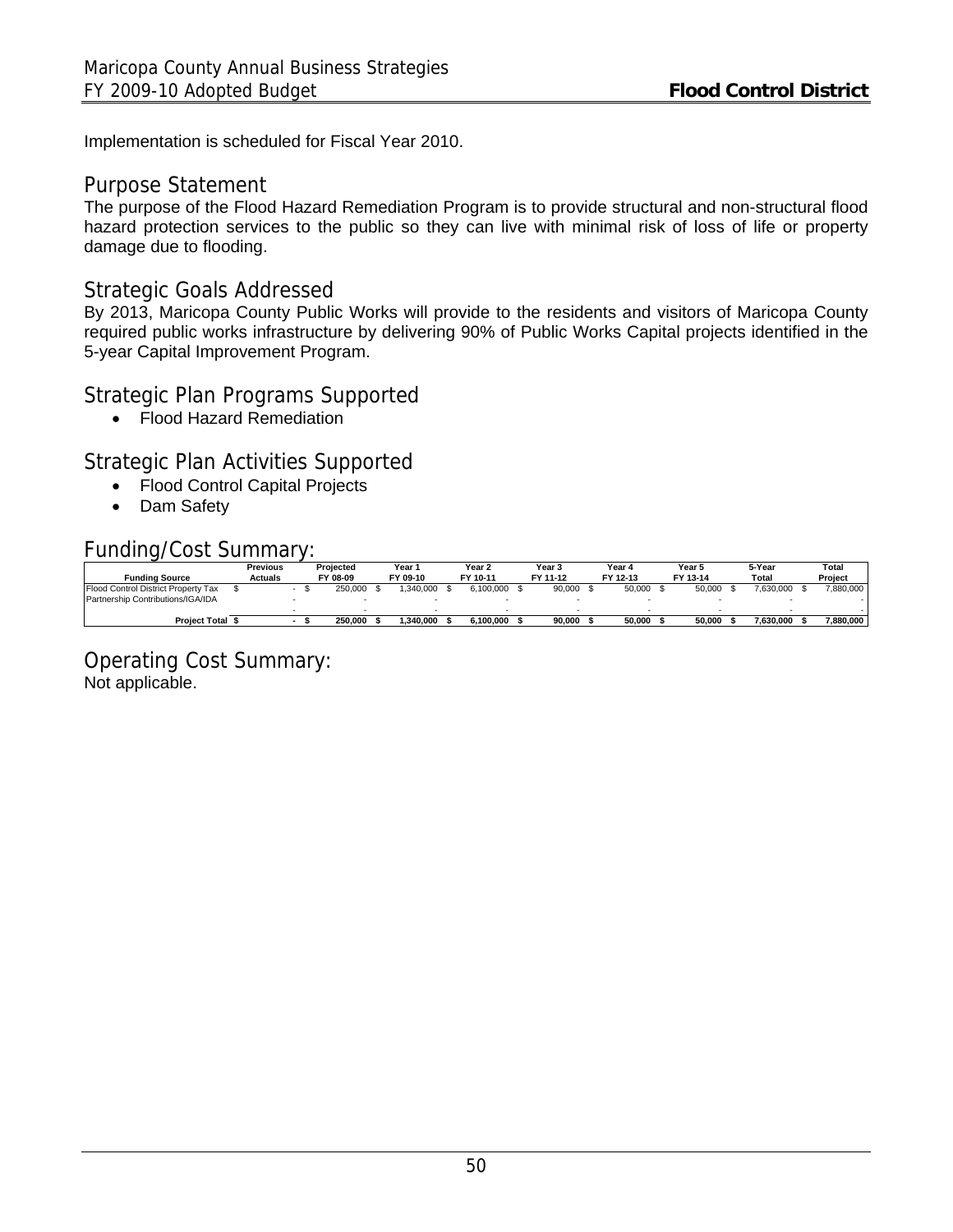| <b>Project Name:</b>           | <b>Wickenburg ADMP</b>             |
|--------------------------------|------------------------------------|
| <b>Project Location:</b>       | 343.01.31 - T7N/R5W                |
| County District(s):            | 4                                  |
| <b>Managing Department:</b>    | 343.01.31 - Flood Control District |
| Project Partner(s):            | 343.01.31 - Town of Wickenburg     |
| <b>O&amp;M Responsibility:</b> | 343.01.31 - Town of Wickenburg     |
| <b>Completion Date:</b>        | 343.01.31 - FY 2009                |

### 343.01.31 - Wickenburg Downtown Flooding Hazard Mitigation

The Wickenburg Downtown Flooding Hazard Mitigation project includes approximately 5,000 feet of channel and levee improvements to capture the floodplain associated with Sol's Wash and a tributary, Hospital Wash, and convey 100-year flows from upstream of Tegner Street to the Hassayampa River.

The project provides a 100-year level of protection to portions of the Wickenburg downtown area subject to flooding and will provide flood control benefits along much of Sol's Wash within the Wickenburg town limits. It also conveys the 100-year flows to the Highway 93 Interim Bypass Bridge over Sol's Wash, allowing the Interim Bypass embankment to be constructed as a levee to contain the Hassayampa River floodplain in the area.

Construction was completed in Fiscal Year 2009. The project remains active pending a condemnation court action anticipated to be completed in Fiscal Year 2010.

#### Purpose Statement:

The purpose of the Flood Hazard Remediation Program is to provide structural and non-structural flood hazard protection services to the public so they can live with minimal risk of loss of life or property damage due to flooding.

#### Strategic Goals Addressed:

By 2013, Maricopa County Public Works will provide to the residents and visitors of Maricopa County required public works infrastructure by delivering 90% of Public Works Capital projects identified in the 5-year Capital Improvement Program.

#### Strategic Plan Programs Supported:

• Flood Hazard Remediation

### Strategic Plan Activities Supported:

• Flood Control Capital Projects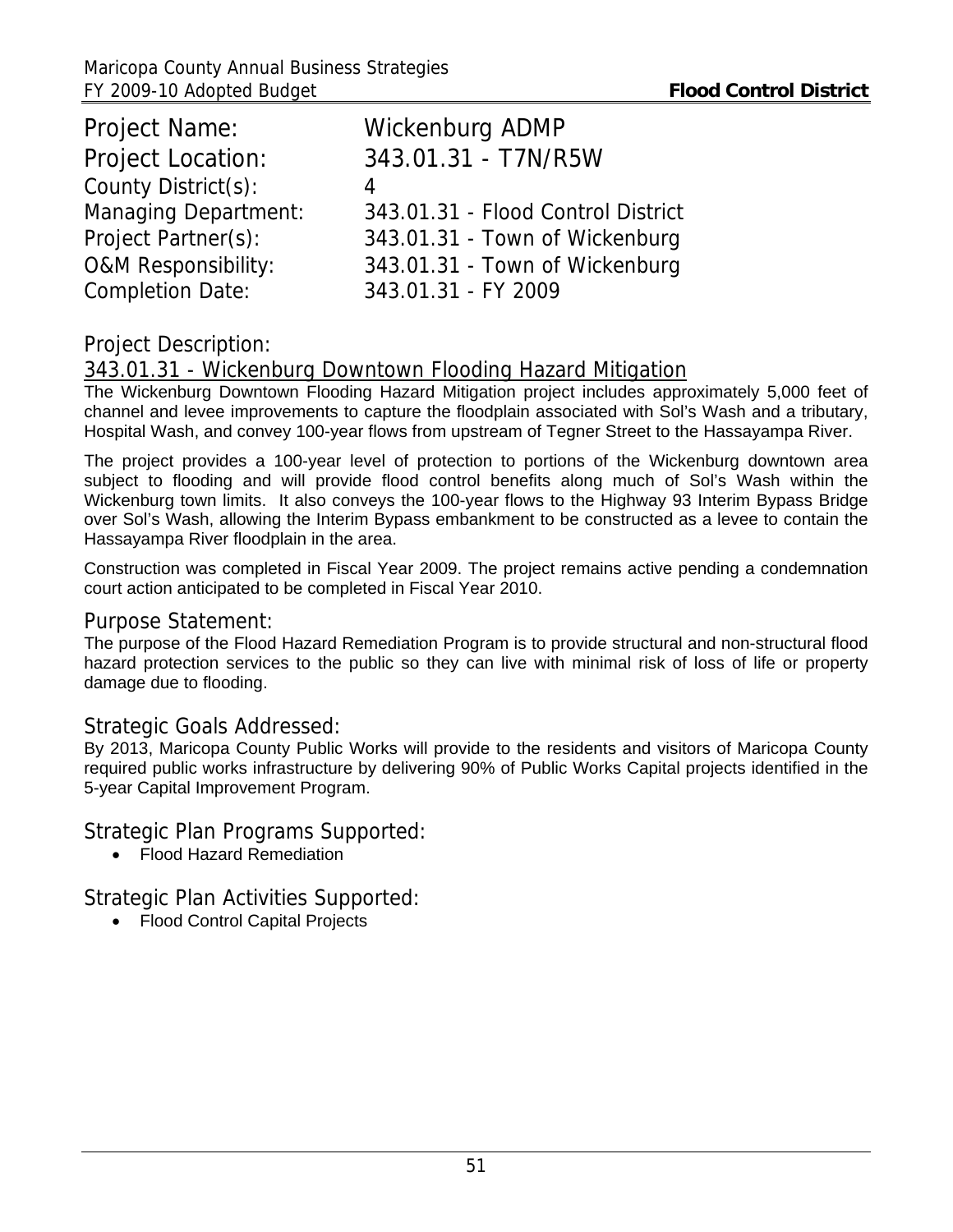### Funding/Cost Summary:

|                                     | <b>Previous</b> |  | Proiected |  | Year '   | Year <sub>2</sub> |  | Year 3   | Year 4   | Year 5   |  | 5-Year | Total     |
|-------------------------------------|-----------------|--|-----------|--|----------|-------------------|--|----------|----------|----------|--|--------|-----------|
| <b>Funding Source</b>               | <b>Actuals</b>  |  | FY 08-09  |  | FY 09-10 | FY 10-11          |  | FY 11-12 | FY 12-13 | FY 13-14 |  | Total  | Project   |
| Flood Control District Property Tax |                 |  | 3.608.000 |  | 10.000   |                   |  |          |          |          |  | 10.000 | 3,618,000 |
| Partnership Contributions/IGA/IDA   |                 |  | 25,000    |  |          |                   |  |          |          |          |  |        | 25,000    |
|                                     |                 |  |           |  |          |                   |  |          |          |          |  |        |           |
| <b>Project Total</b>                |                 |  | .633.000  |  | 10.000   |                   |  |          |          |          |  | 10.000 | 3.643.000 |

# Operating Cost Summary:

|                                                          |    | Current                  |      | Year 1   |          | Year 2   |    | Year 3   |    | Year 4   | Year 5           |     | Total   |
|----------------------------------------------------------|----|--------------------------|------|----------|----------|----------|----|----------|----|----------|------------------|-----|---------|
|                                                          |    | Year                     |      | FY 09-10 |          | FY 10-11 |    | FY 11-12 |    | FY 12-13 | FY 13-14         |     | Project |
| <b>Current User Department Operating Costs</b>           |    |                          |      |          |          |          |    |          |    |          |                  |     |         |
| <b>Personal Sevices</b>                                  | \$ | 4,101                    | - 5  | 4,245    | -S       | 4,393    | S  | 4,547    | S  | 4,706    | \$<br>4,871      | S   | 26,862  |
| Supplies & Services                                      |    | 1,090                    | S    | 1,128    | - \$     | 1,168    | \$ | 1,209    | S  | 1,251    | \$<br>1,295      |     | 7,140   |
| Capital Outlay                                           |    |                          |      |          |          |          |    |          |    |          |                  |     |         |
|                                                          | \$ | 5,191                    | l \$ | 5,373    | - \$     | 5,561    | \$ | 5,755    | \$ | 5,957    | \$<br>6,165      | \$  | 34,002  |
| <b>Post Construction User Department Operating Costs</b> |    |                          |      |          |          |          |    |          |    |          |                  |     |         |
| <b>Personal Sevices</b>                                  | \$ | 4,101                    | \$   | 5,245    | -S       | 5,429    | \$ | 5,619    | S  | 5,815    | \$<br>6,019      | S   | 6,229   |
| Supplies & Services                                      |    | 1,090                    |      | 1,628    | S        | 1,685    | S  | 1.744    | \$ | 1,805    | \$<br>1,868      | S   | 1,934   |
| Capital Outlay                                           |    |                          |      |          |          |          |    |          |    |          |                  |     |         |
|                                                          | S  | 5,191                    | -S   | 6,873    | \$       | 7,114    | \$ | 7,363    | \$ | 7,620    | \$<br>7,887      | \$. | 8,163   |
| Net User Department Operating Costs (post less current)  |    |                          |      |          |          |          |    |          |    |          |                  |     |         |
| <b>Personal Sevices</b>                                  | \$ | ۰.                       | - \$ | 1,000    | <b>S</b> | 1,035    | \$ | 1,072    | S  | 1,109    | \$<br>$1,148$ \$ |     | 5,365   |
| Supplies & Services                                      |    | $\overline{\phantom{a}}$ |      | 500      |          | 517      |    | 535      |    | 554      | 574              |     | 2,680   |
| Capital Outlay                                           |    | $\overline{\phantom{a}}$ |      |          |          |          |    |          |    |          |                  |     |         |
|                                                          | \$ | $\overline{\phantom{a}}$ |      | 1,500    |          | 1,553    | \$ | .607     |    | .663     | \$<br>.722       |     | 8,045   |

Project 343.09.39 acquired a floodprone property, which will be demolished. The vacant land will be maintained by the District, or sold at some future date if appropriate.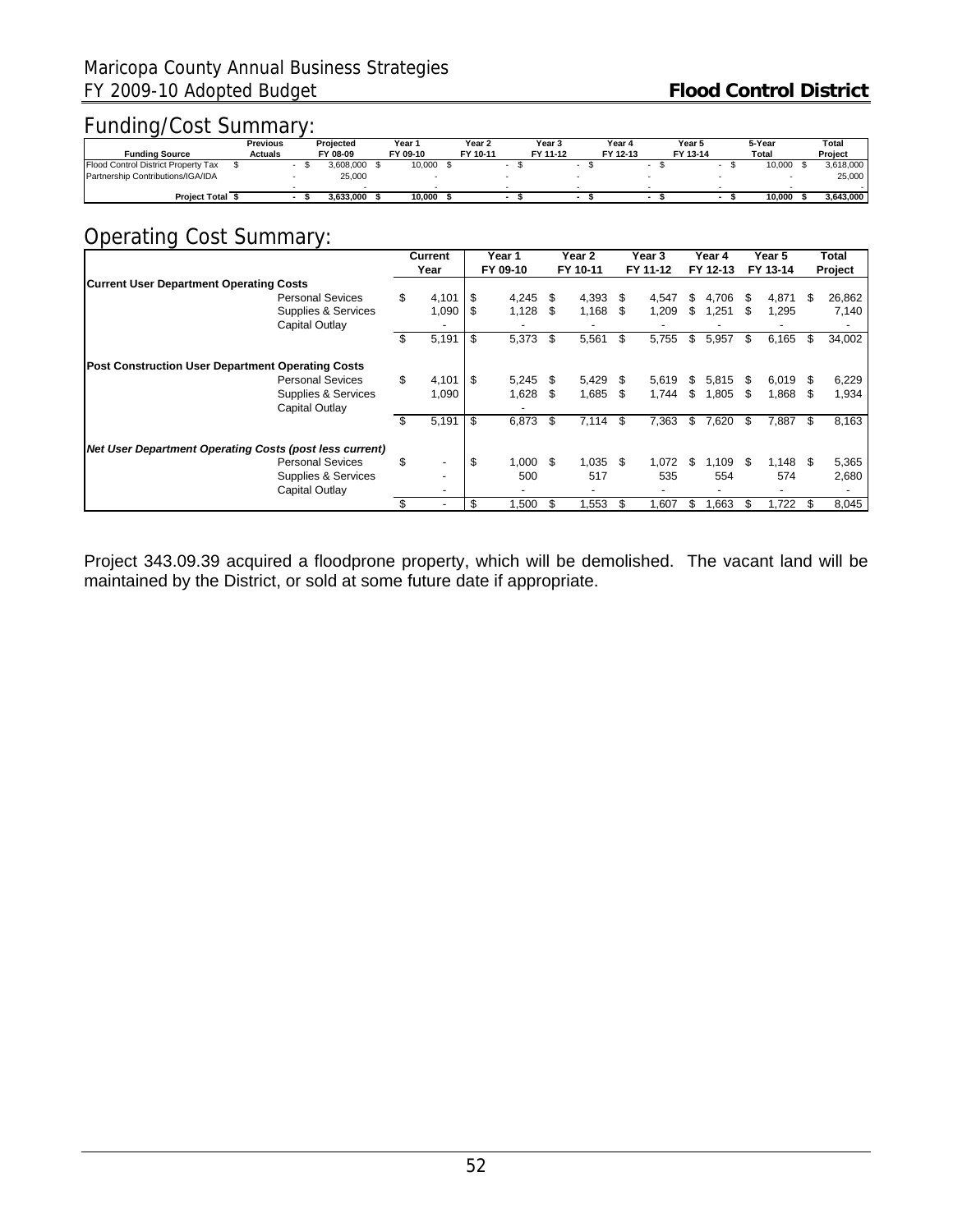| <b>Project Name:</b>           | Hassayampa River WCMP              |
|--------------------------------|------------------------------------|
| <b>Project Location:</b>       | 346.07.39 - T1S/R5W                |
| County District(s):            | 4                                  |
| <b>Managing Department:</b>    | 346.07.39 - Flood Control District |
| Project Partner(s):            | <b>None</b>                        |
| <b>O&amp;M Responsibility:</b> | 346.07.39 - Flood Control District |
| <b>Completion Date:</b>        | 346.07.39 - FY 2010                |

### 346.07.39 – Floodprone Property Assistance Program: Parker (APN 401-28- 004B)

Less than 18 percent of the estimated 9,800 miles of stream corridor in Maricopa County have been mapped with regulatory floodplains and floodways. In many of the mapped areas, development took place prior to the floodplain mapping, and as floodplains were delineated, residents learned their homes were within regulatory floodplains.

The Floodprone Property Assistance Program (FPAP) involves the voluntary purchase of properties in flood hazard areas where structural flood control solutions are infeasible or impractical. Program applicants are scored and ranked under objective criteria. Existing structures on purchased properties are demolished and removed; property may be preserved as open space, sold, or leased for uses compatible with adjacent properties and floodplain regulations.

This property, evaluated in the Fiscal Year 2008 FPAP process, scored highly and was recommended for buyout. The District purchased the property in Fiscal Year 2008. Demolition, environmental surveys and owner relocation are expected to be completed in Fiscal Year 2010.

### Purpose Statement:

The purpose of the Flood Hazard Remediation Program is to provide structural and non-structural flood hazard protection services to the public so they can live with minimal risk of loss of life or property damage due to flooding.

#### Strategic Goals Addressed:

By 2013, Maricopa County Public Works will provide to the residents and visitors of Maricopa County required public works infrastructure by delivering 90% of Public Works Capital projects identified in the 5-year Capital Improvement Program.

### Strategic Plan Programs Supported:

• Flood Hazard Remediation

Strategic Plan Activities Supported:

• Flood Control Capital Projects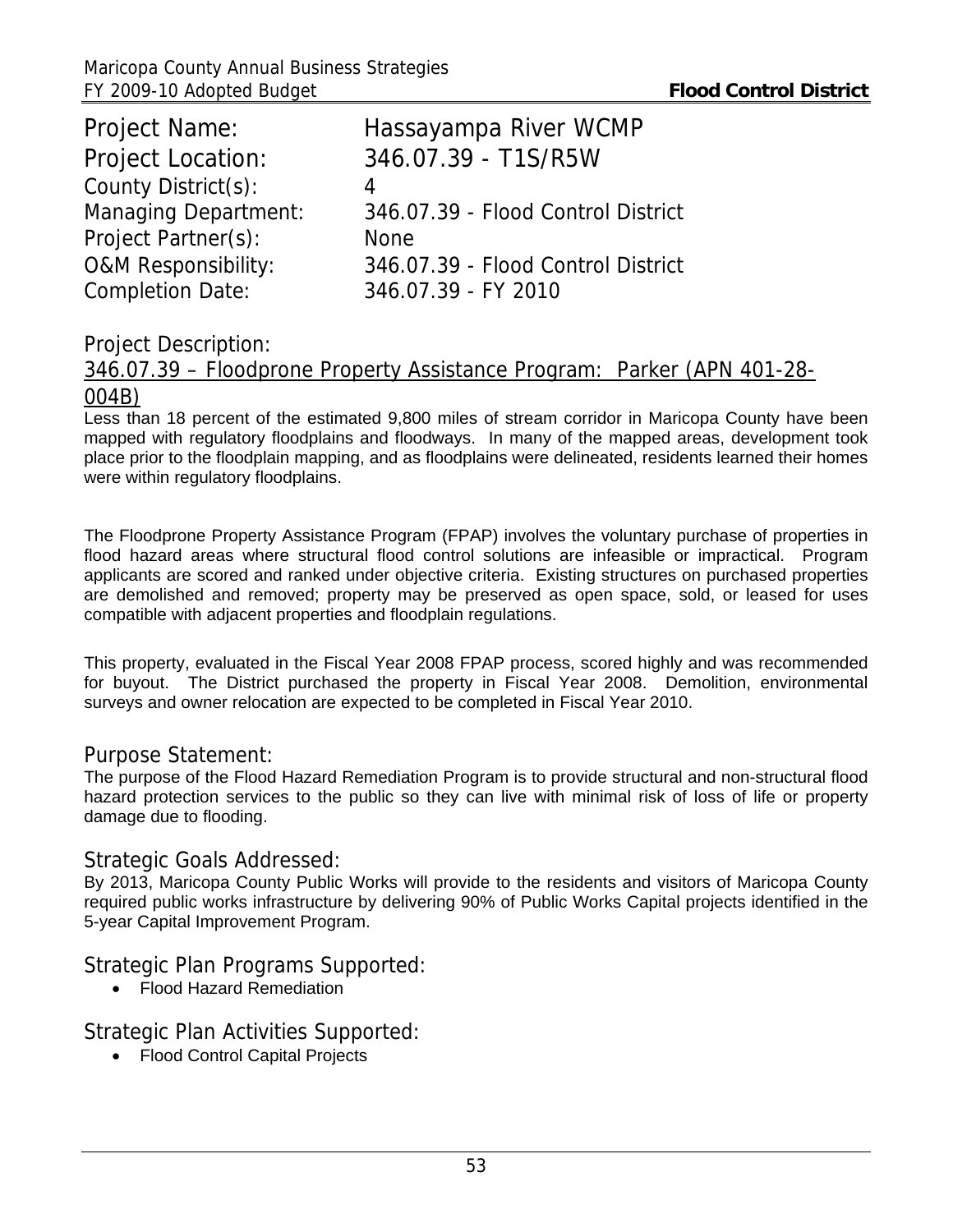### Funding/Cost Summary:

|                                     | <b>Previous</b> | Projected |  | Year <sup>.</sup> | Year 2   |  | Year 3   |  | Year 4   | Year 5   |  | 5-Year | Total   |
|-------------------------------------|-----------------|-----------|--|-------------------|----------|--|----------|--|----------|----------|--|--------|---------|
| Fundina Source                      | <b>Actuals</b>  | FY 08-09  |  | FY 09-10          | FY 10-11 |  | FY 11-12 |  | FY 12-13 | FY 13-14 |  | Total  | Project |
| Flood Control District Property Tax | 391.297         | 41.000    |  | 25,000            |          |  |          |  |          |          |  | 25,000 | 457.297 |
|                                     |                 |           |  |                   |          |  |          |  |          |          |  |        |         |
| <b>Project Total</b>                | 391.297         | 41.000    |  | 25.000            |          |  |          |  |          |          |  | 25.000 | 457.297 |

# Operating Cost Summary:

|                                                          | Current<br>Year |          | Year 1<br>FY 09-10 | Year <sub>2</sub><br>FY 10-11 | Year <sub>3</sub><br>FY 11-12 |    | Year 4<br>FY 12-13 |     | Year 5<br>FY 13-14 | Total<br>Project |
|----------------------------------------------------------|-----------------|----------|--------------------|-------------------------------|-------------------------------|----|--------------------|-----|--------------------|------------------|
| <b>Current User Department Operating Costs</b>           |                 |          |                    |                               |                               |    |                    |     |                    |                  |
| <b>Personal Sevices</b>                                  | \$              | \$       |                    |                               |                               |    |                    |     |                    |                  |
| Supplies & Services<br>Capital Outlay                    |                 |          |                    |                               |                               |    |                    |     |                    |                  |
|                                                          |                 | \$       |                    |                               |                               |    |                    |     |                    |                  |
| <b>Post Construction User Department Operating Costs</b> |                 |          |                    |                               |                               |    |                    |     |                    |                  |
| <b>Personal Sevices</b><br>Supplies & Services           | \$              | <b>S</b> | 1,000<br>500       | \$<br>$1,035$ \$<br>518       | 1,071<br>536                  | \$ | 1,109<br>554       | S   | $1,148$ \$<br>574  | 1,188<br>594     |
| Capital Outlay                                           |                 |          |                    |                               |                               |    |                    |     |                    |                  |
|                                                          |                 | \$       | 1,500              | 1,553                         | \$<br>1,607                   | \$ | 1,663              | \$  | 1,721              | \$<br>1,782      |
| Net User Department Operating Costs (post less current)  |                 |          |                    |                               |                               |    |                    |     |                    |                  |
| <b>Personal Sevices</b>                                  | \$              | <b>S</b> | 1,000              | \$<br>$1,035$ \$              | 1,071                         | S  | .109               | \$. | $1,148$ \$         | 5,362            |
| Supplies & Services<br>Capital Outlay                    |                 |          | 500                | 518                           | 536                           |    | 554                |     | 574                | 2,681            |
|                                                          |                 | \$       | 1,500              | 1,553                         | 1,607                         |    | 1,663              | \$  | .721               | 8,044            |

Project 346.07.39 acquired a floodprone property, which will be demolished. The vacant land will be maintained by the District, or sold at some future date if appropriate.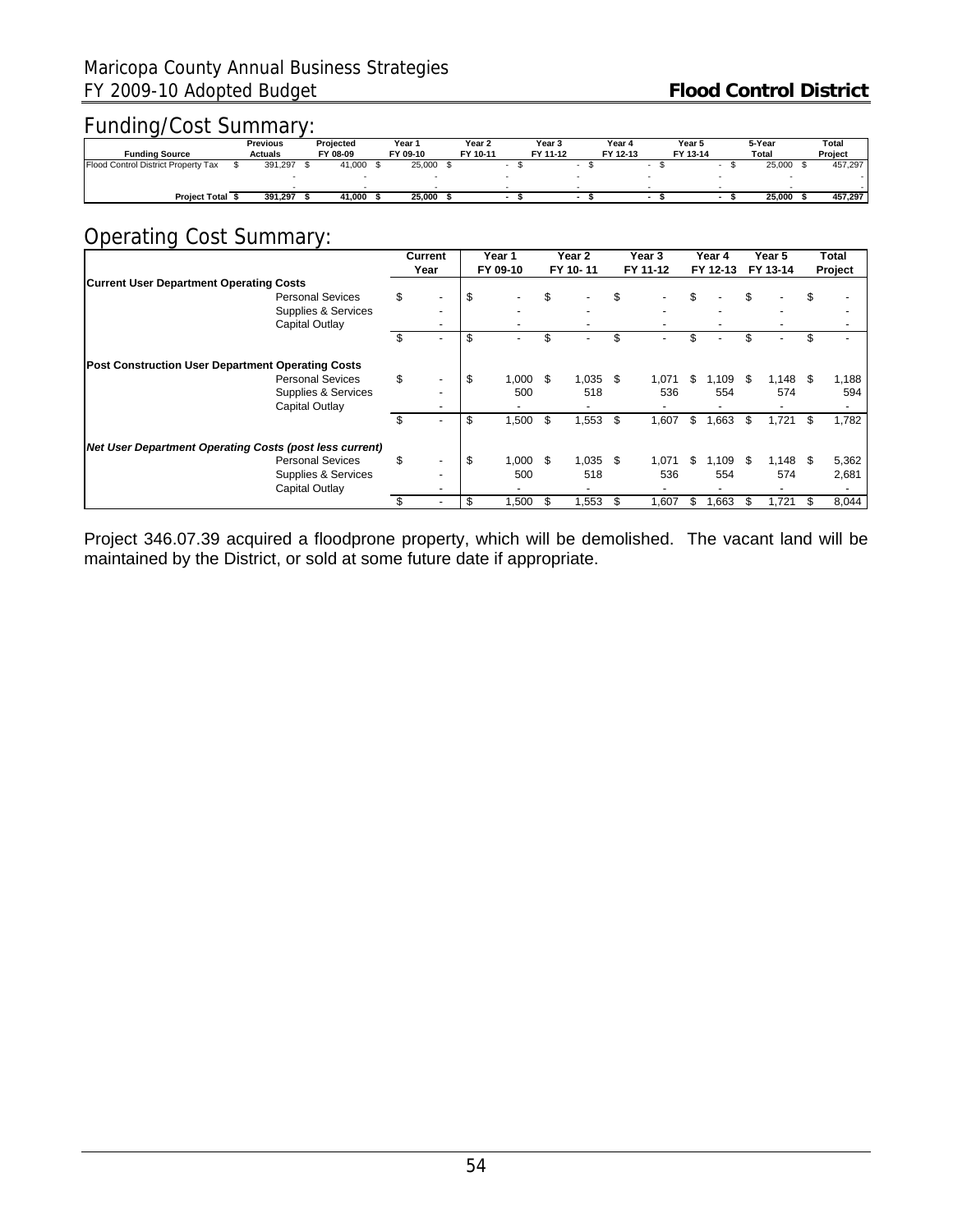| <b>Project Name:</b>           | Cave Buttes Dam                    |
|--------------------------------|------------------------------------|
| <b>Project Location:</b>       | $350.XX.X1 - T4N/R3E$              |
| County District(s):            | 3                                  |
| <b>Managing Department:</b>    | 350.XX.X1 - Flood Control District |
| Project Partner(s):            | 350.XX.X1 - None                   |
| <b>O&amp;M Responsibility:</b> | 350.XX.X1 - Flood Control District |
| <b>Completion Date:</b>        | 350.XX.X1 - FY 2012                |

#### 350.XX.X1 – Cave Buttes Dam Modifications

Cave Buttes Dam was constructed by the District in 1980, functionally replacing the U.S. Army Corps of Engineers' 1923-era Cave Creek Dam.

A substantial flood event in 1993 resulted in a significant impoundment of water behind the dam, and seepage occurred along the dam's left abutment. To prevent deterioration of embankment material from recurring seepage, the District pursued an analysis and investigation of the issue. This investigation has indicated that permanent modification to the dam is required.

Modification will likely include the construction of a gated outlet with a drainage channel and a seepage collection system at the downstream abutment contacts. Final design is anticipated in Fiscal Year 2010, with construction immediately following.

#### Purpose Statement

The purpose of the Flood Hazard Remediation Program is to provide structural and non-structural flood hazard protection services to the public so they can live with minimal risk of loss of life or property damage due to flooding.

#### Strategic Goals Addressed

By 2013, Maricopa County Public Works will provide to the residents and visitors of Maricopa County required public works infrastructure by delivering 90% of Public Works Capital projects identified in the 5-year Capital Improvement Program.

### Strategic Plan Programs Supported

• Flood Hazard Remediation

### Strategic Plan Activities Supported

- Flood Control Capital Projects
- Dam Safety

#### Funding/Cost Summary:

|                                     | <b>Previous</b> | Projected | Year :   | Year 2    | Year 3   | Year 4   | Year 5   |  | 5-Year       | Total     |
|-------------------------------------|-----------------|-----------|----------|-----------|----------|----------|----------|--|--------------|-----------|
| <b>Funding Source</b>               | <b>Actuals</b>  | FY 08-09  | FY 09-10 | FY 10-11  | FY 11-12 | FY 12-13 | FY 13-14 |  | <b>Total</b> | Project   |
| Flood Control District Property Tax |                 |           | 345.000  | 1.585.000 | 60,000   | 20,000   |          |  | 2.010.000    | 2,010,000 |
|                                     |                 |           |          |           |          |          |          |  |              |           |
| <b>Project Total</b>                |                 |           | 345.000  | 1.585.000 | 60.000   | 20.000   |          |  | 2.010.000    | 2.010.000 |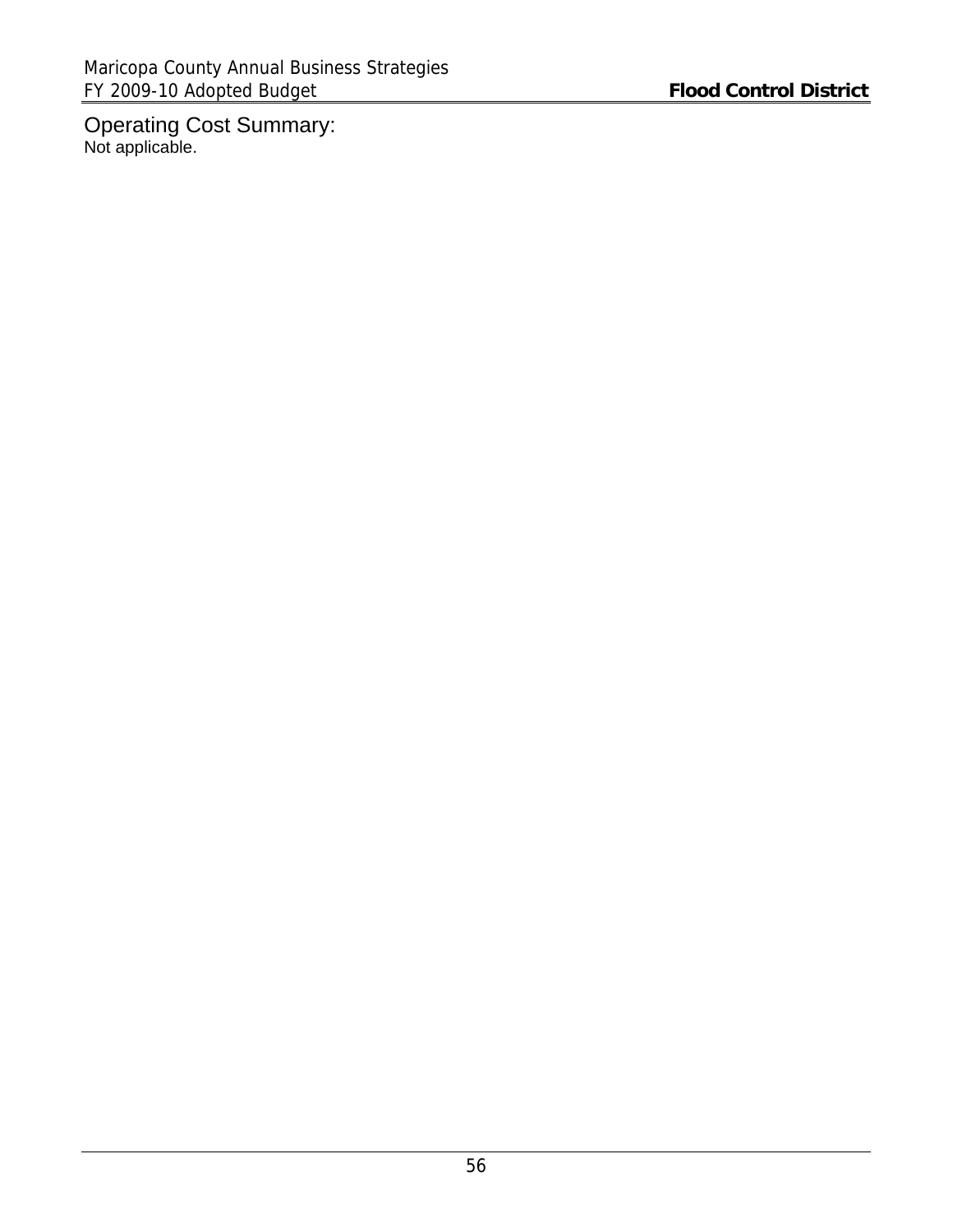| Project Name:                  | <b>Skunk Creek and New River</b> |
|--------------------------------|----------------------------------|
| <b>Project Location:</b>       | 400.06.31 - T3N/R1E, T4N/R1E     |
| County District(s):            | 4                                |
| <b>Managing Department:</b>    | 400.06.31 - City of Peoria       |
| Project Partner(s):            | 400.06.31 - City of Peoria       |
| <b>O&amp;M Responsibility:</b> | 400.06.31 - City of Peoria       |
| <b>Completion Date:</b>        | 400.06.31 - FY 2010              |

#### 400.06.31 - New River (Grand Ave. to Skunk Creek, Including Paradise Shores)

The Middle New River Watercourse Master Plan (MNRWCMP) study, undertaken by the District, identified projects to improve the conveyance capacity of New River and provide bank protection. Improvements include channelization and bank protection for approximately two miles of New River and an 800-foot reach on the west side of New River south of Bell Road.

With the City of Peoria as a project partner, construction has been completed with the exception of channelization at the Thunderbird Road crossing. The City of Peoria is acting as the lead agency for construction at Thunderbird Road, being completed in conjunction with road improvements. District reimbursement to the City is projected in Fiscal Year 2010 following the completion of construction.

This is the last reach of the New River that has not been improved consistent with the U.S. Army Corps of Engineers' "Phoenix, Arizona and Vicinity including New River" project.

#### Purpose Statement

The purpose of the Flood Hazard Remediation Program is to provide structural and non-structural flood hazard protection services to the public so they can live with minimal risk of loss of life or property damage due to flooding.

#### Strategic Goals Addressed

By 2013, Maricopa County Public Works will provide to the residents and visitors of Maricopa County required public works infrastructure by delivering 90% of Public Works Capital projects identified in the 5-year Capital Improvement Program.

### Strategic Plan Programs Supported

• Flood Hazard Remediation

### Strategic Plan Activities Supported

• Flood Control Capital Projects

#### Funding/Cost Summary:

|                                     | <b>Previous</b> | Projected | Year⊹    | Year 2   |                          | Year 3   |  | Year 4   | Year 5   |  | 5-Year  | Total      |
|-------------------------------------|-----------------|-----------|----------|----------|--------------------------|----------|--|----------|----------|--|---------|------------|
| Fundina Source                      | <b>Actuals</b>  | FY 08-09  | FY 09-10 | FY 10-11 |                          | FY 11-12 |  | FY 12-13 | FY 13-14 |  | Total   | Project    |
| Flood Control District Property Tax | 65.257.476      | 10.000    | 560,000  |          |                          |          |  |          |          |  | 560,000 | 65.827.476 |
| Partnership Contributions/IGA/IDA   | 3,620,615       |           |          |          |                          |          |  |          |          |  |         | 3,620,615  |
|                                     |                 |           |          |          |                          |          |  |          |          |  |         |            |
| <b>Project Total</b>                | 68.878.091      | 10.000    | 560.000  |          | $\overline{\phantom{a}}$ |          |  | -        |          |  | 560.000 | 69.448.091 |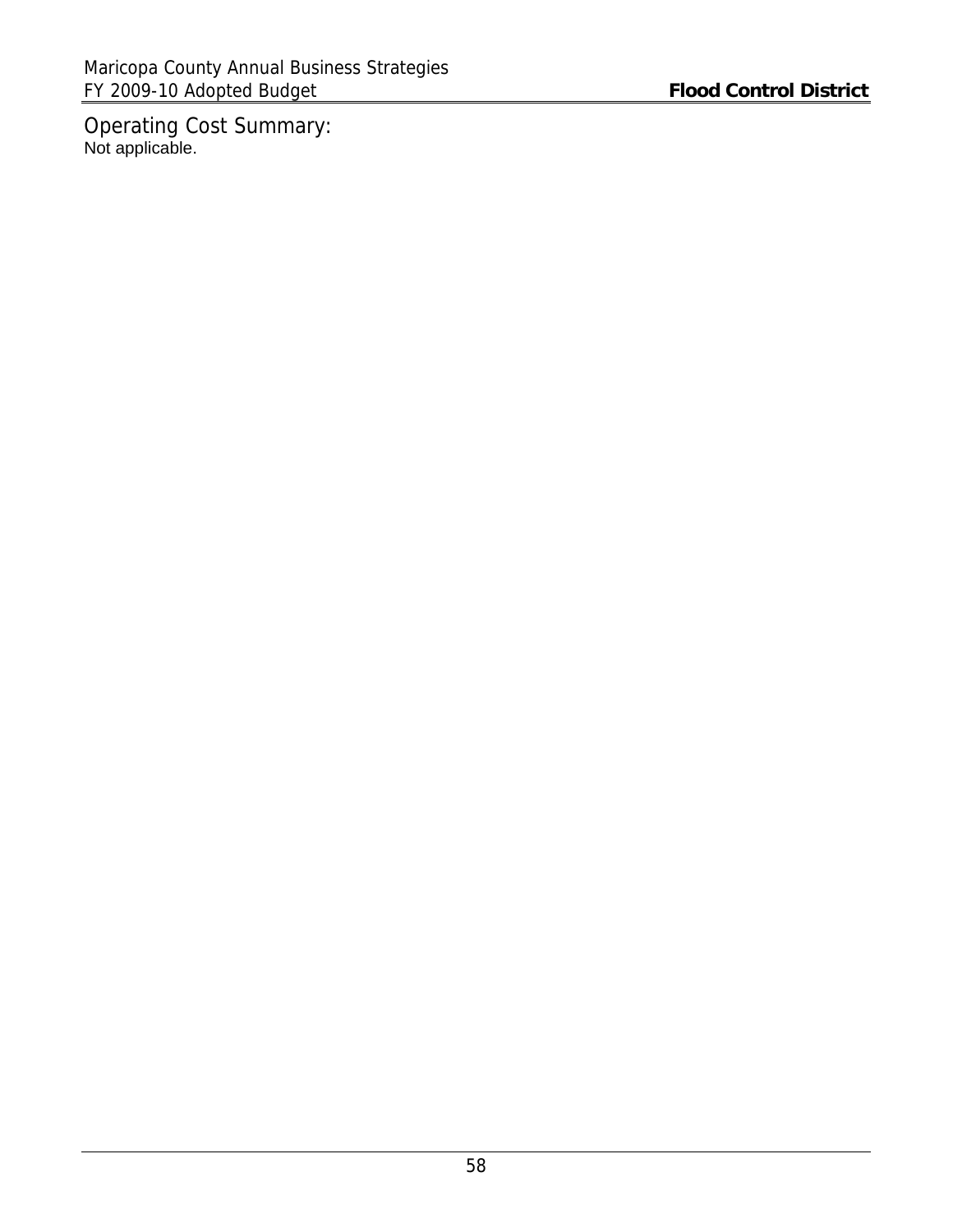| <b>Project Name:</b>           | Spook Hill ADMP                                  |
|--------------------------------|--------------------------------------------------|
| <b>Project Location:</b>       | 420.02.31 - T1N/R7E                              |
|                                | 420.03.31 - T1N/R7E                              |
|                                | 420.XX.X1 - T1N/R7E                              |
|                                | 420.XX.X2 - T1N/R7E                              |
| County District(s):            | $\overline{2}$                                   |
| <b>Managing Department:</b>    | 420.02.31 - Flood Control District               |
|                                | 420.03.31 - Flood Control District               |
|                                | 420.XX.X1 - Flood Control District               |
|                                | 420.XX.X2 - Flood Control District               |
| Project Partner(s):            | 420.02.31 - City of Mesa                         |
|                                | 420.03.31 - City of Mesa                         |
|                                | 420.XX.X1 - City of Mesa (Potential/Unapproved)  |
|                                | 420.XX.X2 - City of Mesa (Potential/Unapproved)  |
| <b>O&amp;M Responsibility:</b> | 420.02.31 - Flood Control District, City of Mesa |
|                                | 420.03.31 - Flood Control District, City of Mesa |
|                                | 420.XX.X1 - Flood Control District               |
|                                | 420.XX.X2 - City of Mesa                         |
| <b>Completion Date:</b>        | 420.02.31 - FY 2010                              |
|                                | 420.03.31 - FY 2010                              |
|                                | 420.XX.X1 - Outside Five-Year CIP                |
|                                | 420.XX.X2 - Outside Five-Year CIP                |

420.02.31 - Hermosa Vista / Hawes Road Drainage System

The Spook Hill Area Drainage Master Plan (ADMP), completed in 2002, identified regional flood control infrastructure necessary for a 35-square-mile area located in northeast Mesa. The ADMP watershed extends from the Usery Mountains on the north and the Apache Trail on the east, to the Buckhorn-Mesa structures on the west and south.

The Hermosa Vista/Hawes Road Storm Drain and Basin project is the first scheduled project in support of this ADMP and involves construction of a storm drain from Spook Hill FRS, along Hermosa Vista Drive, Hawes Road and McDowell Road. The storm drain connects to a local basin and a detention basin constructed at Hawes Road and Culver Street as a component of this project. The project will provide protection in conjunction with drainage infrastructure constructed by the McDowell Road and Oak Street projects.

Construction is expected to be substantially completed prior to Fiscal Year 2010.

### 420.03.31 - McDowell Road Basin and Storm Drain System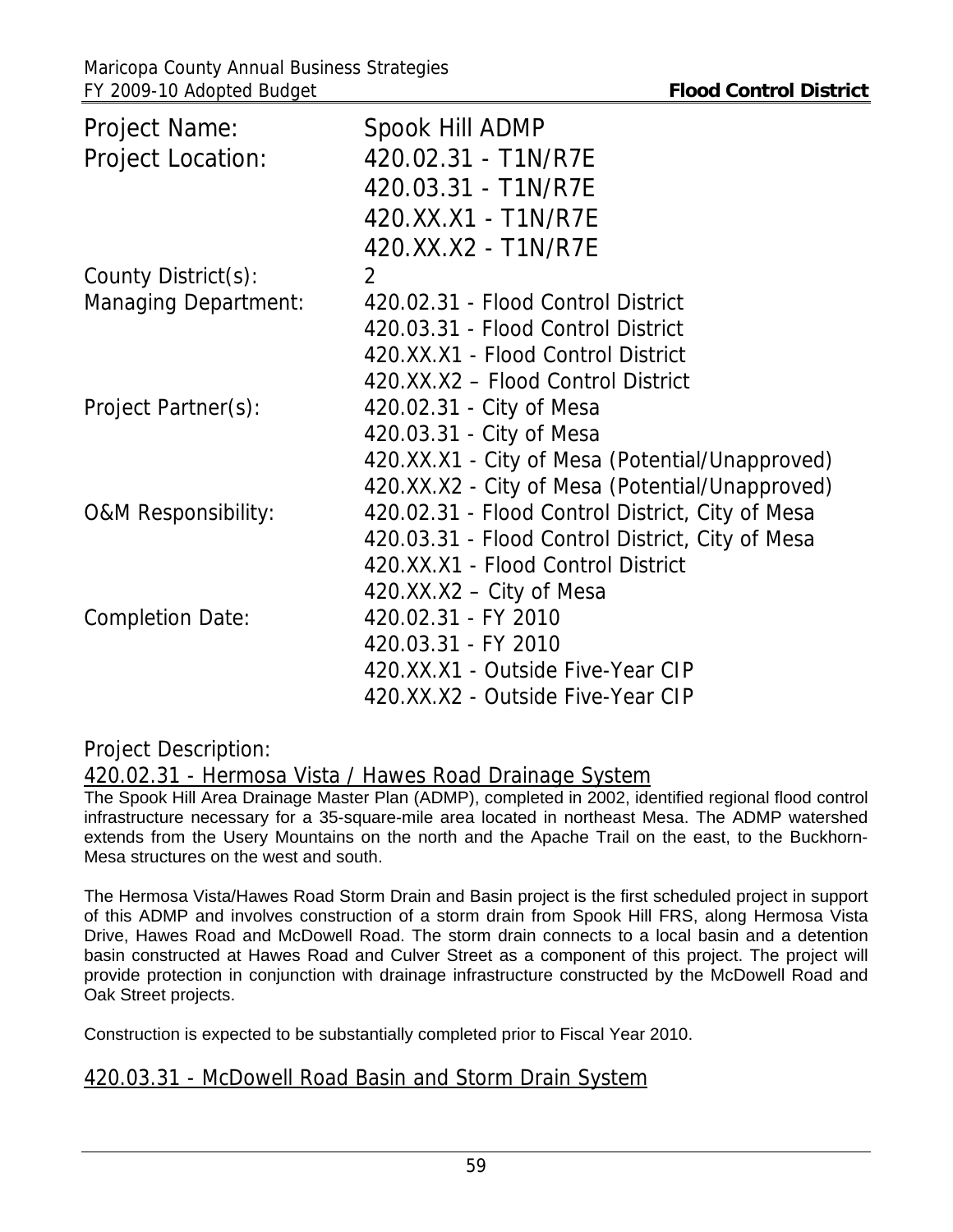The Spook Hill Area Drainage Master Plan (ADMP), completed in 2002, identified regional flood control infrastructure necessary for a 35-square-mile area located in northeast Mesa. The ADMP watershed extends from the Usery Mountains on the north and the Apache Trail on the east, to the Buckhorn-Mesa structures on the west and south.

The McDowell Road Basin and Storm Drain project is the second scheduled project in support of this ADMP and involves construction of a basin at McDowell Road and 76th Street (Sossaman Road) and a storm drain east along McDowell Road to Hawes Road. This project will provide protection in conjunction with drainage infrastructure constructed by the Hermosa Vista/Hawes Road and Oak Street projects.

Construction is in progress, with completion anticipated in Fiscal Year 2010.

### 420.XX.X1 – Oak Street Detention Basin and Storm Drain

The Spook Hill Area Drainage Master Plan (ADMP), completed in 2002, identified regional flood control infrastructure necessary for a 35-square-mile area located in northeast Mesa. The ADMP watershed extends from the Usery Mountains on the north and the Apache Trail on the east, to the Buckhorn-Mesa structures on the west and south.

The Oak Street Detention Basin and Storm Drain project is the third scheduled project in support of this ADMP and involves construction of a basin at Oak Street and Hawes Road, and storm drains east along Oak Street and north along Hawes Road. The project will provide protection in conjunction with drainage infrastructure constructed by the Hermosa Vista/Hawes Road and McDowell Road projects.

Design is anticipated to begin in Fiscal Year 2010, pending the formulation of an IGA between the District and the City of Mesa. Construction schedule will be driven by City funding authorization under a future City bond.

#### 420.XX.X2 – Ellsworth Road and McKellips Road Drainage Improvements

The Spook Hill Area Drainage Master Plan (ADMP), completed in 2002, identified regional flood control infrastructure necessary for a 35-square-mile area located in northeast Mesa. The ADMP watershed extends from the Usery Mountains on the north and the Apache Trail on the east, to the Buckhorn-Mesa structures on the west and south.

The Ellsworth Road and McKellips Road project is the third scheduled project in support of this ADMP and likely will involve construction of a basin at Ellsworth Road and McKellips Road, and storm drains south along Ellsworth Road and east along McKellips Road. The basin rights-of-way are in place, owned by the City of Mesa. The project will provide protection to local, previously-developed subdivisions, where historic flooding has been noted.

A design concept report is anticipated to begin prior to Fiscal Year 2010, to be accomplished unilaterally by the District. This effort will accomplish an update to the ADMP for the subject project. Final design and construction schedules will be driven by City funding authorization under a future City bond.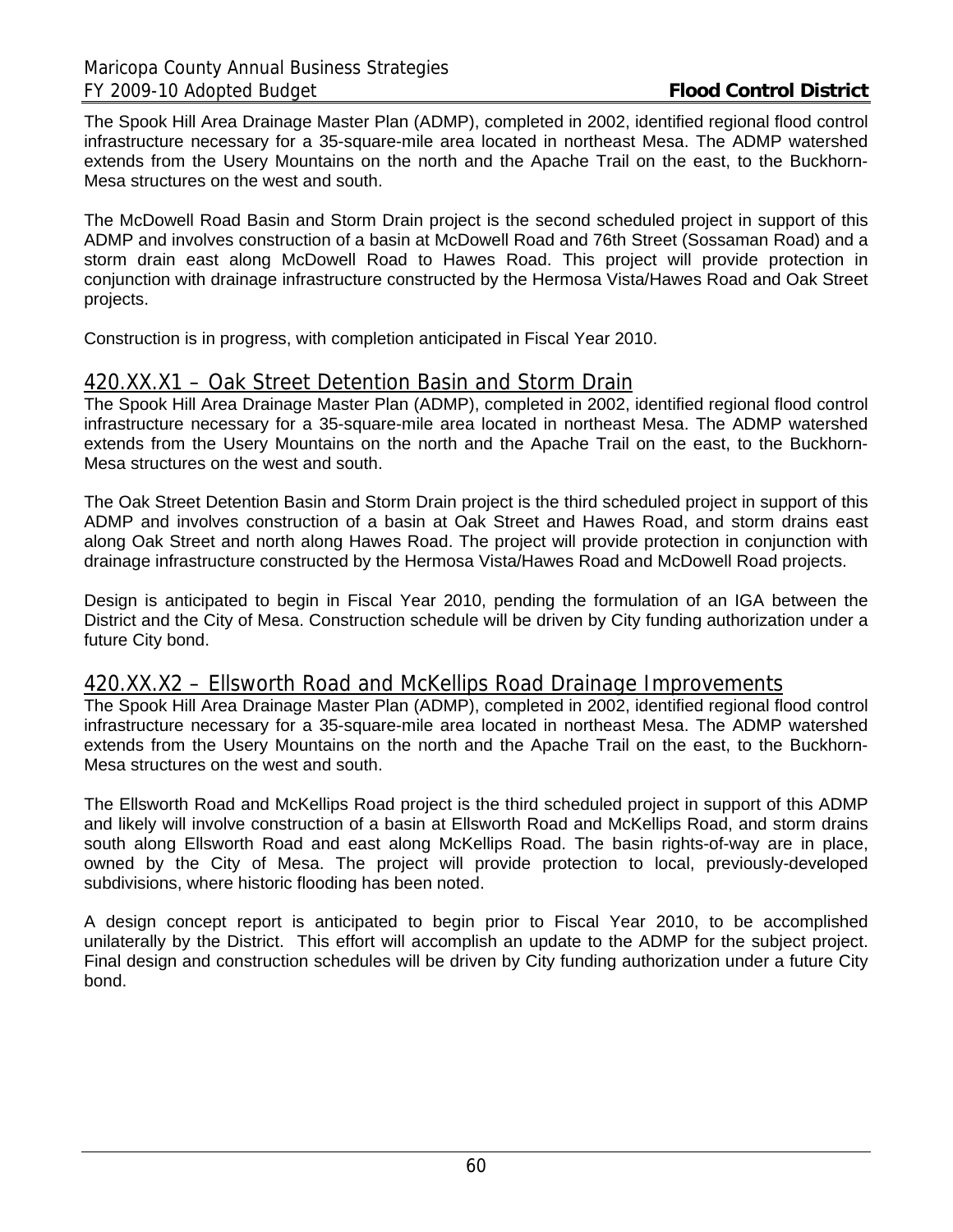### Purpose Statement

The purpose of the Flood Hazard Remediation Program is to provide structural and non-structural flood hazard protection services to the public so they can live with minimal risk of loss of life or property damage due to flooding.

#### Strategic Goals Addressed

By 2013, Maricopa County Public Works will provide to the residents and visitors of Maricopa County required public works infrastructure by delivering 90% of Public Works Capital projects identified in the 5-year Capital Improvement Program.

### Strategic Plan Programs Supported

• Flood Hazard Remediation

### Strategic Plan Activities Supported

• Flood Control Capital Projects

#### Funding/Cost Summary:

|                                     | <b>Previous</b> | Projected | Year⊹     | Year 2   | Year 3   | Year 4   | Year 5    | 5-Year    | Total      |
|-------------------------------------|-----------------|-----------|-----------|----------|----------|----------|-----------|-----------|------------|
| <b>Funding Source</b>               | <b>Actuals</b>  | FY 08-09  | FY 09-10  | FY 10-11 | FY 11-12 | FY 12-13 | FY 13-14  | Total     | Project    |
| Flood Control District Property Tax | 8.422.842       | 5.582.000 | 368,000   | 250,000  | 50,000   | 50,000   | .460.000  | 2.178.000 | 16.182.842 |
| Partnership Contributions/IGA/IDA   | 384.926         | .818.000  | 2.325.000 | 140.000  |          |          | 700.000   | 3.165.000 | 5,367,926  |
|                                     |                 |           |           |          |          |          |           |           |            |
| <b>Project Total</b>                | 8.807.768       | 400.000.  | 2.693.000 | 390.000  | 50.000   | 50.000   | 2.160.000 | 5.343.000 | 21.550.768 |

### Operating Cost Summary:

|                                                          | Current |      | Year 1    | Year 2       | Year 3       |     | Year 4      | Year 5    | Total   |
|----------------------------------------------------------|---------|------|-----------|--------------|--------------|-----|-------------|-----------|---------|
|                                                          | Year    |      | FY 09-10  | FY 10-11     | FY 11-12     |     | FY 12-13    | FY 13-14  | Project |
| <b>Current User Department Operating Costs</b>           |         |      |           |              |              |     |             |           |         |
| <b>Personal Sevices</b>                                  | \$      | - \$ |           | \$           | \$           |     |             | \$        |         |
| Supplies & Services                                      |         |      |           |              |              |     |             |           |         |
| Capital Outlay                                           |         |      |           |              |              |     |             |           |         |
|                                                          |         |      |           |              |              |     |             |           |         |
| <b>Post Construction User Department Operating Costs</b> |         |      |           |              |              |     |             |           |         |
| <b>Personal Sevices</b>                                  |         | \$   | 20,000 \$ | 20,700 \$    | 21,425 \$    |     | 22,174 \$   | 22,950 \$ | 23,754  |
| Supplies & Services                                      |         |      | 9,000     | 9,315        | 9,641        |     | 9,978       | 10,328    | 10,689  |
| Capital Outlay                                           |         |      |           |              |              |     |             |           |         |
|                                                          |         | \$   | 29,000    | \$<br>30,015 | \$<br>31,066 | \$  | $32,153$ \$ | 33,278 \$ | 34,443  |
| Net User Department Operating Costs (post less current)  |         |      |           |              |              |     |             |           |         |
| <b>Personal Sevices</b>                                  | \$      |      | 20.000 \$ | 20.700 \$    | 21,425 \$    |     | 22,174 \$   | 22,950 \$ | 107,249 |
| Supplies & Services                                      |         |      | 9,000     | 9,315        | 9,641        |     | 9,978       | 10,328    | 48,262  |
| Capital Outlay                                           |         |      |           |              |              |     |             |           |         |
|                                                          |         | -\$  | 29,000    | \$<br>30,015 | 31,066       | \$. | 32,153      | 33,278    | 155,512 |

Projects 420.02.31 and 420.03.31 are anticipated to be completed in Fiscal Year 2010. Components of these projects in unincorporated Maricopa County will be operated and maintained by the District; components in the City of Mesa will be operated and maintained by the City of Mesa.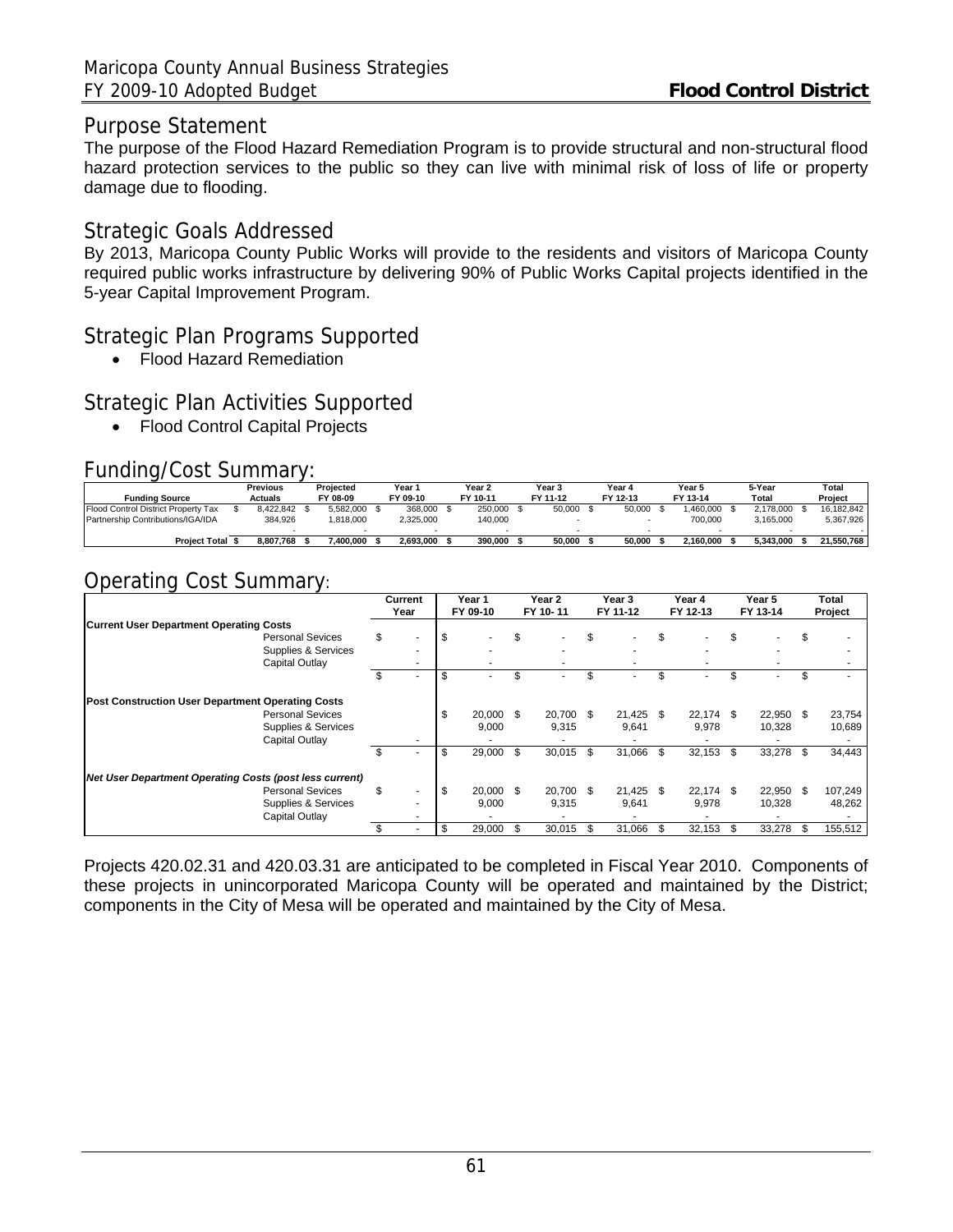| <b>Project Name:</b>           | East Mesa ADMP                                   |
|--------------------------------|--------------------------------------------------|
| <b>Project Location:</b>       | 442.11.31 - T1S/R7E, T1S/R8E                     |
|                                | 442.12.31 - T1N/R7E                              |
| County District(s):            | 1, 2                                             |
| <b>Managing Department:</b>    | 442.11.31 - Flood Control District               |
|                                | 442.12.31 - Flood Control District               |
| Project Partner(s):            | 442.11.31 - City of Mesa                         |
|                                | 442.12.31 - None                                 |
| <b>O&amp;M Responsibility:</b> | 442.11.31 - Flood Control District, City of Mesa |
|                                | 442.12.31 - Flood Control District               |
| <b>Completion Date:</b>        | 442.11.31 - Outside Five-Year CIP                |
|                                | 442.12.31 - FY 2011                              |

### 442.11.31 - Siphon Draw Drainage Improvements

The Siphon Draw project is the final element of the recommended plan for the East Mesa ADMP for the area south of the Superstition Freeway and north of Warner Road.

The project includes a channel along Meridian Road that intercepts the flow entering Maricopa County from Pinal County and conveys the flow to a detention basin constructed east of Meridian Road and north of Elliot Road.

Construction of the basin is anticipated to begin prior to Fiscal Year 2010 with the City of Mesa as a project partner.

Construction of the channel along Meridian Road will follow, likely in phases, pending partnering agreements.

### 442.12.31 - East Mesa Drain Reaches 4 and 7 Modification

In June 1994, the District assumed maintenance responsibility (previously held by MCDOT) for the East Mesa Drains, 11 dedicated local drainage easements in Unincorporated Maricopa County. The District conducted a Candidate Assessment Report (CAR) in April 2004 to investigate improvement alternatives to mitigate the extensive maintenance costs associated with the drains. The consensus of the District identified Reaches 4 and 7 as the best targets for structural improvements to decrease maintenance costs.

The bottom and side slopes of the Reach 4 channel have experienced scour erosion maintenance complications associated with trees and trash; the Reach 7 channel has experienced chronic erosion from inflows across its east bank.

The project will be unilateral and will likely include installation of concrete lining. Design is being completed in part by District staff, and construction is anticipated to be complete by Fiscal Year 2011.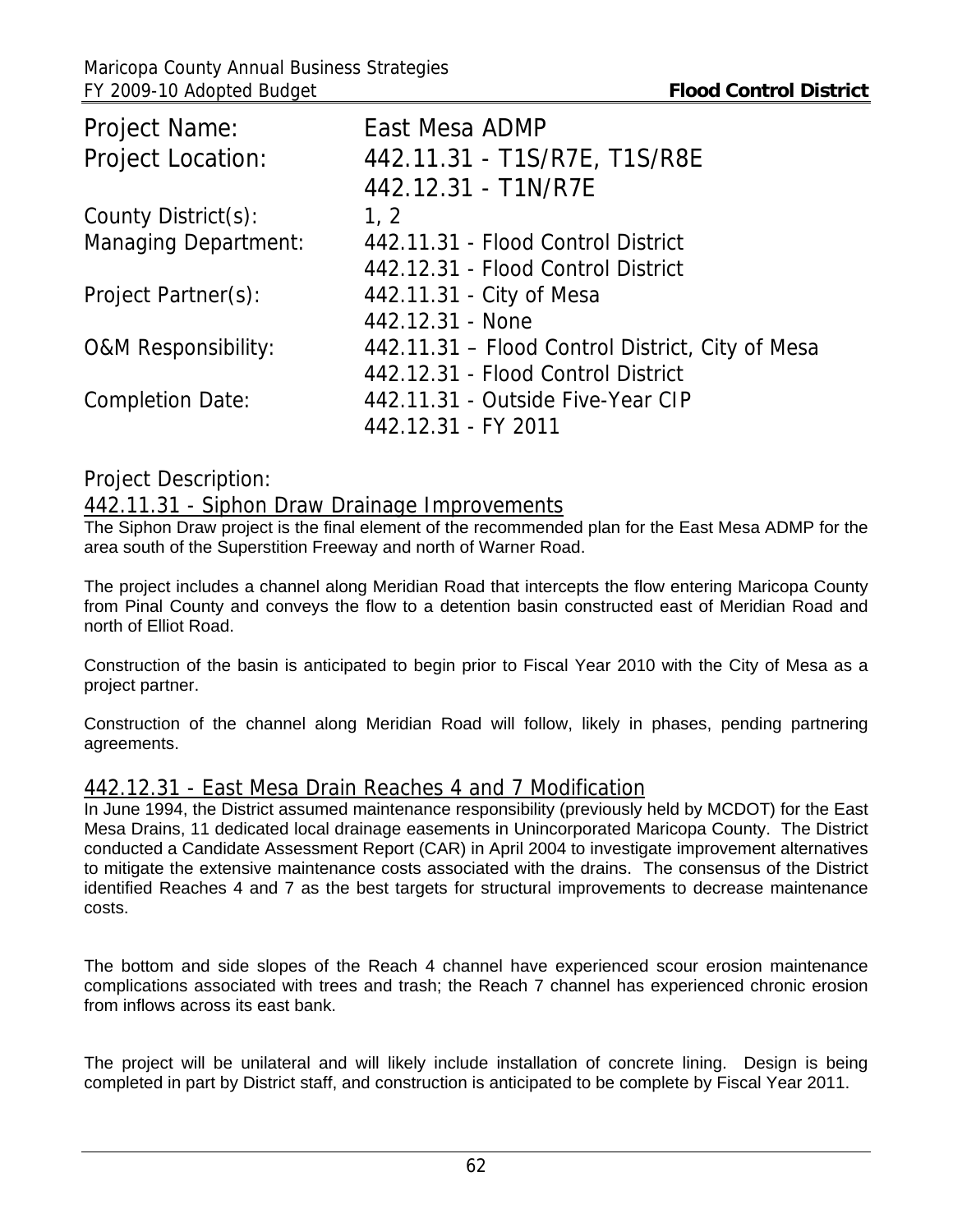### Purpose Statement

The purpose of the Flood Hazard Remediation Program is to provide structural and non-structural flood hazard protection services to the public so they can live with minimal risk of loss of life or property damage due to flooding.

### Strategic Goals Addressed

By 2013, Maricopa County Public Works will provide to the residents and visitors of Maricopa County required public works infrastructure by delivering 90% of Public Works Capital projects identified in the 5-year Capital Improvement Program.

### Strategic Plan Programs Supported

• Flood Hazard Remediation

## Strategic Plan Activities Supported

• Flood Control Capital Projects

### Funding/Cost Summary:

| Fundina Source                      | <b>Previous</b><br><b>Actuals</b> | Projected<br>FY 08-09 | Year⊹<br>FY 09-10 | Year <sub>2</sub><br>FY 10-11 | Year 3<br>FY 11-12 | Year 4<br>FY 12-13 | Year 5<br>FY 13-14 |  | 5-Year<br>Total | Total<br>Project |
|-------------------------------------|-----------------------------------|-----------------------|-------------------|-------------------------------|--------------------|--------------------|--------------------|--|-----------------|------------------|
| Flood Control District Property Tax | 26.424.986                        | 704.000               | 2,759,000         | 20,000                        |                    |                    |                    |  | 2.779.000       | 29.907.986       |
| Partnership Contributions/IGA/IDA   | 7,048,634                         | .314.000              | 3.066.000         |                               |                    |                    |                    |  | 3.066.000       | 11.428.634       |
|                                     |                                   |                       |                   |                               |                    |                    |                    |  |                 |                  |
| <b>Project Total</b>                | 33.473.620                        | 2.018.000             | 5.825.000         | 20.000                        |                    |                    |                    |  | 5.845.000       | 41.336.620       |

# Operating Cost Summary:

|                                                          |                         | Current<br>Year |    | Year 1<br>FY 09-10 |     | Year 2<br>FY 10-11 | Year 3<br>FY 11-12 | Year 4<br>FY 12-13 |   | Year 5<br>FY 13-14 |      | Total<br>Project |
|----------------------------------------------------------|-------------------------|-----------------|----|--------------------|-----|--------------------|--------------------|--------------------|---|--------------------|------|------------------|
| <b>Current User Department Operating Costs</b>           |                         |                 |    |                    |     |                    |                    |                    |   |                    |      |                  |
|                                                          | <b>Personal Sevices</b> | \$              | S  |                    |     |                    | \$                 |                    | S |                    |      |                  |
|                                                          | Supplies & Services     |                 |    |                    |     |                    |                    |                    |   |                    |      |                  |
|                                                          | Capital Outlay          |                 |    |                    |     |                    |                    |                    |   |                    |      |                  |
|                                                          |                         |                 | \$ |                    |     |                    | \$                 |                    | S |                    |      |                  |
| <b>Post Construction User Department Operating Costs</b> |                         |                 |    |                    |     |                    |                    |                    |   |                    |      |                  |
|                                                          | <b>Personal Sevices</b> | \$              | \$ | 100,000            | -\$ | 103,500 \$         | 107,123 \$         | 110,872 \$         |   | 114,752 \$         |      | 118,769          |
|                                                          | Supplies & Services     |                 |    | 74,000             |     | 76,590             | 79,271             | 82,045             |   | 84,917             |      | 87,889           |
|                                                          | Capital Outlay          |                 |    |                    |     |                    |                    |                    |   |                    |      |                  |
|                                                          |                         |                 | \$ | 174.000            | \$. | 180.090            | \$<br>186,393      | \$<br>192,917 \$   |   | 199,669            | - \$ | 206,657          |
| Net User Department Operating Costs (post less current)  |                         |                 |    |                    |     |                    |                    |                    |   |                    |      |                  |
|                                                          | <b>Personal Sevices</b> | \$              | \$ | 100,000            | \$  | 103,500 \$         | 107,123            | \$<br>110.872 \$   |   | 114,752 \$         |      | 536,247          |
|                                                          | Supplies & Services     |                 |    | 74,000             |     | 76,590             | 79,271             | 82,045             |   | 84,917             |      | 396,822          |
|                                                          | Capital Outlay          |                 |    |                    |     |                    |                    |                    |   |                    |      |                  |
|                                                          |                         |                 | \$ | 174,000            |     | 180,090            | 186,393            | 192,917            |   | 199,669            |      | 933,069          |

The first phase of project 442.11.31 is anticipated to be completed in Fiscal Year 2010. Components in Pinal County, protecting downstream property in Maricopa County, will be operated and maintained by the District.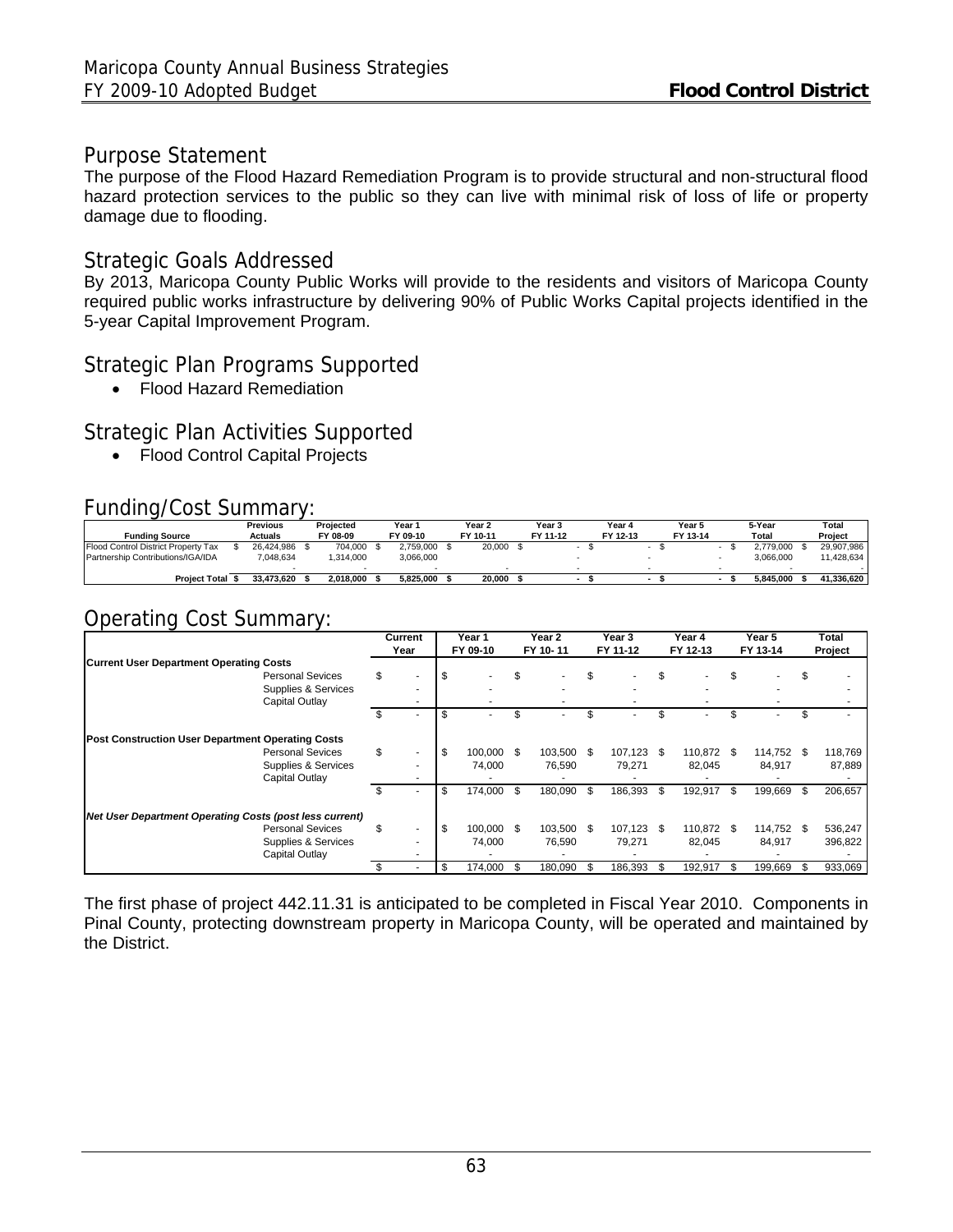| Project Name:             | Glendale/Peoria ADMP               |
|---------------------------|------------------------------------|
| <b>Project Location:</b>  | 450.02.32 - T4N/R1E                |
|                           | 450.03.34 - T3N/R2E                |
|                           | 450.05.30 - T3N/R1E, T3N/R2E       |
|                           | 450.06.31 - T4N/R1E                |
|                           | 450.08.31 - T4N/R1E                |
| County District(s):       | 4                                  |
| <b>County Department:</b> | $450.02.32 - City$ of Peoria       |
|                           | $450.03.34 - City of Glendale$     |
|                           | 450.05.30 - City of Glendale       |
|                           | 450.06.31 - Flood Control District |
|                           | $450.08.31 - City of Peoria$       |
| Project Partner(s):       | 450.02.32 - City of Peoria         |
|                           | 450.03.34 - City of Glendale       |
|                           | (Pending/Unapproved)               |
|                           | 450.05.30 - City of Glendale       |
|                           | 450.06.31 - City of Peoria         |
|                           | (Pending/Unapproved)               |
|                           | 450.08.31 – City of Peoria         |
|                           | (Pending/Unapproved)               |
| O&M Responsibility:       | 450.02.32 - City of Peoria         |
|                           | $450.03.34 - City of Glendale$     |
|                           | $450.05.30 - City of Glendale$     |
|                           | $450.06.31 - City of Peoria$       |
|                           | 450.08.31 – City of Peoria         |
| <b>Completion Date:</b>   | 450.02.32 - FY 2011                |
|                           | 450.03.34 - FY 2011                |
|                           | 450.05.30 - FY 2010                |
|                           | 450.06.31 - FY 2014                |
|                           | 450.08.31 - FY 2014                |

Project Description: 450.02.32 - Rose Garden Lane Channel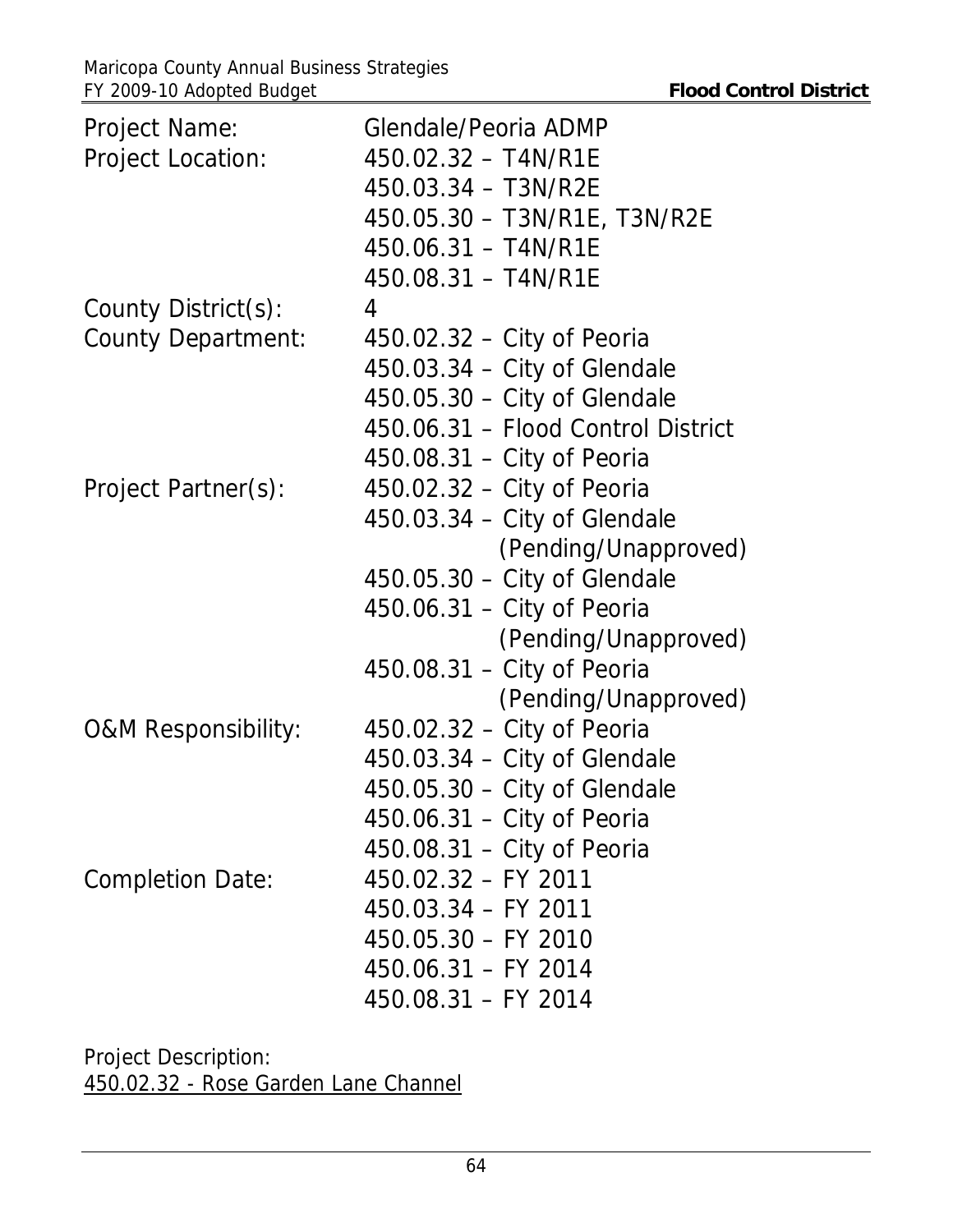The District completed the Glendale/Peoria Area Drainage Master Plan Update Study (G/P ADMPU) in May 2001 which made several recommendations for regional drainage infrastructure to provide 100 year protection for the watershed. The Rose Garden Lane Channel is a high priority recommendation of the G/P ADMPU and ranks as a high priority flood control project for the City of Peoria. The City Council of Peoria adopted the recommendations of the G/P ADMPU in May 2001, and the Board of Directors of the District adopted the G/P ADMPU recommendations in December 2001 (Resolution FCD 2001R012).

This project involves construction of an open channel along the north side of Rose Garden Lane and a basin at the Agua Fria River outfall, and the project will provide a 100-year level of protection for an area between approximately Lake Pleasant Road and the Agua Fria River, south of Rose Garden Lane. The channel will accept flows that currently flow over Rose Garden Lane and overflow the Beardsley Channel and convey them to the Agua Fria River.

Intergovernmental agreements between the District and the City of Peoria are in place for design and construction of the project, and the City is the lead agency for all tasks. Channel construction is complete. Basin construction is awaiting acquisition of rights-of-way from Arizona State Land Department, with contract award expected in Fiscal Year 2010.

# $450.03.34$  – Northern Avenue Storm Drain (47<sup>th</sup> Avenue to 63<sup>rd</sup> Avenue)

The District completed the Glendale/Peoria Area Drainage Master Plan (ADMP) in 1987. The District partnered with the City of Glendale, City of Peoria and other agencies to construct the Northern and Orangewood Storm Drain and Basin project in 2001 in accordance with the ADMP. The project included a basin at 63<sup>rd</sup> Avenue and Northern Avenue, and storm drains along Northern Avenue and Orangewood Avenue, with an ultimate outfall at the New River.

The Northern Avenue Storm Drain Project, also a recommended component of the Glendale/Peoria ADMP, enhances the efficiency of the previously-constructed project, directing storm water to the basin at 63<sup>rd</sup> Avenue, while mitigating flooding hazards historically affecting the downstream developed area.

The City of Glendale is unilaterally funding project design. The District anticipates entering a cost-share IGA to partially fund storm drain construction, which is anticipated to begin prior to Fiscal Year 2010.

The City of Glendale will act as lead agency throughout the project and will own, operate and maintain the completed project.

# 450.05.30 - 67<sup>th</sup> Avenue Storm Drain

The City of Glendale is the lead agency for this project, which will provide 10-year storm drainage protection for a three-square-mile area lying within jurisdictional boundaries of the cities of Glendale and Peoria. The project will consist of drainage pipes and catch basins, and will be constructed in rights-of-way provided by the City of Glendale. The outfalls for the project were constructed by the District along 67th Avenue and Cactus Road, and 67th Avenue and Olive Avenue, and are owned and operated by the City of Peoria.

The first phase of the project is complete and involved the installation of 200 ft. of storm drain at the intersection of 67th and Peoria Avenue. The remaining storm drain design and construction along 67th Avenue from Cactus Road to the Arizona Canal Diversion Channel is expected to be substantially complete prior to Fiscal Year 2010.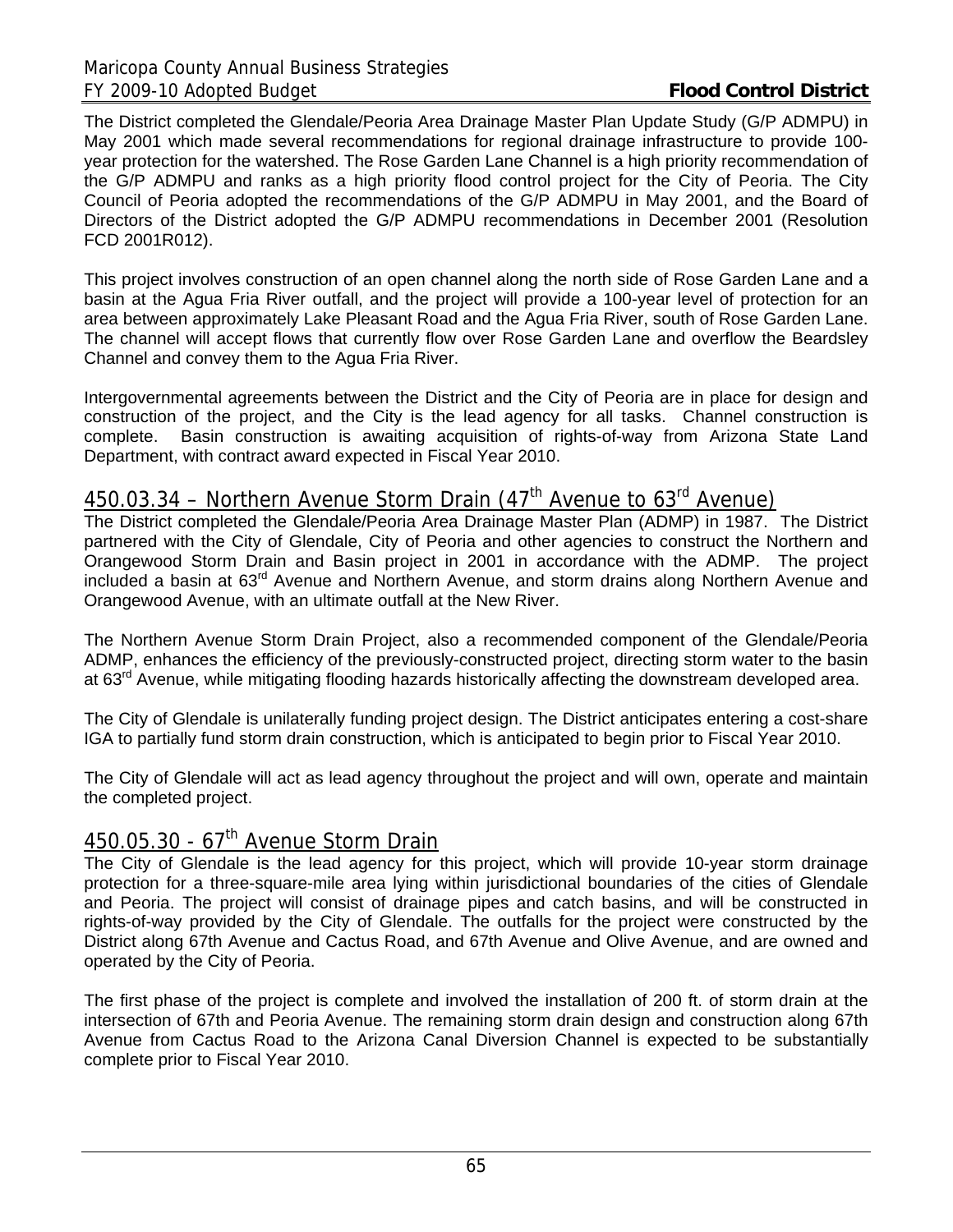The District is contributing 50 percent of the project costs, estimated at \$3 million. The City of Glendale will own, operate and maintain the completed project.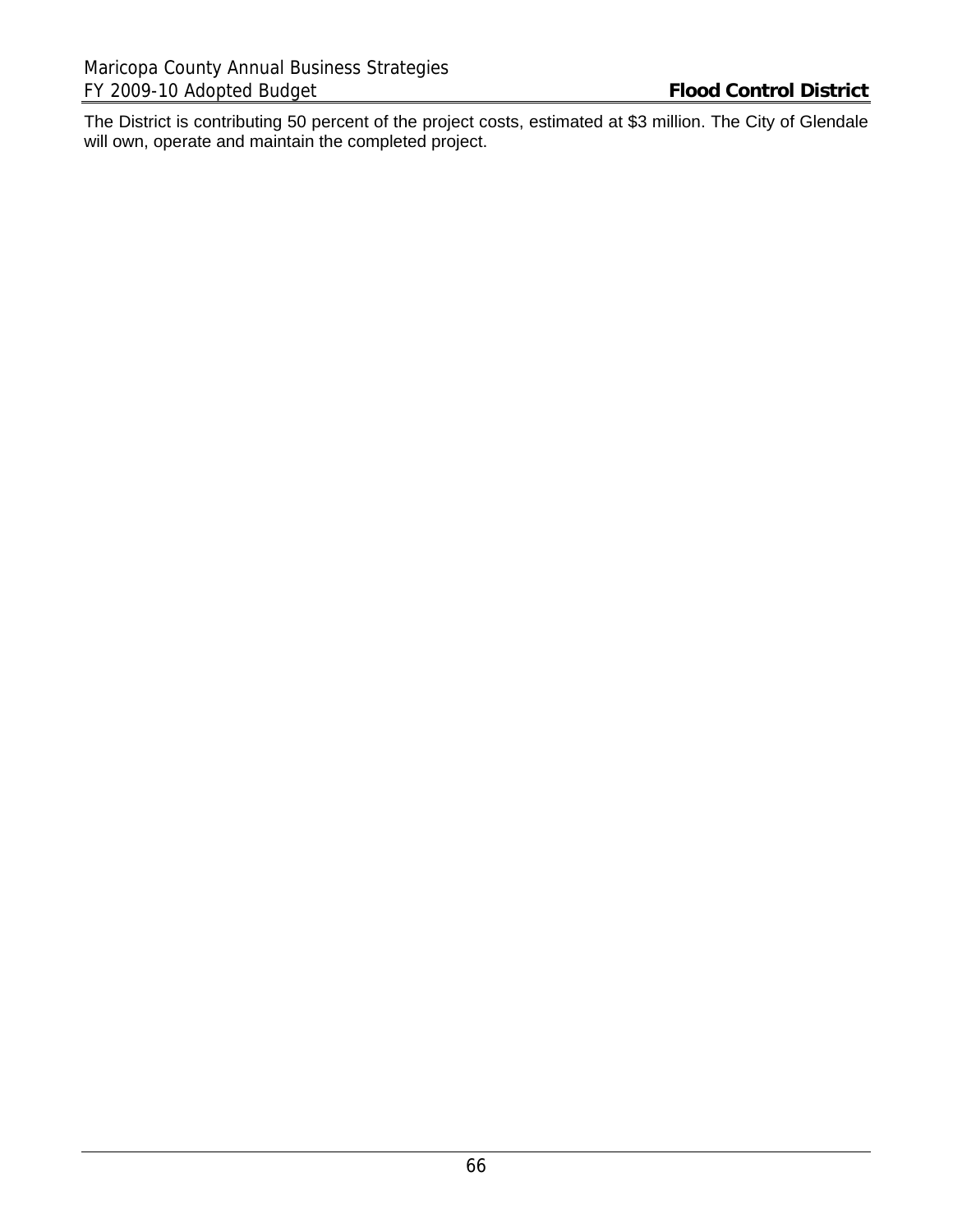## 450.06.31 - Pinnacle Peak Road Channel (89<sup>th</sup> Ave. to the Agua Fria River)

The District and the Cities of Glendale and Peoria developed the Glendale/Peoria ADMP Update (ADMPU) to identify existing and future drainage and flooding problems in the watershed, and to develop cost-effective solutions to alleviate those problems. The ADMPU recommended a number of solutions to flooding problems including a project along Pinnacle Peak Road from 87th Avenue to the Agua Fria River.

The City of Peoria is accomplishing the 100-year conveyance drainage component from 87th Avenue to 99th Avenue through development stipulations.

This project provides for drainage from 99th Avenue west to an ultimate outfall in the Agua Fria River. The project will also provide roadway improvements along this alignment.

The District expects to enter an IGA with the City of Peoria and award a design contract prior to Fiscal Year 2010. Project construction is anticipated by Fiscal Year 2012.

# $450.08.31$  – Pinnacle Peak Road /  $67<sup>th</sup>$  Avenue Drainage Improvements

The District and the Cities of Glendale and Peoria developed the Glendale/Peoria ADMP Update (ADMPU) to identify existing and future drainage and flooding problems in the watershed, and to develop cost-effective solutions to alleviate those problems. The ADMPU recommended a number of solutions to flooding problems including a project along Pinnacle Peak Road from the New River to 67th Avenue, north to Hatfield Road.

The recommended project will capture and convey 100-year storm flows from areas north of Pinnacle Peak Road and east of 67th Avenue, and discharge those flows to the New River. It will provide protection to existing, proposed and future developments downstream of Pinnacle Peak Road.

The District anticipates partnering with the City of Peoria. An IGA is required.

#### Purpose Statement

The purpose of the Flood Hazard Remediation Program is to provide structural and non-structural flood hazard protection services to the public so they can live with minimal risk of loss of life or property damage due to flooding.

#### Strategic Goals Addressed

By 2013, Maricopa County Public Works will provide to the residents and visitors of Maricopa County required public works infrastructure by delivering 90% of Public Works Capital projects identified in the 5-year Capital Improvement Program.

#### Strategic Plan Programs Supported

• Flood Hazard Remediation

### Strategic Plan Activities Supported

• Flood Control Capital Projects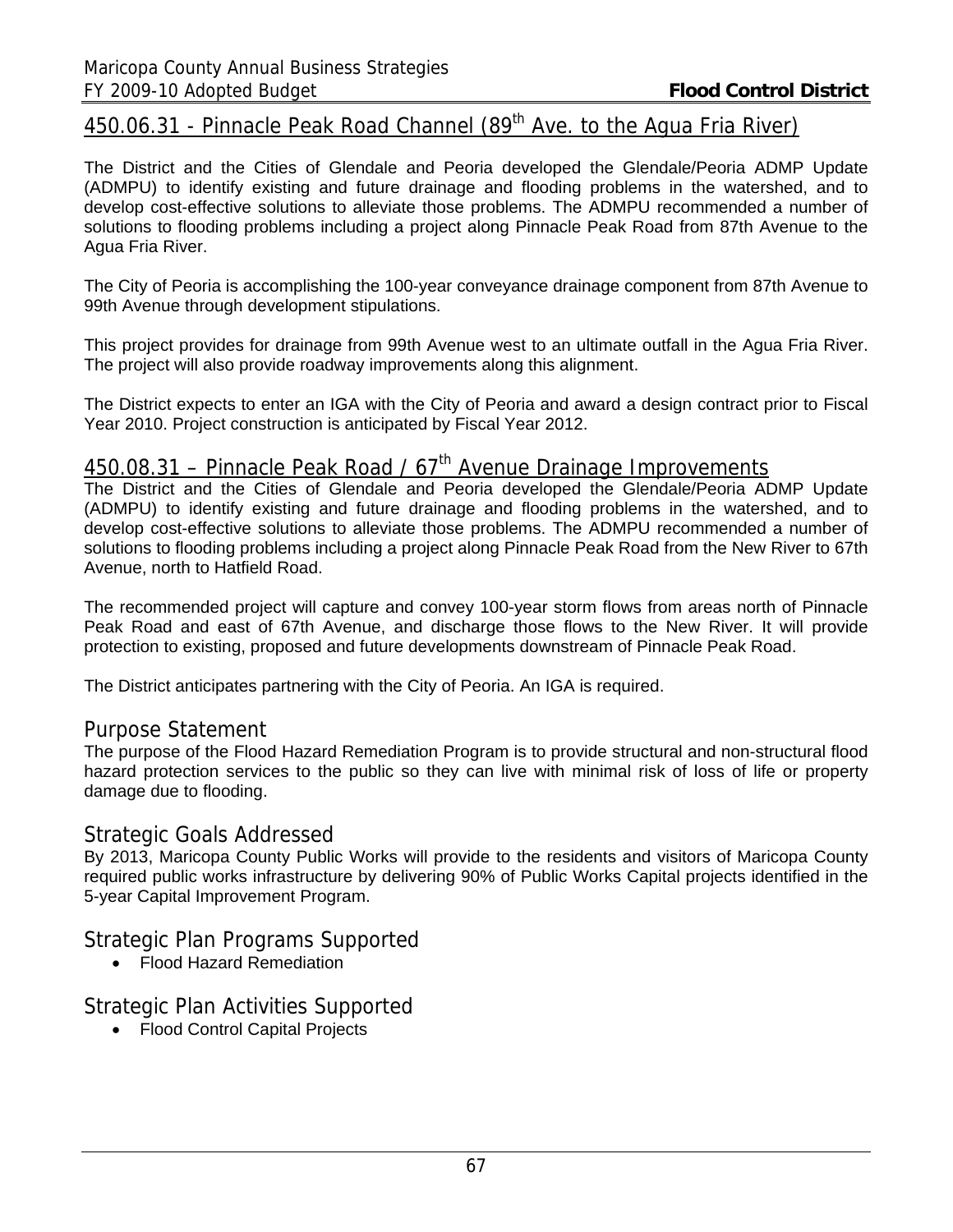# Funding/Cost Summary:

|                                     | Previous       |            | Projected |            | Year 1 |           | Year 2 |           |  | Year 3    |  | Year 4     |  | Year 5   |  | 5-Year     |  | Total      |  |
|-------------------------------------|----------------|------------|-----------|------------|--------|-----------|--------|-----------|--|-----------|--|------------|--|----------|--|------------|--|------------|--|
| <b>Funding Source</b>               | <b>Actuals</b> |            | FY 08-09  |            |        | FY 09-10  |        | FY 10-11  |  | FY 11-12  |  | FY 12-13   |  | FY 13-14 |  | Total      |  | Project    |  |
| Flood Control District Property Tax |                | 56.868.007 |           | .825.000   |        | 3.545.000 |        | 2.210.000 |  | 2.300.000 |  | .270.000   |  | 30.000   |  | 15.355.000 |  | 80.048.007 |  |
| Partnership Contributions/IGA/IDA   |                | 7.219.593  |           | 2.450.000  |        | .780.000  |        |           |  | 4.150.000 |  | 4.150.000  |  |          |  | 10.080.000 |  | 19,749,593 |  |
|                                     |                |            |           |            |        |           |        |           |  |           |  |            |  |          |  |            |  |            |  |
| <b>Project Total</b>                |                | 64.087.600 |           | 10.275.000 |        | 5.325.000 |        | 2.210.000 |  | 6.450.000 |  | 11.420.000 |  | 30.000   |  | 25.435.000 |  | 99.797.600 |  |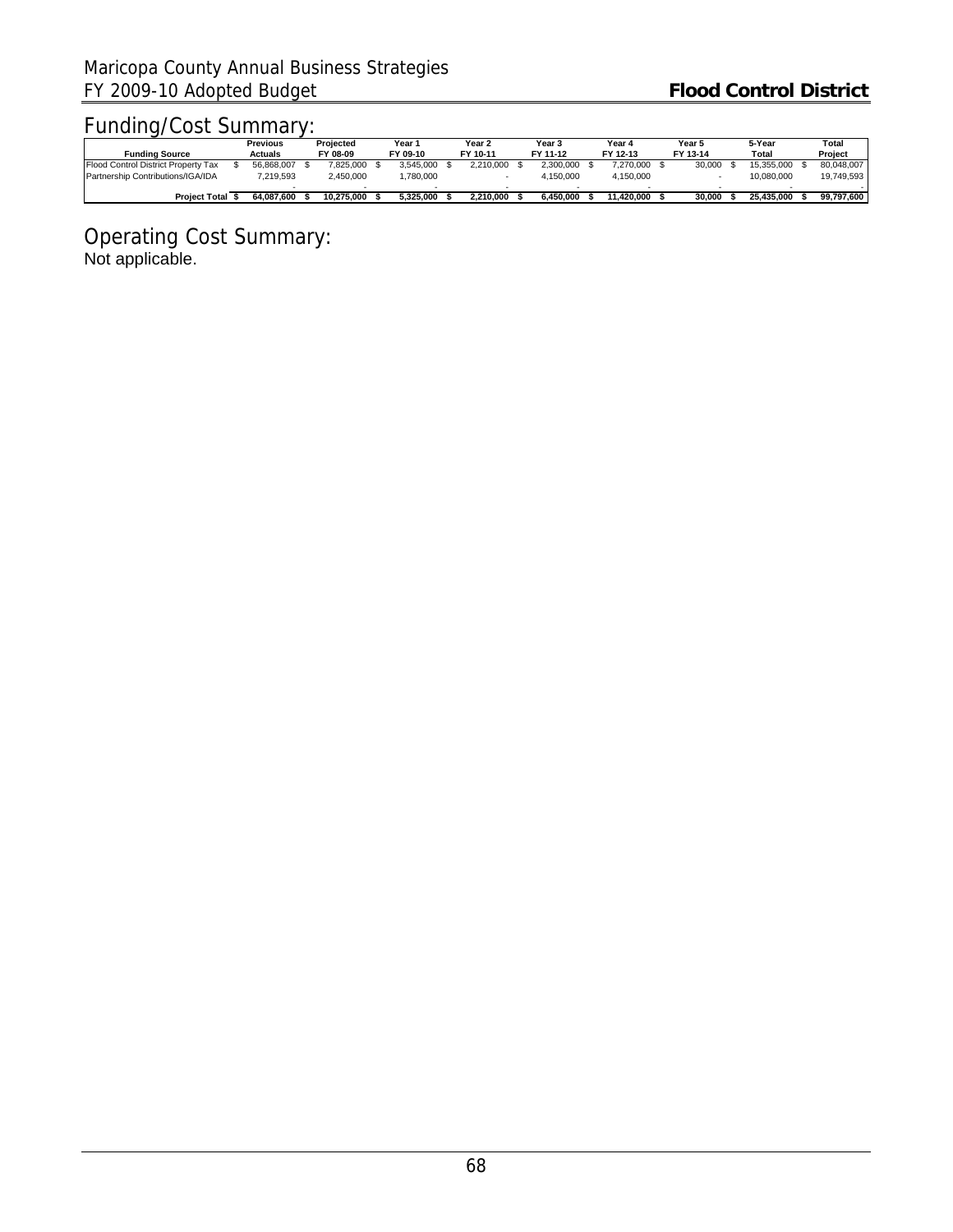| Project Name:                  | White Tanks - Agua Fria ADMP                      |
|--------------------------------|---------------------------------------------------|
| <b>Project Location:</b>       | 470.04.30 - T1N/R2W, T2N/R2W                      |
|                                | 470.04.32 - T1N/R2W, T2N/R2W                      |
|                                | 470.12.31 - T3N/R1W                               |
|                                | 470.13.31 - T1N/R1W                               |
|                                |                                                   |
|                                | 470.14.31 - Loop 303 Corridor                     |
|                                | 470.15.31 - T3N/R1W                               |
|                                | 470.16.31 - T1N/R1W                               |
|                                | 470.XX.X1 - T3N/R1W                               |
| County District(s):            | 4, 5                                              |
| <b>Managing Department:</b>    | 470.04.30 - Flood Control District                |
|                                | 470.04.32 - Flood Control District                |
|                                | 470.12.31 - Flood Control District                |
|                                | 470.13.31 - Flood Control District                |
|                                | 470.14.31 - Flood Control District, ADOT          |
|                                | 470.15.31 - MCDOT                                 |
|                                | 470.16.31 - City of Avondale                      |
|                                | 470.XX.X1 - Flood Control District                |
| Project Partner(s):            | 470.04.30 - NRCS                                  |
|                                | 470.04.32 - None                                  |
|                                | 470.12.31 - MCDOT, City of Surprise, Peoria 180   |
|                                | LLC, Woolf Family Ent.                            |
|                                | 470.13.31 - City of Goodyear                      |
|                                | 470.14.31 - ADOT, City of Goodyear                |
|                                | (Pending/Unapproved)                              |
|                                | 470.15.31 - MCDOT (Pending/Unapproved)            |
|                                | 470.16.31 - City of Avondale                      |
|                                | 470.XX.X1 - City of Surprise, City of El Mirage   |
|                                | (Pending/Unapproved)                              |
| <b>O&amp;M Responsibility:</b> | 470.04.30 - Flood Control District                |
|                                | 470.04.32 - Flood Control District                |
|                                | 470.12.31 - Flood Control District                |
|                                | 470.13.31 - City of Goodyear                      |
|                                | 470.14.31 - ADOT, Flood Control District, City of |
|                                | Goodyear                                          |
|                                | 470.15.31 - MCDOT                                 |
|                                | 470.16.31 - City of Avondale                      |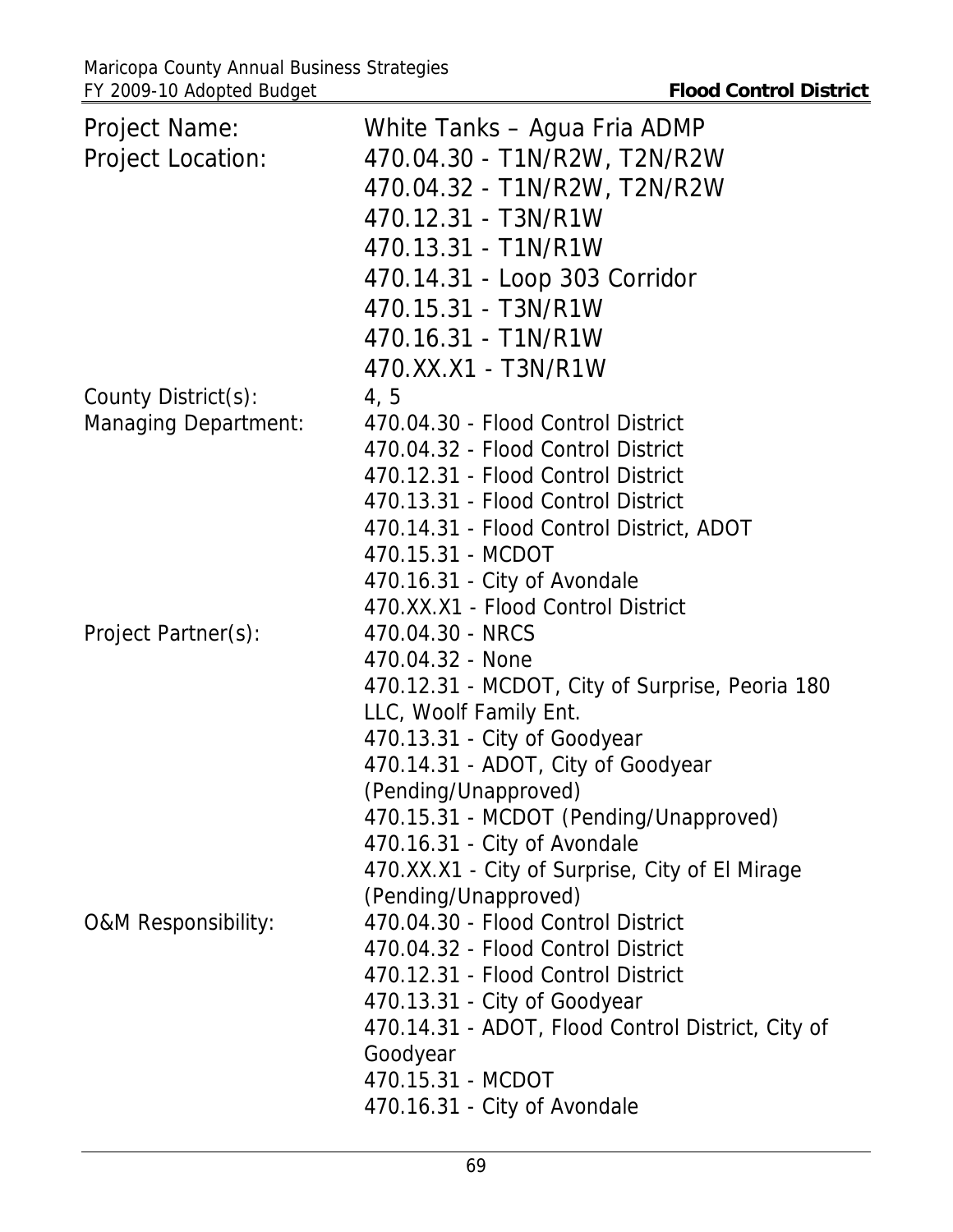|                         | 470.XX.X1 - City of Surprise, City of El Mirage |
|-------------------------|-------------------------------------------------|
| <b>Completion Date:</b> | 470.04.30 - FY 2011                             |
|                         | 470.04.32 - Outside Five-Year CIP               |
|                         | 470.12.31 - FY 2010                             |
|                         | 470.13.31 - Outside Five-Year CIP               |
|                         | 470.14.31 - Outside Five-Year CIP               |
|                         | 470.15.31 - FY 2013                             |
|                         | 470.16.31 - FY 2011                             |
|                         | 470.XX.X1 - Outside Five-Year CIP               |

# 470.04.30 - White Tanks FRS No. 3 Modifications

White Tanks FRS No.3 is ranked first in the nation by Natural Resources Conservation Service (NRCS) under their dam rehabilitation priority ranking process. The District and NRCS have proceeded with a rehabilitation project under the "Small Watershed Rehabilitation Amendment" (Public Law 106-472), which authorizes NRCS to assist watershed project sponsors with rehabilitation of aging dams on a 65 percent federal, 35 percent local cost share basis, and NRCS is additionally providing technical assistance for the project. The District and NRCS completed the final work plan and environmental assessment in 2004 and signed an IGA for the project early in Fiscal Year 2005.

In Fiscal Year 2004, the District contracted an alternative evaluation and chose to modify the dam. The first phase of dam modification is complete.

The first phase included plugging and abandoning existing corrugated metal pipe (CMP) outlets, construction of principal pipe outlets to replace the existing CMP outlets, and construction of a soil cement embankment section and cutoff walls in the dam's south fissure risk zone.

The second phase of design is substantially complete and includes a new emergency spillway drop structure and non-fissure risk zone embankment segments. The second phase of construction is expected to begin prior to Fiscal Year 2010.

## 470.04.32 - White Tanks FRS No. 3 Outlet Channel

In Fiscal Year 2006, the District examined a series of alternatives associated with the rehabilitation of White Tanks FRS No.4. Project recommendations included an outlet channel from White Tanks FRS No. 3 to White Tanks FRS No. 4 (this project), rehabilitation of White Tanks FRS No. 4 (project 201.02.31) and an outlet channel from White Tanks FRS No. 4 to the Gila River (project 201.01.31).

This project combines soft structural channel and a box culvert along a five-mile stretch of Jackrabbit Trail to convey storm water from behind White Tanks FRS No. 3 to White Tanks FRS No. 4; it provides additional protection from southeasterly flows for residents east of Jackrabbit Trail. From Camelback Road south to I-10, the project provides a 100-year level of protection. After completion of the White Tanks FRS No.4 Outlet Channel project, storm water conveyed by this project would subsequently be conveyed to the Gila River.

The District anticipates completing the project unilaterally. A pre-design is in progress, and land acquisitions are anticipated in Fiscal Year 2010.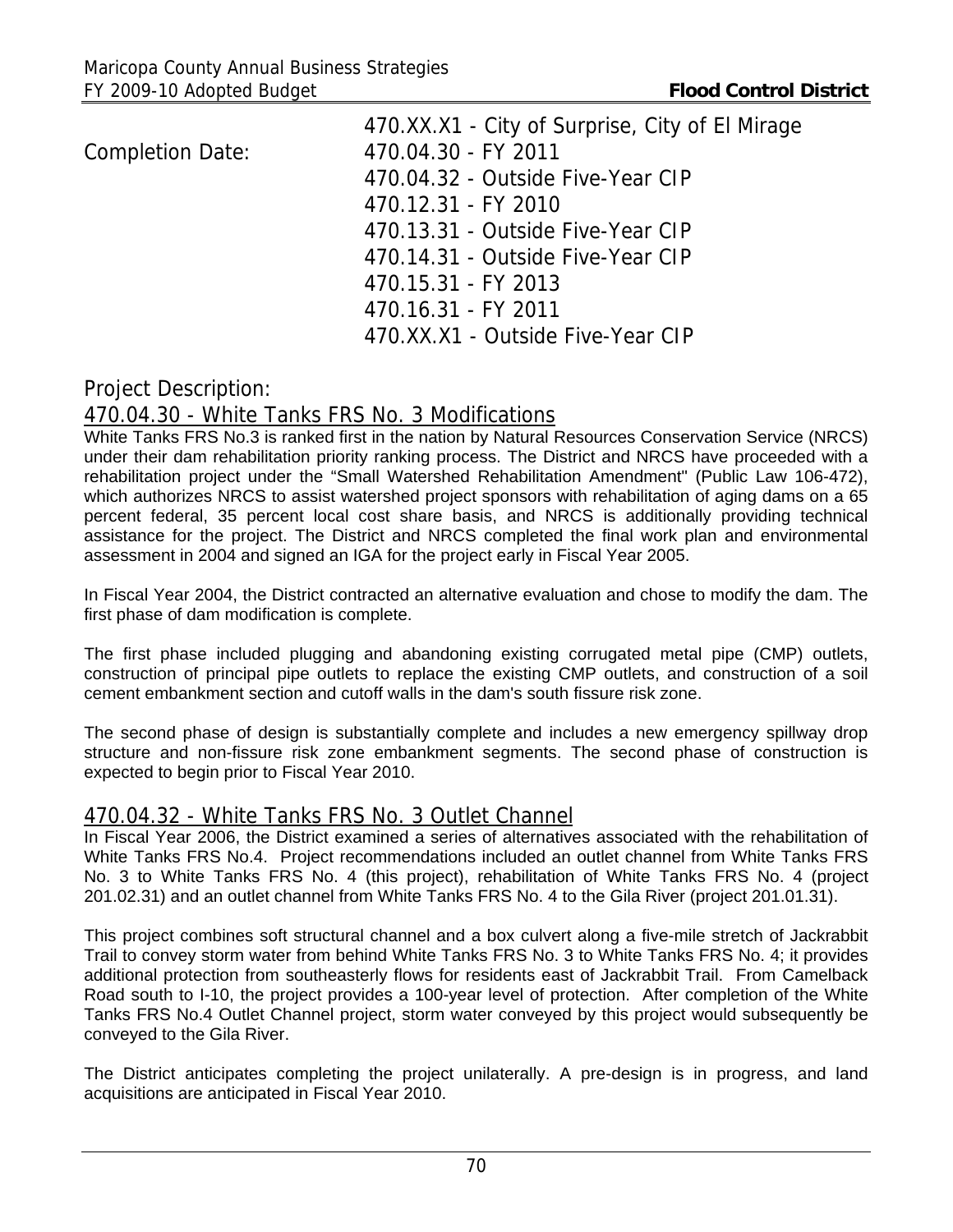Exclusive of future agreements, operations and maintenance of the completed project will be the District's responsibility.

#### 470.12.31 - Reems Road Channel

This project includes a flood control channel along the west side of Reems Road from south of Waddell Road to the Dysart Drain at the Falcon Dunes Golf Course, and a 42-acre basin north of Olive Avenue, providing 100-year flood protection.

The City of Surprise is constructing the channel from Peoria Avenue north to Waddell Road. The District is constructing the channel and basin south of Peoria Avenue, and also cost sharing with the City of Surprise on the box culvert to be constructed at Peoria Avenue. MCDOT has agreed to cost share to extend box culverts at Olive and Butler to their ultimate length. The District has also entered into cost-share agreements with two developers for extended box culverts on developer-owned property.

Portions of the City of Surprise's component of the project are in place. The District's portion is expected to be substantially complete prior to Fiscal Year 2010.

#### 470.13.31 - Bullard Wash Phase II

Bullard Wash is included within the Loop 303 Corridor/White Tanks ADMP, which recommends wash improvements. Phase I of the project, from the Gila River to Lower Buckeye Road, was constructed as a District/City of Goodyear project. Phase II includes an earthen/greenbelt channel along the Bullard Wash alignment from Lower Buckeye Road to McDowell Road and a detention basin just south of McDowell Road. Landscaping and trails are anticipated along the channel alignment and within the basin.

The project will channelize the floodplain north of the Phoenix-Goodyear Airport. It will reduce the floodplain width, and protect the Phoenix-Goodyear Airport and nearby development from flooding. This stormwater would otherwise collect in streets, farm fields, and residential and commercial areas. Design of Bullard Wash from Lower Buckeye Parkway to I-10 is complete, and IGAs with the City for construction of the project are in place.

Construction timing is dependent upon the availability of District and City funding and will likely be phased, with some phases being completed outside the five-year CIP.

## 470.14.31 - Loop 303 Drainage Improvements

The Loop 303 Corridor/White Tanks ADMP consisted of an area drainage master plan to determine guidelines for stormwater management and structural mitigation measures for flooding in the White Tanks area. This included analysis of approximately 220 square miles of watershed, which extends from Grand Avenue south to the Gila River, and from the White Tank Mountains east to the Agua Fria River. The study identified drainage problems, updated the existing hydrology due to development and new hydrologic methodology, developed cost-effective solutions for a stormwater collection and conveyance system, and identified a preferred outfall alternative associated with SR-303L.

The District will partner with the Arizona Department of Transportation (ADOT) in this regional project, and intends to construct drainage solutions from Van Buren Street to the Gila River, while ADOT will construct the project from Van Buren Street to approximately Bell Road. Construction of the District's portion of the project will likely precede construction of SR-303L.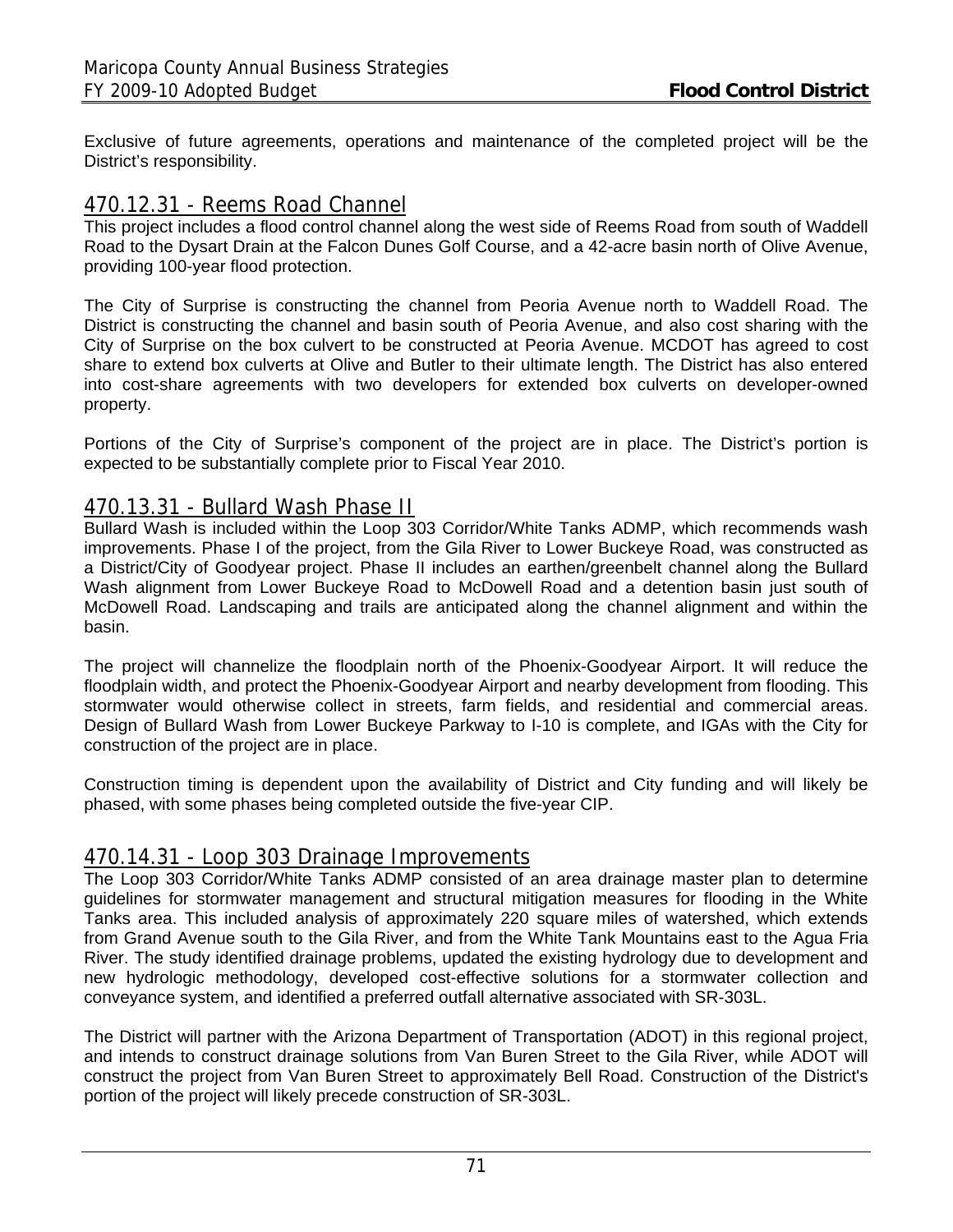Additional partnering agreements with the City of Goodyear are anticipated.

A pre-design will be completed prior to Fiscal Year 2010, basin rights-of-way have been acquired, and final design is anticipated to begin in Fiscal Year 2010 or 2011.

#### 470.15.31 - Northern Parkway Drainage Improvements (Loop 303 to Reems)

The Maricopa County Department of Transportation (MCDOT)/Glendale Northern Parkway project constructs a drainage channel along the north side of the parkway from SR-303L to Reems Road, subsequently connecting to the Dysart Basin at Falcon Dunes Golf Course.

The project provides 100-year protection for local farms, future development and roadway traffic.

The District intends to enter into a cost-share arrangement with MCDOT. Construction is expected late in the five-year CIP, in sequence with Northern Parkway construction.

#### 470.16.31 - Elm Lane Drainage Mitigation

The Elm Drainage Mitigation Project at Central Avenue and Elm Lane in Avondale involves the construction of approximately one-half mile of storm drains with catch basins, one or two retention basins and an outfall culvert. The project resulted from an alternatives mini-study conducted by the City of Avondale in response to flooding in streets and homes.

The drainage improvements will provide protection from a 10-year storm event.

The City of Avondale will act as the project's lead agency, and the District will share in 50- percent of the total project cost. Construction is anticipated to be completed by Fiscal Year 2011.

#### 470.XX.X1 – Waddell Road Drainage Improvements

The Waddell Road Drainage Improvements Project was originally proposed by the District's 1994 White Tanks/Agua Fria Area Drainage Master Plan. The City of Surprise, under the Fiscal Year 2001 CIP Prioritization Procedure, requested the implementation of the project.

The completed project will provide a 100-year level of flood protection for the Lower El Mirage Watershed in the vicinity of Dysart Road and Waddell Road. The District is completing a candidate assessment report that will further define the project's recommended components.

Project design and construction schedules will depend upon the availability of project partner funding and candidate assessment report recommendations.

#### Purpose Statement

The purpose of the Flood Hazard Remediation Program is to provide structural and non-structural flood hazard protection services to the public so they can live with minimal risk of loss of life or property damage due to flooding.

#### Strategic Goals Addressed

By 2013, Maricopa County Public Works will provide to the residents and visitors of Maricopa County required public works infrastructure by delivering 90% of Public Works Capital projects identified in the 5-year Capital Improvement Program.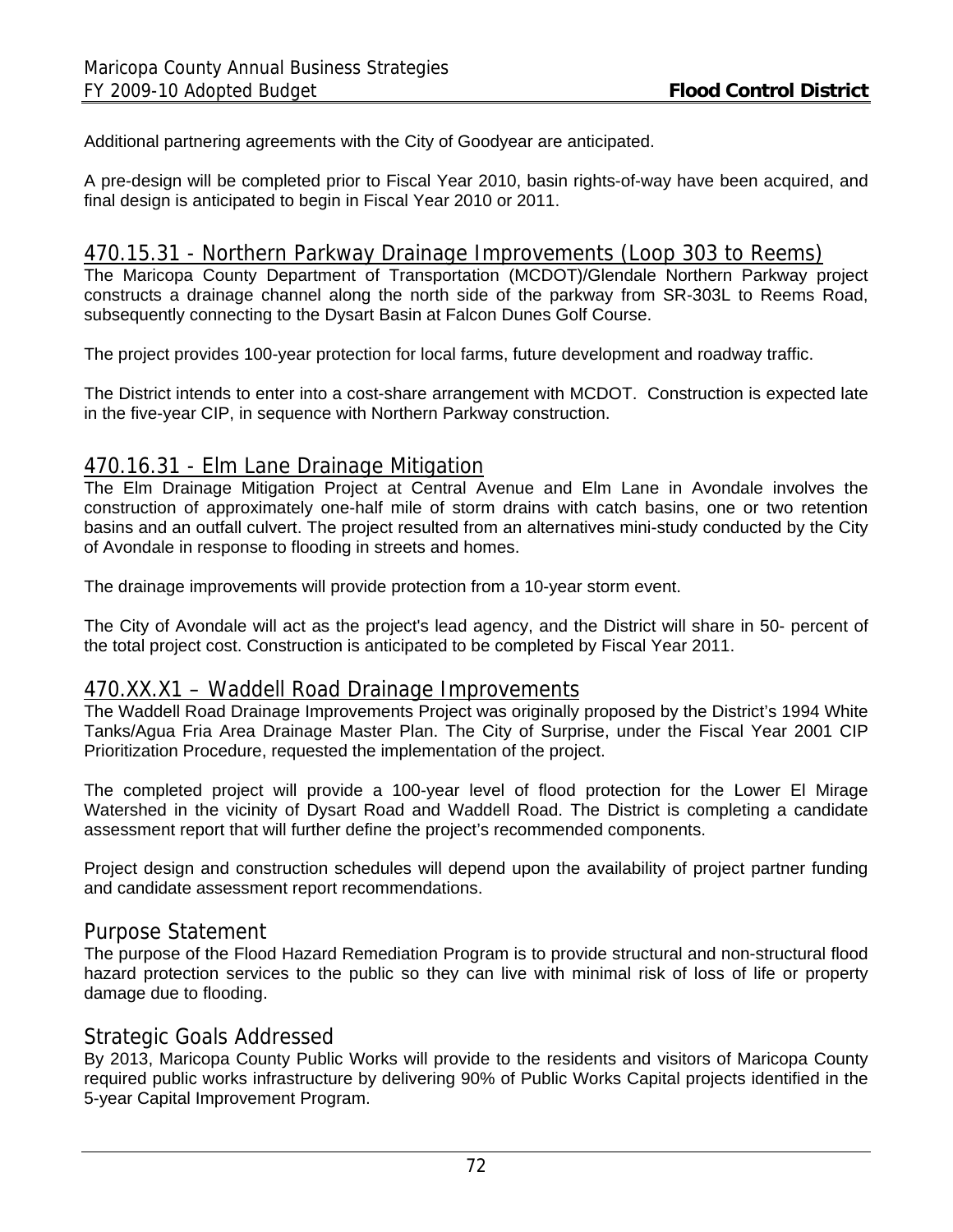# Strategic Plan Programs Supported

• Flood Hazard Remediation

# Strategic Plan Activities Supported

- Dam Safety
- Flood Control Capital Projects

## Funding/Cost Summary:

|                                     | Previous       | Proiected  | Year 1     | Year 2    | Year 3     | Year 4     | Year 5     | 5-Year     | Total       |
|-------------------------------------|----------------|------------|------------|-----------|------------|------------|------------|------------|-------------|
| Fundina Source                      | <b>Actuals</b> | FY 08-09   | FY 09-10   | FY 10-11  | FY 11-12   | FY 12-13   | FY 13-14   | Total      | Project     |
| Flood Control District Property Tax | 78.980.255     | 8.176.000  | 14.005.000 | 5.847.000 | 20.392.000 | 14.432.000 | 9.180.000  | 63.856.000 | 151.012.255 |
| Partnership Contributions/IGA/IDA   | 17.156.826     | 2.340.000  | 3.535.000  | 1.500.000 | 2.500.000  | 200,000    | 2.500.000  | 10.235.000 | 29.731.826  |
|                                     |                |            |            |           |            |            |            |            |             |
| <b>Project Total</b>                | 96.137.081     | 10.516.000 | 17.540.000 | 7.347.000 | 22.892.000 | 14.632.000 | 11.680.000 | 74.091.000 | 180.744.081 |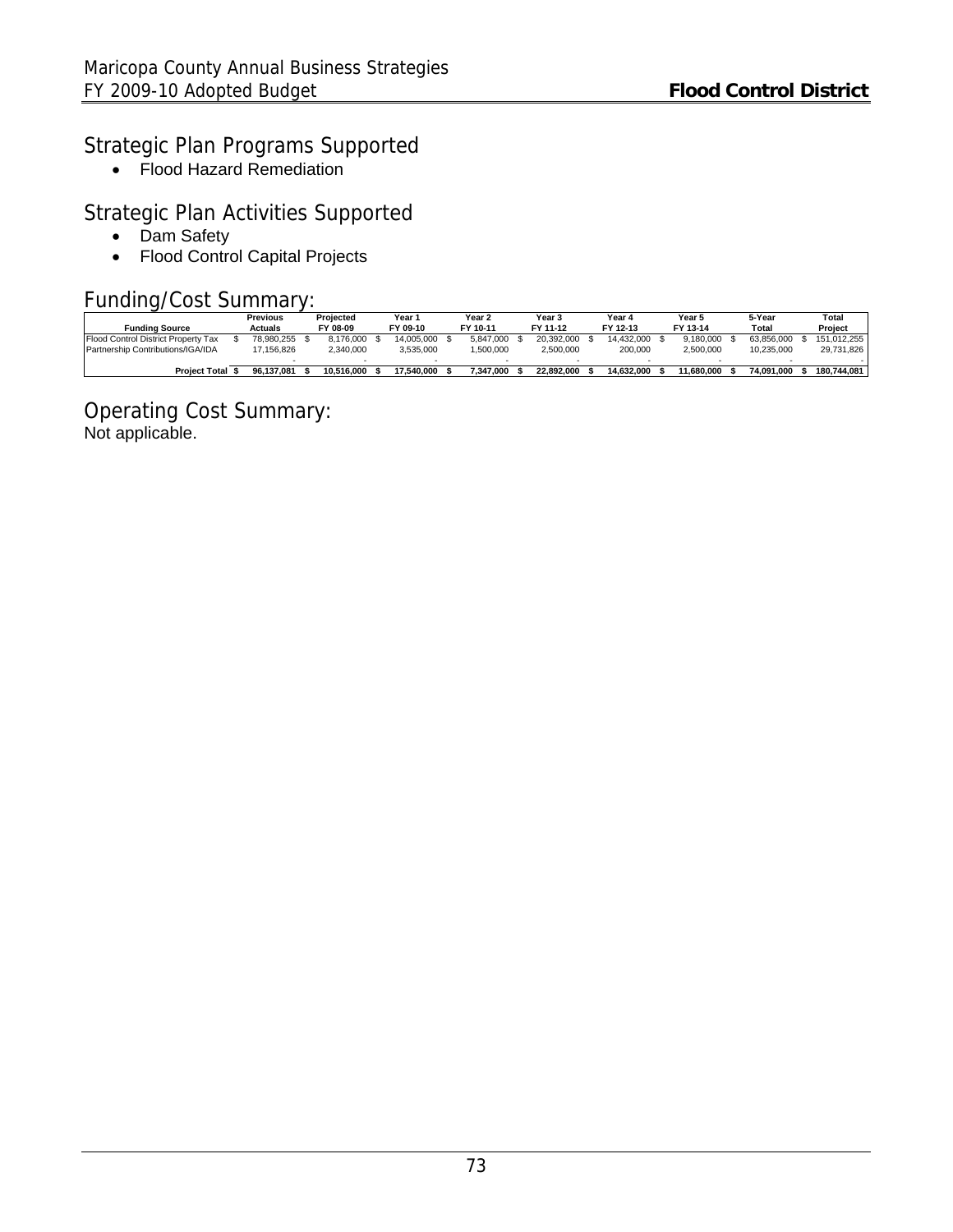| <b>Project Name:</b>           | Queen Creek/Sonoqui Wash ADMP               |
|--------------------------------|---------------------------------------------|
| <b>Project Location:</b>       | 480.04.32 - T2S/R6E, T2S/R7E                |
|                                | 480.04.34 - T2S/R7E                         |
| County District(s):            |                                             |
| <b>Managing Department:</b>    | 480.04.32 - Flood Control District          |
|                                | 480.04.34 - Flood Control District          |
| Project Partner(s):            | 480.04.32 - Town of Queen Creek (Projected) |
|                                | 480.04.34 - None                            |
| <b>O&amp;M Responsibility:</b> | 480.04.32 - Town of Queen Creek             |
|                                | 480.04.34 - Flood Control District          |
| <b>Completion Date:</b>        | 480.04.32 - FY 2014                         |
|                                | 480.04.34 - Outside Five-Year CIP           |

# 480.04.32 - Sonoqui Wash Channelization (Chandler Heights to Crismon)

The Queen Creek / Sonoqui Wash Hydraulic Master Plan recommended channelization of Sonoqui Wash. The first phase of Sonoqui Wash Channelization, completed in Fiscal Year 2009, included a basin at approximately Chandler Heights Road and Sossaman Road, channelization northwest to Ocotillo Road and approximately Power Road, and channelization west along the Ocotillo Road alignment to an outfall at Queen Creek Wash at Higley Road.

The second phase of Sonoqui Wash Channelization includes the segment of the existing wash southeast from Chandler Heights Road to Riggs Road, and along Riggs Road to Crismon Road. The proposed channel will be designed to collect and convey the 100-year flow to prevent flooding to property adjacent to the wash.

The existing floodplain from Chandler Heights Road to Riggs Road will be contained within the proposed 200-foot-wide channel. The Riggs Road to Crismon Road portion of Sonoqui Wash collects overland flow from the south and conveys it into the main branch of Sonoqui Wash.

This is a joint project between the District and the Town of Queen Creek. The District is acting as lead agency for design, which is in progress. Lead agency responsibilities for rights-of-way acquisition and construction may be split geographically and will be determined by a future IGA.

# 480.04.34 - Sonoqui Wash Channelization (Main Branch)

The Queen Creek / Sonoqui Wash Hydraulic Master Plan recommended channelization of Sonoqui Wash. The first phase of channelization has been completed. The third phase of Sonoqui Wash Channelization will outfall to the second phase, which is being implemented by the District in partnership with the Town of Queen Creek.

The third phase includes channelization of the main branch of Sonoqui Wash, from Empire Road at Ellsworth Road, northeast to Riggs Road at approximately Hawes Road. This section is located in unincorporated Maricopa County, and the District anticipates funding the project unilaterally. The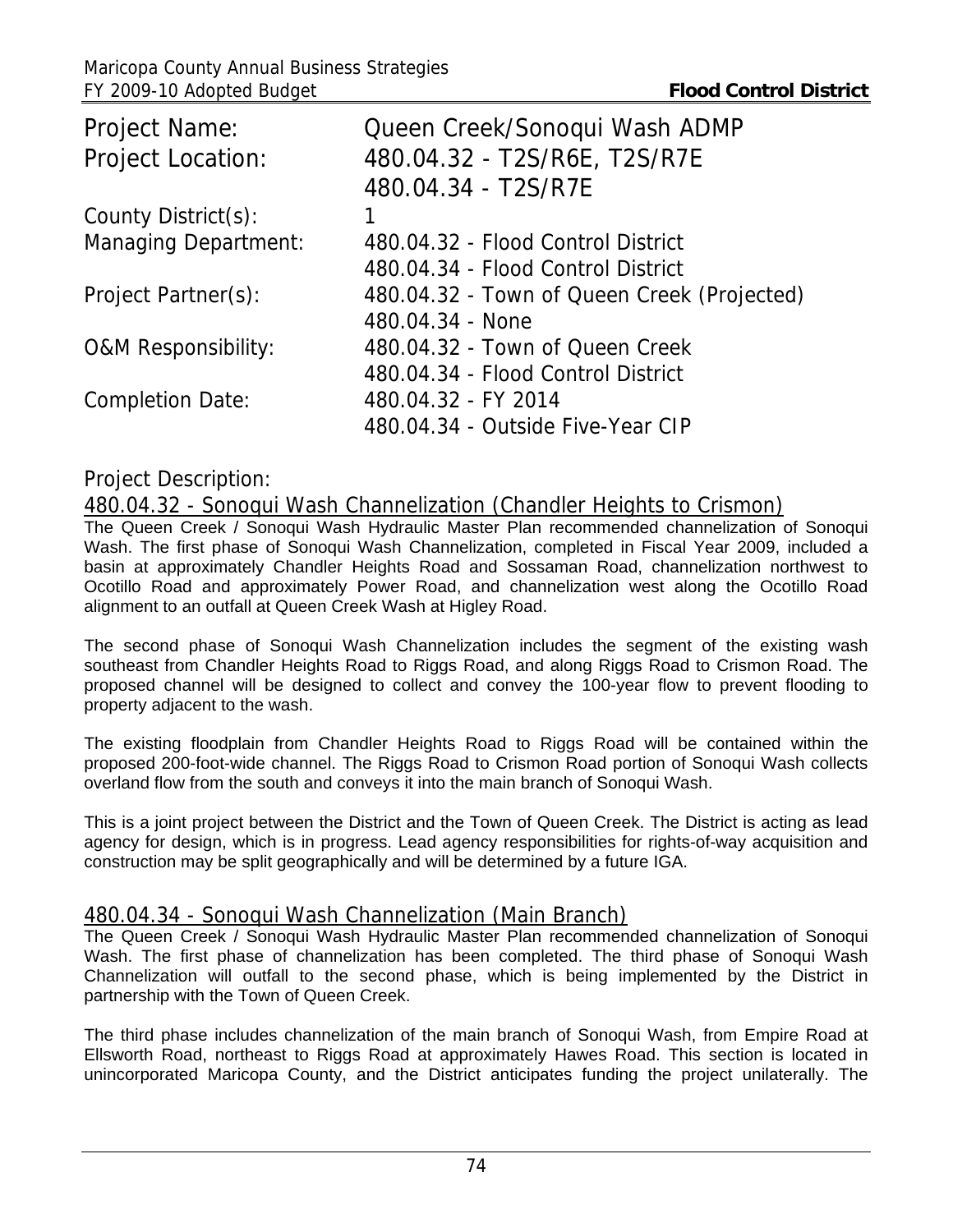proposed channel will be designed to collect and convey the 100-year flow, remove 345 acres and 217 homes from the floodplain and provide protection to roads and other infrastructure.

Design is scheduled to begin in Fiscal Year 2012; however, project schedule will be dependent upon the progress of the second phase of channelization.

#### Purpose Statement:

The purpose of the Flood Hazard Remediation Program is to provide structural and non-structural flood hazard protection services to the public so they can live with minimal risk of loss of life or property damage due to flooding.

#### Strategic Goals Addressed:

By 2013, Maricopa County Public Works will provide to the residents and visitors of Maricopa County required public works infrastructure by delivering 90% of Public Works Capital projects identified in the 5-year Capital Improvement Program.

#### Strategic Plan Programs Supported:

• Flood Hazard Remediation

# Strategic Plan Activities Supported:

- Flood Control Capital Projects
- Flood Infrastructure Multi-Purpose Enhancement

#### Funding/Cost Summary:

|                                     | Previous   | Projected | Year⊹     | Year 2   | Year 3   | Year 4    | Year 5    | 5-Year     | Total      |
|-------------------------------------|------------|-----------|-----------|----------|----------|-----------|-----------|------------|------------|
| <b>Funding Source</b>               | Actuals    | FY 08-09  | FY 09-10  | FY 10-11 | FY 11-12 | FY 12-13  | FY 13-14  | Total      | Project    |
| Flood Control District Property Tax | 13.053.495 | 658,000   | 4.023.000 | 45.000   | 160.000  | 8.360.000 | 4.240.000 | 16.828.000 | 30.539.495 |
| Partnership Contributions/IGA/IDA   | 6.272.991  | 328,000   | 300,000   |          |          |           |           | 300,000    | 6,900,991  |
|                                     |            |           |           |          |          |           |           |            |            |
| <b>Project Total</b>                | 19.326.486 | 986.000   | 4.323.000 | 45.000   | 160.000  | 8.360.000 | 4.240.000 | 17.128.000 | 37.440.486 |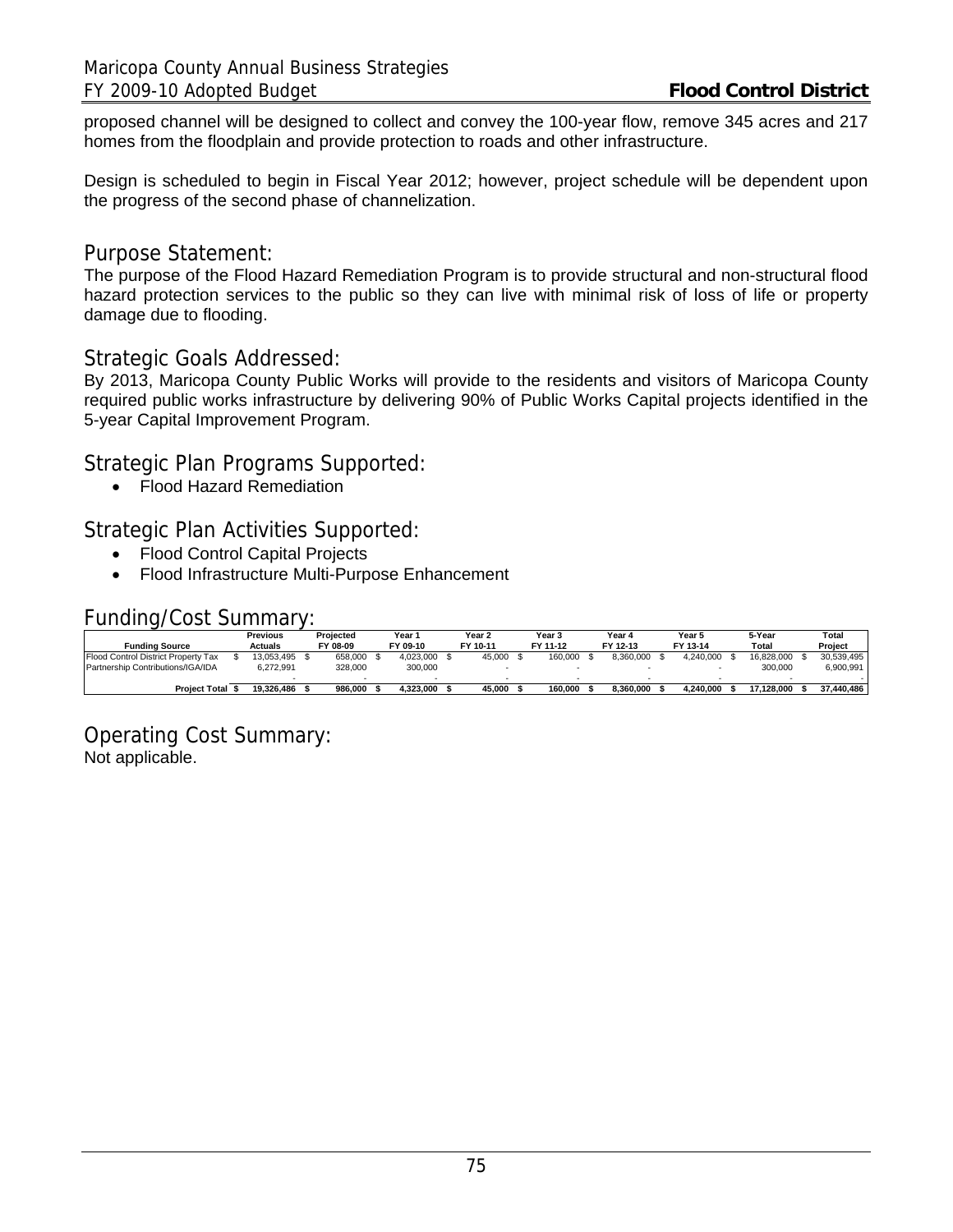| <b>Project Name:</b>           | Higley Area Drainage Master Plan |
|--------------------------------|----------------------------------|
| <b>Project Location:</b>       | 491.04.31 - T2S/R5E              |
| County District(s):            |                                  |
| <b>Managing Department:</b>    | 491.04.31 - City of Chandler     |
| Project Partner(s):            | 491.04.31 - City of Chandler     |
| <b>O&amp;M Responsibility:</b> | 491.04.31 - City of Chandler     |
| <b>Completion Date:</b>        | 491.04.31 - FY 2010              |

# 491.04.31 - Queen Creek Road Basin

The Queen Creek Road Basin was identified as one element of the recommended plan of the Higley ADMP. The off-line basin alleviates flooding problems along the eastern boundary of the Consolidated Canal as well as flooding to the west caused by possible overtopping of the canal from runoff generated within the study area. The completed basin will retain approximately 158 acre-feet of storage volume for up to a 100-year frequency storm event.

The City of Chandler is the lead agency for project design and construction, and will own, operate and maintain the completed basin. The City plans to develop the basin site into a regional park.

The District is participating in a cost-share IGA, with a contribution not to exceed \$2.2 million. Construction is scheduled to be substantially completed prior to Fiscal Year 2010.

#### Purpose Statement:

The purpose of the Flood Hazard Remediation Program is to provide structural and non-structural flood hazard protection services to the public so they can live with minimal risk of loss of life or property damage due to flooding.

## Strategic Goals Addressed:

By 2013, Maricopa County Public Works will provide to the residents and visitors of Maricopa County required public works infrastructure by delivering 90% of Public Works Capital projects identified in the 5-year Capital Improvement Program.

# Strategic Plan Programs Supported:

• Flood Hazard Remediation

# Strategic Plan Activities Supported:

• Flood Control Capital Projects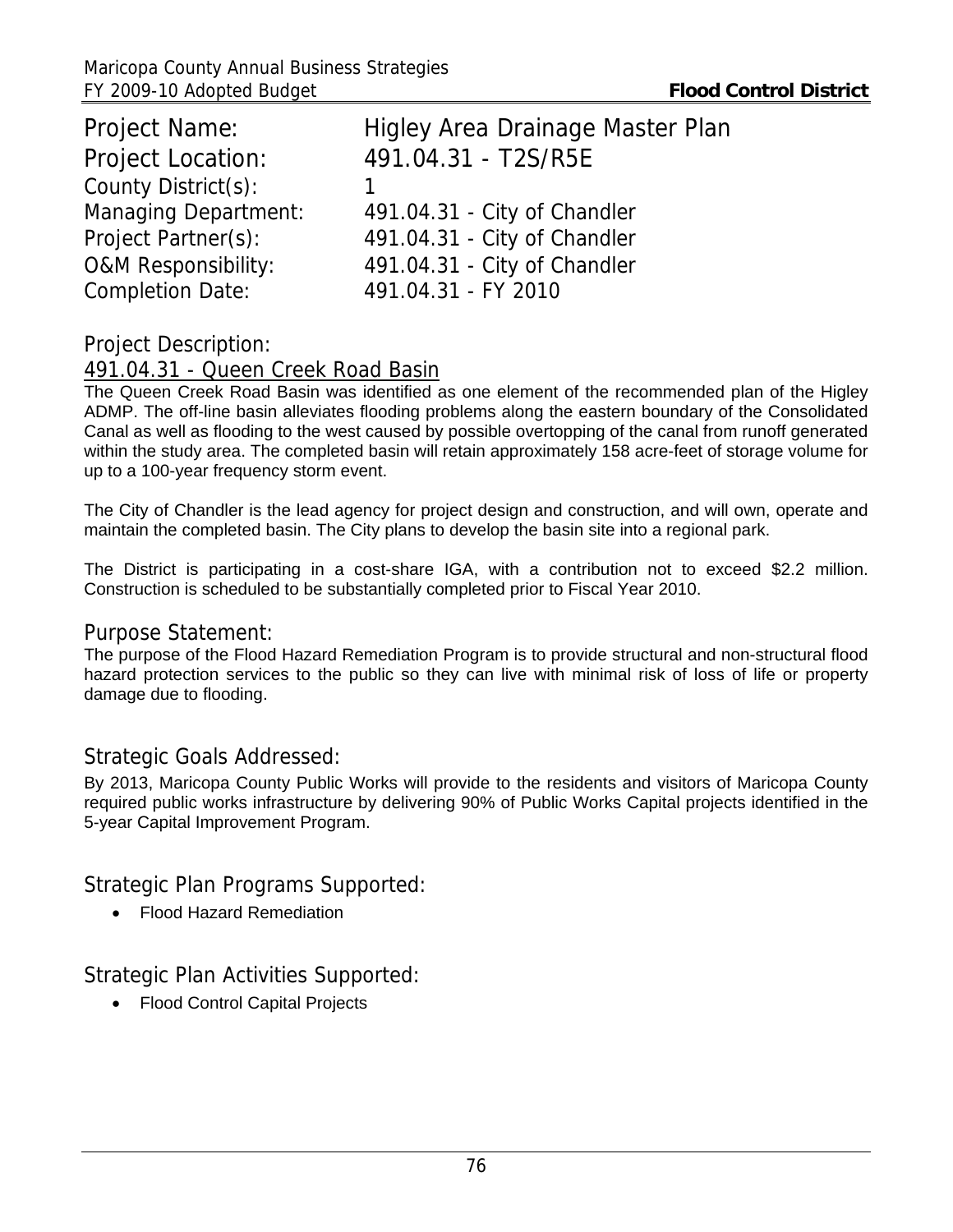# Funding/Cost Summary:

|                                     | Previous       | Proiected | Year <b>\</b> | Year 2   |  | Year 3   | Year 4   | Year 5   |  | 5-Year | Total     |
|-------------------------------------|----------------|-----------|---------------|----------|--|----------|----------|----------|--|--------|-----------|
| <b>Funding Source</b>               | <b>Actuals</b> | FY 08-09  | FY 09-10      | FY 10-11 |  | FY 11-12 | FY 12-13 | FY 13-14 |  | Total  | Project   |
| Flood Control District Property Tax | 4.919.707      | .977.000  | 10.000        |          |  |          |          |          |  | 10.000 | 6,906,707 |
| Partnership Contributions/IGA/IDA   | 158.129        |           |               |          |  |          |          |          |  |        | 158,129   |
|                                     |                |           |               |          |  |          |          |          |  |        |           |
| <b>Project Total</b>                | 5.077.836      | .977.000  | 10.000        |          |  |          |          |          |  | 10.000 | 7.064.836 |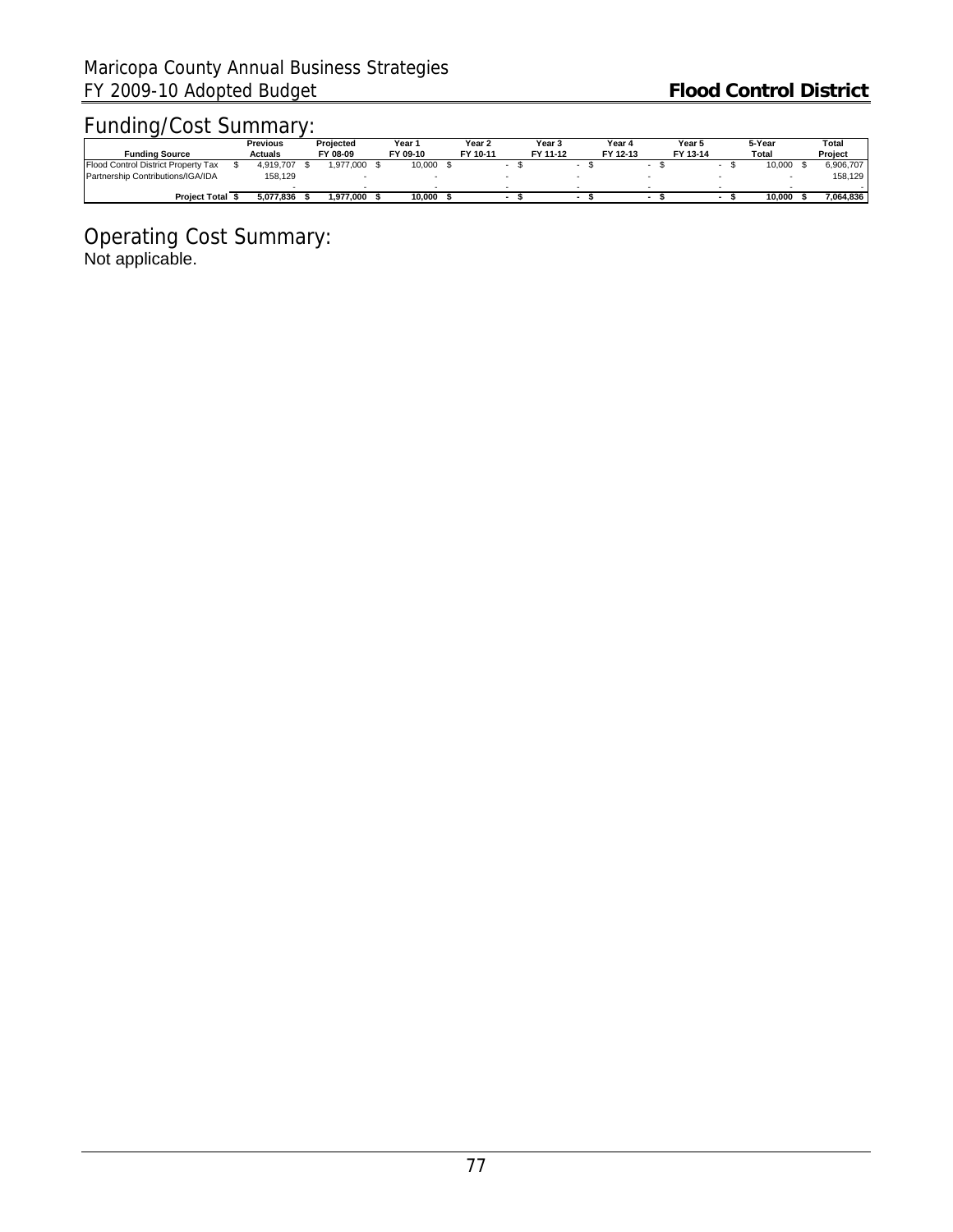| <b>Project Name:</b>           | Durango ADMP                                         |
|--------------------------------|------------------------------------------------------|
| <b>Project Location:</b>       | 565.04.31 - T1N/R1E, T1N/R2E                         |
|                                | 565.04.32 - T1N/R1W, T1N/R1E                         |
|                                | 565.04.33 - T1N/R1E                                  |
| County District(s):            | 5                                                    |
| <b>Managing Department:</b>    | 565.04.31 - Flood Control District, City of Phoenix  |
|                                | 565.04.32 - Flood Control District, City of Avondale |
|                                | 565.04.33 - Flood Control District, City of Phoenix  |
| Project Partner(s):            | 565.04.31 - City of Phoenix                          |
|                                | 565.04.32 - City of Avondale (Projected)             |
|                                | 565.04.33 - City of Phoenix                          |
| <b>O&amp;M Responsibility:</b> | 565.04.31 - City of Phoenix                          |
|                                | 565.04.32 - City of Avondale                         |
|                                | 565.04.33 - City of Phoenix                          |
| <b>Completion Date:</b>        | 565.04.31 - FY 2011                                  |
|                                | 565.04.32 - Outside Five-Year CIP                    |
|                                | 565.04.33 - Outside Five-Year CIP                    |

565.04.31 - 75th Avenue Storm Drain and Durango Regional Conveyance Channel

The 75th Avenue Storm Drain and Durango Regional Conveyance Channel (DRCC) was recommended by the Durango ADMP and was requested by the City of Phoenix. The project will provide an interim regional outfall channel and is the first phase of the DRCC project. Project improvements will reduce flooding hazards north of the Union Pacific Railroad and remove approximately 71 structures from an identified floodplain.

The City is the lead agency for design of both the storm drain and the DRCC, and is the lead agency for storm drain construction which began in Fiscal Year 2006. The District is the lead agency for construction of the first phase of the DRCC, which is in progress and is anticipated to be completed in Fiscal Year 2010.

565.04.32 - Durango Regional Conveyance Channel (107<sup>th</sup> Ave. to Agua Fria River)

The District completed the Durango Area Drainage Master Plan to develop and evaluate solutions to mitigate flooding hazards in the Durango drainage area. The study recommended a regional channel and basin in the vicinity of the Salt River Project Buckeye Feeder Canal to intercept storm water flows and provide an outfall to the Agua Fria River. The project would reduce flooding hazards and provide a 100-year outfall in the Durango drainage area.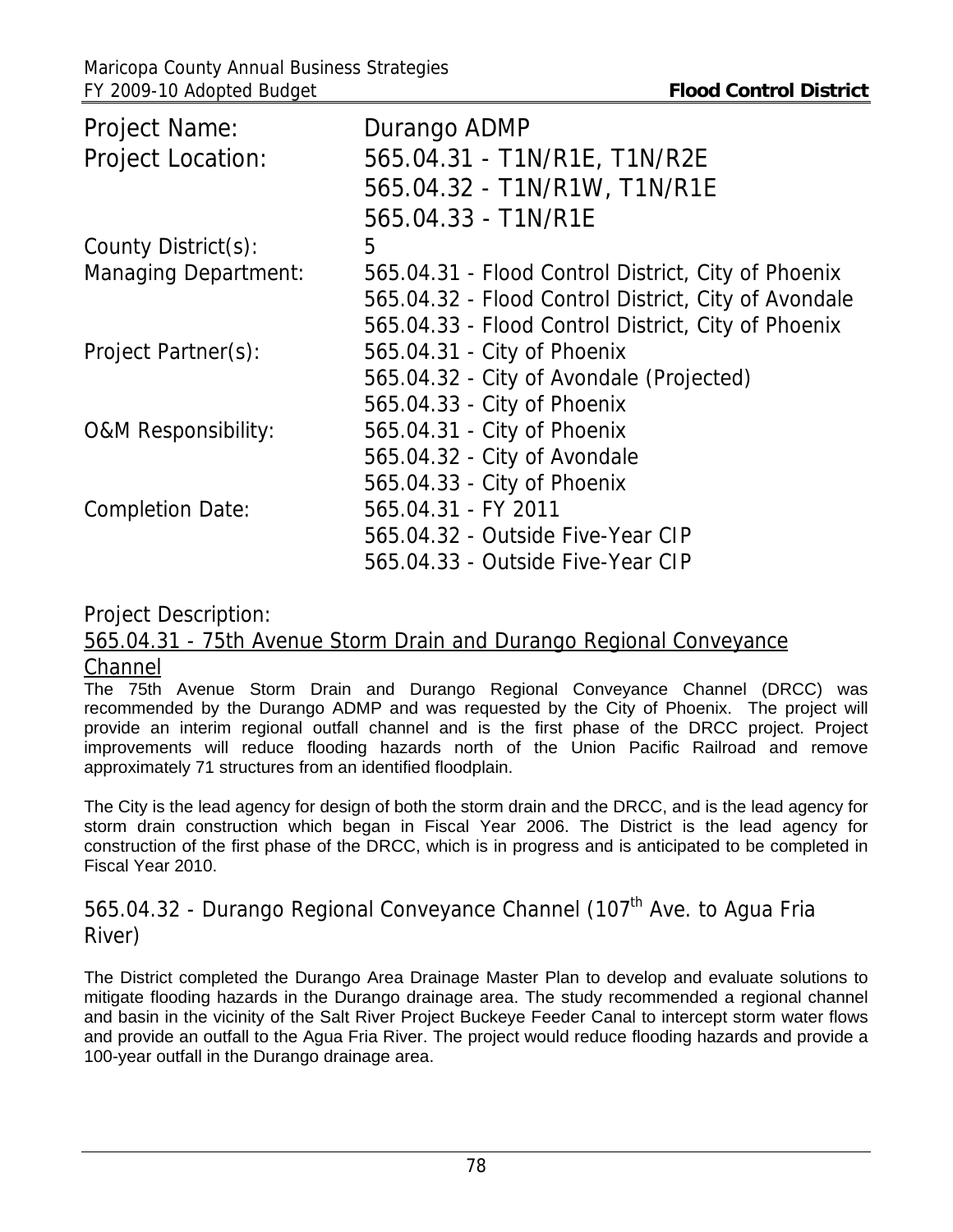This project constructs the portion of the recommended plan located between 107th Avenue and the Agua Fria River, and between Lower Buckeye Road and Southern Avenue. The City of Avondale submitted the project for consideration under the Fiscal Year 2003 Prioritization Procedure, and the District anticipates participating in a cost-share agreement with the City.

Project implementation is awaiting an IGA between the District and the City of Avondale.

# 565.04.33 - Durango Regional Conveyance Channel (75<sup>th</sup> Ave. to 107<sup>th</sup> Ave.)

The District completed the Durango Area Drainage Master Plan to develop and evaluate solutions to mitigate flooding hazards in the Durango drainage area. The study recommended a regional channel and basin in the vicinity of the Salt River Project Buckeye Feeder Canal to intercept storm water flows and provide an outfall to the Agua Fria River. The project would reduce flooding hazards and provide a 100-year outfall in the Durango drainage area.

This project constructs the portion of the recommended plan located between 75th Avenue and 107th Avenue, one-half mile north of the Broadway Road alignment. The channel was partially constructed as a series of linear retention basins by developers through efforts coordinated by the City of Phoenix. Construction of a basin (or basins) along the channel alignment is required prior to the construction of box culverts that will connect the linear basins and allow for an outfall to the phase to be constructed west of 107<sup>th</sup> Avenue.

The District intends anticipates entering an IGA with the City of Phoenix for advance rights-of-way acquisition, and acquiring a project basin site prior to Fiscal Year 2010. Further project implementation will continue once the District has entered additional IGAs with the City.

#### Purpose Statement:

The purpose of the Flood Hazard Remediation Program is to provide structural and non-structural flood hazard protection services to the public so they can live with minimal risk of loss of life or property damage due to flooding.

#### Strategic Goals Addressed:

By 2013, Maricopa County Public Works will provide to the residents and visitors of Maricopa County required public works infrastructure by delivering 90% of Public Works Capital projects identified in the 5-year Capital Improvement Program.

## Strategic Plan Programs Supported:

• Flood Hazard Remediation

# Strategic Plan Activities Supported:

• Flood Control Capital Projects

# Funding/Cost Summary:

|                                     | Previous   | Projected | Year⊹     | Year 2    | Year 3   | Year 4    | Year 5    | 5-Year     | Total      |
|-------------------------------------|------------|-----------|-----------|-----------|----------|-----------|-----------|------------|------------|
| <b>Funding Source</b>               | Actuals    | FY 08-09  | FY 09-10  | FY 10-11  | FY 11-12 | FY 12-13  | FY 13-14  | Total      | Project    |
| Flood Control District Property Tax | 12.055.661 | 6.625.000 | .720.000  | 2.580.000 | 480.000  | 3.260.000 | 5.860.000 | 13.900.000 | 32.580.661 |
| Partnership Contributions/IGA/IDA   | 2,553,627  | .642.000  | 804.000   | 250,000   |          |           |           | 1.054.000  | 5,249,627  |
|                                     |            |           |           |           |          |           |           |            |            |
| <b>Project Total</b>                | 14.609.288 | 3.267.000 | 2.524.000 | 2.830.000 | 480.000  | 3.260.000 | 5.860.000 | 14.954.000 | 37.830.288 |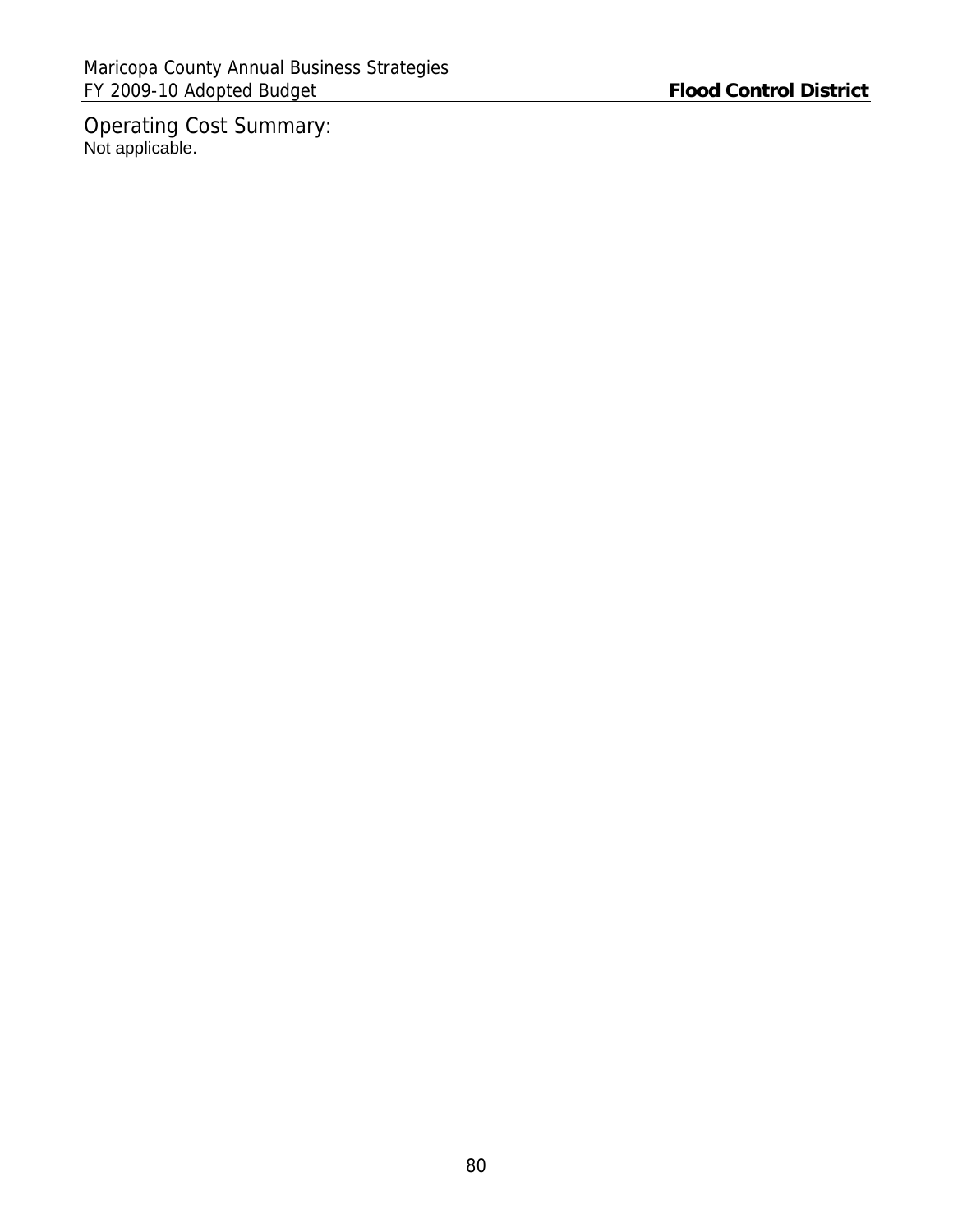| <b>Project Name:</b>           | <b>Scatter Wash</b> |
|--------------------------------|---------------------|
| <b>Project Location:</b>       | 590.03.31 - T4N/R2E |
| Supervisor District(s):        | 3, 4                |
| <b>Managing Department:</b>    | 590.03.31 - ADOT    |
| Project Partner(s):            | 590.03.31 - ADOT    |
| <b>O&amp;M Responsibility:</b> | 590.03.31 - ADOT    |
| <b>Completion Date:</b>        | 590.03.31 - FY 2010 |

#### 590.03.31 - Scatter Wash Basin Improvements

The Scatter Wash Basin Improvement project originated from an Arizona Department of Transportation (ADOT) proposal and consists of improvements to Scatter Wash at the Interstate-17 crossings, culvert improvements, and construction of an off-line basin. The completed improvements will provide a 100 year level of protection.

The District entered into an IGA with ADOT and the City of Phoenix to fund 28 percent of the total project costs, not to exceed \$1,008,000.

ADOT is the lead agency for design, right-of-way acquisition and construction, and the City and ADOT will share operation and maintenance responsibilities.

Project design and right-of-way acquisition are complete, and construction is underway. The District has completed its cost-share commitment to the project.

#### Purpose Statement

The purpose of the Flood Hazard Remediation Program is to provide structural and non-structural flood hazard protection services to the public so they can live with minimal risk of loss of life or property damage due to flooding.

#### Strategic Goals Addressed

By 2013, Maricopa County Public Works will provide to the residents and visitors of Maricopa County required public works infrastructure by delivering 90% of Public Works Capital projects identified in the 5-year Capital Improvement Program.

#### Strategic Plan Programs Supported

• Flood Hazard Remediation

## Strategic Plan Activities Supported

• Flood Control Capital Projects

## Funding/Cost Summary:

| <b>Funding Source</b>               | Previous<br>Actuals | Projected<br>FY 08-09 | Year 1<br>FY 09-10 | Year 2<br>FY 10-11 | Year 3<br>FY 11-12 |  | Year 4<br>FY 12-13 | Year 5<br>FY 13-14 |  | 5-Year<br>Total | Total<br>Project |
|-------------------------------------|---------------------|-----------------------|--------------------|--------------------|--------------------|--|--------------------|--------------------|--|-----------------|------------------|
| Flood Control District Property Tax | 2,526,886           | 5.000                 | 5,000              |                    |                    |  |                    |                    |  | 5,000           | 2,536,886        |
|                                     |                     |                       |                    |                    |                    |  |                    |                    |  |                 |                  |
|                                     |                     |                       |                    |                    |                    |  |                    |                    |  |                 |                  |
| <b>Project Total</b>                | 2.526.886           | 5.000                 | 5.000              |                    |                    |  |                    |                    |  | 5.000           | 2,536,886        |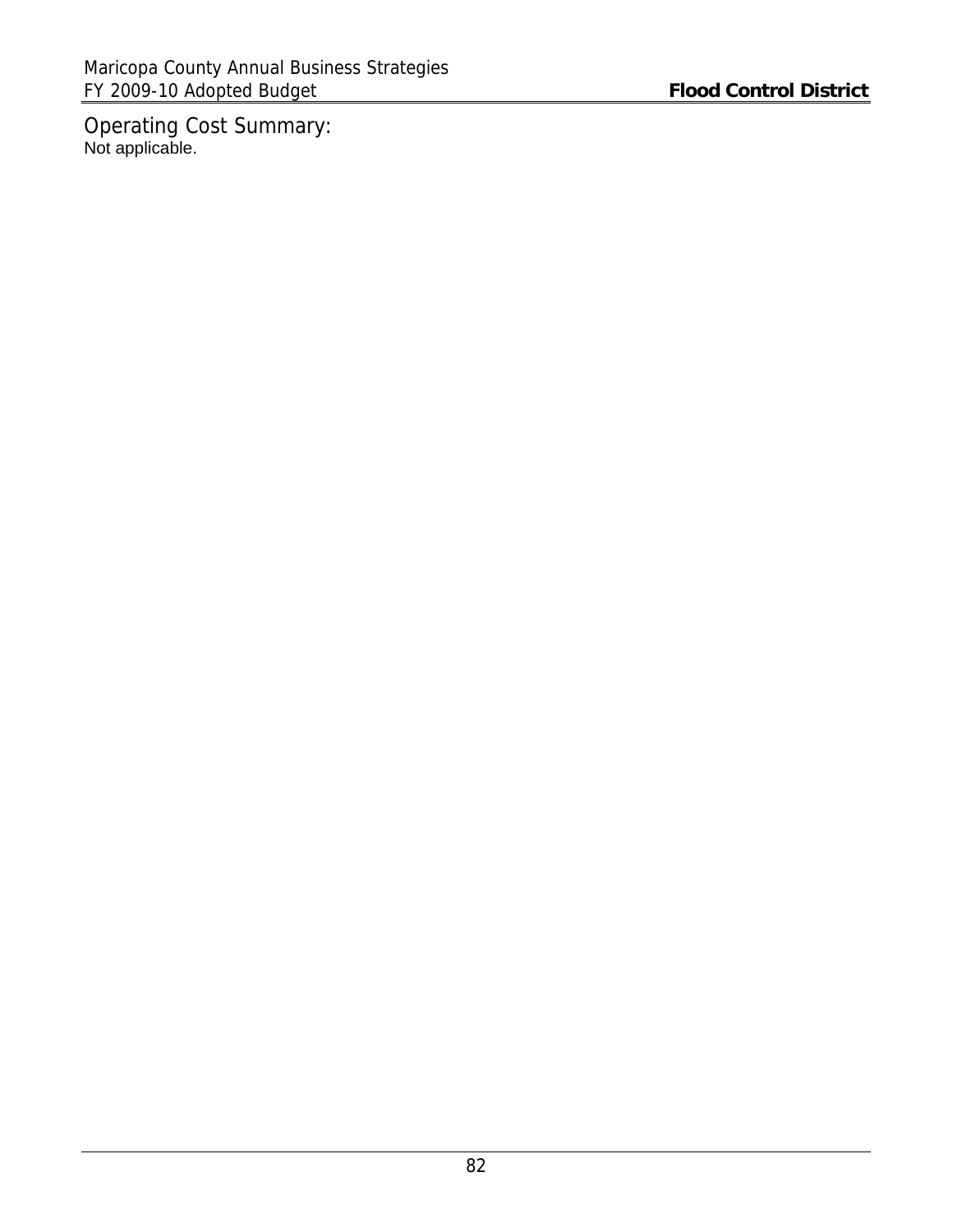| <b>Project Name:</b>           | Maryvale ADMP                                 |
|--------------------------------|-----------------------------------------------|
| <b>Project Location:</b>       | 620.03.32 - T2N/R1E, T2N/R2E                  |
|                                | 620.03.33 - T2N/R1E, T2N/R2E                  |
|                                | 620.03.34 - T2N/R1E, T2N/R2E                  |
| County District(s):            | 4,5                                           |
| <b>Managing Department:</b>    | 620.03.32 - Flood Control District            |
|                                | 620.03.33 - Flood Control District            |
|                                | $620.03.34 - City of Glendale$                |
| Project Partner(s):            | 620.03.32 - City of Phoenix, City of Glendale |
|                                | 620.03.33 - City of Phoenix, City of Glendale |
|                                | 620.03.34 - City of Glendale                  |
| <b>O&amp;M Responsibility:</b> | 620.03.32 - City of Phoenix, City of Glendale |
|                                | 620.03.33 - City of Phoenix, City of Glendale |
|                                | 620.03.34 - City of Glendale                  |
| <b>Completion Date:</b>        | 620.03.32 - FY 2010                           |
|                                | 620.03.33 - FY 2013                           |
|                                | 620.03.34 - FY 2013                           |

# 620.03.32 - Bethany Home Outfall Channel

The Bethany Home Outfall Channel project includes a linear basin and channel along the Grand Canal extending westerly from 63rd Avenue to the New River. The project will have a 100-year capacity removing approximately 745 structures from the floodplain. The channel alignment (Phase I and II) is in Phoenix, Glendale, and unincorporated Maricopa County. Portions of the channel are being used as a trail corridor and linear park. Phase I of the project, extending west from the Agua Fria Freeway (Loop 101) to the New River along the Bethany Home Road alignment, has been completed by ADOT with District participation. ADOT increased the size of their channel to accommodate additional flows from the east.

Phase II of the project includes a channel from the Agua Fria Freeway alignment to  $63<sup>rd</sup>$  Avenue. The ADMP also recommends 10-year capacity storm drains, located within Bethany Home Road and Camelback Road, extending from 59th Avenue to the Outfall Channel. Preliminary estimates indicate that the cost to construct this 100-year channel and 10-year storm drains is approximately \$67 million. The cost share for the project is approximately fifty percent District, and 25 percent each for the cities of Glendale and Phoenix.

Construction of portions of the project from Loop 101 to 67th Avenue is completed. Completion of construction of the final phase of the primary outfall channel is anticipated in Fiscal Year 2010.

# 620.03.33 – Camelback Rd. Storm Drain (59<sup>th</sup> Ave. to 75<sup>th</sup> Ave.)

The Bethany Home Outfall Channel project includes a linear basin and channel along the Grand Canal extending westerly from 63rd Avenue to the New River. The project will have a 100-year capacity removing approximately 745 structures from the floodplain. The channel alignment (Phase I and II) is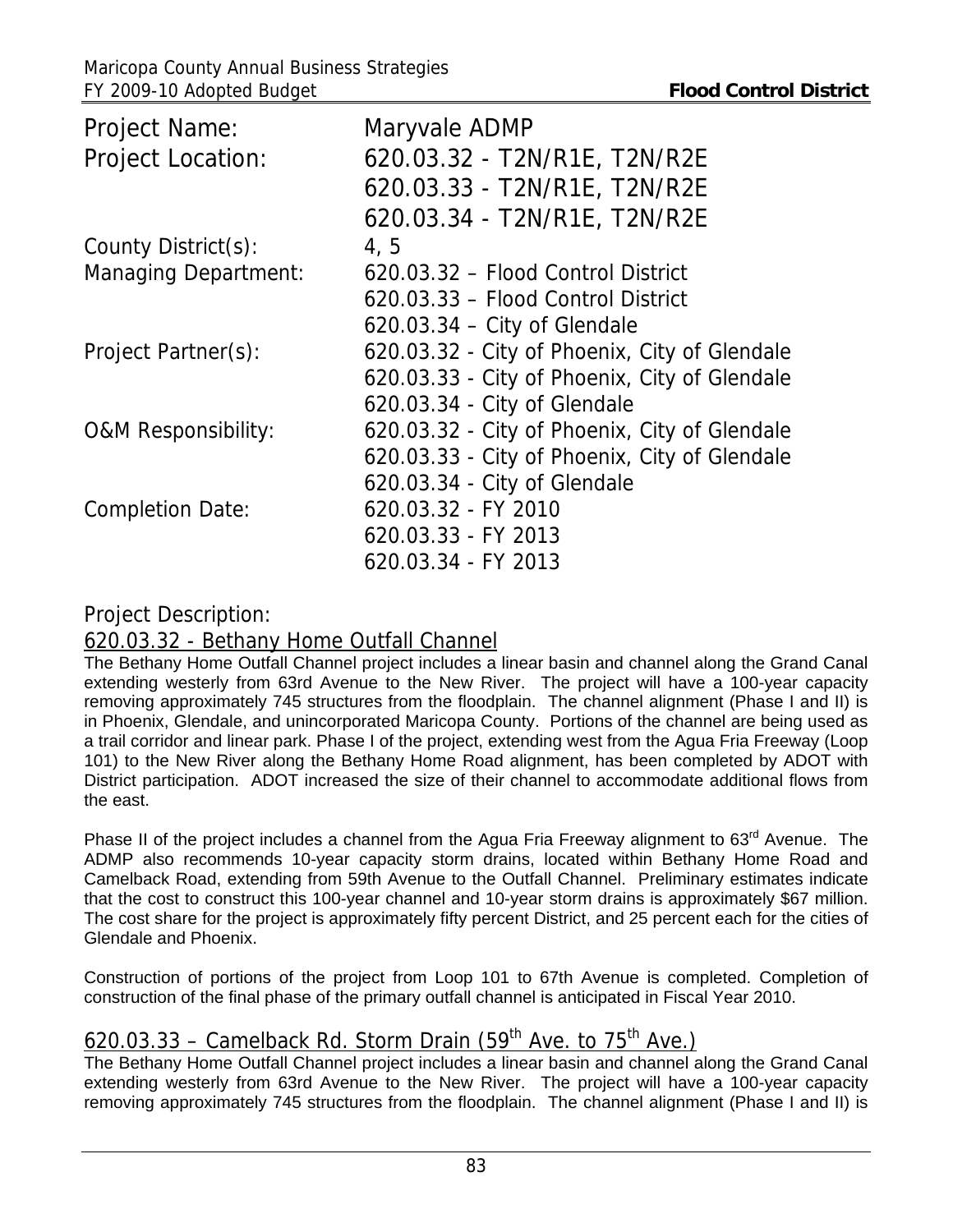in Phoenix, Glendale, and unincorporated Maricopa County. Portions of the channel are being used as a trail corridor and linear park. Phase I of the project, extending west from the Agua Fria Freeway (Loop 101) to the New River along the Bethany Home Road alignment, has been completed by ADOT with District participation. ADOT increased the size of their channel to accommodate additional flows from the east.

Phase II of the project includes a channel from the Agua Fria Freeway alignment to  $63<sup>rd</sup>$  Avenue as well as 10-year capacity storm drains, located within Bethany Home Road and Camelback Road, extending from 59th Avenue to the Outfall Channel. Preliminary estimates indicate that the cost to construct this 100-year channel and 10-year storm drains is approximately \$67 million. The cost share for the project is approximately fifty percent District, and 25 percent each for the cities of Glendale and Phoenix.

Construction of portions of the project from Loop 101 to 67th Avenue is completed. Completion of construction of the final phase of the primary outfall channel is anticipated in fiscal year 2010. Design of the storm drain in Camelback Rd., which outfalls to the channel, is in progress. Storm drain construction timing will be dependent upon the availability of project partner funding.

# 620.03.34 – Bethany Home Rd. Storm Drain (79<sup>th</sup> Ave. to 59<sup>th</sup> Ave.)

The Bethany Home Outfall Channel project includes a linear basin and channel along the Grand Canal extending westerly from 63rd Avenue to the New River. The project will have a 100-year capacity removing approximately 745 structures from the floodplain. The channel alignment (Phase I and II) is in Phoenix, Glendale, and unincorporated Maricopa County. Portions of the channel are being used as a trail corridor and linear park. Phase I of the project, extending west from the Agua Fria Freeway (Loop 101) to the New River along the Bethany Home Road alignment, has been completed by ADOT with District participation. ADOT increased the size of their channel to accommodate additional flows from the east.

Phase II of the project includes a channel from the Agua Fria Freeway alignment to 63<sup>rd</sup> Avenue, as well as 10-year capacity storm drains, located within Bethany Home Road and Camelback Road, extending from 59th Avenue to the Outfall Channel. Preliminary estimates indicate that the cost to construct this 100-year channel and 10-year storm drains is approximately \$67 million. The cost share for the project is approximately fifty percent District, and 25 percent each for the cities of Glendale and Phoenix.

Construction of portions of the project from Loop 101 to 67th Avenue is completed. Completion of construction of the final phase of the primary outfall channel is anticipated in fiscal year 2010. Design and construction of the storm drain in Bethany Home Rd., which outfalls to the channel will be accomplished by the City of Glendale and is anticipated to be phased.

# Purpose Statement:

The purpose of the Flood Hazard Remediation Program is to provide structural and non-structural flood hazard protection services to the public so they can live with minimal risk of loss of life or property damage due to flooding.

## Strategic Goals Addressed:

By 2013, Maricopa County Public Works will provide to the residents and visitors of Maricopa County required public works infrastructure by delivering 90% of Public Works Capital projects identified in the 5-year Capital Improvement Program.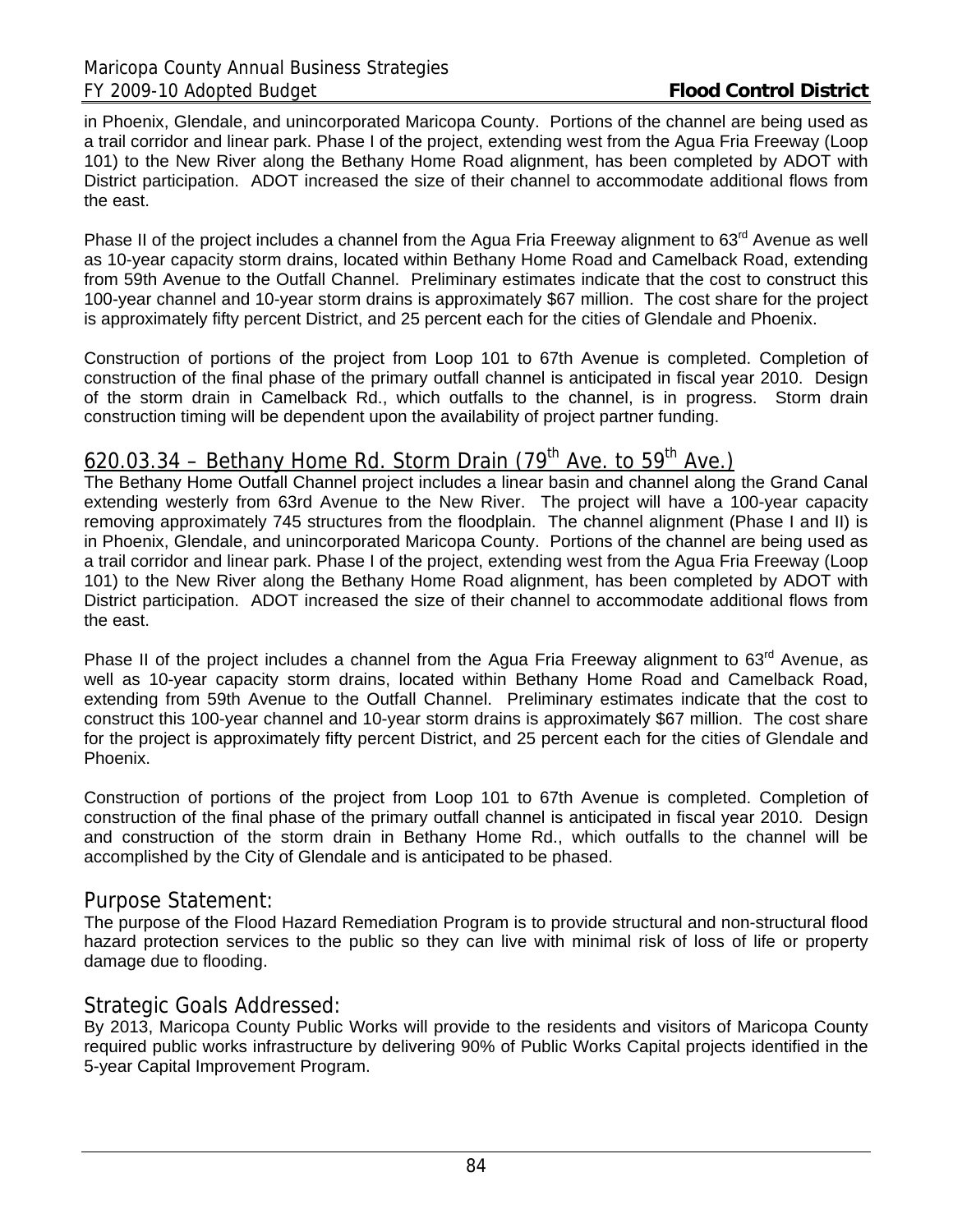Strategic Plan Programs Supported:

• Flood Hazard Remediation

# Strategic Plan Activities Supported:

• Flood Control Capital Projects

Funding/Cost Summary:

| <b>Funding Source</b>               | Previous<br>Actuals | Projected<br>FY 08-09 | Year 1<br>FY 09-10 | Year 2<br>FY 10-11 | Year 3<br>FY 11-12 | Year 4<br>FY 12-13 | Year 5<br>FY 13-14 |  | 5-Year<br>Total | Total<br>Project |
|-------------------------------------|---------------------|-----------------------|--------------------|--------------------|--------------------|--------------------|--------------------|--|-----------------|------------------|
|                                     |                     |                       |                    |                    |                    |                    |                    |  |                 |                  |
| Flood Control District Property Tax | 40.718.814          | 389,000               | 112,000            | .880.000           | 110.000            | 80,000             |                    |  | 9.182.000       | 50.289.814       |
| Partnership Contributions/IGA/IDA   | 34.231.460          | .416.000              | 2.406.000          |                    | 3.890.000          |                    |                    |  | 6.296.000       | 41.943.460       |
|                                     |                     |                       |                    |                    |                    |                    |                    |  |                 |                  |
| <b>Project Total</b>                | 74.950.274          | .805.000              | 2.518.000          | ،880.000           | 11.000.000         | 80.000             |                    |  | 15.478.000      | 92.233.274       |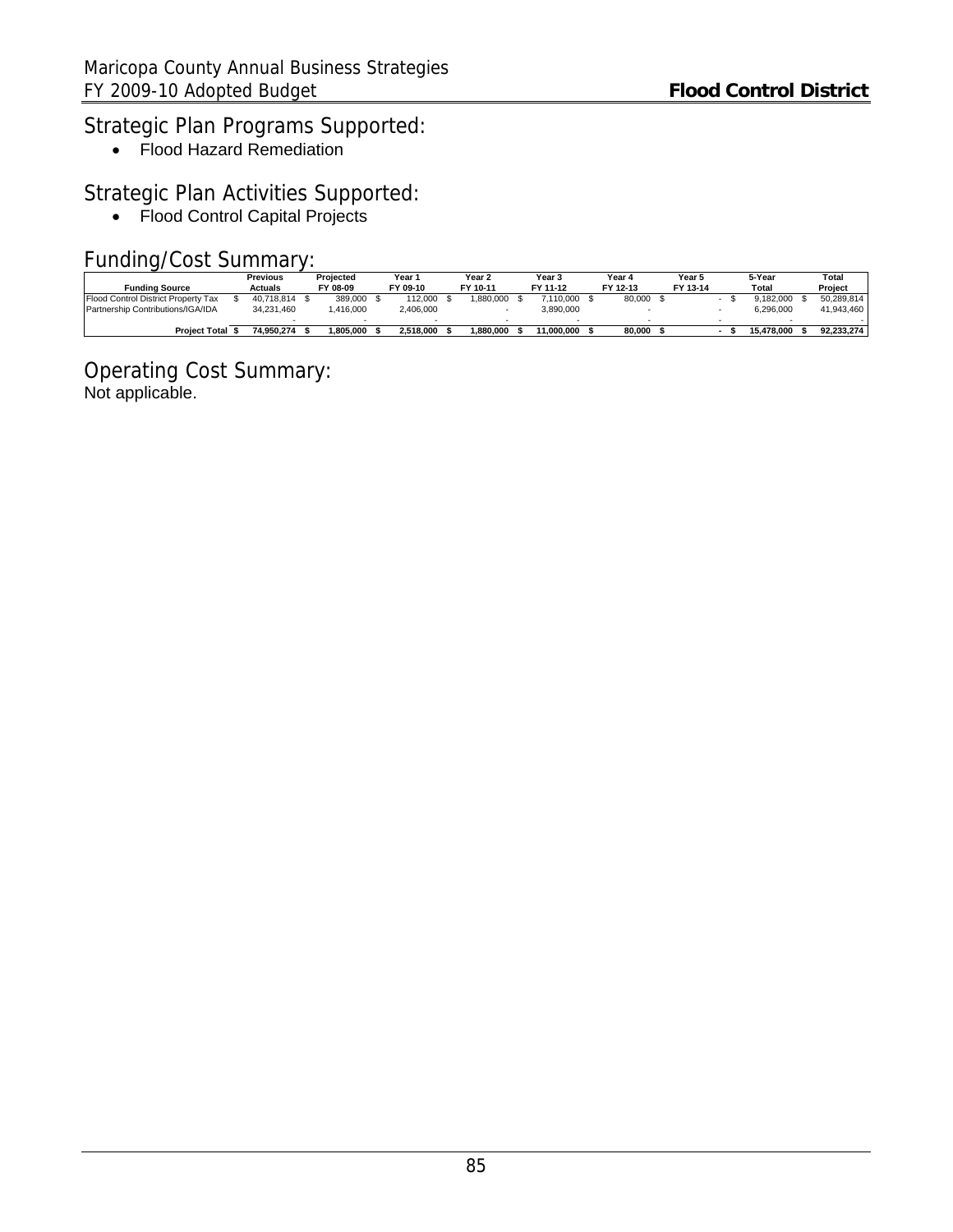| <b>Project Name:</b>           | Metro ADMP                        |
|--------------------------------|-----------------------------------|
| <b>Project Location:</b>       | 625.01.30 - T1N/R3E               |
| County District(s):            |                                   |
| <b>Managing Department:</b>    | 625.01.30 - City of Phoenix       |
| Project Partner(s):            | 625.01.30 - City of Phoenix       |
| <b>O&amp;M Responsibility:</b> | 625.01.30 - City of Phoenix       |
| <b>Completion Date:</b>        | 625.01.30 - Outside Five-Year CIP |

## 625.01.30 – Downtown Phoenix Drainage System (Phase I)

The Fiscal Year 2008 Prioritization Procedure recommended this project as a component of the Downtown Phoenix Drainage Improvements Project that was concurrently being studied under the Metro ADMP. The Metro ADMP subsequently recommended the Downtown Phoenix Drainage Improvements Project as a subset of its recommended downtown alternative.

The project's conceptual design involves the installation of drainage features along 1st Avenue, from Van Buren Street to Hadley Street; along Jefferson Street from 19th Avenue to 3rd Avenue; and in the vicinity of Fillmore Street and 3rd Avenue. Specific alignments will be determined during the final design process. When combined with the complete downtown system recommended by the ADMP, this project will deliver a 10-year level of protection for the downtown area.

Design of the Jefferson Street and Fillmore Street components is in progress, with construction anticipated in Fiscal Years 2010 through 2012. Design and construction of the 1<sup>st</sup> Avenue component will likely require the approval of additional funding in a future City bond election.

Phoenix is acting as lead agency for project design and construction, and the District intends to contribute 50 percent of the project cost.

#### Purpose Statement:

The purpose of the Flood Hazard Remediation Program is to provide structural and non-structural flood hazard protection services to the public so they can live with minimal risk of loss of life or property damage due to flooding.

#### Strategic Goals Addressed:

By 2013, Maricopa County Public Works will provide to the residents and visitors of Maricopa County required public works infrastructure by delivering 90% of Public Works Capital projects identified in the 5-year Capital Improvement Program.

Strategic Plan Programs Supported:

• Flood Hazard Remediation

Strategic Plan Activities Supported:

• Flood Control Capital Projects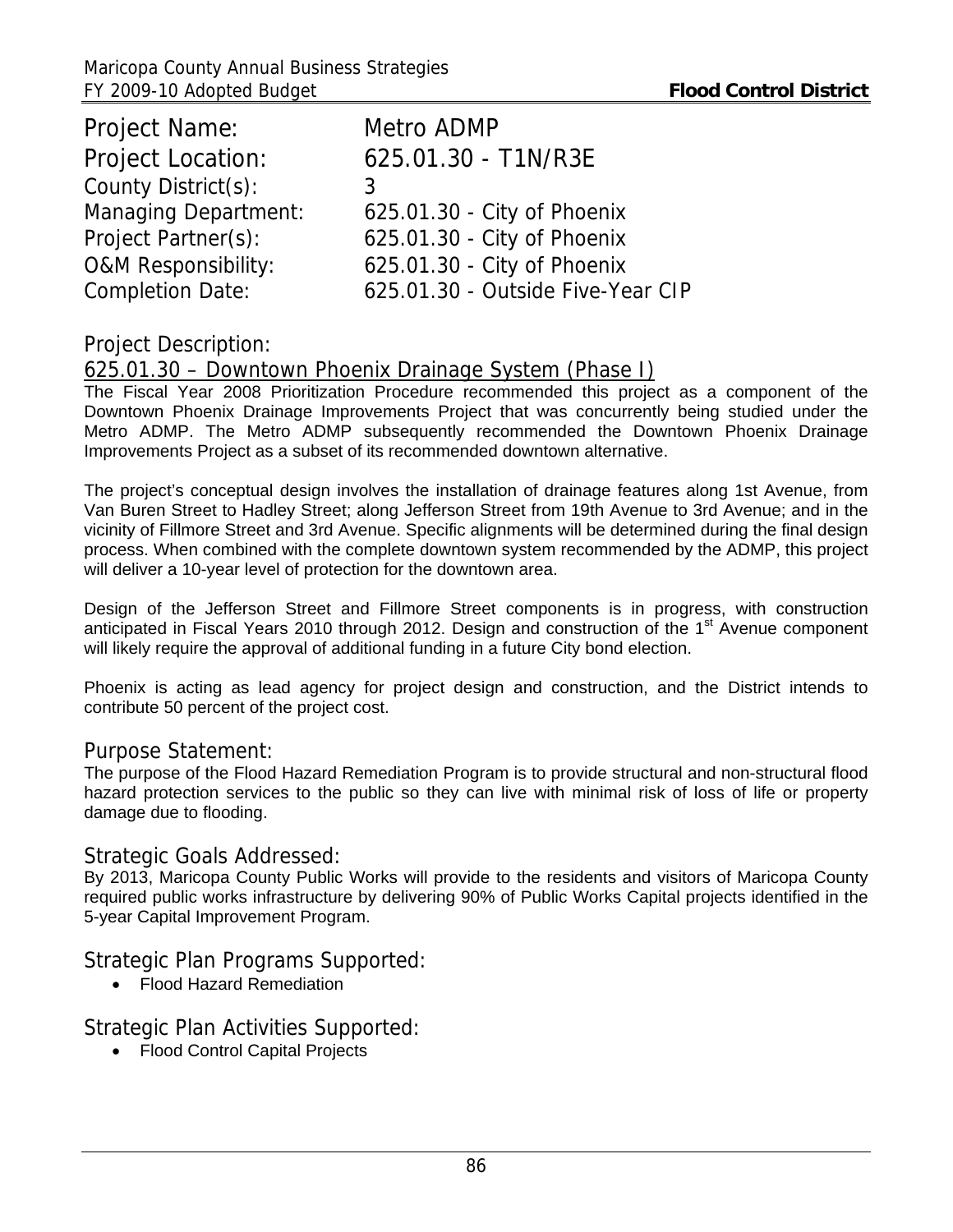# Funding/Cost Summary:

|                                     | Previous       | Projected |  |           | Year 2 |           | Year 3 |          | Year 4 |          |  | Year 5   | 5-Year    | Total     |
|-------------------------------------|----------------|-----------|--|-----------|--------|-----------|--------|----------|--------|----------|--|----------|-----------|-----------|
| <b>Funding Source</b>               | <b>Actuals</b> | FY 08-09  |  | FY 09-10  |        | FY 10-11  |        | FY 11-12 |        | FY 12-13 |  | FY 13-14 | Total     | Project   |
| Flood Control District Property Tax | 3.973.533      | 24.000    |  | 2.297.000 |        | 2.780.000 |        | 780.000  |        | 20.000   |  | 10.000   | 5.887.000 | 9,884,533 |
|                                     |                |           |  |           |        |           |        |          |        |          |  |          |           |           |
|                                     |                |           |  |           |        |           |        |          |        |          |  |          |           |           |
| <b>Project Total</b>                | 3.973.533      | 24.000    |  | 2.297.000 |        | 2.780.000 |        | 780.000  |        | 20.000   |  | 10.000   | 5.887.000 | 9.884.533 |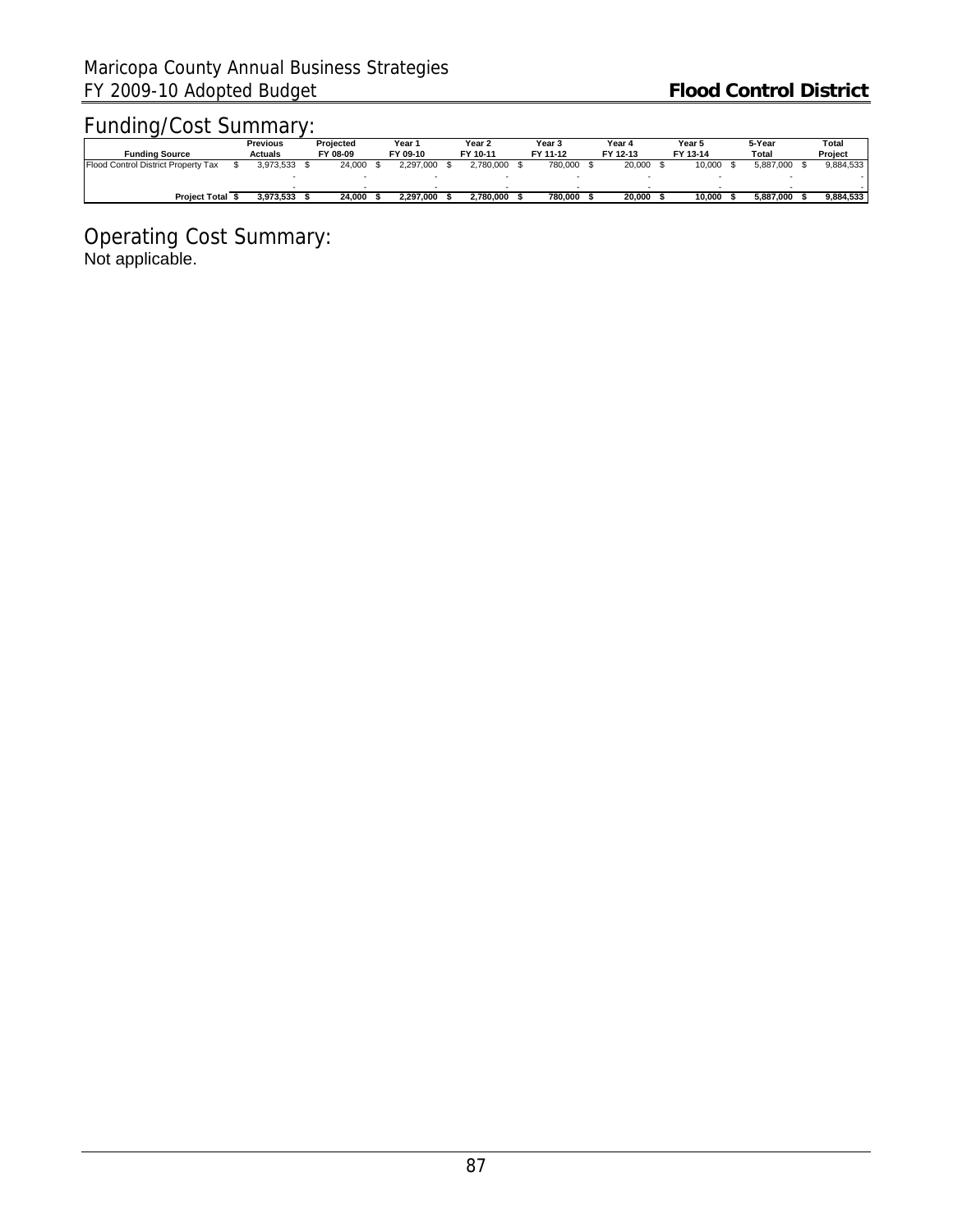| <b>Project Name:</b>           | Small Projects Assistance Program |
|--------------------------------|-----------------------------------|
| <b>Project Location:</b>       | 699.XX.X1 - N/A                   |
| County District(s):            | 1, 2, 3, 4, 5                     |
| <b>Managing Department:</b>    | Various                           |
| Project Partner(s):            | Various                           |
| <b>O&amp;M Responsibility:</b> | Various                           |
| <b>Completion Date:</b>        | 699.XX.X1 - Outside Five-Year CIP |

#### 699.XX.X1 – Small Projects Assistance Program

By the direction of the Board, since 1995, District capital projects have been evaluated under the District's Capital Improvement Program Prioritization Procedure. The evaluation criteria of the Capital Improvement Program Prioritization Procedure promote the prioritization of capital projects that are regional in nature; however, localized flood hazards exist throughout Maricopa County, and the mitigation of these localized flood hazards, on a limited basis, is consistent with the District's statutory obligation.

The District has developed a Small Project Assistance Program, intended to provide financial assistance to the municipalities of Maricopa County, on a trial basis, in implementing local flood hazard mitigation capital projects. The highly-structured draft program authorizes a collective maximum of \$2,000,000 per fiscal year in funding for small projects targeting mitigation of historic flooding hazards, with a \$250,000 per-project District cost share cap.

Review of this program by the Board is anticipated during before August, 2009. Pending approval, projects may begin to receive District funding in Fiscal Year 2011.

#### Purpose Statement:

The purpose of the Flood Hazard Remediation Program is to provide structural and non-structural flood hazard protection services to the public so they can live with minimal risk of loss of life or property damage due to flooding.

#### Strategic Goals Addressed:

By 2013, Maricopa County Public Works will provide to the residents and visitors of Maricopa County required public works infrastructure by delivering 90% of Public Works Capital projects identified in the 5-year Capital Improvement Program.

Strategic Plan Programs Supported:

• Flood Hazard Remediation

# Strategic Plan Activities Supported:

• Flood Control Capital Projects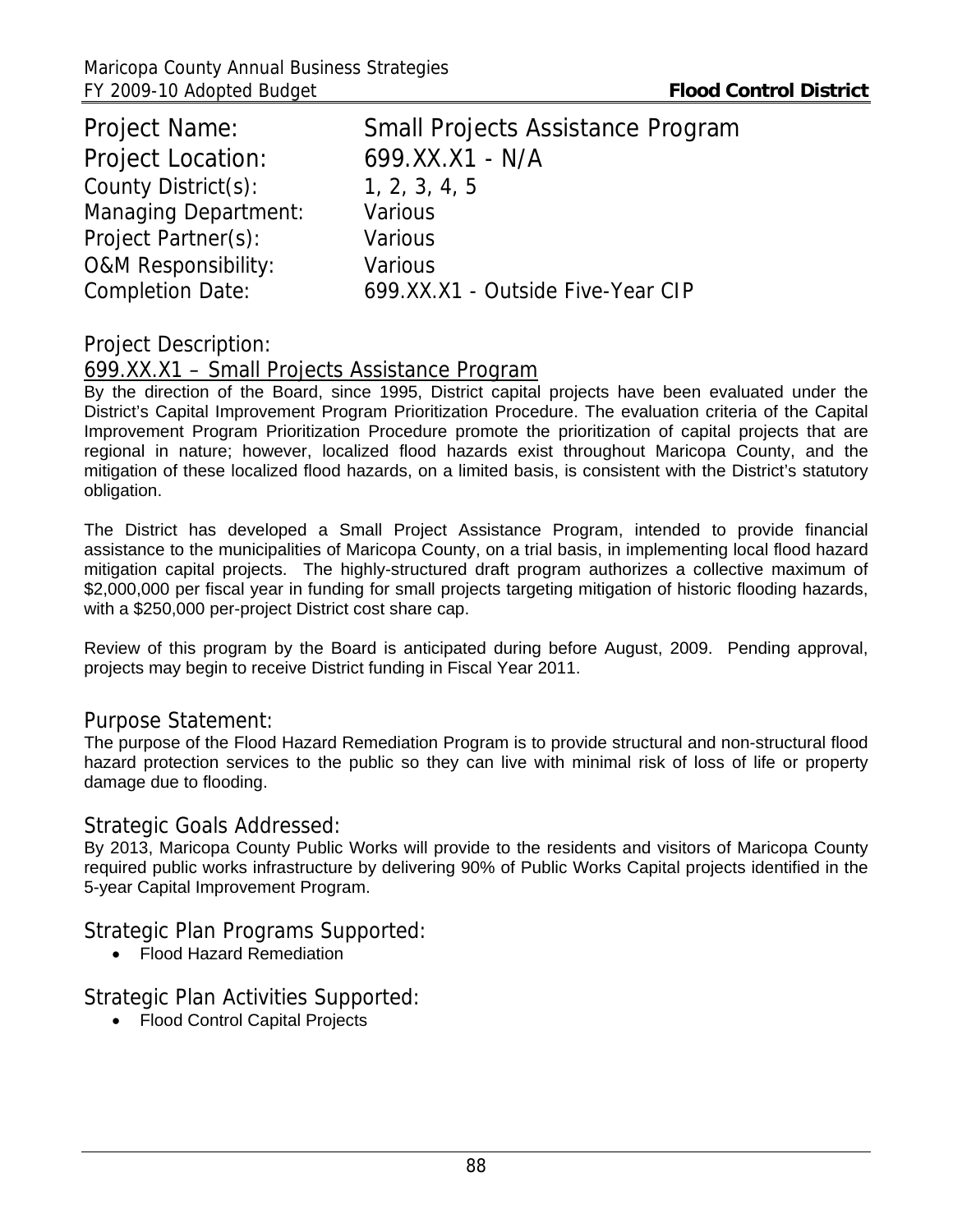# Funding/Cost Summary:

|                                     | Previous       | Projected | Year 1   |  | Year 2    | Year 3    | Year 4    | Year 5    | 5-Year    | Total     |
|-------------------------------------|----------------|-----------|----------|--|-----------|-----------|-----------|-----------|-----------|-----------|
| <b>Funding Source</b>               | <b>Actuals</b> | FY 08-09  | FY 09-10 |  | FY 10-11  | FY 11-12  | FY 12-13  | FY 13-14  | Total     | Project   |
| Flood Control District Property Tax |                |           |          |  | 2.000.000 | 2.000.000 | 2.000.000 | 2.000.000 | 8.000.000 | 8,000,000 |
|                                     |                |           |          |  |           |           |           |           |           |           |
|                                     |                |           |          |  |           |           |           |           |           |           |
| <b>Project Total</b>                |                |           |          |  | 2.000.000 | 2.000.000 | 2.000.000 | 2.000.000 | 8.000.000 | 8,000,000 |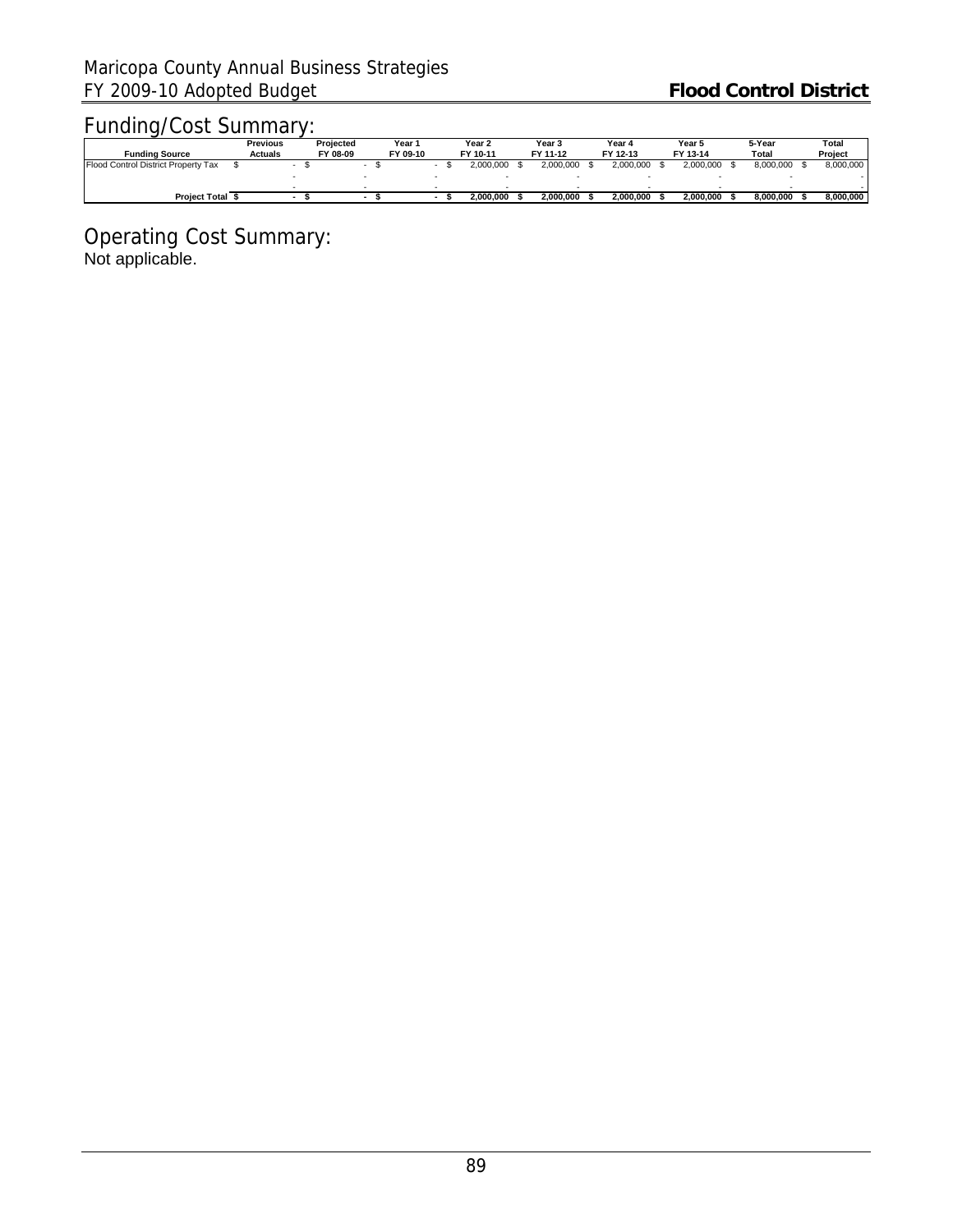| Project Name:                  | Floodprone Property Assistance Program |
|--------------------------------|----------------------------------------|
| <b>Project Location:</b>       | 700.XX.X1 - N/A                        |
|                                | 700.09.30 - T4N/R2E                    |
|                                | 700.09.31 - T7N/R5W                    |
|                                | 700.09.32 - T5N/R3W                    |
|                                | 700.09.34 - T4N/R2E                    |
|                                | 700.09.35 - T7N/R2E                    |
|                                | 700.09.36 - T4N/R2E                    |
| County District(s):            | 1, 2, 3, 4, 5                          |
| <b>Managing Department:</b>    | <b>Flood Control District</b>          |
| Project Partner(s):            | <b>None</b>                            |
| <b>O&amp;M Responsibility:</b> | <b>Flood Control District</b>          |
| <b>Completion Date:</b>        | 700.XX.X1 - Outside Five-Year CIP      |
|                                | 700.09.30 - FY 2010                    |
|                                | 700.09.31 - FY 2010                    |
|                                | 700.09.32 - FY 2010                    |
|                                | 700.09.34 - FY 2010                    |
|                                | 700.09.35 - FY 2010                    |
|                                | 700.09.36 - FY 2010                    |

## 700.XX.X1 – Floodprone Property Assistance Program: Unallocated

Less than 18 percent of the estimated 9,800 miles of stream corridor in Maricopa County have been mapped with regulatory floodplains and floodways. In many of the mapped areas, development took place prior to the floodplain mapping, and as floodplains were delineated, residents learned their homes were within regulatory floodplains.

The Floodprone Property Assistance Program (FPAP) involves the voluntary purchase of properties in flood hazard areas where structural flood control solutions are infeasible or impractical. Program applicants are scored and ranked under objective criteria. Existing structures on purchased properties are demolished and removed; property may be preserved as open space, sold, or leased for uses compatible with adjacent properties and floodplain regulations.

700.09.30 – Floodprone Property Assistance Program: Ladd (APN 209-04-070D) This property, evaluated in the Fiscal Year 2009 FPAP process, scored highly and was recommended for buyout. The District anticipates purchasing the property prior to Fiscal Year 2010, and completing demolition, environmental surveys and owner relocation in Fiscal Year 2010.

# 700.09.31 – Floodprone Property Assistance Program: Welna (APN 505-14- 019A)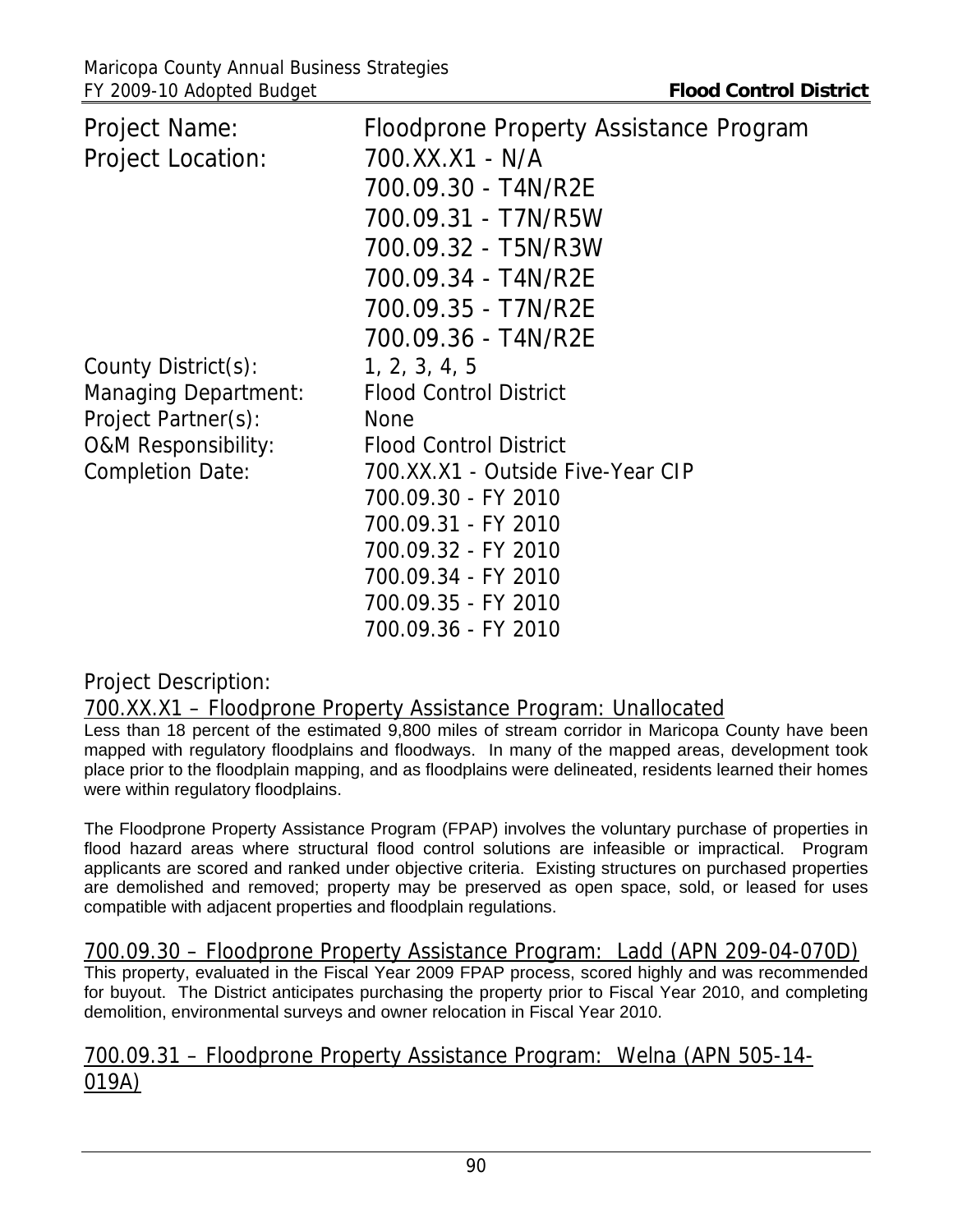This property, evaluated in the Fiscal Year 2009 FPAP process, scored highly and was recommended for buyout. The District anticipates purchasing the property prior to Fiscal Year 2010, and completing demolition, environmental surveys and owner relocation in Fiscal Year 2010.

## 700.09.32 – Floodprone Property Assistance Program: Sturtevant (APN 503-32- 114)

This property, evaluated in the Fiscal Year 2009 FPAP process, scored highly and was recommended for buyout. The District anticipates purchasing the property prior to Fiscal Year 2010, and completing demolition, environmental surveys and owner relocation in Fiscal Year 2010.

#### 700.09.34 – Floodprone Property Assistance Program: Light (APN 209-04-070F)

This property, evaluated in the Fiscal Year 2009 FPAP process, scored highly and was recommended for buyout. The District anticipates purchasing the property prior to Fiscal Year 2010, and completing demolition, environmental surveys and owner relocation in Fiscal Year 2010.

#### 700.09.35 – Floodprone Property Assistance Program: Miller (APN 202-11-020E)

This property, evaluated in the Fiscal Year 2009 FPAP process, scored highly and was recommended for buyout. The District anticipates purchasing the property prior to Fiscal Year 2010, and completing demolition, environmental surveys and owner relocation in Fiscal Year 2010.

## 700.09.36 – Floodprone Property Assistance Program: Collier (APN 209-04- 070G)

This property, evaluated in the Fiscal Year 2009 FPAP process, scored highly and was recommended for buyout. The District anticipates purchasing the property prior to Fiscal Year 2010, and completing demolition, environmental surveys and owner relocation in Fiscal Year 2010.

#### Purpose Statement:

The purpose of the Flood Hazard Remediation Program is to provide structural and non-structural flood hazard protection services to the public so they can live with minimal risk of loss of life or property damage due to flooding.

#### Strategic Goals Addressed:

By 2013, Maricopa County Public Works will provide to the residents and visitors of Maricopa County required public works infrastructure by delivering 90% of Public Works Capital projects identified in the 5-year Capital Improvement Program.

Strategic Plan Programs Supported: Flood Hazard Remediation

Strategic Plan Activities Supported: Flood Control Capital Projects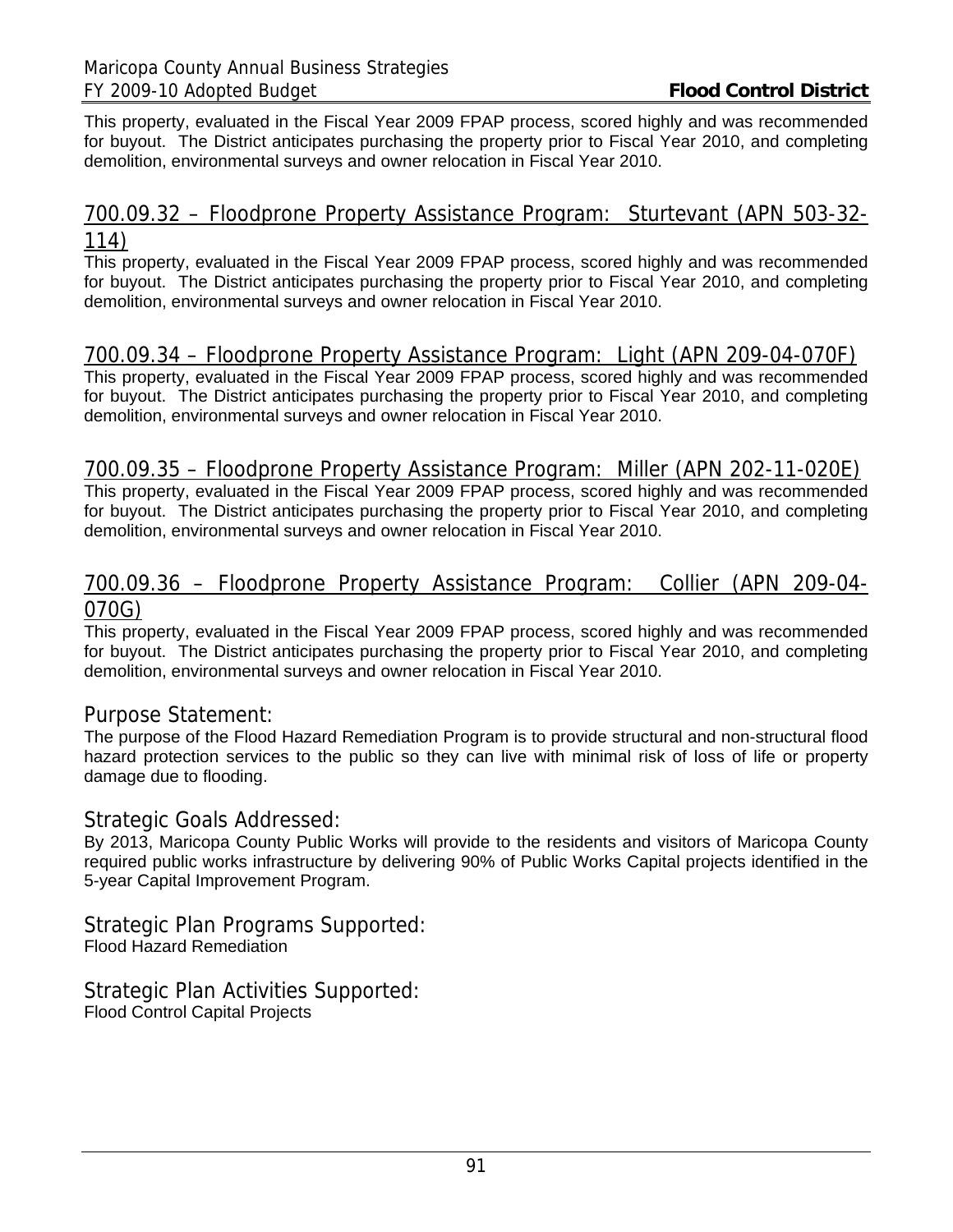# Funding/Cost Summary:

|                                     | <b>Previous</b> | Projected | Year⊹    |  |           | Year 3 |           | Year 4 |          |  | Year 5   | 5-Year    | Total     |
|-------------------------------------|-----------------|-----------|----------|--|-----------|--------|-----------|--------|----------|--|----------|-----------|-----------|
| Fundina Source                      | <b>Actuals</b>  | FY 08-09  | FY 09-10 |  | FY 10-11  |        | FY 11-12  |        | FY 12-13 |  | FY 13-14 | Total     | Project   |
| Flood Control District Property Tax |                 | .052.000  | .565.000 |  | .560.000  |        | .560.000  |        | .560.000 |  | .560.000 | 7.805.000 | 8,857,000 |
|                                     |                 |           |          |  |           |        |           |        |          |  |          |           |           |
| <b>Project Total</b>                |                 | 1.052.000 | .565.000 |  | 1.560.000 |        | 1.560.000 |        | .560.000 |  | .560.000 | 7.805.000 | 8.857.000 |

# Operating Cost Summary:

|                                                          | Current<br>Year                |     | Year 1<br>FY 09-10 |      | Year 2<br>FY 10-11 |   | Year 3<br>FY 11-12 |     | Year 4<br>FY 12-13 |      | Year 5<br>FY 13-14 |     | <b>Total</b><br>Project |
|----------------------------------------------------------|--------------------------------|-----|--------------------|------|--------------------|---|--------------------|-----|--------------------|------|--------------------|-----|-------------------------|
| <b>Current User Department Operating Costs</b>           |                                |     |                    |      |                    |   |                    |     |                    |      |                    |     |                         |
| <b>Personal Sevices</b>                                  | \$<br>$\overline{a}$           | \$  |                    | \$   |                    | S |                    |     |                    |      |                    |     |                         |
| Supplies & Services                                      | $\overline{\phantom{0}}$       |     |                    |      |                    |   |                    |     |                    |      |                    |     |                         |
| Capital Outlay                                           |                                |     |                    |      |                    |   |                    |     |                    |      |                    |     |                         |
|                                                          |                                | \$  |                    | \$   |                    |   |                    |     |                    |      |                    |     |                         |
| <b>Post Construction User Department Operating Costs</b> |                                |     |                    |      |                    |   |                    |     |                    |      |                    |     |                         |
| <b>Personal Sevices</b>                                  | \$<br>$\overline{\phantom{0}}$ | \$  | 6,000              | - \$ | $6,210$ \$         |   | 6,427              | \$  | 6,652              | \$   | 6,885              | -S  | 7,126                   |
| Supplies & Services                                      |                                |     | 3,000              |      | 3,105              |   | 3,214              |     | 3,326              |      | 3,443              |     | 3,563                   |
| Capital Outlay                                           |                                |     |                    |      |                    |   |                    |     |                    |      |                    |     |                         |
|                                                          |                                | \$  | 9,000              |      | 9,315              |   | 9,641              | \$  | 9,978              | \$   | 10,328             |     | 10,689                  |
| Net User Department Operating Costs (post less current)  |                                |     |                    |      |                    |   |                    |     |                    |      |                    |     |                         |
| <b>Personal Sevices</b>                                  | \$<br>$\overline{a}$           | -\$ | $6,000$ \$         |      | $6,210$ \$         |   | 6,427              | \$. | 6,652              | - \$ | 6,885              | \$. | 32,175                  |
| Supplies & Services                                      |                                |     | 3,000              |      | 3,105              |   | 3,214              |     | 3,326              |      | 3,443              |     | 16,087                  |
| Capital Outlay                                           |                                |     |                    |      |                    |   |                    |     |                    |      |                    |     |                         |
|                                                          |                                | \$  | 9,000              |      | 9,315              |   | 9,641              | \$. | 9,978              | \$   | 10,328             |     | 48,262                  |

Projects 700.09.30, 700.09.31, 700.09.32, 700.09.34 and 700.09.36 acquired floodprone properties, which will be demolished. The vacant land will be maintained by the District, or sold at some future date if appropriate. The floodprone property associated with project 700.09.35 may be acquired prior to Fiscal Year 2010 – the District has extended an offer and is awaiting a response from the property owner; if this occurs, additional operating costs will be incurred following the demolition of the associated structures.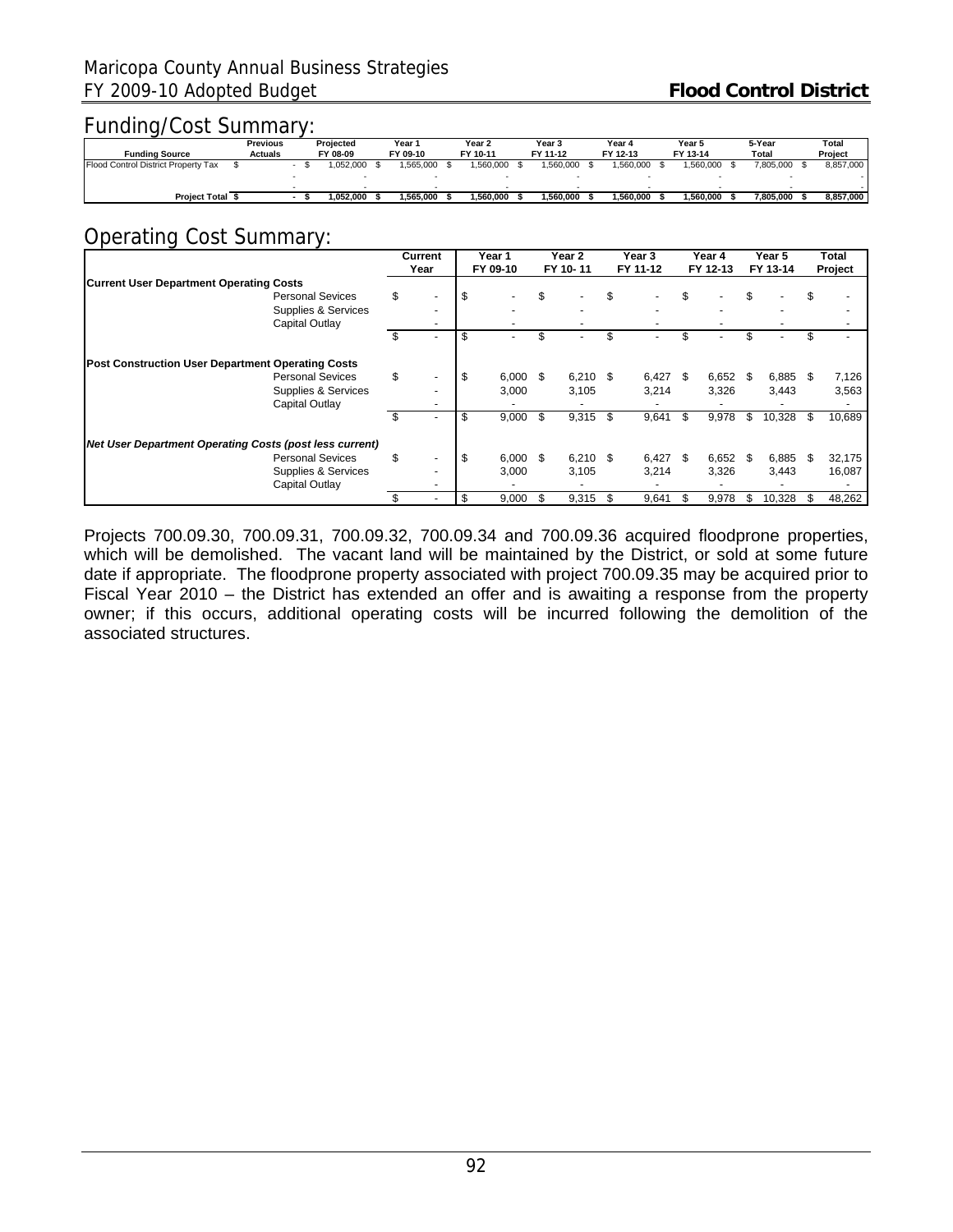| <b>Project Name:</b>           | <b>Flood Control Project Reserve</b> |
|--------------------------------|--------------------------------------|
| <b>Project Location:</b>       | NА                                   |
| County District(s):            | 1, 2, 3, 4, 5                        |
| <b>Managing Department:</b>    | NА                                   |
| Project Partner(s):            | NА                                   |
| <b>O&amp;M Responsibility:</b> | NА                                   |
| <b>Completion Date:</b>        | ΝA                                   |

## Flood Control Project Reserve

The District's budgeted project reserve provides supplemental funding for unanticipated cost increases and increases project scheduling flexibility, allowing the District to accelerate flood control projects when it is appropriate or advantageous to do so.

## Purpose Statement:

The purpose of the Flood Hazard Remediation Program is to provide structural and non-structural flood hazard protection services to the public so they can live with minimal risk of loss of life or property damage due to flooding.

#### Strategic Goals Addressed:

By 2013, Maricopa County Public Works will provide to the residents and visitors of Maricopa County required public works infrastructure by delivering 90% of Public Works Capital projects identified in the 5-year Capital Improvement Program.

## Strategic Plan Programs Supported:

• Flood Hazard Remediation

## Strategic Plan Activities Supported:

• Flood Control Capital Projects

#### Funding/Cost Summary:

| Fundina Source                      | <b>Previous</b><br><b>Actuals</b> | Projected<br>FY 08-09 | FY 09-10 |           |  | Year 2<br>FY 10-11 | Year 3<br>FY 11-12 |           |  | Year 4<br>FY 12-13 | Year 5<br>FY 13-14 | 5-Year<br>Total |            |  | Total<br>Project |
|-------------------------------------|-----------------------------------|-----------------------|----------|-----------|--|--------------------|--------------------|-----------|--|--------------------|--------------------|-----------------|------------|--|------------------|
| Flood Control District Property Tax |                                   | .450.000              |          | 2.860.000 |  | 3.498.000          |                    | 2.338.000 |  | 3.438.000          | .670.000           |                 | 13.804.000 |  | 15,254,000       |
|                                     |                                   |                       |          |           |  |                    |                    |           |  |                    |                    |                 |            |  |                  |
| <b>Project Total</b>                |                                   | .450.000              |          | 2.860.000 |  | 3.498.000          |                    | 2.338.000 |  | 3.438.000          | .670.000           |                 | 13.804.000 |  | 15.254.000       |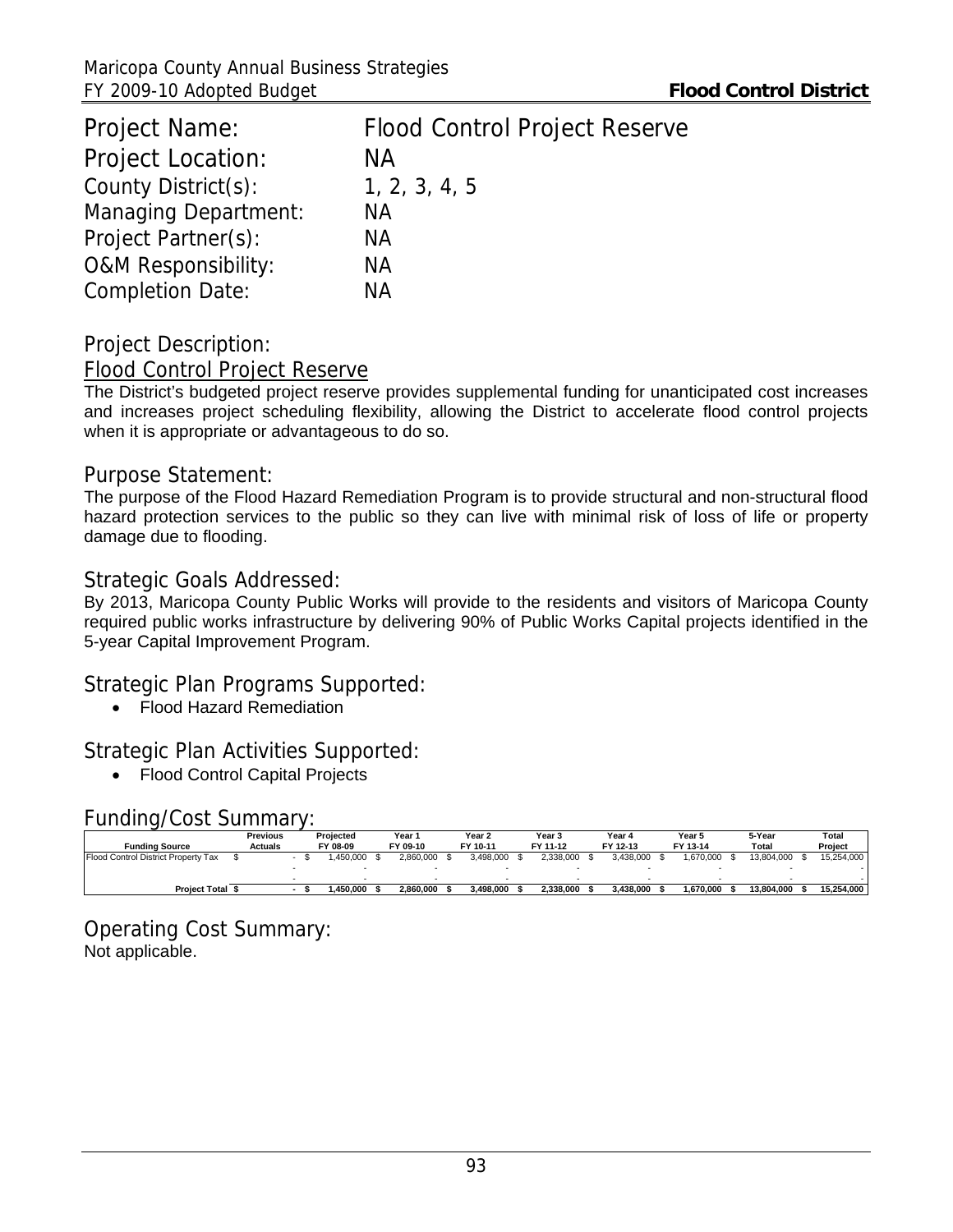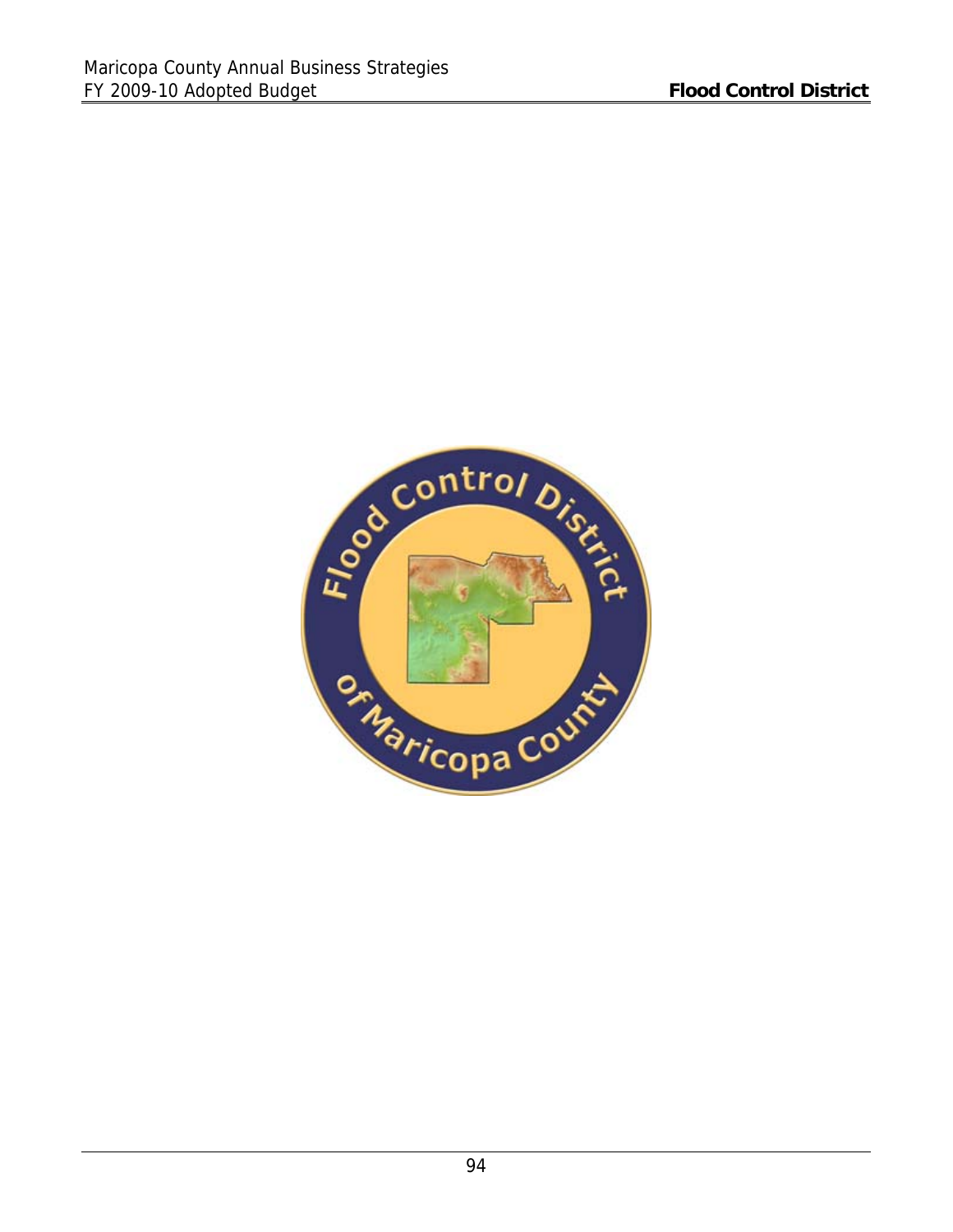# **Motion**

Final Budget Adoption (Approved by the Board of Supervisors on June 22, 2009)

Convene a public hearing, pursuant to A.R.S. §§42-17104 and 42-17105, to consider and adopt the following:

Approve the Fiscal Year 2009-10 Library District Budget by total appropriation for each fund and function for Library District in the amount of \$31,524,526.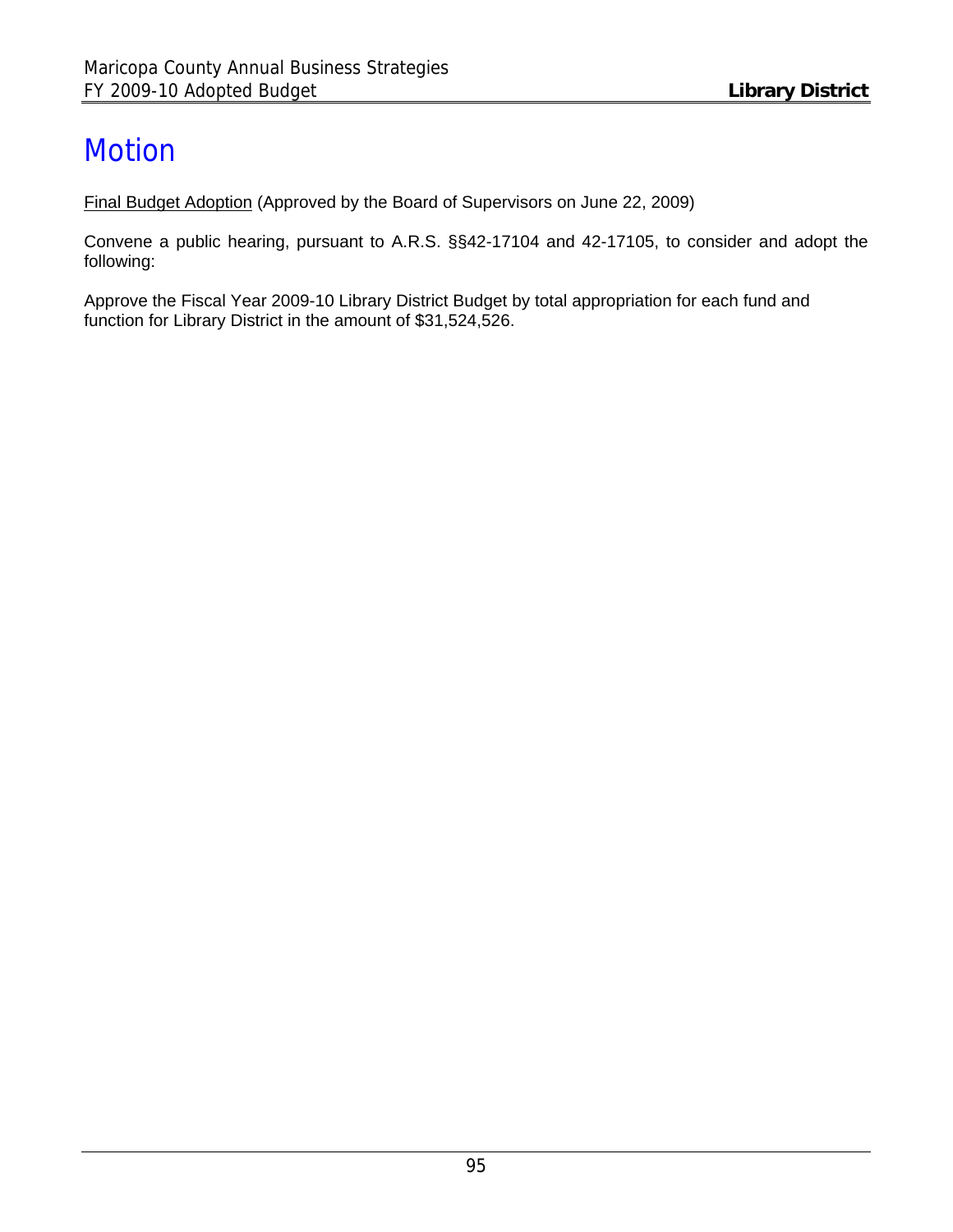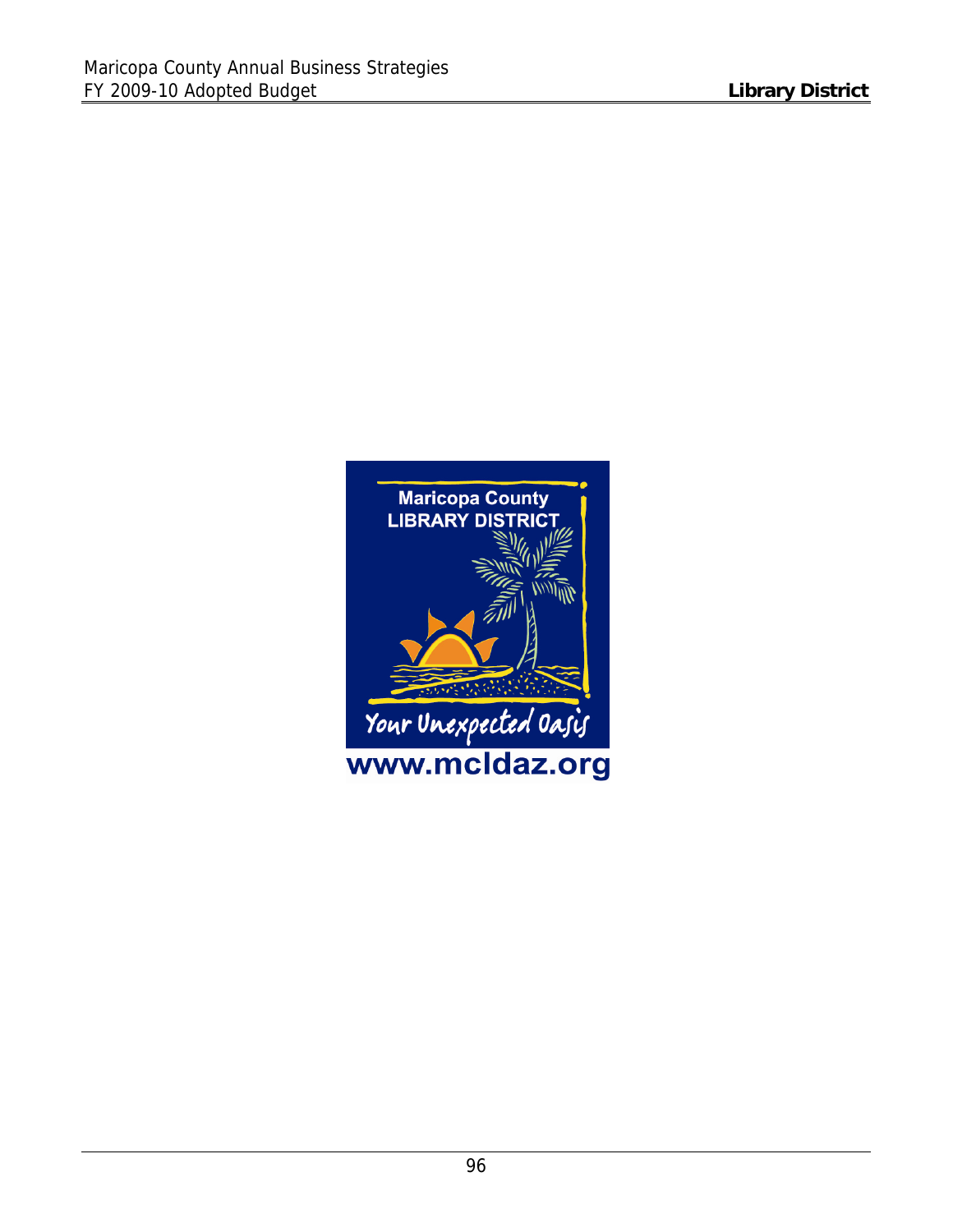# Library District Transmittal Letter

To: Max W. Wilson, Chairman, District 4 Fulton Brock, District 1 Don Stapley, District 2 Andrew Kunasek District 3 Mary Rose Wilcox, District 5

The Library District adopted revenue budget for FY 2009-10 is \$24,224,743 and expenditure budget for 2009-10 is \$31,524,526.

The tax rate will remain the same from FY 2008-09 to FY 2009-10. The rate will be \$0.0353 per \$100 of assessed value.

In FY 2008-09, the District opened the new Queen Creek branch, assumed control of the Sun City Branch, and began work on plans for a White Tank Branch Library which will also include a Parks and Recreation Department Nature Center. In FY 2009-10, the District expects to complete negotiations to include the Mesa Public Library and the Ak Chin Indian Community Library to the District's Polaris Integrated Library Automated System.



Use of the District library facilities continues to grow as the use of materials increased by more than 29% over the previous year. This is the sixth year in a row that use has increased by double digits. The Summer Reading program in FY 2008-09 reached 45,000 children and teens, an increase of more than 60% over the previous fiscal year. In FY 2009-10, the District expects to reach 60,000 children and teens

I wish to offer my appreciation to the Board of Directors for their support and guidance during the budget development process. I believe this budget is sustainable, responsible, and aligns with the District's mission.

Sincerely,

David R. Smith, County Manager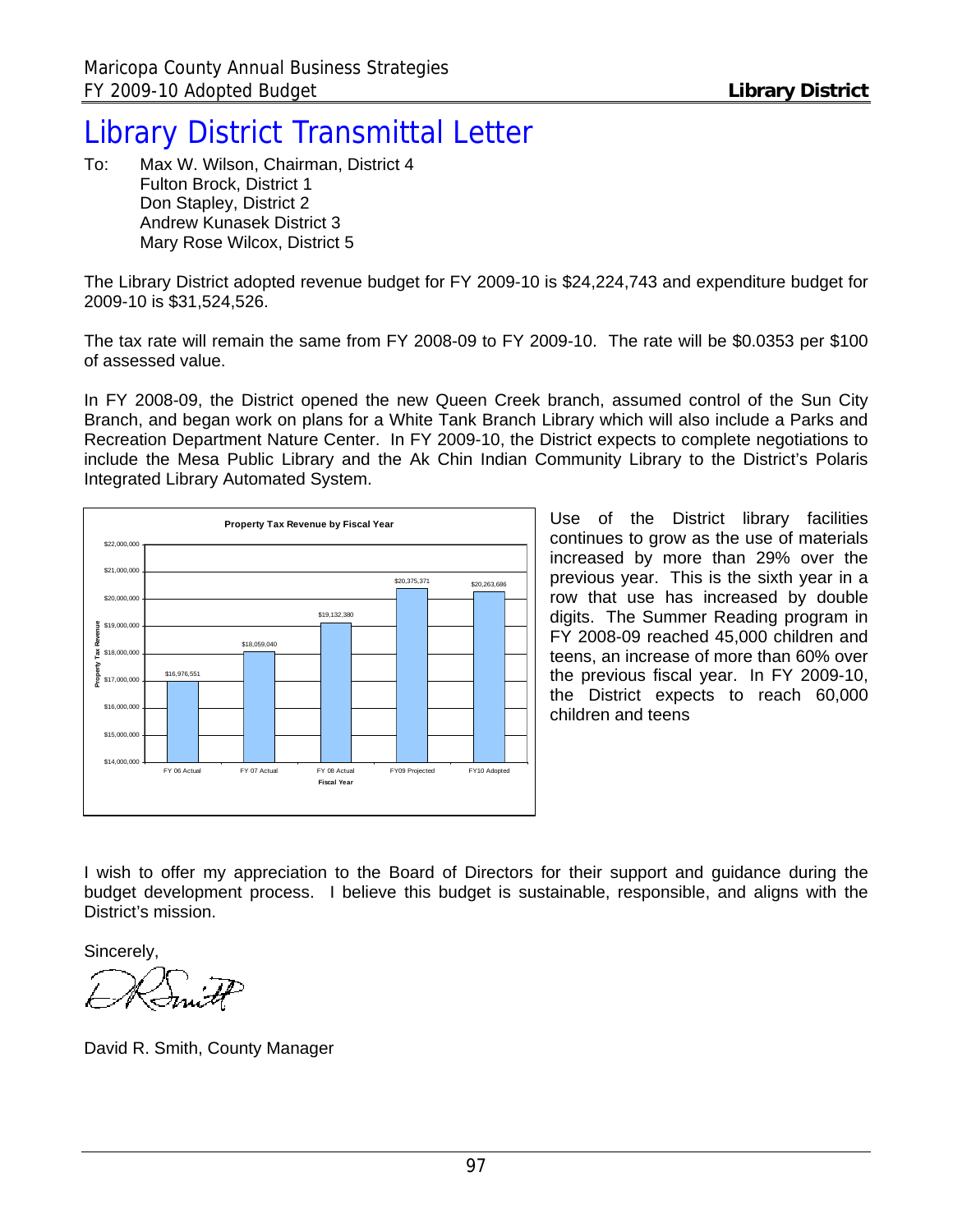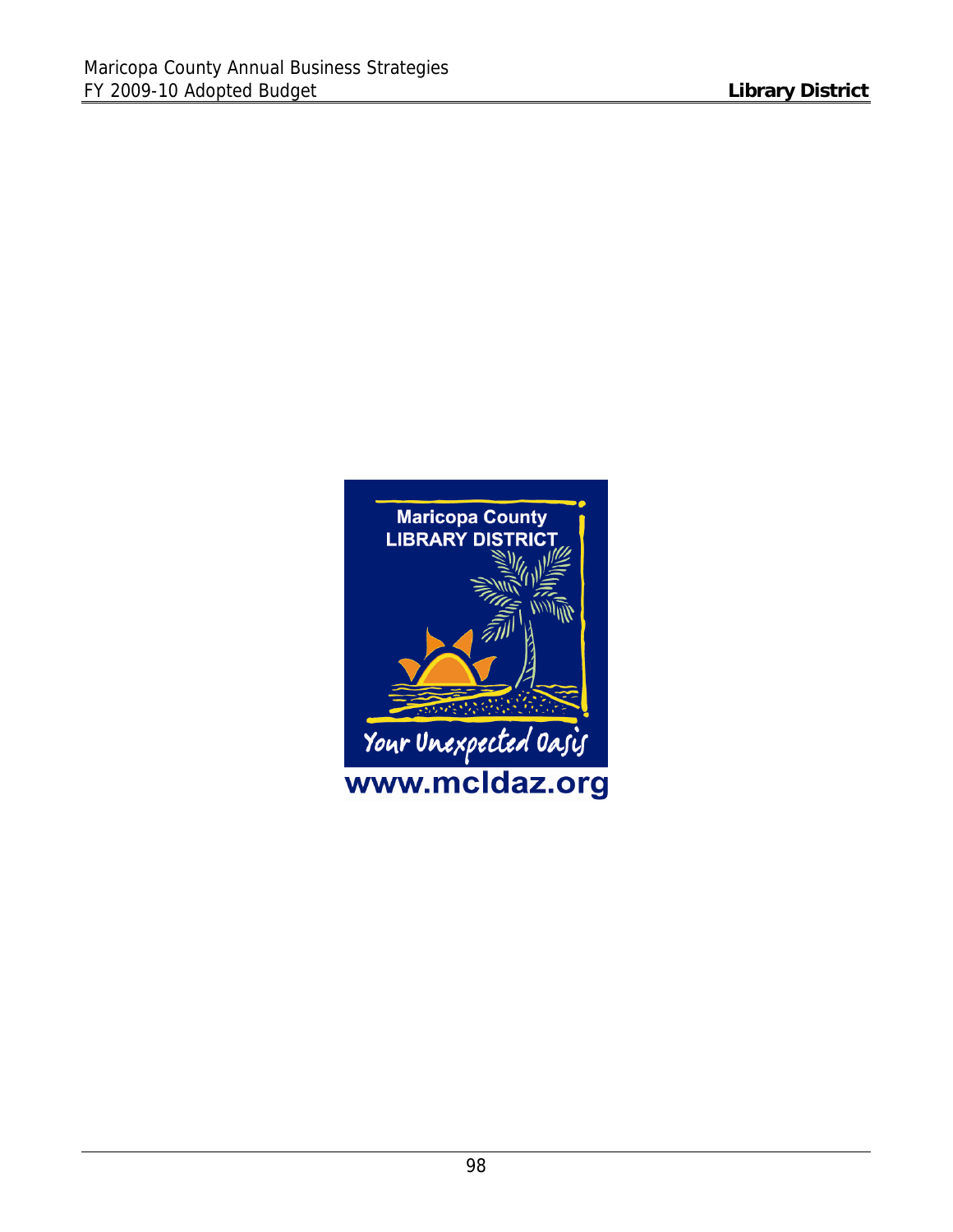# Library District

# *Analysis by Julia Smith, Management & Budget Analyst*

## Mission

The Mission of the Maricopa County Library District is to provide access to a wealth of informational and recreational resources for people of all ages and backgrounds so that they may have the opportunity to expand their horizons through reading and learning.

# Vision

Maricopa County Library District's vision is to exceed customer expectations by giving our best and transforming ourselves daily through innovation and relationship building.

• **Annually, by June 30 of each year, achieve and maintain customer satisfaction with the library's collection of books and other materials at 90%.** 

Status: Customer satisfaction with the library's collection of books and other materials was 88.3 percent, per in house Customer Satisfaction survey in FY 2008-09.

• **By June 30, 2008, increase resource usage to meet or exceed the average increase of 10 benchmark libraries.** 

Status: This goal has been achieved. Circulation growth of 30% from 2005-2009 exceeded all other benchmark libraries which ranged from -13% to 22%.

• **By June 30, 2009, increase the number of active (card is used at least 3 times in 12 months) cardholders by 40% over the 89,593 cardholders on June 30, 2004.** 

Status: Services and programs are being improved to encourage active use of the Libraries. The Library District is developing a tracking measure to count people who use public internet terminals as usage.

• **Promote, expand, and improve County-sponsored programs and activities for young people in Maricopa County to help them build their skills, develop a sense of civic involvement in the community, and successfully complete their education.** 

Status: In FY 2008-09, 2,948 youth programs were presented, serving 109,597 youths. In addition, over 63,000 kids and teens registered for the 2009 Summer Reading Program. Completion Rates were 41% and 51%, respectively. A \$75,000 grant from Target Corporation allowed a more extensive marketing plan than in prior years contributing to this success. The Library District also worked with Cox Communications to advertise on television and with Arizona Parenting in their print publication to promote Summer Reading.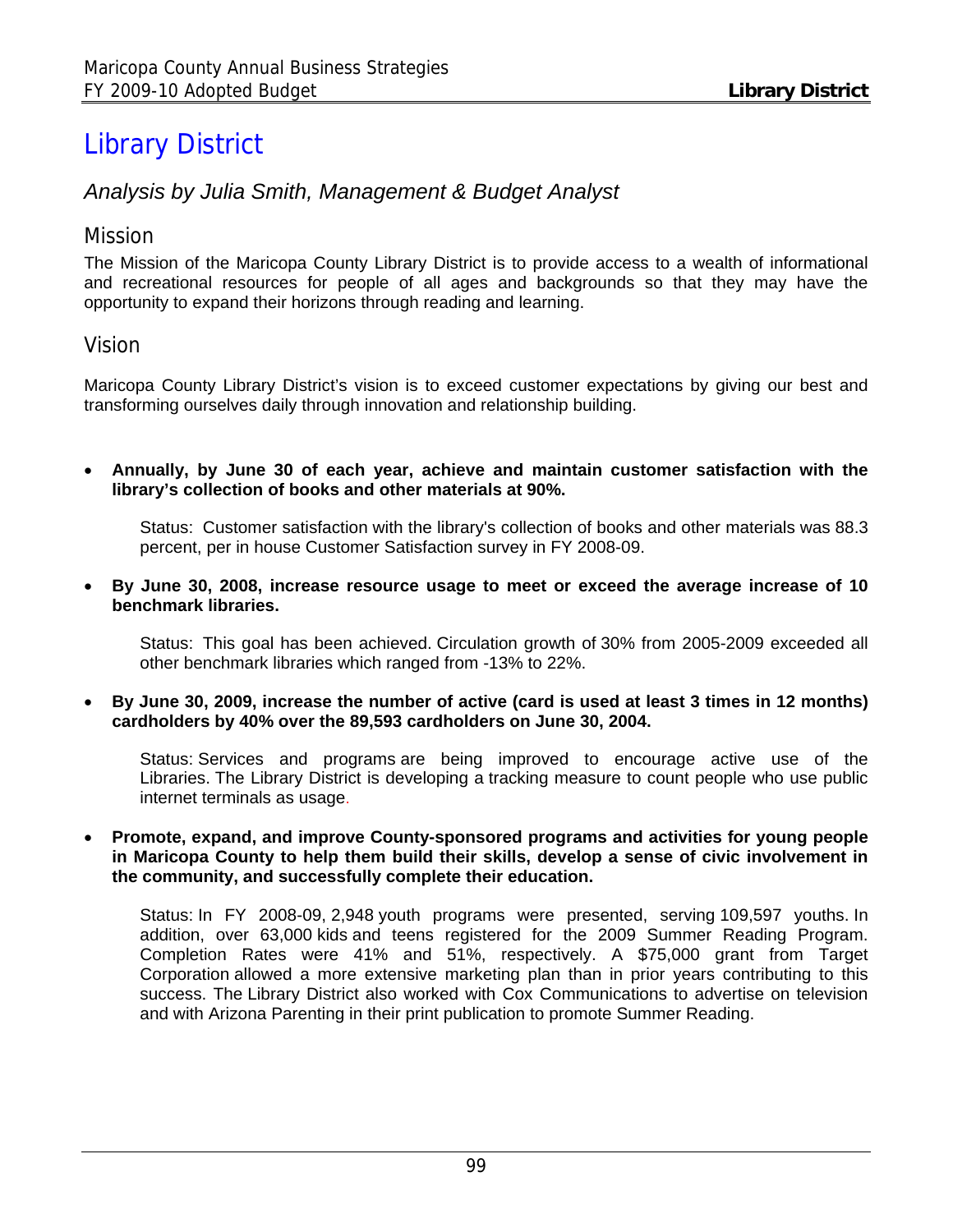# Budget Summary

# Consolidated Budget by Fund Type

|                                                                   |                     |                          |      | <b>FUND TYPE:</b> |                        |                                        |                      |
|-------------------------------------------------------------------|---------------------|--------------------------|------|-------------------|------------------------|----------------------------------------|----------------------|
|                                                                   | <b>SPECIAL</b>      | <b>CAPITAL</b>           |      |                   |                        |                                        |                      |
|                                                                   | <b>REVENUE</b>      | <b>PROJECTS</b>          |      | <b>SUBTOTAL</b>   | <b>ELIMINATIONS</b>    |                                        | <b>TOTAL</b>         |
| BEG. UNDESIGNATED FUND BAL.                                       | \$<br>8,335,738 \$  | 7,439,860 \$             |      | 15,775,598        | \$                     | \$                                     | 15,775,598           |
| SOURCES OF FUNDS                                                  |                     |                          |      |                   |                        |                                        |                      |
| <b>OPERATING</b>                                                  |                     |                          |      |                   |                        |                                        |                      |
| <b>PROPERTY TAXES</b>                                             | \$<br>20,263,686 \$ |                          | \$   | 20,263,686 \$     |                        | \$                                     | 20,263,686           |
| PAYMENTS IN LIEU OF TAXES<br><b>INTERGOV CHARGES FOR SERVICES</b> | 226.942             |                          |      | 226,942           |                        |                                        | 226,942<br>2,828,938 |
| OTHER CHARGES FOR SERVICES                                        | 2,828,938           |                          |      | 2,828,938         |                        |                                        | 26,000               |
| <b>FINES &amp; FORFEITS</b>                                       | 26,000<br>654,696   |                          |      | 26,000<br>654,696 |                        |                                        | 654,696              |
| <b>INTEREST EARNINGS</b>                                          | 89,065              |                          |      | 89,065            |                        |                                        | 89,065               |
| MISCELLANEOUS REVENUE                                             | 135,416             |                          |      | 135,416           |                        |                                        | 135,416              |
| <b>TRANSFERS IN</b>                                               | 659,469             |                          |      | 659,469           | (659, 469)             |                                        |                      |
| TOTAL OPERATING SOURCES \$                                        | 24,884,212 \$       | $\overline{\phantom{0}}$ | \$   | 24,884,212 \$     | (659, 469)             | - \$                                   | 24,224,743           |
|                                                                   |                     |                          |      |                   |                        |                                        |                      |
| NON-RECURRING                                                     |                     |                          |      |                   |                        |                                        |                      |
| <b>TRANSFERS IN</b>                                               |                     | \$<br>3,591,685 \$       |      | 3,591,685         | \$<br>$(3,591,685)$ \$ |                                        |                      |
| <b>TOTAL NON-RECURRING SOURCES</b>                                | \$                  | \$<br>3,591,685          | \$   | 3,591,685         | \$<br>(3,591,685)      | $\overline{\boldsymbol{\mathfrak{s}}}$ |                      |
|                                                                   |                     |                          |      |                   |                        |                                        |                      |
| <b>TOTAL SOURCES</b> \$                                           | 24,884,212 \$       | 3,591,685                | -\$  | 28,475,897 \$     | $(4,251,154)$ \$       |                                        | 24,224,743           |
| USES OF FUNDS                                                     |                     |                          |      |                   |                        |                                        |                      |
| <b>OPERATING</b>                                                  |                     |                          |      |                   |                        |                                        |                      |
| PERSONAL SERVICES                                                 | \$<br>11,292,240    | \$                       | \$   | 11,292,240 \$     |                        | \$                                     | 11,292,240           |
| <b>SUPPLIES</b>                                                   | 5,001,522           |                          |      | 5,001,522         |                        |                                        | 5,001,522            |
| <b>SERVICES</b>                                                   | 5,559,738           |                          |      | 5,559,738         |                        |                                        | 5,559,738            |
| <b>CAPITAL</b>                                                    | 71,026              |                          |      | 71,026            |                        |                                        | 71,026               |
| OTHER FINANCING USES                                              | 659,469             |                          |      | 659,469           | (659, 469)             |                                        |                      |
| TOTAL OPERATING USES \$                                           | 22,583,995          | \$<br>$\mathbf{r}$       | \$   | 22,583,995 \$     | (659, 469)             | - \$                                   | 21,924,526           |
|                                                                   |                     |                          |      |                   |                        |                                        |                      |
| NON-RECURRING                                                     |                     |                          |      |                   |                        |                                        |                      |
| <b>CAPITAL</b>                                                    | \$                  | \$<br>9,600,000 \$       |      | 9,600,000 \$      |                        | \$                                     | 9,600,000            |
| <b>OTHER FINANCING USES</b>                                       | 3,591,685           |                          |      | 3,591,685         | (3,591,685)            |                                        |                      |
| TOTAL NON-RECURRING USES \$                                       | 3,591,685           | \$<br>9,600,000          | \$   | 13,191,685        | \$<br>(3,591,685)      | \$                                     | 9,600,000            |
| <b>TOTAL USES \$</b>                                              | 26,175,680          | \$<br>$9,600,000$ \$     |      | 35,775,680        | \$<br>$(4,251,154)$ \$ |                                        | 31,524,526           |
| <b>STRUCTURAL BALANCE</b>                                         | \$<br>2,300,217 \$  |                          | - \$ | 2,300,217 \$      |                        | \$                                     | 2,300,217            |
| ENDING UNDESIGNATED FUND BAL.                                     | \$<br>7,044,270 \$  | 1,431,545 \$             |      | 8,475,815 \$      |                        | - \$                                   | 8,475,815            |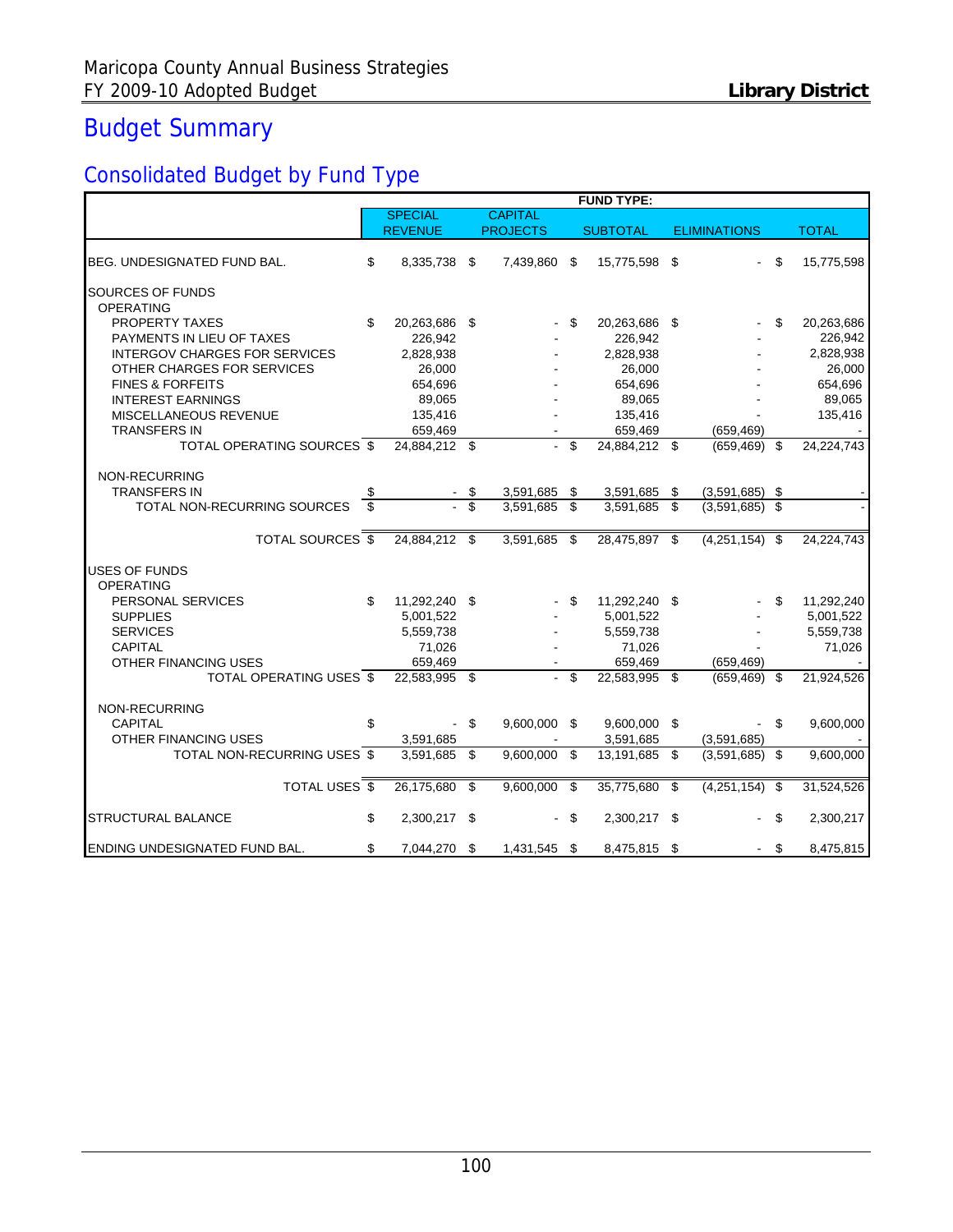# Sources and Uses of Funds



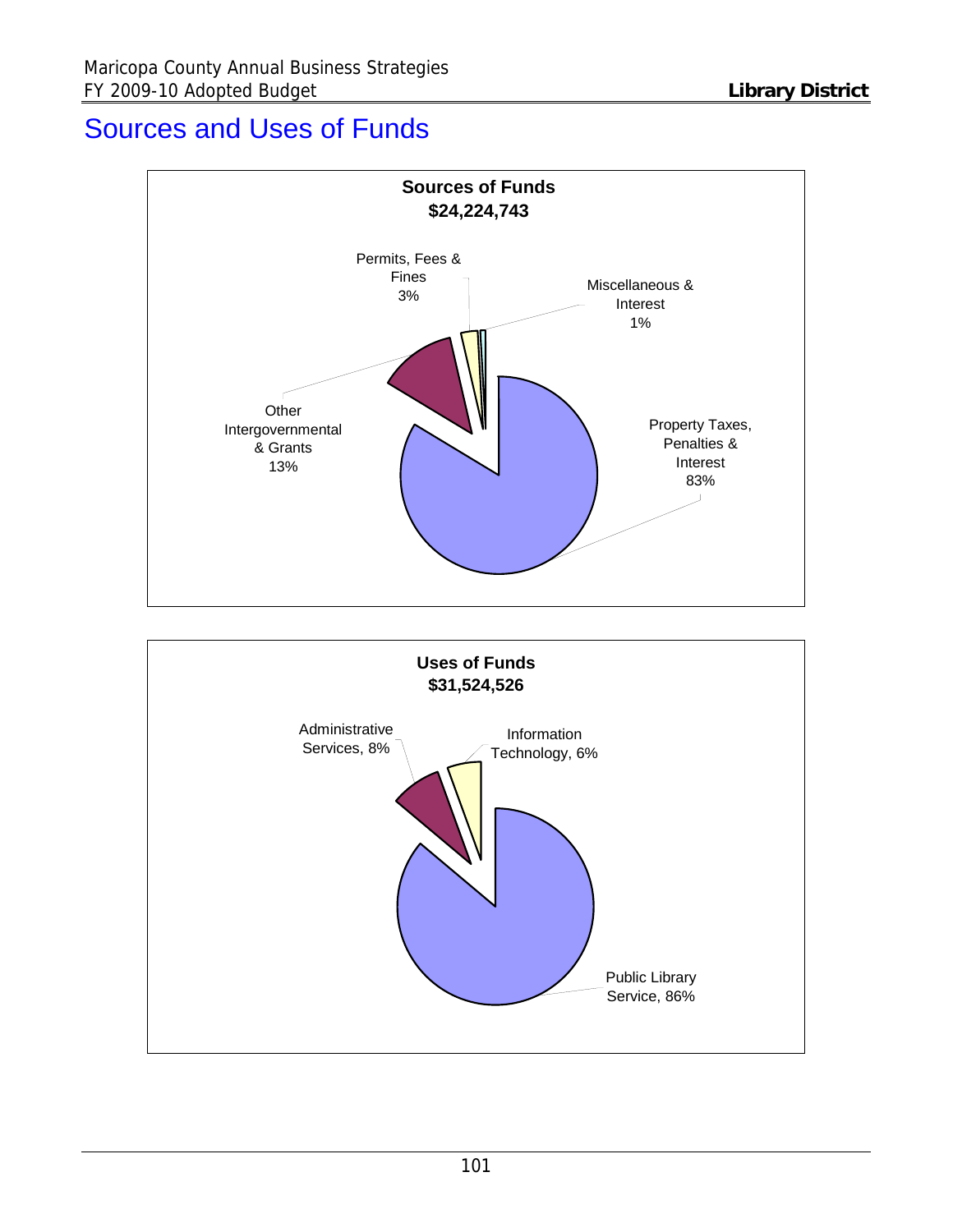# Sources and Uses by Program and Activity

|                                                                                                                                                                                                       |    | FY 2007-08<br><b>ACTUAL</b>                                |      | FY 2008-09<br><b>ADOPTED</b>                                       | FY 2008-09<br><b>REVISED</b>                                       | FY 2008-09<br><b>FORECAST</b>                                        |      | FY 2009-10<br><b>ADOPTED</b>                                       | <b>ADOPTED VS REVISED</b><br><b>VARIANCE</b>                      | $\%$                                                      |
|-------------------------------------------------------------------------------------------------------------------------------------------------------------------------------------------------------|----|------------------------------------------------------------|------|--------------------------------------------------------------------|--------------------------------------------------------------------|----------------------------------------------------------------------|------|--------------------------------------------------------------------|-------------------------------------------------------------------|-----------------------------------------------------------|
| <b>SOURCES</b>                                                                                                                                                                                        |    |                                                            |      |                                                                    |                                                                    |                                                                      |      |                                                                    |                                                                   |                                                           |
| 65PL - PUBLIC LIBRARY SERVICE<br>MAPC - MATERIALS PROGS AND OUTREACH                                                                                                                                  | \$ | 4.710.824 \$<br>4.710.824                                  |      | 5.065.964 \$<br>5.065.964                                          | 5.151.268 \$<br>5.151.268                                          | 2,772,068 \$<br>2,772,068                                            |      | 3.607.050 \$<br>3,607,050                                          | (1,544,218)<br>(1,544,218)                                        | $-30.0%$<br>$-30.0%$                                      |
| 99AS - ADMINISTRATIVE SERVICES<br><b>ODIR - EXECUTIVE MANAGEMENT</b><br><b>FSAC - FINANCIAL SERVICES</b>                                                                                              | S  | 772.350 \$<br>13,171<br>759,179                            |      | 17,483 \$<br>600<br>16,883                                         | 17,483 \$<br>600<br>16,883                                         | $(5,748)$ \$<br>(5,770)<br>22                                        |      | 89,065 \$<br>89,065                                                | 71,582<br>(600)<br>72,182                                         | 409.4%<br>$-100.0%$<br>427.5%                             |
| 99GV - GENERAL GOVERNMENT<br><b>GGOV - GENERAL GOVERNMENT</b>                                                                                                                                         | S  | 19.344.696 \$<br>19,344,696                                |      | 20.558.488 \$<br>20,558,488                                        | 20.558.488 \$<br>20,558,488                                        | 20,667,326 \$<br>20,667,326                                          |      | 20,490,628 \$<br>20,490,628                                        | (67.860)<br>(67, 860)                                             | $-0.3%$<br>$-0.3%$                                        |
| 99IT - INFORMATION TECHNOLOGY<br><b>BUAS - BUSINESS APPLICATION DEV SUPP</b>                                                                                                                          | S  |                                                            | $-5$ | 35.195 \$<br>35,195                                                | 35.195 \$<br>35,195                                                |                                                                      | $-5$ | 38,000 \$<br>38,000                                                | 2.805<br>2.805                                                    | 8.0%<br>8.0%                                              |
| <b>TOTAL PROGRAMS \$</b>                                                                                                                                                                              |    | 24,827,870 \$                                              |      | 25,677,130 \$                                                      | 25,762,434 \$                                                      | 23,433,646 \$                                                        |      | 24,224,743 \$                                                      | (1,537,691)                                                       | $-6.0%$                                                   |
| <b>USES</b>                                                                                                                                                                                           |    |                                                            |      |                                                                    |                                                                    |                                                                      |      |                                                                    |                                                                   |                                                           |
| 65PL - PUBLIC LIBRARY SERVICE<br>MAPC - MATERIALS PROGS AND OUTREACH                                                                                                                                  | \$ | 16.695.683 \$<br>16.695.683                                |      | 22.114.864 \$<br>22.114.864                                        | 22.200.168 \$<br>22.200.168                                        | 17.408.816 \$<br>17.408.816                                          |      | 27.125.363 \$<br>27.125.363                                        | (4,925,195)<br>(4,925,195)                                        | $-22.2%$<br>$-22.2%$                                      |
| 99AS - ADMINISTRATIVE SERVICES<br><b>BDGT - BUDGETING</b><br><b>ODIR - EXECUTIVE MANAGEMENT</b><br><b>FSAC - FINANCIAL SERVICES</b><br><b>HRAC - HUMAN RESOURCES</b><br><b>RMGT - RISK MANAGEMENT</b> | \$ | 1,951,456 \$<br>122,411<br>1,355,006<br>199,247<br>274,792 |      | 1,645,794 \$<br>116,763<br>923,381<br>294,896<br>272,303<br>38,451 | 1,645,794 \$<br>116,763<br>923.381<br>294,896<br>272.303<br>38,451 | 1,649,895 \$<br>121,228<br>1,037,852<br>245,986<br>232,010<br>12,819 |      | 1,768,121 \$<br>125,464<br>855.139<br>476,696<br>275,168<br>35,654 | (122, 327)<br>(8,701)<br>68,242<br>(181, 800)<br>(2,865)<br>2.797 | $-7.4%$<br>$-7.5%$<br>7.4%<br>$-61.6%$<br>$-1.1%$<br>7.3% |
| 99GV - GENERAL GOVERNMENT<br>CSCA - CENTRAL SERVICE COST ALLOC<br>ISFC - INTERNAL SERVICE FUND CHARGES                                                                                                | S  | 850.867 \$<br>778,880<br>71.987                            |      | 818.357 \$<br>818,357                                              | 818.357 \$<br>818,357                                              | 847,453 \$<br>818,357<br>29.096                                      |      | 857.945 \$<br>857.945                                              | (39.588)<br>(39, 588)                                             | $-4.8%$<br>$-4.8%$                                        |
| 99IT - INFORMATION TECHNOLOGY<br>BUAS - BUSINESS APPLICATION DEV SUPP<br>DACR - DATA CENTER<br><b>DESK - DESKTOP SUPPORT</b><br>VANS - INFRASTRUCTURE NETWORK SVCS                                    | S  | 1.485.122 \$<br>550.993<br>169,833<br>348,766<br>415,530   |      | 1.098.112 \$<br>371,867<br>240,467<br>229,145<br>256,633           | 1.098.112 \$<br>371.867<br>240,467<br>229,145<br>256,633           | 1,408,933 \$<br>453.148<br>188,189<br>385,817<br>381.779             |      | 1,773,097 \$<br>400.710<br>757,153<br>346,492<br>268,742           | (674, 985)<br>(28, 843)<br>(516, 686)<br>(117, 347)<br>(12, 109)  | $-61.5%$<br>$-7.8%$<br>$-214.9%$<br>$-51.2%$<br>$-4.7%$   |
| <b>TOTAL PROGRAMS \$</b>                                                                                                                                                                              |    | 20,983,128 \$                                              |      | 25,677,127 \$                                                      | 25,762,431 \$                                                      | 21,315,097 \$                                                        |      | 31,524,526 \$                                                      | (5.762.095)                                                       | $-22.4%$                                                  |

# Sources and Uses by Category

|                                      |    | FY 2007-08    |      | FY 2008-09     |          | FY 2008-09     |      | FY 2008-09      |     | FY 2009-10     |      | <b>ADOPTED VS REVISED</b> |            |
|--------------------------------------|----|---------------|------|----------------|----------|----------------|------|-----------------|-----|----------------|------|---------------------------|------------|
|                                      |    | <b>ACTUAL</b> |      | <b>ADOPTED</b> |          | <b>REVISED</b> |      | <b>FORECAST</b> |     | <b>ADOPTED</b> |      | <b>VARIANCE</b>           | %          |
| <b>TAXES</b>                         |    |               |      |                |          |                |      |                 |     |                |      |                           |            |
| 0601 - PROPERTY TAXES                | S  | 19,132,381    | Ŝ.   | 20,375,371     | S        | 20,375,371     | S    | 20,154,006      | S   | 20,263,686     | S    | (111,685)                 | $-0.5%$    |
| SUBTOTAL \$                          |    | 19,132,381    | -S   | 20,375,371     | \$       | 20,375,371     | -S   | 20,154,006      | \$. | 20,263,686     | \$   | (111, 685)                | $-0.5%$    |
| <b>INTERGOVERNMENTAL</b>             |    |               |      |                |          |                |      |                 |     |                |      |                           |            |
| 0615 - GRANTS                        | \$ | 66,969 \$     |      |                | - \$     | 75,000 \$      |      | 75,000 \$       |     |                | - \$ | (75,000)                  | $-100.0\%$ |
| 0621 - PAYMENTS IN LIEU OF TAXES     |    | 224,837       |      | 183,117        |          | 183,117        |      | 189,419         |     | 226,942        |      | 43,825                    | 23.9%      |
| SUBTOTAL \$                          |    | 291,806 \$    |      | 183,117 \$     |          | 258,117 \$     |      | 264,419         | \$. | 226,942        | \$.  | (31, 175)                 | $-12.1%$   |
| <b>ICHARGES FOR SERVICE</b>          |    |               |      |                |          |                |      |                 |     |                |      |                           |            |
| 0634 - INTERGOV CHARGES FOR SERVICES | S  | 3,654,309     | - \$ | 4,023,156 \$   |          | 4,023,156 \$   |      | 1,856,600 \$    |     | 2,828,938      | -SS  | (1, 194, 218)             | $-29.7%$   |
| 0635 - OTHER CHARGES FOR SERVICES    |    | 2,899         | Ŝ.   | 24,210         | \$       | 24,210         | \$.  |                 | S   | 26,000         | \$.  | 1.790                     | 7.4%       |
| SUBTOTAL \$                          |    | 3,657,208     | - \$ | 4,047,366      | <b>S</b> | 4,047,366      | S.   | 1,856,600       | \$. | 2,854,938      | \$   | (1, 192, 428)             | $-29.5%$   |
| <b>FINES &amp; FOREFEITS</b>         |    |               |      |                |          |                |      |                 |     |                |      |                           |            |
| 0637 - FINES & FORFEITS              |    | 669,001 \$    |      | 609,020 \$     |          | 609,020 \$     |      | 684,170 \$      |     | 654,696        | \$.  | 45,676                    | 7.5%       |
| SUBTOTAL \$                          |    | 669,001       | -S   | 609,020 \$     |          | 609,020 \$     |      | 684,170         | \$. | 654,696        | \$.  | 45,676                    | 7.5%       |
| <b>MISCELLANEOUS</b>                 |    |               |      |                |          |                |      |                 |     |                |      |                           |            |
| 0645 - INTEREST EARNINGS             | \$ | 759,179 \$    |      | 216,883 \$     |          | 216,883 \$     |      | 323,923 \$      |     | 89,065         | -S   | (127, 818)                | $-58.9%$   |
| 0650 - MISCELLANEOUS REVENUE         |    | 318,295       |      | 245,373        |          | 255,677        |      | 150,528         |     | 135,416        |      | (120, 261)                | $-47.0%$   |
| SUBTOTAL \$                          |    | 1,077,474 \$  |      | 462,256 \$     |          | 472,560 \$     |      | 474,451 \$      |     | 224,481        | \$.  | (248, 079)                | $-52.5%$   |
| <b>TOTAL SOURCES \$</b>              |    | 24,827,870 \$ |      | 25,677,130     | - \$     | 25,762,434     | - 55 | 23,433,646      | s.  | 24,224,743     | S    | (1,537,691)               | $-6.0%$    |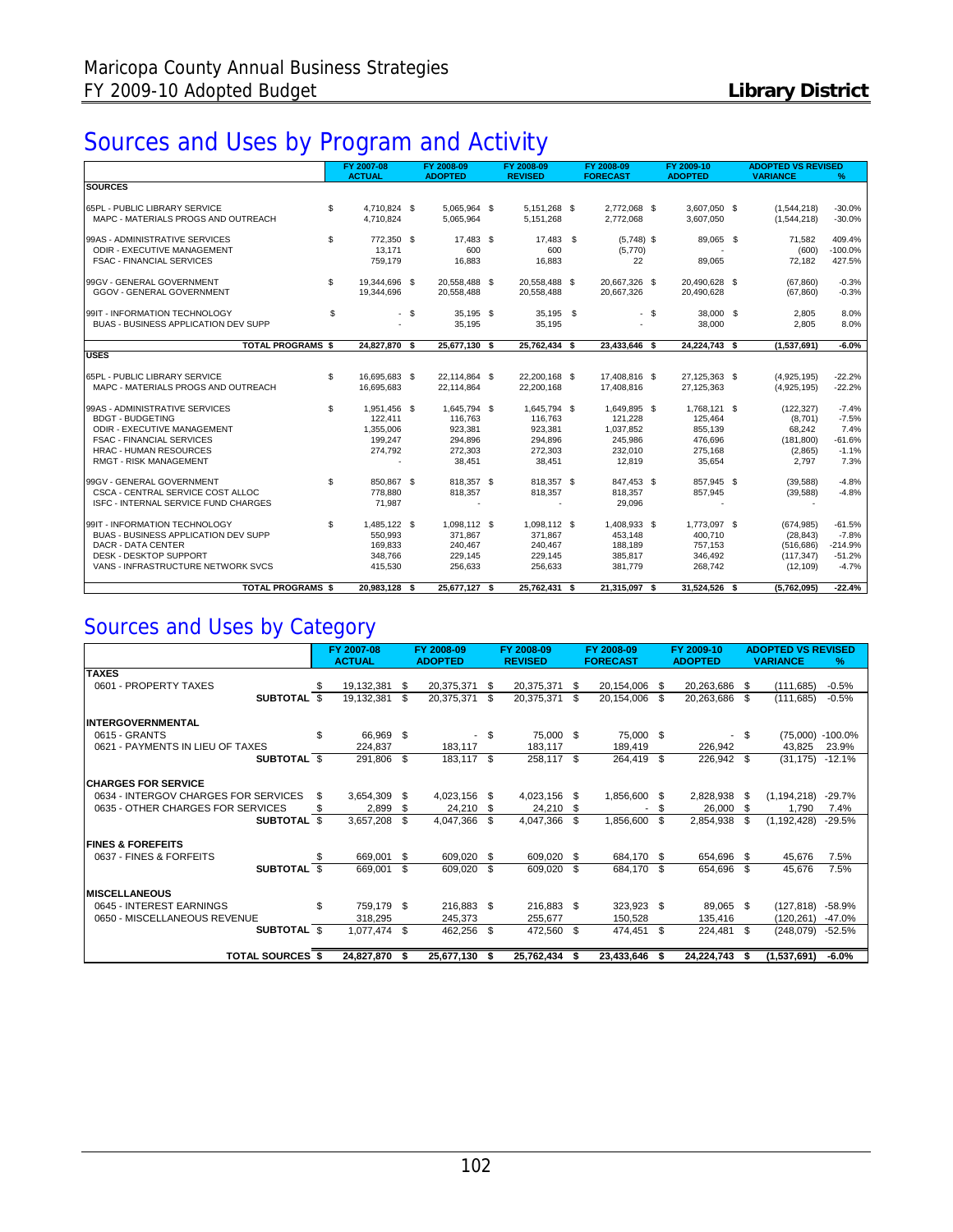# Sources and Uses by Category (con't)

|                                       | FY 2007-08<br><b>ACTUAL</b> | FY 2008-09<br><b>ADOPTED</b> |            |          | FY 2008-09<br><b>REVISED</b> |         | FY 2008-09<br><b>FORECAST</b> |            | FY 2009-10<br><b>ADOPTED</b> |      | <b>ADOPTED VS REVISED</b><br><b>VARIANCE</b> | $\%$     |
|---------------------------------------|-----------------------------|------------------------------|------------|----------|------------------------------|---------|-------------------------------|------------|------------------------------|------|----------------------------------------------|----------|
| <b>PERSONAL SERVICES</b>              |                             |                              |            |          |                              |         |                               |            |                              |      |                                              |          |
| 0701 - REGULAR PAY                    | 7,015,568 \$                |                              | 6,769,613  | \$.      | 6,769,613                    | -SS     | 7,157,390                     | - \$       | 7,498,996 \$                 |      | (729, 383)                                   | $-10.8%$ |
| 0710 - OVERTIME                       | 1.735                       |                              |            |          |                              |         | 358                           |            |                              |      |                                              |          |
| 0750 - FRINGE BENEFITS                | 2,338,797                   |                              | 2,416,633  |          | 2,416,633                    |         | 2,461,319                     |            | 2,624,669                    |      | (208, 036)                                   | $-8.6%$  |
| 0790 - OTHER PERSONNEL SERVICES       | 26,209                      |                              | 54,638     |          | 54.638                       |         | 53,226                        |            | 32,420                       |      | 22,218                                       | 40.7%    |
| 0795 - PERSONNEL SERVICES ALLOC-OUT   |                             |                              | (193, 653) |          | (193, 653)                   |         | (80, 689)                     |            | (185, 288)                   |      | (8,365)                                      | 4.3%     |
| 0796 - PERSONNEL SERVICES ALLOC-IN    | 1.500                       |                              | 193.653    |          | 193,653                      |         | 80,689                        |            | 185.290                      |      | 8,363                                        | 4.3%     |
| SUBTOTAL \$                           | 10,333,305                  | S                            | 10,730,943 | \$       | 10,730,943                   | S       | 10,766,369                    | - \$       | 11,292,240                   | - \$ | (561, 297)                                   | $-5.2%$  |
|                                       |                             |                              |            |          |                              |         |                               |            |                              |      |                                              |          |
| <b>SUPPLIES</b>                       |                             |                              |            |          |                              |         |                               |            |                              |      |                                              |          |
| 0801 - GENERAL SUPPLIES               | 5.268.343                   | - \$                         | 5.658.040  | \$.      | 5.743.344                    | \$.     | 5.138.530 \$                  |            | 4.983.522 \$                 |      | 759.822                                      | 13.2%    |
| 0803 - FUEL                           | 14.622                      |                              | 16.000     |          | 16,000                       |         | 14,900                        |            | 18,000                       |      | (2,000)                                      | $-12.5%$ |
| SUBTOTAL \$                           | 5,614,458                   | \$                           | 5.784.040  | \$       | 5,869,344                    | S       | 5,222,755                     | -S         | 5.001.522                    | \$.  | 867.822                                      | 14.8%    |
|                                       |                             |                              |            |          |                              |         |                               |            |                              |      |                                              |          |
| <b>SERVICES</b>                       |                             |                              |            |          |                              |         |                               |            |                              |      |                                              |          |
| 0812 - OTHER SERVICES                 | \$<br>320.962 \$            |                              | 561,927 \$ |          | 561.927 \$                   |         | 373.457 \$                    |            | 403.122 \$                   |      | 158.805                                      | 28.3%    |
| 0820 - RENT & OPERATING LEASES        | 371.116                     |                              | 386.918    |          | 386.918                      |         | 373.097                       |            | 396.188                      |      | (9,270)                                      | $-2.4%$  |
| 0825 - REPAIRS AND MAINTENANCE        | 462.453                     |                              | 598.750    |          | 598.750                      |         | 616.971                       |            | 768.389                      |      | (169, 639)                                   | $-28.3%$ |
| 0841 - TRAVEL                         | 94.808                      |                              | 80.100     |          | 80.100                       |         | 66.037                        |            | 71.225                       |      | 8.875                                        | 11.1%    |
| 0842 - EDUCATION AND TRAINING         | 35.201                      |                              | 170.345    |          | 170.345                      |         | 98.265                        |            | 105.145                      |      | 65.200                                       | 38.3%    |
| 0843 - POSTAGE/FREIGHT/SHIPPING       | 229,406                     |                              | 240.770    |          | 240.770                      |         | 218.027                       |            | 230.800                      |      | 9.970                                        | 4.1%     |
| SUBTOTAL \$                           | 4,468,292                   | S                            | 5,669,717  | \$       | 5,669,717                    | -S      | 4,979,972 \$                  |            | 5,559,738                    | \$   | 109.979                                      | 1.9%     |
|                                       |                             |                              |            |          |                              |         |                               |            |                              |      |                                              |          |
| <b>CAPITAL</b><br>0950 - DEBT SERVICE | 434.283                     |                              | 250.835    |          | 250.835                      |         | 293.046                       |            | 71.026                       | - \$ | 179.809                                      | 71.7%    |
| SUBTOTAL \$                           | 567.073                     | - \$<br>\$                   | 3.492.427  | \$<br>\$ |                              | S.<br>S |                               | - \$<br>Ŝ. |                              | -S   |                                              |          |
|                                       |                             |                              |            |          | 3,492,427                    |         | 346,001                       |            | 9,671,026                    |      | (6,178,599) -176.9%                          |          |
| <b>TOTAL USES \$</b>                  | 20,983,128                  |                              | 25,677,127 | \$       | 25,762,431                   | s       | 21,315,097                    | - 56       | 31.524.526                   | S    | (5,762,095)                                  | $-22.4%$ |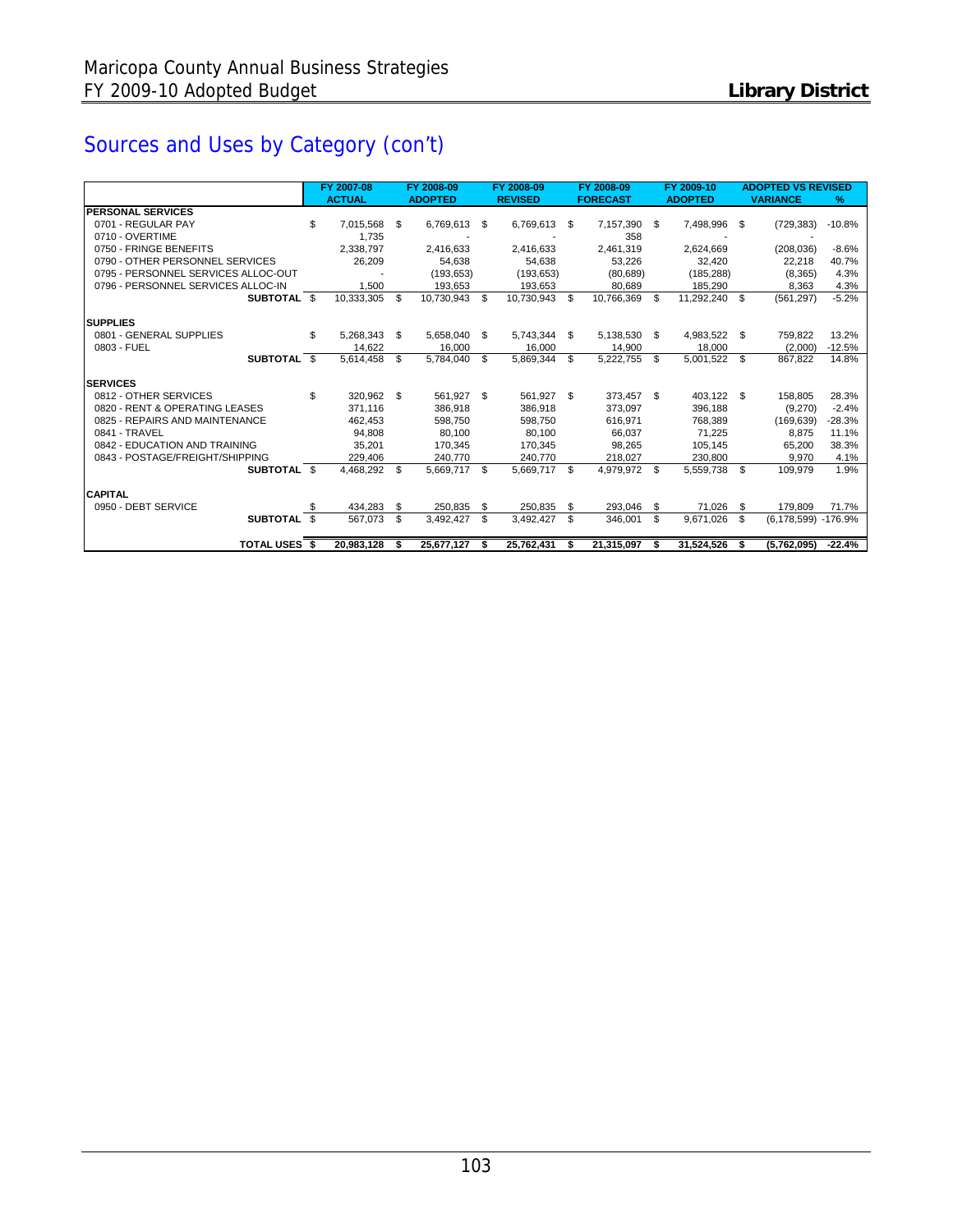# Sources and Uses by Fund and Function

|                                         |                                        | FY 2007-08 |               | FY 2008-09 |                          |        | FY 2008-09       |      | FY 2008-09       |      | FY 2009-10      |      | <b>ADOPTED VS REVISED</b> |        |  |
|-----------------------------------------|----------------------------------------|------------|---------------|------------|--------------------------|--------|------------------|------|------------------|------|-----------------|------|---------------------------|--------|--|
|                                         |                                        |            | <b>ACTUAL</b> |            | <b>ADOPTED</b>           |        | <b>REVISED</b>   |      | <b>FORECAST</b>  |      | <b>ADOPTED</b>  |      | <b>VARIANCE</b>           | %      |  |
| <b>242 LIBRARY DISTRICT GRANTS</b>      |                                        |            |               |            |                          |        |                  |      |                  |      |                 |      |                           |        |  |
| OPERATING                               |                                        | \$.        | 66,969        | \$         | $\overline{\phantom{a}}$ | -S     | ۰                | \$   | 75,000 \$        |      |                 | \$   |                           | 0.0%   |  |
| NON-RECURRING                           |                                        |            |               |            |                          |        | 75,000           |      |                  |      |                 |      | 75,000                    | 100.0% |  |
|                                         | <b>FUND TOTAL SOURCES \$</b>           |            | 66,969        | \$         |                          | $-$ \$ | 75,000           | \$   | 75,000           | \$.  |                 | - \$ | 75,000                    | 100.0% |  |
| <b>244 LIBRARY DISTRICT</b>             |                                        |            |               |            |                          |        |                  |      |                  |      |                 |      |                           |        |  |
| <b>OPERATING</b>                        |                                        | \$.        | 24,760,901 \$ |            | 21,915,639               | - \$   | 21,915,639 \$    |      | 21.157.815 \$    |      | 21.134.047 \$   |      | 781.592                   | 3.6%   |  |
| NON-RECURRING                           |                                        |            |               |            |                          |        | 10,304           |      |                  |      |                 |      | 10,304                    | 100.0% |  |
|                                         | <b>FUND TOTAL SOURCES \$</b>           |            | 24,760,901    |            | 21,915,639               | - \$   | 21,925,943       |      | 21,157,815       | \$.  | 21,134,047      | - \$ | 791,896                   | 3.6%   |  |
| <b>246 LIBRARY INTERGOVERNMENTAL</b>    |                                        |            |               |            |                          |        |                  |      |                  |      |                 |      |                           |        |  |
| <b>OPERATING</b>                        |                                        |            |               | - \$       | 4,694,929                | - \$   | 4,694,929        | - \$ | 3,396,844        | - \$ | 3,750,165 \$    |      | 944,764                   | 20.1%  |  |
|                                         | <b>FUND TOTAL SOURCES</b>              | \$.        |               | \$         | 4,694,929                | -S     | 4,694,929        | \$.  | 3,396,844        | \$.  | 3,750,165       | -S   | 944,764                   | 20.1%  |  |
| <b>465 LIBRARY DIST CAP IMPROVEMENT</b> |                                        |            |               |            |                          |        |                  |      |                  |      |                 |      |                           |        |  |
| <b>OPERATING</b>                        |                                        | \$         | $\sim$        | \$         |                          | -S     |                  | - \$ | 37,425 \$        |      |                 | \$   |                           |        |  |
| NON-RECURRING                           |                                        |            |               |            | 7,708,315                |        | 7,708,315        |      | 7,408,315        |      | 3,591,685       |      | 4,116,630                 | 53.4%  |  |
|                                         | <b>FUND TOTAL SOURCES \$</b>           |            |               | - \$       | 7,708,315                | - \$   | 7,708,315 \$     |      | 7,445,740        |      | 3,591,685       | -S   | 4,116,630                 | 53.4%  |  |
| <b>900 ELIMINATIONS</b>                 |                                        |            |               |            |                          |        |                  |      |                  |      |                 |      |                           |        |  |
| <b>OPERATING</b>                        |                                        | \$         |               | - \$       | $(1,233,438)$ \$         |        | $(1,233,438)$ \$ |      | $(1,233,438)$ \$ |      | $(659, 469)$ \$ |      | (573,969)                 | 46.5%  |  |
| NON-RECURRING                           |                                        |            |               |            | (7,408,315)              |        | (7,408,315)      |      | (7,408,315)      |      | (3,591,685)     |      | (3,816,630)               | 51.5%  |  |
|                                         | <b>FUND TOTAL SOURCES \$</b>           |            |               | \$         | (8,641,753)              |        | (8,641,753)      | - \$ | (8,641,753)      |      | (4, 251, 154)   | S    | (4,390,599)               | 50.8%  |  |
|                                         | DEPARTMENT OPERATING TOTAL SOURCES \$  |            | 24,827,870 \$ |            | 25,377,130               | - \$   | 25,377,130       | - 95 | 23,433,646       | -SS  | 24,224,743      | - \$ | 1,152,387                 | 4.5%   |  |
|                                         | DEPARTMENT NON-RECURRING TOTAL USES \$ |            |               | - \$       | 300,000 \$               |        | 385,304          | - \$ | $\sim$           | \$   | - \$            |      | 385,304                   | 100.0% |  |
|                                         | DEPARTMENT TOTAL SOURCES \$            |            | 24.827.870    | - \$       | 25.677.130               | - \$   | 25,762,434       | - \$ | 23.433.646       | \$.  | 24.224.743      | - \$ | 1.537.691                 | 6.0%   |  |

|                                         |                                    | FY 2007-08 |                | FY 2008-09 |                          | FY 2008-09 |                  | FY 2008-09 |                          | FY 2009-10     |                 | <b>ADOPTED VS REVISED</b> |             |           |
|-----------------------------------------|------------------------------------|------------|----------------|------------|--------------------------|------------|------------------|------------|--------------------------|----------------|-----------------|---------------------------|-------------|-----------|
|                                         |                                    |            | <b>ACTUAL</b>  |            | <b>ADOPTED</b>           |            | <b>REVISED</b>   |            | <b>FORECAST</b>          | <b>ADOPTED</b> |                 | <b>VARIANCE</b>           |             | $\%$      |
| <b>242 LIBRARY DISTRICT GRANTS</b>      |                                    |            |                |            |                          |            |                  |            |                          |                |                 |                           |             |           |
| <b>OPERATING</b>                        |                                    | \$         | 66,969 \$      |            | $\overline{\phantom{a}}$ | \$         | $\sim$           | - \$       | $\sim$                   | -\$            |                 | \$                        |             | 0.0%      |
| NON-RECURRING                           |                                    |            |                |            |                          |            | 75,000           |            |                          |                |                 |                           | 75,000      | 100.0%    |
|                                         | <b>FUND TOTAL USES \$</b>          |            | 66,969         | \$         |                          | \$         | 75,000           | - \$       | $\overline{\phantom{0}}$ | \$             | $\sim$          | -\$                       | 75,000      | 100.0%    |
| <b>244 LIBRARY DISTRICT</b>             |                                    |            |                |            |                          |            |                  |            |                          |                |                 |                           |             |           |
| <b>OPERATING</b>                        |                                    | \$         | 20,916,159 \$  |            | 19,078,544               | - \$       | 19,078,544 \$    |            | 18,577,170 \$            |                | 19,132,030      | \$                        | (53, 486)   | $-0.3%$   |
| NON-RECURRING                           |                                    |            |                |            | 7,408,315                |            | 7,418,619        |            | 7,408,315                |                | 3,591,685       |                           | 3,826,934   | 51.6%     |
|                                         | <b>FUND TOTAL USES \$</b>          |            | 20,916,159     |            | 26,486,859               | -S         | 26,497,163 \$    |            | 25,985,485               |                | 22,723,715      | \$.                       | 3,773,448   | 14.2%     |
| <b>246 LIBRARY INTERGOVERNMENTAL</b>    |                                    |            |                |            |                          |            |                  |            |                          |                |                 |                           |             |           |
| <b>OPERATING</b>                        |                                    | S          | - \$           |            | 4,694,929                | - \$       | 4,694,929 \$     |            | 3,965,485 \$             |                | 3,451,965 \$    |                           | 1,242,964   | 26.5%     |
|                                         | <b>FUND TOTAL USES \$</b>          |            |                | $-$ \$     | 4,694,929                | -S         | 4,694,929        | - \$       | 3,965,485 \$             |                | 3,451,965       | - \$                      | 1,242,964   | 26.5%     |
| <b>465 LIBRARY DIST CAP IMPROVEMENT</b> |                                    |            |                |            |                          |            |                  |            |                          |                |                 |                           |             |           |
| NON-RECURRING                           |                                    |            |                | - \$       | 3,137,092 \$             |            | 3,137,092 \$     |            | 5,880                    | S              | 9,600,000       | \$.                       | (6,462,908) | $-206.0%$ |
|                                         | <b>FUND TOTAL USES \$</b>          |            | $\overline{a}$ | \$         | 3,137,092                | \$         | 3,137,092 \$     |            | 5,880                    | \$.            | 9,600,000       | \$.                       | (6,462,908) | -206.0%   |
| <b>900 ELIMINATIONS</b>                 |                                    |            |                |            |                          |            |                  |            |                          |                |                 |                           |             |           |
| <b>OPERATING</b>                        |                                    | \$         |                | - \$       | $(1,233,438)$ \$         |            | $(1,233,438)$ \$ |            | $(1,233,438)$ \$         |                | $(659, 469)$ \$ |                           | (573,969)   | 46.5%     |
| NON-RECURRING                           |                                    |            |                |            | (7,408,315)              |            | (7,408,315)      |            | (7,408,315)              |                | (3,591,685)     |                           | (3,816,630) | 51.5%     |
|                                         | <b>FUND TOTAL USES \$</b>          |            | $\sim$         | \$.        | (8,641,753)              | - \$       | $(8,641,753)$ \$ |            | (8,641,753)              | \$.            | (4, 251, 154)   | -SS                       | (4,390,599) | 50.8%     |
|                                         | DEPARTMENT OPERATING TOTAL USES \$ |            | 20,983,128     | S          | 22,540,035               | - \$       | 22,540,035       | - \$       | 21,309,217               | - \$           | 21,924,526      | -S                        | 615,509     | 2.7%      |
| DEPARTMENT NON-RECURRING TOTAL USES \$  |                                    |            | - \$           |            | 3,137,092 \$             |            | 3,222,396 \$     |            | 5,880                    | - \$           | 9,600,000       | \$                        | (6,377,604) | $-197.9%$ |
|                                         | DEPARTMENT TOTAL USES \$           |            | 20,983,128     | - \$       | 25,677,127               | - \$       | 25,762,431       | - \$       | 21,315,097               | \$.            | 31,524,526      | \$.                       | (5,762,095) | $-22.4%$  |

# Staffing by Program and Activity

|                                      | FY 2008-09     | FY 2008-09     | FY 2008-09      | FY 2009-10     |                          | <b>REVISED VS ADOPTED</b> |                 | <b>FORECAST VS ADOPTED</b> |
|--------------------------------------|----------------|----------------|-----------------|----------------|--------------------------|---------------------------|-----------------|----------------------------|
| <b>FULL TIME EQUIVALENT (FTE)</b>    | <b>ADOPTED</b> | <b>REVISED</b> | <b>FORECAST</b> | <b>ADOPTED</b> | <b>VARIANCE</b>          | ℅                         | <b>VARIANCE</b> | $\%$                       |
| <b>650 - LIBRARY DISTRICT</b>        |                |                |                 |                |                          |                           |                 |                            |
| <b>ADMINISTRATIVE SERVICES</b>       |                |                |                 |                |                          |                           |                 |                            |
| <b>BUDGETING</b>                     | 1.00           | 1.00           | 1.00            | 1.00           | $\overline{\phantom{a}}$ | $0.00\%$                  |                 | 0.00%                      |
| <b>EXECUTIVE MANAGEMENT</b>          | 6.00           | 6.00           | 7.00            | 6.00           |                          | $0.00\%$                  | (1.00)          | (14.29%)                   |
| <b>FINANCIAL SERVICES</b>            | 5.00           | 5.00           | 5.00            | 5.00           |                          | $0.00\%$                  |                 | 0.00%                      |
| <b>HUMAN RESOURCES</b>               | 4.00           | 4.00           | 4.00            | 3.00           | (1.00)                   | $(25.00\%)$               | (1.00)          | $(25.00\%)$                |
| PROGRAM TOTAL                        | 16.00          | 16.00          | 17.00           | 15.00          | (1.00)                   | (6.25%)                   | (2.00)          | (11.76%)                   |
| <b>INFORMATION TECHNOLOGY</b>        |                |                |                 |                |                          |                           |                 |                            |
| <b>BUSINESS APPLICATION DEV SUPP</b> | 4.00           | 4.00           | 4.00            | 4.00           | $\sim$                   | $0.00\%$                  |                 | 0.00%                      |
| DATA CENTER                          | 2.00           | 2.00           | 2.00            | 2.00           | $\overline{\phantom{a}}$ | $0.00\%$                  |                 | 0.00%                      |
| <b>DESKTOP SUPPORT</b>               | 6.00           | 6.00           | 6.00            | 6.00           |                          | $0.00\%$                  |                 | 0.00%                      |
| <b>INFRASTRUCTURE NETWORK SVCS</b>   | 2.00           | 2.00           | 2.00            | 2.00           |                          | $0.00\%$                  |                 | 0.00%                      |
| <b>PROGRAM TOTAL</b>                 | 14.00          | 14.00          | 14.00           | 14.00          |                          | $0.00\%$                  |                 | 0.00%                      |
| <b>PUBLIC LIBRARY SERVICE</b>        |                |                |                 |                |                          |                           |                 |                            |
| <b>IMATERIALS PROGS AND OUTREACH</b> | 140.96         | 140.96         | 142.96          | 138.96         | (2.00)                   | (1.42%)                   | (4.00)          | $(2.80\%)$                 |
| <b>PROGRAM TOTAL</b>                 | 140.96         | 140.96         | 142.96          | 138.96         | (2.00)                   | (1.42%)                   | (4.00)          | $(2.80\%)$                 |
| <b>IDEPARTMENT TOTAL</b>             | 170.96         | 170.96         | 173.96          | 167.96         | (3.00)                   | (1.76%)                   | (6.00)          | (3.45%)                    |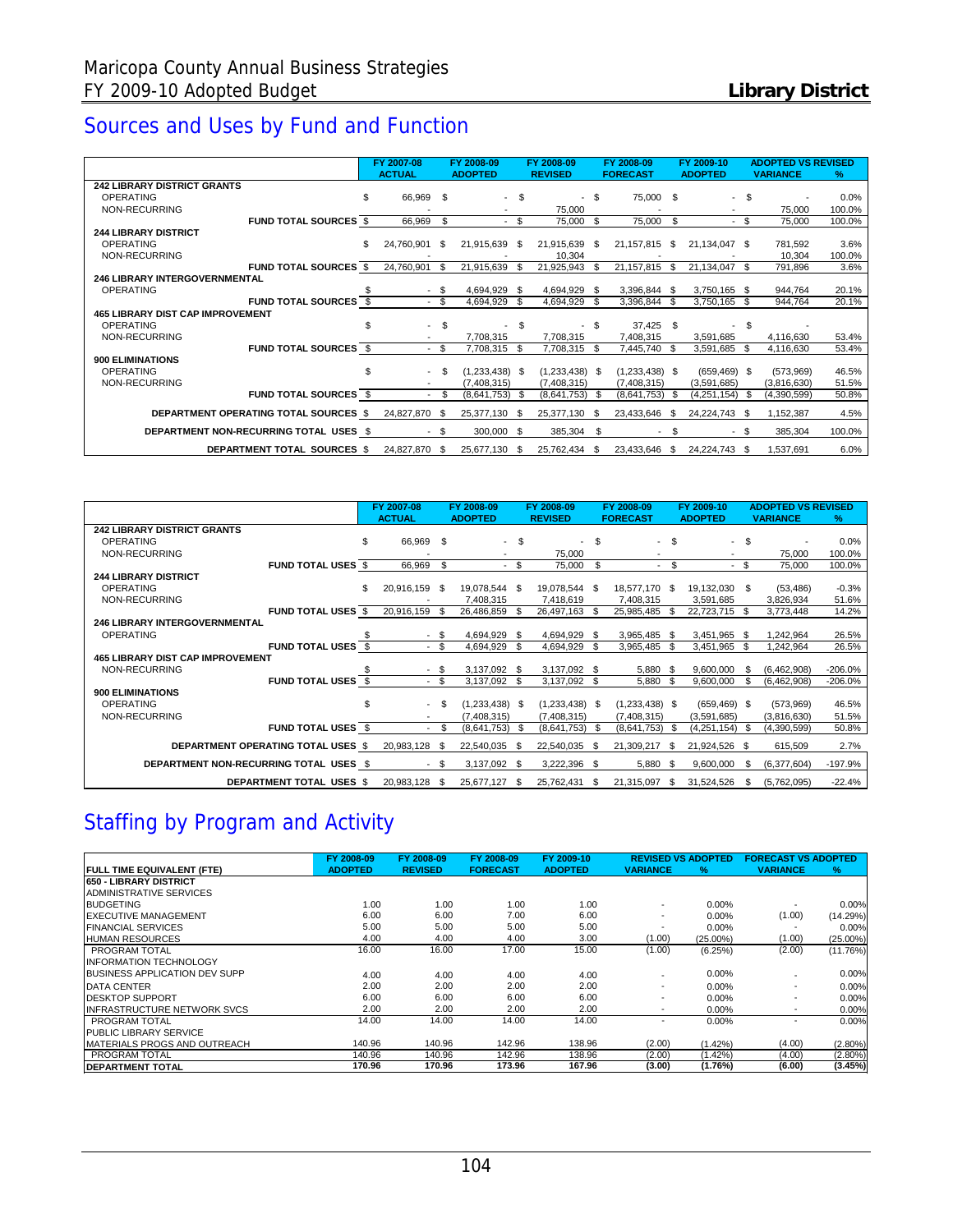# Staffing by Market Range Title

|                                      | FY 2008-09     | FY 2008-09     | FY 2008-09      | FY 2009-10     | <b>REVISED VS ADOPTED</b> |             | <b>FORECAST VS ADOPTED</b> |             |
|--------------------------------------|----------------|----------------|-----------------|----------------|---------------------------|-------------|----------------------------|-------------|
| <b>FULL TIME EQUIVALENT (FTE)</b>    | <b>ADOPTED</b> | <b>REVISED</b> | <b>FORECAST</b> | <b>ADOPTED</b> | <b>VARIANCE</b>           | %           | <b>VARIANCE</b>            | %           |
| 650 - LIBRARY DISTRICT               |                |                |                 |                |                           |             |                            |             |
| <b>Executive Assistant</b>           | 1.00           | 1.00           | 1.00            | 1.00           |                           | 0.00%       | .00                        | 0.00%       |
| <b>Accounting Specialist</b>         | 3.00           | 3.00           | 3.00            | 2.00           | (1.00)                    | $-33.33%$   | (1.00)                     | $-33.33%$   |
| Human Resources Specialist           | 1.00           | 1.00           | 1.00            | 1.00           |                           | 0.00%       | .00.                       | 0.00%       |
| <b>Office Assistant</b>              | 2.00           | 2.00           | 2.00            | 2.00           |                           | 0.00%       | .00.                       | 0.00%       |
| <b>Library Page</b>                  | 1.24           | 1.24           | 1.24            | 1.24           |                           | 0.00%       | .00                        | 0.00%       |
| <b>Library Clerk</b>                 | 42.72          | 42.72          | 42.72           | 42.72          |                           | $-0.01%$    | .00                        | 0.00%       |
| Library Paraprofessional             | 26.00          | 26.00          | 27.00           | 27.00          | 1.00                      | 3.85%       | .00                        | 0.00%       |
| Admin/Operations Specialist          | 1.00           | 1.00           | 1.00            |                | (1.00)                    | $-100.00\%$ | (1.00)                     | $-100.00\%$ |
| Deputy Director                      | 1.00           | 1.00           | 1.00            | 1.00           |                           | 0.00%       | .00.                       | 0.00%       |
| Director - Library                   | 1.00           | 1.00           | 1.00            | 1.00           |                           | 0.00%       | .00                        | 0.00%       |
| Financial Supervisor - Dept          | 1.00           | 1.00           | 1.00            | 1.00           |                           | 0.00%       | .00                        | 0.00%       |
| <b>Library Supervisor</b>            | 17.00          | 17.00          | 19.00           | 18.00          | 1.00                      | 5.88%       | (1.00)                     | $-5.26%$    |
| Human Resources Supervisor           | 1.00           | 1.00           | 1.00            | 1.00           |                           | 0.00%       | .00                        | 0.00%       |
| <b>Library Support Services Supv</b> | 6.00           | 6.00           | 6.00            | 6.00           |                           | 0.00%       | .00                        | 0.00%       |
| Systems Admin & Analysis Supv        | 1.00           | 1.00           | 1.00            | 1.00           |                           | 0.00%       | .00                        | 0.00%       |
| Financial Support Supv - Dept        |                |                | 1.00            | 1.00           | 1.00                      |             | .00                        | 0.00%       |
| Library Manager                      | 9.00           | 9.00           | 10.00           | 10.00          | 1.00                      | 11.11%      | .00                        | 0.00%       |
| <b>IT Senior Manager</b>             | 1.00           | 1.00           | 1.00            | 1.00           |                           | 0.00%       | .00                        | 0.00%       |
| <b>Management Analyst</b>            | 1.00           | 1.00           | 1.00            | 1.00           |                           | 0.00%       | .00                        | 0.00%       |
| Accountant                           | 2.00           | 2.00           | 1.00            | 1.00           | (1.00)                    | $-50.00%$   | .00                        | 0.00%       |
| Planner                              | 2.00           | 2.00           |                 | 2.00           |                           | 0.00%       | 2.00                       | 0.00%       |
| Librarian                            | 35.00          | 35.00          | 33.00           | 30.00          | (5.00)                    | $-14.29%$   | (3.00)                     | $-9.09%$    |
| Human Resources Analyst              | 1.00           | 1.00           | 1.00            | 1.00           |                           | 0.00%       | .00                        | 0.00%       |
| Database Administrator               | 1.00           | 1.00           | 1.00            | 1.00           |                           | 0.00%       | .00                        | 0.00%       |
| Network Engineer                     | 2.00           | 2.00           | 1.00            | 1.00           | (1.00)                    | $-50.00\%$  | .00                        | 0.00%       |
| Network Engineer - Sr/Ld             |                |                | 1.00            | 1.00           | 1.00                      |             | .00.                       | 0.00%       |
| Systems/Network Admin-Sr/Ld          | 1.00           | 1.00           | 1.00            | 1.00           |                           | 0.00%       | .00                        | 0.00%       |
| Web Designer/Developer               | 1.00           | 1.00           | 1.00            | 1.00           |                           | 0.00%       | .00                        | 0.00%       |
| Web Designer/Developer-Sr/Ld         | 1.00           | 1.00           | 1.00            | 1.00           |                           | 0.00%       | .00                        | 0.00%       |
| PC/LAN Tech Support                  | 6.00           | 6.00           | 6.00            | 6.00           |                           | 0.00%       | .00                        | 0.00%       |
| <b>Media Specialist</b>              | 1.00           | 1.00           | 1.00            | 1.00           |                           | 0.00%       | .00                        | 0.00%       |
| Communicatn Ofcr/Govt Liaison        | 1.00           | 1.00           | 2.00            | 2.00           | 1.00                      | 100.00%     | .00                        | 0.00%       |
| Planner - Facilities                 |                |                | 2.00            |                |                           |             | (2.00)                     | -100.00%    |
| <b>DEPARTMENT TOTAL</b>              | 170.96         | 170.96         | 173.96          | 167.96         | (3.00)                    | $-1.76%$    | (6.00)                     | $-3.45%$    |

# Staffing by Fund

|                                   | FY 2008-09     | FY 2008-09     | FY 2008-09      | FY 2009-10     | <b>REVISED VS ADOPTED</b> |          | <b>FORECAST VS ADOPTED</b> |          |  |
|-----------------------------------|----------------|----------------|-----------------|----------------|---------------------------|----------|----------------------------|----------|--|
| <b>FULL TIME EQUIVALENT (FTE)</b> | <b>ADOPTED</b> | <b>REVISED</b> | <b>FORECAST</b> | <b>ADOPTED</b> | <b>VARIANCE</b>           |          | <b>VARIANCE</b>            |          |  |
| <b>650 - LIBRARY DISTRICT</b>     |                |                |                 |                |                           |          |                            |          |  |
| <b>244 - LIBRARY DISTRICT</b>     | 129.97         | 129.97         | 134.97          | 130.97         | L.OO                      | 0.77%    | (4.00)                     | $-2.96%$ |  |
| 246 - LIBRARY INTERGOVERNMENTAL   | 40.99          | 40.99          | 38.99           | 36.99          | (4.00)                    | $-9.76%$ | (2.00)                     | $-5.13%$ |  |
| <b>IDEPARTMENT TOTAL</b>          | 170.96         | 170.96         | 173.96          | 167.96         | (3.00)                    | $-1.76%$ | (6.00)                     | $-3.45%$ |  |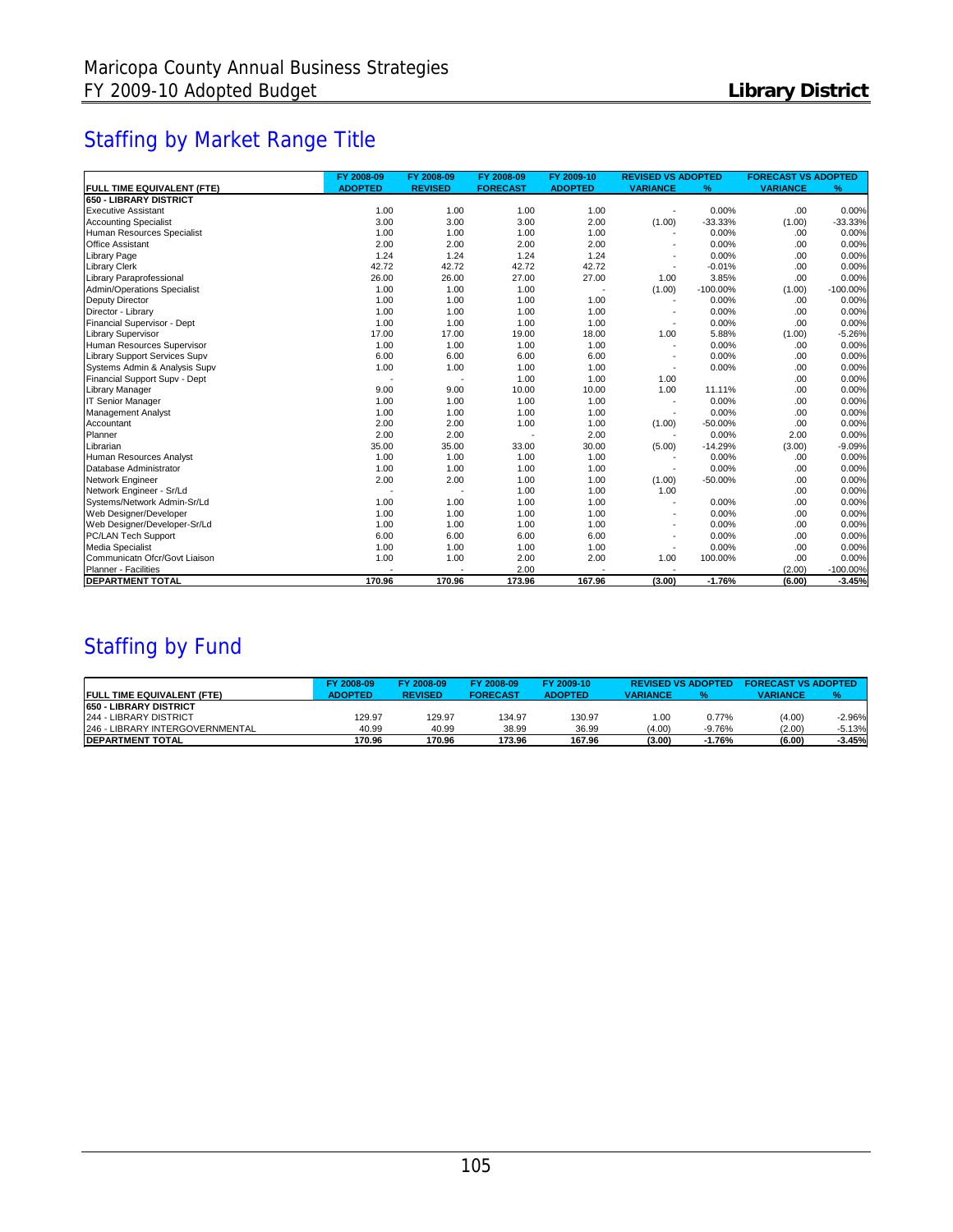### Revenue Sources and Variance Commentary

### Property Taxes

The Library District collects property taxes on the secondary net assessed values of real and personal property. Unlike the County primary property tax, there is no constitutional limitation on growth in secondary property taxes. However, the Library District Board of Directors has chosen to impose growth limitations similar to those imposed on the primary levy in order to minimize the burden on taxpayers. As a result, beginning in FY 2006-07 the secondary levy associated with the Library District was capped at 2% annual growth on property taxed in the prior year, resulting in a reduction in the tax rate.

The schedule below lists the secondary net assessed values, tax rates, and secondary property tax levies for the last thirteen fiscal years, plus the assessed values and tax rates for FY 2009-10. The Library District's property tax rate remains unchanged at \$0.0353 per \$100 net assessed value.

| <b>Library District Preliminary Tax Levy</b> |                     |                 |                 |  |  |  |  |  |  |
|----------------------------------------------|---------------------|-----------------|-----------------|--|--|--|--|--|--|
|                                              | <b>Net Assessed</b> | <b>Tax Rate</b> |                 |  |  |  |  |  |  |
|                                              | Value               | (per \$100      |                 |  |  |  |  |  |  |
| <b>Fiscal Year</b>                           | (Thousands)         | N.A.V.)         | <b>Tax Levy</b> |  |  |  |  |  |  |
| 1996-97                                      | \$<br>14,343,156    | \$<br>0.0421    | \$<br>6,038,469 |  |  |  |  |  |  |
| 1997-98                                      | 15,723,498          | 0.0421          | 6,619,593       |  |  |  |  |  |  |
| 1998-99                                      | 16,813,017          | 0.0421          | 7,078,280       |  |  |  |  |  |  |
| 1999-00                                      | 18,676,830          | 0.0421          | 7,862,946       |  |  |  |  |  |  |
| 2000-01                                      | 20.877.716          | 0.0421          | 8,586,315       |  |  |  |  |  |  |
| 2001-02                                      | 22.913.134          | 0.0421          | 9,646,430       |  |  |  |  |  |  |
| 2002-03                                      | 24.457.047          | 0.0421          | 10,182,607      |  |  |  |  |  |  |
| 2003-04                                      | 27,477,988          | 0.0521          | 14, 162, 234    |  |  |  |  |  |  |
| 2004-05                                      | 30,066,987          | 0.0521          | 15,534,579      |  |  |  |  |  |  |
| 2005-06                                      | 33,197,218          | 0.0521          | 17,295,751      |  |  |  |  |  |  |
| 2006-07                                      | 36,294,693          | 0.0507          | 18,401,410      |  |  |  |  |  |  |
| 2007-08                                      | 49,534,573          | 0.0391          | 19,368,018      |  |  |  |  |  |  |
| 2008-09                                      | 58,303,635          | 0.0353          | 20,581,183      |  |  |  |  |  |  |
| 2009-10                                      | 57,984,051          | 0.0353          | 20,468,370      |  |  |  |  |  |  |

The Board of Directors must adopt the Library District's property tax levy on or before the third Monday in August for the fiscal year that begins on the previous July 1. Real property taxes are paid in arrears in two installments, due November 1 and May 1.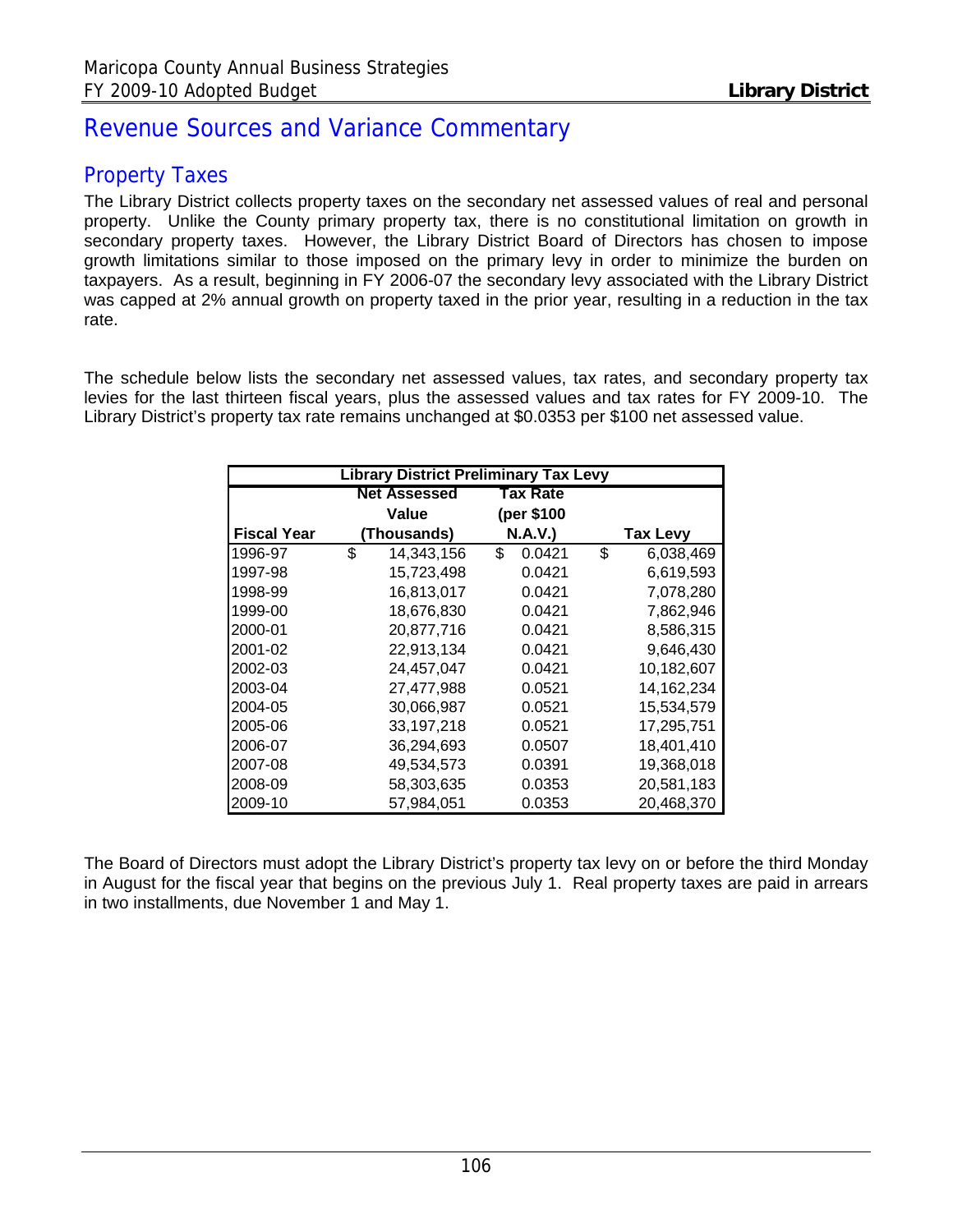

The FY 2009-10 budget includes an estimated secondary property tax levy (excluding Salt River Project) of \$20,468,370, a decrease of \$112,813 from the FY 2008-09 adopted levy. As indicated in the table below, secondary property tax revenue growth was tempered in the past two fiscal years and is projected to continue in future fiscal years as the result of the Board of Director's commitment to reduce property tax rates by establishing self-imposed limits on the District's property tax levy.

|                    |                           |                                                                   |      | FY 2009-10 PROPERTY TAX LEVY             |                                    |     |                  |                          |                                                  |                                     |
|--------------------|---------------------------|-------------------------------------------------------------------|------|------------------------------------------|------------------------------------|-----|------------------|--------------------------|--------------------------------------------------|-------------------------------------|
| Description        | <b>Net Assessed Value</b> | Salt River Proj.<br><b>Effective Net</b><br><b>Assessed Value</b> |      | <b>Total Net Assessed</b><br>Value w/SRP | <b>Revenue from</b><br>1-cent Levv |     | <b>Tax Rates</b> | <b>Property Tax Levy</b> | <b>SRP Payment in</b><br>Lieu of Taxes<br>(PILT) | <b>Total Tax Levy &amp;</b><br>PILT |
| LIBRARY DISTRICT:  |                           |                                                                   |      |                                          |                                    |     |                  |                          |                                                  |                                     |
| FY 2009-10 Adopted | 57,984,051,718 \$         | 642.894.514 \$                                                    |      | 58.626.946.232 \$                        | 5.862.695                          | \$. | $0.0353$ \$      | 20.468.370 \$            | 226.942 \$                                       | 20,695,312                          |
| FY 2008-09 Adopted | 58,303,635,287 \$         | 569,949,948                                                       | - \$ | 58,873,585,235 \$                        | 5.887.359                          |     | $0.0353$ \$      | 20.581.183 \$            | 201,192 \$                                       | 20,782,375                          |
| FY 2007-08 Adopted | 49.534.573.831 \$         | 518.745.464                                                       | - \$ | 50.053.319.295                           | 5.005.332                          |     | $0.0391$ \$      | 19.368.018               | 202.829 \$                                       | 19,570,847                          |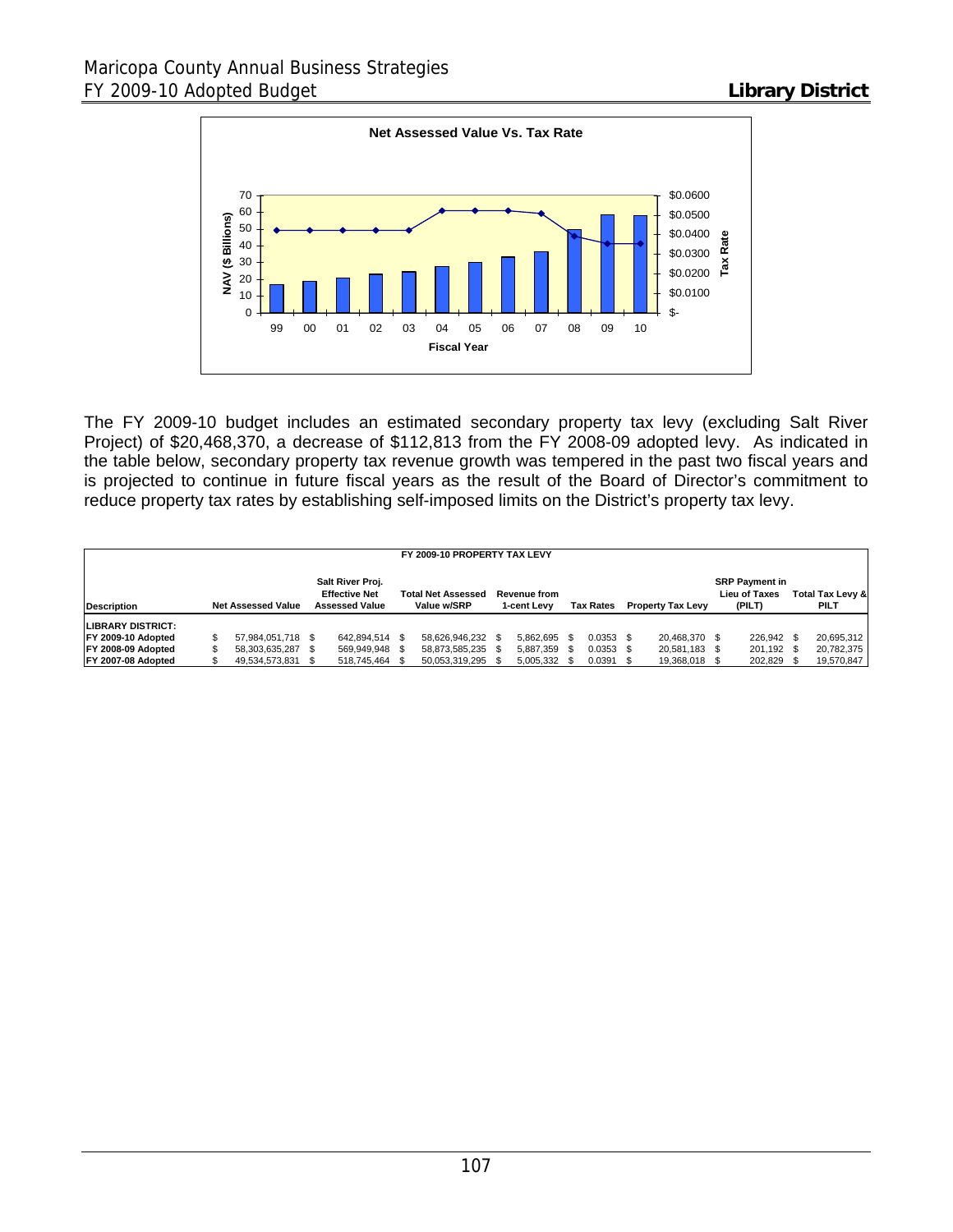### Levy Limit

| FY 2009-10 Library District Self-Imposed Levy Limit                                                                                            |                          |                                 |
|------------------------------------------------------------------------------------------------------------------------------------------------|--------------------------|---------------------------------|
| A. Adopted Levy<br>A1. Adopted Secondary Tax Levy<br>A2. A1 multiplied by 1.02                                                                 | $\mathfrak{L}$           | 20,581,183<br>20,992,807        |
| B. Current Net Assessed Value Subject to Taxation in Prior Year<br>B5. Net Secondary Assessed Value (partially estimated*)                     | \$                       | 55,965,681,697                  |
| C. Current Net Assessed Value<br>C5. Net Secondary Assessed Value                                                                              | \$                       | 57,984,051,718                  |
| D. Adopted Calculation<br>D3. Adopted Tax Rate (A2. divided by B5. Multiplied by 100)<br>D5. Adopted Levy Limit (C5. Divided by 100 times D3.) | \$<br>$\mathbf{\hat{z}}$ | 0.0353<br>20,468,370            |
| Maximum Levy Increase:                                                                                                                         | \$                       | (112, 813)<br>$-0.5%$           |
| * Current value of property taxed in the prior year is unavailable for centrally valued property.<br>Estimated as follows:                     |                          |                                 |
| Curr. Value locally assessed property taxed in prior year:<br>Curr. Value of all centrally assessed property:                                  |                          | 55,588,886,230<br>2,714,749,057 |
| Total                                                                                                                                          |                          | 58,303,635,287                  |

Property tax revenue is budgeted in FY 2009-10 based on prior years' collection trends, rather than on the actual levy amount. Each year, approximately 99.0% of the levy amount is collected. The chart below illustrates the estimated collection for FY 2009-10.

| <b>Property Tax Collection Analysis</b><br><b>Library District</b> |                                                            |            |  |            |        |  |  |  |  |  |  |  |  |
|--------------------------------------------------------------------|------------------------------------------------------------|------------|--|------------|--------|--|--|--|--|--|--|--|--|
| FY                                                                 | <b>Estimated Collections</b><br><b>Levy Amount</b><br>Rate |            |  |            |        |  |  |  |  |  |  |  |  |
| 2009-10                                                            | \$                                                         | 20,468,370 |  | 20,263,686 | 99.00% |  |  |  |  |  |  |  |  |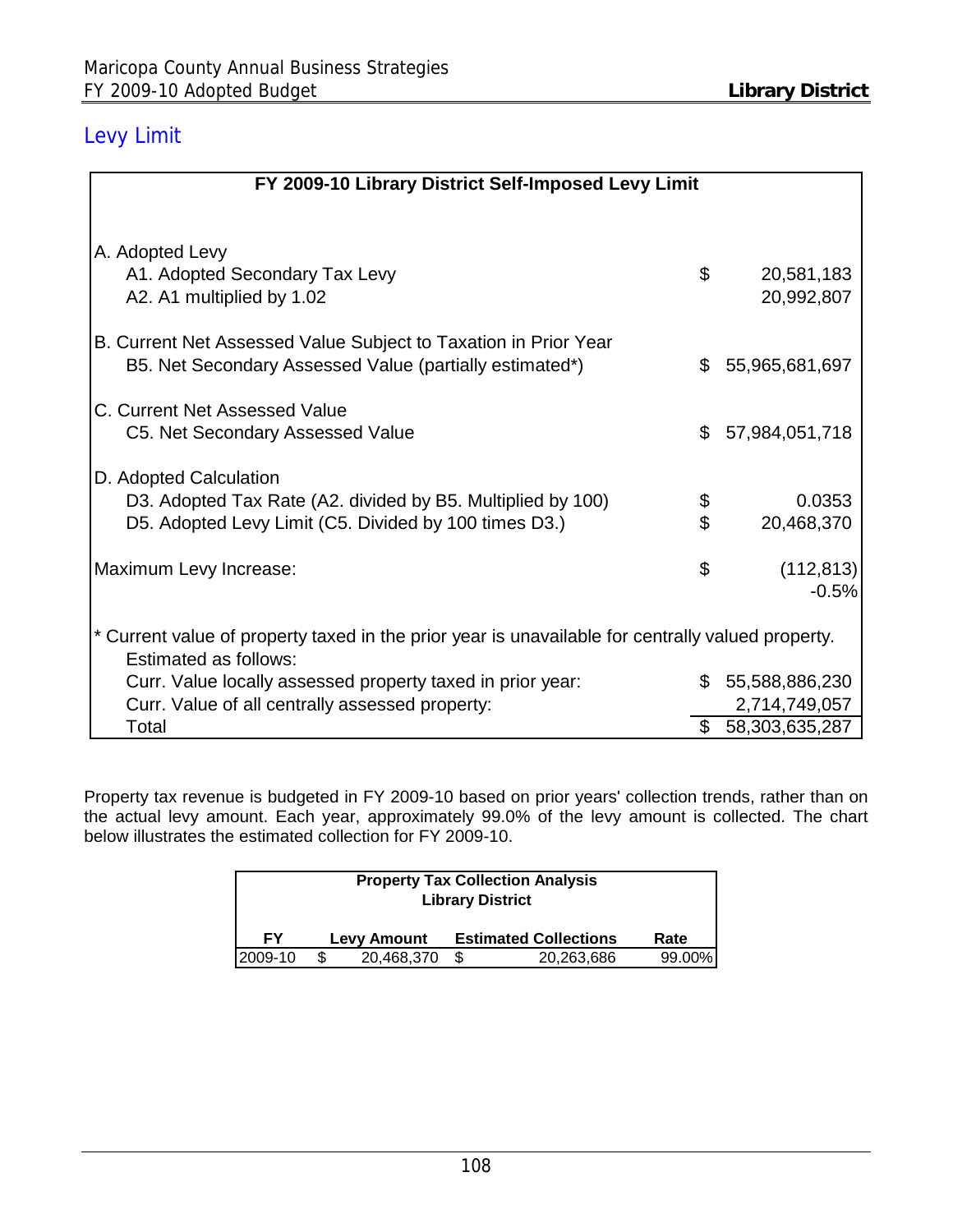### Intergovernmental Revenues

Intergovernmental Revenues are amounts received by the Library District from other government or public entities, and include payments in lieu of taxes, grants, and payments required by intergovernmental agreements (IGA's). Intergovernmental Revenues come from a variety of sources, including the Federal government, local cities and the State of Arizona. Included in the intergovernmental classification are grant revenues that typically carry restrictions on how they may be expended.

#### Payments in Lieu of Taxes

Payments in lieu of taxes are collected from the Salt River Project (SRP) and the Federal government. Although it is a public entity, SRP estimates its net assessed value and makes payments in lieu of property taxes to each taxing jurisdiction based on its property tax rates.

|                    | SRP            |  |  |  |  |  |  |  |  |
|--------------------|----------------|--|--|--|--|--|--|--|--|
|                    | Payments in    |  |  |  |  |  |  |  |  |
| Fiscal Year        | Lieu of Taxes  |  |  |  |  |  |  |  |  |
| 2001-02            | \$.<br>191,864 |  |  |  |  |  |  |  |  |
| 2002-03            | 186,473        |  |  |  |  |  |  |  |  |
| 2003-04            | 252,593        |  |  |  |  |  |  |  |  |
| 2004-05            | 281,442        |  |  |  |  |  |  |  |  |
| 2005-06            | 270,953        |  |  |  |  |  |  |  |  |
| 2006-07            | 246,032        |  |  |  |  |  |  |  |  |
| 2007-08            | 202,829        |  |  |  |  |  |  |  |  |
| $2008 - 09*$       | 201,192        |  |  |  |  |  |  |  |  |
| 2009-10**          | 226,942        |  |  |  |  |  |  |  |  |
|                    |                |  |  |  |  |  |  |  |  |
| * Projected Actual |                |  |  |  |  |  |  |  |  |
| ** Budget          |                |  |  |  |  |  |  |  |  |

### Charges for Service

#### Intergovernmental Charges for Service

Intergovernmental Charges for Service include a variety of payments from other jurisdictions, usually as required by Intergovernmental Agreements (IGA's) with the District. The following table shows the projected and budgeted intergovernmental revenue, by jurisdiction.

| <b>Intergovernmental Charges for Service</b>                      |   |            |     |            |
|-------------------------------------------------------------------|---|------------|-----|------------|
|                                                                   |   | FY 2008-09 |     | FY 2009-10 |
| Gilbert, Perry Branch Library                                     | S | 1,067,206  | -\$ | 967,206    |
| Surprise/Hollyhock                                                |   | 82.940     |     | 82,940     |
| Deer Valley Unified School Dist (lease & library services)        |   | 25.408     |     | 24.442     |
| Queen Creek                                                       |   | 837,092    |     |            |
| Maricopa County Special Healthcare District (automation services) |   | 10.985     |     | 12,000     |
| Gilbert, Southeast Regional Library                               |   | 1,456,762  |     | 1.742.350  |
| <b>Civic Center Library</b>                                       |   | 542,763    |     |            |
| <b>TOTAL</b>                                                      |   | 4,023,156  |     | 2,828,938  |
|                                                                   |   |            |     |            |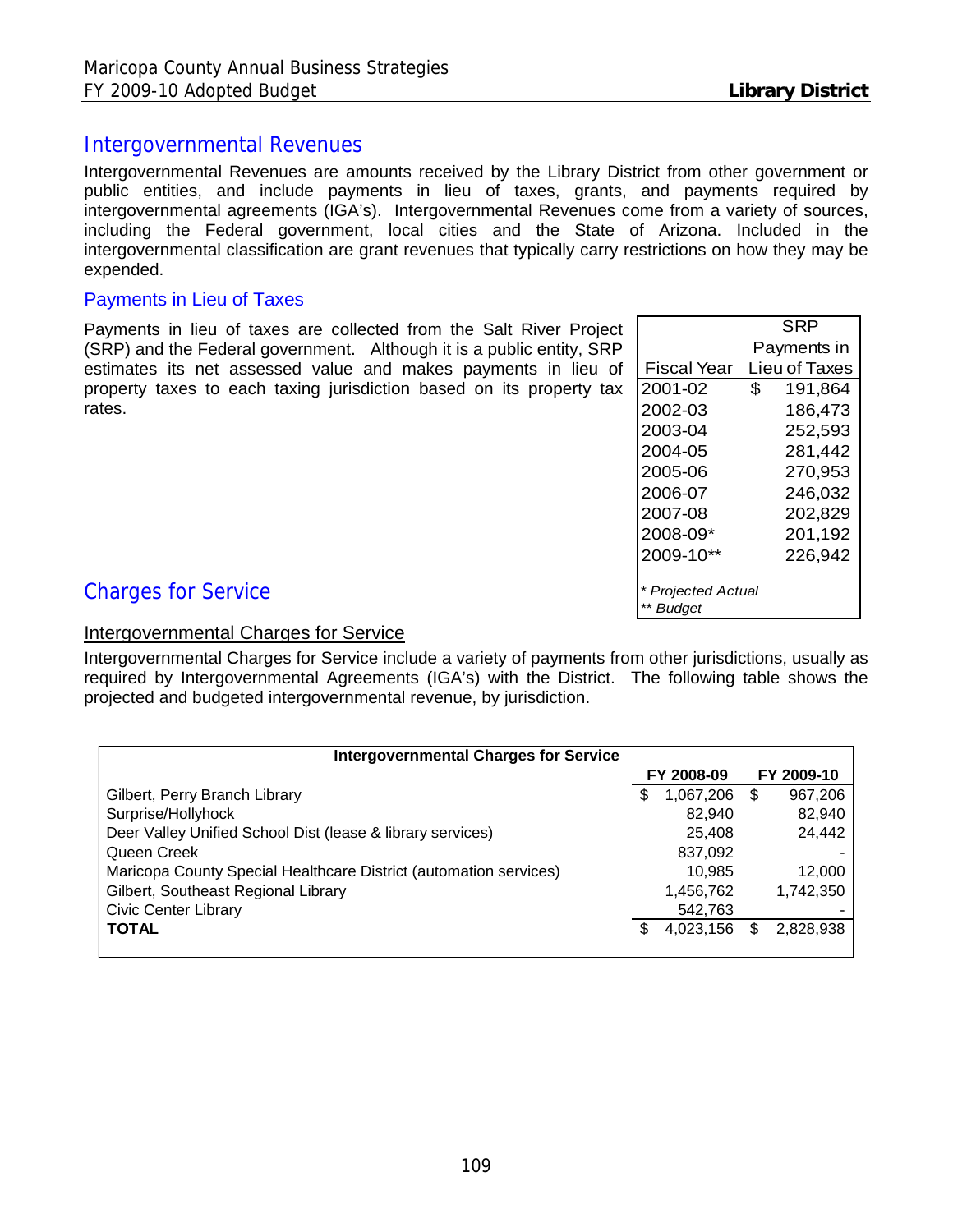### Fines and Forfeits

| Fiscal      |       |         |  |  |  |  |  |  |  |
|-------------|-------|---------|--|--|--|--|--|--|--|
| Year        | Fines |         |  |  |  |  |  |  |  |
| 2001-02     | \$    | 256,605 |  |  |  |  |  |  |  |
| 2002-03     |       | 339,099 |  |  |  |  |  |  |  |
| 2003-04     |       | 479,128 |  |  |  |  |  |  |  |
| 2004-05     |       | 524,082 |  |  |  |  |  |  |  |
| 2005-06     |       | 621,684 |  |  |  |  |  |  |  |
| 2006-07     |       | 547,589 |  |  |  |  |  |  |  |
| 2007-08     |       | 550,000 |  |  |  |  |  |  |  |
| 2008-09*    |       | 609.020 |  |  |  |  |  |  |  |
| 2009-10**   |       | 654,696 |  |  |  |  |  |  |  |
|             |       |         |  |  |  |  |  |  |  |
| * Projected |       |         |  |  |  |  |  |  |  |
| ** Budget   |       |         |  |  |  |  |  |  |  |

The District collects fines according to the rates approved by the Board of Directors. The chart to the left illustrates the fines collected from FY 2001-02 through FY 2007-08, the projected amount for FY 2008-09 and the anticipated amount for FY 2009-10.

### Miscellaneous Revenue

The Library District classifies miscellaneous revenues as any revenues that do not fall within a more specific revenue category. Examples of miscellaneous revenues include vending receipts, sales of copies, interest earnings, building rental, and donations. The chart to the right illustrates the Miscellaneous Revenues from FY 2001-02 through the FY 2009-10 budget.

| Fiscal<br>Miscellaneous |    |           |  |  |  |  |  |
|-------------------------|----|-----------|--|--|--|--|--|
| Year                    |    | Revenue   |  |  |  |  |  |
| 2001-02                 | \$ | 374,637   |  |  |  |  |  |
| 2002-03                 | \$ | 311,046   |  |  |  |  |  |
| 2003-04                 | \$ | 531,961   |  |  |  |  |  |
| 2004-05                 | \$ | 740,186   |  |  |  |  |  |
| 2005-06                 | \$ | 1,140,257 |  |  |  |  |  |
| 2006-07                 | \$ | 776,912   |  |  |  |  |  |
| 2007-08                 | \$ | 684,586   |  |  |  |  |  |
| 2008-09*                | \$ | 145,373   |  |  |  |  |  |
| 2009-10**               | \$ | 135,416   |  |  |  |  |  |
|                         |    |           |  |  |  |  |  |
| * Projected             |    |           |  |  |  |  |  |
| ** Budget               |    |           |  |  |  |  |  |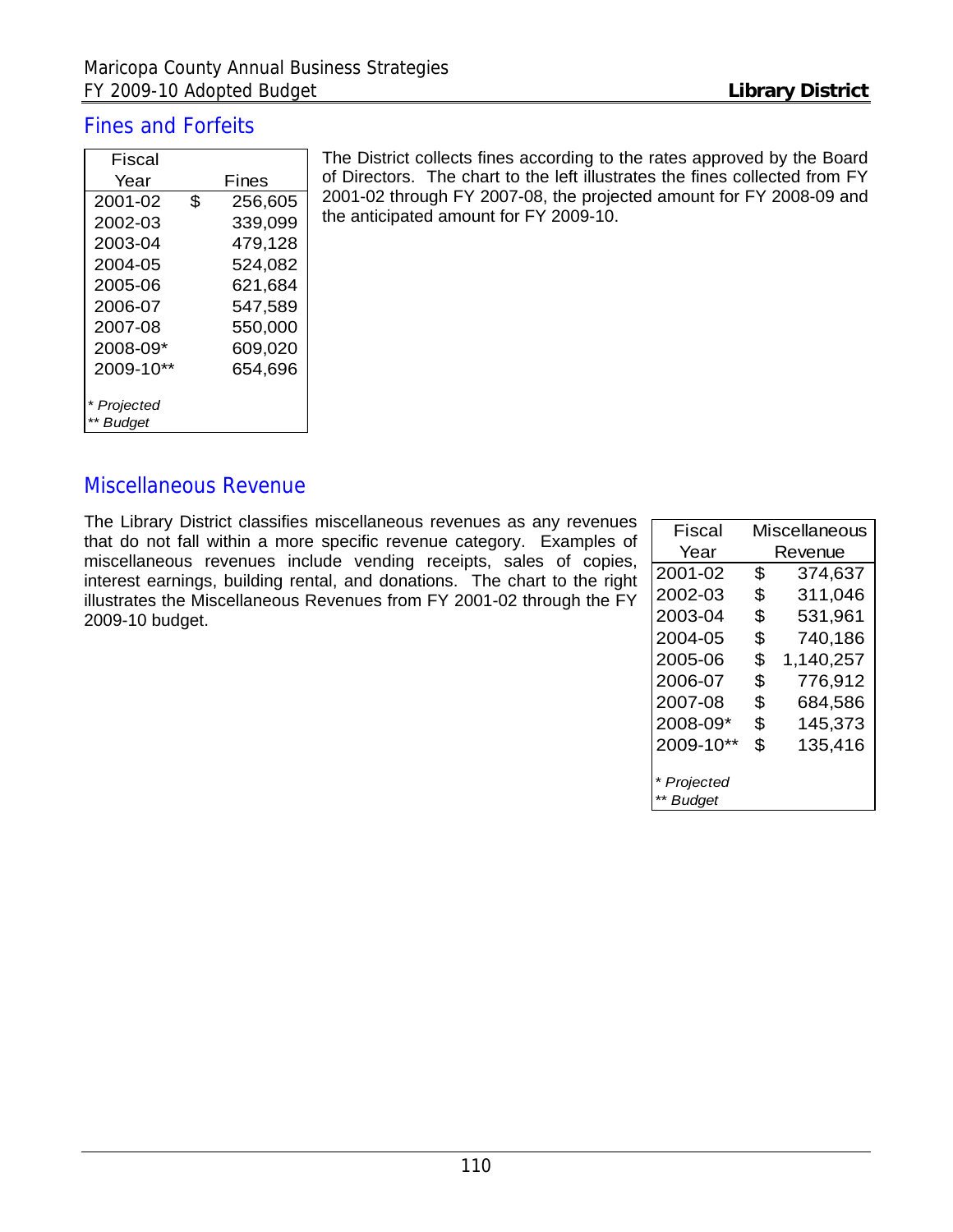## Beginning Fund Balance and Variance Commentary

The following schedule lists the estimated beginning fund balances, projected revenues and expenditures for the upcoming fiscal year, along with resulting estimated fund balances. "Beginning fund balance" represents resources accumulated within each fund as of the start of the fiscal year, based on actual and projected revenues and expenditures for prior fiscal years. For budgeting purposes, fund balances are "Unreserved/Undesignated", which means that estimated unreserved fund balances are reduced by amounts designated for other purposes.

### Library District Operating Fund (244) Fund Balance Summary

|                                                | FY 2007-08<br><b>ACTUAL</b> |     | FY 2008-09<br><b>ADOPTED</b> |     | FY 2008-09<br><b>REVISED</b> |        | FY 2008-09<br><b>FORECAST</b> | FY 2009-10<br><b>ADOPTED</b> |                         |
|------------------------------------------------|-----------------------------|-----|------------------------------|-----|------------------------------|--------|-------------------------------|------------------------------|-------------------------|
| Beginning Unreserved Fund Balance              | \$<br>12,412,334            | \$  | 14,071,769 \$                |     | 14,071,769                   | S      | 16,257,049                    | S                            | 11,429,379              |
| Beginning Unreserved/Undesignated Fund Balance | \$<br>9,976,131             | S   | 11,471,769 \$                |     | 11,471,769                   | \$     | 13,657,049                    | \$                           | 8,829,379               |
| Sources:<br>Operating                          | \$<br>24,760,901            | \$  | 21,915,639                   | S   | 21,915,639                   | \$     | 21,157,815                    | \$                           | 21,134,047              |
| <b>Total Sources:</b>                          | \$<br>24,760,901            | \$  | 21,915,639                   | S   | 21,925,943                   | \$     | 21,157,815                    | \$                           | 21,134,047              |
| Uses:<br>Operating<br>Non-Recurring            | \$<br>20,916,159            | \$. | 19,078,544 \$<br>7,408,315   |     | 19,078,544<br>7,418,619      | \$     | 18,577,170<br>7,408,315       | \$                           | 19,132,030<br>3,591,685 |
| <b>Total Uses:</b>                             | \$<br>20,916,159            | \$  | 26,486,859 \$                |     | 26,497,163                   | \$     | 25,985,485                    | \$                           | 22,723,715              |
| <b>Operating Balance</b>                       | \$<br>3,844,742             | \$  | 2,837,095 \$                 |     | 2,837,095 \$                 |        | 2,580,645                     | \$                           | 2,002,017               |
| <b>Accounting Adjustments</b>                  | \$<br>(27)                  | -\$ | $\sim$                       | \$  |                              | $-$ \$ |                               | \$                           |                         |
| Ending Unreserved/Undesignated Fund Balance    | \$<br>13,820,846            | \$  | 6,900,549                    | \$  | 6,900,549                    | \$     | 8,829,379                     | \$                           | 7,239,711               |
| <b>Ending Unreserved Fund Balance</b>          | 16,257,049                  | \$  | 9,500,549                    | \$. | 9,500,549                    | \$     | 11,429,379                    | \$                           | 9,839,711               |

### Library District Intergovernmental Fund (246) Fund Balance Summary

|                                                |     | FY 2007-08<br><b>ACTUAL</b> |        | FY 2008-09<br><b>ADOPTED</b> |      | FY 2008-09<br><b>REVISED</b> |        | FY 2008-09<br><b>FORECAST</b> |     | FY 2009-10<br><b>ADOPTED</b> |
|------------------------------------------------|-----|-----------------------------|--------|------------------------------|------|------------------------------|--------|-------------------------------|-----|------------------------------|
| Beginning Unreserved Fund Balance              | \$. | $\sim$                      | \$     | $\sim$                       | \$   |                              | $-$ \$ | $\sim$                        | \$  | (568, 641)                   |
| Beginning Unreserved/Undesignated Fund Balance | \$  |                             | - \$   | $\sim$                       | \$   |                              | $-$ \$ | -                             | \$  | (568, 641)                   |
| Sources:                                       |     |                             |        |                              |      |                              |        |                               |     |                              |
| Operating                                      |     |                             | - \$   | 4,694,929                    | - \$ | 4,694,929                    | S      | 3,396,844                     | \$  | 3,750,165                    |
| <b>Total Sources:</b>                          |     | $\sim$                      | \$     | 4,694,929                    | \$.  | 4,694,929                    | \$     | 3,396,844                     | \$  | 3,750,165                    |
| Uses:                                          |     |                             |        |                              |      |                              |        |                               |     |                              |
| Operating<br>Non-Recurring                     | \$  | $\sim$                      | \$     | 4,694,929                    | - \$ | 4,694,929                    | S      | 3,965,485                     | \$  | 3,451,965                    |
| <b>Total Uses:</b>                             |     |                             | - \$   | 4,694,929                    | \$.  | 4,694,929                    | \$     | 3,965,485                     | \$  | 3,451,965                    |
| <b>Operating Balance</b>                       | \$  |                             | $-$ \$ | $\sim$                       | \$   |                              | $-$ \$ | $(568, 641)$ \$               |     | 298,200                      |
| Ending Unreserved/Undesignated Fund Balance    | \$  |                             | - \$   | $\sim$                       | \$   |                              | $-$ \$ | $(568, 641)$ \$               |     | (270, 441)                   |
| <b>Ending Unreserved Fund Balance</b>          |     | $\blacksquare$              | \$.    | $\overline{\phantom{a}}$     | \$   | $\sim$                       | \$.    | (568, 641)                    | \$. | (270, 441)                   |

The Library District Intergovernmental Fund revenue is received as a reimbursement which results in a deficit balance at the close of fiscal year-end.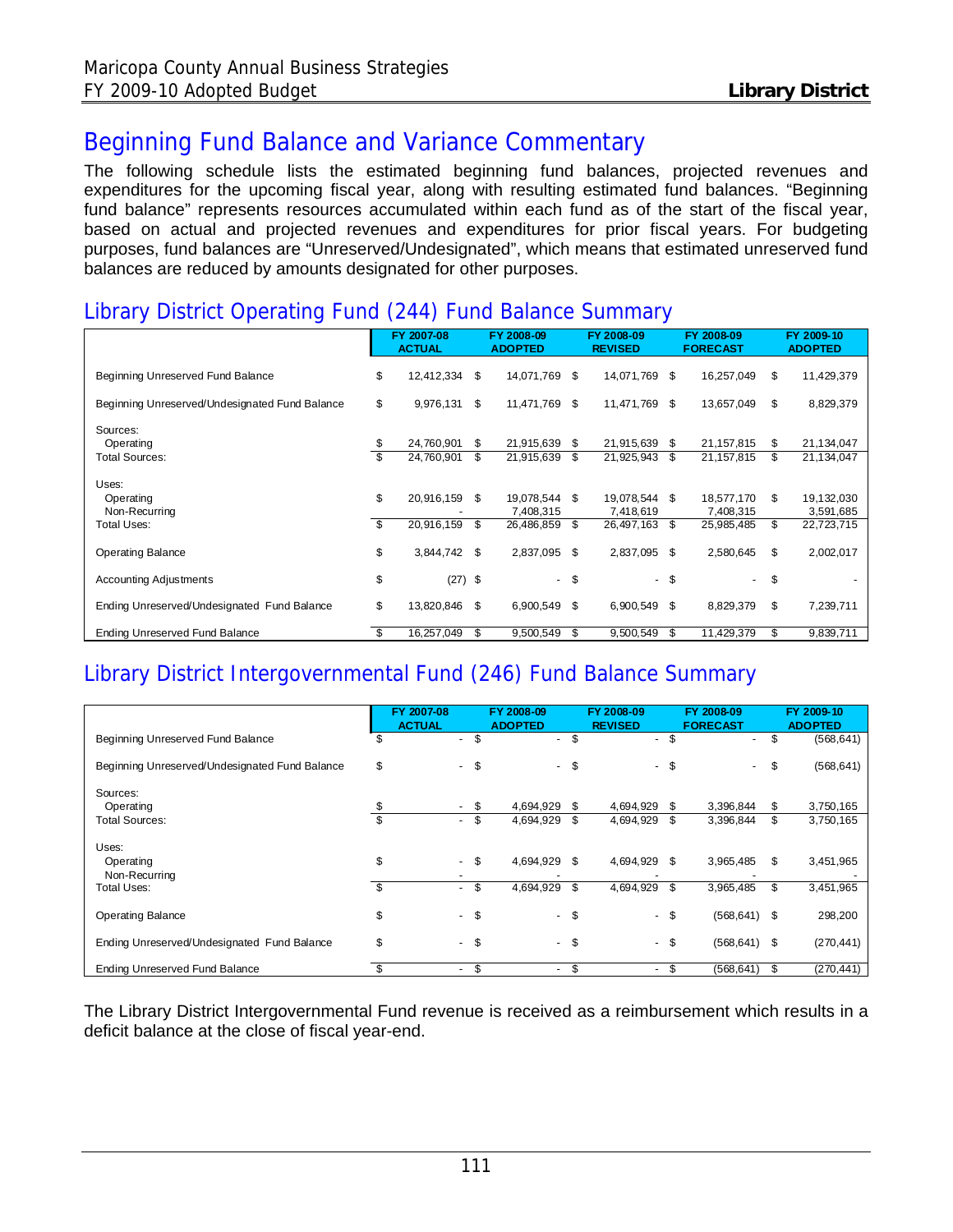## Library District Capital Fund (465) Fund Balance Summary

|                                                |     | FY 2007-08<br><b>ACTUAL</b> |        | FY 2008-09<br><b>ADOPTED</b> |     | FY 2008-09<br><b>REVISED</b> |        | FY 2008-09<br><b>FORECAST</b> | FY 2009-10<br><b>ADOPTED</b> |
|------------------------------------------------|-----|-----------------------------|--------|------------------------------|-----|------------------------------|--------|-------------------------------|------------------------------|
| Beginning Unreserved Fund Balance              | \$  | $\overline{\phantom{a}}$    | \$     | $\sim$                       | \$  | $\sim$                       | \$     | ۰.                            | \$<br>7,439,860              |
| Beginning Unreserved/Undesignated Fund Balance | \$  |                             | $-$ \$ | $\sim$                       | \$  |                              | $-$ \$ | $\sim$                        | \$<br>7,439,860              |
| Sources:                                       |     |                             |        |                              |     |                              |        |                               |                              |
| Operating                                      |     | $\sim$                      | -\$    |                              | S   | $\sim$                       | -S     | 37,425                        | \$                           |
| <b>Total Sources:</b>                          | \$. | $\sim$                      | \$     | 7,708,315                    | \$  | 7,708,315                    | \$     | 7,445,740                     | \$<br>3,591,685              |
| Uses:                                          |     |                             |        |                              |     |                              |        |                               |                              |
| Operating                                      | \$  |                             | - \$   | $\sim$                       | \$  |                              | - \$   | $\overline{\phantom{0}}$      | \$                           |
| Non-Recurring                                  |     |                             |        | 3,137,092                    |     | 3, 137, 092                  |        | 5,880                         | 9,600,000                    |
| Total Uses:                                    |     |                             | - \$   | 3,137,092 \$                 |     | 3, 137, 092                  | -\$    | 5,880                         | \$<br>9,600,000              |
| <b>Operating Balance</b>                       | \$  |                             | - \$   | $\sim$                       | -\$ |                              | - \$   | 37,425                        | \$                           |
| Ending Unreserved/Undesignated Fund Balance    | \$  |                             | - \$   | 4,571,223 \$                 |     | 4,571,223 \$                 |        | 7,439,860                     | \$<br>1,431,545              |
| <b>Ending Unreserved Fund Balance</b>          |     | $\overline{\phantom{a}}$    | \$     | 4,571,223                    | \$  | 4,571,223                    | \$     | 7,439,860                     | \$<br>1,431,545              |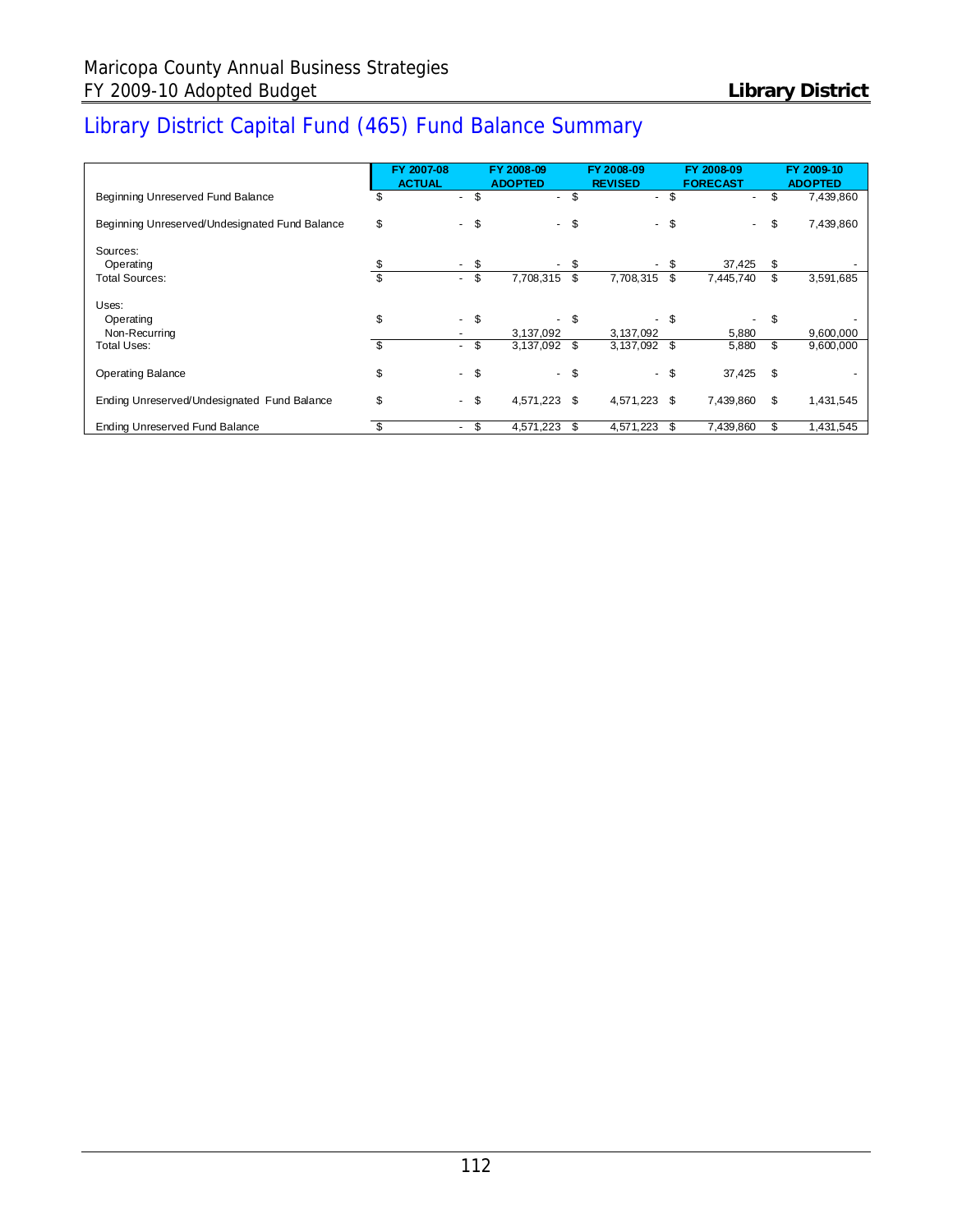# Appropriated Budget Reconciliations

## Library District Grants (242)

|                                     | <b>EXPENDITURES</b>  |      | <b>REVENUE</b> |
|-------------------------------------|----------------------|------|----------------|
| <b>OPERATING</b>                    |                      |      |                |
|                                     |                      |      |                |
| FY 2008-09 ADOPTED BUDGET           | \$<br>$\blacksquare$ | - \$ |                |
| <b>MID-YEAR ADJUSTMENTS:</b>        |                      |      |                |
| Target Grant (C-65-09-006-G-00)     | \$<br>75,000         | S.   | 75,000         |
| Subtotal                            | 75,000               | \$   | 75,000         |
| FY 2008-09 REVISED BUDGET           | \$<br>$75,000$ \$    |      | 75,000         |
|                                     |                      |      |                |
| FY 2009-10 BUDGET TARGET            | \$<br>75,000         | S    | 75,000         |
| <b>OTHER BASE ADJUSTMENTS</b>       |                      |      |                |
| Target Grant (C-65-09-006-G-00)     | $(75,000)$ \$        |      | (75,000)       |
| Subtotal                            | $(75,000)$ \$        |      | (75,000)       |
| FY 2009-10 ADOPTED OPERATING BUDGET | \$<br>$\blacksquare$ | \$   |                |
|                                     |                      |      |                |
| FY 2009-10 TOTAL ADOPTED BUDGET     | \$                   | S    |                |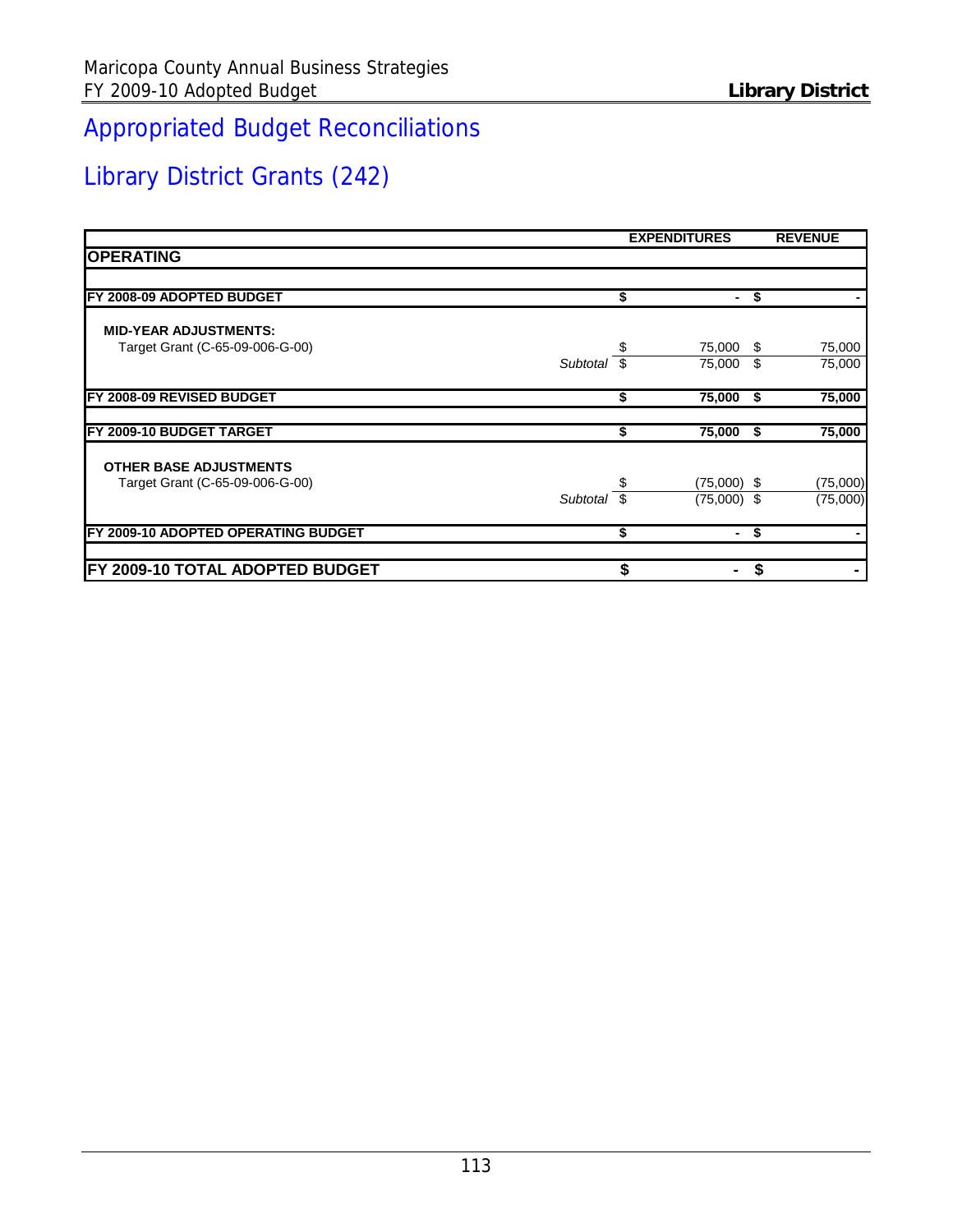## Library District (244)

|                                                            |                          | <b>EXPENDITURES</b>            |                                      | <b>REVENUE</b> |
|------------------------------------------------------------|--------------------------|--------------------------------|--------------------------------------|----------------|
| <b>OPERATING</b>                                           |                          |                                |                                      |                |
| FY 2008-09 ADOPTED BUDGET                                  | \$                       | 19,078,544                     | \$                                   | 21,915,639     |
|                                                            |                          |                                |                                      |                |
| FY 2008-09 REVISED BUDGET                                  | \$                       | 19,078,544                     | \$                                   | 21,915,639     |
|                                                            |                          |                                |                                      |                |
| <b>TARGET ADJUSTMENTS:</b><br>PERSONNEL SAVINGS ADJUSTMENT | \$                       | 1,097,877                      | -\$                                  |                |
| FY2009-10 Forecast Revenue Adjustment                      |                          |                                |                                      | (949,908)      |
|                                                            | Subtotal $\overline{\$}$ |                                | \$                                   | (949, 908)     |
|                                                            |                          |                                |                                      |                |
| FY 2009-10 BUDGET TARGET                                   | \$                       | 20,176,421                     | $\overline{\boldsymbol{\mathsf{s}}}$ | 20,965,731     |
|                                                            |                          |                                |                                      |                |
| <b>BASE ADJUSTMENTS:</b>                                   |                          |                                |                                      |                |
| <b>OTHER BASE ADJUSTMENTS</b>                              |                          |                                |                                      |                |
| Revenue Forecast Adjustment                                | \$                       |                                | \$                                   | 168,316        |
| Property Tax Revenue                                       |                          |                                |                                      |                |
| Adjustment for Payment in Lieu of Taxes                    |                          |                                |                                      |                |
| Adjustment for Fines and Forfeits                          |                          |                                |                                      |                |
| <b>Adjustment for Miscellaneous Revenue</b>                |                          |                                |                                      |                |
| Adjustment for IGA Charges for Services                    |                          |                                |                                      |                |
| Adjustment for Interest Earnings                           |                          |                                |                                      |                |
| Countywide Electronic Resources                            |                          | (700,000)                      |                                      |                |
| Reciprical Borrowing Plan                                  |                          | (173,040)                      |                                      |                |
| <b>Operating Efficiencies</b>                              | Subtotal \$              | (171, 351)<br>$(1,044,391)$ \$ |                                      | 168,316        |
|                                                            |                          |                                |                                      |                |
| FY 2009-10 ADOPTED OPERATING BUDGET                        | \$                       | 19,132,030                     | s,                                   | 21,134,047     |
|                                                            |                          |                                |                                      |                |
| <b>NON-RECURRING</b>                                       |                          |                                |                                      |                |
| <b>NON-RECURRING 0001</b>                                  |                          |                                |                                      |                |
| Transfer to CIP - Fund 465                                 | \$                       | 3,591,685                      | \$                                   |                |
|                                                            | Subtotal $\overline{\$}$ | 3,591,685                      | \$                                   |                |
| FY 2009-10 ADOPTED NON-RECURRING BUDGET                    | \$                       | 3,591,685                      | \$                                   |                |
|                                                            |                          |                                |                                      |                |
| FY 2009-10 TOTAL ADOPTED BUDGET                            | \$                       | 22,723,715                     | \$                                   | 21,134,047     |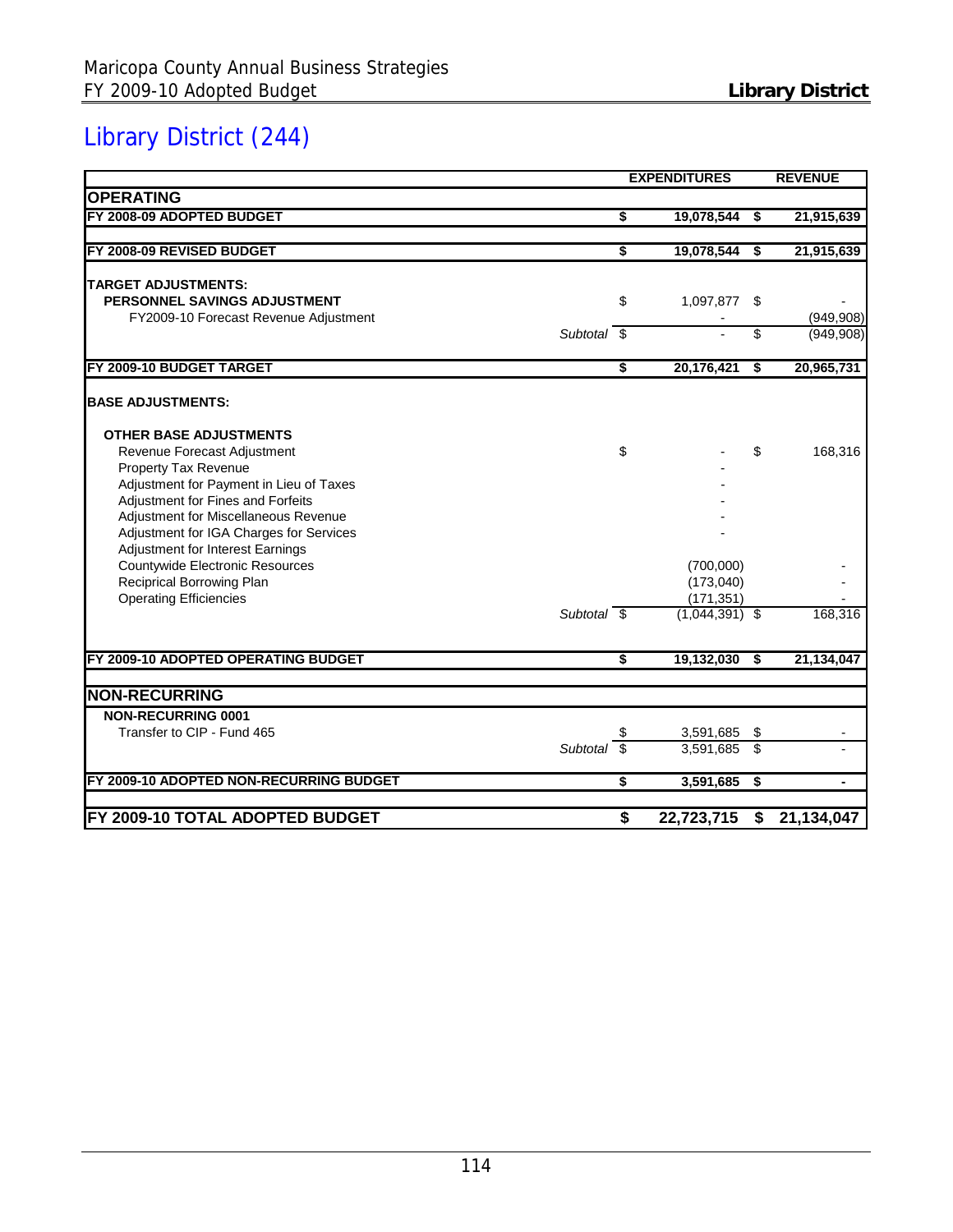## Library Intergovernmental (246)

|                                                                    |                 | <b>EXPENDITURES</b> |    | <b>REVENUE</b> |
|--------------------------------------------------------------------|-----------------|---------------------|----|----------------|
| <b>OPERATING</b>                                                   |                 |                     |    |                |
| FY 2008-09 ADOPTED BUDGET                                          |                 | \$<br>4,694,929     | \$ | 4,694,929      |
| FY 2008-09 REVISED BUDGET                                          |                 | \$<br>4,694,929     | S  | 4,694,929      |
|                                                                    | <b>Subtotal</b> | \$                  | \$ |                |
| FY 2008-09 REVISED RESTATED BUDGET                                 |                 | \$<br>4,694,929     | S  | 4,694,929      |
| <b>TARGET ADJUSTMENTS:</b>                                         |                 |                     |    |                |
| PERSONNEL SAVINGS ADJUSTMENT                                       |                 | \$<br>24,905        | \$ |                |
| <b>TECHNICAL ADJUSTMENTS</b>                                       |                 |                     |    |                |
| <b>Structural Balance</b>                                          |                 | \$                  | \$ | 24,905         |
|                                                                    | Subtotal \$     |                     | \$ | 24,905         |
| FY 2009-10 BUDGET TARGET                                           |                 | \$<br>4,719,834     | \$ | 4,719,834      |
| <b>BASE ADJUSTMENTS:</b><br><b>BUDGET BALANCING</b>                |                 |                     |    |                |
| <b>OTHER BASE ADJUSTMENTS</b>                                      |                 |                     |    |                |
| Declining Revenues and Reduced Expenditures from Partner Libraries |                 | $(1,267,869)$ \$    |    | (969, 669)     |
|                                                                    | Subtotal \$     | $(1,267,869)$ \$    |    | (969,669)      |
| FY 2009-10 ADOPTED OPERATING BUDGET                                |                 | \$<br>3,451,965     | \$ | 3,750,165      |
| FY 2009-10 TOTAL ADOPTED BUDGET                                    |                 | \$<br>3,451,965     | \$ | 3,750,165      |

## Library District Capital Improvement (465)

|                                         | <b>EXPENDITURES</b>      |      | <b>REVENUE</b> |
|-----------------------------------------|--------------------------|------|----------------|
| <b>NON-OPERATING</b>                    |                          |      |                |
| <b>NON-OPERATING 0001</b>               |                          |      |                |
| Transfer to CIP - From Fund 244         |                          | - \$ | 3,591,685      |
| Subtotal \$                             | $\overline{\phantom{0}}$ | S    | 3,591,685      |
| <b>NON-OPERATING LDB1</b>               |                          |      |                |
| <b>White Tanks Library</b>              | 9,600,000                | S    |                |
| Subtotal                                | 9,600,000                | S    |                |
| FY 2009-10 ADOPTED NON-OPERATING BUDGET | 9,600,000                |      | 3,591,685      |
|                                         |                          |      |                |
| FY 2009-10 TOTAL ADOPTED BUDGET         | 9,600,000                | S    | 3,591,685      |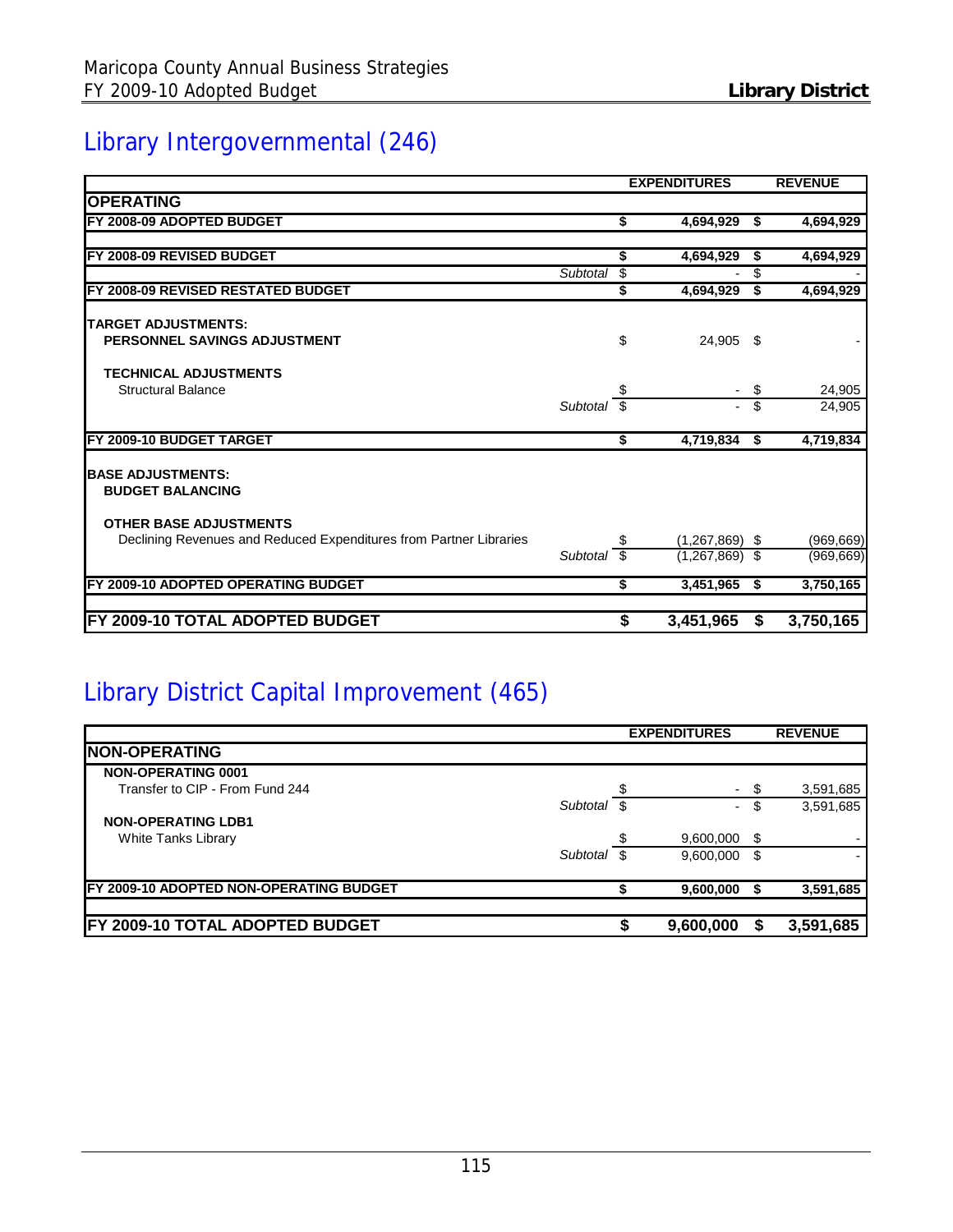## Capital Improvement Program

## **Summary**

A Library District Capital Improvement Fund (465) was established in FY 2008-09 to track the expenditure of capital project spending by the Library District.

### Project Detail

A total of one capital project is identified and adopted by the Library District Board of Directors.

|                    | Projected                         |  | Year        | Year <sub>2</sub> |         | Year 3   | Year 4   | Year 5   | 5-Year    | Total     |
|--------------------|-----------------------------------|--|-------------|-------------------|---------|----------|----------|----------|-----------|-----------|
|                    | FY 08-09<br><b>Funding Source</b> |  | FY 09-10    | <b>FY</b>         | $10-11$ | FY 11-12 | FY 12-13 | FY 13-14 | Total     | Project   |
| White Tanks Branch |                                   |  | \$9.600.000 |                   |         |          |          |          | 9.600.000 | 9.600.000 |
|                    | <b>Project Total</b>              |  | \$9,600,000 |                   |         |          |          |          | 9.600.000 | 9.600.000 |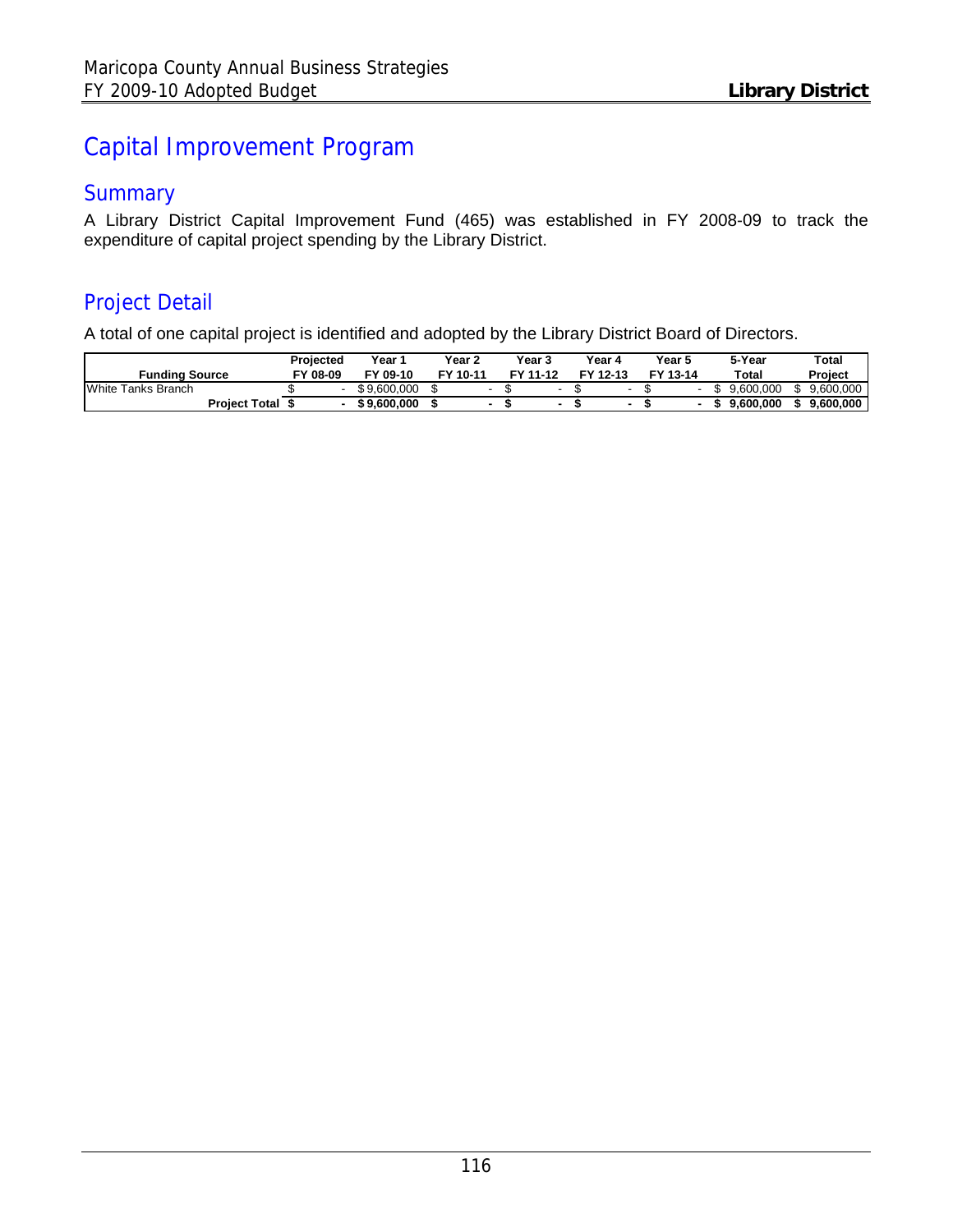| Library District Building - White Tank Branch |                                             |
|-----------------------------------------------|---------------------------------------------|
| Project Location:                             | At White Tank Regional Park Entrance, North |
|                                               | side of White Tank Mountain Rd.             |
| County District(s):                           | 4                                           |
| <b>Managing Department:</b>                   | <b>Library District</b>                     |
| Project Partner(s):                           | <b>None</b>                                 |
| <b>Scheduled Completion Date:</b>             | June 2010                                   |

#### Project Description

Construction of the White Tank Branch Library will meet the library needs of the residents living in the unincorporated developments east of the White Tank Park. The Library District is receiving contributions for the construction of a library from the developers of these master plan communities.

#### Purpose Statement

The purpose of the Library District Building – White Tank Branch project is to provide library service for the residents of Maricopa County so that they have access to a wealth of informational and recreational resources for people of all ages and backgrounds so that they may have the opportunity to expand their horizons through reading and learning.

#### Strategic Goals Addressed

Promote, expand, and improve County-sponsored programs and activities for young people in Maricopa County to help them build their skills, develop a sense of civic involvement in the community, and successfully complete their education.

Strategic Plan Programs Supported Public Library Service

## Strategic Plan Activities Supported

Public Library Service

#### Result Measures

|                                                   | FY 2008-09   | FY 2008-09 | Projected with |
|---------------------------------------------------|--------------|------------|----------------|
|                                                   | Year-To-Date | Year-End   | Capital        |
| <b>RESULT MEASURE</b>                             | Actual       | Projected  | Improvement    |
| Percent of customers who report that the          |              |            |                |
| Library's collection of books and other materials |              |            |                |
| Imet their needs                                  | 92.5%        | 92.5%      | 93.0%          |

#### Funding/Cost Summary

|                       |                      | Projected | Year 1      | Year 2   |  | Year 3   | Year 4    | Year 5 |          |  | 5-Year       | Total          |
|-----------------------|----------------------|-----------|-------------|----------|--|----------|-----------|--------|----------|--|--------------|----------------|
| <b>Funding Source</b> |                      | FY 08-09  | FY 09-10    | FY 10-11 |  | FY 11-12 | $12 - 17$ |        | FY 13-14 |  | <b>Total</b> | <b>Project</b> |
| White Tanks Branch    |                      | 900.000   | \$9.600.000 |          |  |          |           |        |          |  | 9.600.000    | \$10.500.000   |
|                       | <b>Project Total</b> | 900.000   | \$9,600,000 |          |  |          |           |        |          |  | 9.600.000    | \$10,500,000   |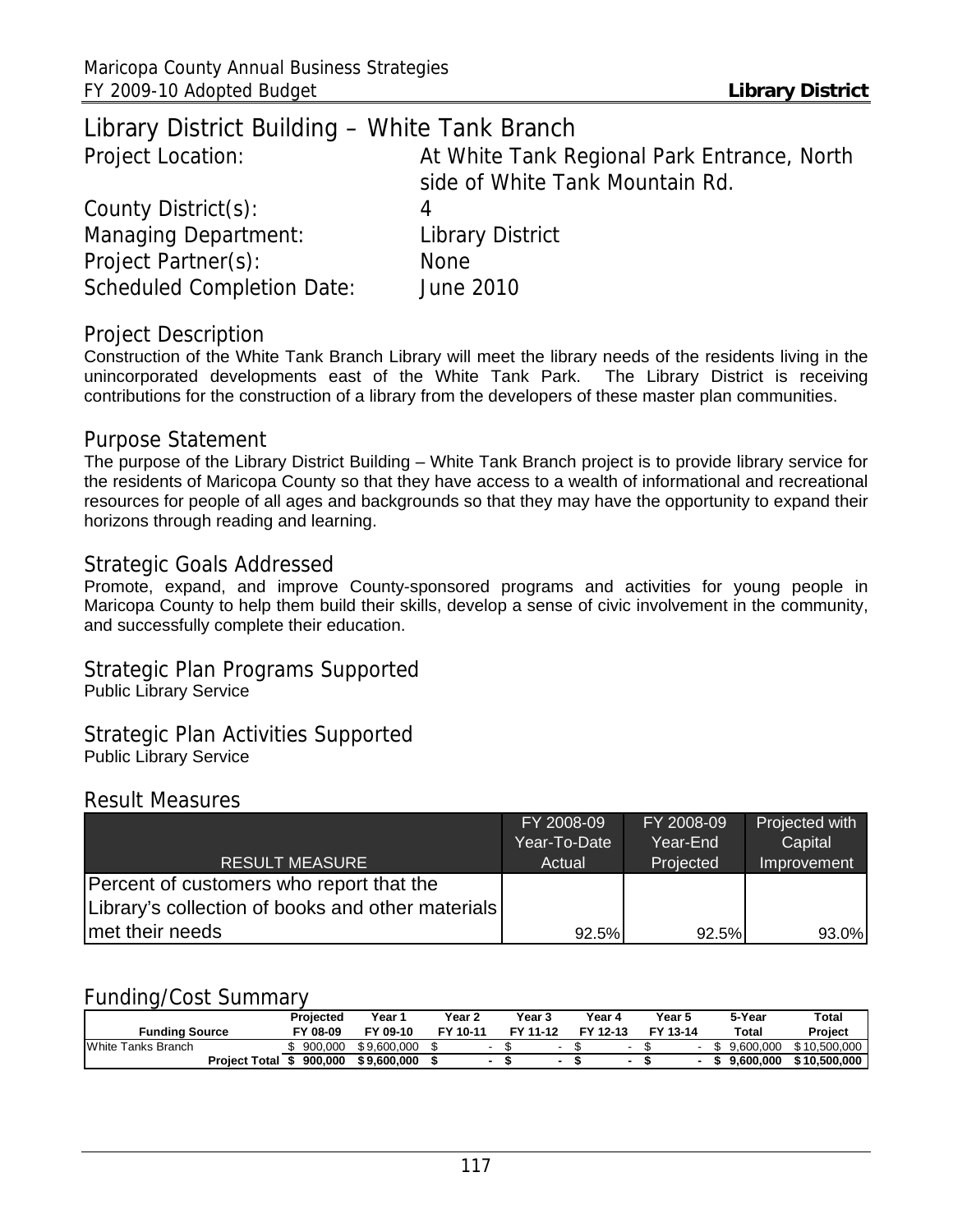## Operating Cost Summary

|                                                        |          |                     | Year 1       |     | Year 2       | Year 3          |     | Year 4       |   | Year 5       |
|--------------------------------------------------------|----------|---------------------|--------------|-----|--------------|-----------------|-----|--------------|---|--------------|
|                                                        |          | FY 08-09            | FY 09-10     |     | FY 10-11     | FY 11-12        |     | FY 12-13     |   | FY 13-14     |
| Current Managing Dept Operating Costs                  |          |                     |              |     |              |                 |     |              |   |              |
| <b>Personal Services</b>                               |          | \$10,517,043        | \$10,730,942 | \$  | 11,106,525   | \$11,495,253    |     | \$11.897.587 |   | \$12,314,003 |
| Supplies & Services                                    |          | 9,760,433           | 11,353,761   |     | 10,353,761   | 10,716,143      |     | 11,091,208   |   | 11,479,400   |
| Capital Outlay                                         |          | 529,561             | 334,859      |     | 346,579      | 358,709         |     | 371,264      |   | 384,258      |
|                                                        |          | Total \$ 20,807,037 | \$22,419,562 | \$. | 21.806.865   | \$22,570,105    | SS. | 23,360,059   |   | \$24,177,661 |
|                                                        |          |                     |              |     |              |                 |     |              |   |              |
| <b>Post-Construction Managing Dept Operating Costs</b> |          |                     |              |     |              |                 |     |              |   |              |
| <b>Personal Services</b>                               |          | \$10,517,043        | \$10,730,942 |     | \$11,417,034 | \$12,780,760    |     | \$13,228,087 |   | \$13,691,070 |
| Supplies & Services                                    |          | 9,760,433           | 11,353,761   |     | 10,664,065   | 11,455,940      |     | 11,856,898   |   | 12,271,889   |
| Capital Outlay                                         |          | 529,561             | 334,859      |     | 346,579      | 358,709         |     | 371,264      |   | 399,258      |
|                                                        |          | Total \$ 20,807,037 | \$22,419,562 |     | \$22,427,678 | \$24,595,409    |     | \$25,456,249 |   | \$26,362,217 |
|                                                        |          |                     |              |     |              |                 |     |              |   |              |
| Net Operating Cost Increase (post less current)        |          |                     |              |     |              |                 |     |              |   |              |
| <b>Personal Services</b>                               |          | \$                  | \$           | \$  | 310.509      | \$<br>1,285,507 | \$  | 1,330,500    | S | 1,377,067    |
| Supplies & Services                                    |          | -                   |              |     | 310.304      | 739.797         |     | 765.690      |   | 792,489      |
| Capital Outlay                                         |          | -                   |              |     |              |                 |     |              |   | 15,000       |
|                                                        | Total \$ |                     | \$           |     | 620,813      | 2,025,304       |     | 2,096,190    |   | 2,184,556    |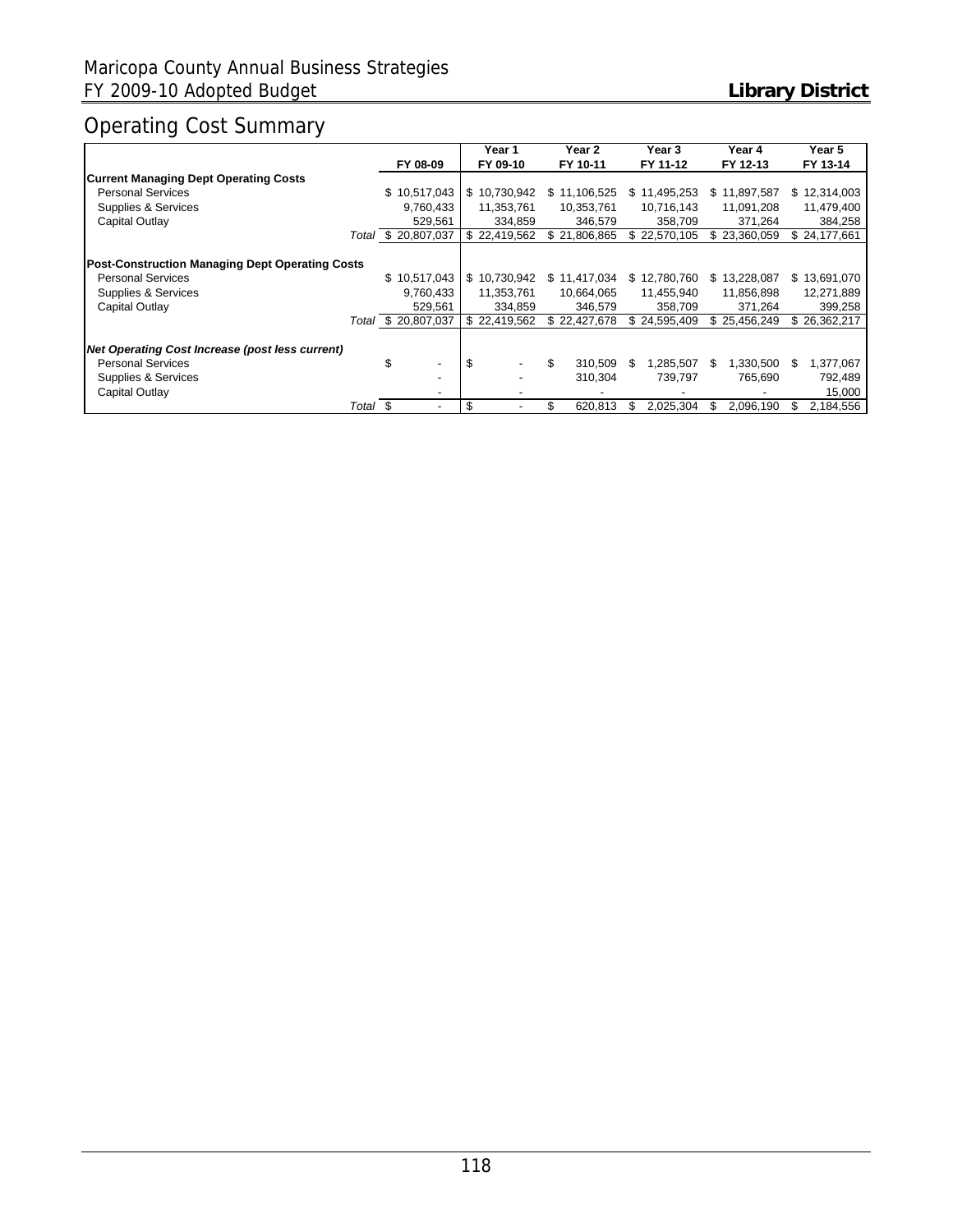# **Motion**

Final Budget Adoption (Approved by the Board of Supervisors on June 22, 2009)

Convene a public hearing, pursuant to A.R.S. §§42-17104 and 42-17105, to consider and adopt the following:

Approve the Fiscal Year 2009-10 Stadium District Budget by total appropriation for each fund and function for Stadium District in the amount of \$10,555,364; and set a public hearing to solicit public comment on the FY 2009-10 Budget for June 22, 2009 at 10:00 AM.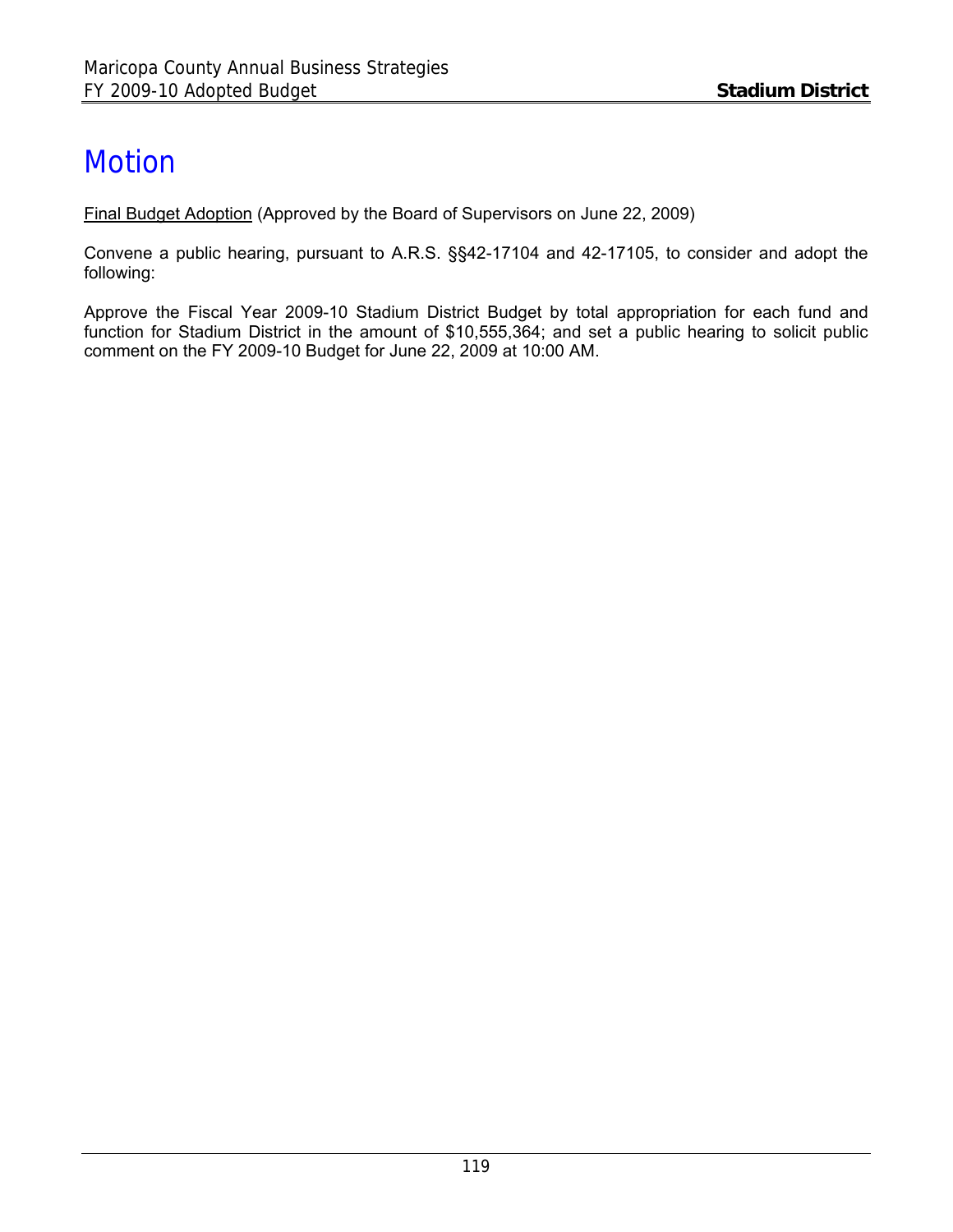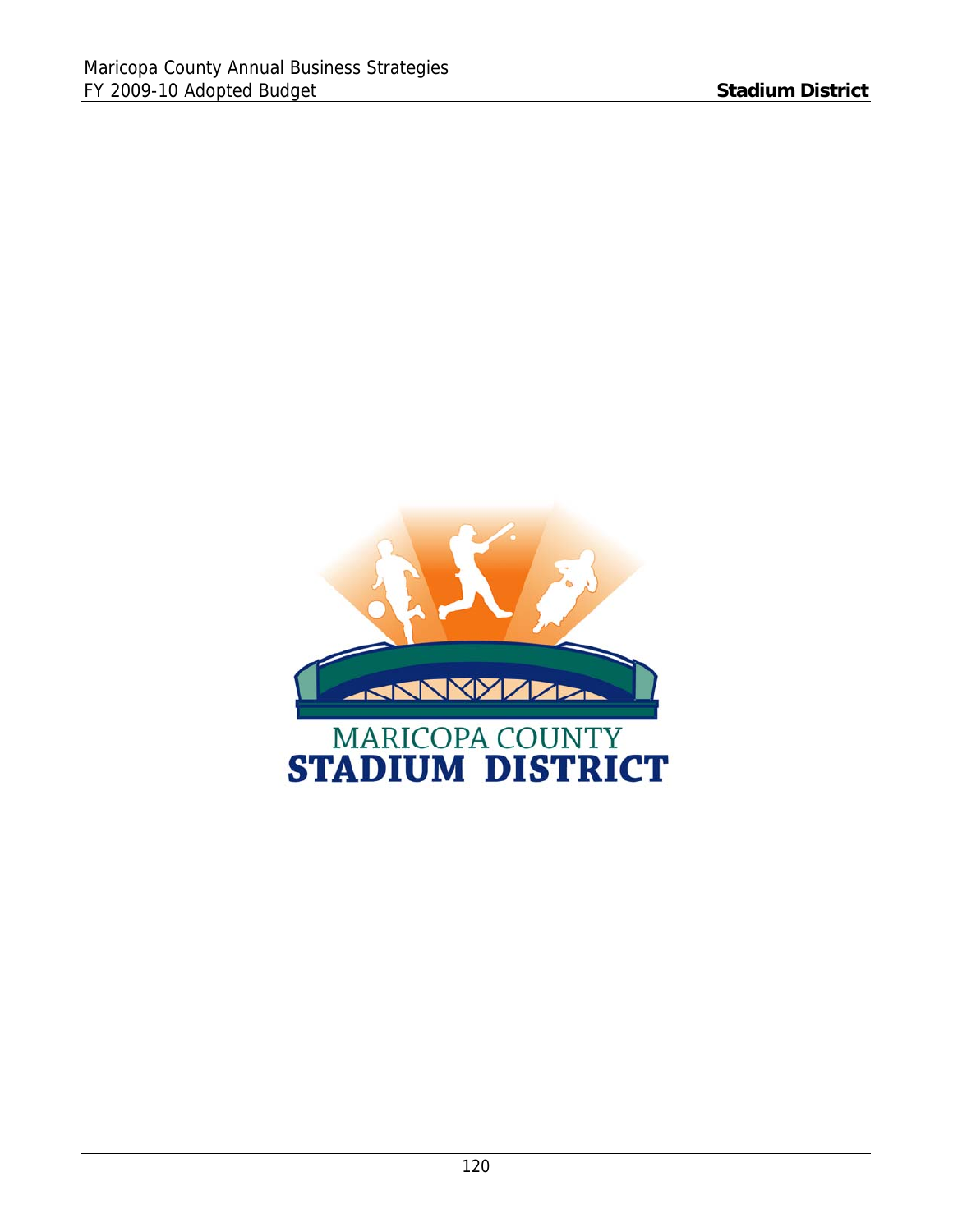# Stadium District Transmittal Letter

To: Max W. Wilson, Chairman, District 4 Fulton Brock, District 1 Don Stapley, District 2 Andrew Kunasek, District 3 Mary Rose Wilcox, District 5

The Stadium District's Adopted expenditure budget for FY 2009-10 is \$10,555,364. Included in this amount is \$1.8 million for the Chase Field Party Suite Renovations. The Adopted revenue budget is \$11,516,235.

The stadium is now entering its  $12<sup>th</sup>$  season of baseball. In keeping with the District's mission to provide a well-maintained, state-of-the-art facility and the strategic goal of generating on-going revenue, the District completed several projects in FY 2008-09 including the Chase Field Production Room Equipment Project and the Chase Field Flooring Project. The remodeling of all individual suites, as well as field level renovations at Chase Field, are on-going and are expected to continue to generate new long-term suite license agreements, which in turn will generate revenue to the District. Under the Agreements with the Arizona Diamondbacks, the District receives 5% of the suite premiums, which currently amounts to more than \$300,000 per year.



Car rental surcharge revenues have been decreasing but have been more than adequate to cover the debt service payment on the Cactus League bonds. Once the required debt service payment has been made, and the District's operations funded, the remaining revenue will be turned over to the Arizona Sports and Tourism Authority in accordance with the Intergovernmental Agreement.

I wish to offer my appreciation to the Board of Directors for their support and guidance during the budget development process. I believe this budget is

sustainable, responsible, and aligns with the District's mission.

Sincerely,

David R. Smith, County Manager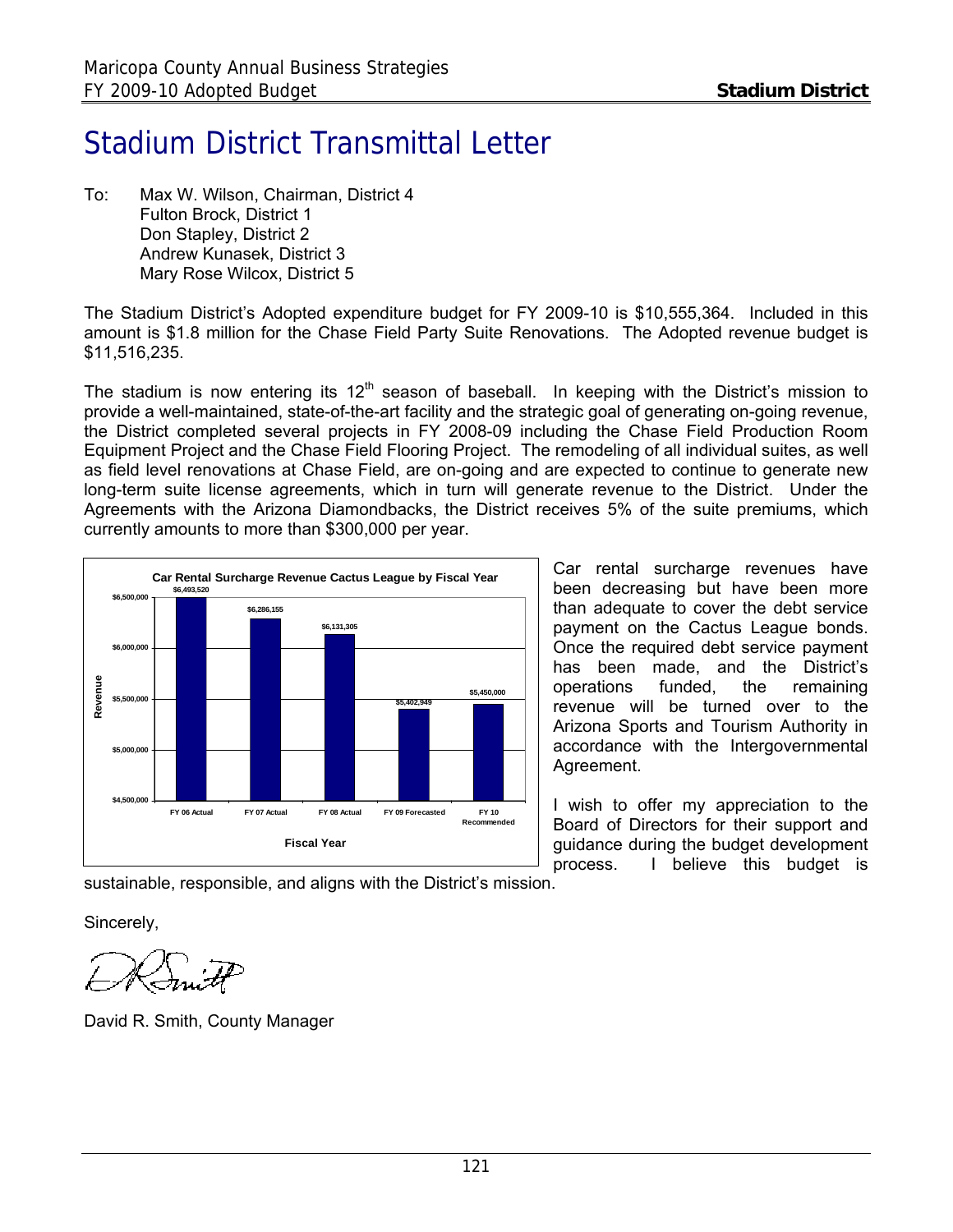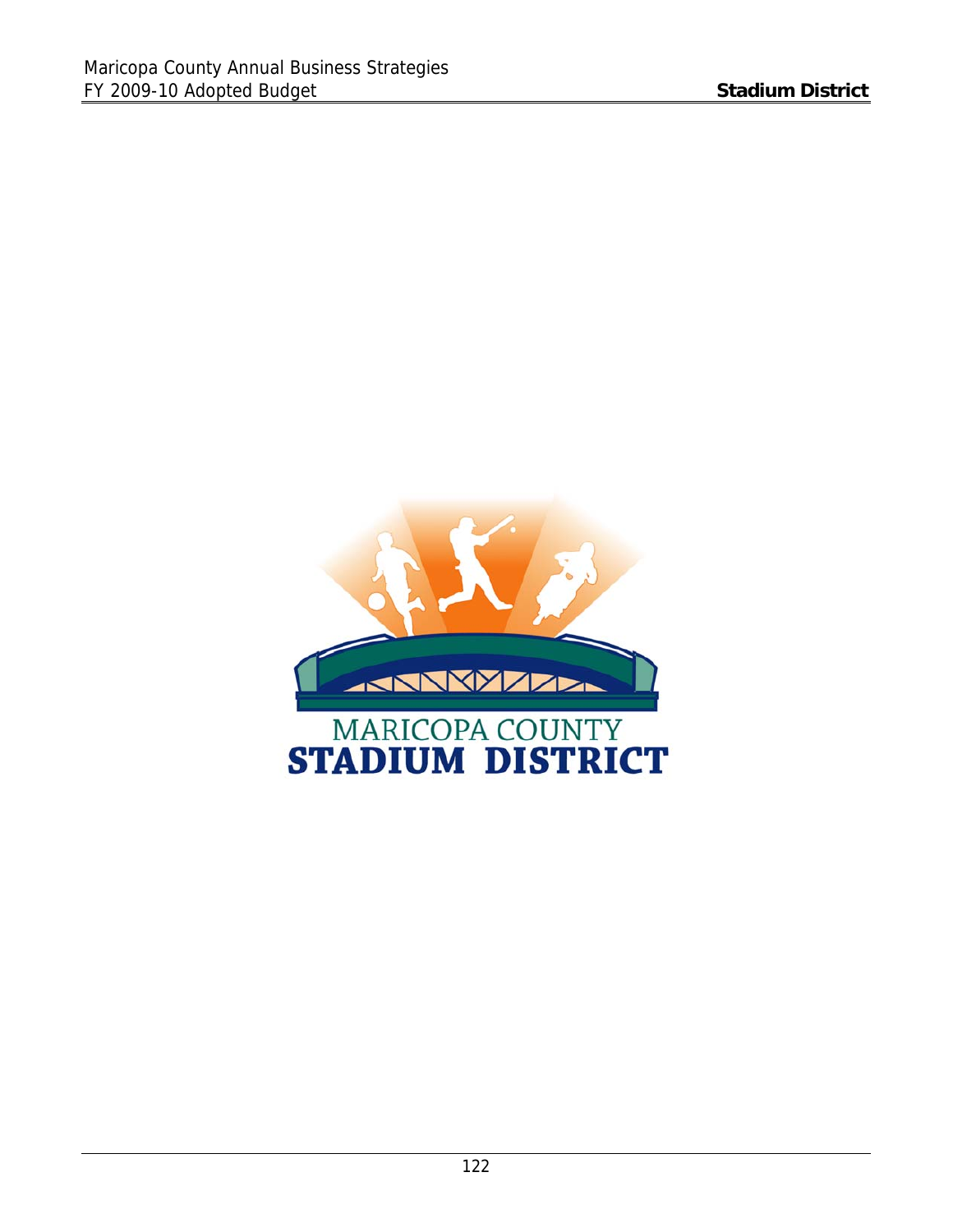# Stadium District

### *Analysis Maria Tutelman, Management & Budget Analyst*

#### Mission

The mission of the Maricopa County Stadium District is to provide fiscal resources and asset management for the community and visitors to Maricopa County so they can attend Major League Baseball games and other entertainment events in state-of-the-art, well-maintained facilities.

### Vision

Citizens serving citizens by working collaboratively, efficiently, and innovatively. We will be responsive to our customers while being fiscally prudent.

### Strategic Goals

• **The District will increase Chase Field revenues for non-baseball activities by 10% within five years beginning July 2006.** 

> Status: The District received \$661,627 in non-baseball event revenue during FY 2007- 2008. As of the end of the second quarter of FY 2008-2009, the District is projecting \$679,808 in non-baseball event revenue. The District is on track to achieve the goal to increase non-baseball revenue by 10%.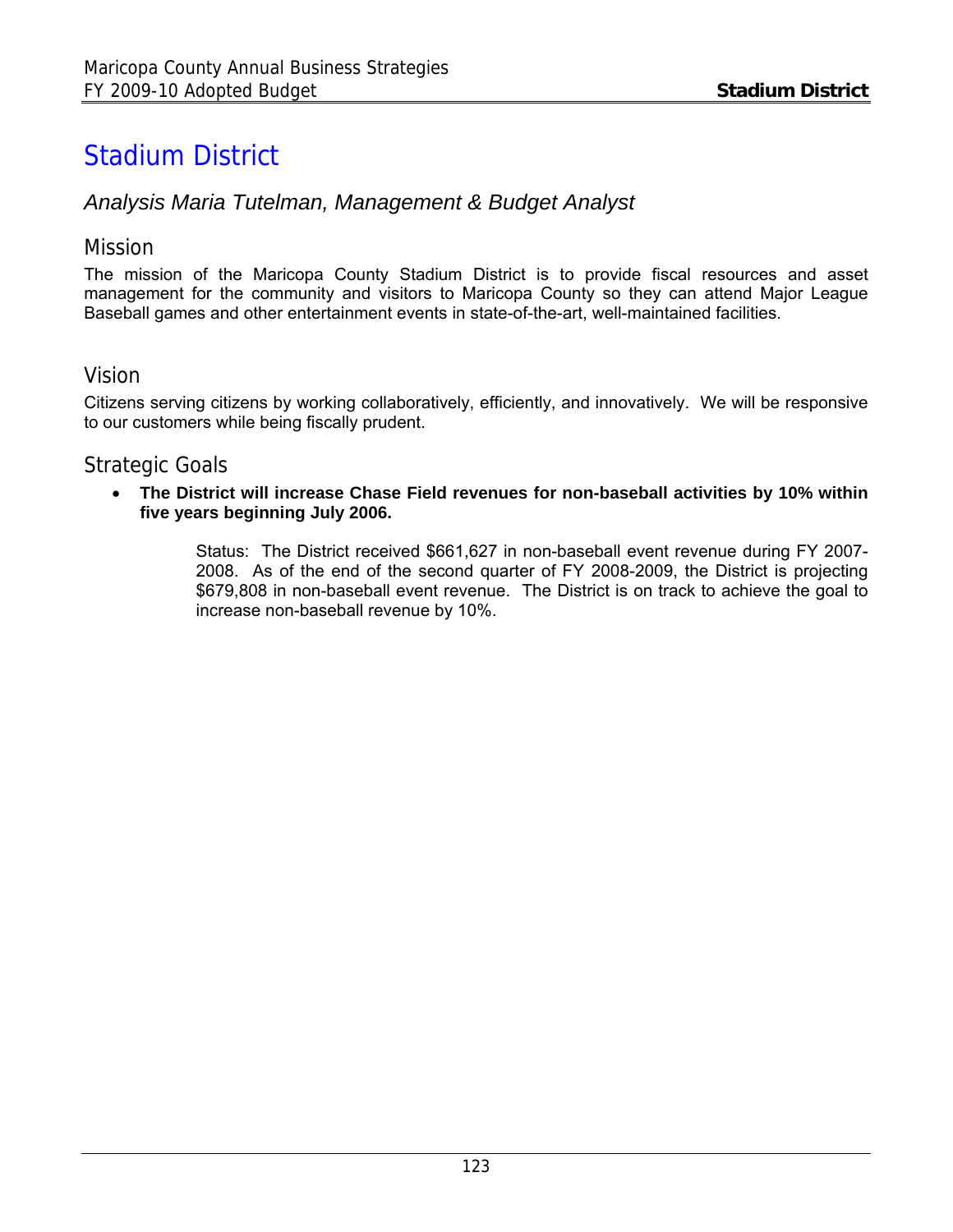## Budget Summary

## Consolidated Budget by Fund Type

|                                             | <b>FUND TYPE:</b> |                |      |                     |        |                 |      |                 |                         |                     |      |              |
|---------------------------------------------|-------------------|----------------|------|---------------------|--------|-----------------|------|-----------------|-------------------------|---------------------|------|--------------|
|                                             |                   | <b>SPECIAL</b> |      |                     |        | <b>CAPITAL</b>  |      |                 |                         |                     |      |              |
|                                             |                   | <b>REVENUE</b> |      | <b>DEBT SERVICE</b> |        | <b>PROJECTS</b> |      | <b>SUBTOTAL</b> |                         | <b>ELIMINATIONS</b> |      | <b>TOTAL</b> |
| BEG. UNDESIGNATED FUND BAL.                 | \$                | 10,264,745     | S.   |                     | - \$   | 6,790,360       | - \$ | 17,055,105 \$   |                         | - \$                |      | 17,055,105   |
| <b>SOURCES OF FUNDS</b><br><b>OPERATING</b> |                   |                |      |                     |        |                 |      |                 |                         |                     |      |              |
| <b>SALES TAXES</b>                          | \$                |                | -S   | 5,450,000 \$        |        |                 | - \$ | 5,450,000       | \$                      |                     | \$.  | 5,450,000    |
| <b>INTEREST EARNINGS</b>                    |                   | 99,750         |      | 475,094             |        | 60,000          |      | 634,844         |                         |                     |      | 634,844      |
| MISCELLANEOUS REVENUE                       |                   | 4,431,391      |      |                     |        | 1,000,000       |      | 5,431,391       |                         |                     |      | 5,431,391    |
| <b>TRANSFERS IN</b>                         |                   | 493,000        |      | 1,000,000           |        | 1,668,264       |      | 3,161,264       |                         | (3, 161, 264)       |      |              |
| TOTAL OPERATING SOURCES \$                  |                   | 5,024,141      | S    | 6,925,094 \$        |        | 2,728,264       | \$   | 14,677,499 \$   |                         | $(3, 161, 264)$ \$  |      | 11,516,235   |
| <b>TOTAL SOURCES \$</b>                     |                   | 5,024,141      | \$.  | 6,925,094 \$        |        | 2,728,264       | \$   | 14,677,499      | -S                      | $(3, 161, 264)$ \$  |      | 11,516,235   |
| <b>USES OF FUNDS</b><br><b>OPERATING</b>    |                   |                |      |                     |        |                 |      |                 |                         |                     |      |              |
| PERSONAL SERVICES                           | S                 | 371,325 \$     |      | $\frac{1}{2}$       | \$.    |                 | - \$ | 371,325 \$      |                         | $\sim$              | - \$ | 371,325      |
| <b>SUPPLIES</b>                             |                   | 5,930          |      |                     |        |                 |      | 5,930           |                         |                     |      | 5,930        |
| <b>SERVICES</b>                             |                   | 1,760,054      |      |                     |        | 3,000           |      | 1,763,054       |                         |                     |      | 1,763,054    |
| CAPITAL                                     |                   | 182,961        |      | 6,432,094           |        |                 |      | 6,615,055       |                         |                     |      | 6,615,055    |
| OTHER FINANCING USES                        |                   | 2.668.264      |      | 493.000             |        |                 |      | 3,161,264       |                         | (3, 161, 264)       |      |              |
| <b>TOTAL OPERATING USES \$</b>              |                   | 4,988,534 \$   |      | 6,925,094 \$        |        | 3.000           | -\$  | 11,916,628 \$   |                         | $(3, 161, 264)$ \$  |      | 8,755,364    |
| NON-RECURRING                               |                   |                |      |                     |        |                 |      |                 |                         |                     |      |              |
| CAPITAL                                     |                   |                | - \$ |                     | - \$   | 1,800,000       | \$   | 1,800,000       | \$                      | - \$                |      | 1,800,000    |
| TOTAL NON-RECURRING USES \$                 |                   |                | \$   |                     | $-$ \$ | 1.800.000       | \$   | 1.800.000 \$    |                         | - \$                |      | 1,800,000    |
| <b>TOTAL USES \$</b>                        |                   | 4.988.534      | \$   | 6,925,094 \$        |        | 1,803,000       | \$   | 13.716.628      | $\overline{\mathbf{s}}$ | $(3, 161, 264)$ \$  |      | 10,555,364   |
| <b>STRUCTURAL BALANCE</b>                   | \$                | 35,607 \$      |      |                     | - \$   | 2,725,264       | \$   | 2.760.871 \$    |                         | - \$                |      | 2,760,871    |
| <b>IENDING UNDESIGNATED FUND BAL.</b>       | \$                | 10,300,352 \$  |      |                     | - \$   | 7,715,624 \$    |      | 18.015.976 \$   |                         | - \$                |      | 18.015.976   |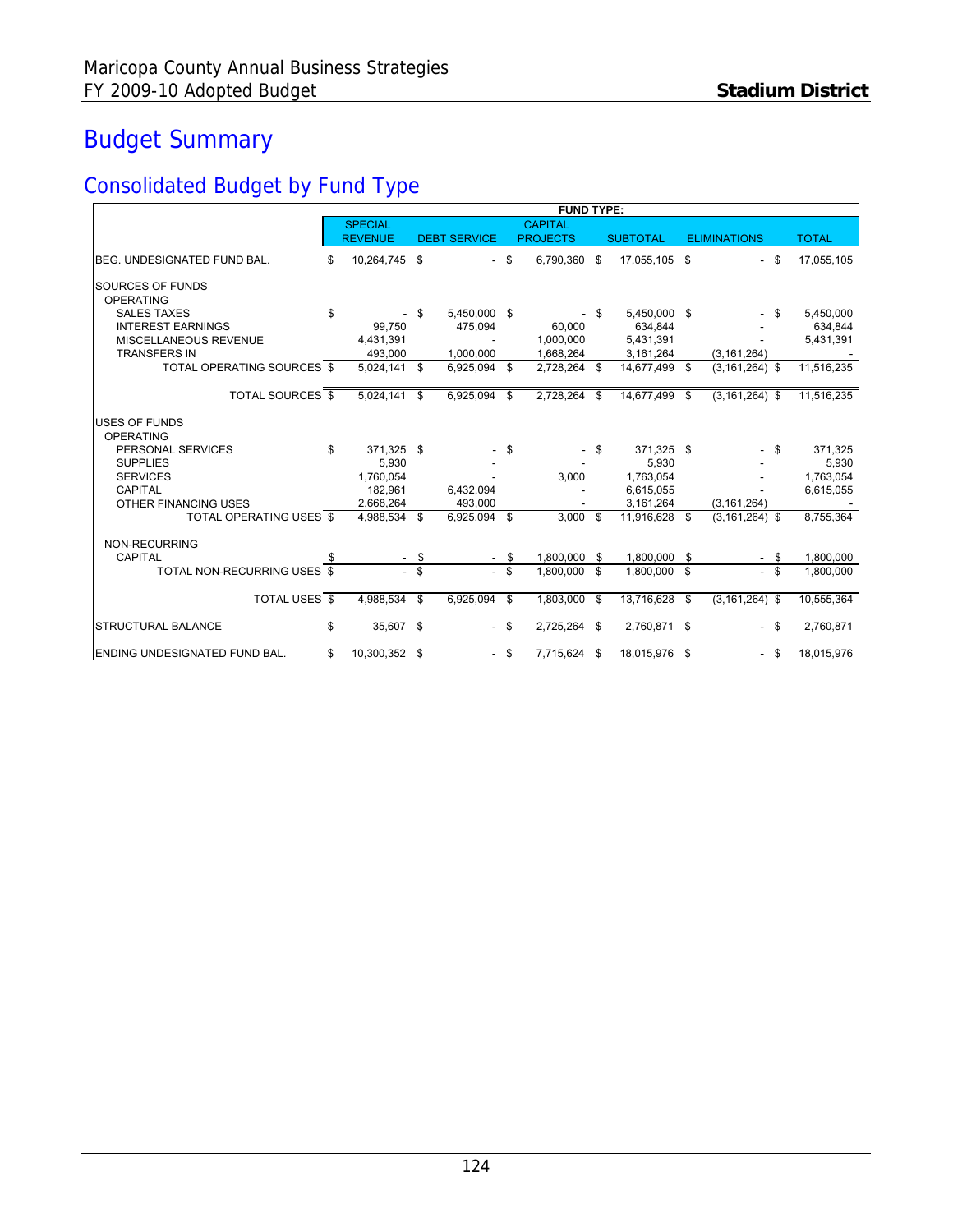## Sources and Uses of Funds



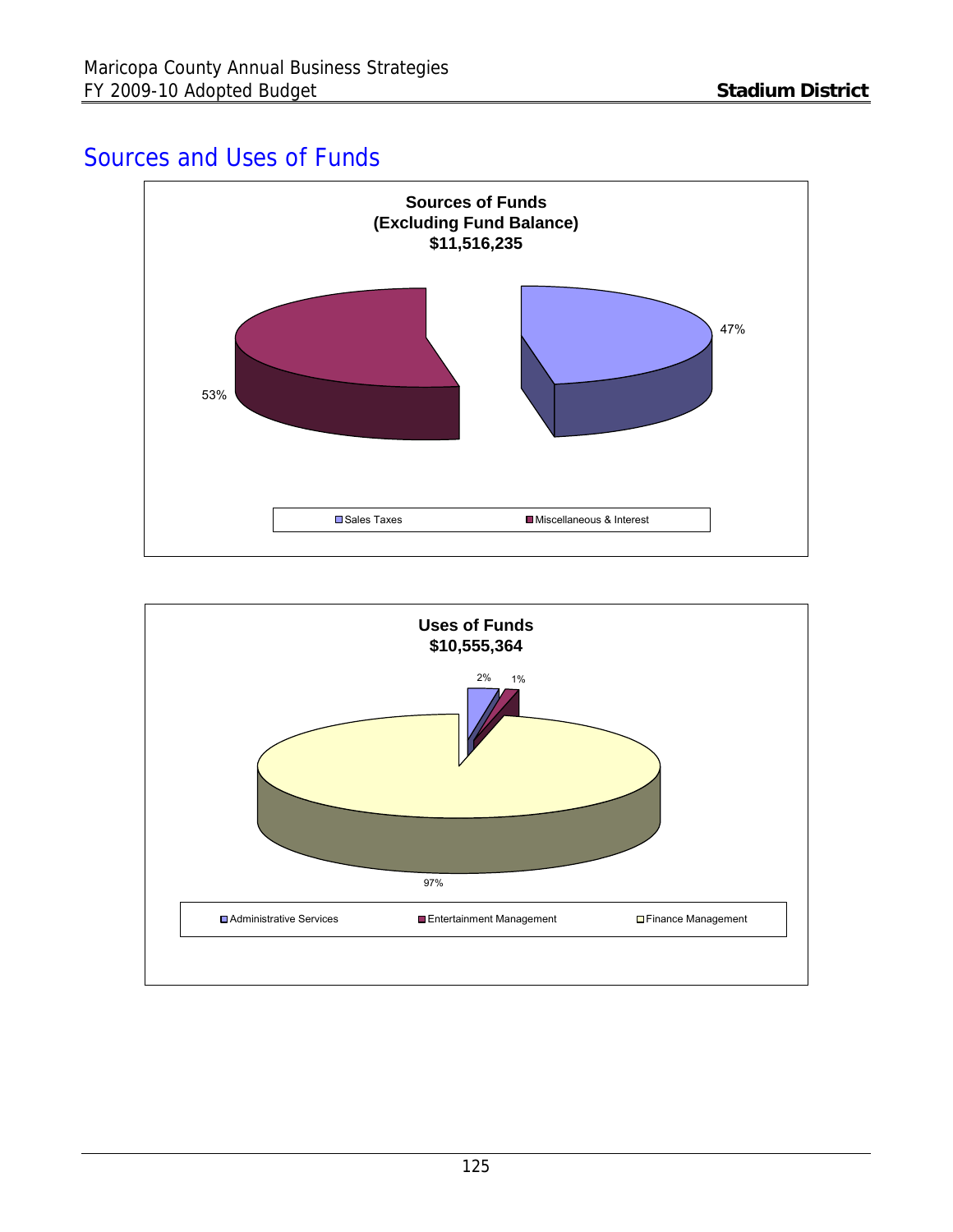## Sources and Uses by Program and Activity

|                                                                                                                                                               | FY 2007-08<br><b>ACTUAL</b>                              |      | FY 2008-09<br><b>ADOPTED</b>                        |        | FY 2008-09<br><b>REVISED</b>                        |      | FY 2008-09<br><b>FORECAST</b>                       |    | FY 2009-10<br><b>ADOPTED</b>                        |      | <b>ADOPTED VS REVISED</b><br><b>VARIANCE</b>  | $\%$                                            |
|---------------------------------------------------------------------------------------------------------------------------------------------------------------|----------------------------------------------------------|------|-----------------------------------------------------|--------|-----------------------------------------------------|------|-----------------------------------------------------|----|-----------------------------------------------------|------|-----------------------------------------------|-------------------------------------------------|
| <b>SOURCES</b><br>68EM - ENTERTAINMENT MANAGEMENT<br><b>EVEN - EVENTS</b>                                                                                     | \$<br>568,606 \$<br>568.606                              |      | 550,000 \$<br>550,000                               |        | 550,000 \$<br>550.000                               |      | 550,000 \$<br>550,000                               |    | 600.000 \$<br>600.000                               |      | 50.000<br>50,000                              | 9.1%<br>9.1%                                    |
| 68FM - FINANCIAL MANAGEMENT<br>FISC - FISCAL RESOURCE<br>ASST - PHYSICAL ASSET MANAGEMENT                                                                     | \$<br>23.269.147 \$<br>8,769,145<br>14,500,002           |      | 11.206.485 \$<br>6,025,094<br>5,181,391             |        | 11.206.485 \$<br>6,025,094<br>5,181,391             |      | 11.017.764 \$<br>5,980,925<br>5,036,839             |    | 10.916.235 \$<br>6,024,844<br>4,891,391             |      | (290.250)<br>(250)<br>(290,000)               | $-2.6%$<br>0.0%<br>$-5.6%$                      |
| 99GV - GENERAL GOVERNMENT<br><b>GGOV - GENERAL GOVERNMENT</b>                                                                                                 | \$<br>$(1,461,373)$ \$<br>(1,461,373)                    |      |                                                     | $-$ \$ | $\sim$                                              | S.   | 159,287 \$<br>159,287                               |    |                                                     | - \$ |                                               |                                                 |
| <b>TOTAL PROGRAMS \$</b>                                                                                                                                      | 22,376,380                                               | S    | 11,756,485                                          | \$     | 11,756,485                                          | - \$ | 11,727,051                                          | -S | 11,516,235 \$                                       |      | (240, 250)                                    | $-2.0%$                                         |
| <b>USES</b><br>68EM - ENTERTAINMENT MANAGEMENT<br><b>EVEN - EVENTS</b>                                                                                        | \$<br>113,909 \$<br>113,909                              |      | 104.054<br>104.054                                  | \$     | 104.054 \$<br>104.054                               |      | 24.892 \$<br>24,892                                 |    | 104.054 \$<br>104.054                               |      |                                               | 0.0%<br>0.0%                                    |
| 68FM - FINANCIAL MANAGEMENT<br>FISC - FISCAL RESOURCE<br>ASST - PHYSICAL ASSET MANAGEMENT                                                                     | \$<br>22.199.095<br>8.255.085<br>13.944.010              | - \$ | 11,534,627 \$<br>6.201.383<br>5.333.244             |        | 11.884.627 \$<br>6.201.383<br>5.683.244             |      | 10.919.771 \$<br>6.002.815<br>4.916.956             |    | 10,188,546 \$<br>6.203.692<br>3.984.854             |      | 1.696.081<br>(2,309)<br>1.698.390             | 14.3%<br>0.0%<br>29.9%                          |
| 99AS - ADMINISTRATIVE SERVICES<br><b>BDGT - BUDGETING</b><br>ODIR - EXECUTIVE MANAGEMENT<br><b>FSAC - FINANCIAL SERVICES</b><br><b>HRAC - HUMAN RESOURCES</b> | \$<br>217.874 \$<br>8,852<br>139,804<br>11.171<br>58.047 |      | 228,151 \$<br>17.888<br>157,445<br>17.269<br>35.549 |        | 228,151 \$<br>17.888<br>157,445<br>17,269<br>35.549 |      | 233,358 \$<br>11,084<br>145,888<br>20,210<br>56.176 |    | 229,814 \$<br>14.494<br>160.354<br>20.052<br>34.914 |      | (1,663)<br>3.394<br>(2,909)<br>(2,783)<br>635 | $-0.7%$<br>19.0%<br>$-1.8%$<br>$-16.1%$<br>1.8% |
| 99GV - GENERAL GOVERNMENT<br>CSCA - CENTRAL SERVICE COST ALLOC<br>GGOV - GENERAL GOVERNMENT<br><b>ISFC - INTERNAL SERVICE FUND CHARGES</b>                    | \$<br>$(1,423,738)$ \$<br>38,795<br>(1,462,533)          |      | 39,354 \$<br>37,512<br>1.842                        |        | 39,354 \$<br>37,512<br>1.842                        |      | 39,549 \$<br>37,707<br>1,842                        |    | 32.950 \$<br>31,921<br>1.029                        |      | 6.404<br>5,591<br>813                         | 16.3%<br>14.9%<br>44.1%                         |
| <b>TOTAL PROGRAMS \$</b>                                                                                                                                      | 21,107,140 \$                                            |      | 11,906,186                                          | \$     | 12,256,186                                          | - \$ | 11,217,570 \$                                       |    | 10,555,364                                          | - \$ | 1.700.822                                     | 13.9%                                           |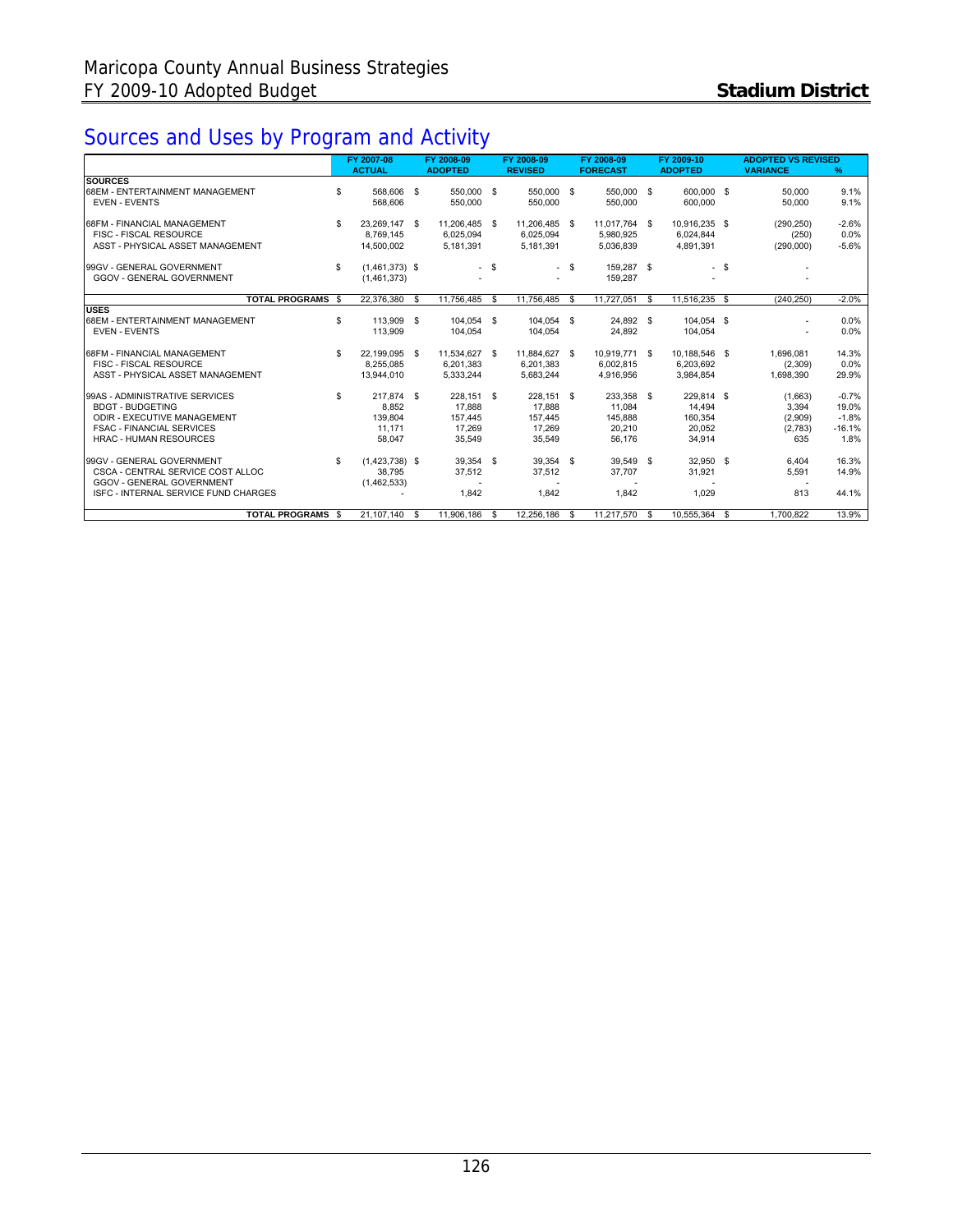### Sources and Uses by Category

|                                 |     | FY 2007-08    |      | FY 2008-09     |      | FY 2008-09     |        | FY 2008-09      |      | FY 2009-10     |      | <b>ADOPTED VS REVISED</b> |          |
|---------------------------------|-----|---------------|------|----------------|------|----------------|--------|-----------------|------|----------------|------|---------------------------|----------|
|                                 |     | <b>ACTUAL</b> |      | <b>ADOPTED</b> |      | <b>REVISED</b> |        | <b>FORECAST</b> |      | <b>ADOPTED</b> |      | <b>VARIANCE</b>           | $\%$     |
| <b>ALL FUNDS</b>                |     |               |      |                |      |                |        |                 |      |                |      |                           |          |
| <b>TAXES</b>                    |     |               |      |                |      |                |        |                 |      |                |      |                           |          |
| 0606 - SALES TAXES              |     | 6,132,465     | - \$ | 5,450,000      | -SS  | 5,450,000 \$   |        | 5.402.949       | - \$ | 5,450,000 \$   |      | $\sim$                    | $0.0\%$  |
| SUBTOTAL \$                     |     | 6,132,465     | -\$  | 5,450,000      | \$   | 5,450,000 \$   |        | 5,402,949       | - \$ | 5,450,000 \$   |      | ٠                         | 0.0%     |
| <b>IMISCELLANEOUS</b>           |     |               |      |                |      |                |        |                 |      |                |      |                           |          |
| 0645 - INTEREST EARNINGS        | \$  | 1,198,561 \$  |      | 875,094 \$     |      | 875,094 \$     |        | 737,263 \$      |      | 634,844 \$     |      | (240, 250)                | $-27.5%$ |
| 0650 - MISCELLANEOUS REVENUE    |     | 4.877.311     |      | 5,431,391      |      | 5,431,391      |        | 5,586,839       |      | 5,431,391      |      |                           | $0.0\%$  |
| SUBTOTAL \$                     |     | 6,075,872 \$  |      | 6,306,485      | \$   | 6,306,485 \$   |        | 6,324,102 \$    |      | 6,066,235 \$   |      | (240, 250)                | $-3.8%$  |
| ALL REVENUES \$                 |     | 12.208.337    | - \$ | 11.756.485     | \$.  | 11.756.485     | - \$   | 11,727,051      | - \$ | 11,516,235 \$  |      | (240, 250)                | $-2.0%$  |
| <b>IOTHER FINANCING SOURCES</b> |     |               |      |                |      |                |        |                 |      |                |      |                           |          |
| 0652 - PROCEEEDS FROM FINANCING | \$. | 10.168.043    | - \$ | $\sim$         | \$   | $\sim$         | - \$   | - 5             |      |                | - \$ | $\overline{a}$            |          |
| ALL OTHER FINANCING SOURCES \$  |     | 10.168.043    | -\$  |                | $-5$ |                | $-$ \$ | $\sim$          | . ጽ  |                | - \$ |                           |          |
| <b>TOTAL SOURCES \$</b>         |     | 22,376,380    |      | 11,756,485     | \$.  | 11,756,485     | -\$    | 11,727,051      |      | 11,516,235     |      | (240, 250)                | $-2.0%$  |

|                                      | FY 2007-08       | FY 2008-09     |      | FY 2008-09     |      | FY 2008-09      |          | FY 2009-10     |      | <b>ADOPTED VS REVISED</b> |          |
|--------------------------------------|------------------|----------------|------|----------------|------|-----------------|----------|----------------|------|---------------------------|----------|
|                                      | <b>ACTUAL</b>    | <b>ADOPTED</b> |      | <b>REVISED</b> |      | <b>FORECAST</b> |          | <b>ADOPTED</b> |      | <b>VARIANCE</b>           | %        |
| <b>ALL FUNDS</b>                     |                  |                |      |                |      |                 |          |                |      |                           |          |
| <b>PERSONAL SERVICES</b>             |                  |                |      |                |      |                 |          |                |      |                           |          |
| 0701 - REGULAR PAY                   | \$<br>139,964 \$ | 279,883 \$     |      | 279,883 \$     |      | 262,890 \$      |          | 288,444 \$     |      | (8, 561)                  | $-3.1%$  |
| 0705 - TEMPORARY PAY                 |                  | 8,456          |      | 8,456          |      | 2,819           |          | 8,455          |      | 1                         | 0.0%     |
| 0710 - OVERTIME                      | 1,788            |                |      |                |      | 178             |          |                |      |                           |          |
| 0750 - FRINGE BENEFITS               | 53,735           | 84,465         |      | 84,465         |      | 63,889          |          | 74,426         |      | 10,039                    | 11.9%    |
| 0790 - OTHER PERSONNEL SERVICES      | 1,002            |                |      |                |      | 927             |          |                |      |                           |          |
| 0795 - PERSONNEL SERVICES ALLOC-OUT  | (12, 826)        | (11, 073)      |      | (11,073)       |      | (11,072)        |          | (11, 416)      |      | 343                       | $-3.1%$  |
| 0796 - PERSONNEL SERVICES ALLOC-IN   | 71,880           | 11,073         |      | 11,073         |      | 11.072          |          | 11,416         |      | (343)                     | $-3.1%$  |
| SUBTOTAL \$                          | 255,543 \$       | 372,804 \$     |      | 372,804 \$     |      | 330,703 \$      |          | 371,325 \$     |      | 1,479                     | 0.4%     |
| <b>SUPPLIES</b>                      |                  |                |      |                |      |                 |          |                |      |                           |          |
| 0801 - GENERAL SUPPLIES              | \$<br>$3,514$ \$ | 4,500 \$       |      | 4,500 \$       |      | 5,858 \$        |          | $3,430$ \$     |      | 1,070                     | 23.8%    |
| 0804 - NON-CAPITAL EQUIPMENT         | 45               | 2,500          |      | 2,500          |      | 1.500           |          | 2,500          |      |                           | 0.0%     |
| SUBTOTAL \$                          | $3,559$ \$       | $7,000$ \$     |      | $7,000$ \$     |      | 7,358 \$        |          | 5,930          | S.   | 1,070                     | 15.3%    |
|                                      |                  |                |      |                |      |                 |          |                |      |                           |          |
| <b>SERVICES</b>                      |                  |                |      |                |      |                 |          |                |      |                           |          |
| 0810 - LEGAL SERVICES                | \$<br>31.842 \$  | 65.000 \$      |      | 65.000 \$      |      | 56.568 \$       |          | 75,298 \$      |      | (10.298)                  | $-15.8%$ |
| 0812 - OTHER SERVICES                | 214,551          | 750,162        |      | 750,162        |      | 387,321         |          | 759,023        |      | (8,861)                   | $-1.2%$  |
| 0820 - RENT & OPERATING LEASES       | 2,732            | 1,606          |      | 1,606          |      | 1,202           |          | 1,606          |      |                           | 0.0%     |
| 0825 - REPAIRS AND MAINTENANCE       |                  | 2,500          |      | 2,500          |      | 1.500           |          | 1,421          |      | 1.079                     | 43.2%    |
| 0830 - INTERGOVERNMENTAL PAYMENTS    | 1,740,575        | 945,262        |      | 945.262        |      | 851.726         |          | 911,612        |      | 33.650                    | 3.6%     |
| 0839 - INTERNAL SERVICE CHARGES      | (589)            | 13,523         |      | 13,523         |      | 13,451          |          | 3,419          |      | 10.104                    | 74.7%    |
| 0841 - TRAVEL                        | 1,560            | 3.850          |      | 3.850          |      | 2.590           |          | 3.850          |      |                           | 0.0%     |
| 0842 - EDUCATION AND TRAINING        | 6,142            | 5,550          |      | 5,550          |      | 7.902           |          | 5.550          |      |                           | 0.0%     |
| 0843 - POSTAGE/FREIGHT/SHIPPING      | 352              | 368            |      | 368            |      | 188             |          | 400            |      | (32)                      | $-8.7%$  |
| SUBTOTAL \$                          | 1,997,836 \$     | 1,788,621 \$   |      | 1,788,621 \$   |      | 1,322,866       | - \$     | 1,763,054      | \$   | 25,567                    | 1.4%     |
| <b>CAPITAL</b>                       |                  |                |      |                |      |                 |          |                |      |                           |          |
| 0920 - CAPITAL EQUIPMENT             | \$<br>$\sim$     | \$             | \$   |                | -\$  | 673,148 \$      |          |                | \$   |                           |          |
| 0930 - VEHICLES & CONSTRUCTION EQUIP |                  |                |      |                |      |                 |          |                |      |                           |          |
| 0950 - DEBT SERVICE                  | 5.644.938        | 5,837,761      |      | 5.837.761      |      | 5.833.468       |          | 6.615.055      |      | (777.294)                 | $-13.3%$ |
| SUBTOTAL \$                          | 18,850,202 \$    | 9,737,761 \$   |      | 10,087,761 \$  |      | 9,556,643       | <b>S</b> | 8,415,055      | \$   | 1,672,706                 | 16.6%    |
|                                      |                  |                |      |                |      |                 |          |                |      |                           |          |
| <b>TOTAL USES \$</b>                 | 21,107,140 \$    | 11,906,186     | - \$ | 12,256,186     | - \$ | 11,217,570      | - \$     | 10,555,364     | - \$ | 1,700,822                 | 13.9%    |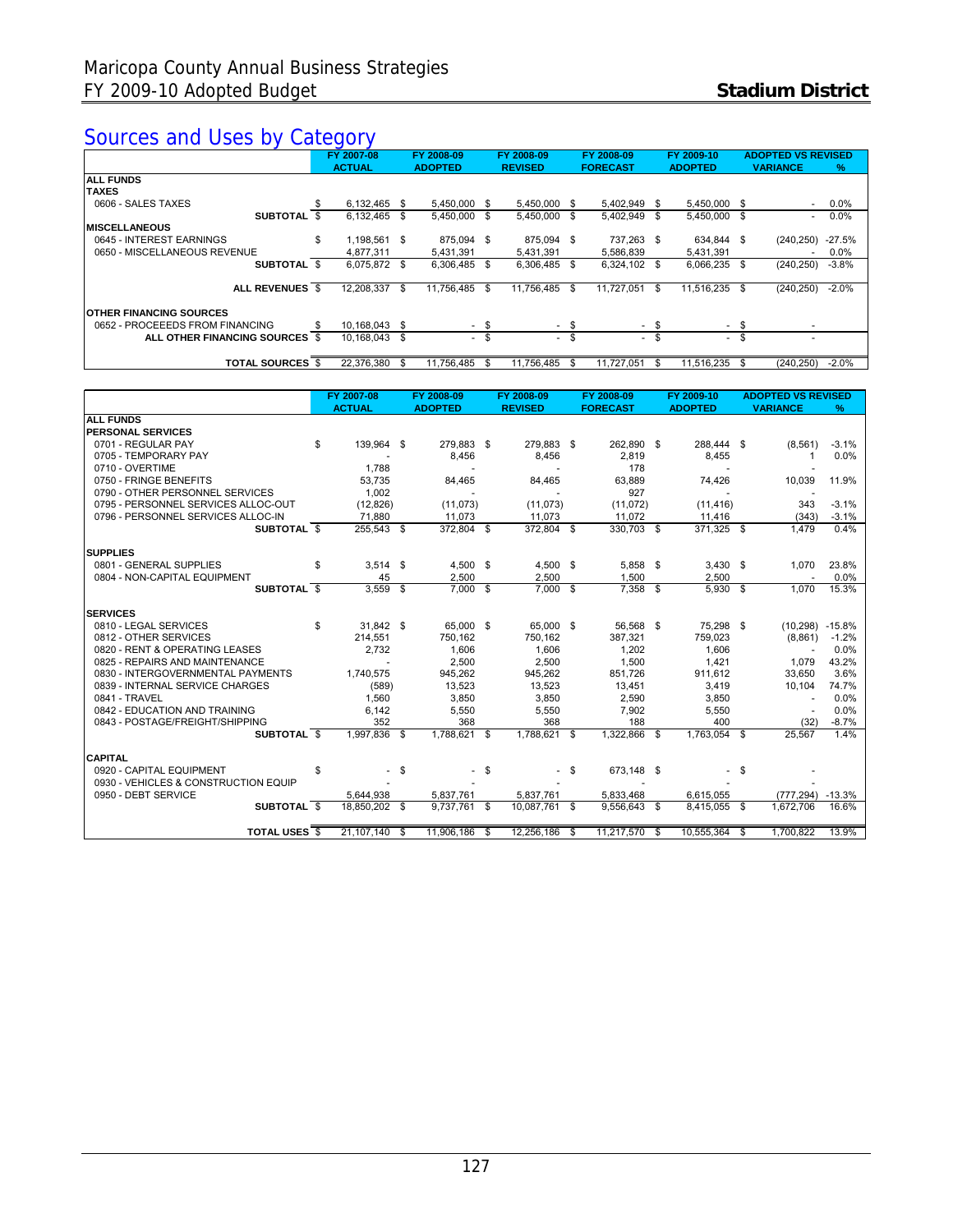### Sources and Uses by Fund and Function

|                                       |     | FY 2007-08       |      | FY 2008-09         |          | FY 2008-09         |      | FY 2008-09       |      | FY 2009-10         |      | <b>ADOPTED VS REVISED</b> |         |
|---------------------------------------|-----|------------------|------|--------------------|----------|--------------------|------|------------------|------|--------------------|------|---------------------------|---------|
|                                       |     | <b>ACTUAL</b>    |      | <b>ADOPTED</b>     |          | <b>REVISED</b>     |      | <b>FORECAST</b>  |      | <b>ADOPTED</b>     |      | <b>VARIANCE</b>           | $\%$    |
| <b>250 CACTUS LEAGUE OPERATIONS</b>   |     |                  |      |                    |          |                    |      |                  |      |                    |      |                           |         |
| <b>OPERATING</b>                      | S   | 1.588.648        | -8   | 517.750 \$         |          | 517.750 \$         |      | 566.111 \$       |      | 517,750 \$         |      |                           | 0.0%    |
| <b>FUND TOTAL</b>                     |     | 1,588,648        | \$   | 517.750 \$         |          | 517.750 \$         |      | 566.111          | - \$ | 517.750 \$         |      |                           | 0.0%    |
| <b>253 BALLPARK OPERATIONS</b>        |     |                  |      |                    |          |                    |      |                  |      |                    |      |                           |         |
| OPERATING                             | \$. | 4,574,852        | - \$ | 4,506,391          | <b>S</b> | 4.506.391          | - \$ | 4.594.625        | - \$ | 4,506,391          | - \$ |                           | 0.0%    |
| <b>FUND TOTAL</b>                     | \$  | 4.574.852        | - \$ | 4,506,391          | S        | 4.506.391          | - \$ | 4.594.625        | \$.  | 4.506.391          | - \$ | $\overline{a}$            | 0.0%    |
| <b>370 STADIUM DIST DEBT SERIES02</b> |     |                  |      |                    |          |                    |      |                  |      |                    |      |                           |         |
| <b>OPERATING</b>                      | S   | 6,671,849        | - \$ | 5.925.094          | - \$     | 5.925.094          | - \$ | 5.889.266        | -8   | 6.925.094          | - \$ | 1.000.000                 | 16.9%   |
| <b>FUND TOTAL</b>                     |     | 6.671.849        | \$.  | 5,925,094          | \$       | 5,925,094          | - \$ | 5.889.266        | \$   | 6.925.094          | - \$ | 1.000.000                 | 16.9%   |
| <b>450 LONG TERM PROJECT RESERVE</b>  |     |                  |      |                    |          |                    |      |                  |      |                    |      |                           |         |
| <b>OPERATING</b>                      | £.  | 11.003.564       | - \$ | 2.960.000          | S.       | 2.960.000          | - \$ | 2.877.217        | - \$ | 2.728.264          | - \$ | (231, 736)                | $-7.8%$ |
| <b>FUND TOTAL</b>                     | \$  | 11.003.564       | \$.  | 2.960.000          | S        | 2.960.000          | - \$ | 2.877.217        | -S   | 2.728.264          | - \$ | (231, 736)                | $-7.8%$ |
| <b>900 ELIMINATIONS</b>               |     |                  |      |                    |          |                    |      |                  |      |                    |      |                           |         |
| <b>OPERATING</b>                      |     | $(1,462,533)$ \$ |      | $(2, 152, 750)$ \$ |          | $(2, 152, 750)$ \$ |      | $(2,200,168)$ \$ |      | $(3, 161, 264)$ \$ |      | (1,008,514)               | 46.8%   |
| <b>FUND TOTAL</b>                     | \$  | $(1,462,533)$ \$ |      | $(2, 152, 750)$ \$ |          | $(2, 152, 750)$ \$ |      | $(2,200,168)$ \$ |      | $(3, 161, 264)$ \$ |      | (1,008,514)               | 46.8%   |
| DEPARTMENT OPERATING TOTAL \$         |     | 22.376.380       | - \$ | 11,756,485         | - \$     | 11.756.485         | - \$ | 11.727.051       | - \$ | 11,516,235 \$      |      | (240, 250)                | $-2.0%$ |
| DEPARTMENT TOTAL \$                   |     | 22.376.380       | -8   | 11.756.485         | -S       | 11.756.485         | - \$ | 11.727.051       | - \$ | 11.516.235         | - SS | (240.250)                 | $-2.0%$ |

|                                      |                            |     | FY 2007-08<br><b>ACTUAL</b> |      | FY 2008-09<br><b>ADOPTED</b> |      | FY 2008-09<br><b>REVISED</b> |      | FY 2008-09<br><b>FORECAST</b> |      | FY 2009-10<br><b>ADOPTED</b> |      | <b>ADOPTED VS REVISED</b><br><b>VARIANCE</b> | %        |
|--------------------------------------|----------------------------|-----|-----------------------------|------|------------------------------|------|------------------------------|------|-------------------------------|------|------------------------------|------|----------------------------------------------|----------|
| <b>250 CACTUS LEAGUE OPERATIONS</b>  |                            |     |                             |      |                              |      |                              |      |                               |      |                              |      |                                              |          |
|                                      |                            |     |                             |      |                              |      |                              |      |                               |      |                              |      |                                              |          |
| <b>OPERATING</b>                     |                            | S   | 1,350,877                   | -S   | 482,288                      | -S   | 482,288 \$                   |      | 482,187 \$                    |      | 482,143 \$                   |      | 145                                          | $0.0\%$  |
|                                      | <b>FUND TOTAL</b>          |     | 1,350,877                   | - \$ | 482,288                      | S    | 482,288                      | - \$ | 482,187                       | - \$ | 482,143 \$                   |      | 145                                          | $0.0\%$  |
| <b>253 BALLPARK OPERATIONS</b>       |                            |     |                             |      |                              |      |                              |      |                               |      |                              |      |                                              |          |
| <b>OPERATING</b>                     |                            | S   | 1,160,018 \$                |      | 3,748,554                    | -S   | 3,748,554                    | - \$ | 3,303,771                     | -S   | 4,506,391                    | - \$ | (757, 837)                                   | $-20.2%$ |
|                                      | <b>FUND TOTAL</b>          | \$. | 1,160,018                   | - \$ | 3,748,554                    | \$   | 3,748,554                    | -\$  | 3,303,771                     | \$   | 4,506,391                    | -S   | (757, 837)                                   | $-20.2%$ |
| 370 STADIUM DIST DEBT SERIES02       |                            |     |                             |      |                              |      |                              |      |                               |      |                              |      |                                              |          |
| <b>OPERATING</b>                     |                            | \$. | 6,862,873 \$                |      | 5,925,094                    | - \$ | 5,925,094                    | - \$ | 5,922,357                     | - \$ | 6,925,094                    | - \$ | (1,000,000)                                  | $-16.9%$ |
|                                      | <b>FUND TOTAL</b>          | \$. | 6.862.873                   | - \$ | 5,925,094                    | -S   | 5,925,094                    | - \$ | 5,922,357                     | -S   | 6,925,094                    | \$   | (1,000,000)                                  | $-16.9%$ |
| <b>450 LONG TERM PROJECT RESERVE</b> |                            |     |                             |      |                              |      |                              |      |                               |      |                              |      |                                              |          |
| <b>OPERATING</b>                     |                            | \$  | 13,195,905 \$               |      | $3,000$ \$                   |      | $3,000$ \$                   |      | $2.794$ \$                    |      | $3,000$ \$                   |      |                                              | $0.0\%$  |
| NON-RECURRING                        |                            |     |                             |      | 3,900,000                    |      | 4,250,000                    |      | 3,706,629                     |      | 1,800,000                    |      | 2,450,000                                    | 57.6%    |
|                                      | <b>FUND TOTAL</b>          | \$. | 13,195,905 \$               |      | 3,903,000                    | -S   | 4,253,000 \$                 |      | 3,709,423                     | - \$ | 1,803,000 \$                 |      | 2,450,000                                    | 57.6%    |
| <b>900 ELIMINATIONS</b>              |                            |     |                             |      |                              |      |                              |      |                               |      |                              |      |                                              |          |
| <b>OPERATING</b>                     |                            |     | $(1,462,533)$ \$            |      | $(2, 152, 750)$ \$           |      | $(2, 152, 750)$ \$           |      | $(2,200,168)$ \$              |      | $(3, 161, 264)$ \$           |      | 1,008,514                                    | $-46.8%$ |
|                                      | <b>FUND TOTAL</b>          | \$  | $(1,462,533)$ \$            |      | $(2, 152, 750)$ \$           |      | $(2, 152, 750)$ \$           |      | $(2,200,168)$ \$              |      | $(3, 161, 264)$ \$           |      | 1,008,514                                    | $-46.8%$ |
| DEPARTMENT OPERATING TOTAL \$        |                            |     | 21,107,140 \$               |      | 8,006,186 \$                 |      | 8,006,186 \$                 |      | 7,510,941                     | -S   | 8,755,364 \$                 |      | (749, 178)                                   | $-9.4\%$ |
| DEPARTMENT NON-RECURRING TOTAL \$    |                            |     | - \$                        |      | 3,900,000 \$                 |      | 4,250,000                    | - \$ | 3,706,629                     | - \$ | 1,800,000                    | S.   | 2,450,000                                    | 57.6%    |
|                                      | <b>DEPARTMENT TOTAL \$</b> |     | 21.107.140                  | - \$ | 11,906,186                   | -S   | 12,256,186                   | - \$ | 11,217,570                    | -SS  | 10,555,364                   | - \$ | 1,700,822                                    | 13.9%    |

## Staffing by Program and Activity

|                                   | FY 2008-09     | FY 2008-09     | FY 2008-09      | FY 2009-10     | <b>REVISED VS ADOPTED</b> |             | <b>FORECAST VS ADOPTED</b> |             |
|-----------------------------------|----------------|----------------|-----------------|----------------|---------------------------|-------------|----------------------------|-------------|
| <b>FULL TIME EQUIVALENT (FTE)</b> | <b>ADOPTED</b> | <b>REVISED</b> | <b>FORECAST</b> | <b>ADOPTED</b> | <b>VARIANCE</b>           | $\%$        | <b>VARIANCE</b>            | %           |
| ADMINISTRATIVE SERVICES           |                |                |                 |                |                           |             |                            |             |
| <b>BUDGETING</b>                  | 0.30           | 0.30           | 0.20            | 0.20           | (0.10)                    | $(33.33\%)$ |                            | 0.00%       |
| <b>EXECUTIVE MANAGEMENT</b>       | 2.10           | 2.10           | 1.70            | 2.00           | (0.10)                    | $(4.76\%)$  | 0.30                       | 17.65%      |
| <b>FINANCIAL SERVICES</b>         | 0.30           | 0.30           | 0.50            | 0.40           | 0.10                      | 33.33%      | (0.10)                     | $(20.00\%)$ |
| <b>HUMAN RESOURCES</b>            | 0.30           | 0.30           | 0.30            | 0.30           |                           | $0.00\%$    |                            | $0.00\%$    |
| PROGRAM TOTAL                     | 3.00           | 3.00           | 2.70            | 2.90           | (0.10)                    | (3.33%)     | 0.20                       | 7.41%       |
| <b>FINANCIAL MANAGEMENT</b>       |                |                |                 |                |                           |             |                            |             |
| <b>FISCAL RESOURCE</b>            | 1.00           | 1.00           | 1.00            | 1.00           |                           | $0.00\%$    |                            | 0.00%       |
| <b>PHYSICAL ASSET MANAGEMENT</b>  | 1.00           | 1.00           | 1.30            | 1.10           | 0.10                      | 10.00%      | (0.20)                     | $(15.38\%)$ |
| <b>PROGRAM TOTAL</b>              | 2.00           | 2.00           | 2.30            | 2.10           | 0.10                      | 5.00%       | (0.20)                     | $(8.70\%)$  |
| <b>DEPARTMENT TOTAL</b>           | 5.00           | 5.00           | 5.00            | 5.00           |                           | $0.00\%$    |                            | 0.00%       |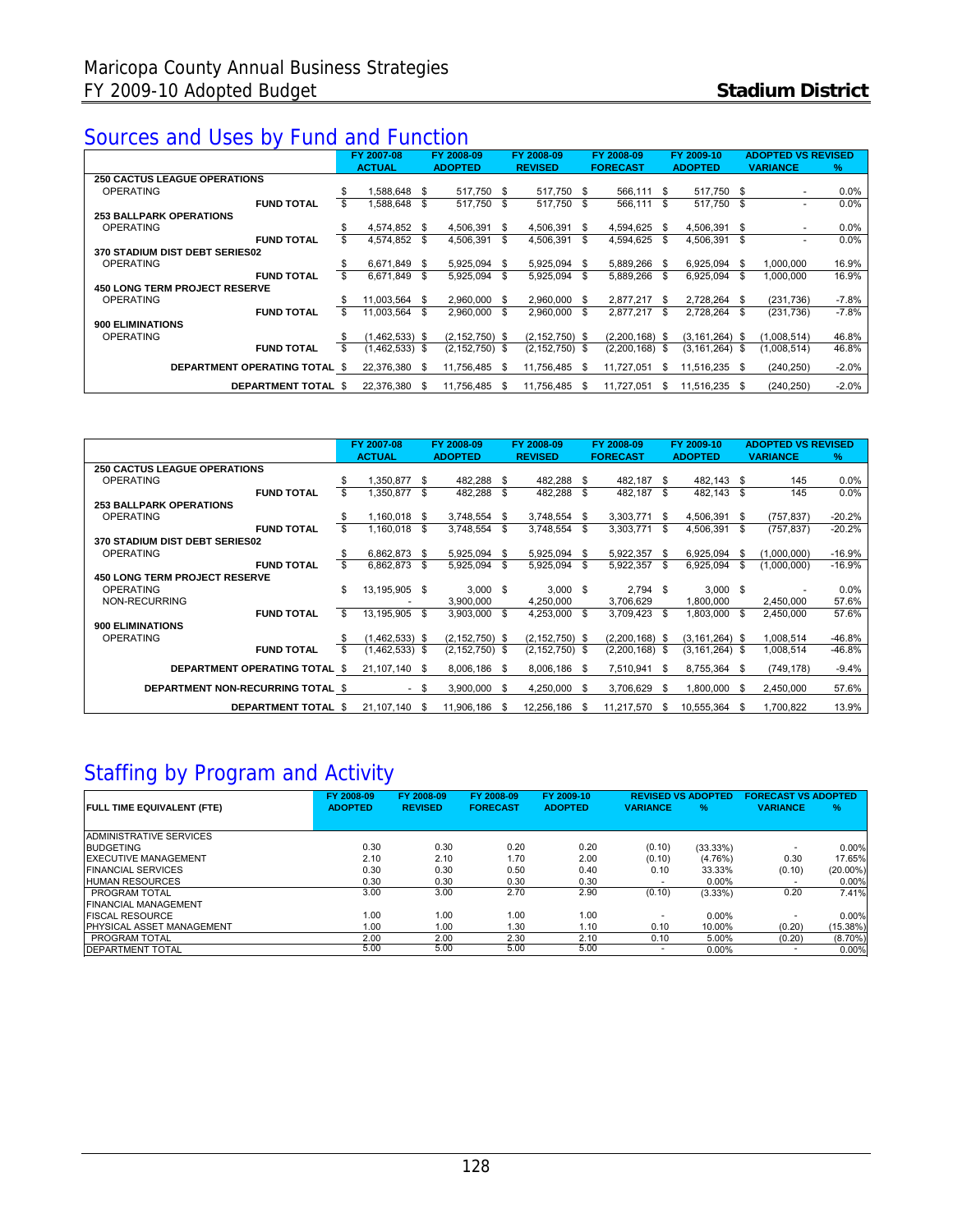### Staffing by Market Range Title

|                                   | FY 2008-09     | FY 2008-09     | FY 2008-09      | FY 2009-10     | <b>REVISED VS ADOPTED</b> |             | <b>FORECAST VS ADOPTED</b> |       |
|-----------------------------------|----------------|----------------|-----------------|----------------|---------------------------|-------------|----------------------------|-------|
| <b>FULL TIME EQUIVALENT (FTE)</b> | <b>ADOPTED</b> | <b>REVISED</b> | <b>FORECAST</b> | <b>ADOPTED</b> | <b>VARIANCE</b>           | $\%$        | <b>VARIANCE</b>            | %     |
| <b>Executive Assistant</b>        | 1.00           | 1.00           | 1.00            | 1.00           | $\overline{\phantom{a}}$  | $0.00\%$    | .00                        | 0.00% |
| <b>Office Assistant</b>           |                |                | 1.00            | 1.00           | 1.00                      |             | .00                        | 0.00% |
| Director - Stadium District       | 1.00           | 1.00           | 1.00            | 1.00           | ۰                         | $0.00\%$    | .00                        | 0.00% |
| Program Coordinator               | 1.00           | 1.00           |                 |                | (1.00)                    | $-100.00\%$ | .00                        |       |
| Accountant                        | 1.00           | 1.00           |                 |                | (1.00)                    | $-100.00\%$ | .00                        |       |
| Finan/Business Analyst - Dept     |                |                | 1.00            | 1.00           | 1.00                      |             | .00                        | 0.00% |
| <b>Project Manager</b>            | 1.00           | 1.00           | 1.00            | 1.00           |                           | $0.00\%$    | .00.                       | 0.00% |
| Deptartment Total                 | 5.00           | 5.00           | 5.00            | 5.00           |                           | $0.00\%$    | .00.                       | 0.00% |

### Staffing By Fund

|                                        | FY 2008-09     | FY 2008-09     | 2008-09         | FY 2009-10     | <b>REVISED VS ADOPTED</b> |          | <b>FORECAST VS ADOPTED</b> |          |
|----------------------------------------|----------------|----------------|-----------------|----------------|---------------------------|----------|----------------------------|----------|
| <b>FULL</b><br>. TIME EQUIVALENT (FTE) | <b>\DOPTED</b> | <b>REVISED</b> | <b>FORECAST</b> | <b>ADOPTED</b> | <b>VARIANCF</b>           |          | <b><i>VARIANCE</i></b>     |          |
| 253 - BALLPARK OPERATIONS              | 5.00           | 5.00           | 5.00            | 5.00           |                           | $0.00\%$ |                            | $0.00\%$ |
| <b>DEPARTMENT TOTAL</b>                | 5.00           | 5.00           | 5.00            | 5.00           |                           | $0.00\%$ |                            | 0.00%    |

### General Adjustments

#### **Base Adjustments:**

• Right-size internal service charges, increasing by \$70, in Ballpark Operations Fund (253) Operating budget.

## Programs and Activities

### Entertainment Management Program

The purpose of the Entertainment Management Program is to provide ticketing and entertainment event services to the Maricopa County community and visitors so they can attend baseball and other entertainment events.

### **Program Results**

| <b>Measure</b>                          | <b>FY 2008</b> | FY 2009        | FY 2010        | Variance                 | % Variance               |
|-----------------------------------------|----------------|----------------|----------------|--------------------------|--------------------------|
| <b>Description</b>                      | <b>Actual</b>  | <b>Revised</b> | <b>Adopted</b> | <b>Revised - Adopted</b> | <b>Revised - Adopted</b> |
| % change in District Event revenue      | $(2.0\%)$      | 6.7%           | 9.7%           | 3.0%                     | 43.9%                    |
| % change in District event participants | Not Reported   | $(0.3\%)$      | 14.3%          | 14.6%                    | -4982.0%                 |
| % change in Day Use Event net revenue   | (38.5%)        | $(100.0\%)$    | Not Reported   |                          |                          |
| % change in Day Use Events              | $(64.8\%)$     | $(100.0\%)$    | Not Reported   |                          |                          |
| % of District Event usage days booked   | 100.0%         | 100.0%         | 15.1%          | $(84.9\%)$               | $-84.9%$                 |

Activities that comprise this program include:

• Events

### **Events Activity**

The purpose of the Events Activity is to provide entertainment services to the Maricopa County community and its visitors so they can attend baseball and other entertainment events.

**Mandates:** This is a non-mandated Activity.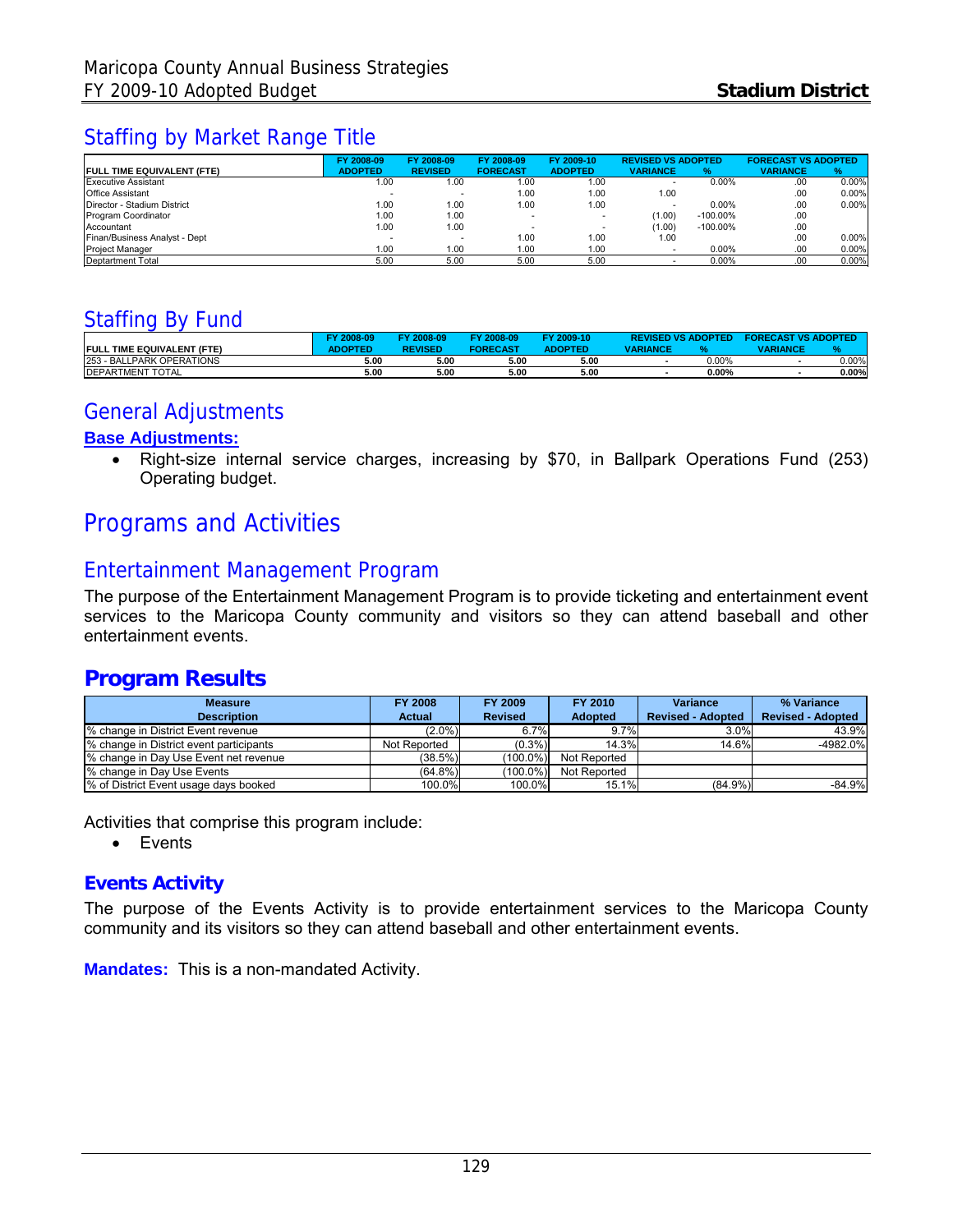#### **Performance Analysis:**

| <b>Measure</b><br><b>Type</b> | <b>Measure Description</b>                                                                               | <b>FY 2008</b><br><b>Actual</b> | FY 2009<br><b>Revised</b> | <b>FY 2010</b><br><b>Adopted</b> | Variance<br><b>Revised - Adopted</b> | % Variance<br><b>Revised - Adopted</b> |
|-------------------------------|----------------------------------------------------------------------------------------------------------|---------------------------------|---------------------------|----------------------------------|--------------------------------------|----------------------------------------|
| Result                        | % of District Event usage days booked                                                                    | 100.0%                          | 100.0%                    | 15.1%                            | $(84.9\%)$                           | $-84.9%$                               |
| Result                        | % change in District event participants                                                                  | Not Reported                    | $(0.3\%)$                 | 14.3%                            | 14.6%                                | $-4982.0%$                             |
| Result                        | % change in District Event revenue                                                                       | $(2.0\%)$                       | 6.7%                      | 9.7%                             | 3.0%                                 | 43.9%                                  |
| Result                        | % change in Day Use Event net revenue                                                                    | (38.5%)                         | $(100.0\%)$               | Not Reported                     |                                      |                                        |
| Result                        | % change in Day Use Events                                                                               | $(64.8\%)$                      | $(100.0\%)$               | Not Reported                     |                                      |                                        |
| Output                        | # of booked District Event usage days                                                                    | 63                              | 50                        | Not Reported                     |                                      |                                        |
| Output                        | # of District Event participants                                                                         | 84,752                          | 84,000                    | Not Reported                     |                                      |                                        |
| Output                        | \$ Day Use Event net revenue generated                                                                   | 24,813                          |                           | Not Reported                     |                                      |                                        |
| Output                        | # of Day Use Events                                                                                      | 19                              | $\Omega$                  | Not Reported                     |                                      |                                        |
| Output                        | \$ District event revenue generated                                                                      | 550,000                         | 550,000                   | 600,000                          | 50,000                               | 9.1%                                   |
| Demand                        | \$ District Event revenue to be generated                                                                | 550,000                         | Not Reported              | 600,000                          |                                      |                                        |
| Demand                        | \$ Day use event net revenue expected to<br>be generated                                                 | 25,000                          | 550,000                   | 0                                | $-550,000$                           | $-100.0%$                              |
| Demand                        | # of expected day use events                                                                             | 38                              | $\Omega$                  | $\Omega$                         | $\Omega$                             |                                        |
| Demand                        | # of expected available District Event usage<br>days                                                     | 120                             | 120                       | 365                              | 245                                  | 204.2%                                 |
| Demand                        | # of expected District event participants                                                                | 84,000                          | 84,000                    | 96,000                           | 12,000                               | 14.3%                                  |
| Efficiency                    | \$ spent/ \$ generated in District revenue                                                               | \$<br>0.21                      | $\sqrt{ }$<br>$0.19$ \$   | $0.17$ \$                        | 0.02                                 | 8.3%                                   |
| Efficiency                    | \$ spent / # of booked District Event usage<br>days<br>(Budget/# of booked District Event Usage<br>Davs) | \$<br>1,808.08                  | 2,081.08<br>l \$          | Not Reported                     |                                      |                                        |
| Efficiency                    | \$ spent/# of District Event participants                                                                | \$<br>1.34                      | l \$<br>1.24              | Not Reported                     |                                      |                                        |
| Efficiency                    | \$ spent/ \$ Day Use Event revenue<br>generated                                                          | \$<br>4.59                      | Not Reported              | Not Reported                     |                                      |                                        |
| Efficiency                    | Total \$ spent / # of day use events                                                                     | \$<br>5,995.21                  | Not Reported              | Not Reported                     |                                      |                                        |
| Revenue                       |                                                                                                          |                                 |                           |                                  |                                      |                                        |
|                               | 253 - BALLPARK OPERATIONS                                                                                | $545,352$ \ \$<br>\$            | $550,000$ \$              | 600,000 \$                       | 50,000                               | 9.1%                                   |
|                               | 450 - LONG TERM PROJECT RESERVE                                                                          | 23.254                          |                           |                                  |                                      |                                        |
|                               | <b>TOTAL SOURCES</b>                                                                                     | \$<br>568,606 \$                | $550,000$ \$              | $600,000$ \$                     | 50,000                               | 9.1%                                   |
| Expenditure                   |                                                                                                          |                                 |                           |                                  |                                      |                                        |
|                               | 253 - BALLPARK OPERATIONS                                                                                | 113,909 \$<br>\$                | $104,054$ \$              | $104,054$ \$                     |                                      | 0.0%                                   |
|                               | <b>TOTAL USES</b>                                                                                        | $113,909$ \$<br>\$              | $104,054$ \$              | $104,054$ \$                     |                                      | 0.0%                                   |

**Activity Narrative:** The demand for this activity is dependent on the performance of the Diamondbacks and the additional booking events scheduled by the booking manager. The variance in district event revenue to be generated is attributed to day use events now being incorporated in district events.

### Financial Management Program

The purpose of the Financial Management Program is to provide fiscal resources and asset management of Cactus League Facilities and Chase Field for the Board of Directors of the Stadium District, the community, and for its visitors, in order to ensure sound fiscal management of publicly owned facilities.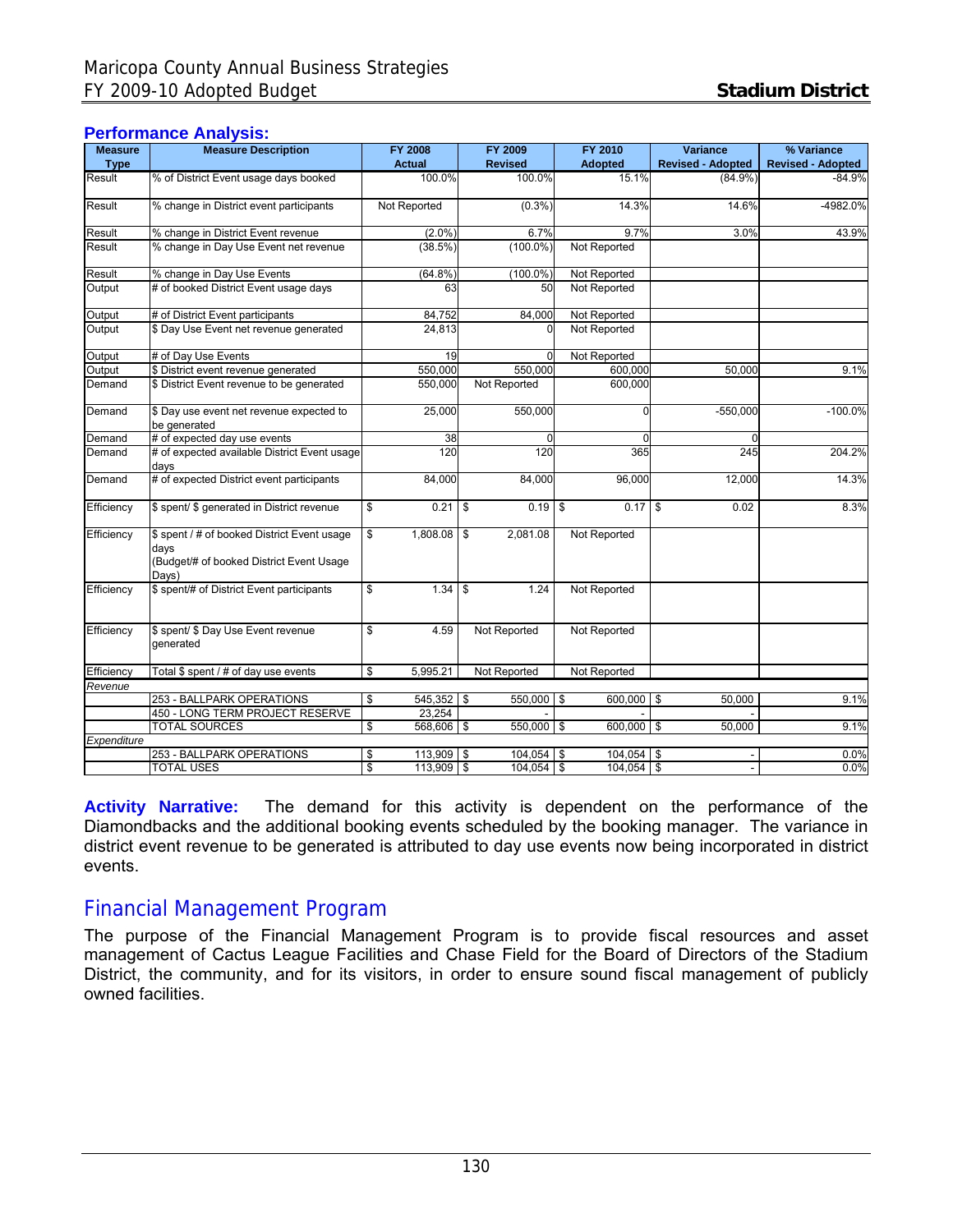#### Program Results

| <b>Measure</b><br><b>Description</b> | <b>FY 2008</b><br>Actual | FY 2009<br>Revised | <b>FY 2010</b><br><b>Adopted</b> | Variance<br><b>Revised - Adopted</b> | % Variance<br><b>Revised - Adopted</b> |
|--------------------------------------|--------------------------|--------------------|----------------------------------|--------------------------------------|----------------------------------------|
| % of customer satisfied              | 95.0%                    | 95.0%              | 95.0%                            | 0.0%                                 | $0.0\%$                                |
| % change in revenue                  | $(1.1\%)$                | $(12.8\%)$         | $(0.0\%)$                        | 12.8%                                | $-100.0\%$                             |

Activities that comprise this program include:

- 
- Fiscal Resource  **Physical Asset Management**

#### **Fiscal Resource Activity**

The purpose of the Fiscal Resource Activity is to provide Financial Management Services for the community and for its visitors so that they can be protected from future capital repair expenditures to Chase Field by increasing Financial Reserves.

**Mandates:** This is a non-mandated Activity.

#### **Performance Analysis:**

| <b>Measure</b> | <b>Measure Description</b>          | <b>FY 2008</b>       | <b>FY 2009</b> | FY 2010                | <b>Variance</b>          | % Variance               |
|----------------|-------------------------------------|----------------------|----------------|------------------------|--------------------------|--------------------------|
| <b>Type</b>    |                                     | Actual               | <b>Revised</b> | <b>Adopted</b>         | <b>Revised - Adopted</b> | <b>Revised - Adopted</b> |
| Result         | % change in revenue                 | $(1.1\%)$            | $(12.8\%)$     | $(0.0\%)$              | 12.8%                    | $-100.0%$                |
| Output         | \$ generated in revenue             | 12,208,335           | 10,856,485     | 5,907,543              | $-4,948,942$             | $-45.6%$                 |
| Demand         | \$ revenue expected to be generated | 11,980,867           | 10,434,704     | 6,024,844              | $-4,409,860$             | $-42.3%$                 |
| Efficiency     | \$ spent/\$ revenue generated       | \$0.68               | \$0.57         | \$1.05                 | $-$0.48$                 | $-83.8%$                 |
| Revenue        |                                     |                      |                |                        |                          |                          |
|                | 250 - CACTUS LEAGUE OPERATIONS      | \$<br>$.588.648$ \$  | 517,750 \$     | 517,750 \$             |                          | 0.0%                     |
|                | 253 - BALLPARK OPERATIONS           | 198,680              | 75,000         | 75,000                 |                          | 0.0%                     |
|                | 370 - STADIUM DIST DEBT SERIES02    | 6.671.849            | 5,925,094      | 5,925,094              |                          | 0.0%                     |
|                | 450 - LONG TERM PROJECT RESERVE     | 309.968              |                |                        |                          |                          |
|                | 900 - ELIMINATIONS                  |                      | (492, 750)     | (493,000)              | (250)                    | 0.1%                     |
|                | <b>TOTAL SOURCES</b>                | \$<br>$8,769,145$ \$ | 6,025,094      | $6,024,844$ \$<br>l \$ | (250)                    | 0.0%                     |
| Expenditure    |                                     |                      |                |                        |                          |                          |
|                | 250 - CACTUS LEAGUE OPERATIONS      | \$<br>$,346,538$ \$  | 480,412 \$     | 481,276 \$             | (864)                    | $-0.2%$                  |
|                | 253 - BALLPARK OPERATIONS           | 45,608               | 288,627        | 290,322                | (1,695)                  | $-0.6%$                  |
|                | 370 - STADIUM DIST DEBT SERIES02    | 6,862,873            | 5,925,094      | 5,925,094              |                          | 0.0%                     |
|                | 450 - LONG TERM PROJECT RESERVE     |                      |                |                        |                          | 0.0%                     |
|                | 900 - ELIMINATIONS                  |                      | (492,750)      | (493,000)              | 250                      | $-0.1%$                  |
|                | <b>TOTAL USES</b>                   | \$<br>$8,255,019$ \$ | 6,201,383      | $6.203.692$ S<br>l \$  | (2,309)                  | 0.0%                     |

#### **Base Adjustments:**

- Reduce the Operating Expenditure budget \$145 in the Cactus League Operations Fund (250) to right by adjusting internal service charges.
- Net impact of \$0 in the Operating Revenue budget in Cactus League Operations Fund (250) for the decrease in interest earnings of \$250 and the increase in the transfer in of \$250 from car rental surcharge. This also is a net impact of \$0 in the Operating Expenditure budget in the Stadium District Debt Series 02 Fund (370) related to the increase in the transfer out of \$250 and the decrease in the debt payment of \$250.

**Activity Narrative:** The department's measures will be updated during FY 2009-10. Current measures are not useful in determining the activity's results.

#### **Physical Asset Management Activity**

The purpose of the Physical Asset Management Activity is to provide oversight of Chase Field maintenance and use agreements for the users of Chase Field so that they can enjoy a safe and well maintained facility and be protected from future capital repair expenditures to Chase Field by increasing capital reserves.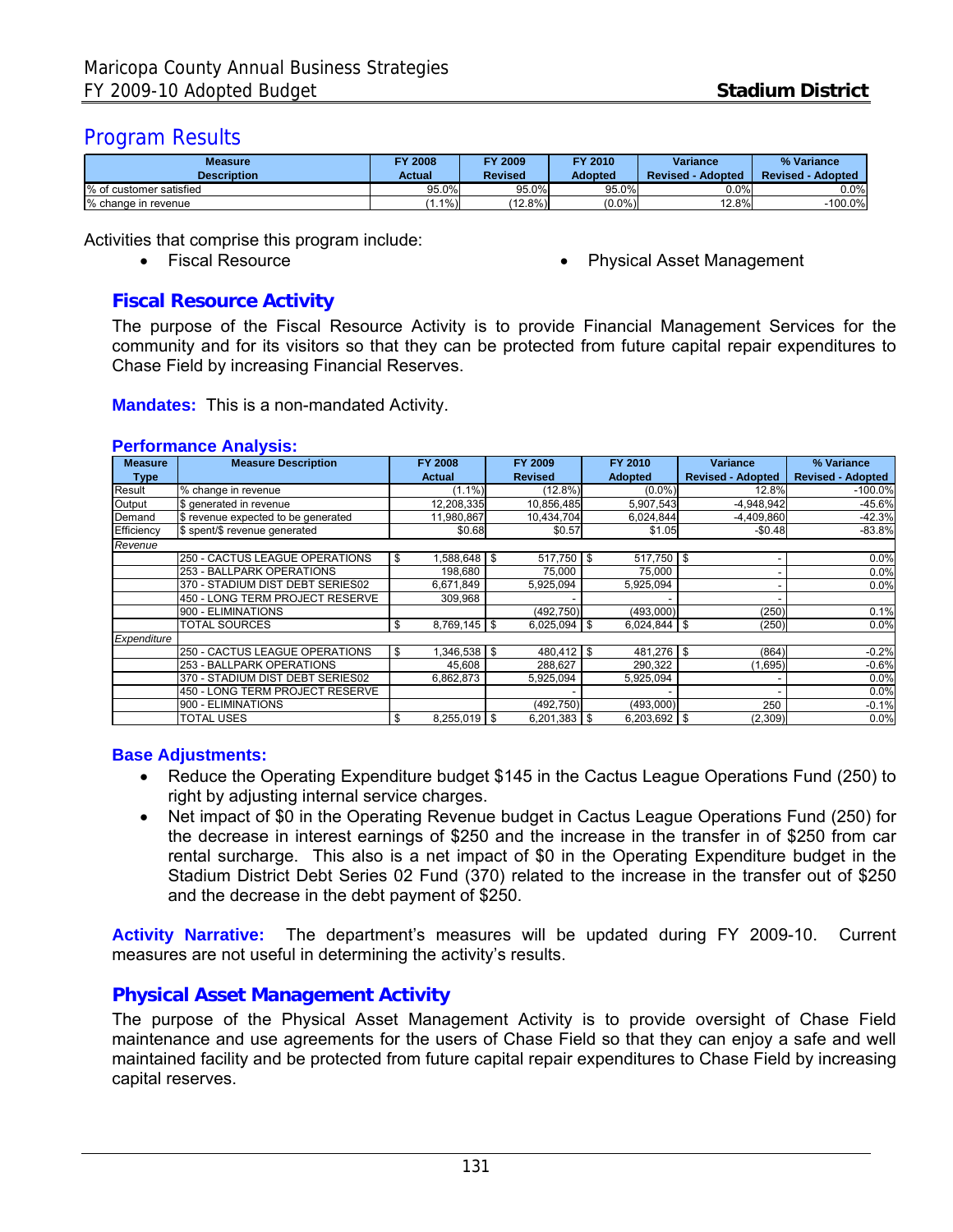**Mandates:** This is a non-mandated Activity.

#### **Performance Analysis:**

| <b>Measure</b> | <b>Measure Description</b>                | <b>FY 2008</b>        | <b>FY 2009</b>   | FY 2010                | <b>Variance</b>          | % Variance               |
|----------------|-------------------------------------------|-----------------------|------------------|------------------------|--------------------------|--------------------------|
| <b>Type</b>    |                                           | Actual                | <b>Revised</b>   | <b>Adopted</b>         | <b>Revised - Adopted</b> | <b>Revised - Adopted</b> |
| Result         | % of customer satisfied                   | 95.0%                 | 95.0%            | 95.0%                  | $0.0\%$                  | $0.0\%$                  |
| Output         | Number of items in compliance             | Not Reported          | Not Reported     | Not Reported           |                          |                          |
| Output         | Number of items tested                    | <b>Not Reported</b>   | Not Reported     | Not Reported           |                          |                          |
| Efficiency     | \$ Total activity expenditure per item in | Not Reported          | Not Reported     | Not Reported           |                          |                          |
|                | compliance                                |                       |                  |                        |                          |                          |
| Revenue        |                                           |                       |                  |                        |                          |                          |
|                | 253 - BALLPARK OPERATIONS                 | $3,830,820$ \$<br>\$  | $3,881,391$ \ \$ | $3,831,391$ \$         | (50,000)                 | $-1.3%$                  |
|                | 370 - STADIUM DIST DEBT SERIES02          |                       |                  | 1,000,000              | 1,000,000                |                          |
|                | 450 - LONG TERM PROJECT RESERVE           | 10,669,182            | 2,960,000        | 2,728,264              | (231, 736)               | $-7.8%$                  |
|                | 900 - ELIMINATIONS                        |                       | (1,660,000)      | (2,668,264)            | (1,008,264)              | 60.7%                    |
|                | <b>TOTAL SOURCES</b>                      | $14,500,002$ \$<br>\$ | 5,181,391        | 4,891,391 \$<br>$1$ \$ | (290,000)                | $-5.6%$                  |
| Expenditure    |                                           |                       |                  |                        |                          |                          |
|                | 253 - BALLPARK OPERATIONS                 | 748,105 \$<br>\$      | 3.090.244        | $3,850,118$ \$<br>l \$ | (759, 874)               | $-24.6%$                 |
|                | 370 - STADIUM DIST DEBT SERIES02          |                       |                  | 1,000,000              | (1,000,000)              |                          |
|                | 450 - LONG TERM PROJECT RESERVE           | 13.195.905            | 4.253.000        | 1.803.000              | 2,450,000                | 57.6%                    |
|                | 900 - ELIMINATIONS                        |                       | (1,660,000)      | (2,668,264)            | 1,008,264                | 0.0%                     |
|                | <b>TOTAL USES</b>                         | 13.944.010 \$<br>\$   | 5,683,244 \$     | 3.984.854 \$           | 1.698.390                | 29.9%                    |

#### **Base Adjustments:**

- Increase the Non-Recurring Expenditure budget by \$1,800,000 in the Long-Term Project Reserve Fund (450) to upgrade the Stadium's Party Suites as recommended by an independent assessment on facility maintenance.
- Reduce the Operating Revenue budget \$240,000 in the Long-Term Project Reserve Fund (450) for decreased interest earnings.
- Increase the Operating Expenditure budget by \$1,000,000 in the Ballpark Operations Fund (253) for the transfer to the Stadium District Debt Series 02 Fund (370) to provide funding for the repayment of the loan to the Diamondbacks for the video board construction project. This also increases the Stadium District Debt Series 02 Fund (370) Operating Expenditure and Revenue budgets by \$1,000,000.
- Increase the Ballpark Operations Fund (253) Operating Expenditure budget by \$8,264 to adjust the amount of the transfer of ½ the net revenue from the prior fiscal year to the Long-Term Project Reserve Fund (450). This also increases the Long-Term Project Reserve Fund (450) Operating Revenue budget by \$8,264.
- Reduce the Ballpark Operations Fund (253) Operating Expenditure budget by \$259,288 to insure the fund maintains structural balance. This adjustment includes a \$202,642 reduction for the Stadium District Debt Series 02 Fund (370) transfer, as the loan to the Diamondbacks for the sound system was paid off.

Activity Narrative: The department's measures will be updated during FY 2009-10. Current measures are not useful in determining the activity's results.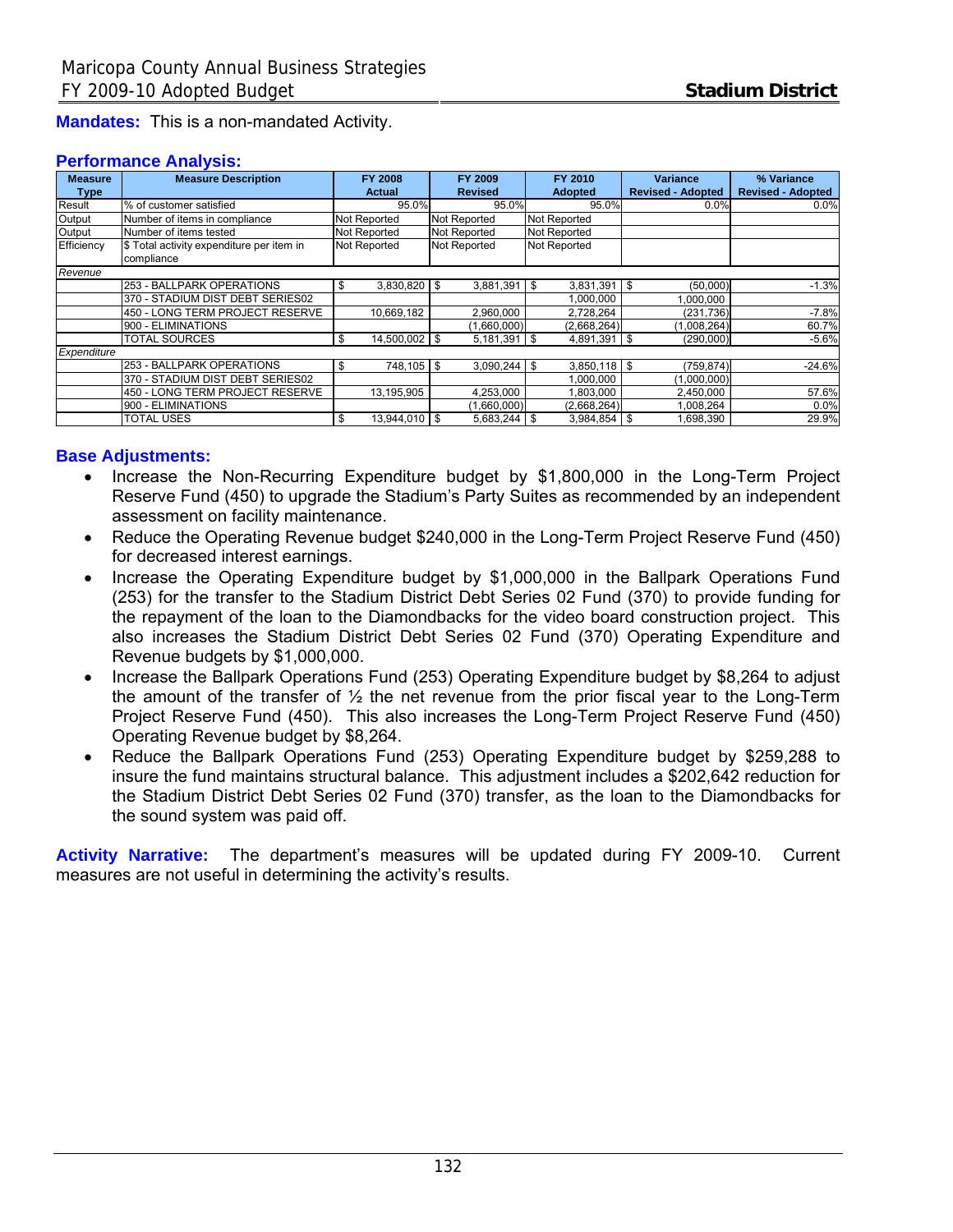## Revenue Sources and Variance Commentary

### Special Sales Tax

In FY 1994-95, State Legislation allowed the Stadium District to collect a special 0.25% sales tax for two years for the construction of the Chase Field. \$238,000,000 of the \$253,000,000 total cost to construct Chase Field was funded through the use of the special sales tax levy. The District obtained a loan from the Diamondbacks for the remainder of the total cost which was paid off in June of 2007.

The car rental surcharge established by A.R.S. §48-4234 is used to repay Stadium District Revenue Bonds for Chase Field or the Cactus League and to fund Cactus League operations. Any net revenue is transferred to the Arizona Tourism and Sport Authority (AZTSA) according to an intergovernmental agreement. Pursuant to A.R.S. §48-4234, the District may set the car rental surcharge at \$2.50 for each lease or rental of a motor vehicle licensed for hire for less than one year and designed to carry fewer than 15 passengers, regardless of whether such vehicle is licensed in the State of Arizona. The District Board of Directors initially levied a car rental surcharge at a rate of \$1.50 beginning in January 1992. The District Board of Directors increased the surcharge to \$2.50, the maximum amount permitted by Statute, in January 1993.

| Fiscal                   | <b>Stadium</b> |                     |    | Stadium               | Total             |
|--------------------------|----------------|---------------------|----|-----------------------|-------------------|
| Year                     |                | <b>District Car</b> |    | <b>District Major</b> |                   |
|                          |                | Rental              |    | League                |                   |
|                          |                | Surcharge           |    | Baseball              |                   |
| 1996-97                  | \$             | 5,326,147           | \$ | 96,058,302            | \$<br>101,384,449 |
| 1997-98                  |                | 5,443,369           |    | 35,997,339            | 41,440,708        |
| 1998-99                  |                | 5,400,000           |    | NA.                   | 5,400,000         |
| 1999-00                  |                | 5,722,238           |    | NA.                   | 5,722,238         |
| 2000-01                  |                | 5,637,184           |    | NA.                   | 5,637,184         |
| 2001-02                  |                | 5,536,163           |    | NА                    | 5,536,163         |
| 2002-03                  |                | 4,865,038           |    | NA.                   | 4,865,038         |
| 2003-04                  |                | 5,556,717           |    | NA.                   | 5,556,717         |
| 2004-05                  |                | 6,024,416           |    | NA.                   | 6,024,416         |
| 2005-06                  |                | 6.498.814           |    | NA.                   | 6,493,520         |
| 2006-07                  |                | 6,288,093           |    | NА                    | 6,286,155         |
| 2007-08                  |                | 6,132,465           |    | NА                    | 6,132,465         |
| 2008-09*                 |                | 5,402,949           |    | NA.                   | 5,402,949         |
| 2009-10                  |                | 5,450,000           |    | NA.                   | 5,450,000         |
| *<br>Forecasted          |                |                     |    |                       |                   |
| $***$<br><b>Budgeted</b> |                |                     |    |                       |                   |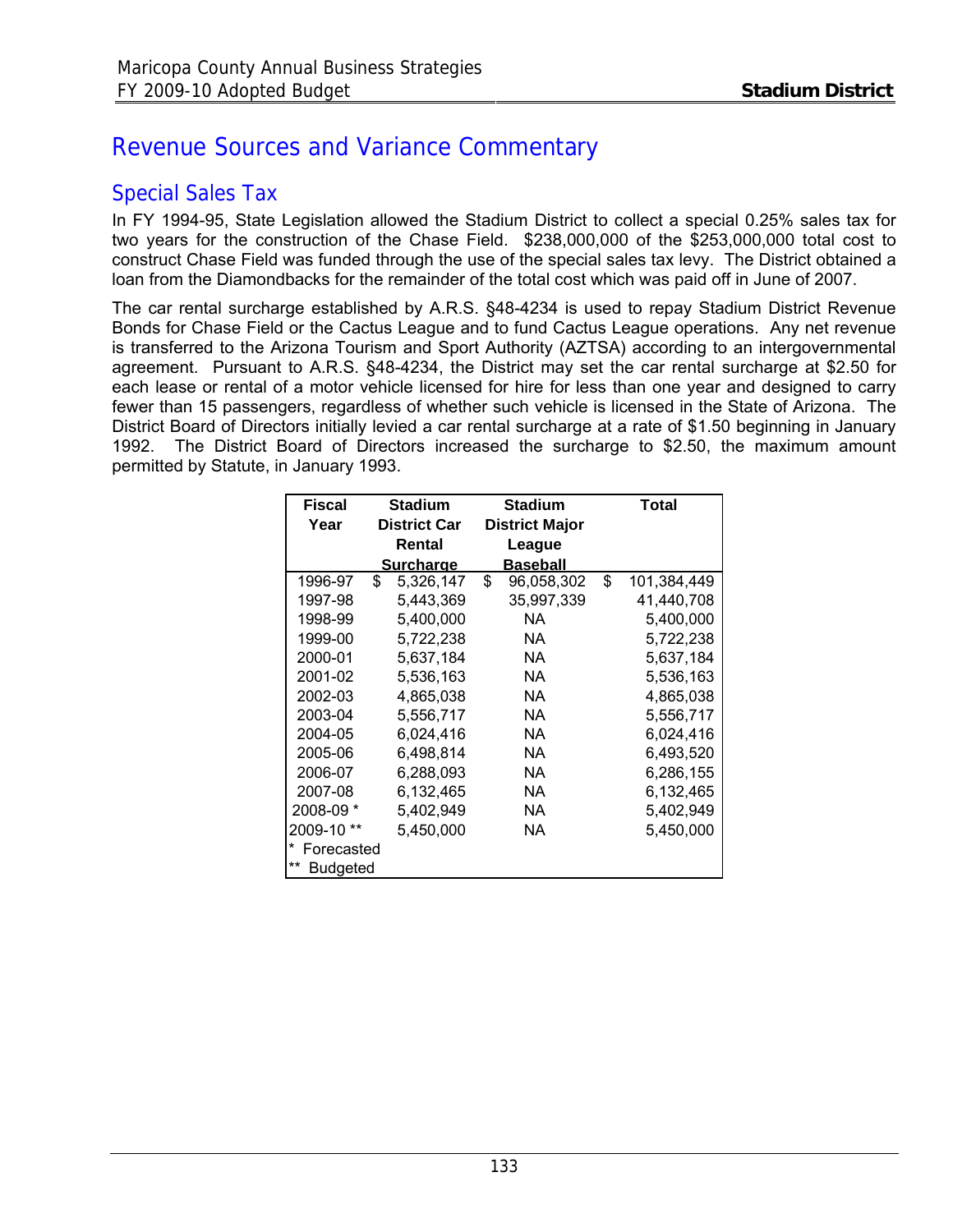**Miscellaneous** 

#### Miscellaneous Revenue

The Stadium District classifies miscellaneous revenues as any revenues that do not fall within a more specific revenue category. Examples of miscellaneous revenues include receipts from the agreements with the Arizona Diamondbacks baseball organization, the booking manager and interest earnings. The chart at the right illustrates the miscellaneous revenues from FY 2001-02 through the FY 2009-10 Budget.

### Other Financing Sources

Other Financing Sources solely comprise Fund Transfers In.

#### **Fund Transfers**

Revenue is transferred between the Stadium District funds to provide

resources for operations and capital improvements. Under an intergovernmental agreement with the Arizona Sports and Tourism Authority (AZSTA), the District transfers any remaining revenue after debt payments, required reserves, and operations from the Stadium District Debt Service Fund (370) to the Cactus League Operations Fund (250). The remaining revenue is then sent to the AZSTA to be used for Cactus League purposes.

Additionally each year, half the net revenue from the Ballpark Operations Fund (253) is transferred to the Long Term Project Reserve Fund (450). These transfers are made as required under the agreements with the baseball team. The funds will be utilized to maintain and improve the facility. Beginning in FY 2009-10, transfers from Stadium District Ballpark Operations Fund (253) to Stadium District Debt Service Fund (370) will be made for loan repayments.



| Year         |    | Revenue         |
|--------------|----|-----------------|
| 2001-02      |    | \$<br>4,953,957 |
| 2002-03      |    | 5,071,762       |
| 2003-04      |    | 4,916,724       |
| 2004-05      |    | 5,276,945       |
| 2005-06      |    | 6,000,467       |
| 2006-07      |    | 7,269,570       |
| 2007-08      |    | 6,075,872       |
| 2008-09      |    | 6,324,102       |
| 2009-10      | ** | 6,066,235       |
| * Forecasted |    |                 |
| Budaet       |    |                 |

**Fiscal**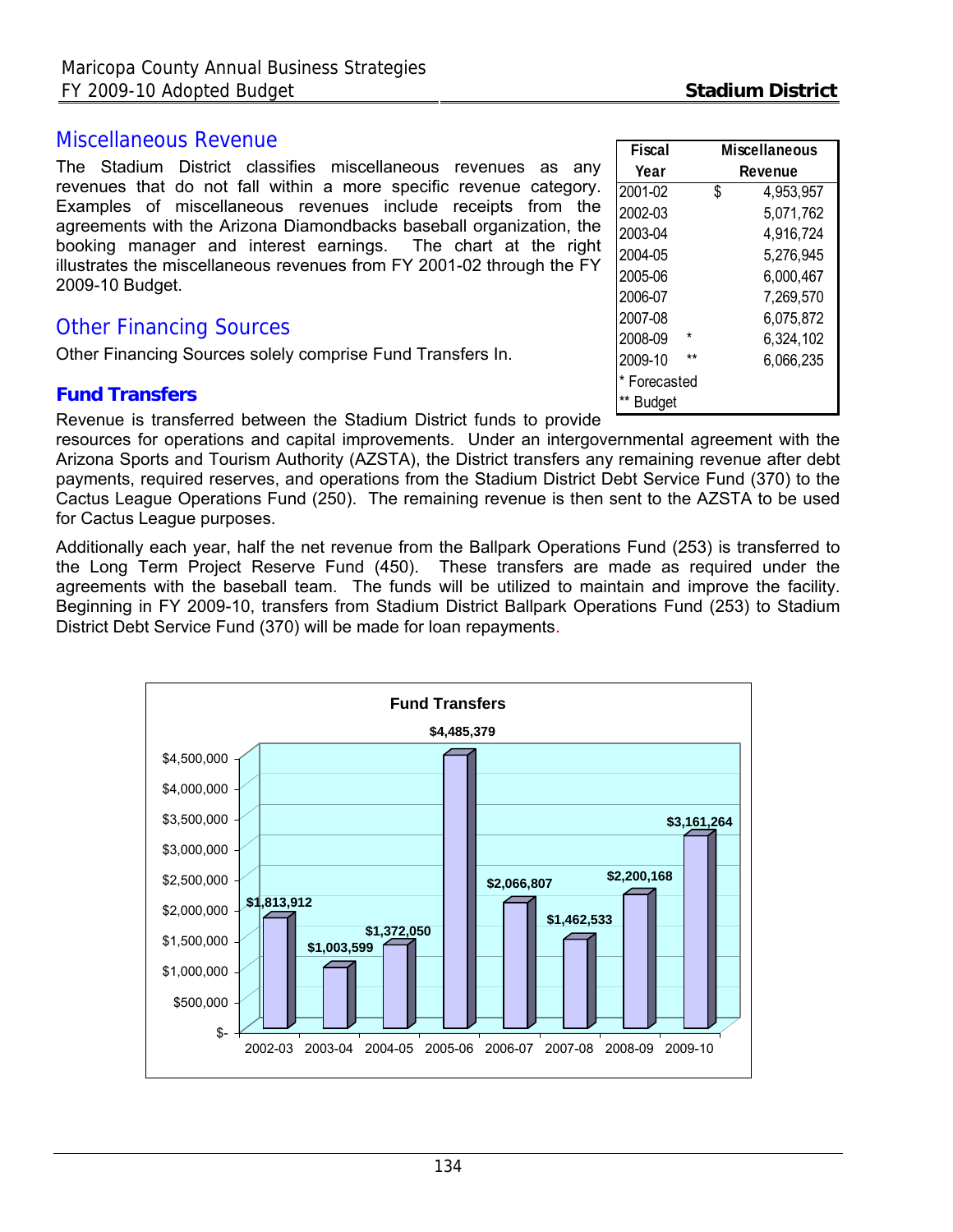## Beginning Fund Balance and Variance Commentary

The following schedule lists the estimated beginning fund balances, projected revenues and expenditures for the upcoming fiscal year, as well as resulting estimated fund balances at the end of FY 2009-10. "Beginning fund balance" represents resources accumulated within each fund as of the start of the fiscal year, based on actual and projected revenues and expenditures for prior fiscal years. For budgeting purposes, fund balances are "Unreserved/Undesignated," which means that estimated unreserved fund balances are reduced by amounts designated for other purposes. The Stadium District has no fund balance designations at this time.

The process for estimating all beginning fund balances for FY 2009-10 begins with audited actual fund balance information at the end of FY 2007-08, as presented in the Maricopa County Comprehensive Annual Financial Report (CAFR). The "unreserved fund balance" is used.

### Cactus League Operations (250) Fund Balance Summary

|                                                | FY 2007-08<br><b>ACTUAL</b> |           |      | FY 2008-09<br><b>ADOPTED</b> |      | FY 2008-09<br><b>REVISED</b> |        | FY 2008-09<br><b>FORECAST</b> | FY 2009-10<br><b>ADOPTED</b> |           |
|------------------------------------------------|-----------------------------|-----------|------|------------------------------|------|------------------------------|--------|-------------------------------|------------------------------|-----------|
| Beginning Unreserved Fund Balance              | \$                          | 2,914,188 | \$   | 3,079,219 \$                 |      | 3,079,219                    | S      | 3,151,958                     | \$.                          | 3,235,882 |
| Beginning Unreserved/Undesignated Fund Balance | \$                          | 2,914,188 | S    | 3,079,219 \$                 |      | 3,079,219                    | S      | 3,151,958                     | S.                           | 3,235,882 |
| Sources:<br>Operating                          | \$                          | 1,588,648 | \$   | 517,750 \$                   |      | 517,750                      | S      | 566,111                       | \$                           | 517,750   |
| Total Sources:                                 | \$                          | 1,588,648 | \$   | 517,750 \$                   |      | 517,750                      | S      | 566,111                       | \$                           | 517,750   |
| Uses:<br>Operating                             | \$                          | 1,350,877 | \$.  | 482,288                      | - \$ | 482,288                      | S      | 482.187                       | \$.                          | 482,143   |
| Total Uses:                                    | \$                          | 1,350,877 | \$   | 482,288                      | -\$  | 482,288                      | \$     | 482,187                       | \$                           | 482,143   |
| <b>Operating Balance</b>                       | \$                          | 237,771   | \$   | 35,462 \$                    |      | 35,462 \$                    |        | 83,924                        | \$                           | 35,607    |
| <b>Accounting Adjustments</b>                  | \$                          | $(1)$ \$  |      | $\sim$                       | -\$  |                              | $-$ \$ | $\sim$                        | \$                           |           |
| Ending Unreserved/Undesignated Fund Balance    | \$                          | 3,151,958 | - \$ | 3,114,681 \$                 |      | 3,114,681                    | \$     | 3,235,882                     | \$                           | 3,271,489 |
| <b>Ending Unreserved Fund Balance</b>          | S                           | 3,151,958 | S    | 3,114,681                    | - \$ | 3,114,681                    | \$     | 3,235,882                     | \$.                          | 3,271,489 |

### Ballpark Operations (253) Fund Balance Summary

|                                                |          | FY 2007-08<br><b>ACTUAL</b> |           | FY 2008-09<br><b>ADOPTED</b> |           | FY 2008-09<br><b>REVISED</b> |           | FY 2008-09<br><b>FORECAST</b> |          | FY 2009-10<br><b>ADOPTED</b> |
|------------------------------------------------|----------|-----------------------------|-----------|------------------------------|-----------|------------------------------|-----------|-------------------------------|----------|------------------------------|
| Beginning Unreserved Fund Balance              | \$       | 2,326,098                   | \$        | 4,189,756 \$                 |           | 4,189,756 \$                 |           | 5,738,009                     | \$       | 7,028,863                    |
| Beginning Unreserved/Undesignated Fund Balance | \$       | 2,326,098                   | \$        | 4,189,756 \$                 |           | 4,189,756 \$                 |           | 5,738,009                     | \$       | 7,028,863                    |
| Sources:<br>Operating<br>Total Sources:        |          | 4,574,852<br>4,574,852      | S<br>\$   | 4,506,391<br>4,506,391       | \$.<br>\$ | 4,506,391<br>4,506,391       | \$<br>\$  | 4,594,625<br>4,594,625        | \$<br>\$ | 4,506,391<br>4,506,391       |
| Uses:<br>Operating<br><b>Total Uses:</b>       | \$<br>\$ | 1,160,018<br>1,160,018      | \$.<br>\$ | 3,748,554 \$<br>3,748,554    | \$        | 3,748,554<br>3,748,554       | - \$<br>S | 3,303,771<br>3,303,771        | \$<br>\$ | 4,506,391<br>4,506,391       |
| <b>Operating Balance</b>                       | \$       | 3,414,834                   | \$        | 757,837 \$                   |           | 757,837 \$                   |           | 1,290,854                     | \$       |                              |
| <b>Accounting Adjustments</b>                  | \$       | $(2,923)$ \$                |           | $\sim$                       | -\$       |                              | - \$      | $\sim$                        | \$       |                              |
| Ending Unreserved/Undesignated Fund Balance    | \$       | 5,738,009                   | \$        | 4,947,593 \$                 |           | 4,947,593                    | - \$      | 7,028,863                     | \$       | 7,028,863                    |
| <b>Ending Unreserved Fund Balance</b>          |          | 5,738,009                   | \$        | 4,947,593                    | \$        | 4,947,593                    | S         | 7,028,863                     | \$       | 7,028,863                    |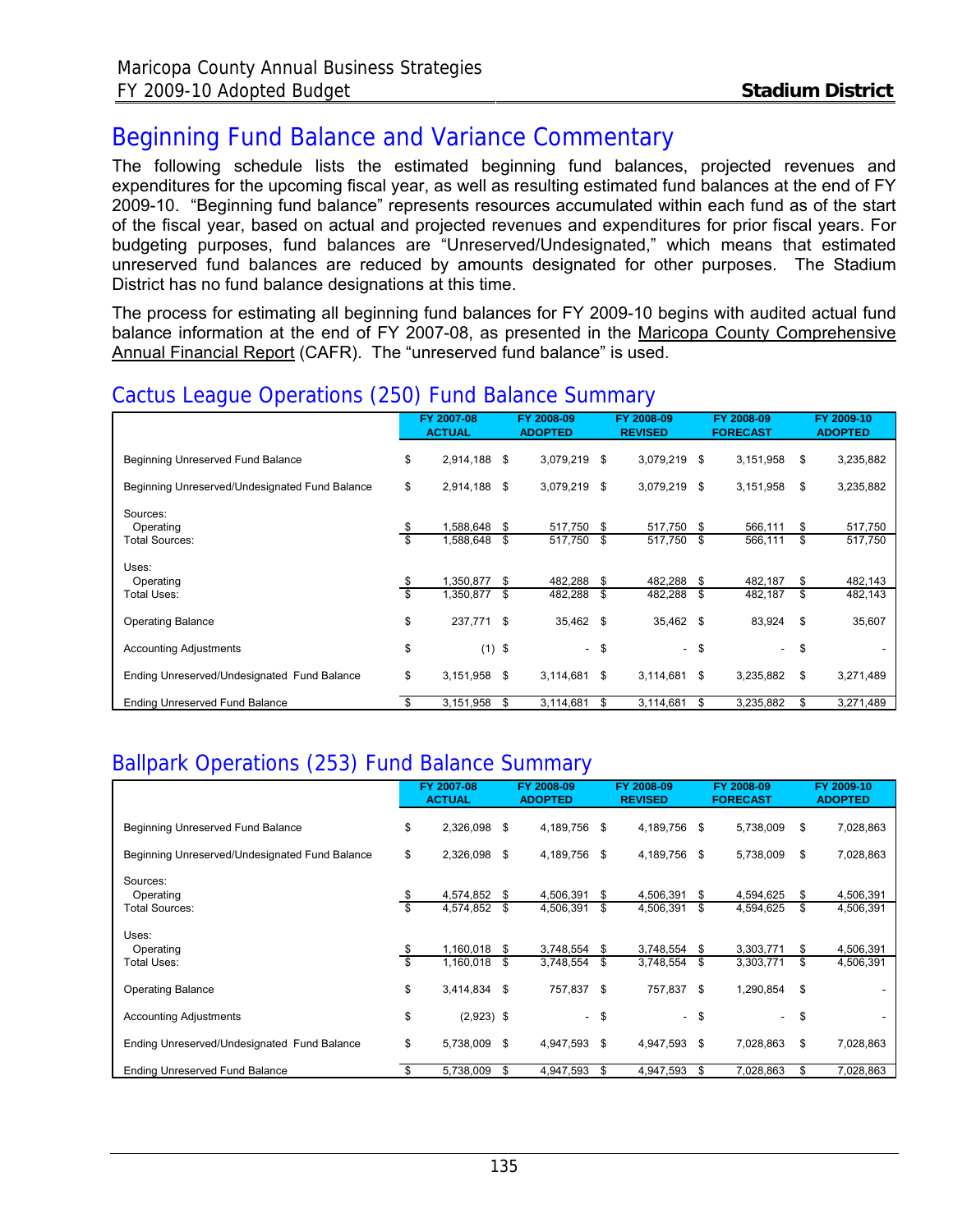## Stadium District Debt Series 02 (370) Fund Balance Summary

|                                                |     | FY 2007-08<br><b>ACTUAL</b> |        | FY 2008-09<br><b>ADOPTED</b> |      | FY 2008-09<br><b>REVISED</b> |        | FY 2008-09<br><b>FORECAST</b> | FY 2009-10<br><b>ADOPTED</b> |
|------------------------------------------------|-----|-----------------------------|--------|------------------------------|------|------------------------------|--------|-------------------------------|------------------------------|
| Beginning Unreserved Fund Balance              | \$  |                             | $-$ \$ | 255,761 \$                   |      | 255,761 \$                   |        | $\sim$                        | \$                           |
| Beginning Unreserved/Undesignated Fund Balance | \$  |                             | $-$ \$ | 255,761 \$                   |      | 255,761 \$                   |        | - 1                           | \$                           |
| Sources:<br>Operating                          |     | 6,671,849                   | \$     | 5,925,094                    | - \$ | 5,925,094                    | \$     | 5,889,266                     | \$<br>6,925,094              |
| Total Sources:                                 | \$. | 6,671,849                   | \$     | 5,925,094 \$                 |      | 5,925,094                    | \$     | 5,889,266                     | \$<br>6,925,094              |
| Uses:<br>Operating                             | \$  | 6,862,873                   | \$     | 5,925,094                    | - \$ | 5,925,094                    | \$     | 5,922,357                     | \$<br>6,925,094              |
| Total Uses:                                    | \$  | 6,862,873                   | \$     | 5,925,094                    | \$   | 5,925,094                    | \$     | 5,922,357                     | \$<br>6,925,094              |
| <b>Operating Balance</b>                       | \$  | $(191, 024)$ \$             |        | $\sim$                       | -\$  |                              | $-$ \$ | $(33,091)$ \$                 |                              |
| <b>Accounting Adjustments</b>                  | \$  | 191,024 \$                  |        | $\sim$                       | -\$  |                              | $-$ \$ | 33,091                        | \$                           |
| Ending Unreserved/Undesignated Fund Balance    | \$  |                             | $-$ \$ | 255,761 \$                   |      | 255,761 \$                   |        | $\sim$                        | \$                           |
| <b>Ending Unreserved Fund Balance</b>          | \$  | $\sim$                      | \$     | 255,761                      | \$   | 255,761                      | \$     | ٠.                            | \$                           |

## Long Term Project Reserve (450) Fund Balance Summary

|                                                |          | FY 2007-08<br><b>ACTUAL</b> |         | FY 2008-09<br><b>ADOPTED</b> |         | FY 2008-09<br><b>REVISED</b> |          | FY 2008-09<br><b>FORECAST</b> |          | FY 2009-10<br><b>RECOMM</b> |
|------------------------------------------------|----------|-----------------------------|---------|------------------------------|---------|------------------------------|----------|-------------------------------|----------|-----------------------------|
| Beginning Unreserved Fund Balance              | \$       | 9,814,906                   | \$      | 7,504,359                    | S       | 7,504,359                    | - \$     | 7,622,566 \$                  |          | 6,790,360                   |
| Beginning Unreserved/Undesignated Fund Balance | \$       | 9,814,906                   | - \$    | 7,504,359                    | S       | 7,504,359 \$                 |          | 7,622,566 \$                  |          | 6,790,360                   |
| Sources:<br>Operating<br><b>Total Sources:</b> | \$<br>\$ | 11,003,564<br>11,003,564    | S<br>\$ | 2,960,000<br>2,960,000       | S<br>\$ | 2,960,000<br>2,960,000       | S<br>-\$ | 2,877,217<br>2,877,217        | \$<br>\$ | 2,728,264<br>2,728,264      |
| Uses:                                          |          |                             |         |                              |         |                              |          |                               |          |                             |
| Operating<br>Non-Recurring                     | \$       | 13,195,905 \$               |         | $3,000$ \$<br>3,900,000      |         | $3,000$ \$<br>4,250,000      |          | $2,794$ \$<br>3,706,629       |          | 3,000<br>1,800,000          |
| Total Uses:                                    | \$       | 13,195,905                  | \$      | 3,903,000                    | S       | 4,253,000 \$                 |          | 3,709,423                     | - \$     | 1,803,000                   |
| <b>Operating Balance</b>                       | \$       | $(2, 192, 341)$ \$          |         | 2,957,000                    | \$      | 2,957,000 \$                 |          | 2,874,423                     | \$       | 2,725,264                   |
| <b>Accounting Adjustments</b>                  | \$       | $\mathbf{1}$                | \$      |                              | - \$    | $\sim$                       | - \$     | $\overline{\phantom{a}}$      | - \$     |                             |
| Ending Unreserved/Undesignated Fund Balance    | \$       | 7,622,566                   | \$      | 6,561,359                    | S       | 6,211,359 \$                 |          | 6,790,360 \$                  |          | 7,715,624                   |
| <b>Ending Unreserved Fund Balance</b>          | \$       | 7,622,566                   | \$      | 6,561,359                    | \$      | 6,211,359                    | \$       | 6,790,360                     | \$       | 7,715,624                   |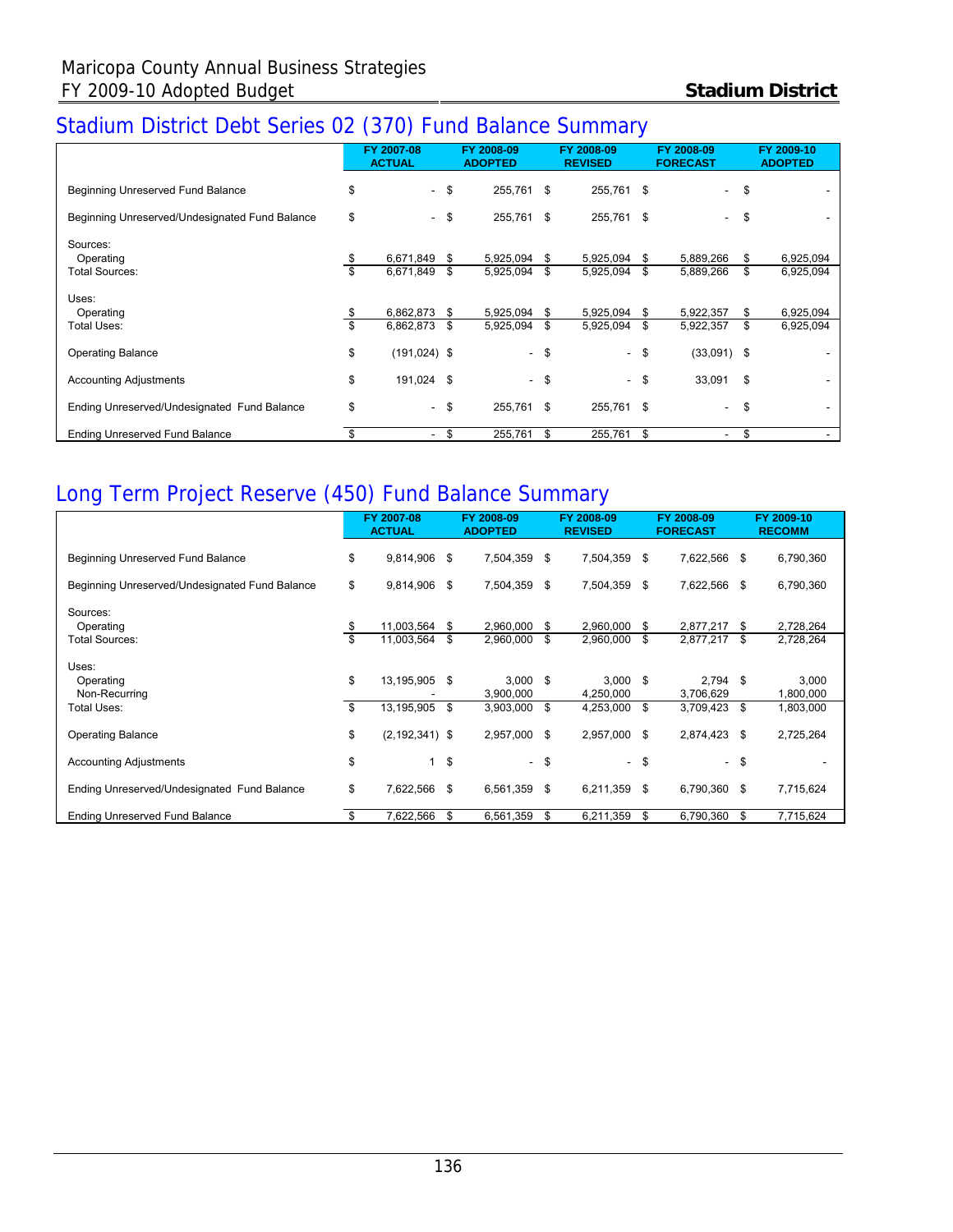## Appropriated Budget Reconciliations

## Cactus League Operations Fund (250)

|                                                                                   | <b>EXPENDITURES</b> | <b>REVENUE</b> |         |
|-----------------------------------------------------------------------------------|---------------------|----------------|---------|
| <b>OPERATING</b>                                                                  |                     |                |         |
| <b>FY 2008-09 ADOPTED BUDGET</b>                                                  |                     | 482,288        | 517,750 |
| <b>FY 2008-09 REVISED BUDGET</b>                                                  |                     | 482,288        | 517,750 |
|                                                                                   |                     |                |         |
| <b>IFY 2008-09 REVISED RESTATED BUDGET</b>                                        |                     | 482,288        | 517,750 |
| IFY 2009-10 BUDGET TARGET                                                         |                     | 482,288        | 517,750 |
| <b>IBASE ADJUSTMENTS:</b>                                                         |                     |                |         |
| <b>OTHER BASE ADJUSTMENTS</b>                                                     |                     |                |         |
| Adjustment for Base Level Telecommunication Charges                               | \$                  | $(145)$ \$     |         |
| <b>Reduce Other Revenue Sources</b>                                               |                     |                | (250)   |
| Increase Transfer from Car Rental Surcharge from the Stadium District Debt Series |                     |                | 250     |
| 02 Fund (370)                                                                     |                     |                |         |
| Subtotal \$                                                                       |                     | $(145)$ \$     |         |
| IFY 2009-10 ADOPTED OPERATING BUDGET                                              |                     | 482,143        | 517,750 |

## Ballpark Operations Fund (253)

|                                                                                                                                                            | <b>EXPENDITURES</b> |            |    | <b>REVENUE</b> |
|------------------------------------------------------------------------------------------------------------------------------------------------------------|---------------------|------------|----|----------------|
| <b>OPERATING</b>                                                                                                                                           |                     |            |    |                |
| FY 2008-09 ADOPTED BUDGET                                                                                                                                  | \$                  | 3,748,554  | S  | 4,506,391      |
|                                                                                                                                                            |                     |            |    |                |
| FY 2008-09 REVISED BUDGET                                                                                                                                  | \$                  | 3,748,554  | S  | 4,506,391      |
| FY 2008-09 REVISED RESTATED BUDGET                                                                                                                         | \$                  | 3,748,554  | \$ | 4,506,391      |
| <b>TARGET ADJUSTMENTS:</b>                                                                                                                                 |                     |            |    |                |
| PERSONNEL SAVINGS ADJUSTMENT                                                                                                                               | \$                  | 8,791 \$   |    |                |
| FY 2009-10 BUDGET TARGET                                                                                                                                   | \$                  | 3,757,345  | S  | 4,506,391      |
| <b>BASE ADJUSTMENTS:</b>                                                                                                                                   |                     |            |    |                |
| <b>OTHER BASE ADJUSTMENTS</b>                                                                                                                              |                     |            |    |                |
| Adjustment for unemployment and workers compensation charges                                                                                               | \$                  | 70 \$      |    |                |
| Adjustment for transfer to the Stadium District Debt Series 02 Fund (370) for loan<br>repayment to Diamondbacks for construction of the video board        |                     | 1,000,000  |    |                |
| Adjustment for transfer to the Long Term Project Reserve Fund (450) of 1/2 net<br>revenue in the Ballpark Operations Fund (253) from the prior fiscal year |                     | 8,264      |    |                |
| Structural adjustment, including \$202,642 reduction for the Stadium District Debt<br>Series 02 Fund (370) transfer                                        |                     | (259, 288) |    |                |
| Subtotal \$                                                                                                                                                |                     | 749,046 \$ |    |                |
| FY 2009-10 ADOPTED OPERATING BUDGET                                                                                                                        | \$                  | 4,506,391  | \$ | 4,506,391      |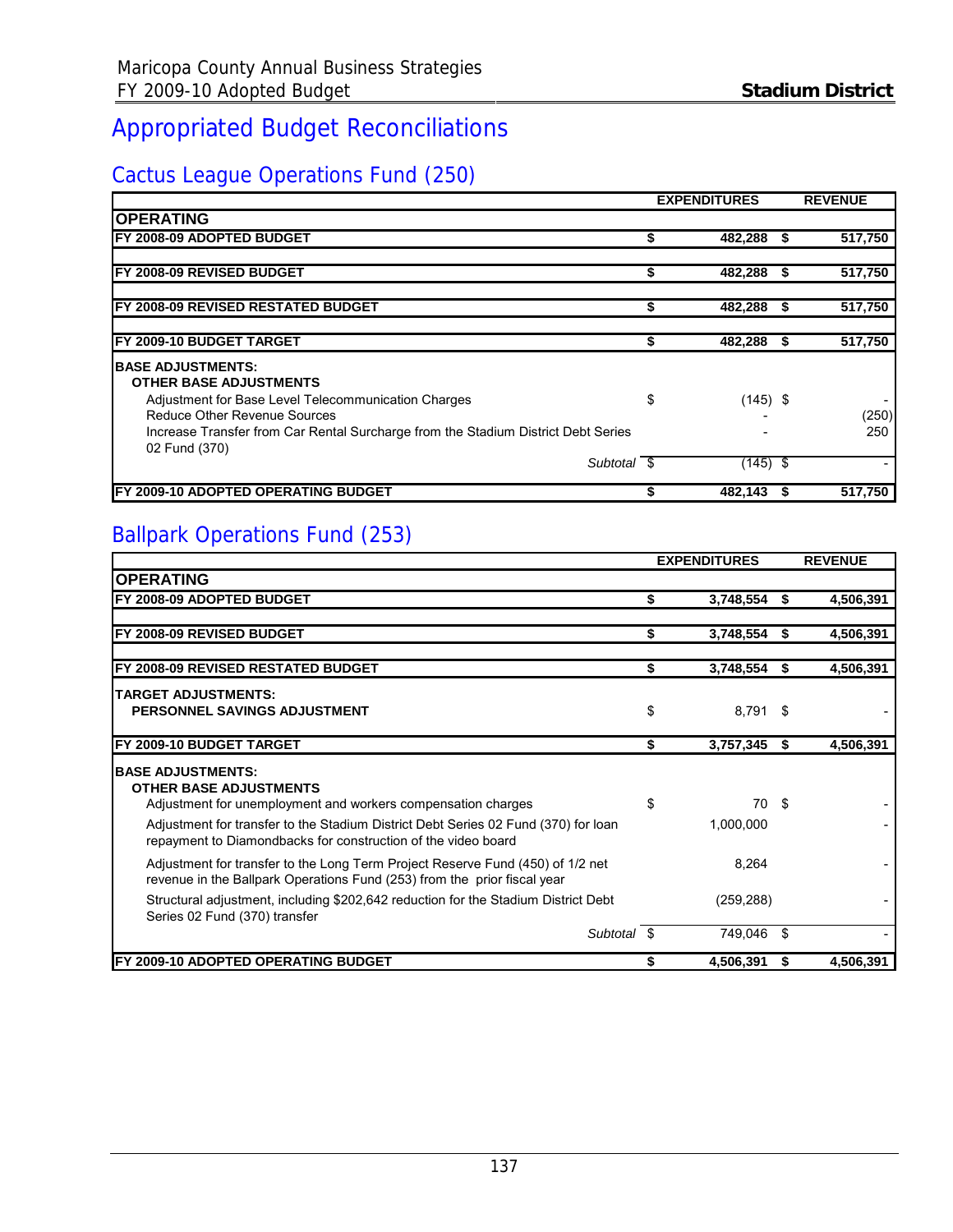## Stadium District Debt Series 02 Fund (370)

|                                                                                                                                           | <b>EXPENDITURES</b> |           | <b>REVENUE</b> |           |
|-------------------------------------------------------------------------------------------------------------------------------------------|---------------------|-----------|----------------|-----------|
| <b>OPERATING</b>                                                                                                                          |                     |           |                |           |
| FY 2008-09 ADOPTED BUDGET                                                                                                                 | S                   | 5,925,094 |                | 5,925,094 |
|                                                                                                                                           |                     |           |                |           |
| IFY 2008-09 REVISED BUDGET                                                                                                                |                     | 5,925,094 |                | 5,925,094 |
|                                                                                                                                           |                     |           |                |           |
| <b>IFY 2008-09 REVISED RESTATED BUDGET</b>                                                                                                | S                   | 5,925,094 |                | 5,925,094 |
| FY 2009-10 BUDGET TARGET                                                                                                                  |                     | 5,925,094 |                | 5,925,094 |
| <b>BASE ADJUSTMENTS:</b>                                                                                                                  |                     |           |                |           |
| <b>OTHER BASE ADJUSTMENTS</b>                                                                                                             |                     |           |                |           |
| Adjustment for the Transfer from the Ballpark Operations Fund (253) for Repayment \$<br>of the Loan to Diamondbacks for Suites Renovation |                     | 1,000,000 | \$             | 1,000,000 |
| Adjustment for Decrease in Debt Payment                                                                                                   |                     | (250)     |                |           |
| Increase the to the Transfer to Cactus League Operations Fund (250)                                                                       |                     | 250       |                |           |
| Subtotal \$                                                                                                                               |                     | 1,000,000 | -S             | 1,000,000 |
| IFY 2009-10 ADOPTED OPERATING BUDGET                                                                                                      |                     | 6,925,094 |                | 6,925,094 |

## Long Term Project Reserve Fund (450)

|                                                                                                                                                                                      | <b>EXPENDITURES</b> |    | <b>REVENUE</b>     |
|--------------------------------------------------------------------------------------------------------------------------------------------------------------------------------------|---------------------|----|--------------------|
| <b>OPERATING</b>                                                                                                                                                                     |                     |    |                    |
| FY 2008-09 ADOPTED BUDGET                                                                                                                                                            | \$<br>3,000         | S. | 2,960,000          |
| FY 2008-09 REVISED BUDGET                                                                                                                                                            | \$<br>3,000         | S  | 2,960,000          |
| FY 2008-09 REVISED RESTATED BUDGET                                                                                                                                                   | 3,000               | -S | 2,960,000          |
| FY 2009-10 BUDGET TARGET                                                                                                                                                             | \$<br>3,000         | \$ | 2,960,000          |
| <b>IBASE ADJUSTMENTS:</b><br><b>OTHER BASE ADJUSTMENTS</b>                                                                                                                           |                     |    |                    |
| Adjustment for Reduced Revenue from Lower Interest Rates<br>Adjustment for the Transfer of 1/2 the Net Revenue from the Ballpark Operations<br>Fund (253) from the Prior Fiscal Year | \$                  | \$ | (240,000)<br>8,264 |
| Subtotal \$                                                                                                                                                                          |                     | \$ | (231, 736)         |
| FY 2009-10 RECOMMENDED OPERATING BUDGET                                                                                                                                              | 3,000               | \$ | 2,728,264          |
|                                                                                                                                                                                      | <b>EXPENDITURES</b> |    | <b>REVENUE</b>     |
| <b>NON-RECURRING</b>                                                                                                                                                                 |                     |    |                    |
| <b>SUITE RENOVATION PROJECT (BPSR)</b><br><b>Adjustment for Party Suites Renovation</b>                                                                                              | 1,800,000           | S  |                    |
| Subtotal \$                                                                                                                                                                          | 1,800,000           | \$ |                    |
| FY 2009-10 RECOMMENDED NON-RECURRING BUDGET                                                                                                                                          | \$<br>1,800,000     | \$ |                    |
| FY 2009-10 TOTAL ADOPTED BUDGET                                                                                                                                                      | \$<br>1,803,000     | S  | 2,728,264          |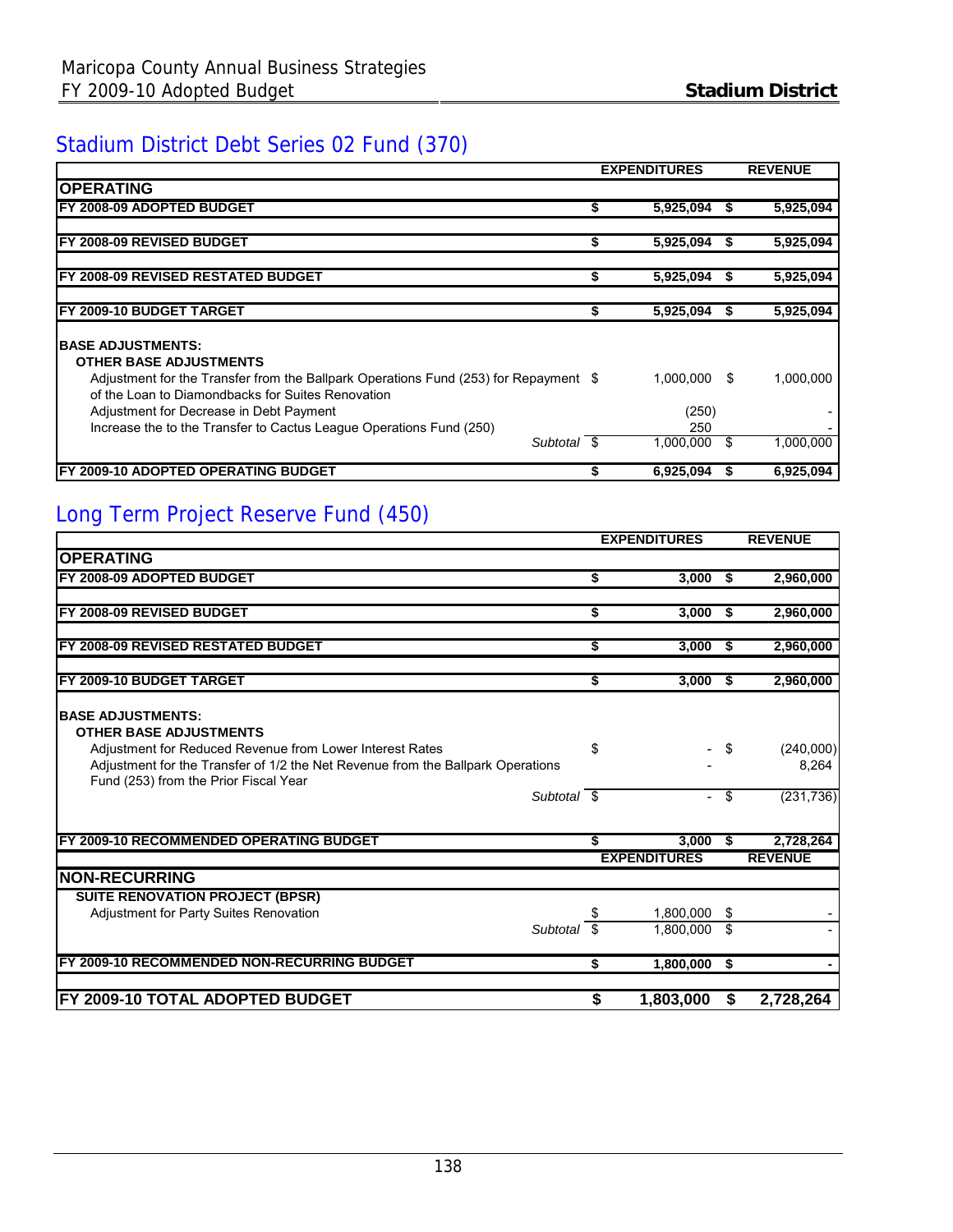## Eliminations Fund (900)

|                                                                                                                                                                                                                                                                         | <b>EXPENDITURES</b>      | <b>REVENUE</b> |
|-------------------------------------------------------------------------------------------------------------------------------------------------------------------------------------------------------------------------------------------------------------------------|--------------------------|----------------|
| <b>OPERATING</b>                                                                                                                                                                                                                                                        |                          |                |
| FY 2008-09 ADOPTED BUDGET                                                                                                                                                                                                                                               | \$<br>$(2, 152, 750)$ \$ | (2, 152, 750)  |
| FY 2008-09 REVISED BUDGET                                                                                                                                                                                                                                               | \$<br>$(2, 152, 750)$ \$ | (2, 152, 750)  |
| IFY 2008-09 REVISED RESTATED BUDGET                                                                                                                                                                                                                                     | \$<br>$(2, 152, 750)$ \$ | (2, 152, 750)  |
| FY 2009-10 BUDGET TARGET                                                                                                                                                                                                                                                | \$<br>$(2, 152, 750)$ \$ | (2, 152, 750)  |
| <b>IBASE ADJUSTMENTS:</b><br><b>OTHER BASE ADJUSTMENTS</b><br>Adjustment for the Transfer of 1/2 the prior Fiscal Year Net Revenue in the Ballpark \$                                                                                                                   | $(8,264)$ \$             | (8, 264)       |
| Operations Fund (253) to the Long Term Project Reserve Fund (450)<br>Adjustment for the Transfer from the Ballpark Operations Fund (253) to the Stadium<br>District Debt Series 02 Fund (370) for Loan Repayment to Diamondbacks for<br>Construction of the Video Board | (1,000,000)              | (1,000,000)    |
| Adjustment for the Increase in the Transfer from the Stadium District Debt Series 02<br>Fund (370) to the Cactus League Operations Fund (250)                                                                                                                           | (250)                    | (250)          |
| Subtotal \$                                                                                                                                                                                                                                                             | $(1,008,514)$ \$         | (1,008,514)    |
| FY 2009-10 ADOPTED OPERATING BUDGET                                                                                                                                                                                                                                     | \$<br>(3, 161, 264)      | (3, 161, 264)  |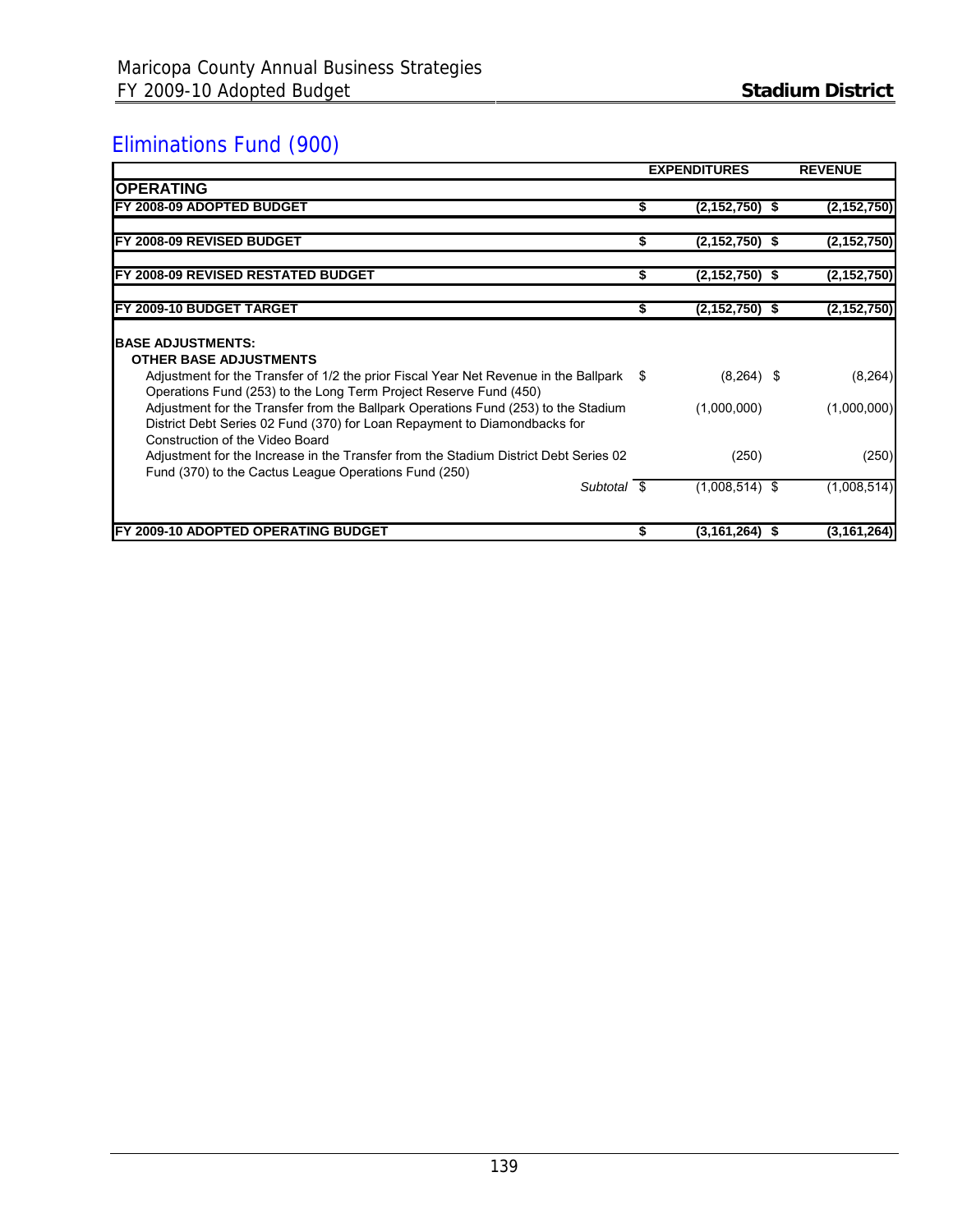## Debt Service

The Stadium District was formed through action of the Maricopa County Board of Supervisors in September 1991 pursuant to the A.R.S., Title 48, Chapter 26. The Stadium District has two purposes:

- To oversee the operation and maintenance of Chase Field, a major league baseball stadium, and;
- Enhance and promote major league baseball spring training in the County through the development of new, and the improvement of, existing baseball training facilities.

To accomplish these purposes, the Stadium District possesses the statutory authority to issue special obligation bonds to provide financial assistance for the development and improvement of baseball training facilities located within the County.

### Debt Issuance History

The Stadium District has used debt financing for many years to finance capital projects. The following chart illustrates the amount of debt, as well as categories of outstanding debt for the fiscal year ended June 30, 2008.

#### **LONG-TERM LIABILITIES**

#### **All Categories of Debt (2) Maricopa County Stadium District, As of June 30, 2008**

|                                             |    | <b>Year Ending June 30</b> |    |            |          |               |   |            |      |            |
|---------------------------------------------|----|----------------------------|----|------------|----------|---------------|---|------------|------|------------|
|                                             |    | 2004                       |    | 2005       |          | 2006          |   | 2007       |      | 2008       |
| <b>GOVERNMENTAL ACTIVITES:</b>              |    |                            |    |            |          |               |   |            |      |            |
| Bonds, loans, and other payables:           |    |                            |    |            |          |               |   |            |      |            |
| Stadium District revenue bonds              | £. | 55,225,000                 | S. | 52.735.000 | S.       | 50.050.000 \$ |   | 47.230.000 | - \$ | 44.270.000 |
| Stadium District contractual<br>obligations |    | 6,428,888                  |    | 4.428.888  |          | 2.428.888     |   | $\Omega$   |      |            |
| Stadium District Ioans payable              |    | $\Omega$                   |    | 0          | $\Omega$ |               |   | 978,394    |      | 10,864,916 |
| <b>Total Governmental activities</b>        |    | \$61,653,888               |    | 57.163.888 | S        | 52.478.888    | S | 48.208.394 | \$   | 55,134,916 |

The Stadium District Revenue Bonds are special obligations of the District. The bonds are payable solely from pledged revenues, consisting of car rental surcharges levied and collected by the District pursuant to A.R.S., Title 48, Chapter 26, Article 2, §48-4234. The bonds do not constitute a debt or a pledge of the faith or credit of Maricopa County, the State of Arizona, or any other political subdivision. The payment of the bonds is enforceable solely out of the pledged revenues, and no owner shall have any right to compel any exercise of taxing power of the District, except for surcharges.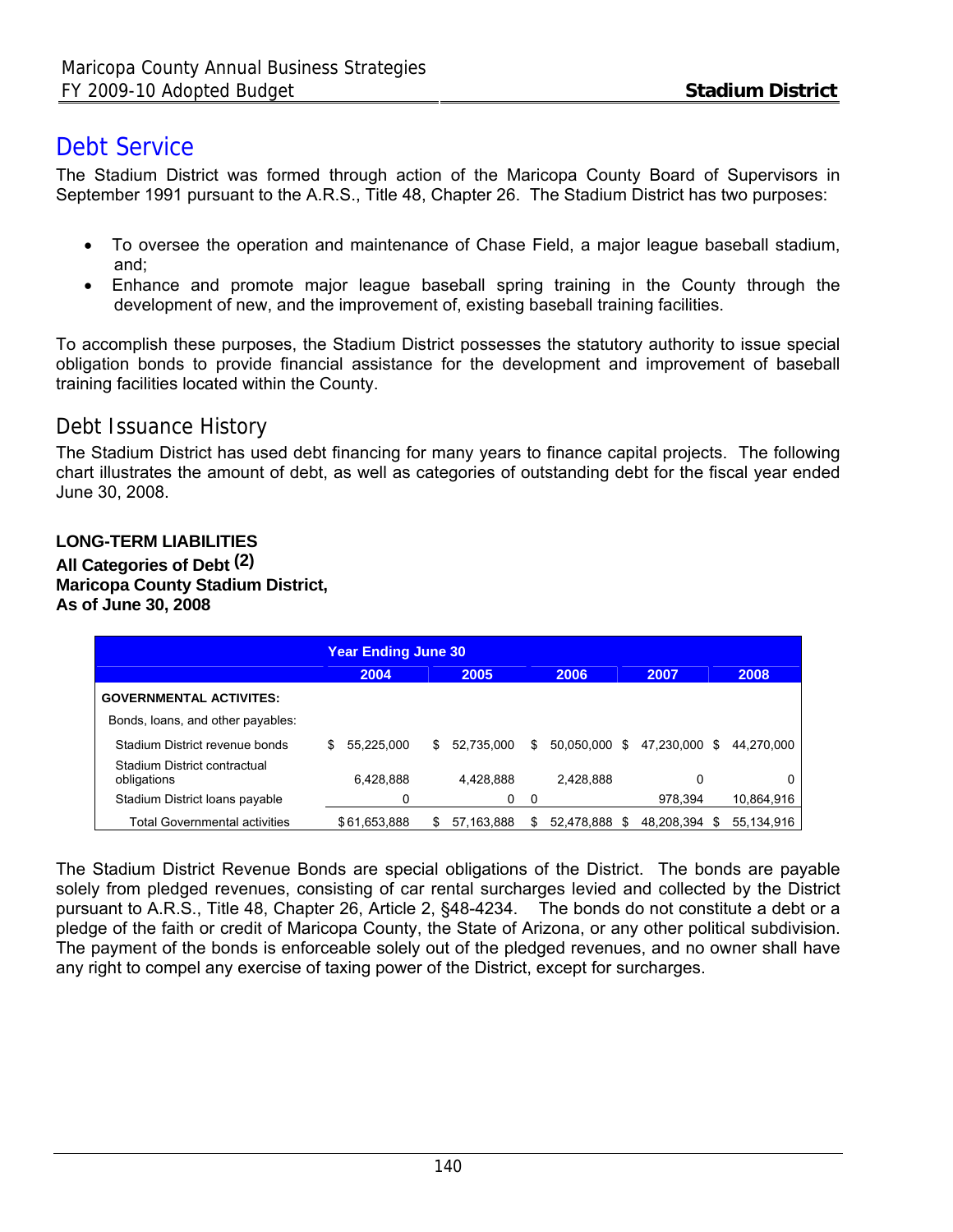The following tables illustrate the existing debt service for the outstanding Stadium District Revenue Bonds.

#### **DEBT SERVICE REQUIREMENTS TO MATURITY Stadium District Revenue Bonds Maricopa County, Arizona As of June 30, 2008**

| <b>Year Ending</b><br>June 30 | <b>Principal</b> | <b>Interest</b> | Total<br><b>Debt Service</b> |
|-------------------------------|------------------|-----------------|------------------------------|
| 2009                          | \$<br>3,105,000  | \$<br>2,314,344 | \$<br>5,419,344              |
| 2010                          | 3,260,000        | 2,159,094       | 5,419,094                    |
| 2011                          | 3,390,000        | 2,028,694       | 5,418,694                    |
| 2012                          | 3,570,000        | 1,850,719       | 5,420,719                    |
| 2013                          | 3,760,000        | 1,663,294       | 5,423,294                    |
| $2014 - 18$                   | 22,040,000       | 5,060,563       | 27,100,563                   |
| 2019                          | 5,145,000        | 276,544         | 5,421,544                    |
| Total                         | \$<br>44,270,000 | 15,353,252      | \$<br>59,623,252             |

#### **SUMMARY OF PRINCIPAL AMOUNT OUTSTANDING BY ISSUE As of June 30, 2008**

| <b>Bond Issue</b>                                 | <b>Amount</b> |            |
|---------------------------------------------------|---------------|------------|
| Total Stadium District Revenue Bonds, Series 2002 |               | 44,270,000 |

#### **DEBT SERVICE REQUIREMENTS Stadium District Revenue Bonds**

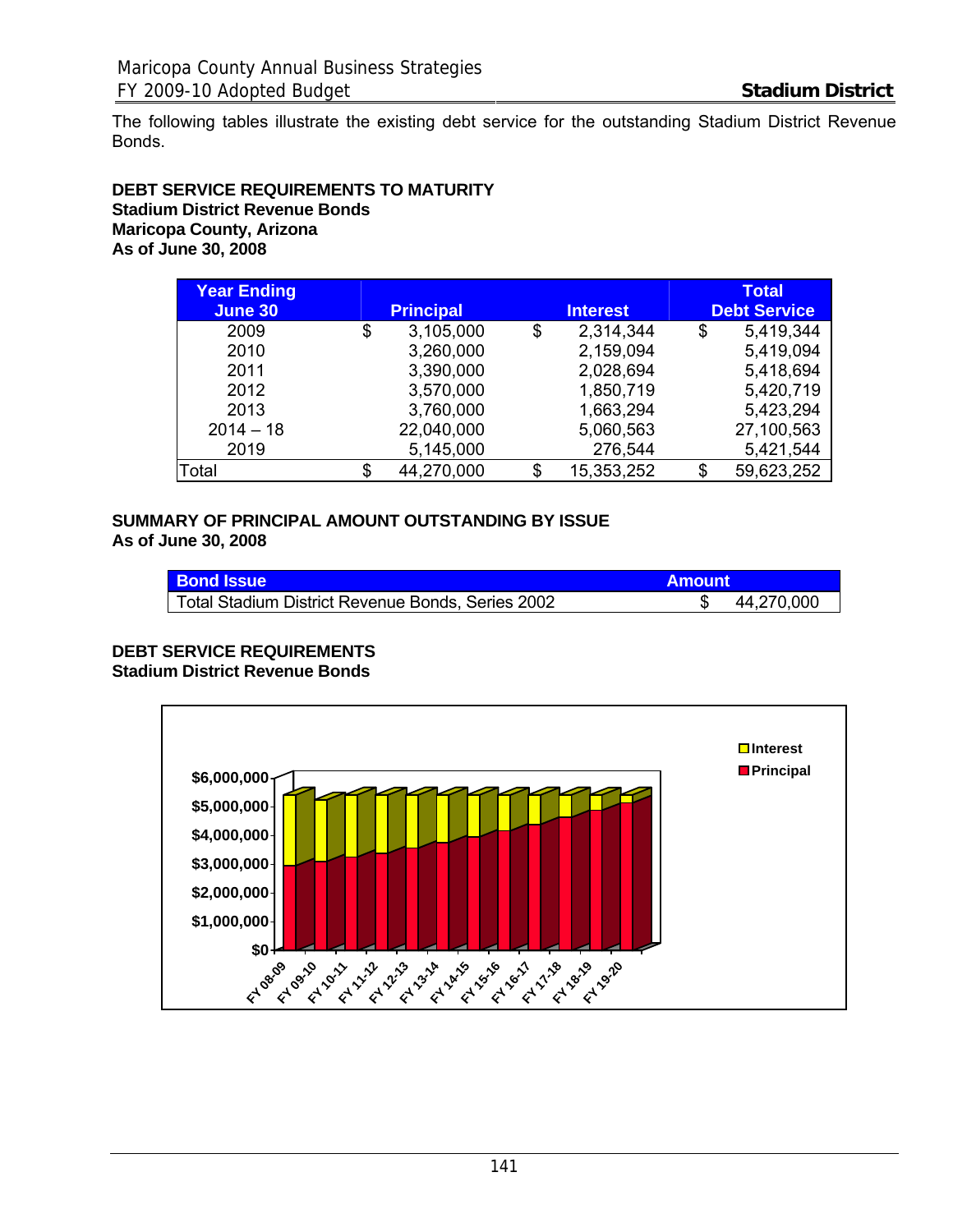#### Rating Agency Analysis

Independent assessments of the relative credit worthiness of municipal securities are provided by rating agencies. They furnish letter grades that convey their assessment of the ability and willingness of a borrower to repay its debt in full and on time. Credit ratings issued by these agencies are a major function in determining the cost of borrowed funds in the municipal bond market.

Moody's Investors Service, Standard and Poor's Corporation, and Fitch Ratings are the three major rating agencies that rate municipal debt. These rating agencies have provided a rating assessment of credit worthiness for the Stadium District. There are five primary factors that comprise their ratings:

- Economic conditions stability of trends,
- Debt-history of District debt and debt position,
- Governmental/administration leadership and organizational structure of the District,
- Financial performance current financial status and the history of financial reports,
- Debt management debt policies, including long-term planning.

Each of the rating agencies has its own method of assigning a rating on the ability and willingness of a borrower to repay in full and on time. Issuers must pay a fee for the opportunity to have one or more rating agencies rate existing and proposed debt issuance. The following chart outlines how the ratings reflect creditworthiness, ranging from very strong securities to speculative and default situations.

| <b>BOND RATINGS</b>                                             | <b>RATING AGENCIES</b> |         |                         |  |  |
|-----------------------------------------------------------------|------------------------|---------|-------------------------|--|--|
| <b>Explanation</b><br>corporate/municipal<br>of<br>bond ratings | Fitch                  | Moody's | &<br>Standard<br>Poor's |  |  |
| Premium quality                                                 | AAA                    | Aaa     | AAA                     |  |  |
| High quality                                                    | AA                     | Aa      | AA                      |  |  |
| Medium quality                                                  | A                      | A       | A                       |  |  |
| Medium grade, lower quality                                     | <b>BBB</b>             | Baa     | <b>BBB</b>              |  |  |
| Predominantly speculative                                       | BB                     | Ba      | BB                      |  |  |
| Speculative, low grade                                          | B                      | B       | B                       |  |  |
| Poor to default                                                 | CCC                    | Caa     | CCC                     |  |  |
| <b>Highest speculation</b>                                      | CC                     | Ca      | CC                      |  |  |
| Lowest quality, no interest                                     | C                      | C       | C                       |  |  |
| In default, in arrears                                          | <b>DDD</b>             |         | <b>DDD</b>              |  |  |
| Questionable value                                              | <b>DD</b>              |         | <b>DD</b>               |  |  |
|                                                                 | D                      |         | D                       |  |  |

Examples of the rating systems are: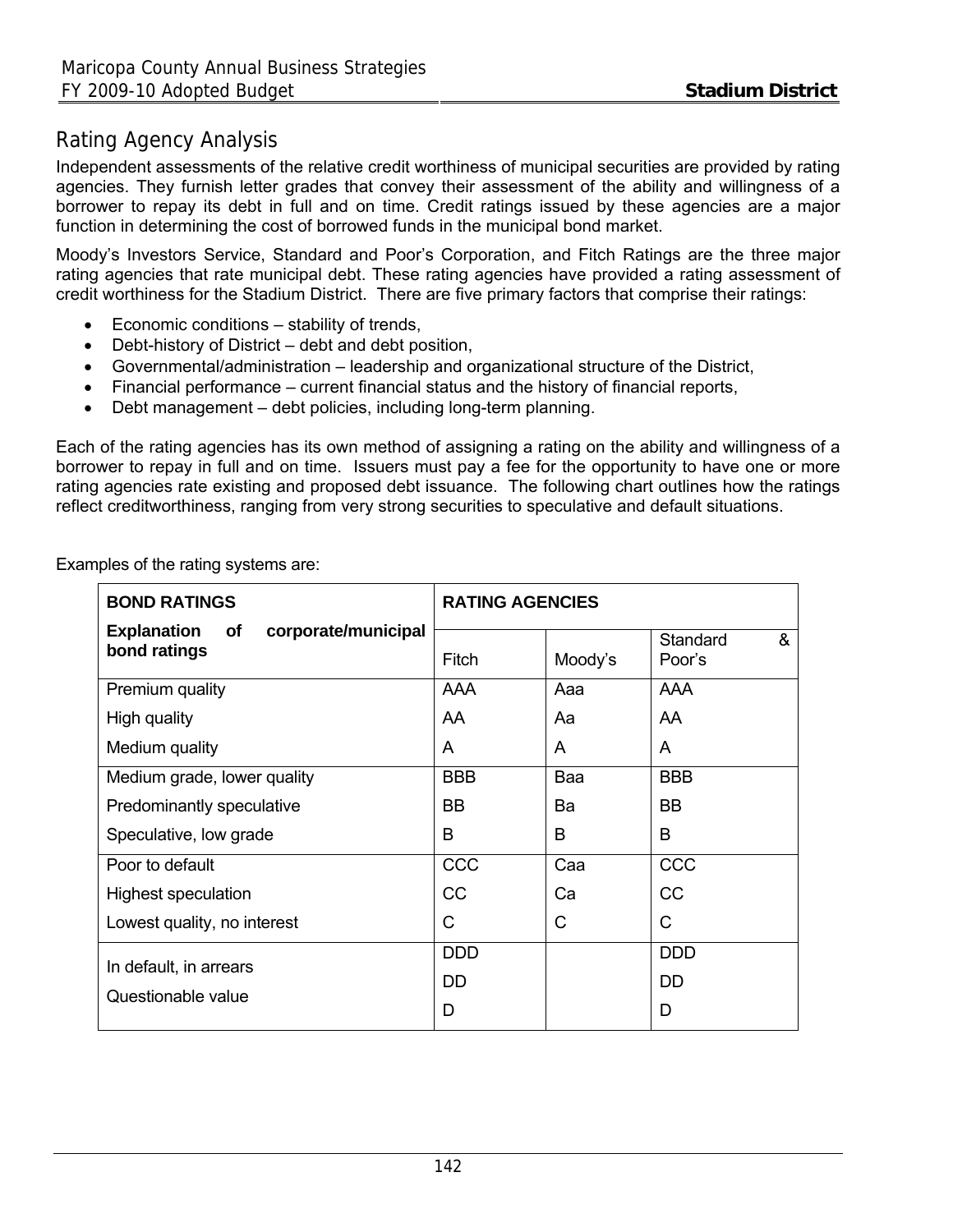Fitch and Standard & Poor's may use "+" or "-" to modify ratings while Moody's may use numerical modifiers such as 1 (highest), 2, or 3.

The following illustrates the Stadium District's debt rating.

|                            |              | <b>Date</b><br><b>Rating</b> |         | <b>Date</b><br>Rating                   | <b>Standard &amp; Rating</b> | <b>Date</b>     |
|----------------------------|--------------|------------------------------|---------|-----------------------------------------|------------------------------|-----------------|
| <b>Type of Debt</b>        | <b>Fitch</b> |                              |         | <b>Assigned Moody's Assigned Poor's</b> |                              | <b>Assigned</b> |
| Stadium<br><b>District</b> |              |                              |         |                                         |                              |                 |
| Revenue Bonds              |              |                              | Aaa (1) |                                         | AAA(1)                       |                 |
|                            |              |                              |         |                                         |                              |                 |

#### **(1) Bonds are insured, no underlying rating.**

#### Stadium District Loans Payable

On July 25, 2006, the Stadium District entered into a cost-sharing agreement with the Arizona Diamondbacks (Team) for the enhancement of the sound system at Chase Field. Under the terms of the agreement, the Team provided \$679,295 of the funding for the enhancement; and the agreement states that the Stadium District will pay the Team back over the next two years, ending December 2008. This has been paid back.

On January 23, 2007, the Stadium District entered into a cost-sharing agreement with the Arizona Diamondbacks (Team) for the renovation of suites at Chase Field. Under the terms of the agreement, the Team provided \$537,723 of the funding for the renovations; and the agreement states that the Stadium District will pay the Team back over the next four years, ending December 2010.

On September 10, 2007, the Stadium District entered into a cost-sharing agreement with the Team for the purchase of a video board and related equipment. Under the terms of the agreement, the Team provided \$8,273,928 of the funding for the purchase; and the agreement states that the Stadium District will pay the Team back over ten years, beginning December 2009 and ending in December 2018.

On October 12, 2007, the Stadium District entered into a cost-sharing agreement with the Team for phase II of the suite renovations at Chase Field. Under the terms of the agreement, the Team provided \$1,832,928 of the funding for the renovations; and the agreement states that the Stadium District will pay the Team back over ten years, beginning December 2011 and ending in December 2020.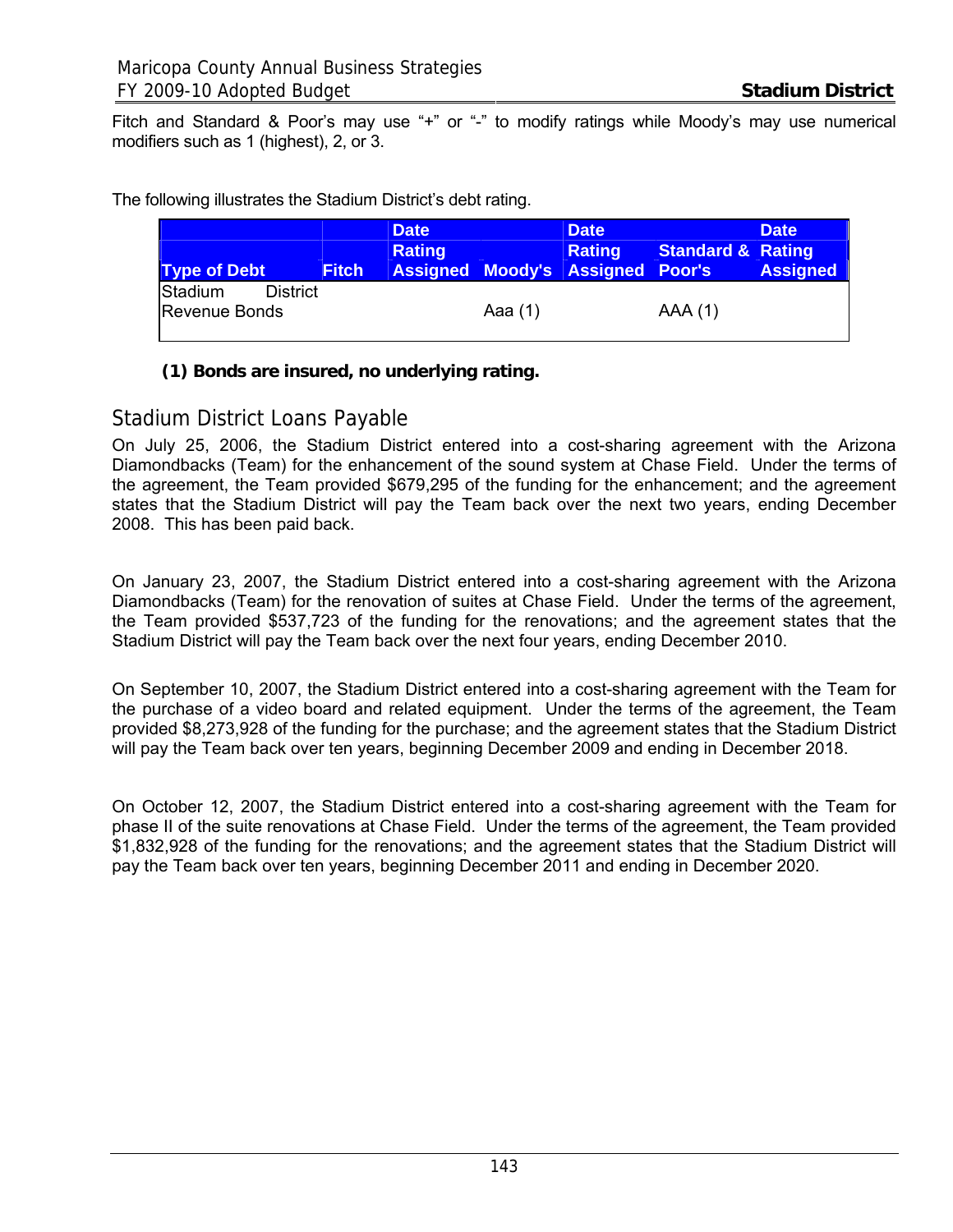#### **DEBT SERVICE REQUIREMENTS TO MATURITY Stadium District Loans Payable Maricopa County, Arizona As of June 30, 2008**

| <b>Year Ending</b><br><b>June 30</b> | <b>Principal</b> |
|--------------------------------------|------------------|
| 2009                                 | \$<br>399,577    |
| 2010                                 | 1,179,241        |
| 2011                                 | 1,179,241        |
| 2012                                 | 1,200,000        |
| 2013                                 | 1,200,000        |
| 2014-18                              | 5,273,928        |
| 2019-21                              | 432,929          |
| Total                                | \$<br>10,864,916 |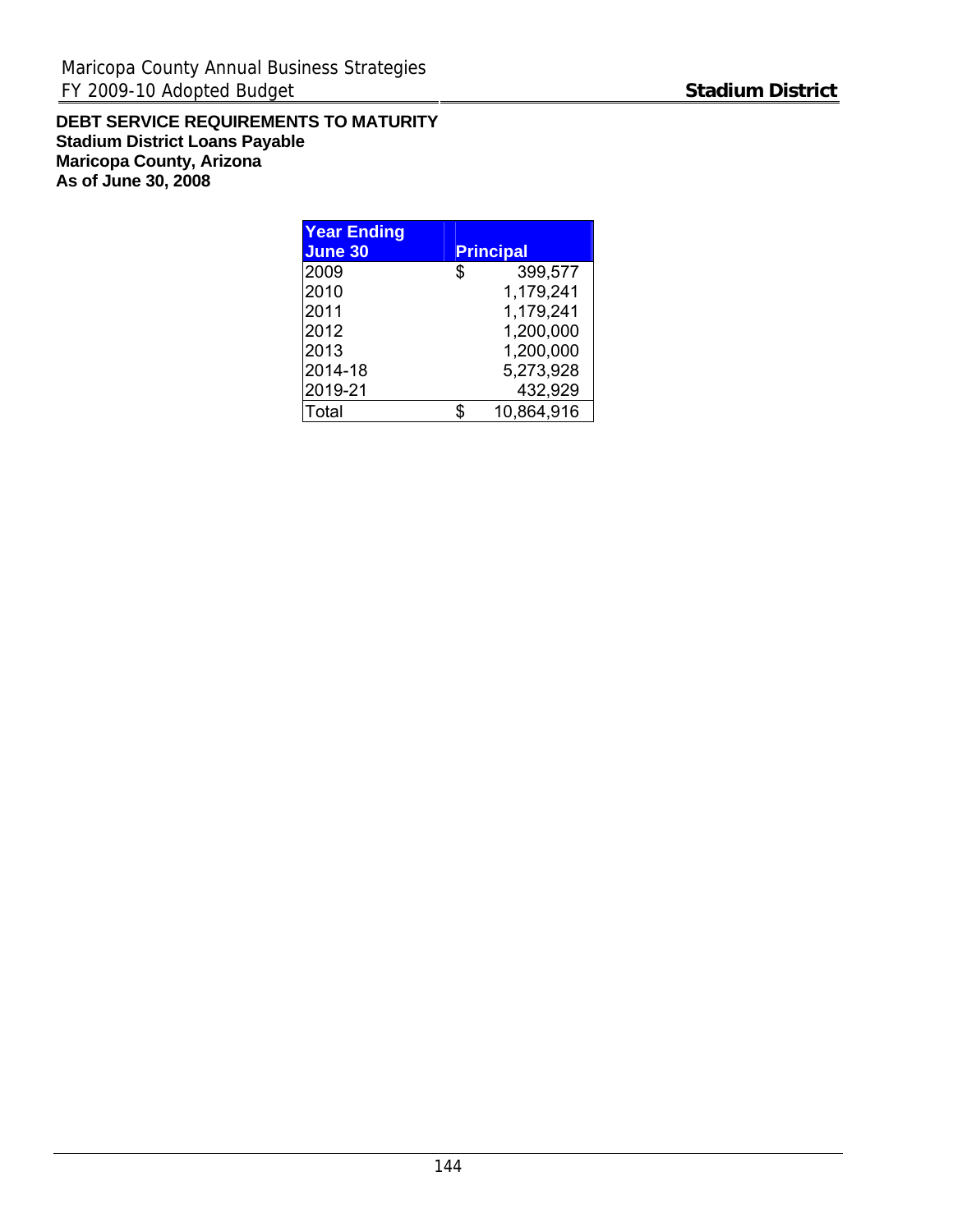## **Motion**

Final Budget Adoption (Approved by the Board of Supervisors on June 22, 2009)

Convene a public hearing, pursuant to A.R.S. §§42-17104 and 42-17105, to consider and adopt the following:

Approve the Fiscal Year 2009-10 Budget for the County Improvement Districts per the FY 2009-10 Budget Schedules entitled "District Assessment of Special Districts" and "Street Lighting Improvement District Levies."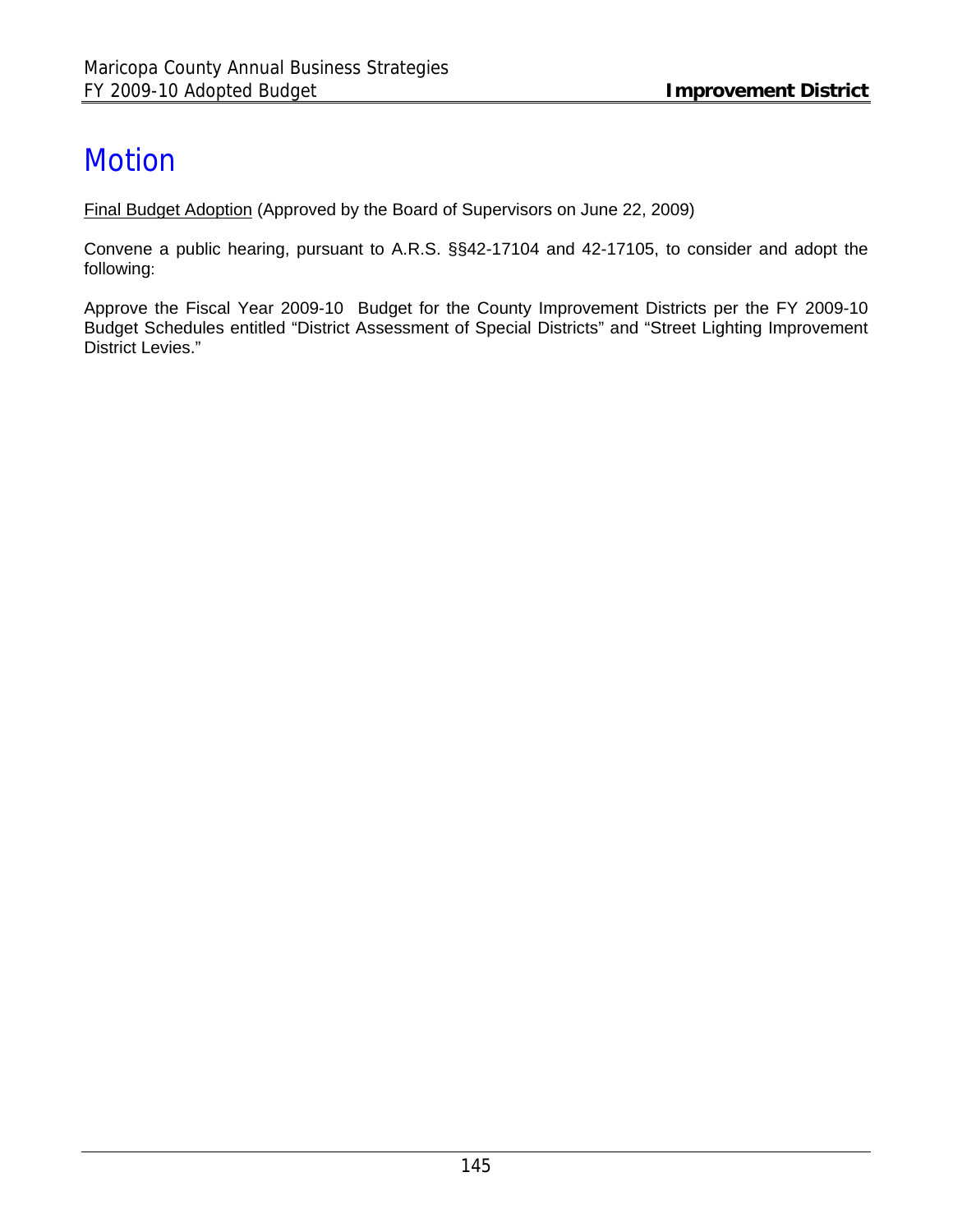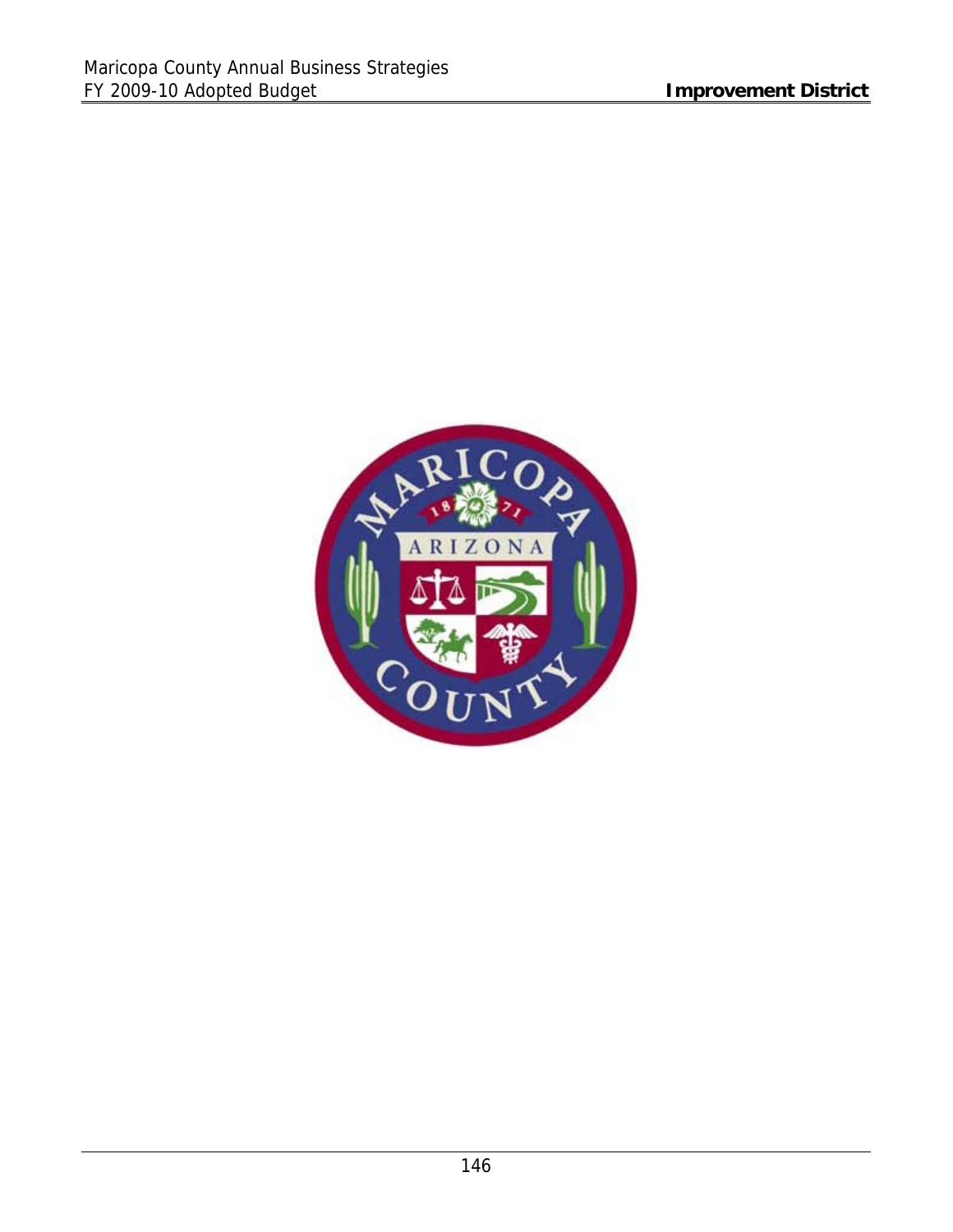# Direct Assessment Special Districts

|         | <b>MARICOPA COUNTY</b><br>DIRECT ASSESSMENT SPECIAL DISTRICTS |                      |               |                     |                  |                  |                   |  |  |  |
|---------|---------------------------------------------------------------|----------------------|---------------|---------------------|------------------|------------------|-------------------|--|--|--|
|         | FISCAL YEAR 2009-10                                           |                      |               |                     |                  |                  |                   |  |  |  |
|         |                                                               |                      |               |                     |                  |                  |                   |  |  |  |
|         |                                                               |                      |               | <b>ESTIMATED</b>    | 2009-10          | <b>LESS</b>      | 2009-10           |  |  |  |
| DIST.   |                                                               |                      | 2008-09       | <b>EXPENDITURES</b> | <b>BUDGET</b>    | <b>AVAILABLE</b> | <b>DIRECT</b>     |  |  |  |
| NO.     | <b>DISTRICT NAME</b>                                          | <b>LEVY PURPOSE</b>  | <b>BUDGET</b> | 2008-09             | <b>REQUEST</b>   | <b>FUNDS</b>     | <b>ASSESSMENT</b> |  |  |  |
| K-91    | Queen Creek Water Improv                                      | <b>Bond Interest</b> | 1,314         | 1,314               | 940              | $\mathbf 0$      | 940               |  |  |  |
|         |                                                               | Bond redemption      | 3,040         | 3,040               | 2,410            | 0                | 2,410             |  |  |  |
|         |                                                               |                      | 4,353         | 4,353               | 3,350            | $\Omega$         | 3,350             |  |  |  |
| $K-100$ | <b>Marquerite Drive</b>                                       | <b>Bond Interest</b> | 385           | 385                 | 290              | 0                | 290               |  |  |  |
|         |                                                               | Bond redemption      | $\Omega$      | 0                   | $\Omega$         | 0                | $\Omega$          |  |  |  |
|         |                                                               |                      | 385           | 385                 | 290              | 0                | 290               |  |  |  |
|         |                                                               |                      |               |                     |                  |                  |                   |  |  |  |
| K-106   | 7th Street North Improv.                                      | <b>Bond Interest</b> | 2,349         | 2,349               | 2,015            | 0                | 2,015             |  |  |  |
|         |                                                               | Bond redemption      | 6,006         | 6,006               | 2,336            | 0                | 2,336             |  |  |  |
|         |                                                               |                      | 8,355         | 8,355               | 4,351            | $\Omega$         | 4,351             |  |  |  |
| K-109   |                                                               | <b>Bond Interest</b> |               |                     |                  | 0                |                   |  |  |  |
|         | <b>Plymouth Street</b>                                        |                      | 0             | 0                   | 10,510           |                  | 10,510            |  |  |  |
|         |                                                               | Bond redemption      | 0<br>$\Omega$ | 0<br>$\Omega$       | 14,597<br>25,107 | 0<br>$\Omega$    | 14,597<br>25,107  |  |  |  |
|         |                                                               |                      |               |                     |                  |                  |                   |  |  |  |
|         | 28548 192nd Ave.                                              | General              | 420           | 420                 | 367              | 0                | 367               |  |  |  |
|         | 28532 Avenida del Sol                                         | General              | 210           | 210                 | 245              | 0                | 245               |  |  |  |
|         | 28795 Circle City Community Park                              | General              | 16,000        | 16,000              | 16,000           | 0                | 16,000            |  |  |  |
|         | 28529 Estrella Dells                                          | General              | 94,000        | 94,000              | 175,000          | 0                | 175,000           |  |  |  |
|         | 28793 Queen Creek Water Improv                                | General              | 16,000        | 16,000              | 16,000           | 0                | 16,000            |  |  |  |
|         | 28835 20th Street                                             | General              | 9,205         | 9,205               | 8,731            | 0                | 8,731             |  |  |  |
|         |                                                               | Subtotal             | 135,835       | 135,835             | 216,343          | $\Omega$         | 216,343           |  |  |  |
|         |                                                               | Total                | \$166,849     | \$166,849           | \$249,441        | \$0              | \$249,441         |  |  |  |
|         |                                                               |                      |               |                     |                  |                  |                   |  |  |  |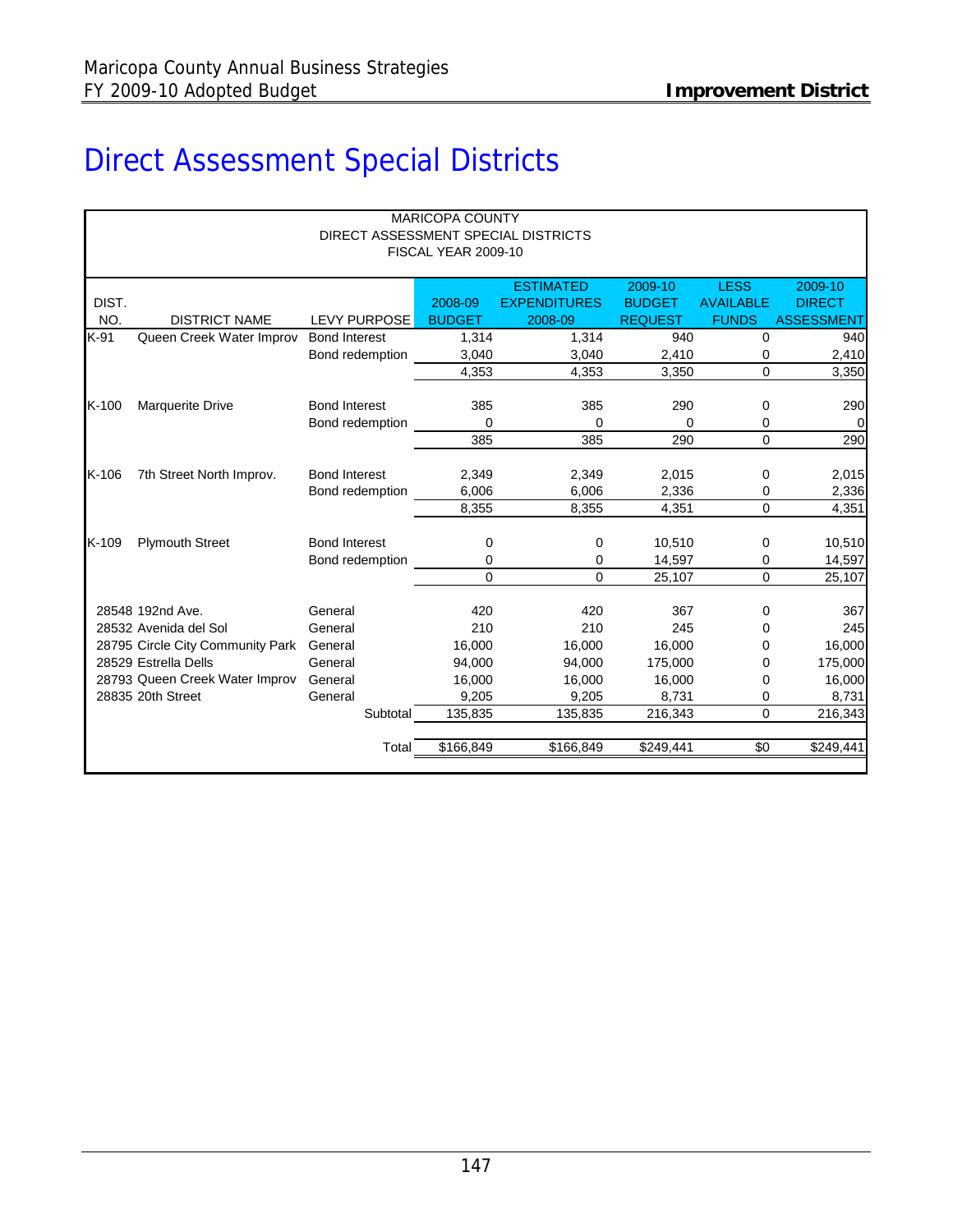# Street Lighting Improvement District Levies

|                                |               | <b>Estimated</b> | <b>Estimated</b> | <b>TAX YEAR</b>     | <b>Estimated</b> |
|--------------------------------|---------------|------------------|------------------|---------------------|------------------|
|                                | 2008-09       | 2009-10          | <b>DIRECT</b>    | 2009                | 2009             |
|                                | <b>BUDGET</b> | <b>BUDGET</b>    | <b>TAX</b>       | <b>NET ASSESSED</b> | <b>TAX</b>       |
| DIST#<br><b>DESCRIPTION</b>    |               |                  | <b>LEVY</b>      | <b>VALUATION</b>    | <b>RATE</b>      |
| 13001 Sun City 38B             | 3,010         | 3,059            | 600              | 1,249,216           | 0.0480           |
| 13003 Sunrise Unit 5 Ph 2      | 3,270         | 3,307            | 2,160            | 1,511,220           | 0.1429           |
| 13005 Golden West 2            | 8,953         | 9,869            | 11,097           | 2,694,946           | 0.4118           |
| 13010 Empire Gardens 2         | 1,100         | 1,214            | 1,413            | 371,560             | 0.3803           |
| 13051 Towne Meadows            | 22,275        | 24,572           | 29,161           | 11,434,144          | 0.2550           |
| 13056 The Vineyards of Mesa    | 9,857         | 10,854           | 12,734           | 3,108,820           | 0.4096           |
| 13057 Clark Acres              | 813           | 895              | 941              | 469,200             | 0.2006           |
| 13059 Country Meadows 9        | 20,923        | 21,154           | 25,159           | 3,682,784           | 0.6832           |
| 13069 Sun Lakes 09             | 2,534         | 2,788            | 3,285            | 1,146,456           | 0.2865           |
| 13070 Camelot Golf Club Est. 1 | 4,451         | 4,907            | 5,763            | 1,437,243           | 0.4010           |
| 13072 Desert Sands Golf & CC 3 | 5,915         | 6,506            | 7,558            | 1,368,645           | 0.5522           |
| 13075 Litchfield Park 19       | 6,124         | 6,178            | 6,987            | 2,938,280           | 0.2378           |
| 13078 Sunrise Meadows 1        | 220           | 243              | 293              | 6,827,613           | 0.0043           |
| 13079 Estate Ranchos           | 998           | 1,103            | 1,309            | 869,610             | 0.1505           |
| 13103 Desert Foothills Est 5   | 3,878         | 4,273            | 4,978            | 2,351,250           | 0.2117           |
| 13107 Desert Foothills Est 6   | 5,366         | 5,908            | 7,263            | 2,528,956           | 0.2872           |
| 13109 Apache Wells Mobile P 3A | 2,200         | 2,427            | 2,702            | 599,243             | 0.4509           |
| 13121 Desert Sands Golf & CC 4 | 9,835         | 10,844           | 12,541           | 2,469,348           | 0.5079           |
| 13122 Sun Lakes 07             | 3,565         | 3,928            | 4,441            | 1,584,410           | 0.2803           |
| 13128 Litchfield Park 17       | 4,399         | 4,486            | 5,092            | 1,321,420           | 0.3853           |
| 13132 Valencia Village         | 7,827         | 8,040            | 9,561            | 1,915,689           | 0.4991           |
| 13147 Superstition View #1     | 3,646         | 4,022            | 4,825            | 996,246             | 0.4843           |
| 13169 Sun Lakes 22             | 4,481         | 4,930            | 5,604            | 5,666,428           | 0.0989           |
| 13176 Villa Royale             | 660           | 728              | 819              | 1,225,566           | 0.0668           |
| 13177 Coronado Acres           | 652           | 705              | 807              | 321,660             | 0.2509           |
| 13178 Sun Lakes 10             | 7,918         | 8,721            | 9,830            | 4,751,142           | 0.2069           |
| 13184 Hopeville                | 1,830         | 1,881            | 2,436            | 451,549             | 0.5395           |
| 13188 Sun Lakes 21             | 11,609        | 12,774           | 14,465           | 7,585,998           | 0.1907           |
| 13191 Dreamland Villa-19       | 866           | 955              | 1,031            | 485,216             | 0.2125           |
| 13203 Sun Lakes 19             | 5,502         | 6,052            | 6,772            | 3,861,250           | 0.1754           |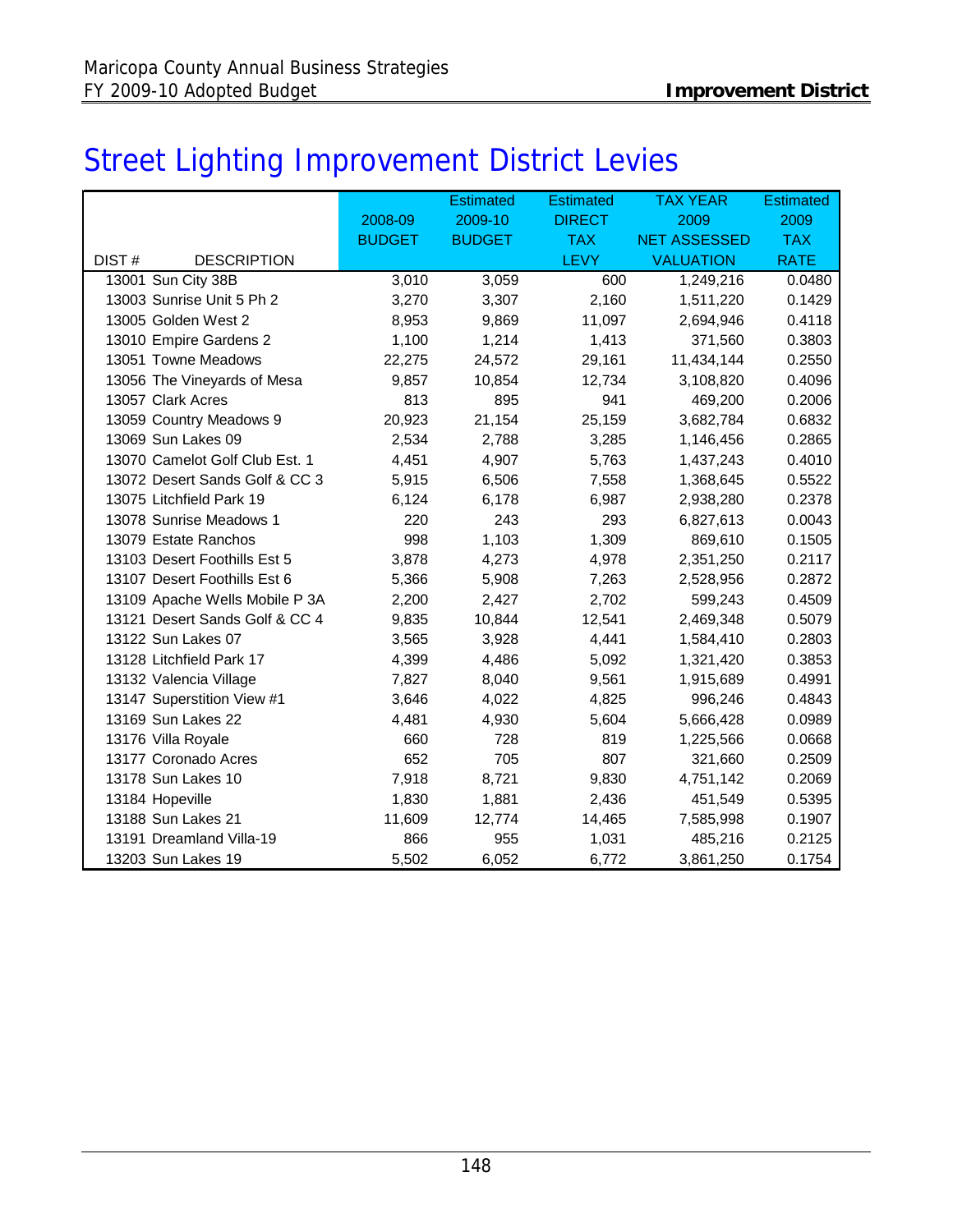|                                |               | <b>Estimated</b> | <b>Estimated</b> | <b>TAX YEAR</b>     | <b>Estimated</b> |
|--------------------------------|---------------|------------------|------------------|---------------------|------------------|
|                                | 2008-09       | 2009-10          | <b>DIRECT</b>    | 2009                | 2009             |
|                                | <b>BUDGET</b> | <b>BUDGET</b>    | <b>TAX</b>       | <b>NET ASSESSED</b> | <b>TAX</b>       |
| DIST#<br><b>DESCRIPTION</b>    |               |                  | <b>LEVY</b>      | <b>VALUATION</b>    | <b>RATE</b>      |
| 13210 Crestview Manor          | 866           | 955              | 1,165            | 338,900             | 0.3438           |
| 13219 Sun Lakes 12             | 8,071         | 8,887            | 9,902            | 3,853,917           | 0.2569           |
| 13220 Sun Lakes 14             | 6,581         | 7,245            | 8,290            | 3,336,408           | 0.2485           |
| 13221 Sun Lakes 16 & 16A       | 10,427        | 11,479           | 13,091           | 4,919,440           | 0.2661           |
| 13223 Sun Lakes 18             | 14,153        | 15,575           | 17,423           | 6,715,472           | 0.2594           |
| 13226 Sun Lakes 11 & 11A       | 1,477         | 1,627            | 1,790            | 1,826,700           | 0.0980           |
| 13228 Crimson Cove             | 1,948         | 2,149            | 2,210            | 304,568             | 0.7256           |
| 13247 Sun City 57              | 12,357        | 12,483           | 14,207           | 2,540,634           | 0.5592           |
| 13248 Apache Wells Mobile P 3B | 3,300         | 3,641            | 4,104            | 1,055,805           | 0.3887           |
| 13263 Sun City 10              | 28,750        | 28,983           | 32,358           | 6,017,992           | 0.5377           |
| 13264 Sun Lakes 03A            | 2,050         | 2,257            | 2,493            | 795,066             | 0.3136           |
| 13268 Sun Lakes 08             | 3,502         | 3,851            | 4,199            | 1,010,558           | 0.4155           |
| 13271 Mesquite Trails          | 3,829         | 4,224            | 5,238            | 1,397,415           | 0.3748           |
| 13281 Sun City 10A             | 26,896        | 27,110           | 30,176           | 5,194,928           | 0.5809           |
| 13287 Empire Gardens 3         | 1,100         | 1,214            | 1,383            | 391,250             | 0.3535           |
| 13288 Empire Gardens 4         | 1,286         | 1,419            | 1,630            | 415,440             | 0.3924           |
| 13290 Sun Lakes 15             | 6,225         | 6,855            | 7,694            | 3,542,938           | 0.2172           |
| 13291 Sun City 50A             | 4,215         | 4,264            | 4,714            | 679,330             | 0.6939           |
| 13298 Sun City West            | 875,238       | 873,830          | 943,654          | 285,919,589         | 0.3300           |
| 13303 Sun Lakes 17             | 11,405        | 12,550           | 14,135           | 5,526,250           | 0.2558           |
| 13310 Casa Mia 2A              | 2,200         | 2,427            | 2,844            | 784,726             | 0.3624           |
| 13311 Pomeroy Estates          | 2,524         | 2,779            | 3,030            | 970,640             | 0.3122           |
| 13312 Rio Vista West 2         | 188           | 207              | 120              | 478,062             | 0.0251           |
| 13315 Apache Wells Mobile P 6  | 2,860         | 3,155            | 3,499            | 1,187,509           | 0.2947           |
| 13316 Sun City 44              | 21,233        | 21,483           | 24,025           | 3,834,260           | 0.6266           |
| 13325 Queen Creek Plaza        | 2,321         | 2,483            | 2,636            | 407,398             | 0.6470           |
| 13326 Rio Vista West           | 5,364         | 5,912            | 6,977            | 1,274,556           | 0.5474           |
| 13329 Desert Saguaro Estates 1 | 4,112         | 4,537            | 5,299            | 1,062,558           | 0.4987           |
| 13330 Sun City 45              | 16,825        | 16,957           | 19,149           | 3,447,656           | 0.5554           |
| 13331 Sun City 46              | 11,243        | 11,331           | 12,662           | 3,042,281           | 0.4162           |
| 13335 Casa Mia 2B              | 2,640         | 2,912            | 3,318            | 1,163,010           | 0.2853           |
| 13343 Knott Manor              | 2,004         | 2,207            | 2,447            | 366,532             | 0.6676           |
| 13346 Circle City              | 3,403         | 3,446            | 3,959            | 2,055,786           | 0.1926           |
| 13348 Desert Saguaro Estates 2 | 1,731         | 1,910            | 2,255            | 748,810             | 0.3011           |
| 13349 Sun City 47              | 24,468        | 24,624           | 27,683           | 4,614,122           | 0.6000           |
| 13351 Sun City 38              | 3,203         | 3,228            | 3,729            | 444,336             | 0.8392           |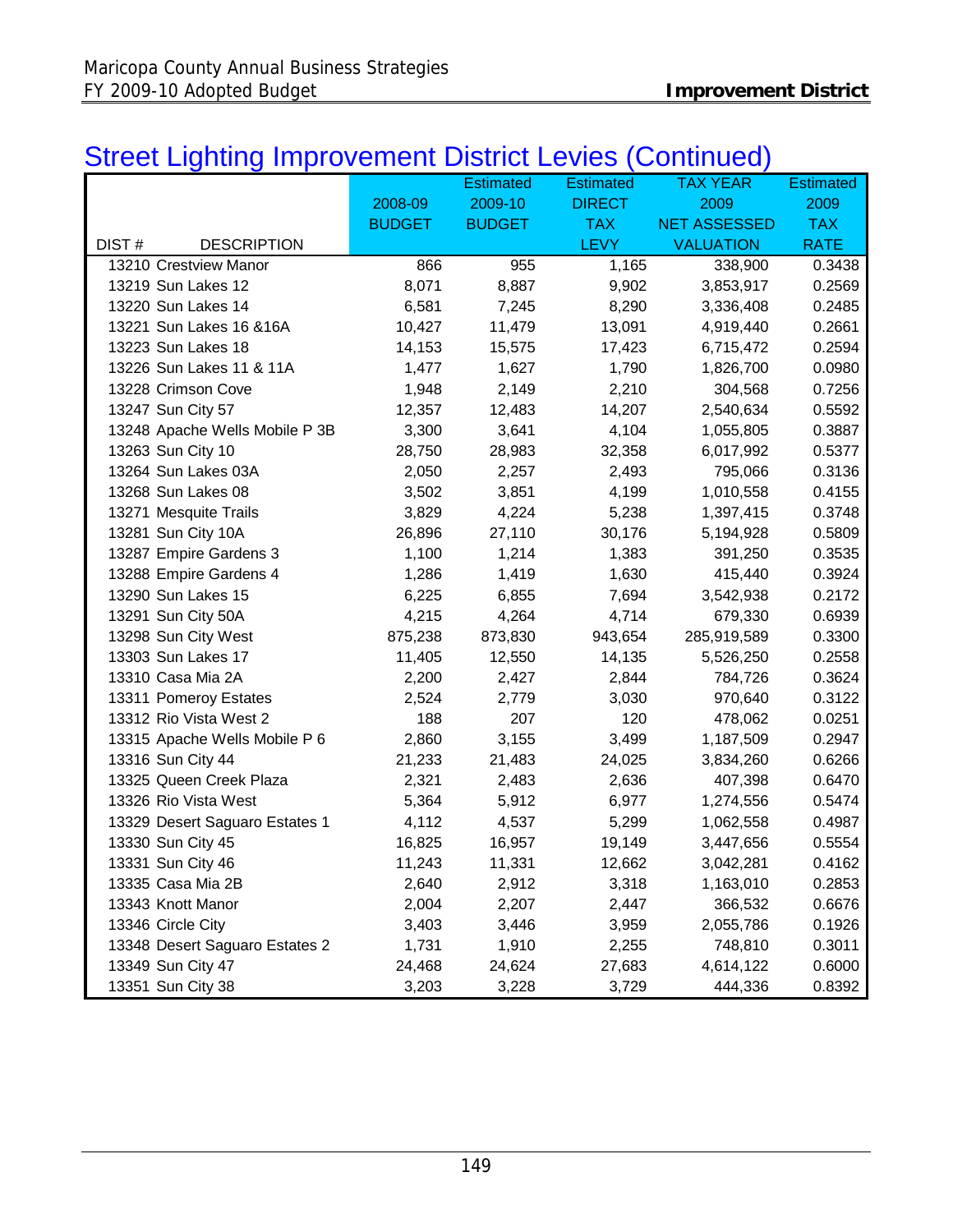|                                 |               | <b>Estimated</b> | <b>Estimated</b> | <b>TAX YEAR</b>     | <b>Estimated</b> |
|---------------------------------|---------------|------------------|------------------|---------------------|------------------|
|                                 | 2008-09       | 2009-10          | <b>DIRECT</b>    | 2009                | 2009             |
|                                 | <b>BUDGET</b> | <b>BUDGET</b>    | <b>TAX</b>       | <b>NET ASSESSED</b> | <b>TAX</b>       |
| DIST#<br><b>DESCRIPTION</b>     |               |                  | <b>LEVY</b>      | <b>VALUATION</b>    | <b>RATE</b>      |
| 13352 Mesa East                 | 21,547        | 23,764           | 27,853           | 5,066,821           | 0.5497           |
| 13354 Sun City 49               | 26,577        | 26,792           | 30,221           | 5,453,366           | 0.5542           |
| 13356 Desert Sands Golf & CC 6  | 2,640         | 2,912            | 3,476            | 844,183             | 0.4118           |
| 13357 Desert Sands Golf & CC 7  | 4,400         | 4,854            | 5,699            | 938,001             | 0.6076           |
| 13358 Sun City 38A              | 3,260         | 3,291            | 3,813            | 450,440             | 0.8465           |
| 13359 Velda Rose Estates East 5 | 2,592         | 2,859            | 3,224            | 791,312             | 0.4074           |
| 13361 Sun Lakes 04              | 6,493         | 7,163            | 8,255            | 3,753,717           | 0.2199           |
| 13362 Sun Lakes 05              | 13,299        | 14,088           | 15,899           | 3,721,578           | 0.4272           |
| 13363 Sun Lakes 06              | 10,427        | 11,492           | 12,846           | 4,427,148           | 0.2902           |
| 13364 Sun City 48               | 19,554        | 19,826           | 22,002           | 5,409,162           | 0.4068           |
| 13371 Oasis Verde               | 7,283         | 8,017            | 9,432            | 1,937,418           | 0.4868           |
| 13372 Sun City 15D              | 5,375         | 5,442            | 6,098            | 566,737             | 1.0760           |
| 13374 Sun City 51               | 16,686        | 16,824           | 18,795           | 3,436,234           | 0.5470           |
| 13375 Sun City 52               | 15,580        | 15,707           | 17,629           | 3,712,259           | 0.4749           |
| 13376 Sun City 50               | 10,478        | 10,567           | 12,021           | 2,807,312           | 0.4282           |
| 13383 Sun City West Expansion I | 150,533       | 151,462          | 160,740          | 44,031,012          | 0.3651           |
| 13386 Litchfield Park 18        | 5,265         | 5,313            | 6,054            | 1,764,830           | 0.3430           |
| 13392 Sun City 41               | 12,554        | 12,898           | 14,882           | 3,119,842           | 0.4770           |
| 13393 Sun City 53               | 37,180        | 37,483           | 41,255           | 10,234,586          | 0.4031           |
| 13394 Sun City 54               | 22,836        | 23,032           | 26,422           | 5,884,423           | 0.4490           |
| 13395 Sun City 55               | 23,484        | 23,293           | 25,738           | 5,082,604           | 0.5064           |
| 13396 Desert Skies 2            | 2,187         | 2,411            | 2,885            | 718,130             | 0.4017           |
| 13397 Sun City 56               | 5,312         | 5,356            | 6,068            | 1,468,964           | 0.4131           |
| 13401 Sun City 33               | 27,062        | 27,270           | 30,702           | 5,394,964           | 0.5691           |
| 13402 Rancho Del Sol 2          | 2,814         | 3,104            | 3,485            | 2,475,840           | 0.1408           |
| 13404 Sun City 17E F&G          | 11,003        | 11,109           | 12,515           | 3,651,373           | 0.3427           |
| 13417 Western Ranchettes        | 3,298         | 3,578            | 4,093            | 979,420             | 0.4179           |
| 13418 AZ Skies Mobile Est E2    | 3,246         | 3,582            | 3,923            | 360,335             | 1.0887           |
| 13419 Sun City 35               | 33,097        | 33,328           | 37,611           | 6,671,087           | 0.5638           |
| 13420 Az Skies Mobil Estates    | 4,112         | 4,537            | 5,163            | 646,863             | 0.7982           |
| 13421 Sun City 28A              | 2,990         | 3,016            | 3,446            | 1,172,253           | 0.2940           |
| 13422 Velda Rose Estates East 3 | 1,082         | 1,194            | 1,353            | 417,360             | 0.3242           |
| 13423 Velda Rose Estates East 4 | 1,515         | 1,671            | 1,854            | 312,360             | 0.5935           |
| 13424 Linda Vista               | 3,954         | 4,362            | 5,127            | 1,143,166           | 0.4485           |
| 13432 Sun City 17H              | 4,342         | 4,404            | 5,145            | 1,213,326           | 0.4240           |
| 13433 Sun Lakes 01              | 6,915         | 7,163            | 8,299            | 1,909,998           | 0.4345           |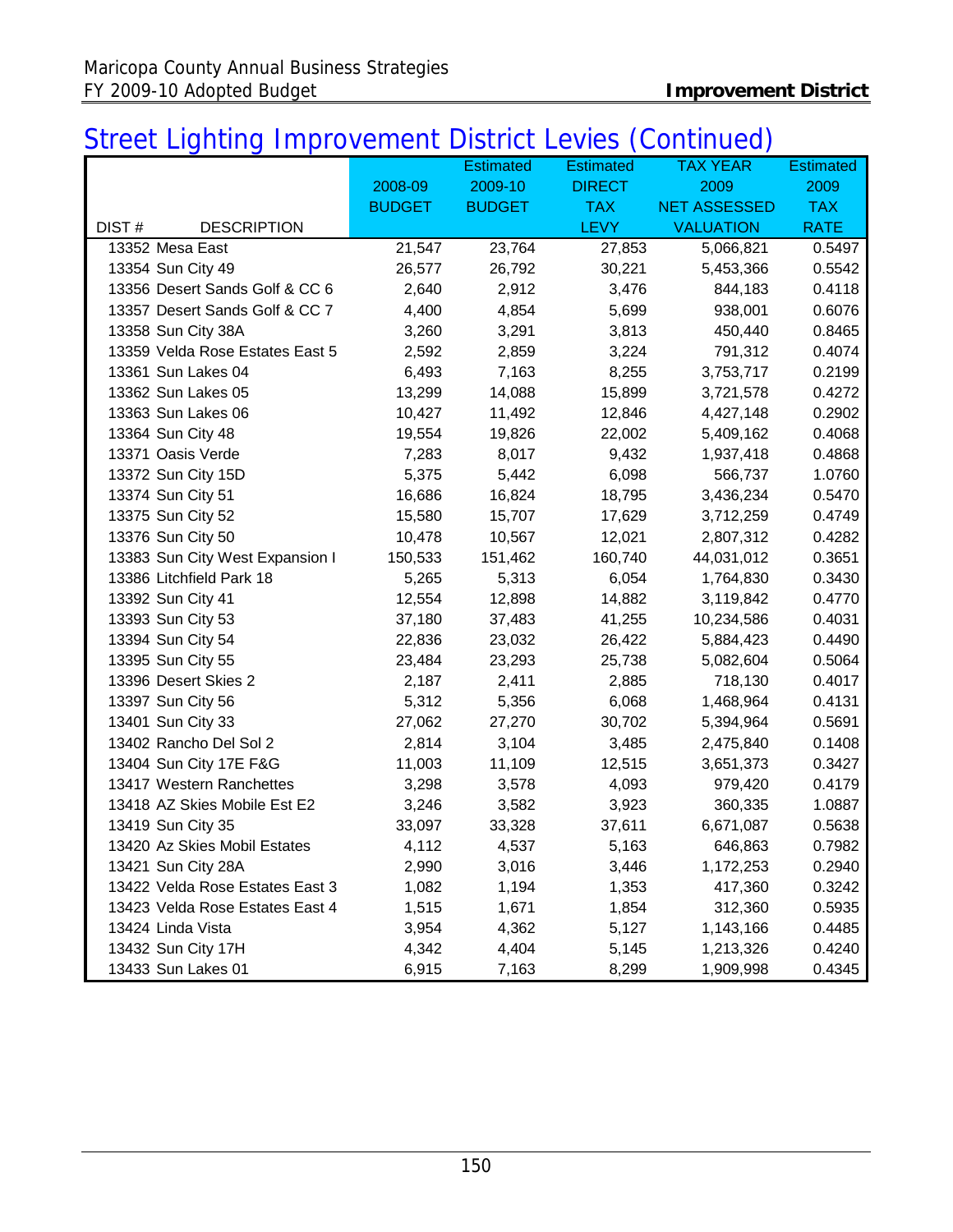|                                 |               | <b>Estimated</b> | <b>Estimated</b> | <b>TAX YEAR</b>     | <b>Estimated</b> |
|---------------------------------|---------------|------------------|------------------|---------------------|------------------|
|                                 | 2008-09       | 2009-10          | <b>DIRECT</b>    | 2009                | 2009             |
|                                 | <b>BUDGET</b> | <b>BUDGET</b>    | <b>TAX</b>       | <b>NET ASSESSED</b> | <b>TAX</b>       |
| DIST#<br><b>DESCRIPTION</b>     |               |                  | <b>LEVY</b>      | <b>VALUATION</b>    | <b>RATE</b>      |
| 13434 Sun Lakes 02              | 6,815         | 7,402            | 8,511            | 1,762,760           | 0.4828           |
| 13437 Granite Reef Vista Park   | 914           | 1,012            | 1,158            | 357,460             | 0.3240           |
| 13438 Sun City 34               | 4,584         | 4,614            | 5,132            | 1,176,676           | 0.4361           |
| 13439 Sun City 34A              | 22,606        | 22,895           | 25,492           | 5,367,907           | 0.4749           |
| 13440 Sun City 35A              | 21,205        | 21,538           | 24,386           | 4,649,296           | 0.5245           |
| 13441 Sun City 36               | 6,949         | 7,012            | 7,815            | 5,502,205           | 0.1420           |
| 13444 Velda Rose Estates East 2 | 1,731         | 1,910            | 2,118            | 531,076             | 0.3988           |
| 13446 Apache Wells Mobil P 1&2  | 15,309        | 16,863           | 18,320           | 5,673,495           | 0.3229           |
| 13447 Apache Cntry Club Est. 5  | 4,400         | 4,854            | 5,445            | 2,674,736           | 0.2036           |
| 13448 Apache Wells Mobile P 4B  | 1,100         | 1,214            | 1,287            | 351,466             | 0.3662           |
| 13450 Casa Mia                  | 6,639         | 7,313            | 8,367            | 1,881,254           | 0.4448           |
| 13451 Desert Skies              | 1,760         | 1,941            | 2,208            | 498,350             | 0.4431           |
| 13452 Dreamland Villa 16        | 11,246        | 12,407           | 13,882           | 3,390,586           | 0.4094           |
| 13453 Dreamland Villa 17        | 3,430         | 3,783            | 4,300            | 1,063,852           | 0.4042           |
| 13454 Linda Vista 2             | 3,352         | 3,691            | 3,980            | 1,055,686           | 0.3770           |
| 13455 Lucy T. Homesites 2       | 1,393         | 3,258            | 3,917            | 1,216,977           | 0.3219           |
| 13456 Luke Field Homes          | 10,465        | 10,618           | 11,787           | 1,505,578           | 0.7829           |
| 13459 McAfee Mobile Manor       | 1,762         | 1,948            | 2,263            | 504,000             | 0.4490           |
| 13460 Rancho Grande Tres        | 7,773         | 8,130            | 9,973            | 3,303,666           | 0.3019           |
| 13463 Sun Lakes 03              | 10,674        | 11,569           | 13,480           | 2,627,372           | 0.5131           |
| 13465 Western Ranchettes 2      | 3,391         | 3,582            | 4,206            | 1,394,310           | 0.3017           |
| 13485 Sun City 32A              | 22,511        | 22,748           | 26,099           | 5,653,634           | 0.4616           |
| 13486 Sun City 31A              | 30,631        | 30,869           | 34,623           | 6,028,243           | 0.5743           |
| 13487 Sun City 39               | 12,158        | 12,285           | 13,572           | 5,133,584           | 0.2644           |
| 13488 Sun City 40               | 7,090         | 7,210            | 8,110            | 3,076,140           | 0.2636           |
| 13490 Brentwood Acres           | 1,731         | 1,910            | 2,216            | 493,190             | 0.4493           |
| 13492 Desert Sands Golf & CC 8  | 4,620         | 5,097            | 6,113            | 2,091,568           | 0.2923           |
| 13494 Sun City 37               | 19,239        | 19,382           | 21,305           | 3,347,950           | 0.6364           |
| 13495 Sun City 42               | 10,777        | 10,509           | 11,244           | 2,063,970           | 0.5448           |
| 13496 Sun City 43               | 23,590        | 23,772           | 26,308           | 4,289,188           | 0.6134           |
| 13499 Sun City 28B              | 3,482         | 3,509            | 3,978            | 662,596             | 0.6004           |
| 13510 Camelot Golf Club Est. 2  | 3,756         | 4,144            | 4,727            | 2,094,280           | 0.2257           |
| 13801 Scottsdale Estates 01     | 5,050         | 5,577            | 6,350            | 2,921,557           | 0.2173           |
| 13802 Scottsdale Highlands 1    | 1,973         | 2,182            | 2,424            | 1,491,490           | 0.1625           |
| 13810 Melville 1                | 6,288         | 6,939            | 8,224            | 3,283,546           | 0.2505           |
| 13812 Scottsdale Estates 04     | 14,328        | 15,861           | 18,598           | 7,281,770           | 0.2554           |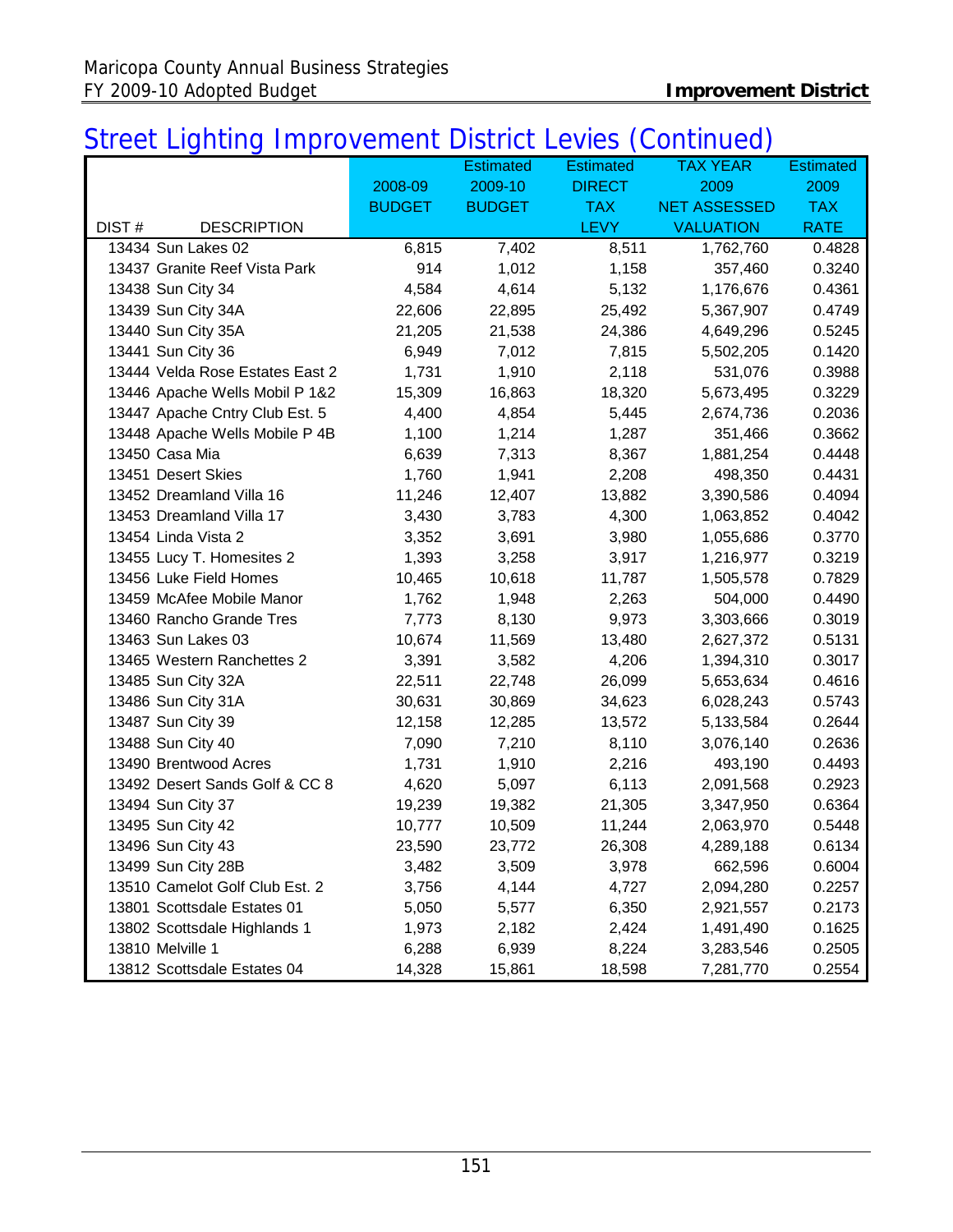|                                 |               | <b>Estimated</b> | <b>Estimated</b> | <b>TAX YEAR</b>     | <b>Estimated</b> |
|---------------------------------|---------------|------------------|------------------|---------------------|------------------|
|                                 | 2008-09       | 2009-10          | <b>DIRECT</b>    | 2009                | 2009             |
|                                 | <b>BUDGET</b> | <b>BUDGET</b>    | <b>TAX</b>       | <b>NET ASSESSED</b> | <b>TAX</b>       |
| DIST#<br><b>DESCRIPTION</b>     |               |                  | <b>LEVY</b>      | <b>VALUATION</b>    | <b>RATE</b>      |
| 13813 Scottsdale Highlands 2    | 2,198         | 2,425            | 2,765            | 1,373,780           | 0.2013           |
| 13816 Scottsdale Estates 02     | 5,699         | 6,305            | 7,244            | 3,427,138           | 0.2114           |
| 13817 Cavalier                  | 6,864         | 7,310            | 8,236            | 4,098,793           | 0.2009           |
| 13820 Hidden Village            | 1,758         | 1,940            | 2,302            | 2,662,420           | 0.0865           |
| 13821 Scottsdale Estates 03     | 7,705         | 8,484            | 9,983            | 5,576,046           | 0.1790           |
| 13825 Mesa Country Club Park    | 3,518         | 3,398            | 2,856            | 1,238,710           | 0.2306           |
| 13827 Scottsdale Estates 05     | 11,680        | 12,905           | 15,083           | 7,972,670           | 0.1892           |
| 13830 Trail West                | 1,756         | 1,940            | 2,182            | 1,180,450           | 0.1848           |
| 13836 Dreamland Villa           | 1,940         | 2,140            | 2,381            | 519,836             | 0.4580           |
| 13837 Scottsdale Cntry Acres    | 4,173         | 4,607            | 5,201            | 3,102,854           | 0.1676           |
| 13838 Cox Heights 1             | 3,954         | 4,361            | 5,058            | 2,491,625           | 0.2030           |
| 13839 Cox Heights 2             | 11,013        | 12,156           | 13,964           | 5,417,648           | 0.2578           |
| 13840 Dreamland Villa 02        | 2,830         | 3,121            | 3,529            | 2,013,741           | 0.1752           |
| 13844 Esquire Villa 1           | 5,736         | 6,304            | 7,347            | 1,860,762           | 0.3948           |
| 13848 Scottsdale Estates 07     | 12,075        | 13,336           | 15,333           | 6,889,222           | 0.2226           |
| 13849 Scottsdale Estates 06     | 12,351        | 13,443           | 15,726           | 7,798,137           | 0.2017           |
| 13850 Scottsdale Estates 08     | 7,959         | 8,729            | 9,980            | 5,228,140           | 0.1909           |
| 13851 Scottsdale Estates 09     | 5,057         | 5,577            | 6,535            | 2,811,848           | 0.2324           |
| 13853 Cox Hghts 3 & Scot Est 12 | 10,085        | 11,154           | 12,959           | 6,899,880           | 0.1878           |
| 13855 Glenmar                   | 2,159         | 2,382            | 2,678            | 781,360             | 0.3427           |
| 13859 Dreamland Villa 03        | 5,535         | 6,108            | 7,200            | 1,458,318           | 0.4937           |
| 13862 Town & Country Scottsdale | 2,332         | 2,575            | 2,939            | 1,466,572           | 0.2004           |
| 13863 Country Place at Chandler | 6,925         | 7,704            | 8,979            | 3,226,630           | 0.2783           |
| 13864 Scottsdale Highlands 4    | 1,333         | 1,510            | 1,782            | 945,970             | 0.1884           |
| 13865 Trail West 2              | 2,195         | 2,425            | 2,807            | 1,526,770           | 0.1839           |
| 13868 Scottsdale Estates 16     | 6,581         | 7,517            | 8,856            | 3,235,258           | 0.2737           |
| 13869 J & O Frontier Place      | 2,776         | 3,060            | 3,649            | 1,825,319           | 0.1999           |
| 13870 McCormick Estates 1       | 1,674         | 1,849            | 2,265            | 565,086             | 0.4008           |
| 13872 Dreamland Villa 04        | 2,429         | 2,683            | 3,006            | 740,060             | 0.4062           |
| 13874 Hallcraft 1               | 29,257        | 32,250           | 37,047           | 17,556,690          | 0.2110           |
| 13875 Hallcraft 2               | 17,661        | 19,205           | 22,039           | 10,477,358          | 0.2103           |
| 13876 Hallcraft 3               | 12,300        | 13,579           | 15,443           | 14,628,702          | 0.1056           |
| 13879 Apache Cntry Club Est. 1  | 8,129         | 8,967            | 10,293           | 3,777,370           | 0.2725           |
| 13882 Scottsdale Cntry Acres 2  | 6,840         | 7,553            | 8,479            | 4,506,570           | 0.1881           |
| 13884 Mereway Manor             | 5,932         | 6,304            | 6,591            | 3,676,858           | 0.1793           |
| 13885 Cox Heights 7             | 1,973         | 2,182            | 2,680            | 1,223,310           | 0.2191           |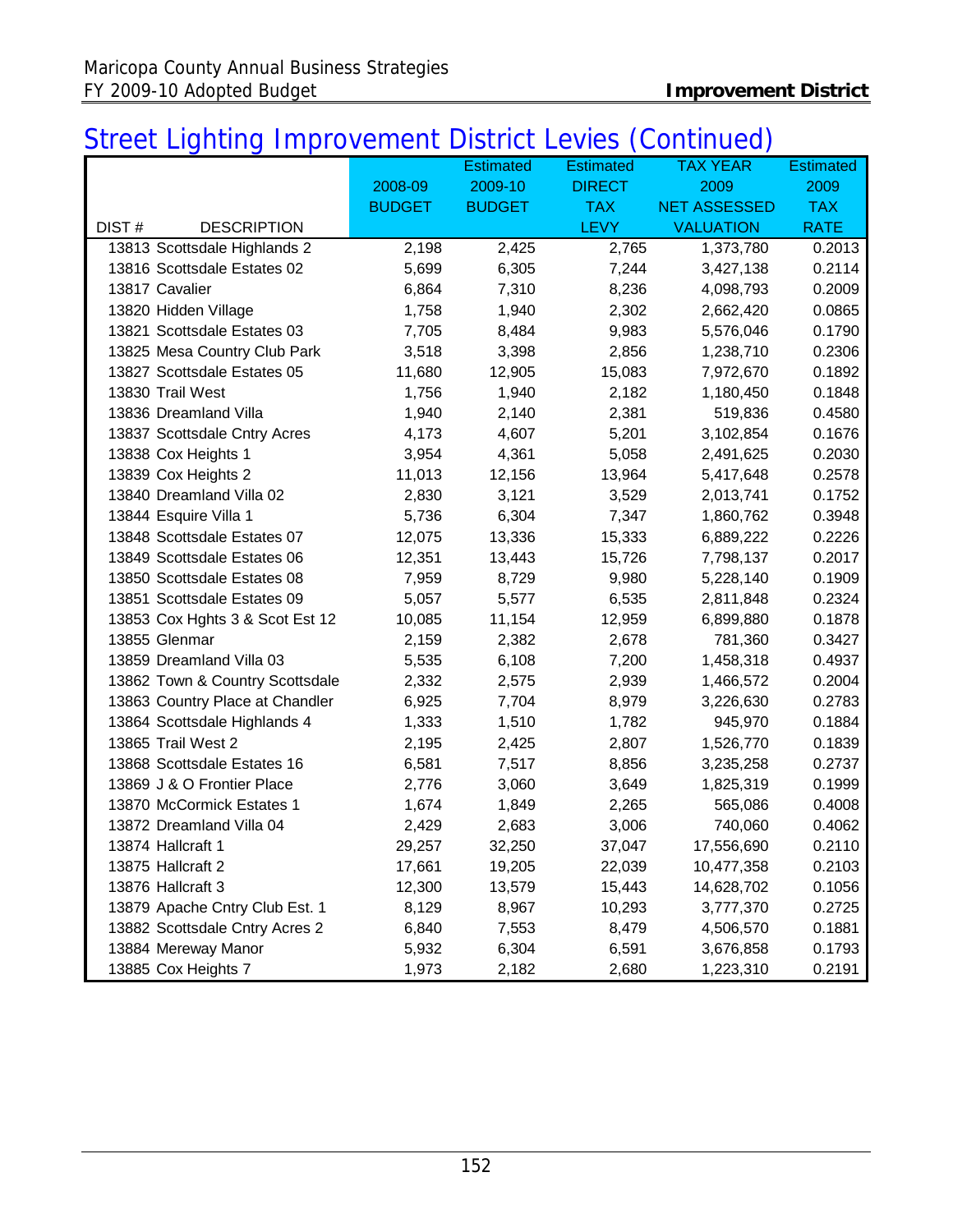|                                 |               | <b>Estimated</b> | <b>Estimated</b> | <b>TAX YEAR</b>     | <b>Estimated</b> |
|---------------------------------|---------------|------------------|------------------|---------------------|------------------|
|                                 | 2008-09       | 2009-10          | <b>DIRECT</b>    | 2009                | 2009             |
|                                 | <b>BUDGET</b> | <b>BUDGET</b>    | <b>TAX</b>       | <b>NET ASSESSED</b> | <b>TAX</b>       |
| DIST#<br><b>DESCRIPTION</b>     |               |                  | <b>LEVY</b>      | <b>VALUATION</b>    | <b>RATE</b>      |
| 13886 Cox Heights 6             | 1,316         | 1,455            | 1,628            | 776,510             | 0.2097           |
| 13888 Cox Heights 4             | 4,840         | 5,334            | 6,074            | 3,144,116           | 0.1932           |
| 13890 Dreamland Villa 05        | 6,256         | 6,900            | 7,676            | 1,695,896           | 0.4526           |
| 13896 Scottsdale Highlands 5    | 1,758         | 1,940            | 2,446            | 859,780             | 0.2845           |
| 13901 Velda Rose Estates 1      | 1,299         | 1,433            | 1,658            | 345,648             | 0.4797           |
| 13908 Apache Cntry Club Est. 3  | 12,289        | 13,554           | 15,453           | 5,597,112           | 0.2761           |
| 13909 Dreamland Villa 06        | 4,422         | 4,886            | 5,401            | 1,493,331           | 0.3617           |
| 13911 Velda Rose Estates 2      | 1,948         | 2,149            | 2,358            | 414,282             | 0.5692           |
| 13912 Velda Rose Estates 3      | 2,162         | 2,385            | 2,618            | 820,722             | 0.3190           |
| 13916 Sun City 06               | 38,165        | 38,686           | 44,508           | 7,530,072           | 0.5911           |
| 13917 Sun City 05               | 16,977        | 17,131           | 19,364           | 4,744,085           | 0.4082           |
| 13919 Dreamland Villa 07        | 6,925         | 7,641            | 8,730            | 2,059,874           | 0.4238           |
| 13921 Dreamland Villa 08        | 4,768         | 5,269            | 5,897            | 1,596,880           | 0.3693           |
| 13922 Velda Rose Cntry Club Add | 2,780         | 3,067            | 3,602            | 445,630             | 0.8083           |
| 13923 Sun City 06C              | 31,215        | 31,621           | 36,002           | 6,907,844           | 0.5212           |
| 13924 Sun City 06D              | 27,193        | 27,611           | 31,287           | 5,244,090           | 0.5966           |
| 13925 Sun City 06G              | 13,491        | 13,610           | 15,572           | 3,378,419           | 0.4609           |
| 13926 Sun City 07               | 12,242        | 12,336           | 14,267           | 2,689,707           | 0.5304           |
| 13927 Sun City 08               | 14,938        | 15,055           | 16,729           | 3,466,501           | 0.4826           |
| 13928 Sun City 09               | 11,961        | 12,094           | 13,568           | 2,253,245           | 0.6022           |
| 13929 Velda Rose Estates 4      | 2,164         | 2,388            | 2,680            | 748,582             | 0.3580           |
| 13930 Dreamland Villa 09        | 6,702         | 7,393            | 8,237            | 1,963,468           | 0.4195           |
| 13931 Sun City 11               | 48,710        | 49,203           | 56,890           | 9,447,250           | 0.6022           |
| 13932 Sun City 12               | 37,008        | 37,612           | 44,275           | 7,315,343           | 0.6052           |
| 13933 Sun City 15               | 4,358         | 4,402            | 4,913            | 1,858,756           | 0.2643           |
| 13934 Sun City 17               | 4,660         | 4,806            | 5,625            | 662,330             | 0.8493           |
| 13935 Sun City 01               | 337,986       | 339,183          | 394,573          | 45,706,823          | 0.8633           |
| 13936 Velda Rose Gardens        | 4,159         | 4,586            | 5,153            | 676,279             | 0.7620           |
| 13937 Dreamland Villa 10        | 6,242         | 6,881            | 7,825            | 1,835,450           | 0.4263           |
| 13938 Sun City 15B              | 6,010         | 6,081            | 6,978            | 1,744,938           | 0.3999           |
| 13939 Sun City 18 & 18A         | 37,467        | 37,811           | 43,106           | 7,686,274           | 0.5608           |
| 13940 Sun City 17A              | 2,623         | 2,645            | 2,916            | 590,766             | 0.4936           |
| 13941 Sun City 17B & 17C        | 9,429         | 9,520            | 10,544           | 1,988,562           | 0.5302           |
| 13942 Sun City 19 & 20          | 42,303        | 42,678           | 47,603           | 9,087,493           | 0.5238           |
| 13943 Dreamland Villa 11        | 9,067         | 10,001           | 11,332           | 2,692,100           | 0.4209           |
| 13944 Sun City 23               | 23,828        | 24,121           | 27,693           | 3,809,990           | 0.7269           |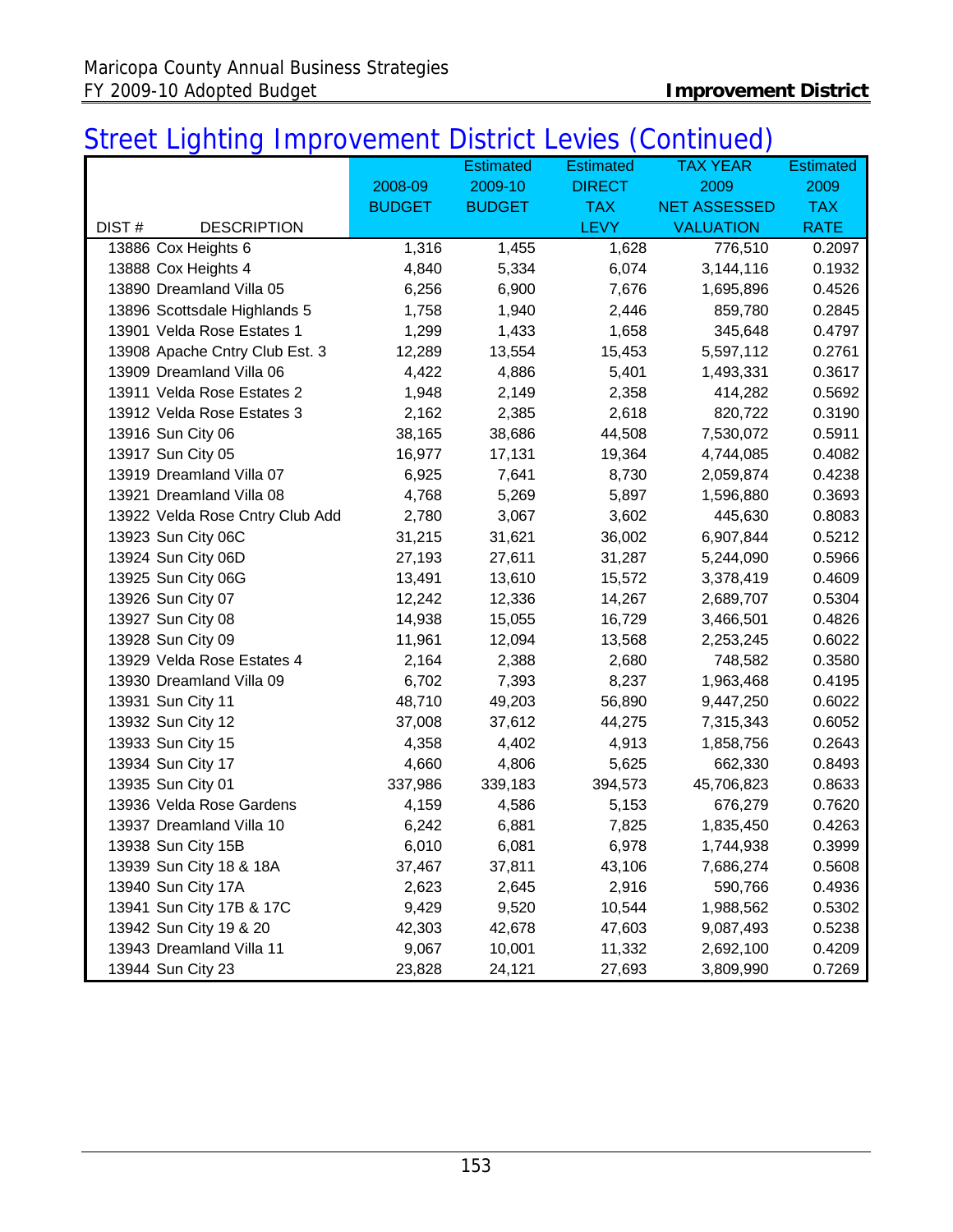|                                  |               | <b>Estimated</b> | <b>Estimated</b> | <b>TAX YEAR</b>     | <b>Estimated</b> |
|----------------------------------|---------------|------------------|------------------|---------------------|------------------|
|                                  | 2008-09       | 2009-10          | <b>DIRECT</b>    | 2009                | 2009             |
|                                  | <b>BUDGET</b> | <b>BUDGET</b>    | <b>TAX</b>       | <b>NET ASSESSED</b> | <b>TAX</b>       |
| DIST#<br><b>DESCRIPTION</b>      |               |                  | <b>LEVY</b>      | <b>VALUATION</b>    | <b>RATE</b>      |
| 13950 Sun City 21 & 21A          | 38,128        | 38,412           | 42,505           | 7,172,842           | 0.5926           |
| 13951 Dreamland Villa 12         | 7,538         | 8,311            | 9,304            | 2,060,646           | 0.4515           |
| 13952 Sun City 11A               | 12,941        | 13,041           | 15,467           | 1,877,874           | 0.8236           |
| 13953 Sun City 15C               | 13,703        | 13,924           | 15,761           | 4,918,366           | 0.3205           |
| 13954 Sun City 22 & 22A          | 33,808        | 34,065           | 38,627           | 5,222,261           | 0.7397           |
| 13955 Apache Wells Mobile P 5    | 2,878         | 3,172            | 3,403            | 739,129             | 0.4604           |
| 13962 Velda Rose Estates East    | 3,888         | 4,289            | 4,580            | 754,876             | 0.6067           |
| 13964 Sun City 14                | 6,419         | 6,482            | 7,389            | 900,702             | 0.8204           |
| 13965 Sun City 22B               | 10,450        | 10,571           | 11,510           | 4,080,239           | 0.2821           |
| 13966 Sun City 25                | 44,363        | 44,727           | 50,688           | 9,579,748           | 0.5291           |
| 13967 Sun City 25A               | 23,813        | 24,000           | 26,631           | 4,991,407           | 0.5335           |
| 13968 Sun City 27                | 11,992        | 12,169           | 13,625           | 2,685,624           | 0.5073           |
| 13969 Sun City 30                | 44,574        | 44,917           | 50,806           | 8,536,524           | 0.5952           |
| 13970 Sun City 16                | 21,825        | 22,098           | 24,004           | 12,812,976          | 0.1873           |
| 13972 Apache Wells Mobile P 3    | 9,017         | 9,948            | 11,092           | 3,767,023           | 0.2945           |
| 13973 Dreamland Villa 14         | 14,485        | 15,979           | 18,744           | 5,182,588           | 0.3617           |
| 13974 Apache Wells Mobile P 4    | 6,597         | 7,278            | 7,957            | 3,324,220           | 0.2394           |
| 13978 Apache Wells Mobile P 4A   | 2,860         | 3,155            | 3,429            | 1,234,329           | 0.2778           |
| 13985 Sun City 24                | 9,304         | 9,381            | 10,565           | 3,246,773           | 0.3254           |
| 13986 Sun City 26                | 21,722        | 21,999           | 24,524           | 5,988,783           | 0.4095           |
| 13989 Sun City 26A               | 18,695        | 18,836           | 21,004           | 3,145,124           | 0.6678           |
| 13990 Sun City 31                | 17,242        | 17,357           | 19,318           | 3,458,830           | 0.5585           |
| 13991 Suburban Ranchettes        | 3,462         | 3,820            | 4,397            | 2,141,580           | 0.2053           |
| 13992 Sun City 24B               | 8,885         | 8,979            | 10,218           | 4,264,070           | 0.2396           |
| 13993 Sun City 28                | 3,938         | 3,975            | 4,477            | 1,214,160           | 0.3687           |
| 13994 Sun City 32                | 17,781        | 17,888           | 20,251           | 3,400,234           | 0.5956           |
| 13995 Dreamland Villa 15         | 9,517         | 10,500           | 11,850           | 3,091,336           | 0.3833           |
| 13999 Sun City 24C               | 6,050         | 6,087            | 6,873            | 2,719,222           | 0.2528           |
| 23076 Pinnacle Ranch at 83rd Ave | 3,131         | 3,164            | 3,644            | 1,796,210           | 0.2029           |
| 23137 Country Meadows 10         | 15,065        | 15,247           | 18,687           | 4,391,220           | 0.4256           |
| 23145 Litchfield Vista Views II  | 2,277         | 2,301            | 2,598            | 2,009,220           | 0.1293           |
| 23176 Crystal Manor              | 7,858         | 8,656            | 10,474           | 1,762,770           | 0.5942           |
| 23189 Anthem I                   | 725,460       | 721,383          | 763,733          | 170,004,891         | 0.4492           |
| 23254 Cloud Creek Ranch          | 1,176         | 1,278            | 1,524            | 936,270             | 0.1628           |
| 23255 Citrus Point               | 6,570         | 6,769            | 8,042            | 4,836,736           | 0.1663           |
| 23324 SCW Expansion 17           | 87,795        | 88,866           | 98,203           | 25,988,171          | 0.3779           |